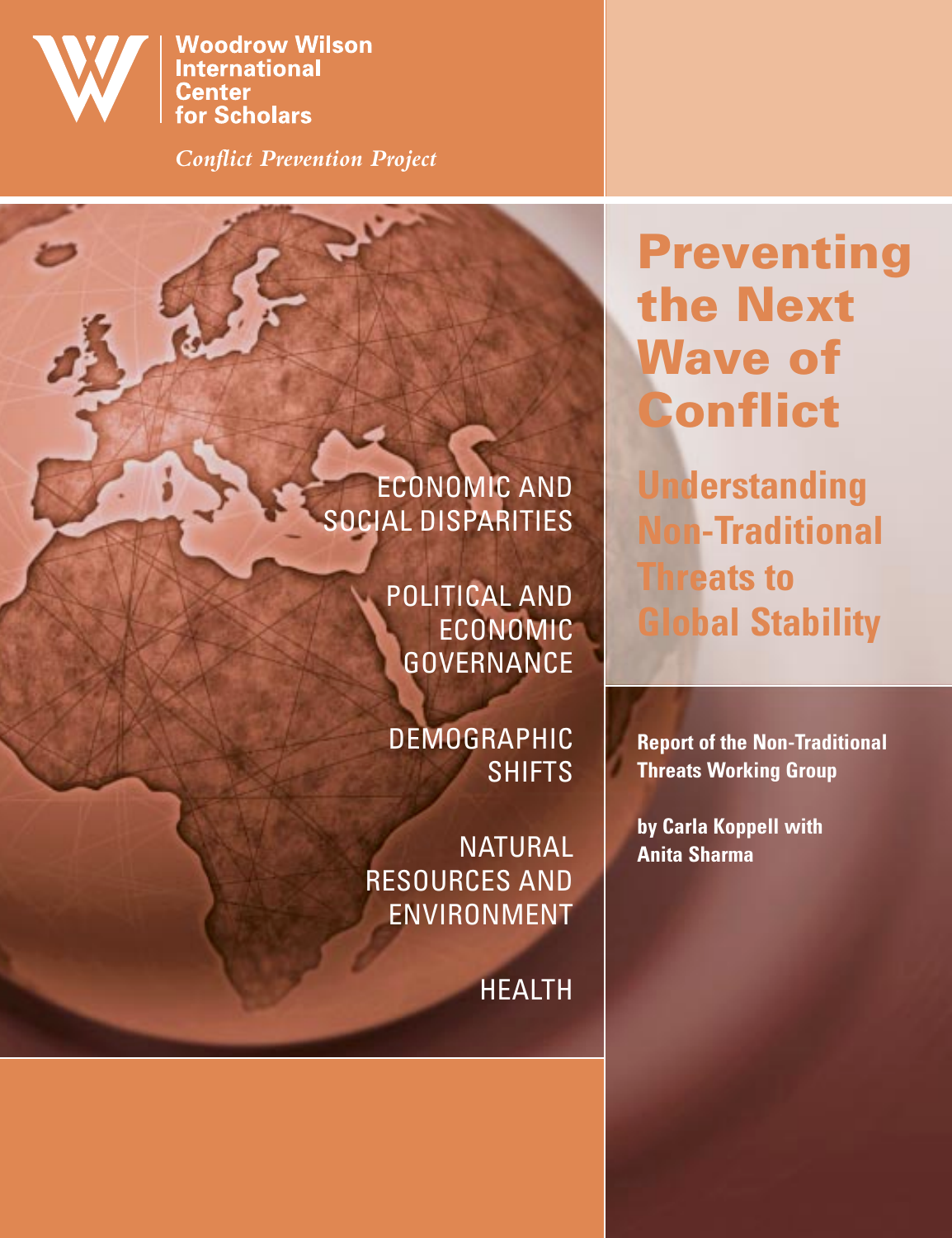

**Woodrow Wilson** International<br>Center

*Conflict Prevention Project*

# **Preventing the Next Wave of Conflict**

# **Understanding Non-Traditional Threats to Global Stability**

**Report of the Non-Traditional Threats Working Group**

by Carla Koppell with Anita Sharma

Research Assistant: Channa Threat Meeting Rapporteur: Roger Carstens Editorial Assistant: Anita Wright

©2003 Woodrow Wilson International Center for Scholars, Washington, D.C. www.wilsoncenter.org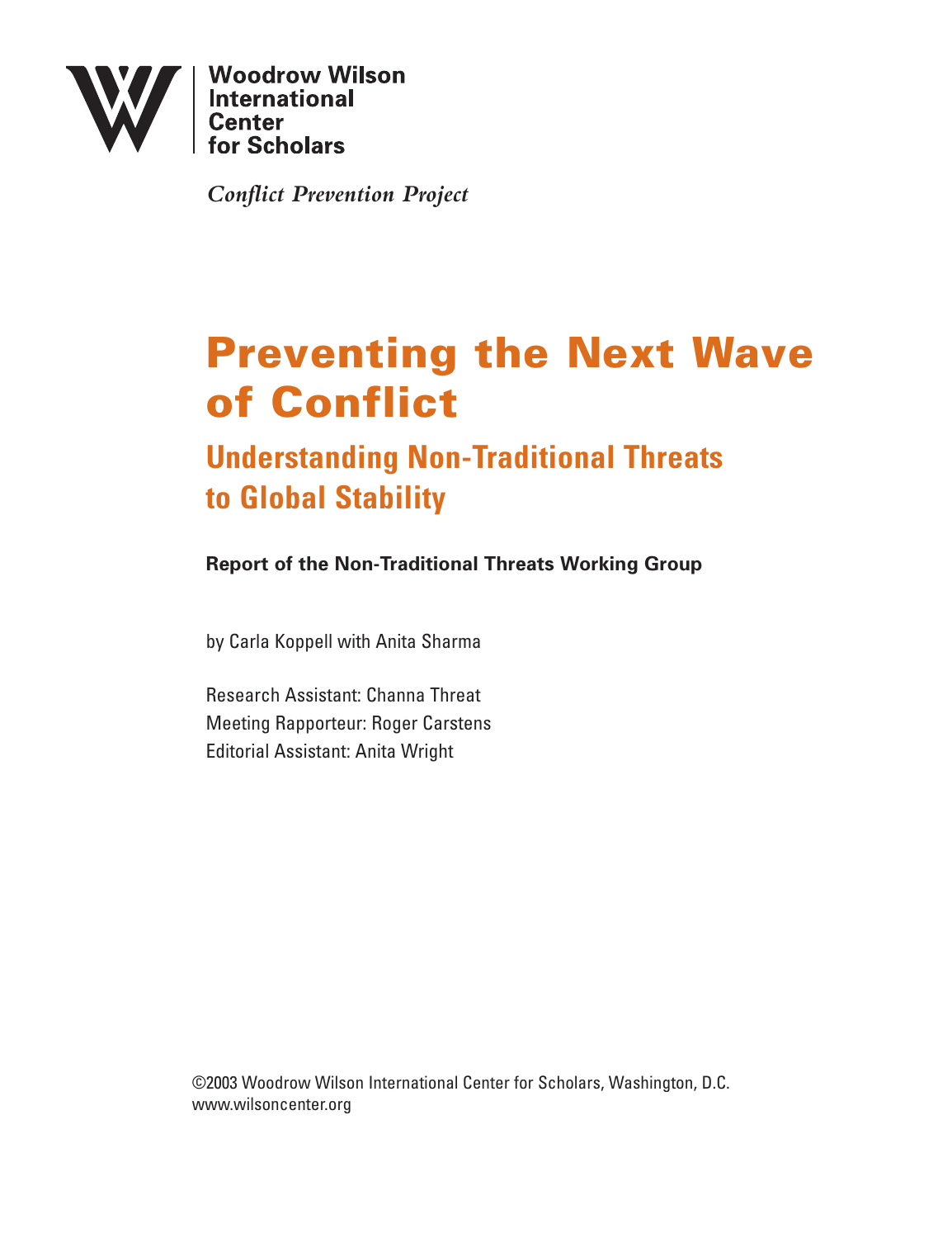#### **WOODROW WILSON INTERNATIONAL CENTER FOR SCHOLARS**

LEE H. HAMILTON, DIRECTOR

#### **BOARD OF TRUSTEES**

Joseph B. Gildenhorn, Chair; David A. Metzner, Vice Chair. Public Members: James H. Billington, Librarian of Congress; John W. Carlin, Archivist of the United States; Bruce Cole, Chair, National Endowment for the Humanities; Roderick R. Paige, Secretary, U.S. Department of Education; Colin L. Powell, Secretary, U.S. Department of State; Lawrence M. Small, Secretary, Smithsonian Institution; Tommy G. Thompson, Secretary, U.S. Department of Health and Human Services. Private Citizen Members: Joseph A. Cari, Jr., Carol Cartwright, Donald E. Garcia, Bruce S. Gelb, Daniel L. Lamaute, Tamala L. Longaberger, Thomas R. Reedy

#### **WILSON COUNCIL**

Bruce S. Gelb, President. Diane Aboulafia-D'Jaen, Elias F. Aburdene, Charles S. Ackerman, B.B. Andersen, Cyrus A. Ansary, Lawrence E. Bathgate II, John Beinecke, Joseph C. Bell, Steven Alan Bennett, Rudy Boschwitz, A. Oakley Brooks, Melva Bucksbaum, Charles W. Burson, Conrad Cafritz, Nicola L. Caiola, Raoul L. Carroll, Scott Carter, Albert V. Casey, Mark Chandler, Peter B. Clark, Melvin Cohen, William T. Coleman, Jr., Michael D. DiGiacomo, Sheldon Drobny, F. Samuel Eberts III, J. David Eller, Mark Epstein, Melvyn J. Estrin, Sim Farar, Susan Farber, Joseph H. Flom, John H. Foster, Charles Fox, Barbara Hackman Franklin, Norman Freidkin, Morton Funger, Gregory M. Gallo, Chris G. Gardiner, Steven J. Gilbert, Alma Gildenhorn, David F. Girard-diCarlo, Michael B. Goldberg, Gretchen M. Gorog, William E. Grayson, Ronald Greenberg, Raymond A. Guenter, Edward L. Hardin, Jr., Jean L. Hennessey, Eric Hotung, John L. Howard, Darrell E. Issa, Jerry Jasinowski, Brenda LaGrange Johnson, Shelly Kamins, Edward W. Kelley, Jr., Anastasia D. Kelly, Christopher J. Kennan, Michael V. Kostiw, Steven Kotler, William H. Kremer, Raymond Learsy, Abbe Lane Leff, Perry Leff, Dennis LeVett, Francine Levinson, Harold O. Levy, David Link, Frederic V. Malek, David S. Mandel, John P. Manning, Jeffrey A. Marcus, Jay Mazur, Robert McCarthy, Linda McCausland, Stephen G. McConahey, Donald F. McLellan, J. Kenneth Menges, Jr., Philip Merrill, Kathryn Mosbacher, Jeremiah L. Murphy, Martha T. Muse, Della Newman, John E. Osborn, Paul Hae Park, Gerald L. Parsky, Michael J. Polenske, Donald Robert Quartel, Jr., J. John L. Richardson, Margaret Milner Richardson, Larry D. Richman, Carlyn Ring, Edwin Robbins, Robert G. Rogers, Otto Ruesch, B. Francis Saul, III, Alan Schwartz, Timothy R. Scully, J. Michael Shepherd, George P. Shultz, Raja W. Sidawi, Debbie Siebert, Thomas L. Siebert, Kenneth Siegel, Ron Silver, William A. Slaughter, James H. Small, Thomas F. Stephenson, Norma Kline Tiefel, Mark C. Treanor, Anthony G. Viscogliosi, Christine M. Warnke, Ruth Westheimer, Pete Wilson, Deborah Wince-Smith, Herbert S. Winokur, Jr., Paul Martin Wolff, Joseph Zappala, Nancy M. Zirkin, Richard S. Ziman

#### **ABOUT THE CENTER**

The Center is the living memorial of the United States of America to the nation's twenty-eighth president, Woodrow Wilson. Congress established the Woodrow Wilson Center in 1968 as an international institute for advanced study, "symbolizing and strengthening the fruitful relationship between the world of learning and the world of public affairs." The Center opened in 1970 under its own board of trustees.

In all its activities the Woodrow Wilson Center is a nonprofit, nonpartisan organization, supported financially by annual appropriations from Congress, and by the contributions of foundations, corporations, and individuals. Conclusions or opinions expressed in Center publications and programs are those of the authors and speakers and do not necessarily reflect the views of the Center staff, fellows, trustees, advisory groups, or any individuals or organizations that provide financial support to the Center.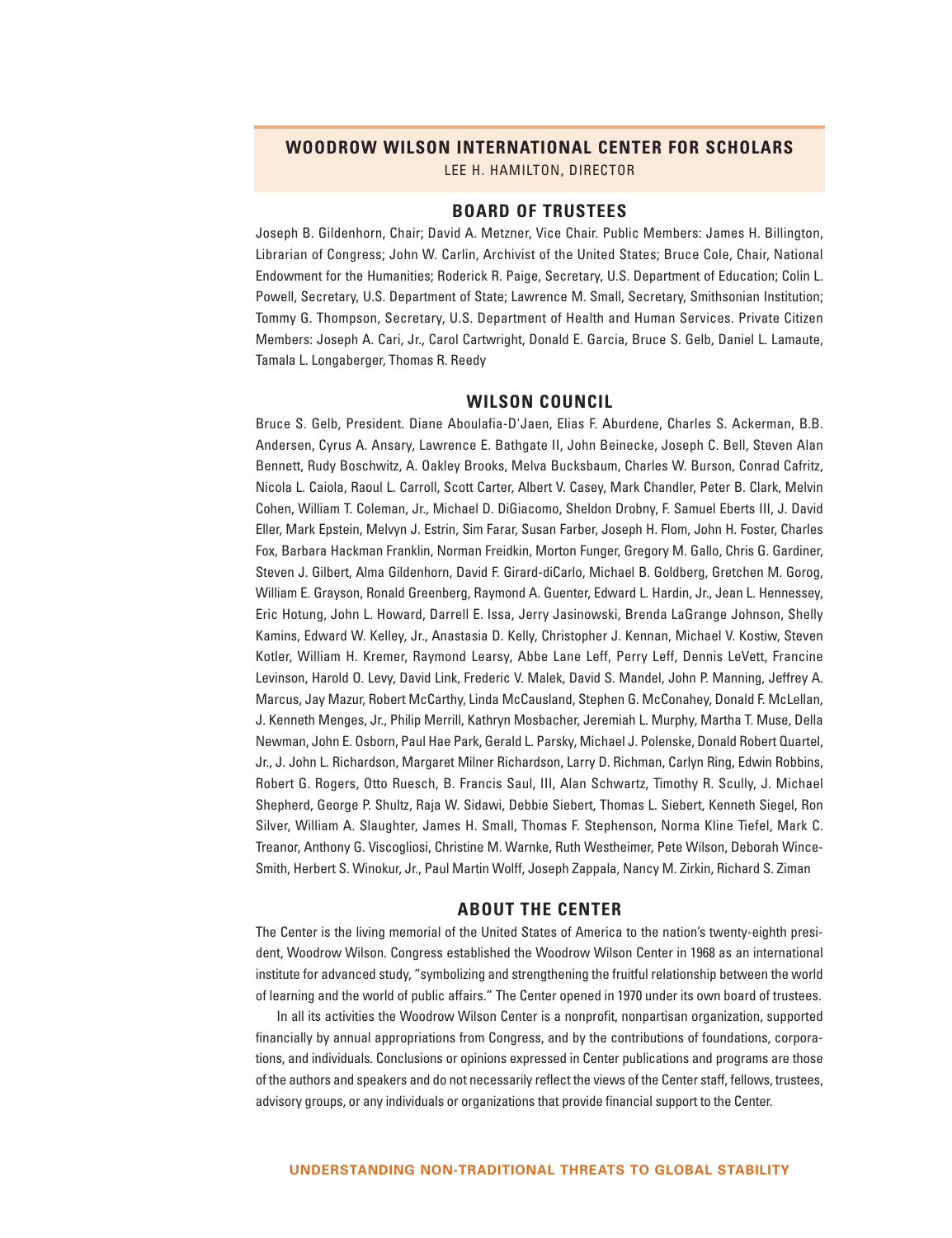# **Contents**

| Acknowledgments                                                       | iv  |
|-----------------------------------------------------------------------|-----|
| <b>Executive Summary</b>                                              | 1   |
| Working Group Structure, Focus and Approach                           | 7   |
| <b>WORKING GROUP OVERALL FINDINGS AND</b><br>ı<br><b>CONCLUSIONS</b>  | 9   |
| <b>II WORKING GROUP BRIEFING NOTES AND TOPICAL</b><br><b>FINDINGS</b> |     |
| Economic and Social Disparities                                       | 23  |
| Political and Economic Governance                                     | 37  |
| Demographic Shifts                                                    | 53  |
| Natural Resources and Environment                                     | 71  |
| Health                                                                | 93  |
| <b>III WORKING GROUP MEETING NOTES</b>                                |     |
| <b>Opening Session</b>                                                | 113 |
| Economic and Social Disparities                                       | 117 |
| Political and Economic Governance                                     | 124 |
| Demographic Shifts                                                    | 132 |
| Natural Resources and Environment                                     | 136 |
| Health                                                                | 141 |
| <b>Final Session</b>                                                  | 146 |
|                                                                       |     |
| Appendix 1: Working Group Meetings and Speakers                       | 151 |
| Appendix 2: Working Group Participants                                | 153 |
| Bibliography                                                          | 159 |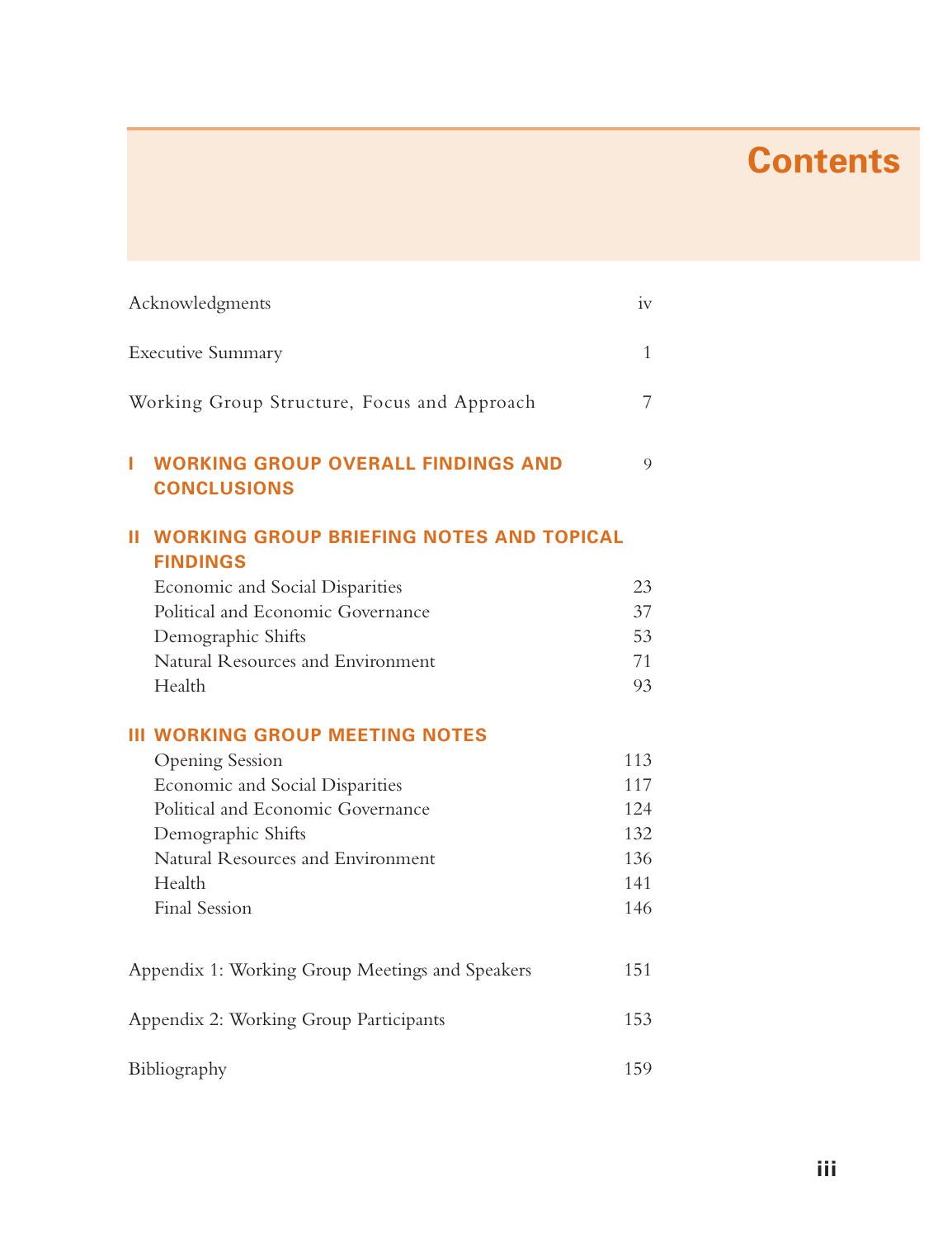# **Acknowledgments**

The success of this working group is attributable to cooperation and hard work by a group of dedicated staff and experts. Their assistance with the preparation and revision of briefing notes, deliberation over findings and conclusions, and planning and oversight of working group meetings was particularly noteworthy.

In particular, thanks are owed to enthusiastic participants such as Vance "Lani" Elliot, John Sewell, Jeremy Weinstein, Arif Lalani, Patti Benner and Mary Ellen Connell who particularly helped shape the working groups findings and conclusions. Additionally, thanks are due to the many speakers who joined us for specific working group meetings: Julia Taft, Nicholas Sambanis, Marina Ottaway, Richard Haass, Brian Nichiporuk, Robert Kaplan, Norbert Henninger, Sherri Goodman, Michael Moodie, James Steinberg, Joseph J. Collins, and David McIntyre. Their willingness to share their views and reflect on the wide variety of working group topics helped shape discussions and conclusions.

Finally, tremendous gratitude is owed to the dedicated team that supported the working group effort. Special thanks to: Channa Threat, whose tireless assistance with research and meeting planning facilitated enormously the analytical process; Roger Carstens, whose enthusiastic contributions as rapporteur greatly facilitated deliberations and; Anita Wright, whose copy editing, and skillful organization and preparation of working group meetings helped ensure success.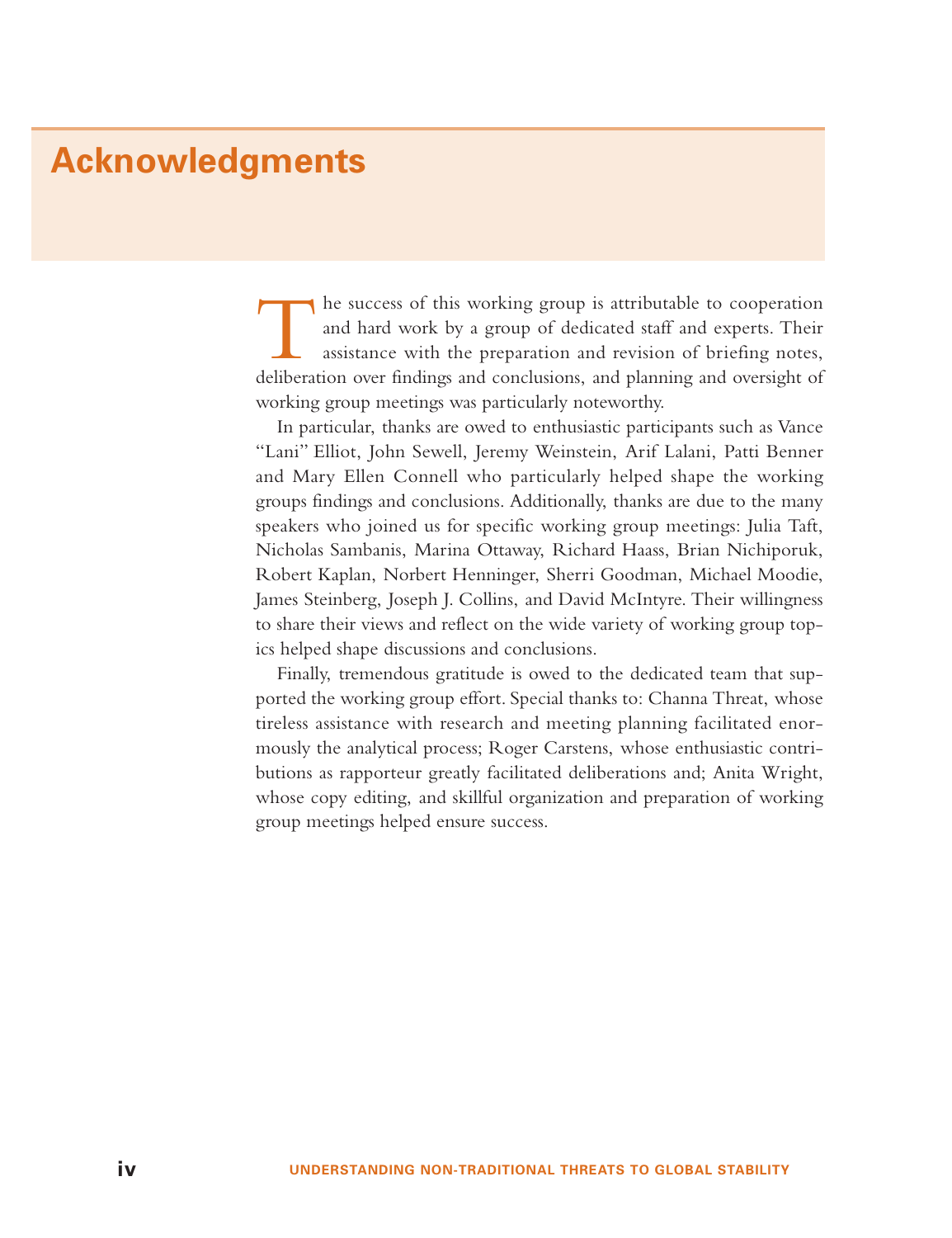# **Executive Summary**

## **I. OVERALL FINDINGS AND CONCLUSIONS**

Conflict and instability are increasingly driven by non-traditional factors like failures in governance, health crises and environmental degradation. Globalization and technological change are increasing interdependence and inter-connectedness in ways that magnify the security-related impact of developmental challenges around the world.

The impact on security of most non-traditional threats is still indirect, though the AIDS epidemic and the growing global freshwater shortage demonstrate that security and broad stability can be affected directly. The potential for terrorism originating in states with weak or unaccountable governments further underscores the potential direct threat to U.S. security.

Even when the connections are less direct, non-traditional threats are increasing the risk of broad instability. Local economic stagnation, environmental degradation, demographic shifts, urbanization, failures in governance and declining health status are all creating pressure on governments around the world. The quality of public service delivery is often declining. Often, as a result, governments are facing growing disaffection and competition for resources. In some places, environmental or health crises may be escalating to a point where generalized instability will become more likely.

There are growing implications for the United States of these local and re gional trends to instability. Expanding travel and trade are increasing direct U.S. vulnerability to an ever-larger range of human, plant and animal diseases; broadening domestic concern for the range of conflicts taking place worldwide; and augmenting economic vulnerability to trends abroad. More sophisticated and frequent international exchange of information and communication also are having dramatic effects. They are raising awareness of global disparities in income and influence, increasing the focus on events abroad, particularly among diaspora communities, and increasing the ability to foment and sustain disputes through infusions of funds and ideas.

To address the changing security landscape, the United States needs to better track and strategically address non-traditional threats to stability.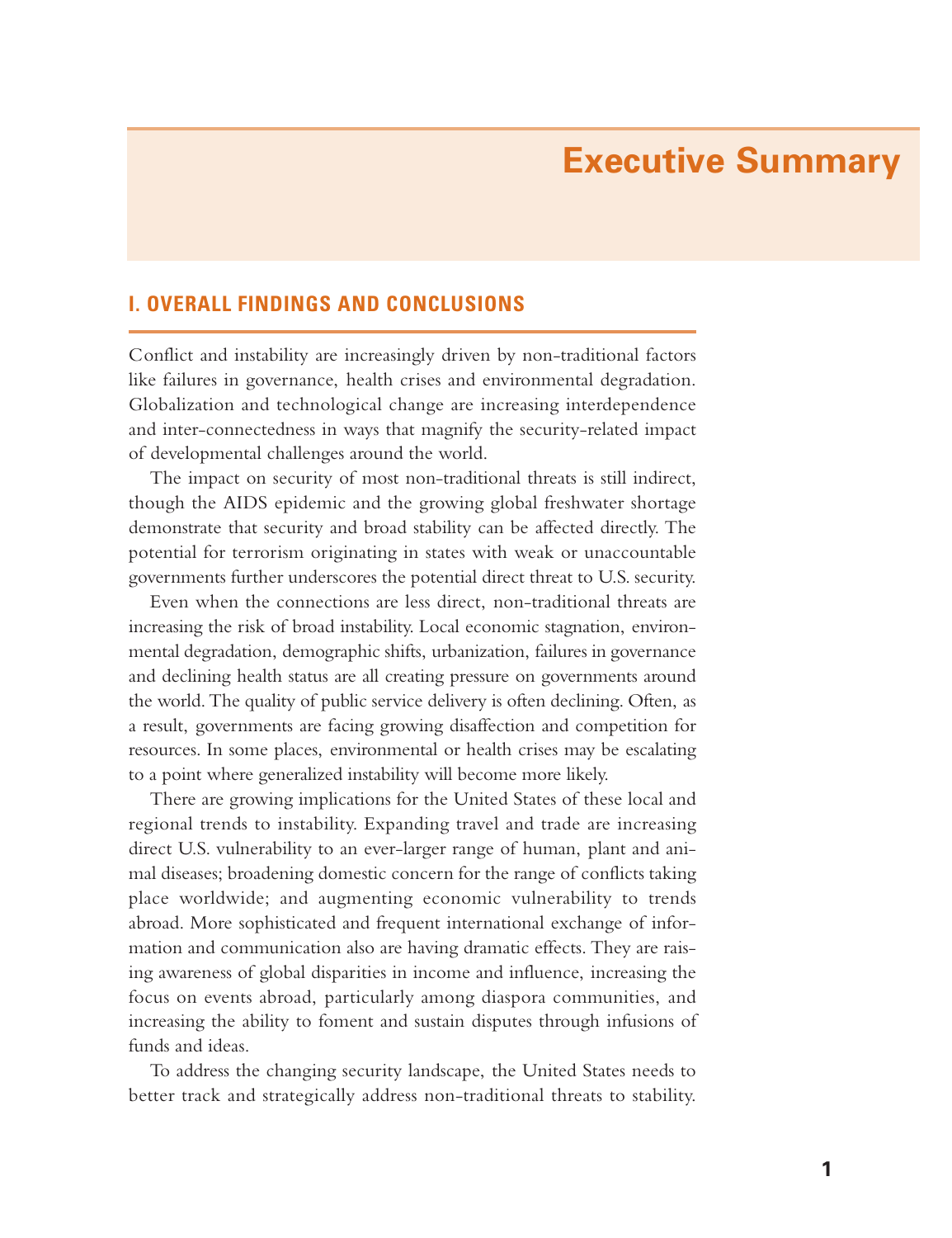Structural, informational and attitudinal barriers currently constrain U.S. responsiveness. While funding and attention are now focused on emerging threats to stability in some countries, coordination among the diplomatic, military and foreign assistance communities in planning and using those resources is limited. In some places, the funds available to combat non-traditional threats are decreasing dramatically. Additionally, the military and diplomatic communities do not fully appreciate the importance of human security concerns to traditional security; their ambivalence is matched by hesitancy within the development assistance community to viewing foreign aid through the lens of national security.

The limited timeframe through which threats are addressed further hinders consideration of non-traditional threats in national security planning and policy-making. Entities within the Federal Government have long tracked nontraditional threats to stability, but those assessments have rarely been factored into short-term strategic planning and resource allocation. In part, this is because their impact on stability is insidious, gradual and hard to assess specifically. In part, it is because of an insufficient commitment to prevention.

To reverse the trends to instability, there needs to be broader appreciation of the opportunities that exist. A proactive approach would offer the global community multiple benefits. In addressing one non-traditional challenge several threats could be reduced. For example, engaging to reduce declining global health status would improve the quality of life for millions, increase faith in government service delivery, and reduce the drain on national incomes. Such cooperation might also facilitate diplomatic cooperation and discourse among tense allies. Similarly, a single intervention could address several threats. Universal access to non-sectarian education would improve countries' economic prospects, citizen faith in government, gender equity and health status.

Perhaps most importantly, working proactively to stave-off non-traditional threats could shift the nature of our relationships with developing countries. By identifying and strategically targeting sources of instability, the United States could more effectively reduce unpredictability while building the community of functioning, prosperous democracies.

The shift to a culture of prevention will have to be accompanied by broader recognition of the fundamental importance of development assistance to foreign and national security policy. Threat assessments need to draw more broadly on information and intelligence from the diplomatic, military, intelligence and foreign aid communities. Cooperation and collaboration with developing nations needs to be structured more strategically. Planning and priority setting in the foreign aid program needs to bal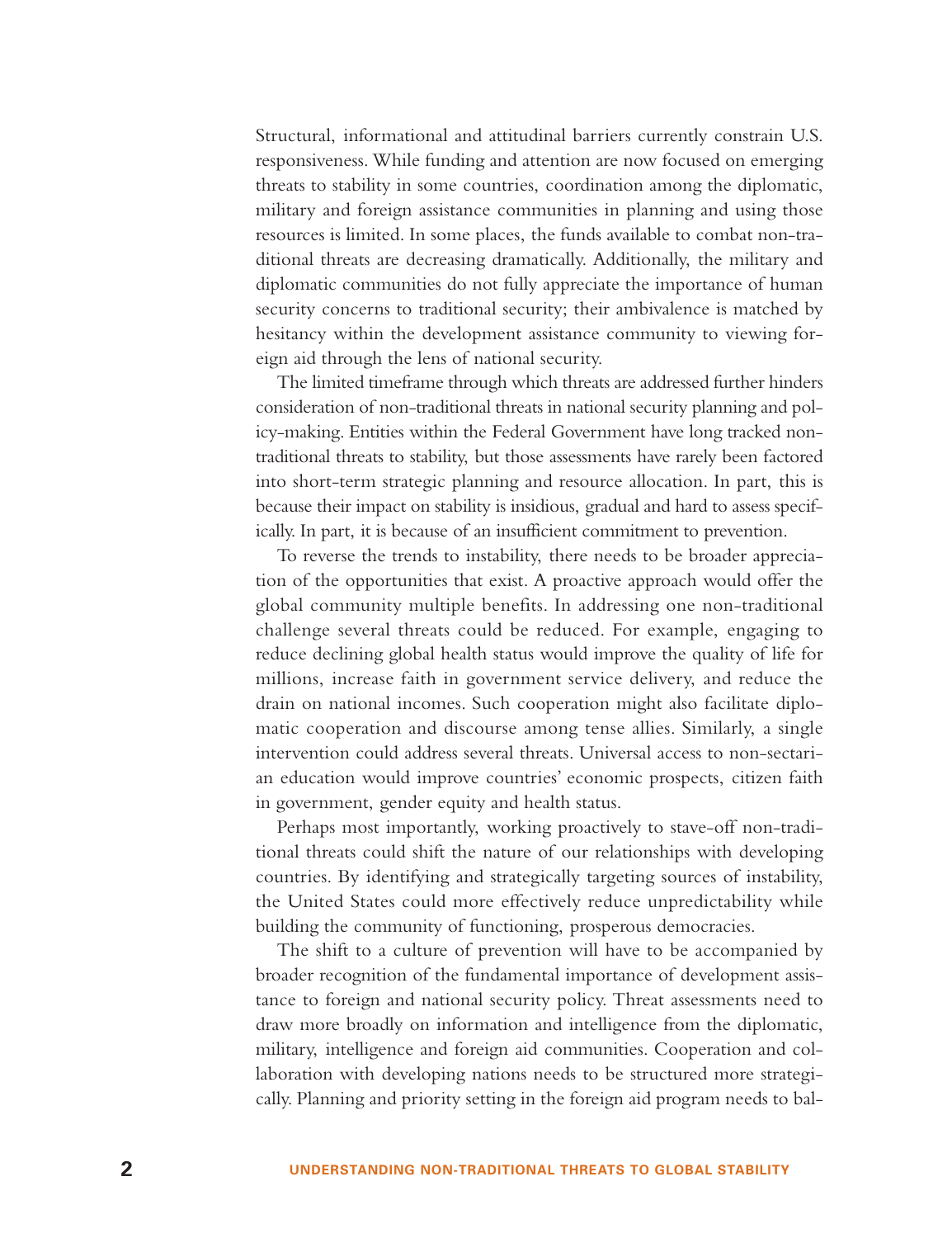ance the need for participatory, bottom-up planning with the importance of focusing on security-related concerns.

At times, the approach to foreign aid needs to be adjusted. The fundamental interdependence of programs to promote democracy and economic growth must be recognized, as does the need to move beyond national elections as the primary benchmark in the transition to democracy. Economic restructuring efforts need to more explicitly emphasize reducing disparities in income. The drive towards gender equity ought to be mainstreamed and recognized as fundamental to good governance and sustained economic growth.

Ultimately, any effort to combat non-traditional threats will require greater willingness and ability to work with and through multilateral organizations. Despite the ever-increasing struggle to balance sovereignty with the need for collective action, many emerging threats to stability do not respect borders; they will only be overcome through international cooperation. Critical investments must be made to improve multilateral institutions rather than seeking to circumvent or subvert multilateral efforts and international organizations.

Additional analysis would help define how to reduce non-traditional threats to security and stability. For example, the connection between failed states and terrorism needs clarification, as does the connection between economic grievance and conflict, particularly on a regional and global level. Complementing research should be the development of tools for assessing risk when several potential sources of tension converge, and defining priorities when several developmental challenges undermine stability. Ultimately, these analytical and diagnostic instruments will need to be supplemented by strategies for intervention that explicitly reduce the risk of instability and conflict from non-traditional threats.

#### **II. KEY TOPIC SPECIFIC FINDINGS AND CONCLUSIONS**

The following are a subset of the Working Group findings and conclusions on the specific topics that were studied: economic and social disparities; political and economic governance; demographic shifts; health and; natural resources and environment.

#### **ECONOMIC AND SOCIAL DISPARITIES**

• There is no proof of a direct causal link between inequities and violent conflict.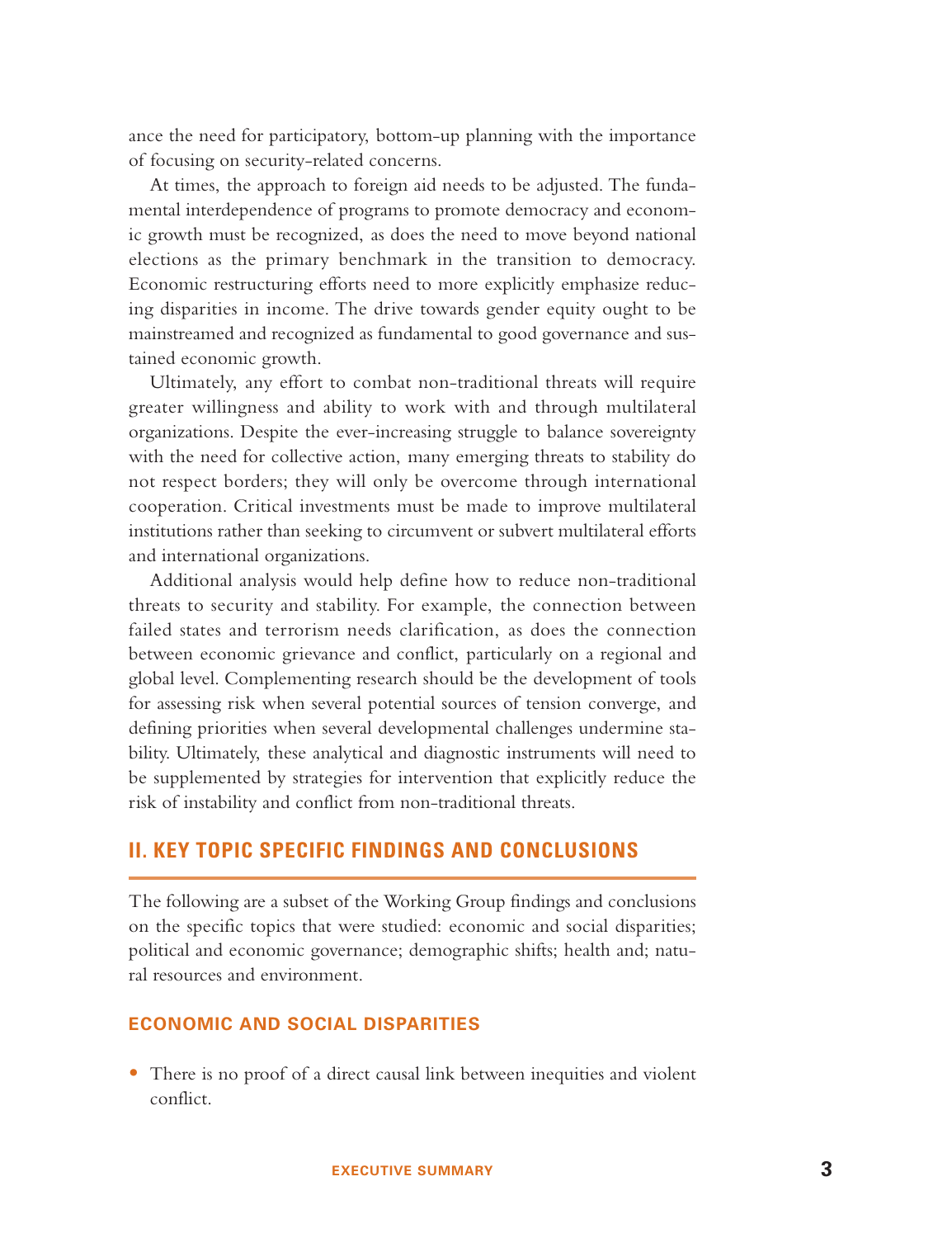- Globalization does not automatically reduce poverty or decrease disparities in income.
- Intra-state and inter-state crises and conflicts will have greater relevance for U.S. security and well-being as economic interdependence grows.
- Inadequate attention is paid to education as an economic commodity and vehicle for promoting global stability.
- There is inadequate recognition that gender inequity is a cause of and contributor to persistent poverty and economic stagnation.
- Improving the links between those in the U.S. Federal Government focused on foreign economic and trade policy, and those focused on foreign intelligence, security, diplomacy and international development would strengthen foreign aid and defense effort.
- Improving the ability to adapt and apply locally-appropriate models for fostering economic growth, development and integration within the global economy would help facilitate planning and stave-off crises.
- Better tracking emerging strategic threats in developing countries could assist with planning and crisis prevention.

## **POLITICAL AND ECONOMIC GOVERNANCE**

- Failed states are increasingly important threats to global stability.
- The destabilizing impact of failed and failing states poses an important indirect threat to U.S. national security despite the fact that most failed states will not pose a direct security threat.
- Greater local participation in government is critical to consolidating the transformation to democracy.
- Too much emphasis is placed on elections as the benchmark for transition to democracy.
- Efforts to resolve ethnic conflicts must seek to build bridges across ethnic groups as early as possible.
- The United States must focus on consolidating the democratic gains of the last two decades.
- In the near-term post-conflict, much greater priority must be given to satisfying the interests of the local population rather than those of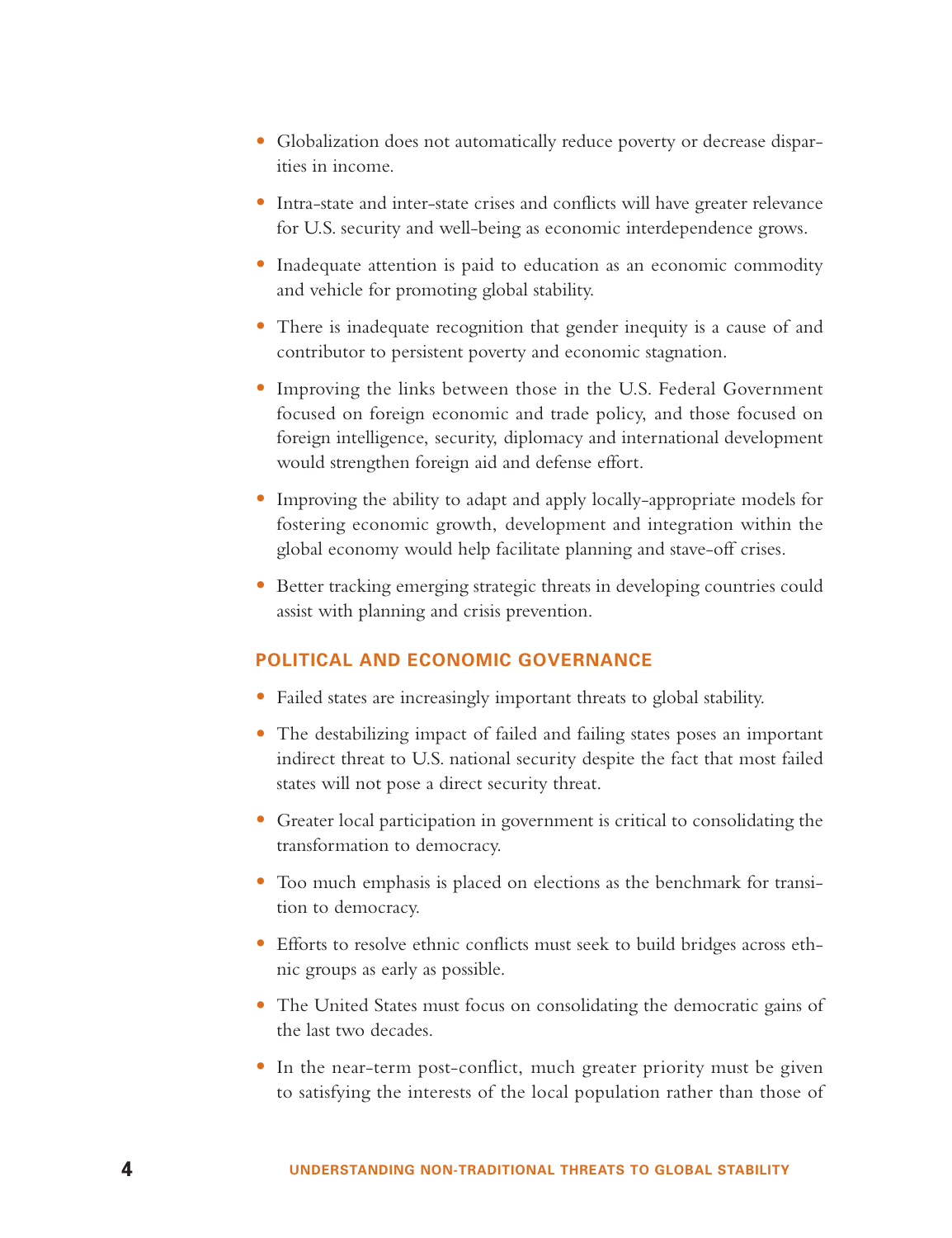the international community.

- As weak states become more important sources of instability, a re-assessment of military strategy and expenditure is advised.
- Efforts to enhance governance and promote state building should place higher priority on work at the local and regional levels.
- Gender equity must be considered a fundamental building block for good political and economic governance.

#### **DEMOGRAPHIC SHIFTS**

- There is little evidence of a direct link between demographic shifts and U.S. national security. An indirect connection is, however, apparent in many ways.
- Population growth and urbanization will have significant negative implications for the environment, public health and economic growth in developing countries.
- The need for humanitarian assistance and longer-term foreign aid are likely to grow as a result of the persistently large number of forced migrants and the increasing burden growing populations place on developing country governments.
- The implications of demographic trends for the military are likely to be profound. The nature of warfare is changing and the priorities of our allies are shifting—both at least partly in response to demographic trends. There are important ramifications for budget, technology, burden-sharing and the future shape of battle.
- Inadequate recognition of the important economic benefits of immigration plagues discussions over immigration policy in the United States and Europe.

#### **NATURAL RESOURCES AND ENVIRONMENT**

- There is no clear evidence that environmental degradation is creating short-term threats to national security.
- There is abundant evidence that natural resources and environmental scarcities create instability.
- Given environmental trends, the number of humanitarian crises stem-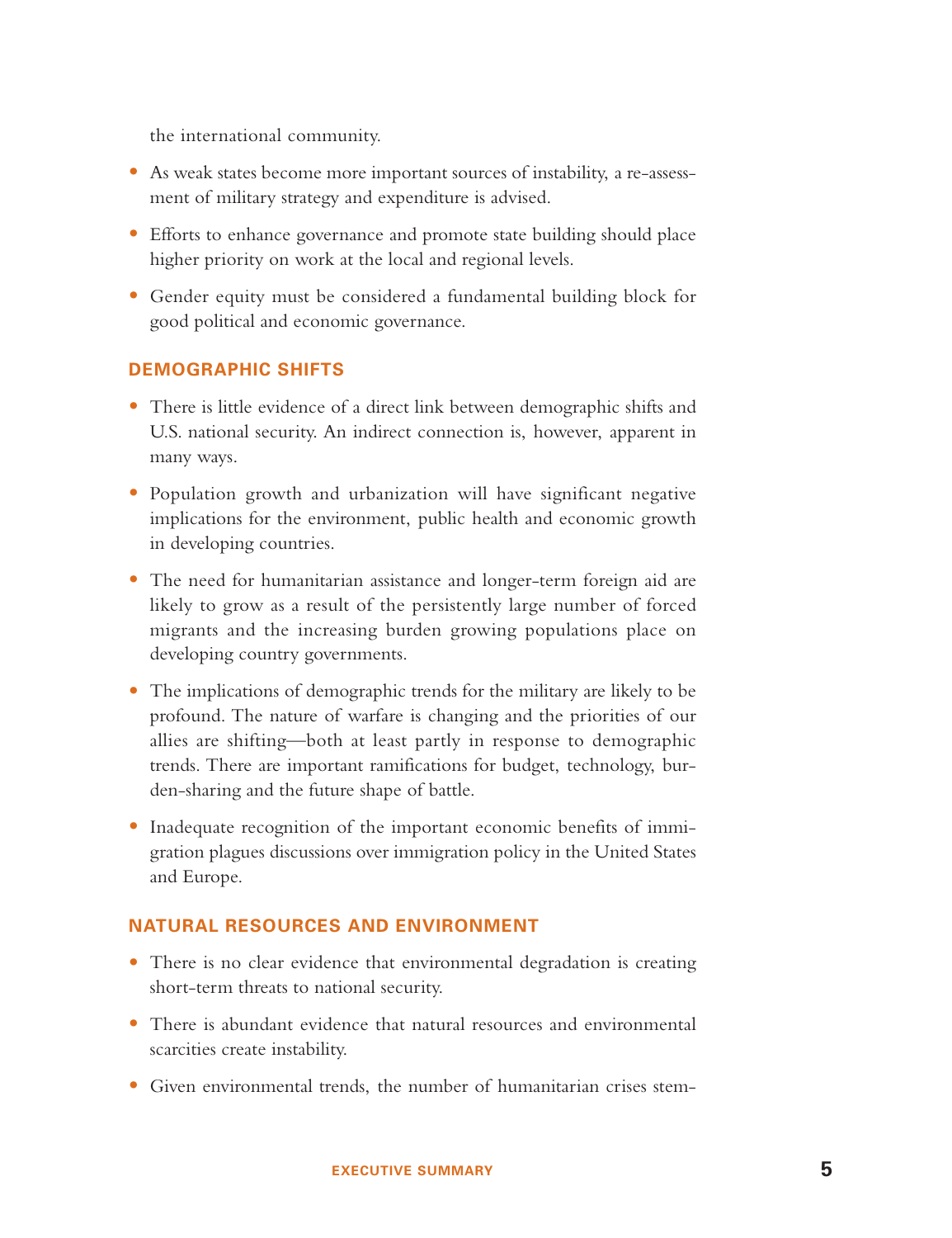ming from natural disasters is likely to continue to climb, with a corresponding increase in involvement by foreign aid and military personnel.

- Reductions in the availability of water and climate change raise the specter that irreversible environmental challenges will reduce stability in the future.
- The gravest environmental threats to security and stability will require multinational cooperation to overcome.
- There is a critical need to seize the important opportunities that exist to reduce the threats to stability and security posed by environmental degradation.
- Better consideration of the environmental dimensions of military operations and the security-related dimensions of environmental issues would reduce the risks of destabilization and environmental degradation.

#### **HEALTH**

- There is a clear relationship between growing health threats and global stability.
- The United States faces an increasing, direct threat to human health within its borders as global travel and trade continue to grow, new diseases emerge, and vectors for disease alter their habitats and enter the United States.
- The timeframe for successfully pre-empting the further spread of infectious disease is short. The financial benefits from a proactive strategy of disease prevention would be enormous.
- At a threshold level, declining health status has a dramatic, dilatory impact on political and economic well-being.
- The impact of disease on armed forces strength and size will be dramatic, particularly in countries with high AIDS rates and with large populations of demobilizing soldiers.
- A multilateral approach is absolutely critical to reducing the growing global health risks posed by infectious diseases, bioterrorism and other food borne illnesses.
- An enormous opportunity exists to use health sector cooperation and assistance to build diplomatic bridges.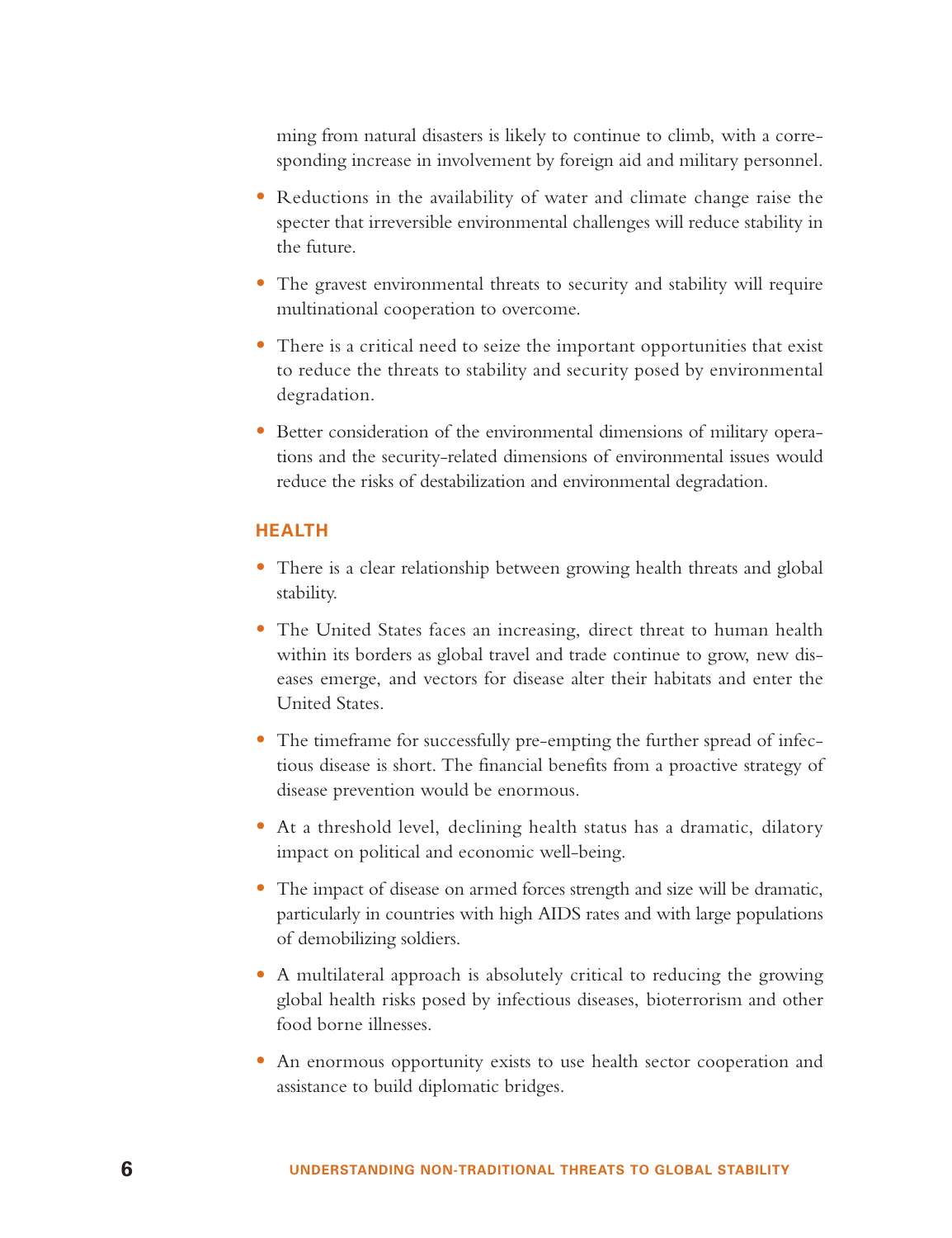# **Working Group Structure, Focus and Approach**

I n May 2002, the Conflict Prevention project of the Woodrow Wilson International Center for Scholars launched its Working Group, "Preventing the Next Wave of Conflict: Understanding Non-Traditional Threats to Global Stability." Conceived of in the months following September 11, the Working Group based its analysis on an extensive review of research and analysis regarding the evolving implications of economic and social disparities, economic and political governance, demographic and health trends, natural resource scarcity and environmental degradation for global stability and U.S. national security.

The Working Group had two primary objectives driving the research and discussion:

- To characterize and assess the seriousness of non-traditional threats to global stability and national security;
- To understand how foreign and national security policies should be adapted to respond more effectively to emerging non-traditional threats.

The Working Group sought to focus its assessment narrowly. It defined threats to U.S. national security primarily as those that increase the likelihood that U.S. armed forces will be drawn into conflict, peacekeeping or humanitarian relief missions. In assessing threats to stability, the Working Group focused predominantely on threats that would increase the likelihood of armed conflict, whether or not that conflict was likely to directly embroil the United States. (The indirect implications of that instability for the United States also were considered.) While frequent reference was made to broader conceptions of stability and security, the findings and conclusions were crafted to focus on assessing the causes and reducing the risks of conflict and particularly U.S. engagement in conflict.

A wide range of experts participated in Working Group deliberations. A core group of approximately 25 people representing governments, research institutions, universities, non-governmental organizations and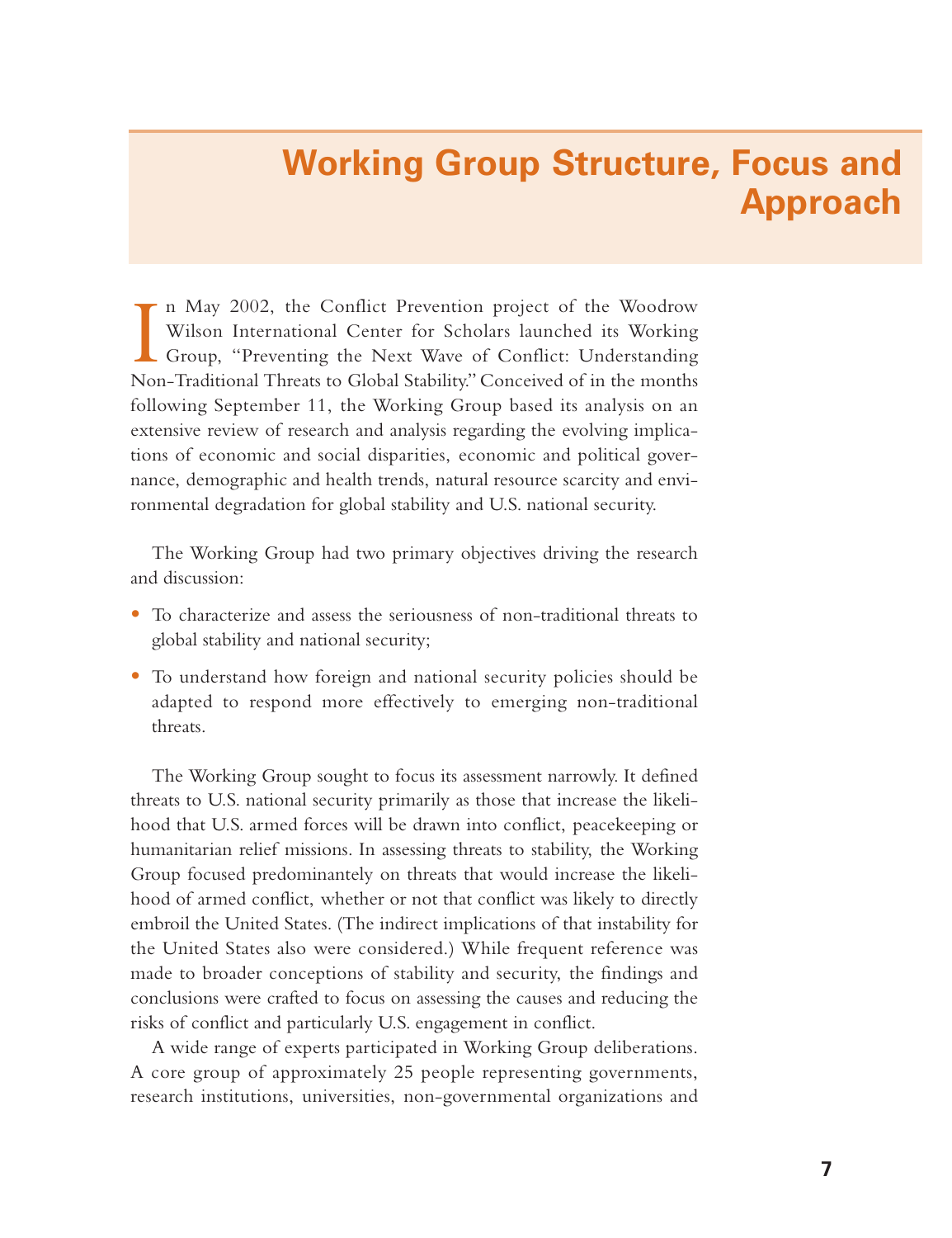Congress participated in the full set of Working Group meetings. They were joined by sector experts for deliberations regarding specific topic area. Over the course of the Working Group some 185 people participated in the discussions. Appendix 2 contains a list of participants.

Using research and discussions, the working group reached findings regarding the nature of threats faced by the United States and the global community. It also developed a series of conclusions regarding how emerging threats can be reduced and specific conclusions for each of the individual topic areas. (Those findings can be found in the topical chapters contained in the next section.)

The conclusions and findings represent a starting point. They define the current understanding of how broad trends are re-shaping political, social and cultural relationships around the world, and the implications of that evolution for U.S. foreign and national security policy. Using this document as a foundation, we hope that policy makers, legislators, researchers and journalists will help define the priorities for action that emerge from the deliberations.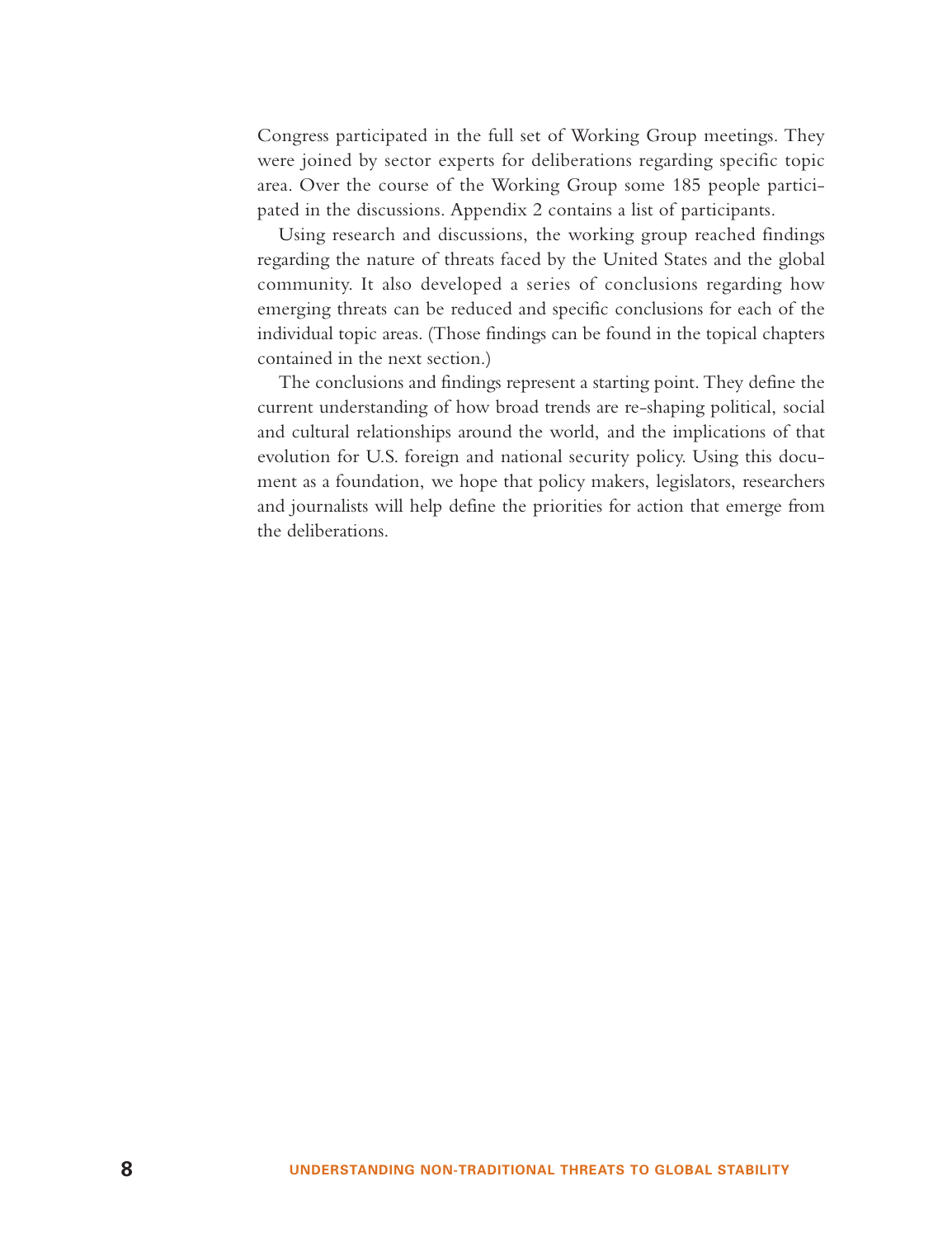

# **Working Group Overall Findings and Conclusions**





**Julia Taft,** May 31

**Michael Moodie,** November 14

**Robert Kaplan,** September 19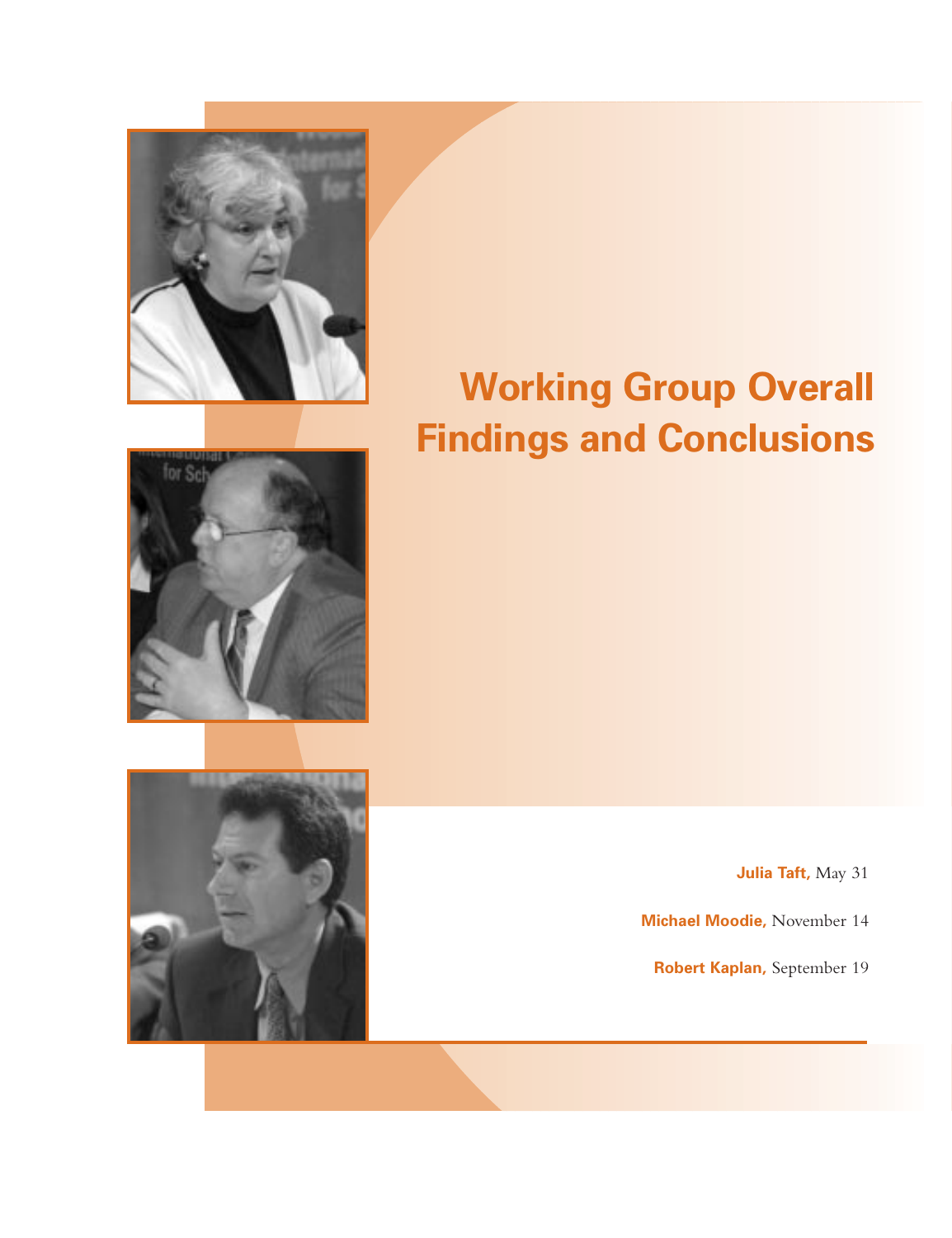# **Working Group Overall Findings and Conclusions**

Non-traditional threats are increasingly important sources of instability around the world. While most non-traditional sources of instability do not directly threaten national security, they are central to U.S. national interests and cause crises that call for U.S. involvement. The challenges faced by governments in governing, fostering economic growth and development, protecting the environment and maintaining public health will prove central determinants of global well-being; they will have important implications for U.S. diplomatic, military and development assistance policy. Moreover, they will increase in importance over time. Left un-addressed, some of these problems will grow and may reach a threshold point beyond which crisis aversion becomes far more difficult. In the post-September 11 world, the need to address non-traditional threats to stability has never been more apparent.

### *Global stability and U.S. national security are increasingly affected by non-traditional threats.*

Globalization and technological advances are increasing the extent to which non-traditional factors are driving disputes and becoming proximate causes of conflict.

Global interdependence has grown dramatically. Expanding economic integration, the dramatic increase in international travel, and the accelerating exchange of information and communications mean that local economic, environmental, political and social challenges often have global implications. Today, unrest in what once might have been considered a distant developing country can have important domestic and foreign policy implications for the United States. As a result, the threat to U.S. security is often more direct and the likelihood of U.S. involvement in disputes greater.

The trend towards integration has delivered important benefits and opportunities. Increased national income and development have accompanied economic openness in many places. Broader channels for communication have fostered cooperative problem-solving as well as greater cross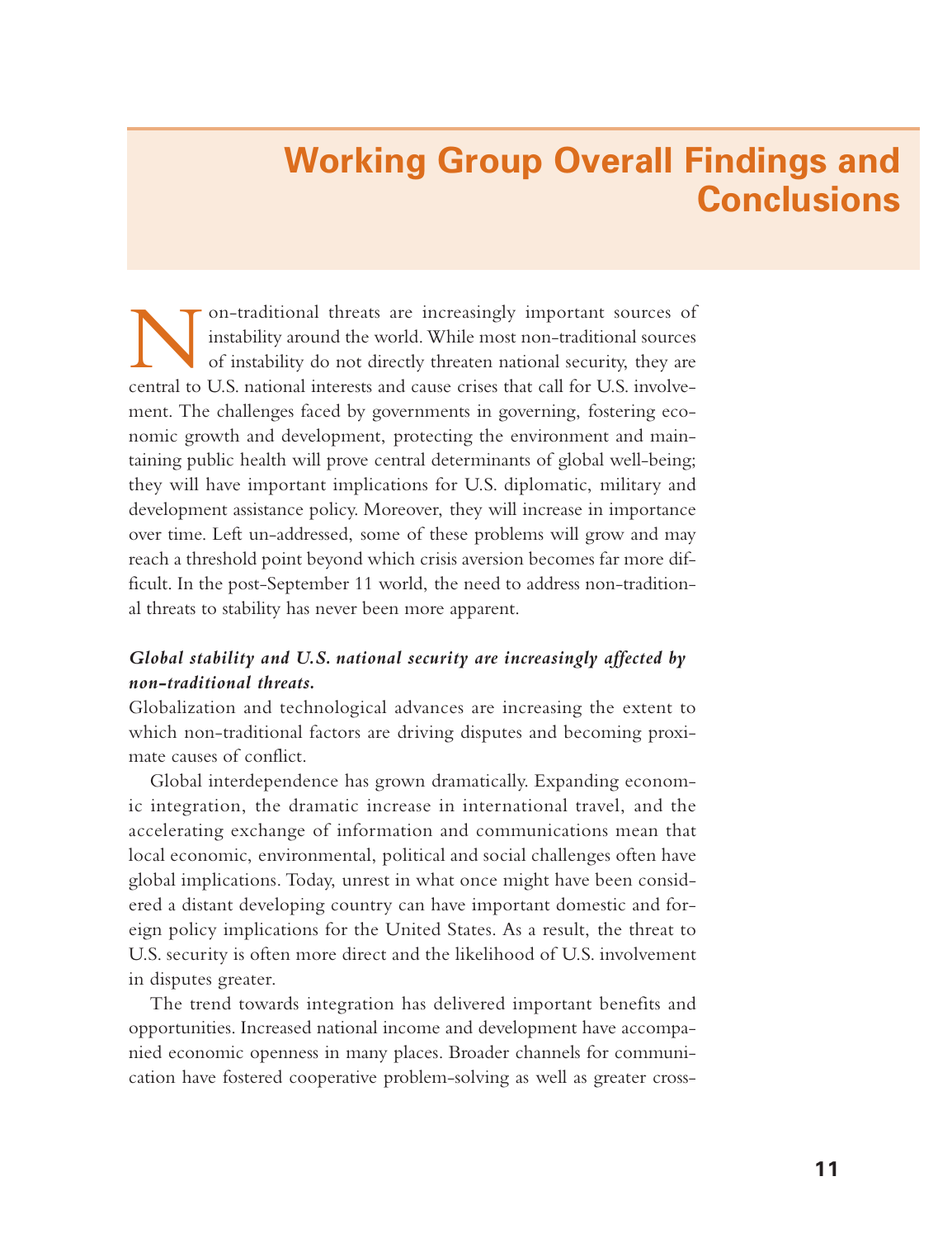cultural exchange and understanding. Technological advances have increased global food security and accelerated the development of treatments for disease. The growth in opportunities to travel, study and work internationally have broadened the horizons and opportunities of millions of people around the world.

At the same time, global integration has had some important negative consequences. In some places, globalization has increased disparities in income, and fostered economic stagnation and unemployment. Unfortunately, in most places that have benefited developmentally from economic openness, development is fueling environmental degradation. Around the world, increased travel and trade facilitate the spread of disease. The increased flow of information is often a source of miscommunication and misunderstanding.

Seen through the lens of national security, globalization and technological advancement have directly facilitated the development and sustainability of terrorist networks, and have often helped sustain conflicts. Technology has made terrorists highly mobile and well-informed. Economic integration has facilitated the flow of funds and the trade in goods that can fuel terrorists and distant conflicts. Communications and the international flow of information have enabled disapora communities to play larger, often incendiary roles in disputes back home; they have also increased the domestic political importance in the United States of a wider range of conflicts.

### *Few non-traditional threats directly create broad instability or threaten U.S. national security.*

While there are myriad examples of local conflicts and unrest driven by resource scarcities, inequities, refugee crises and failures in governance, few have snowballed to cause broad instability or conflict; even fewer have escalated to threaten U.S. security. Similarly, there is little research or evidence indicating that most non-traditional threats are likely to spark widespread conflict and instability.

There are important exceptions. The AIDS epidemic, which is ravaging Africa and worsening in Russia, India and China, is weakening social cohesion, national carrying capacities, military and security force strength, and long-term economic prospects; it will directly affect the broad security environment long into the future. Constraints on the availability of fresh water also are likely to create more widespread instability and tension as they become more acute. Development and environmental degradation are depleting water availability; in tense regions such as the Middle East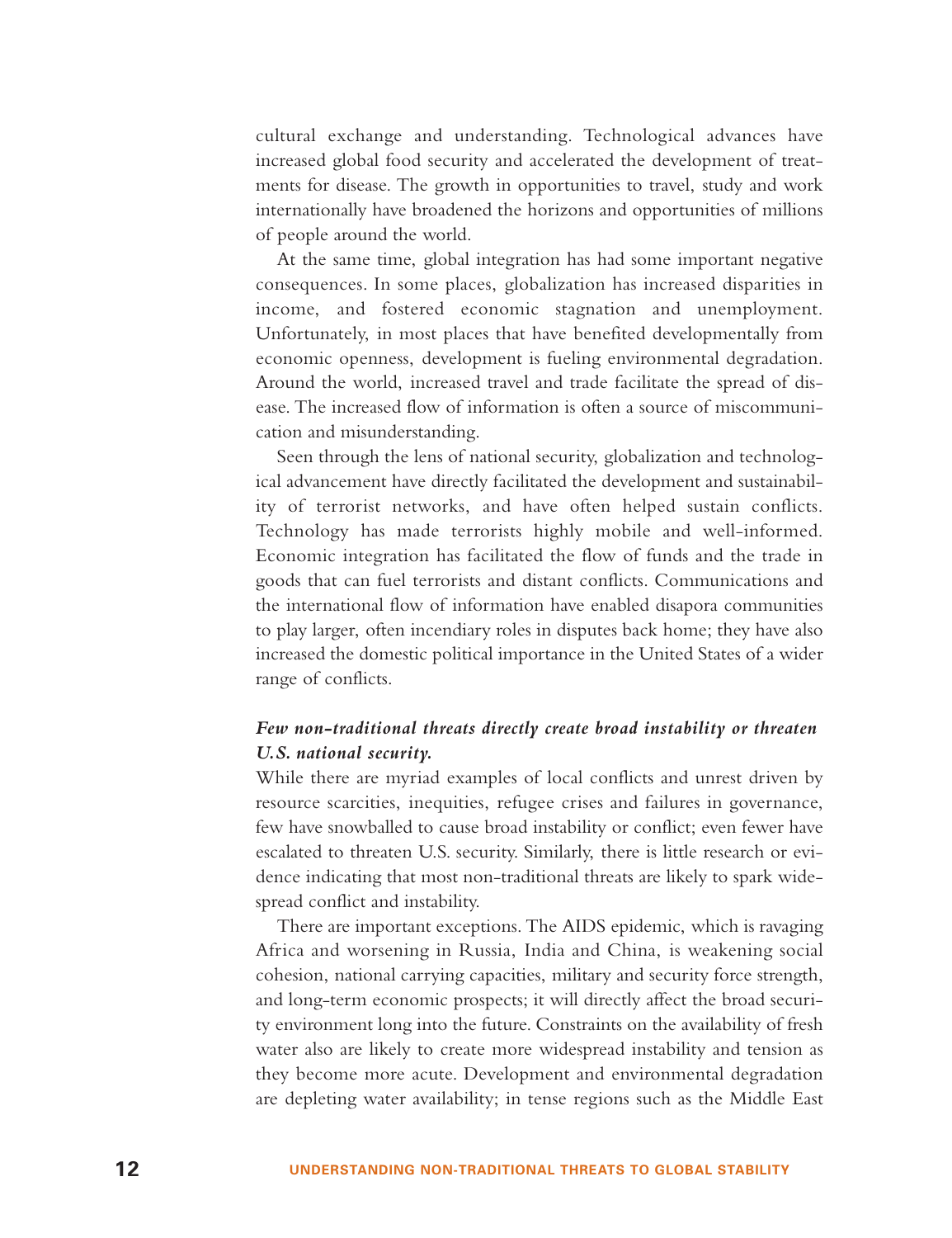and North Africa, where water is already scarce, disputes are likely to worsen. Similarly, in light of globalization and technological advances, the gr owing number of failing states provide more havens for terrorists with the capacity to directly attack U.S. interests.

### *The indirect connections between non-traditional threats and instability are critical, and must be addressed in order for the global community to increase peace and stability long-term.*

Non-traditional threats are often the fundamental, underlying causes of discontent and instability. Economic stagnation, disparities in income, failures in governance, environmental degradation and declining health status have dramatic costs for societies. They erode the legitimacy of the state by reducing citizen confidence in government capacity to provide and protect. By constraining the goods and services available to the population, they create an atmosphere of competition. In limiting the opportunity and hope of citizens, they create dissatisfaction and inhibit the capacity of individuals to feel vested in peace. They often drive ethnic, religious and class tension, facilitating the emergence of conflicts fundamentally driven by disparities but masked by cultural and social cleavages. They enable illintentioned leaders to foster divisive ethnic and religious conflicts in order to advance a personal power-seeking agenda.

In order to permanently reduce instability and long-term threats to U.S. security, the United States and the broader global community will have to address its fundamental causes. Without eliminating the underlying causes of conflict, cycles of violence will continue unabated and sustained peace will remain elusive. The introduction of functioning governments that deliver services, the implementation of locally appropriate strategies for economic growth, and the provision of broad-based universal basic education that addresses relevant topics in health and the environment will be critical building blocks. In providing those services, governments will begin to demonstrate concretely to their citizens the peace dividend.

#### *There is increasing urgency to address non-traditional threats.*

Many hypotheses have been advanced regarding the causes of September 11. Common among the analyses is the sense that there is growing discontent about the disparities in the wealth and opportunity that exist. There is no evidence to suggest a direct connection between September 11 and the inequalities in the world; nonetheless, there is consensus that inequity is an underlying cause of dissatisfaction and disaffection. Unfortunately, it is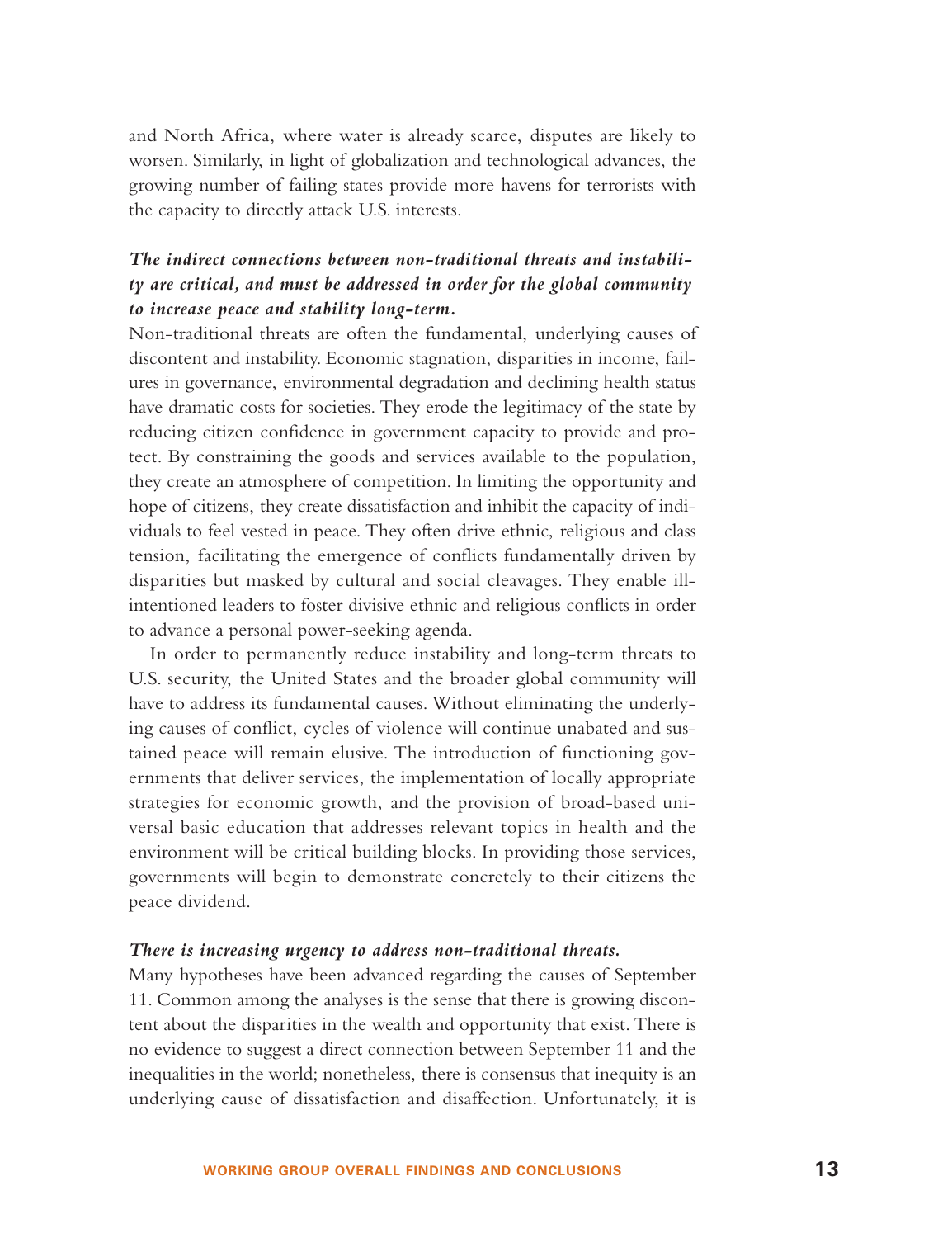equally clear that in many cases, without a concerted, explicit effort to address them, disparities will grow

Demographic shifts will make it more difficult to alter the trends. Rapid population growth is quickly reducing the capacity of states to provide for their people; in many cases these are countries like Egypt and Pakistan, which already have difficulty delivering to their citizens, are volatile, and have not embraced political and economic openness. Adding to the burden is the rapid pace of urbanization, which is reducing health status and environmental quality as it further strains service provision. Other, mostly developed countries are facing depopulation, which is likely to alter their fiscal and policy priorities as well as their military force structure.

In some cases, there exists an immediate need to address non-traditional threats because they risk reaching a threshold or "a point of no return," after which it will become far more difficult to eliminate instability and avert related conflicts. The stability-related implications of global climate change, water scarcity, and the spread of AIDS and other deadly infectious diseases pose such threats. Today, there are enormous opportunities to thwart these emerging environmental and health crises. There is even the prospect of fostering broader multilateral cooperation through collective efforts to combat these global problems. Unfortunately, by not seizing these opportunities today, the United States will face significant long-term threats that will be impossible to reverse and far more difficult to resolve.

### *The United States currently lacks sufficient capacity to strategically address non-traditional threats.*

Post-September 11 has been marked by increased discussion of emerging non-traditional threats worldwide. Unfortunately, that discourse has not been matched by efforts to enhance capacity to strategically track and eliminate the fundamental underlying causes of tension and crisis. Increased funding for development assistance will deliver its best results for security if it is paired with concerted efforts to better integrate the strategic planning, and program implementation and oversight efforts of the military, diplomatic and foreign assistance arms of the U.S. government. The creation of a strategically coordinated means for assessing and addressing the full panoply of long and short-term threats to stability would help clarify priorities and better target resources.

The short-time horizon used in strategic planning and decision-making further hampers efforts to address non-traditional threats. Too often, insufficient opportunity exists to think strategically about the underlying causes and long-term consequences of policy-making. Unfortunately, the limited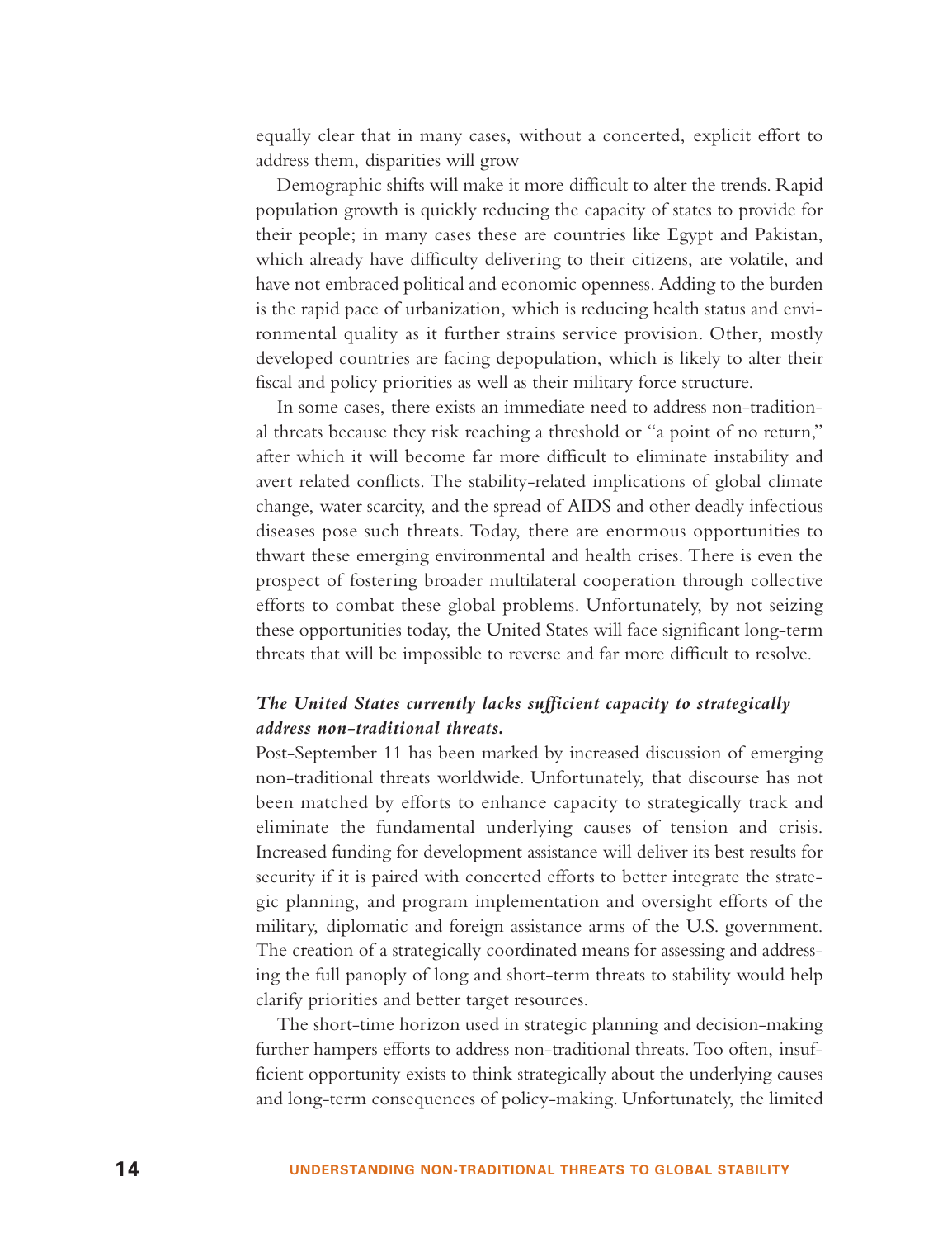time frame for analysis often leads to the adoption of policies and strategies that can undermine long-term prospects for stability and peace. For example, strategy might be altered if there were greater recognition of the extent to which military campaigns that destroy infrastructure interfere with long-term efforts to establish functioning governments and deliver a peace dividend. Acknowledgement of the costs of premature elections post-conflict might facilitate more sustainable peace building. Greater recognition of the importance of governmental legitimacy at the local and re gional levels might lead to reallocation of resources towards states and localities rather than central, national governments.

Compounding the structural barriers to successfully combating nontraditional threats are attitudinal barriers that hinder progress. There continues to be hesitancy within the diplomatic and military corps to recognize the importance of human security issues to stability. Development experts continue to be unable or unwilling to factor in sufficiently the security and conflict-related dimensions of their work. And the limited capacity of military and diplomatic personnel to work in a transparent, participatory manner with non-governmental organizations and local communities further impedes cooperation.

### *A proactive approach to combating non-traditional threats offers enormous opportunities.*

Many of the threats to stability posed by economic, social, environmental, demographic, health or governance-related challenges will grow over time. While they currently pose a limited or distant threat, their relevance and importance will increase dramatically if ignored. A proactive approach will be key, particularly in the health and environment sectors. Investments to halt the spread of disease through surveillance and early warning, vaccination and education could eliminate threats to stability while improving the quality of life for millions and decrease drains on national income. Similarly, early efforts to enhance energy and water use efficiency, accelerate the spread of clean technologies and negotiate water-sharing agreements could remove the risk of conflict. At the same time, they would reduce the risk that natural resource shortages and climate change lead to instability in the years ahead.

Attempts to reduce non-traditional threats also would offer multiple benefits. In many cases, efforts to address one concern would at the same time reduce other risks. An investment to facilitate the transfer of more environmentally sound technology could enhance trade and economic development as it improves environmental quality, reduces local health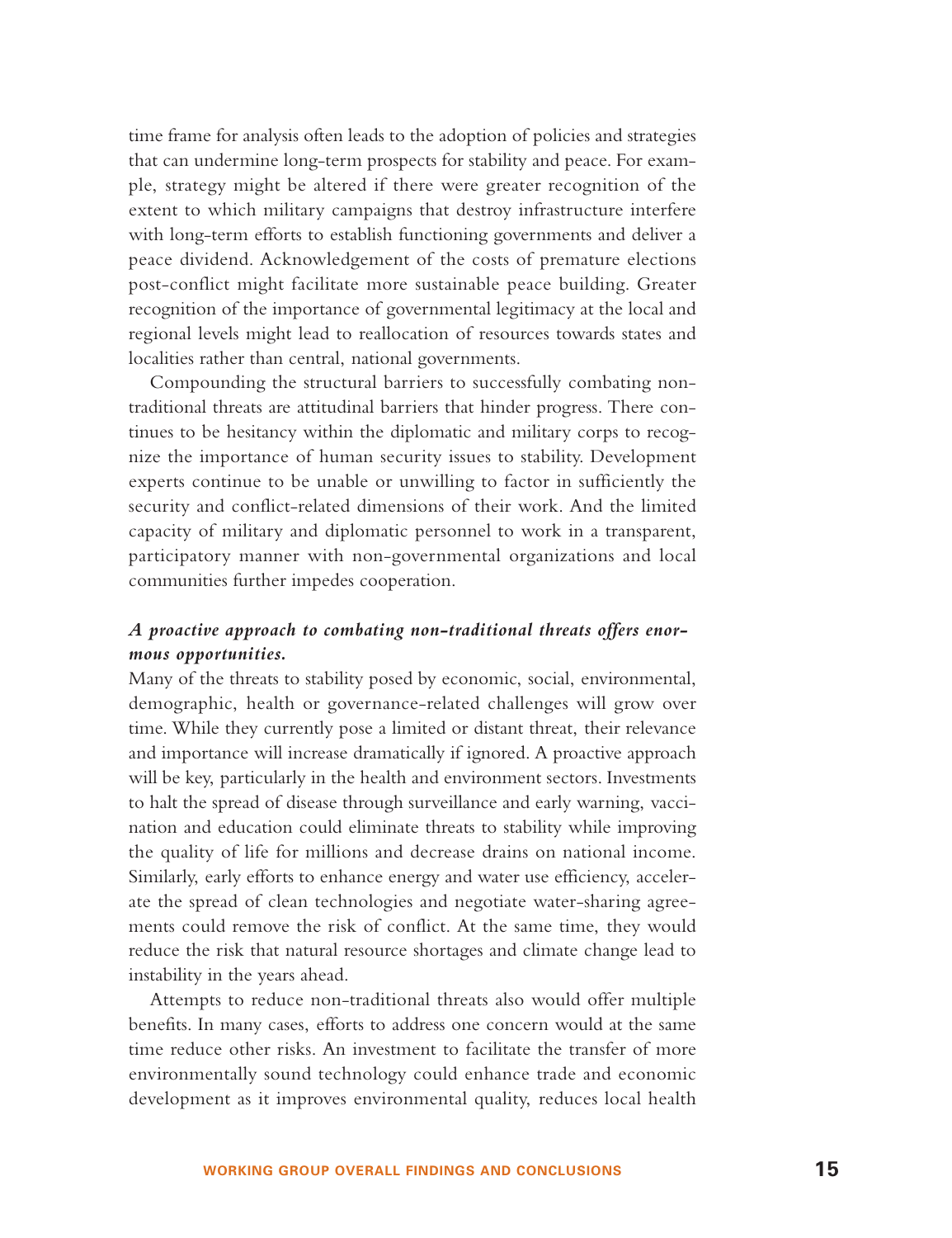problems, and helps reduce the growth in greenhouse gas emissions. In improving health status, countries could increase productivity and reduce the financial strain on the government, freeing-up resources for other services. Simultaneously, the faith of the citizenry in public service delivery would rise.

Strategic investments could also be used to address simultaneously several threats to stability. The provision of education for all would benefit the economies of poor countries, increase citizen faith in government service provision, increase gender equity, and improve environmental and health conditions. Programs to improve governance could increase citizen faith in the government while increasing the potential for environmentally sound economic investment and growth.

Used opportunistically, interventions to address non-traditional threats could also advance broader U.S. diplomatic goals. Cooperation to improve health care might be used to build bridges among countries with which the United States has a tense relationship. Assistance to foster economic growth and trade could help blunt the stability-related consequences of economic stagnation while reducing antipathy towards the Unites States.

Finally, engagement in reducing non-traditional threats in the near term would allow the United States to move from a reactive to a proactive posture in shaping its relationships; this would be a particularly significant change with regard to developing nations. By making critical investments to reduce instability in key countries, the United States could decrease the need to respond to crises and increase the ability to build lasting alliances. This would also reduce the degree of unpredictability in foreign affairs.

## *Foreign aid needs broad recognition as a fundamental tool of foreign and national security policy.*

Too much distance exists between the diplomatic, military and foreign assistance communities. A strategic effort to eliminate non-traditional threats to stability and security will require significantly improved coordination and cooperation. Analytical and threat assessment capacity will need to be created building on the knowledge and skills of diplomatic, military, intelligence and development professionals; that collective assessment will also need to be used by all of those groups in program planning.

At the same time, extreme care will be needed to balance objectives and goals. The bottom-up planning, analysis and prioritization undertaken by the foreign aid program will need to be married with an analysis of priorities from a national security perspective. The longer time frame used by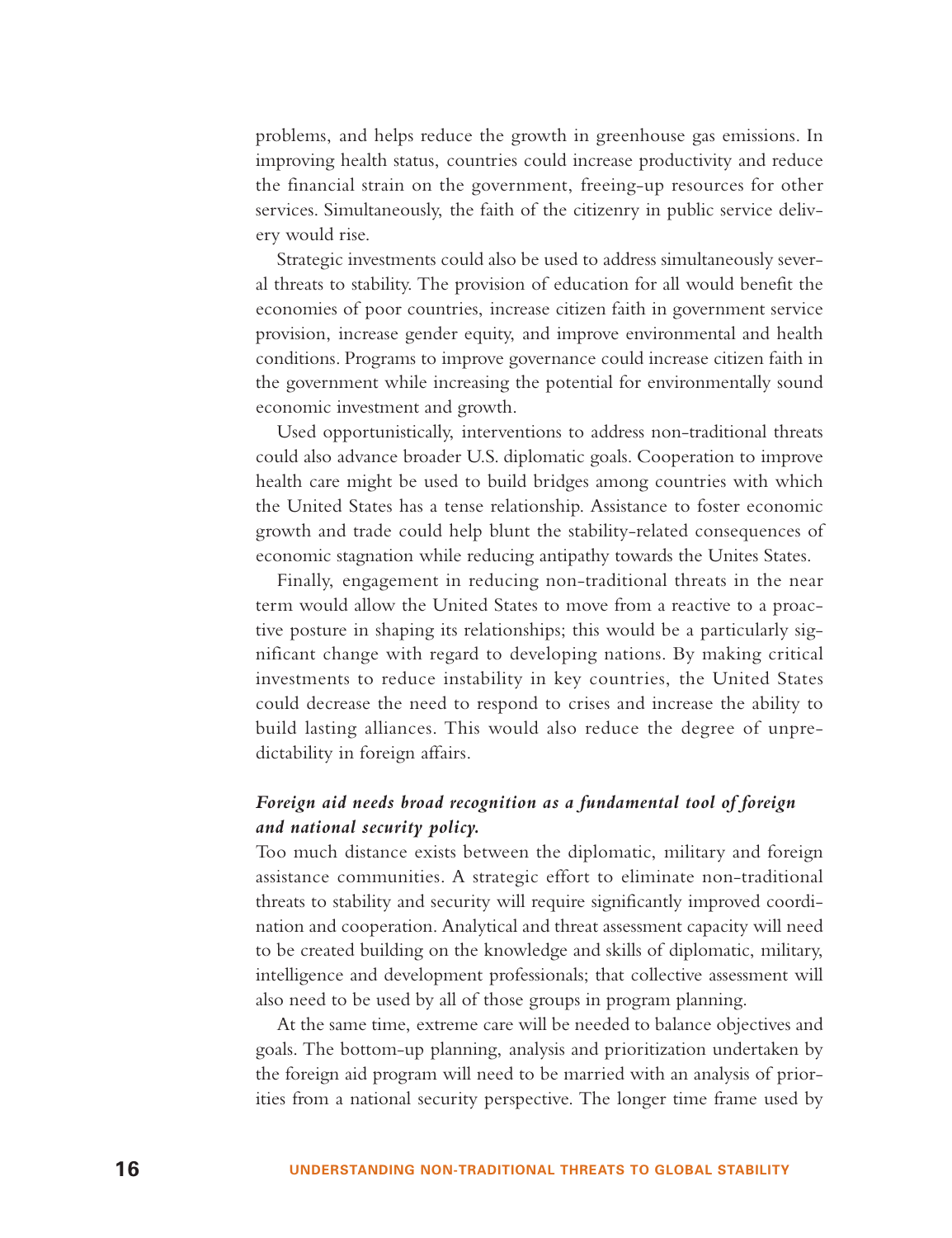development professionals to assess developmental impact will need to be reconciled with the shorter-term goals and objectives of diplomatic and military planners.

#### *To reduce non-traditional threats to stability and security, a larger emphasis on conflict prevention is needed.*

Many government and non-governmental efforts around the world focus on promoting economic growth, improving governance, halting the spread of disease and improving health status, reducing environmental degradation and enriching educational opportunities (in addition to a wide range of other important objectives). Their success varies; some make a significant positive contribution. But few of these sectoral efforts give high priority to reducing instability. Even fewer focus on reducing the risks of instability and conflict posed by inaction. If the goal is to reduce the risk of conflict, programs often pay inadequate attention to some of the most important long-term priorities.

While focusing on reducing the risk of conflict would undoubtedly change funding priorities in some parts of the world, it would not require a change in the approach to program design and realization. In fact, in many cases, an emphasis on conflict prevention would reinforce the need for a participatory bottom-up approach, and a longer time horizon for program implementation and results monitoring, already central tenets of development assistance.

In certain areas, the traditional approach to program implementation would have to be adapted. For example, in fostering the transition to democracy, the emphasis on speedy national elections as the critical benchmark would need to decrease dramatically. Instead, that transition process would need to be measured through assessments of power sharing, rule of law, freedoms of speech, assembly, religion and property as well as equity. Similarly, in providing assistance in the period immediately following conflict, humanitarian aid and assistance in providing security would best be more quickly paired with support to rebuild infrastructure and jumpstart service provision.

In some fields, priorities would need to shift. In helping promote good governance, greater emphasis would need to be placed on enhancing local and regional governance. Economic reform would need to place greater emphasis on democracy promotion; democracy promotion would need to be central in promoting economic reform. Economic restructuring programs would require a more explicit emphasis on reducing disparities in income. Across the board, the drive towards gender equity would need to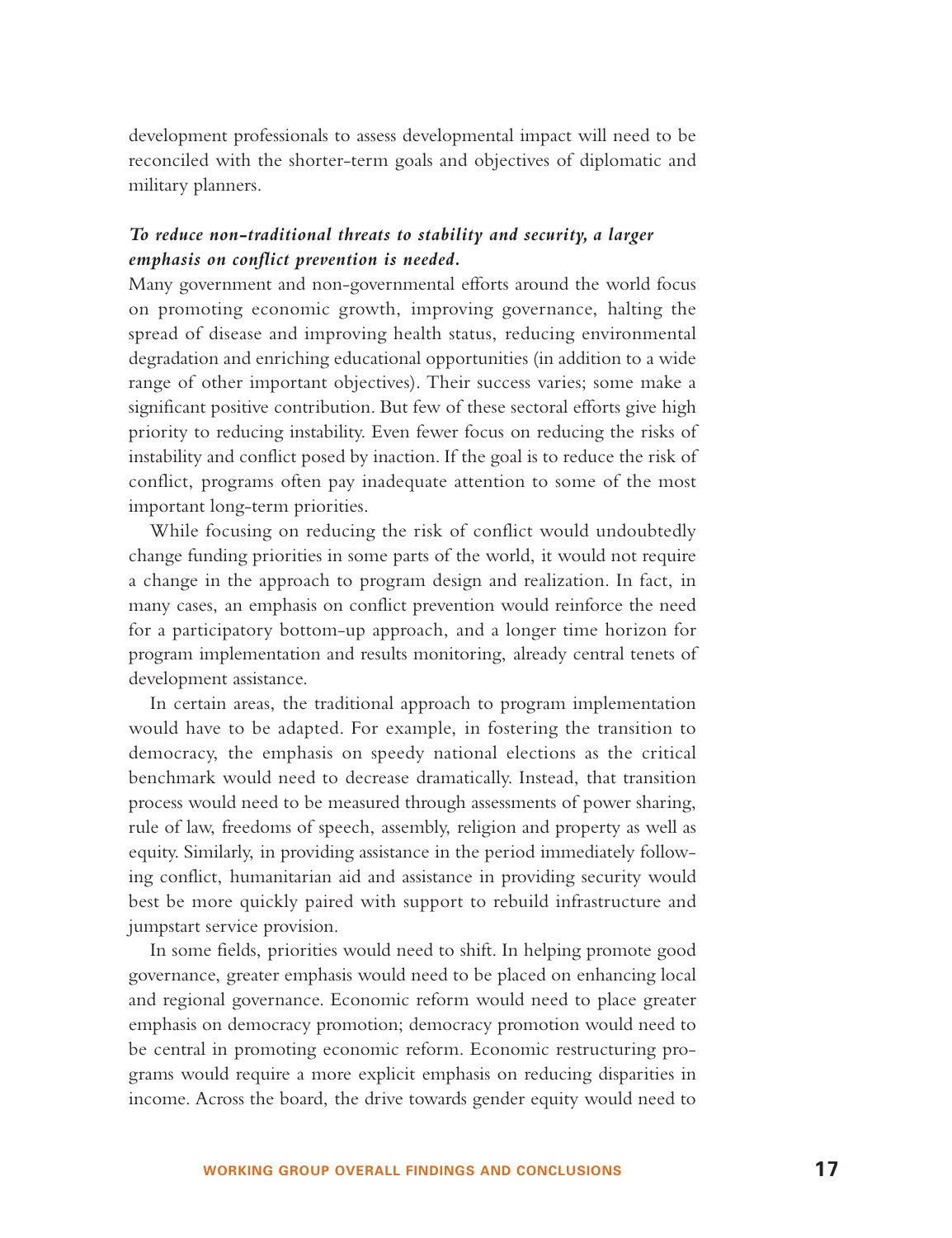be mainstreamed and recognized as fundamental to good governance and sustained economic growth.

Finally, to facilitate the shift towards proactive programming to prevent instability, a suite of efforts would need to be created or substantially expanded as complements to existing programs. AIDS prevention within the military and peacekeeping forces would be critical. Environmental and health assessments would need to be integrated into economic assessments for countries under stress.

### *A reliance on multilateral organizations and international cooperation will be key.*

Balancing the desire for sovereignty and control with the need for collective action is increasingly complex; the attendant tensions are evident everyday in discussions of the European Union, the World Trade Organization, the United Nations and the North Atlantic Treaty Organizations. Nonetheless, a re-commitment to these multilateral institutions will be critical to reducing long-term instability and maintaining U.S. national security.

Several fundamentally destabilizing challenges will not be overcome without international cooperation: halting the spread of infectious diseases; staving-off the threat of global climate change; combating terrorism; and fostering economic openness that meaningfully reduces disparities in income. These concerns are global and do not respect borders. Indeed, because they are global, they pose a direct threat to the United States despite the fact that they are the most difficult to combat unilaterally. Time and resources will need to be invested to support and nurture multinational vehicles for problem solving.

A second set of problems—the need to turn around failing states and promote sound natural resource management, for example, though nation specific—will require international cooperation to overcome. Financial and technical support will be critical to turning around countries under stress and promoting sound resource management. Sustainable environmental management will further require multinational commitments to trade regimes and norms supported by private firms.

Finally, a third series of challenges that are frequently derivative of domestic problems, will have important regional and global implications for stability and necessitate multinational cooperation to overcome. The management of refugee flows resulting from conflict, health epidemics, environmental crises or food insecurity are examples of this type of challenge. The need to prevent the degradation of natural resources (such as forests) to fund conflicts and insurgencies is another example.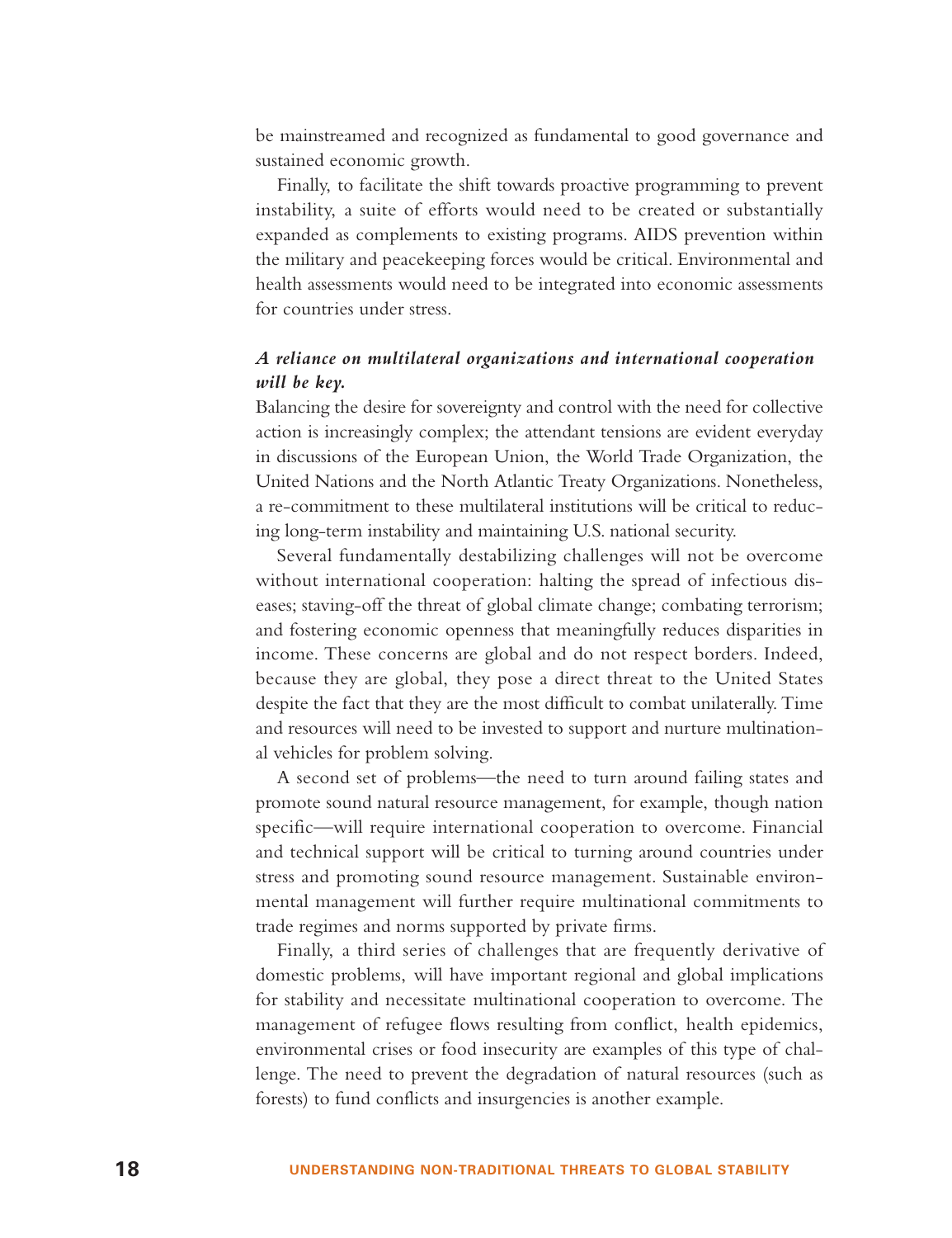There is historic precedence for the success of international efforts in a range of fields. The eradication of smallpox, polio and other diseases was achieved through international cooperation. Hundreds of transboundary water-sharing agreements have endured and staved-off disputes. The war on terrorism has made headway predominantly as a result of broad global cooperation to share and follow-up on intelligence. These and many other multilateral efforts facilitate cooperation and global governance in international trade, peacekeeping and humanitarian aid delivery, the growth of the internet, and other domains. It is impossible to overstate these organizations' importance or the extent to which their importance will grow as globalization increases.

At the same time, the weaknesses of multilateral organizations need to be addressed and the shortcomings of cooperative efforts must be reduced. Many international organizations are plagued by waste and mismanagement. Cooperative humanitarian and development efforts are often uncoordinated and duplicative. Many of the multilateral fora for responding to crises and reaching international consensus have lost flexibility, responsiveness and efficiency. Initial improvements might be facilitated by the identification of a lead nation to oversee and coordinate humanitarian and development aid to failed states and countries receiving post-conflict support (e.g. Afghanistan) in a manner similar to that used by NATO to coordinate military efforts.

Ultimately, broad based cooperation at all levels and by all stakeholders will be critical. Enhanced participation by individual citizens and local communities will increase the likelihood of success as it vests individuals in problem solving. Extensive participation by the private sector will provide important perspective, critical tools and resources for addressing threats (particularly in the heath and environment sectors) and an engine for economic growth and investment. Cooperation with nongovernmental organizations of all types will increase awareness and broaden support for engagement.

### *A deeper analytical foundation for tracking and assessing the magnitude of non-traditional threats to stability and security is needed.*

There is a very limited body of research that specifically looks at the security dimensions of most non-traditional threats. The weaknesses in analysis vary. For example, while there is substantial research into the environment-security nexus, most focuses on intra-state conflict; the base of information on inter-state conflicts, particularly paths for the escalation of local conflict, is far thinner. Similarly, while there is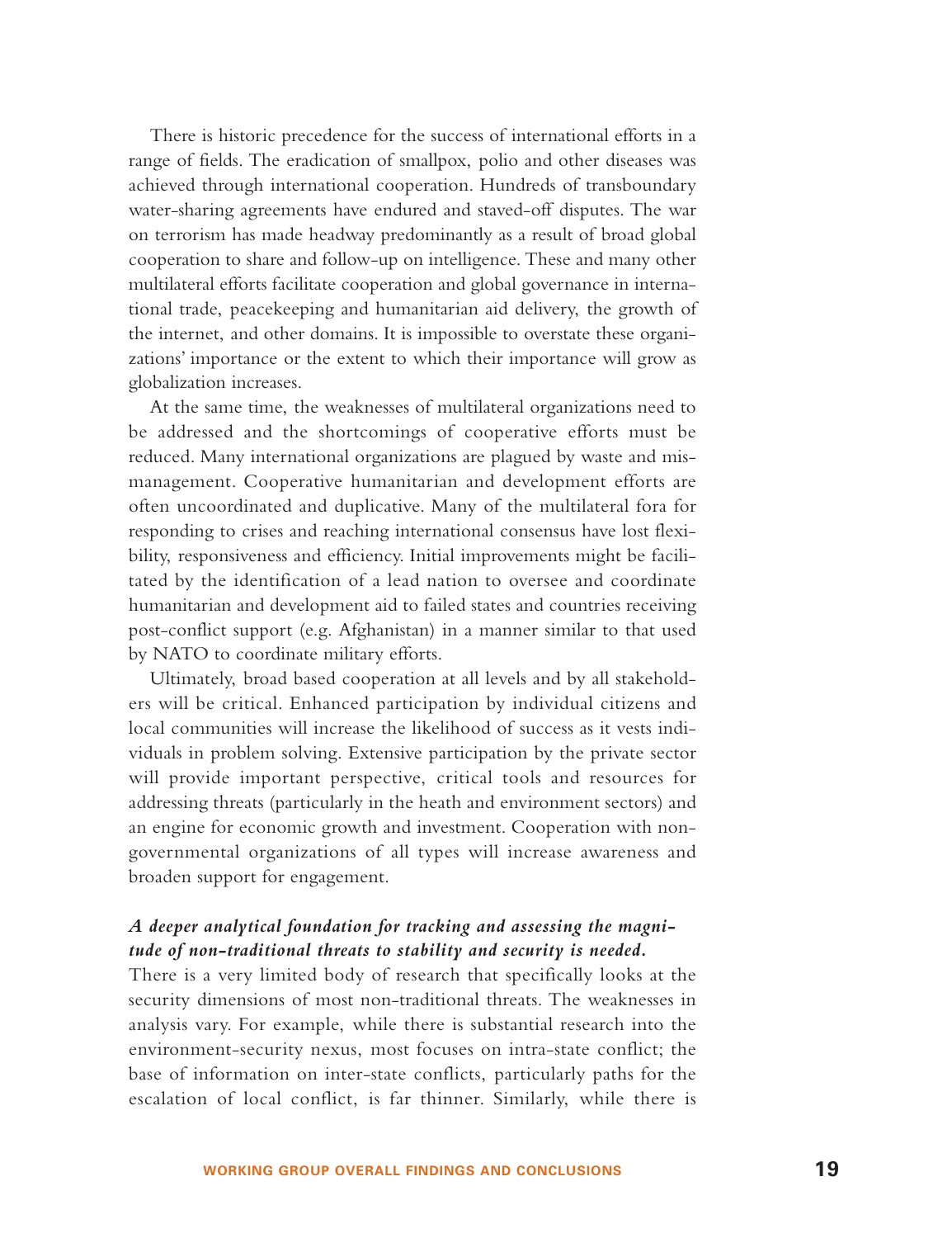research into how economic concerns feed instability, that research primarily focuses on local unrest; the hypothesis that global disparities in income feed grievances has received little attention. In the field of governance, there exists the need for assessments of when failed states provide fertile ground for terrorism, and the development of strategies for improving global governance.

Further limiting the capacity to move forward is the lack of taxonomies for assessing the risks when several potential sources of tension converge. For example, useful analysis might examine the demographic trends that are most volatile when combined with economic stagnation or growing disparities in income. Similarly, helpful assessments could focus on how assistance and intervention could be prioritized to reduce the risk of conflict when a state faces a range of challenges.

Critical will be strategies for explicitly reducing the instability associated with developmental challenges. For example, strategies need to be developed for promoting post-conflict reconstruction that minimizes the risk of a return to conflict. The work on environmental security threats needs to be translated into a framework for prioritizing efforts to improve environmental management. Research on political and economic governance is needed to develop a roadmap for democracy-building in a postconflict setting.

A set of priorities for attention and action needs to be defined. Which are the most critical threats to stability that demand urgent attention? How can we refine the list of priorities and create an overall roadmap for action? In moving ahead, a collective vision for action will be critical, one that uses the growing base of research and analysis as the foundation and places a priority on preventing emerging sources of conflict.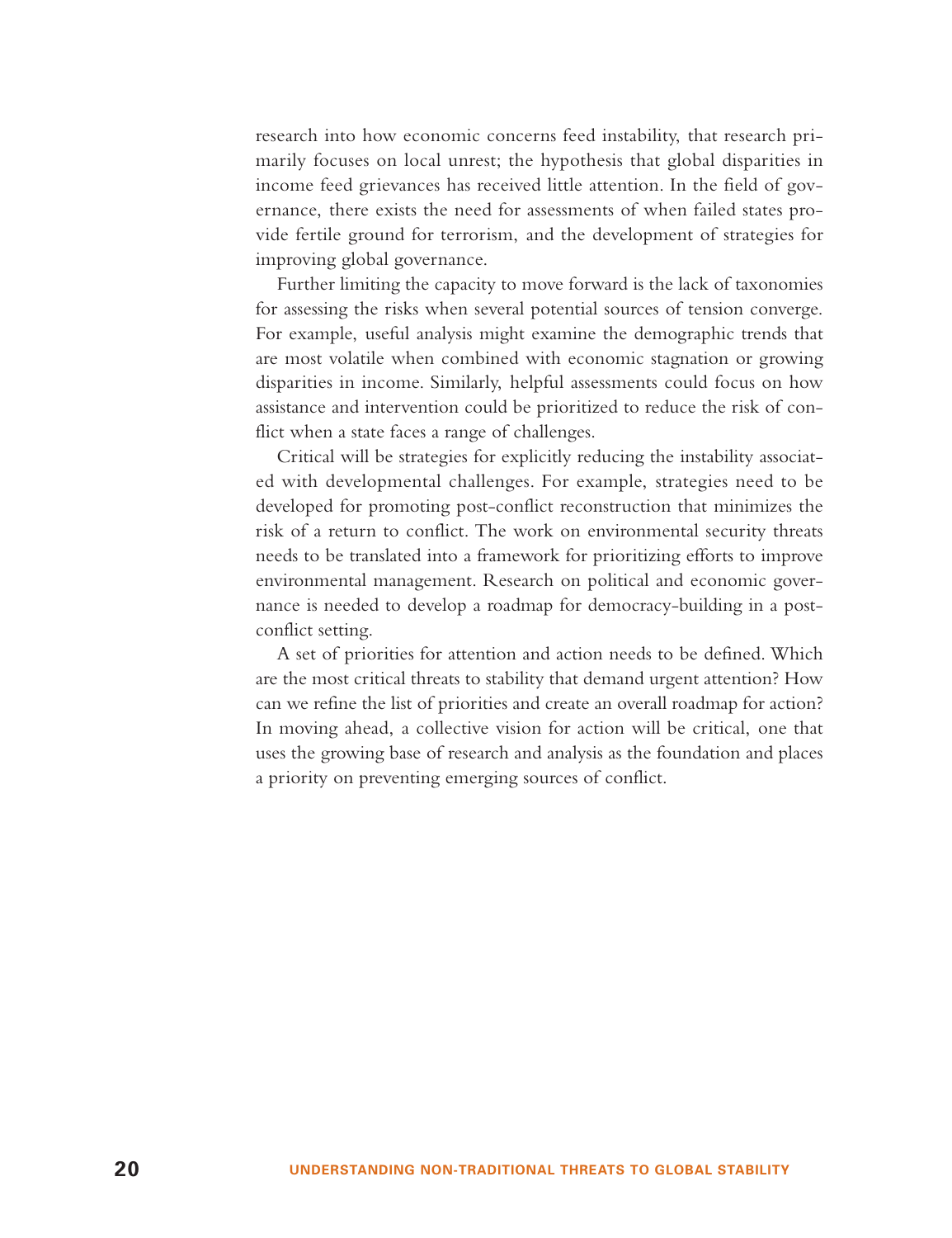

ECONOMIC AND SOCIAL DISPARITIES POLITICAL AND ECONOMIC GOVERNANCE DEMOGRAPHIC SHIFTS NATURAL RESOURCES AND ENVIRONMENT HEALTH

**Richard Haass, Marina Ottaway,** August 1

**Nicholas Sambanis,** June 20

**David McIntyre, Joseph Collins,** December 12





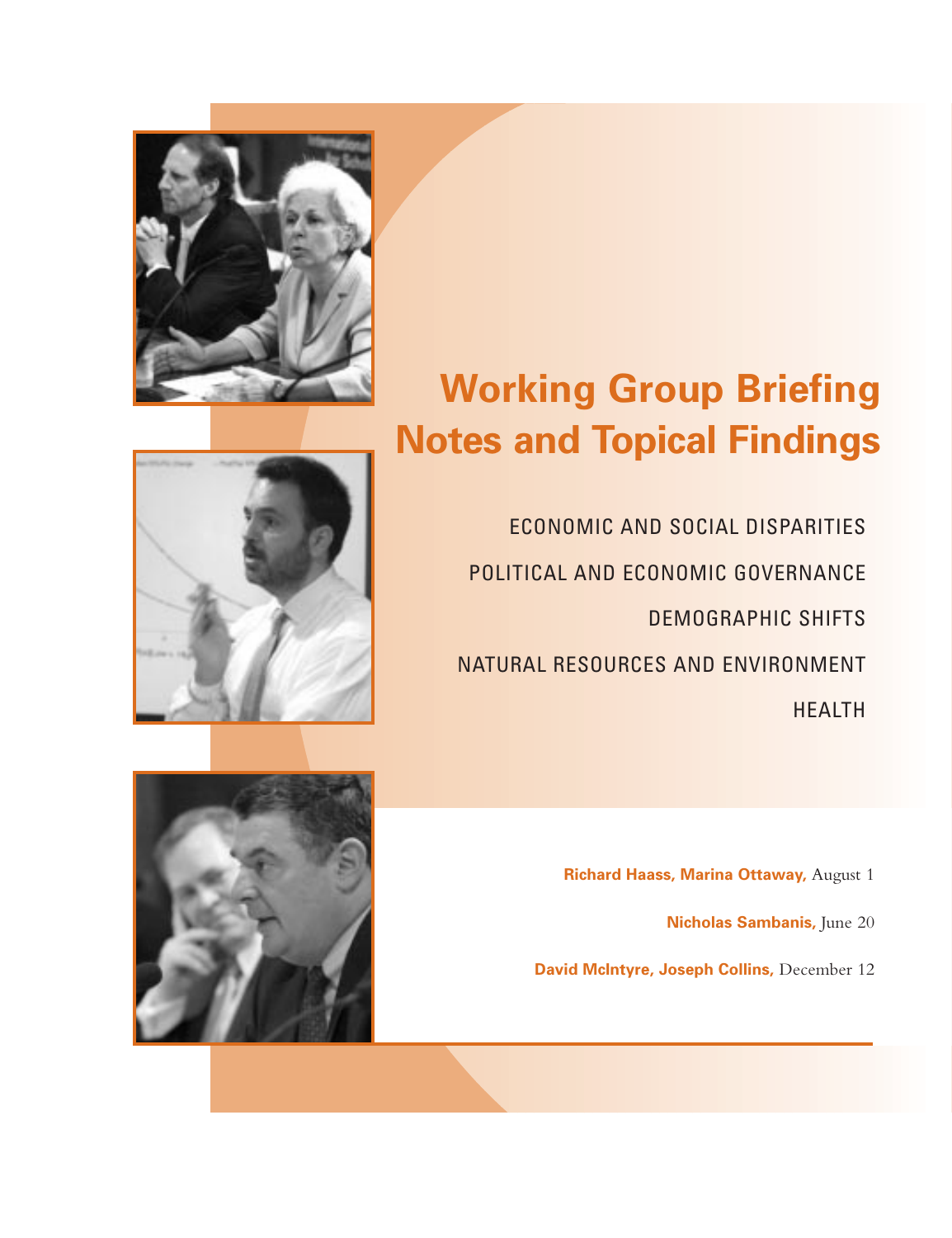# **Economic and Social Disparities**

Agreat deal of debate has focused on economic and social disparities as a root cause of the September 11 attacks on the United States. Essential to the discussion is the belief that poverty in developing countries feeds discontent and resentment. Moreover, stability is jeopardized by this endemic poverty, and the disparity of income between developed and developing nations. The critical questions for analysis thus become:

- To what extent do economic and social disparities directly threaten global stability and U.S. security?
- How can the U.S. and international community reduce economic and social threats to stability?
- How should efforts to correct disparities be structured to reduce their destabilizing impact?

## **I. GLOBAL ECONOMIC TRENDS**

Globalization, "the growing interdependence of social, political and economic activity as a result of the increasingly unhindered movement of goods, services, information and ideas around the world,"<sup>1</sup> continues to advance. The *A.T. Kearney/Foreign Policy Globalization Index* found that despite September 11 and the information technology industry's retreat, global integration continues to advance. In 2001, world trade and tourist travel declined by 1.5 percent and .95 percent, respectively. Foreign direct investment (FDI) tumbled by 50 percent, from \$149 trillion to \$735 billion; nonetheless, total FDI flows in nominal terms were still higher than any year before 1999 and were almost double the 1995 level. Additionally, international telephony and Internet connectivity continued to grow substantially in 2001 and 2002 despite the global economic downturn.<sup>2</sup>

Increasing interdependence has been accompanied by greater economic openness around the world. The *Heritage Foundation/Wall Street Journal Index of Economic Freedom* finds that "economic freedom," as measured by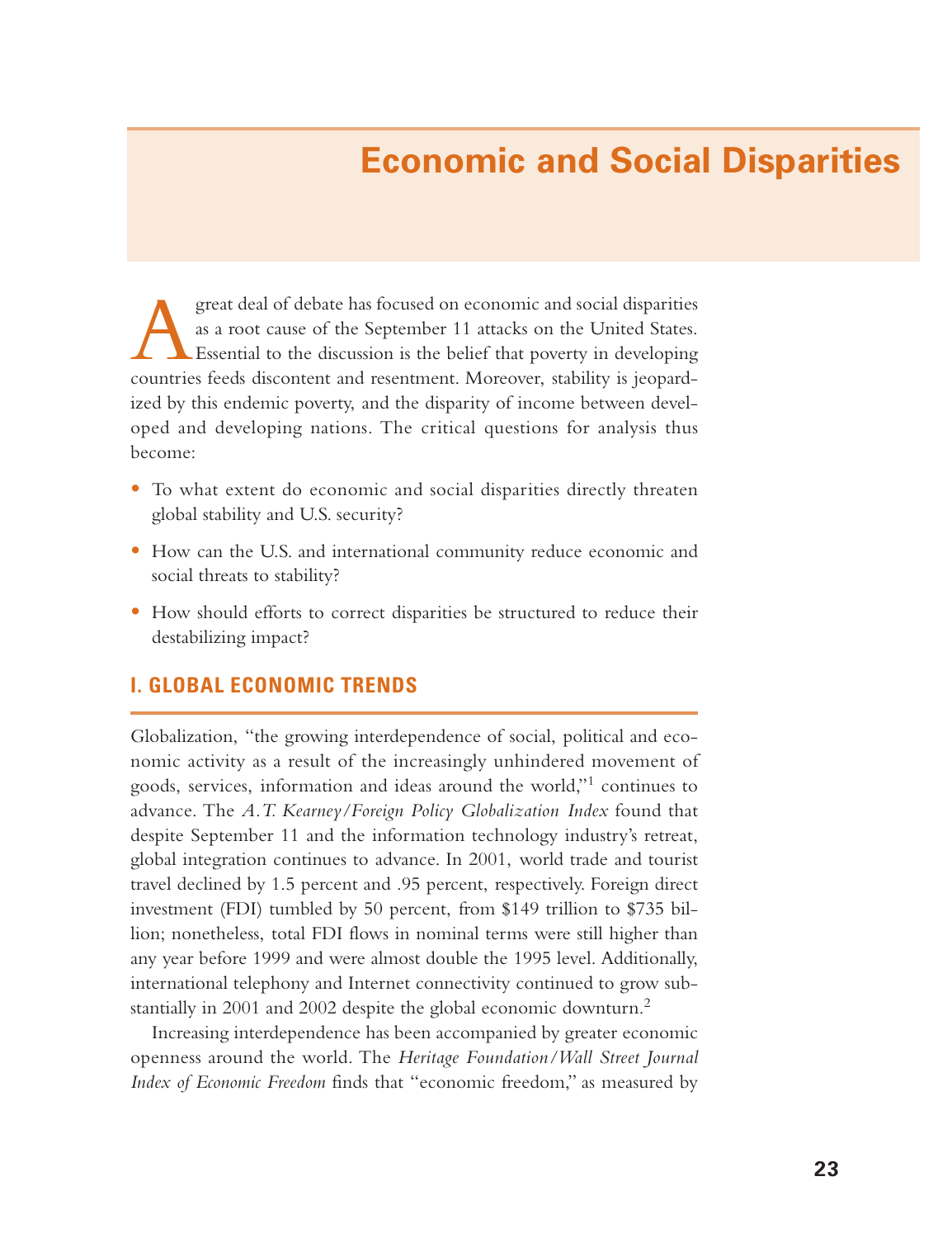assessing the enabling environment for growth in 156 countries, is increasing. The index also indicates that increased openness is correlated with higher overall per capita income. These findings are supported by research from the World Bank. A 2001 study by David Dollar and Art Kraay found that countries that opened their economies post-1980 experienced increased trade and economic growth rates that averaged five percent in the 1990s, exceeding those of developed economies.<sup>3</sup> During the same period, developing nations that did not open-up experienced growth rates of about 1.4 percent. Further supporting the claim of economic benefits from globalization are studies by Surjit Bhalla and Xavier Sala-i-Martin. Sala-i-Martin, for example, finds that poverty rates have declined significantly in the last 20 years; 685 million fewer people live on one or two dollars a day than did in 1976.<sup>4</sup>

Nonetheless, on an individual country level, the impact of globalization and economic openness is sometimes less clear. Robert Samuelson points out that despite much greater economic openness in Latin America, economic growth has not soared.<sup>5</sup> China and India, two enormous countries that have very successfully reduced poverty, are not completely economically open and "globalized."

It is also unclear whether or not globalization has had an equally positive impact on disparities in income. The World Bank study cited above concludes that countries that are not globalizing are falling further behind in terms of growth and income. Some nations, among them Egypt, Saudi Arabia, Peru and Botswana are becoming less integrated into the global economy; they are losing pace with the accelerating movement of goods and services worldwide. Studies by Sala-I-Martin note a similarly disturbing trend; Africa, home to 11 percent of the poor in 1970, housed 66 percent of the poor in 1998. The stark difference in the wealth of nations is clear when it is recognized that 80 percent of the world's population lives on 20 percent of global GDP.

There is also evidence that economic openness does not necessarily reduce poverty and may be accompanied by increasing disparities in income within countries. Several studies, including recent work by Bhalla find that the poor benefit from globalization. But the *United Nations University's World Institute for Development Economics Research (WIDER)* has found that overall income inequality is growing within countries, sometimes with a concomitant dampening effect on growth rates. Data from the *World Income Inequality Database*, indicate that in the last 20 years income inequality increased in 48 of the 73 countries studied. It remained constant in another 16 (though it recently began to increase in Brazil, India,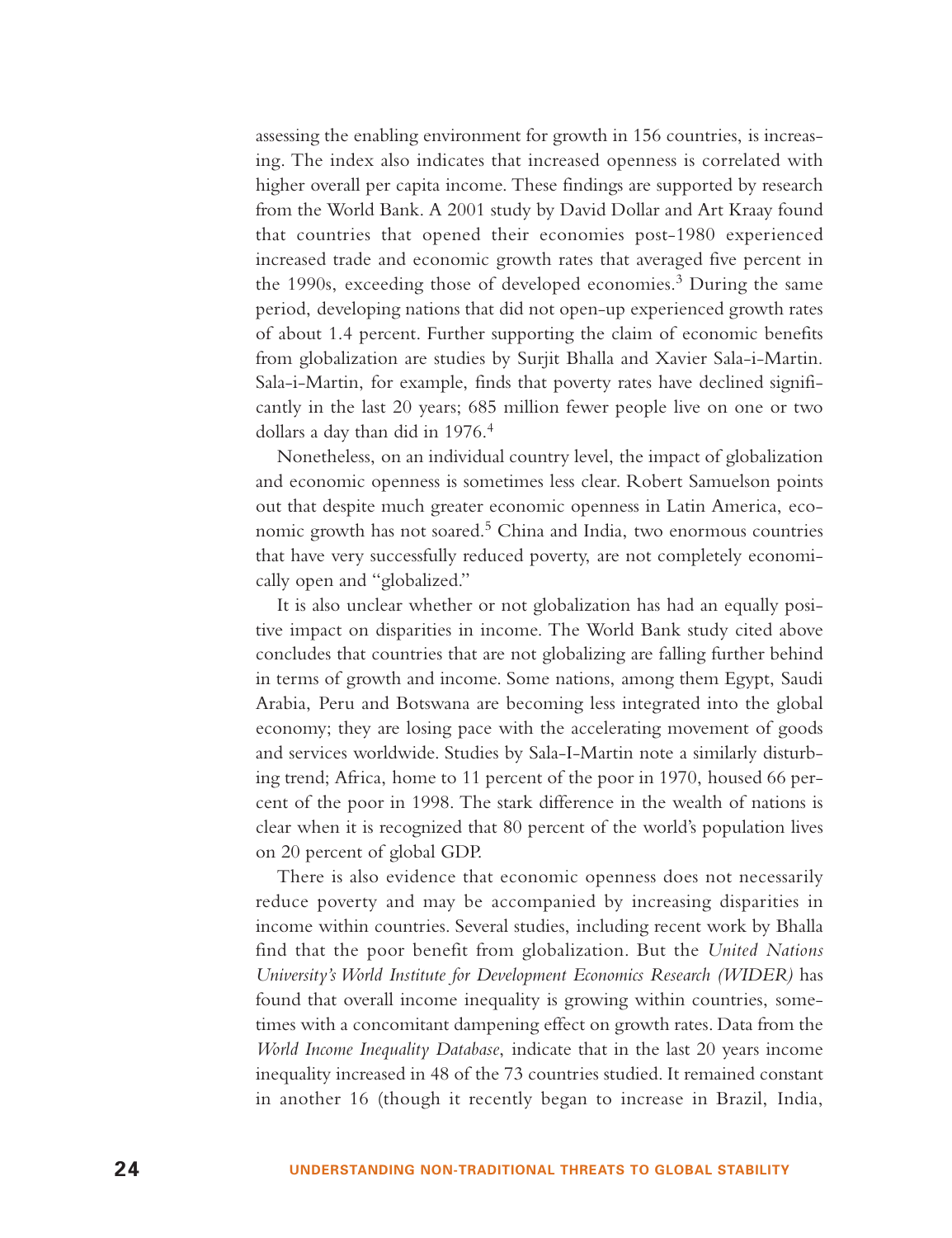Indonesia and Bangladesh) and fell in only nine.<sup>6</sup> Sala-I-Martin also finds a slight increase in disparities in income within countries; however, he concludes that they do not offset reductions across countries.<sup>7</sup>

Real wages are declining as unemployment increases in many parts of the world. *The World Economic Forum* and the *Harvard Institute for International Development* found that between 1990 and 1997, even prior to the economic collapse, real wages fell in China, Indonesia and the Philippines across all sectors of the economy. And according to the World Bank, per capita GDP in the Middle East and North Africa, Sub-Saharan Africa and Eastern Europe and Central Asia either remained unchanged or declined between 1965 and 1999. According to the International Labour Organization, unemployment rates across the developing world also have grown since 1990 as growth and economic expansion have failed to keep pace with population growth. According to the *Arab Human Development Report 2002*, about 12 million people are currently unemployed in the Arab world (15 percent of the population); given present trends that number could grow to 25 million by 2010.<sup>8</sup>

#### **II. THE SOCIAL DIMENSION**

Globalization has brought with it equally sweeping changes in technology, the availability of goods and services, and the flow of information. Access to radio and television are increasing global awareness of the diversity of cultures, societies, ideas, goods and services. Computers and the Internet have altered profoundly the opportunities for education and commerce.<sup>9</sup> The Progressive Policy Institute estimates that the Internet economy was \$135 billion in 1999 and will have grown to \$360 billion in 2001.

But while expansion of the Internet has been hailed by many as the great equalizer, the reality is a growing digital divide. *The Organization for Economic Cooperation and Development (OECD*) estimates that in 2000, 95.6 percent of Internet hosts around the world were located in member countries. OECD countries may have 100 Internet hosts per thousand inhabitants; non-OECD member states are likely to have less than one for every 1000 people. Similarly, while 41 percent of North Americans have Internet access, only three percent of those in Latin America, two percent of those in Asia and the Pacific, and .6 percent of the Arab world uses the Internet.

At the same time that access to information has created enormous opportunities, it has created new challenges and vulnerabilities. Cybercrime is rising far faster than the ability to regulate, monitor or con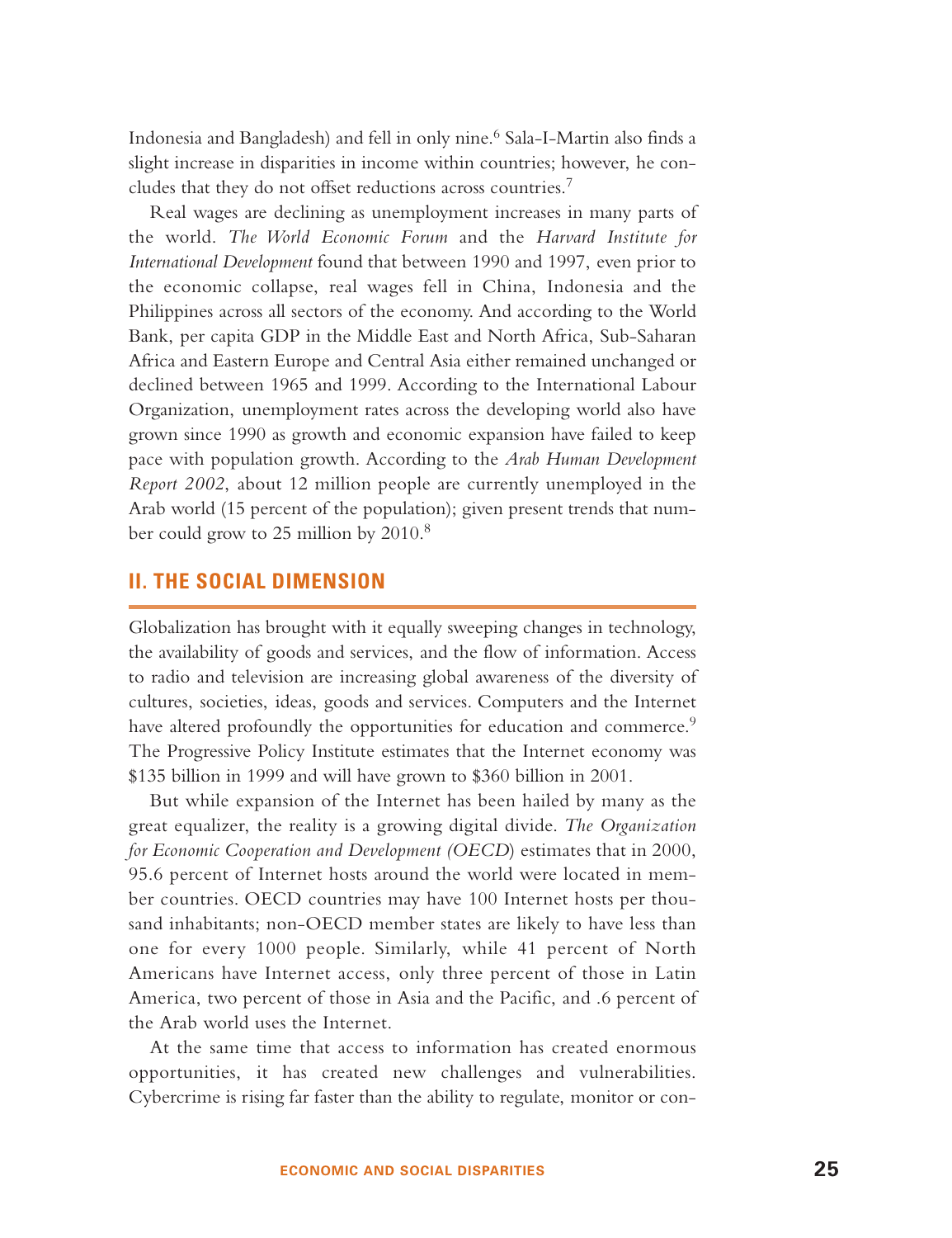trol it. The Internet has proven a central tool for facilitating communication and planning among terrorist groups. Increased access to information has increased knowledge of the disparities in income and opportunity around the world, fomenting discontent and facilitating the mobilization of destabilizing constituencies.

The disparities among nations are even clearer in examining education rates. About one third of the world is illiterate. One hundred and thirteen million children are not in school; 97 percent of them are in developing countries.<sup>10</sup> While the situation has improved in Latin America, the Caribbean and East Asia, it is deteriorating in Sub-Saharan Africa where 40 percent of children are not enrolled in primary school. Similarly, disparities in education within countries are dramatic. In Africa, while almost 60 percent of men are literate, only 36 percent of women can read and write.<sup>11</sup> One in every two Arab women is illiterate.

Lack of education in a country depresses economic growth and fosters income inequality; in Africa it has been estimated that gender inequalities in education and employment reduced per capita growth between 1960 and 1992 by .8 percent. *Arab Human Development 2002,* which was published by the United Nations Development Program, concludes that gender inequities and inadequate investment in education (along with lack of freedom) are undermining progress in the Arab world. Lack of education has also been shown to contribute to unchecked population growth and is correlated with a higher propensity for conflict.

# **III. INTERPRETING THE TRENDS AND THEIR IMPLICATIONS FOR SECURITY AND STABILITY**

Sweeping changes are altering the global economic and social landscape. The implications for U.S. national security are less clear.

#### **ECONOMIC TRENDS AND SECURITY**

There is growing consensus that in general terms, greater openness and economic advancement promote stability and peace. The State Failure Task Force found that openness to trade reduced the risk of state failure. The results have been supported by those of Russert and Oneal, and Polachek who find that greater mutual economic dependence reduced the risk of conflict; Polachek's analysis correlated a doubling in trade between two nations with a 20 percent reduction in the likelihood of conflict.<sup>12</sup> James Fearon and David Laitin have shown that the likelihood of civil war decreases with increased per capita income. And Paul Collier and Anne Hoeffler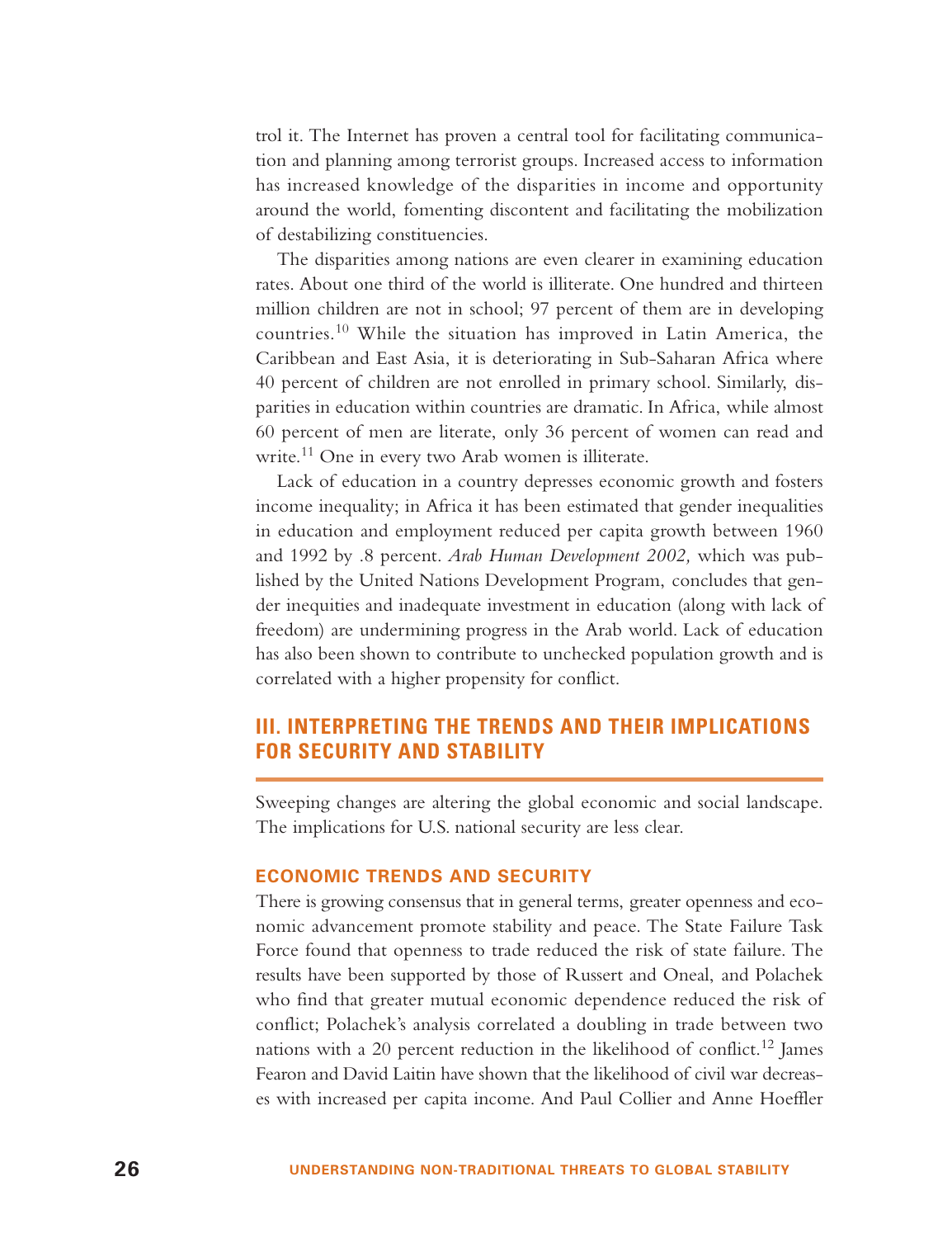have shown that healthy per capita GDP growth rates decrease the likelihood of civil war. There are, nonetheless, two ways in which increasing economic interdependence may threaten national security and global stability: by increasing vulnerability to economic downturns, and by fostering destabilization and conflict, particularly as a result of extreme disparities in income.

#### *Vulnerability to Economic Crises Abroad*

The United States is increasingly dependent upon international markets and international trade for its well-being. As a result, it is more vulnerable to economic downturns abroad. At least one-third of the economic growth and 40 percent of new jobs in the United States since 1992 are attributable to exports. Exports and imports today comprise about 15 percent of total national output.<sup>13</sup> Over \$2.5 trillion of U.S. savings is invested abroad. Developing countries purchase 40 percent of U.S. exports.

The United States weathered recent economic turmoil abroad without dramatic consequence. But as the *Council on Foreign Relations'Task Force on the Future of the International Financial Architecture* has said, it is instructive to note that in the most affected sectors exports fell by 40 percent as a result of problems abroad.<sup>14</sup> And the crises hit when inflation was low and domestic spending was healthy, permitting the United States to weather the increase in the trade deficit, and buffering the economy from turbulent global markets. Increased interdependence will likely bring with it greater vulnerability. A less robust economy will also reduce U.S. ability to mute the impact of decline.

The secondary impact of financial crises should also be considered. Economic crises in a single country threaten regional contagion and broad economic failures that are more difficult to ride-out. Even without spread effects, individual country level financial bailouts have proven costly to the international community. The World Bank, Asian Development Bank and donor countries contributed loans totaling U.S.\$112 billion for Indonesia, Thailand and South Korea. The International Monetary Fund provided U.S.\$50 billion to Mexico in 1995. Additionally, recent financial crises had dramatic implications for inequity abroad; in Latin America and Asia crises increased inequality more that 60 percent of the time. They also had a serious, long-term impact on unemployment in places like East Asia, Russia and Brazil.

#### *The Impact of Economic Disparities on Stability*

It is evident that there is an enormous global gap between rich and poor, but it is not clear that disparities in wealth are fostering insecurity. In the

**"The basic logic of civil war and economic behavior dictates that if one has something better to do with one's life then one will be less likely to join a rebel organization."**

# **–Nicholas Sambanis**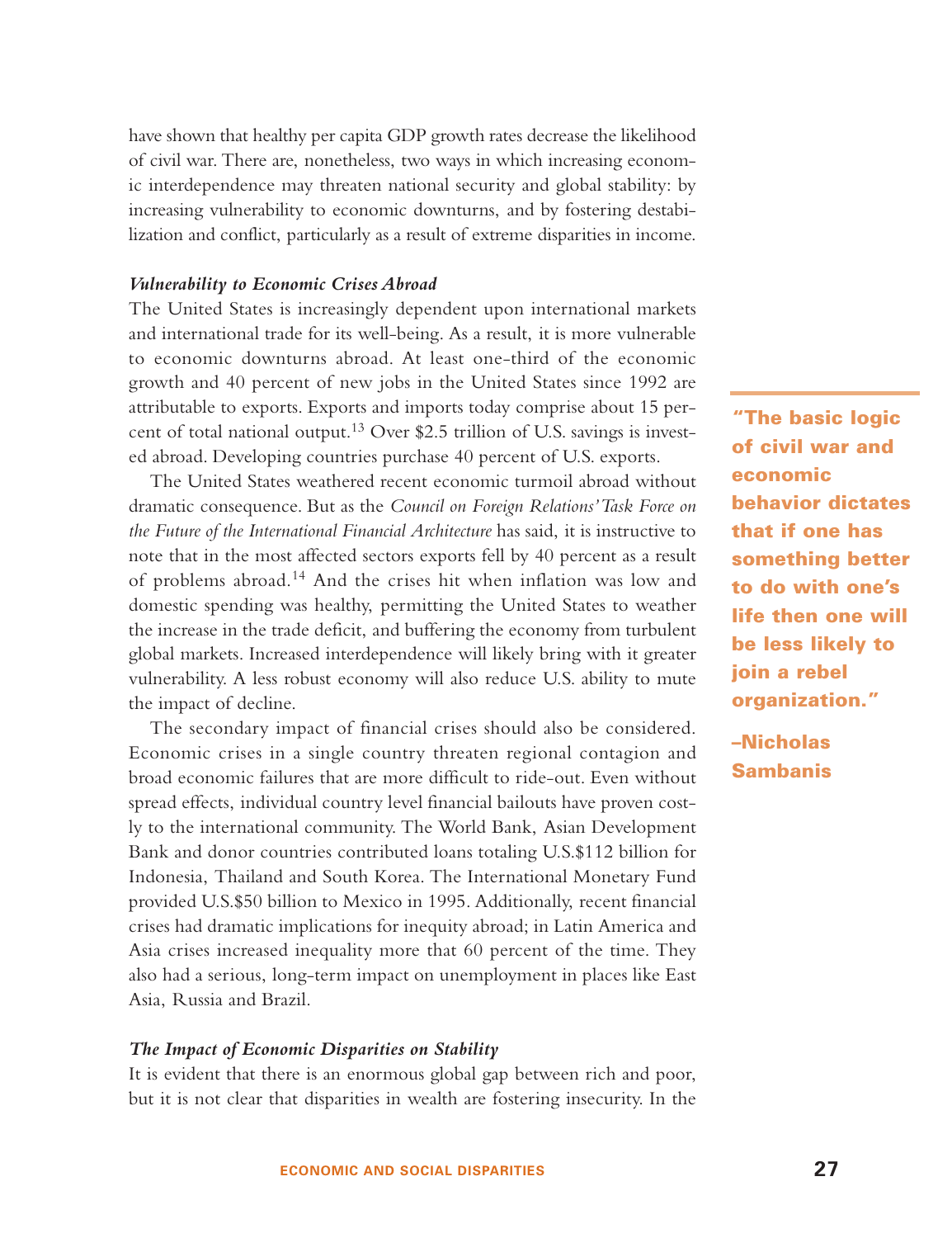wake of September 11 a great deal of attention focused on how the economic gap between developed and developing nations may be fueling terrorism and conflict.

Some have theorized that terrorists tend to be poor, under-privileged, uneducated products of impoverished societies; that has not proven to be the case. A recent study by Alan Krueger and Jitka Maleckova found that consistent with past research in Europe, Latin America and Asia, poverty and education in the Middle East are not correlated with participation in violent, politically-motivated attacks.<sup>15</sup> The *Krueger/Maleckova study* did not even find greater public support for terrorist attacks among the poor and uneducated. Similarly, Surjit Bhalla found little connection between relative poverty and growth, and the Muslim world, concluding that there is little direct connection between wealth and terrorism.<sup>16</sup>

MIT economist Anne Amsden has put forth an alternative theory. She postulates that the increasing complexity of terrorism demands a more sophisticated approach. Terrorist troops can be recruited from among the mass of uneducated, unemployed residents of the poorest countries. But more complex management and organization require education and resources; hence the number of educated, middle class terrorists emerging from countries with stagnant economies. This perspective would be consistent with the analysis of Ted Gurr who has theorized that enduring economic decline will ultimate stimulate the greatest response from those who had been upwardly mobile, the "organized working class."<sup>17</sup>

Another hypothesis is that inequities within a country may be destabilizing when they reinforce other divisions within societies (for example, ethnic or religious differences). These horizontal inequities spread across identifiable sub-groups and facilitate mass mobilization for rebellion. Dani Rodrik finds, for example, that among fast growing developing countries in the late 1970s, the determinants for continued prosperity were the existence of strong institutions for governance and the absence of deep societal divisions.<sup>18</sup>

Some links between economic hardship, instability and conflict have been identified. Paul Collier of the *World Bank* has found several specific economic factors that are linked to the propensity for conflict. His research suggests that economic stagnation increases the risk of conflict: the lower the economic growth rate the higher the risk of conflict. The analysis is supported by the facts: "eight of the ten countries with the worst human development index and eight of the ten countries with the lowest GNP per capita recently had major civil wars."<sup>19</sup> The Collier study also suggests that the risk of conflict increases with economic decline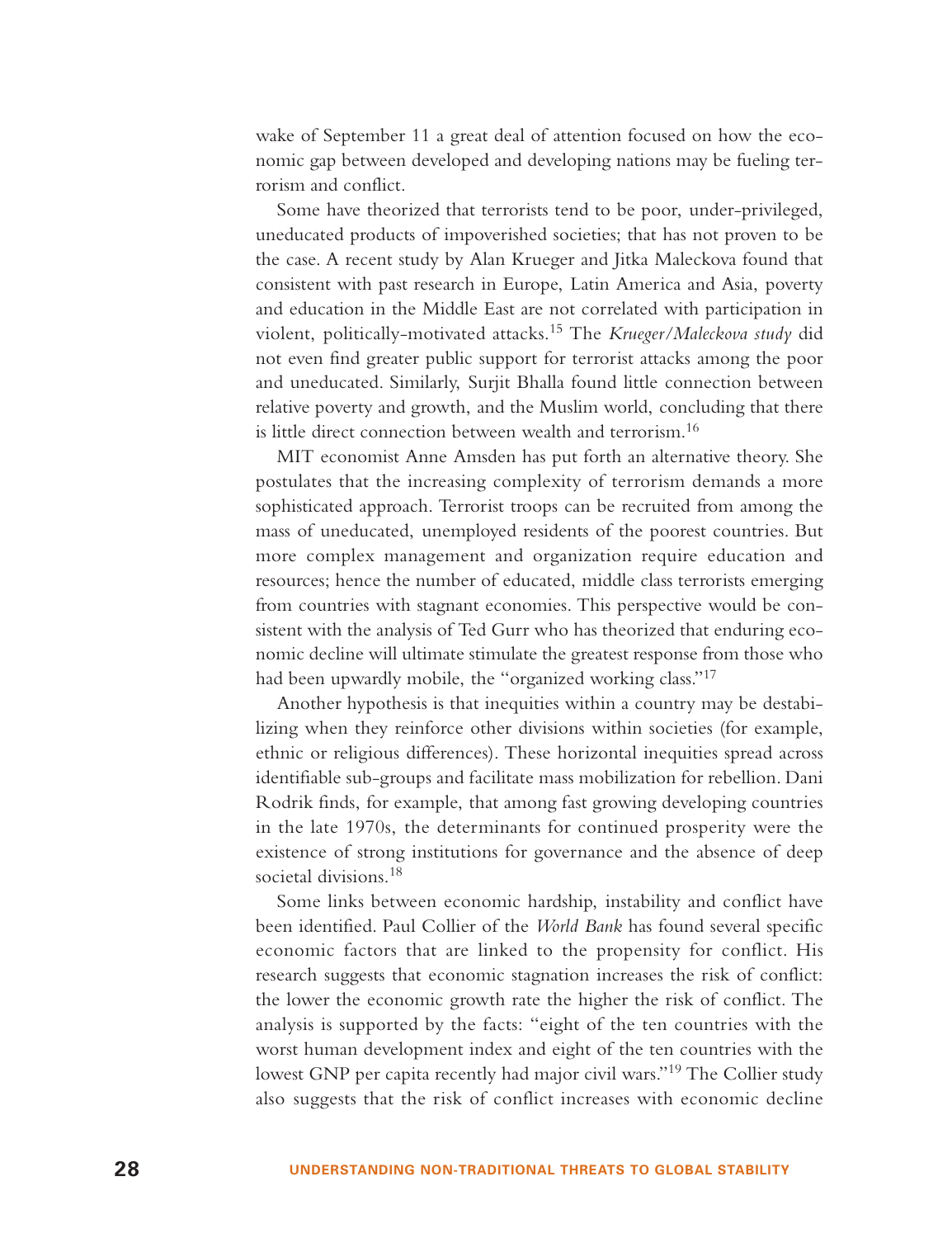because when countries no longer have the financial resources for defense (as a result of sluggish growth), their financial and organizational advantage over rebels declines.<sup>20</sup>

Collier's analyses also indicate that the economic base of a country is a strong predictor of the propensity for conflict. Nations deriving approximately one quarter of their income from primary commodity exports are most vulnerable to conflict; Collier hypothesizes that this is because natural resources are most easily diverted to fund rebel movements. Alternatively, the commodity export-instability link could be seen to result from the "resource curse" that plagues many natural resource-rich countries; abundance is often linked to economic stagnation, corruption, and poor policy making and management.

Other links between economic stagnation and instability are easier to identify. For example, poor economic conditions increase the likelihood of civil conflict. In a post-conflict environment, economic stagnation increases the likelihood that conflict will recur.

#### **SOCIAL EVOLUTION AND STABILITY**

While there is little evidence that the increased flow of information and the spread of technology cause or worsen conflict on their own, they may influence stability and security.

#### *Information Content as Destabilizing*

The increased flow of information is influencing worldviews but the implications are unclear. In *Jihad vs. McWorld,* Barber hypothesizes that media exposure to Western consumerism may spur a rebellion against inequities in society. Consistent with this notion, a 2002 Gallup Poll found deep anti-American sentiment in the Muslim world. This correlated with levels of trust in Government-run anti-American media outlets abroad and dislike of American television deemed too violent and sexually explicit. At the same time, it is important to remember that the preponderance of the literature has concluded that cultural difference is not a leading cause of war. There is little research into whether cultural misunderstanding is an underlying cause of conflict.

#### *Information Technology as Security Threat*

There is clearly a growing potential threat to security from the spread of information technology. Information technology has proved an important terrorist tool; it facilitates communication and coordination among Al Qaeda cells and was used to plan for the September 11 terrorist attack. It is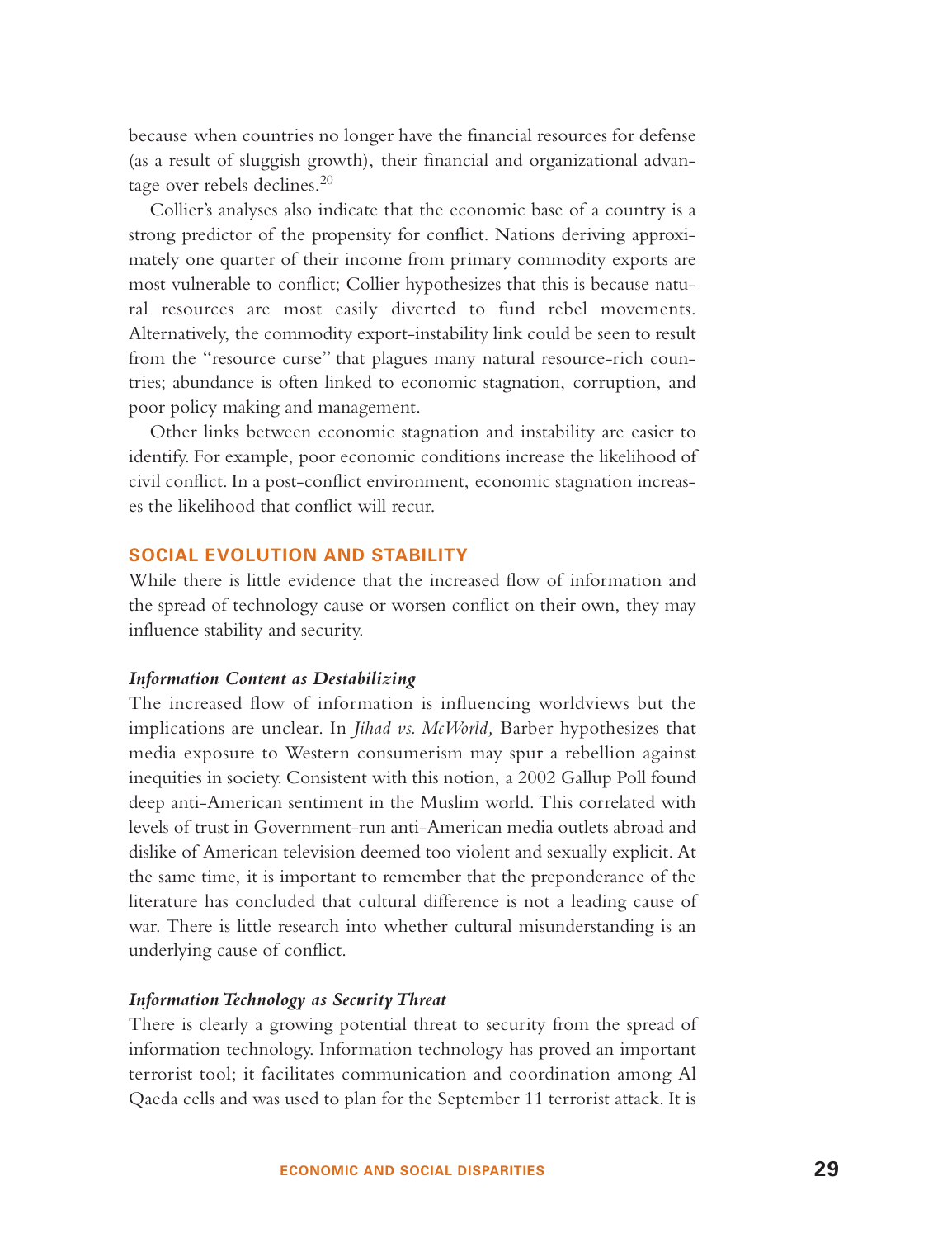a means by which to collect information on targets and arms manufacture which can be used to plan and carry-out attacks. It is also a medium through which to generate support for a cause and unite diasporas with a common cause (e.g., by reaching out to Jews and Muslims in the United States to encourage them to advance an agenda). Increasing U.S. dependence on technology and Internet commerce create additional national vulnerabilities to consider.

### *The Opportunities Created Through Information Flow and Technological Advances*

Technology simultaneously offers opportunities to reduce threats at home and abroad. Increased information flow can increase awareness and understanding of different cultures and conflicts. It offers the hope of greater transparency in governance, reducing corruption and misinformation, and facilitating the spread of democracy. Similarly, technological advances hold great potential to aid crime prevention and crime solving.

The advent and spread of information technology is also increasingly recognized to be critical to economic and social advancement in developing countries. There is growing consensus that increased investment in information technology will be crucial to increasing the growth rates, economic productivity and international competitiveness of developing nations. Information technology will only become increasingly important to nations' economic well-being as its dominance grows worldwide.

## **IV. RISKS POSED BY ADVANCEMENT AND STRATEGIES FOR PROMOTING PROGRESS**

Though economic and social disparities can undermine stability, efforts to correct those disparities can be equally destabilizing. The international community has over thirty years of experience assisting developing countries to reform their economies in an effort to foster economic growth. While the process of transformation and liberalization has often been critical in stimulating growth and economic development, there have frequently been consequences for stability.

Efforts to open-up economies for investment involve: reducing barriers to trade; introducing policies to permit investment and capital flows; creating a regulatory environment that fosters the creation and operation of private businesses; and implementing laws to secure property rights, permit secure business transactions, and ensure rule of law. Each component of the transformative process can have implications for stability, as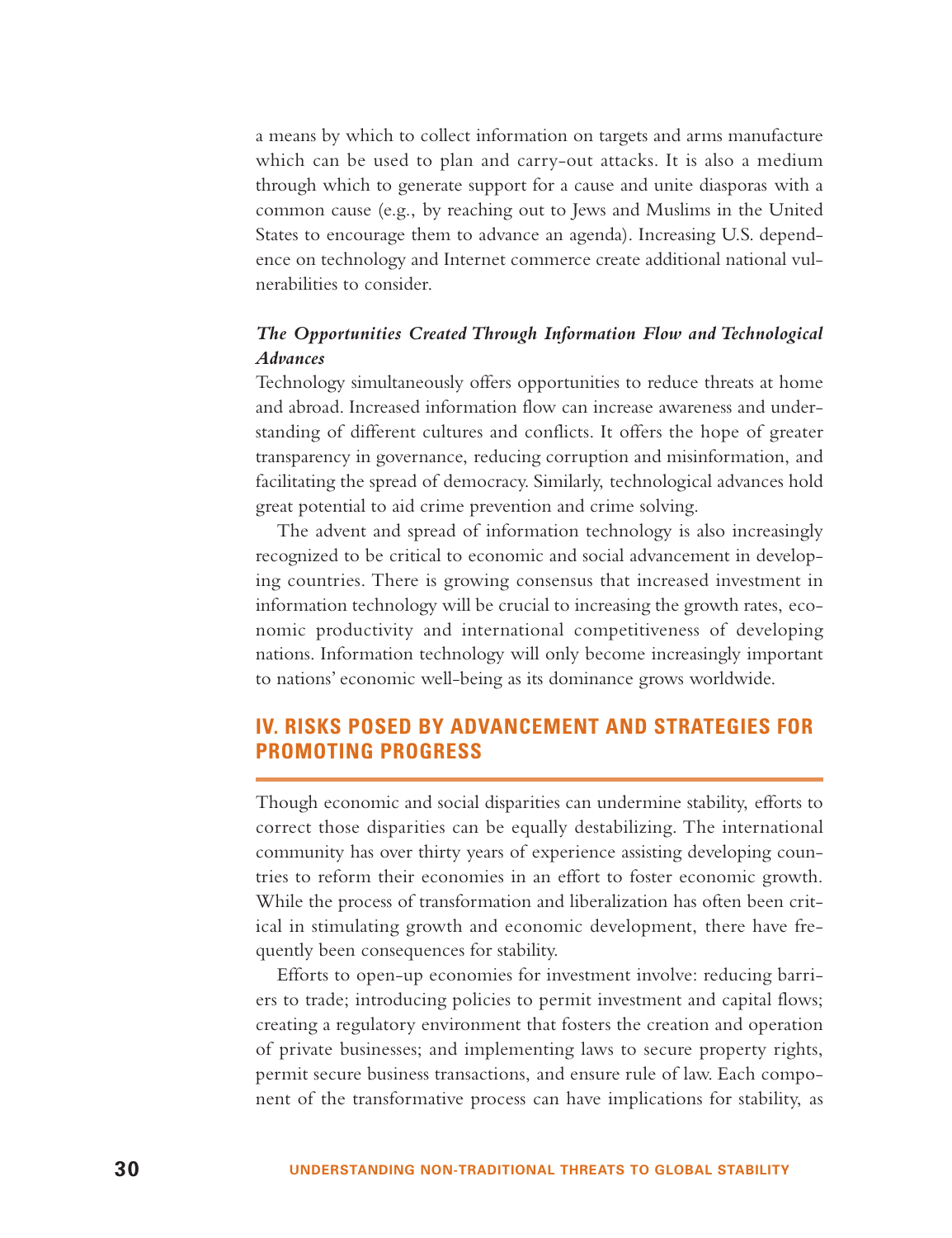can the approach that is used to achieve transformation. Vested interests are threatened by the introduction of transparency and rule of law. Price liberalization and privatization of services can have dramatic implications for the cost of goods and services, with a particularly significant impact on the poor. The accumulation of debt to finance economic transformation can have significant economic and political ramifications for the long-term. At times, the delivery of social services like education and health care declines as countries seek to curtail government outlays and service debt.

Multilateral efforts to support economic restructuring have often been unsuccessful in managing the risks posed by the process of transformation. Countries around the world have faced riots and unrest in the short-term following the removal of subsidies for basic commodities like food, water or fuel. Some nations have refused to cut subsidies because they fear violence; others have backtracked on efforts to reduce market distortions when faced with opposition. Efforts to reduce investment, raise taxes and freeze wages have often led to increases in the real prices for commodities, stirring unrest and political opposition.

Efforts to correct social and economic disparities among different subgroups within countries can also exacerbate tensions. In many countries, infrastructure exists only in areas populated by favored segments of society; therefore, when humanitarian and development aid have been delivered using only existing infrastructure they have sometimes perpetuated favoritism for certain sub-groups within countries. Similarly, where opposing groups have different socio-economic status and assistance has been distributed equally among grieving parties, it has sometimes elicited claims that inadequate efforts are being made to compensate for historic differences in treatment.

While there is some debate over the implications for stability of aid and reform, the most recent research is unambiguously positive. Though the Grossman model predicts that aid will increase the likelihood of conflict, Collier and Hoeffler conclude that increases in aid and improvements in policy will each reduce the likelihood of conflict. Together, the effect is to lower the risk of conflict by approximately 28 percent over five years.<sup>21</sup>

### **V. FINDINGS AND CONCLUSIONS**

The evolution of the global economic and political system is a work in progress. Though it is difficult to reach clear conclusions regarding the specific impact of economic and social factors on the propensity for conflict,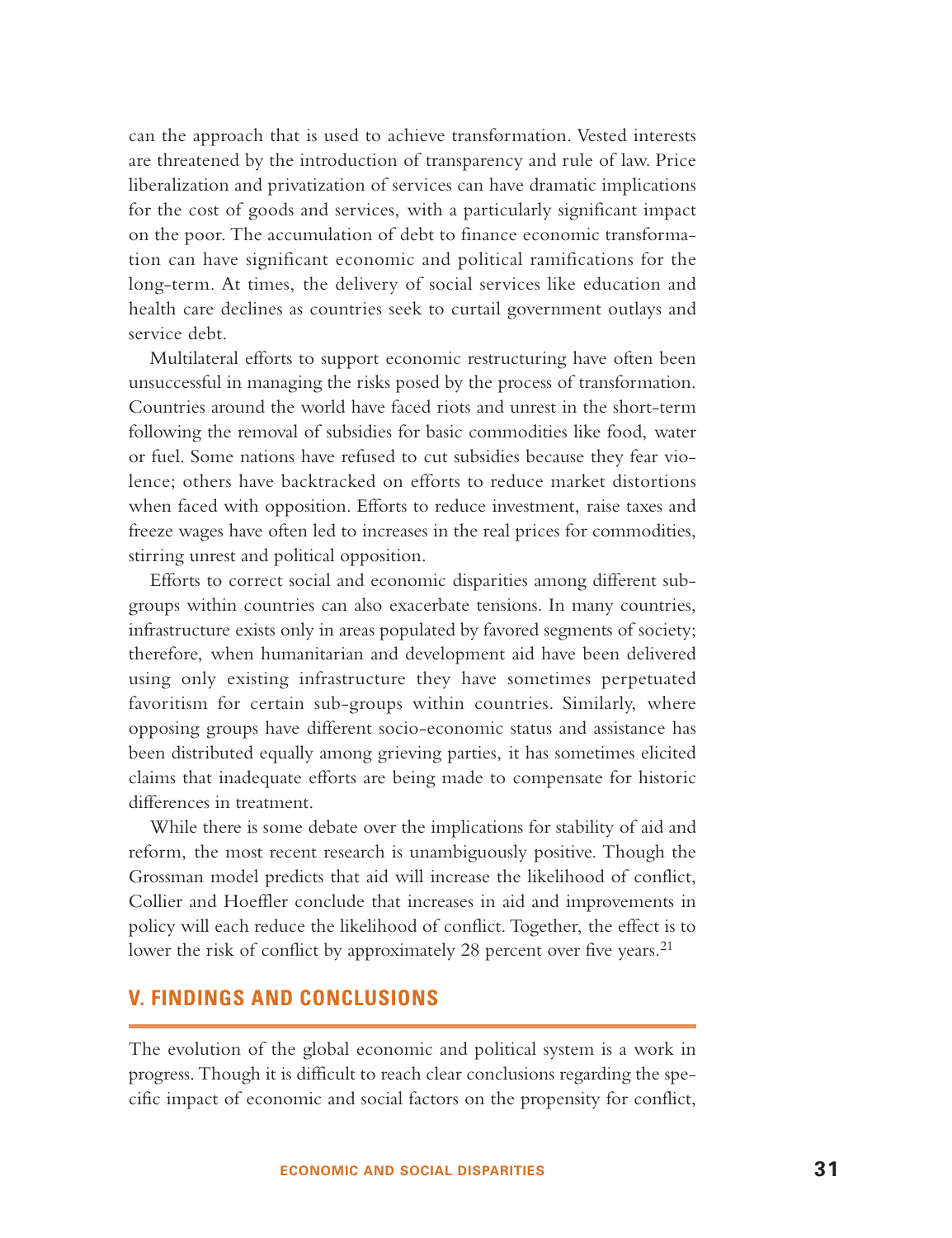the research does support some general statements about the implications of economic and social change for stability and security.

- **There is no proof of a direct causal link between inequities and violent conflict.** There are, however, indications that disparities can exacerbate tensions in situations where other sources of instability are present. And there is evidence that economic stagnation and decline do increase the likelihood of conflict, particularly when countries and regions are faced with other challenges. For example, conflict is more likely to recur where broad-based economic growth is not quickly stimulated following the end of hostilities. Similarly, ethnic hostilities are more likely to persist and worsen in the face of economic disparities among opposing groups.
- **Overall, globalization is having a positive impact on the global economy and society.** In many countries growing interdependence is helping raise national incomes and promoting development.
- **Globalization does not automatically reduce poverty or decrease disparities in income.** Though globalization has been salutary in its overall impact, in many places around the globe people are getting poorer. Often disparities in income within countries are growing because inadequate attention has been paid to promoting an approach to globalization that reduces poverty and inequity. This lack of attention has increased the destabilizing impact of change.
- **Intra-state and inter-state crises and conflicts will have greater relevance for U.S. security and well-being as economic interdependence grows.** The United States will be increasingly dependent upon the stability and health of international markets, international capital flows, and international supply and demand for goods and services.
- **The economic gap between open and closed societies is likely to widen and become increasingly apparent as globalization progresses.** Some nations will continue to be unable or unwilling to open-up their economies and societies; while that group will diminish, it will not disappear. The implications for U.S. national security will depend upon the countries that stagnate.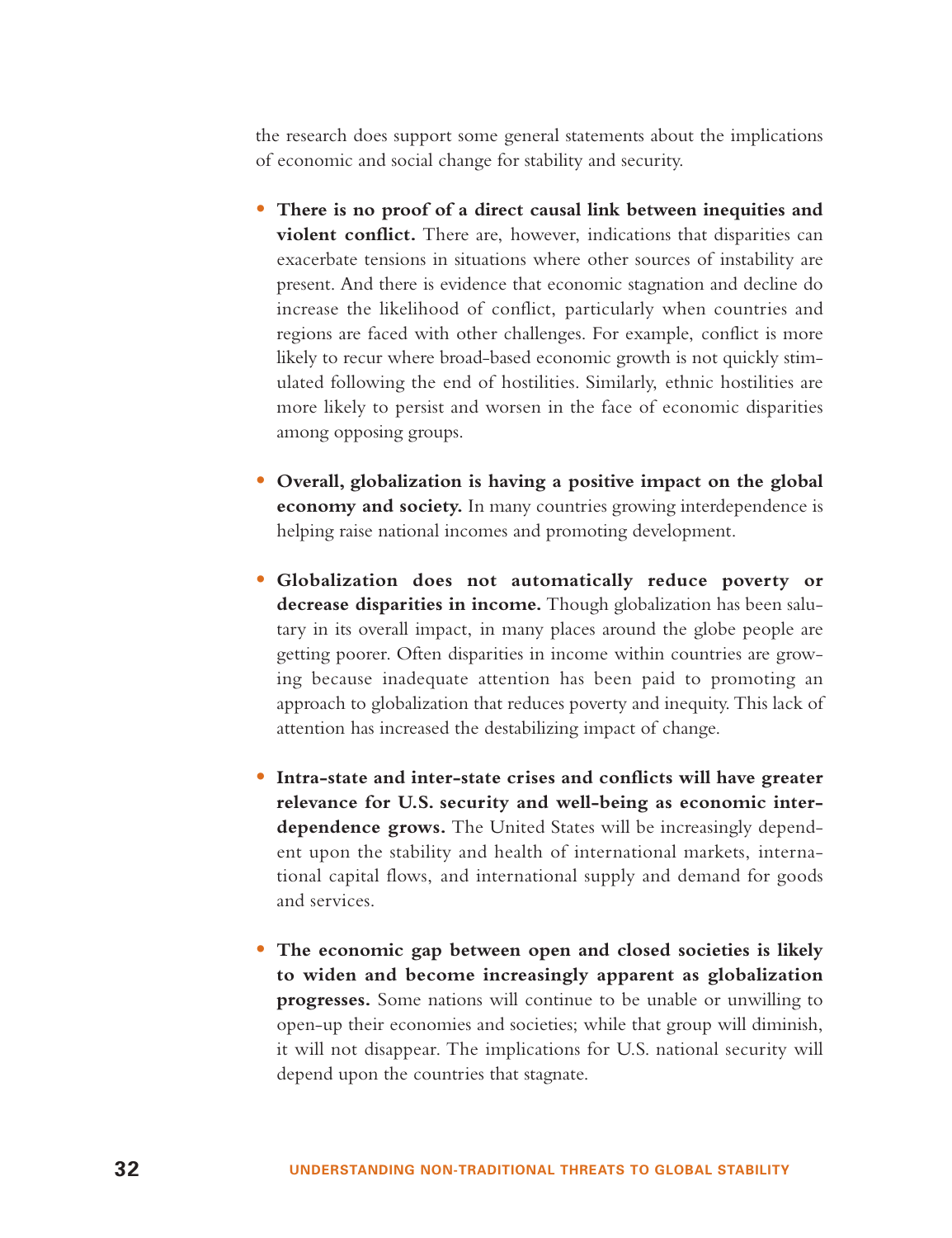- **Inadequate attention is paid to education as an economic commodity and vehicle for promoting global stability.** Research has indicated that education at all levels enhances economic and political development, but the higher the level of education the greater the returns. The United Nations' Millenium Development Goals call for universal primary education by 2015; from an economic perspective, this is insufficient. Increased attention to the content of education also will be important to breaking down barriers among cultures and societies; efforts like those of UNESCO to revise textbooks and curricula are to be lauded as important efforts that will help prevent future conflict.
- **Improved education must be coupled with efforts to promote economic growth through sector reform, decentralization, and improved governance and rule of law.** There is some evidence that a highly educated, underemployed population resident in a politically and economically stagnating society increases the risk of conflict and unrest. Strategies for growth and employment creation must accompany broad increases in economic opportunity.
- **There is inadequate recognition that gender inequity is a cause of and contributor to persistent poverty and economic stagnation.**

#### **PROPOSED DIRECTIONS FOR RESEARCH**

There is a great need for policy relevant research to further explore how economic and social inequity can destabilize and spur conflict. Fruitful avenues for research include:

- the destabilizing impact of economic and social disparities given the presence of other sources of instability. Disparities within and between countries are most likely to be destabilizing when they exist or emerge in concert with other sources of tension. Research that advances our understanding of the interactions among different sources of instability would facilitate the development of conflict prevention and sustainable development strategies that more effectively reduce the threat of conflict.
- the implications of global and regional inequities for stability and conflict. Much of the analytical attention to date has focused on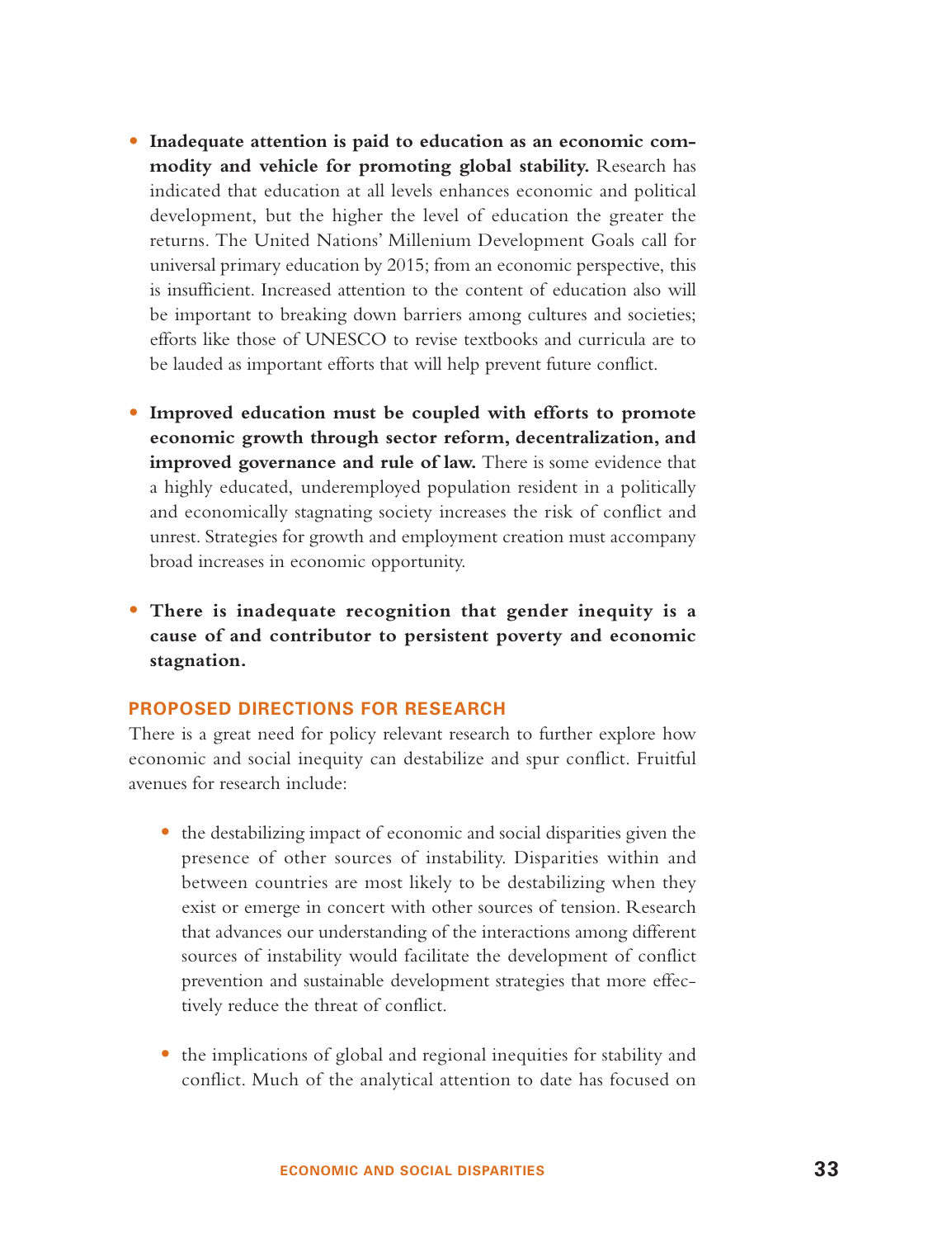how economics influences the likelihood of civil war. Much less investigation has analyzed how growing inequities among nations are affecting the propensity for interstate conflict. Given policymaker attention to the impact of global disparities on the likelihood of conflict and terrorism, increased investigation would be instructive.

• the differential impact of various types of inequities for conflict. Some have theorized that varied types of inequality will spur violence in different places. In some cases, inequity in the distribution of assets may be the source of grievance; in other places, lack of equity in political access and representation may be the source of discontent. Greater insight into the circumstances under which different types of inequity spur conflict would facilitate development of conflict avoidance strategies.

## **FINDINGS RELEVANT TO POLICIES AND PROGRAMS**

The relevance to U.S. national security of the economic and social well-being of nations around the world is growing. Efforts to break-down institutional barriers and promote cooperation would enhance the work of our armed forces, diplomatic corps, foreign aid professionals, economists and trade negotiators. The U.S. Federal Government should create the capacity to:

- promote economic prosperity and address social and economic disparities in strategic ways that also prevent conflict and promote post-conflict reconstruction. The United States would strengthen its national security and development assistance efforts by:
	- improving the links between those in the U.S. Federal Government focused on foreign economic and trade policy, and those focused on foreign intelligence, security, diplomacy and international development. The United States might create a task force to institutionalize discussion of the opportunities and threats posed by changing economic circumstances around the world. Such a task force (which might bring together policy makers from the State Department, the Defense Department, the Treasury Department, the U.S. Trade Representative, the Commerce Department, the U.S. Agency for International Development (USAID), the Central Intelligence Agency's National Intelligence Council (NIC), the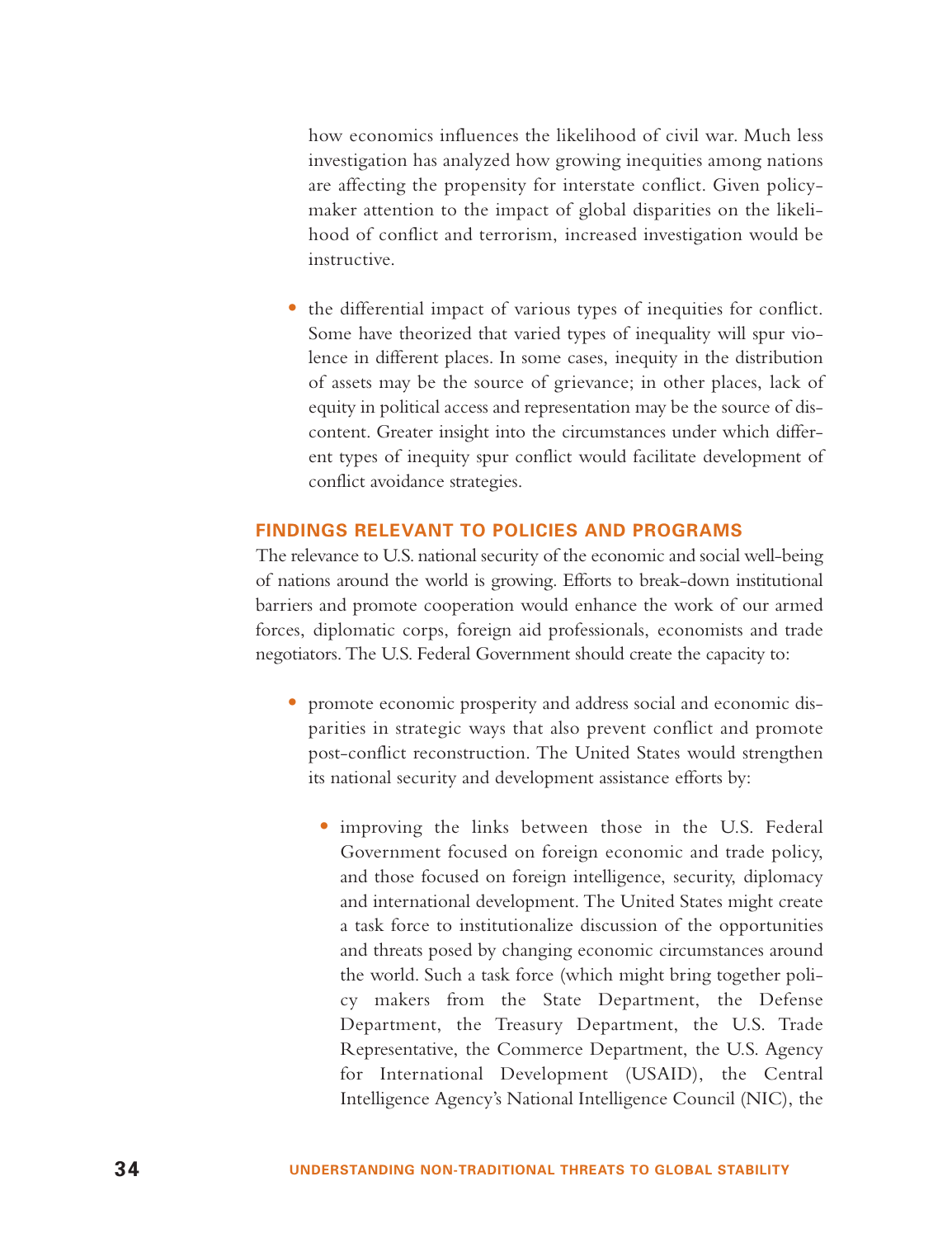President's National Economic Council (NEC) and the President's National Security Council (NSC) would permit ongoing strategic assessment of policies to promote economic growth and trade abroad and their implications for stability.

- institutionalizing a foreign economic policy and analysis function. Research indicates that economic trends (such as growth and unemployment, per capita GDP and education rates) can foster instability and the likelihood of conflict. Yet there is no entity within the Federal Government that tracks economic indicators and connects it to U.S. efforts to provide economic assistance and foster political stability. Creating an analytical team to strategically link the Defense Department (J-5), the State Department, USAID and the CIA (NIC) would enhance U.S. ability to eliminate underlying causes of instability.
- improving the ability to adapt and apply locally-appropriate models for fostering economic growth, development and integration within the global economy. The use of tailored approaches to economic reform could significantly reduce the negative impacts of globalization.
- better track emerging strategic threats in developing countries. Currently, the potential strategic relevance of developing countries is underestimated given their growing economic and political importance. As a result, developed countries are increasingly forced to intervene to help resolve rather than prevent crises. Continued neglect will make it increasingly difficult to reduce disparities in income. It is also likely to increase the number of countries in crisis. To increase focus, the NSC could convene representatives of Regional Bureaus in the Department of State, Defense, the CIA and USAID on a periodic basis to examine strategically trends across countries and regions with an eye towards program emphasis, coordination and resource allocation.

## **NOTES**

1. Stares, Paul, "'New' and 'Non-Traditional' Challenges," United Nations University, The Millenium Conference, 19-21 January, 2000.

2. A.T Kearney and the Carnegie Endowment for International Peace. "Measuring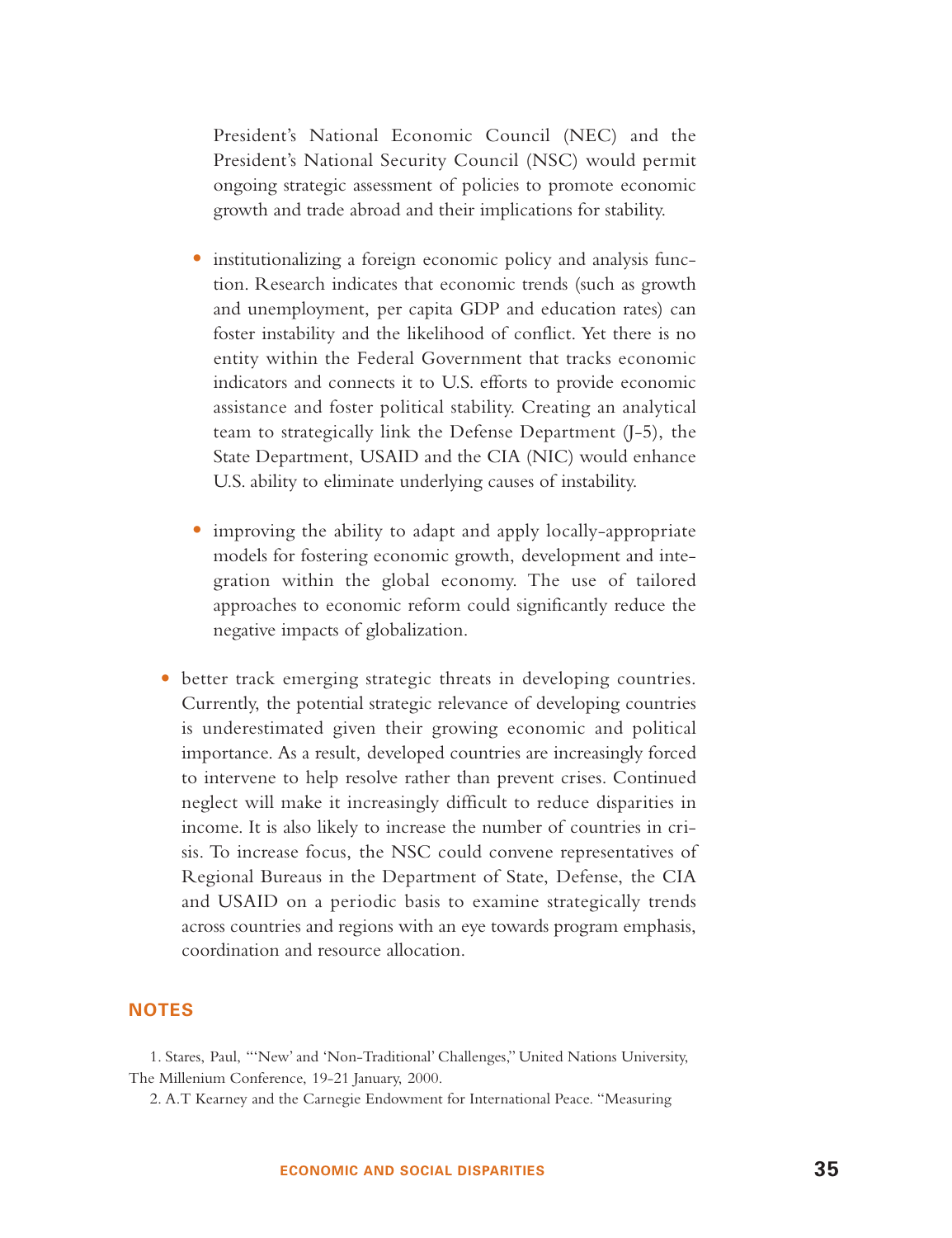Globalization: Who's Up, Who's Down?" *Foreign Policy Magazine*. (January/February 2003). pp. 60-72.

3. Dollar, David and Aart Kraay. "Trade, Growth, and Poverty."Working Paper, Development Research Group. The World Bank, March 2001. Online. Available at http://econ.worldbank.org/files/2207\_wps2615.pdf.

4. Sala-I-Martin, Xavier, "The World Distribution of Income." May 1, 2001.

5. Samuelson, Robert J. "Global Economics Under Siege," *The Washington Post.* Octboer 16, 2002. p. A25.

6. "How the Index is Calcuated." (Globalization Index). *Foreign Policy Magazine.* January/February 2002. Online. Available at http://www.foreignpolicy.com/ issue\_janfeb\_2003/gindexsidebar.html.

7. Sala-I-Martin. "The Disturbing 'Rise' of Global Income Inequality," April 4, 2002.

8. United Nations Development Programme. "Arab Human Development Report 2002." Online. Available at http://www.undp.org/rbas/ahdr/english.html.

9. "Information Technology in Developing Countries." Online. Available at http://www.interconnection.org/background/statistics.htm.

10. Checchi, Daniele. "Does Educational Achievement Help to Explain Income Inequality?" World Institute for Development Economics Research. Working Paper #208, November 2000. Online. Available at http://www.wider.unu.edu/ publications/publications.htm.

11. ibid.

12. Polachek, Solomon William. "Conflict and Trade." *Journal of Conflict Resolution*. Vol. 24, No. 1. (March 1980). pp. 55-78.

13 "How the Index is Calculated."

14. Council on Foreign Relations. "Safeguarding Prosperity in a Global Financial System: The Future International Financial Architecture*.*" Report of an Independent Task Force. New York: Council on Foreign Relations, October 1999. Online. Available at http://www.cfr.org/public/pubs/IFATaskForce.html.

15. Krueger, Alan B. and Jitka Maleckova. "Education, Poverty, Political Violence and Terrorism: Is There A Causal Connection?" May 2002. Online. Available at http://papers.nber.org/papers/w9074 .

16. Bhalla, Surjit. Imagine There's No Country: Poverty, Inequality, and Growth in the Era of Globalization. Institute for International Economics. September 2002. p. 248.

17. Gurr, Ted Robert. "On the Political Consequence of Scarcity and Economic Decline." *International Studies Quarterly.* Vol. 29, Issue 1. (March 1985). pp. 51-75.

18. Rodrik, Dani. "Globalization, Social Conflict and Economic Growth," December 11 1997. Online. Available at http://www.ksg.harvard.edu/rodrik/global.pdf.

19. Stewart, Francis. "Crisis Prevention: Tackling Horizontal Inequalities." Working Paper Number 33. QEH Working Paper Series. February 2000. p. 2.

20. Collier, Paul. "Economic Causes of Conflict and Their Implications for Policy." World Bank Report. May 30, 2002. Online. Available at

http://www.worldbank.org/research/conflict/papers/civilconflict.htm June 2000.

21. World Bank, "Aid, Policy and Peace: Reducing the Risks of Civil Conflict," Social Development Department Dissemination Notes, Number 9. February 2003.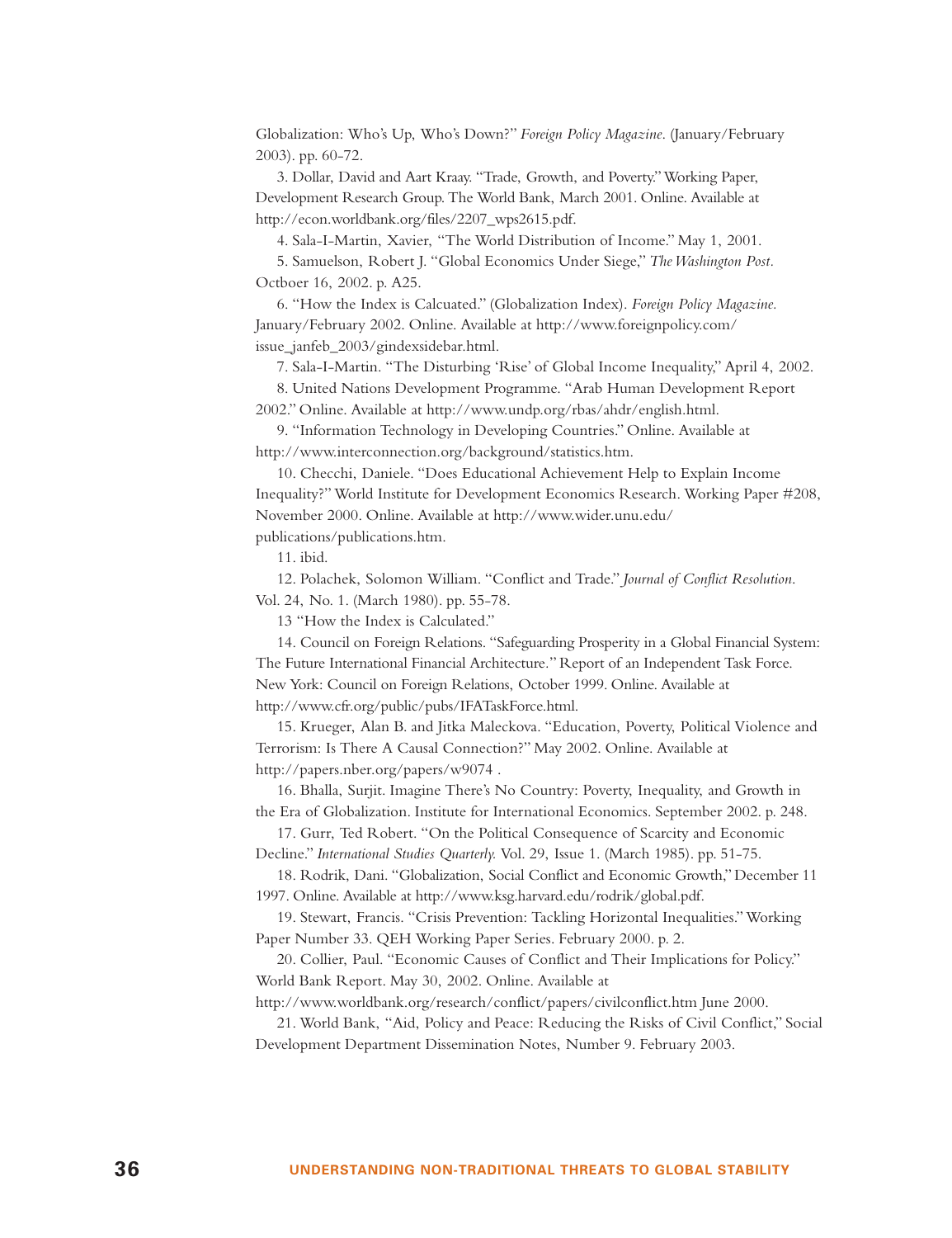# **Political and Economic Governance**

There is a rich body of literature that discusses the implications of dif- ferent approaches to governance for peace and conflict. The Cold War pitted communism and authoritarianism against democracy and capitalism. In the post-Cold War period, attention has focused on facilitating the spread of democracy. September 11 reminded policy-makers and scholars that we also need to weigh the value of functioning governments against the absence of any state whatsoever. Not since Thomas Hobbes has there been a greater need to consider whether the greatest threats to stability may lie in the vacuums that are created when governance of any type disappears. Three focal questions guide our analysis of how trends in political and economic governance affect national security:

- Which are the most serious of the threats to national security posed by challenges to good governance around the world?
- How can efforts to improve governance around the world most effectively enhance U.S. national security?
- In light of potential security concerns, are there changes in U.S. trade, economic, military or foreign policy that could be adopted to enhance governance globally?

## **I. POLITICAL GOVERNANCE**

One of the most important lessons of September 11 is that the national security risks to the United States posed by poor governance, even in distant, seemingly strategically-marginal countries can be enormous. Al Qaeda gained strength over time because it found places where it could operate freely in the absence of a traditional government with an investment in the global community (Afghanistan, and before that, Sudan).

Today, in considering how political governance affects national security a range of potential threats to the United States could be considered. Pariah states such as Afghanistan under the Taliban, North Korea and Iraq are dangerous because they are unpredictable and unaccountable to the global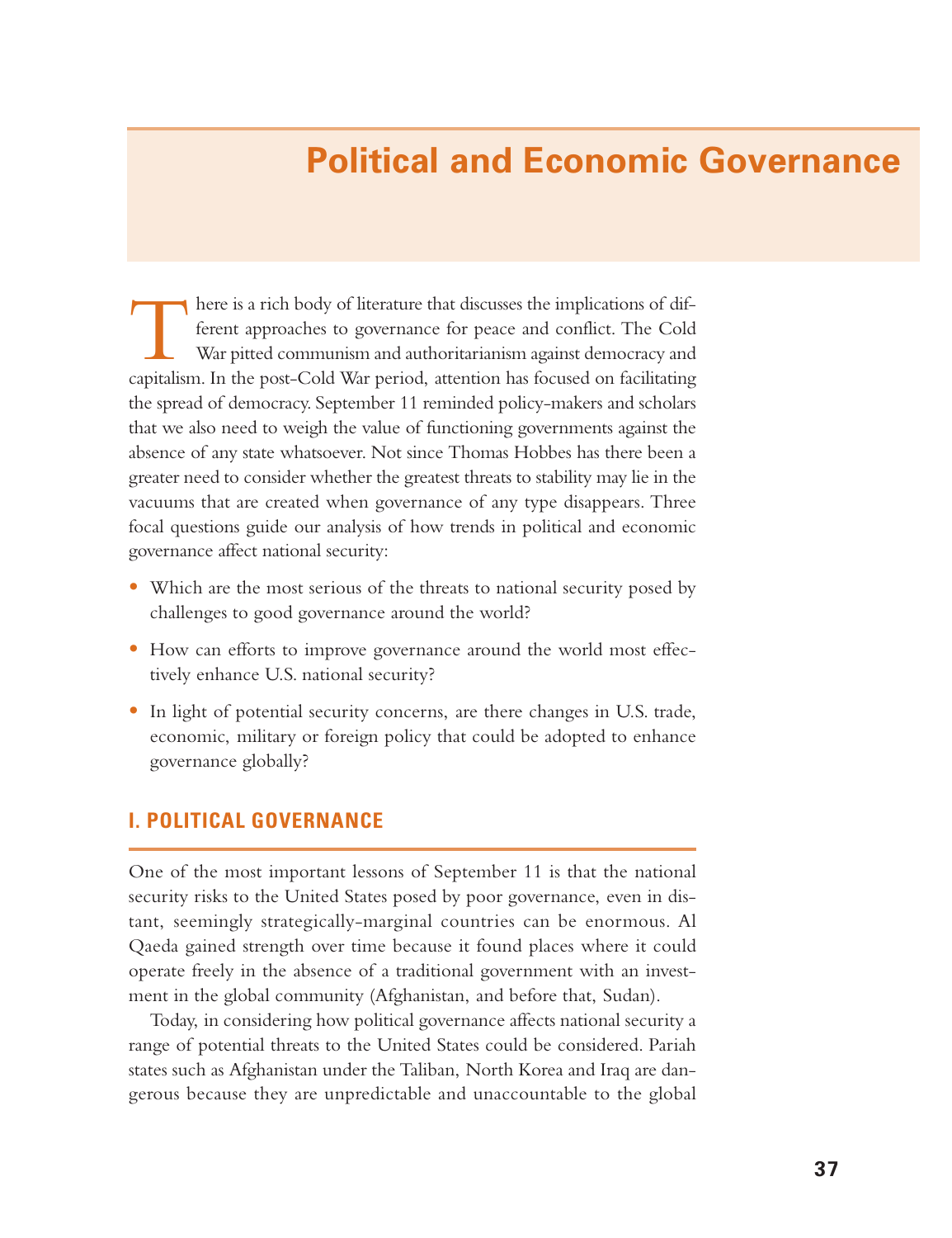community. Their isolation may facilitate and foster their support for terrorists (as it did in Afghanistan), development of destructive weaponry (as we fear is the case in Iraq and North Korea), or vast humanitarian crises and human rights abuses (as it is in North Korea and did in Iraq).

Threats to national security may also be emerging in regions within countries. Throughout Africa, Asia and Latin America there are vast territories that, while geographically part of nations, are virtually untouched and uncontrolled by government. With advances in technology, the potential for these ungoverned regions to serve as terrorist bases will grow. Already the U.S. military has spent a great deal of time and resources searching for Al Qaeda in Pakistan's autonomous tribal regions (e.g., North and South Waziristan), which are territorially part of Pakistan but are *de facto* ruled by tribal chiefs.

In the wake of September 11 discussion focused particularly on two additional governance-related challenges that are reducing global stability—the threats posed by the slowing global trend to democracy and the increasing prevalence of failed states. Our analysis focuses particularly on assessing the veracity of the threats that stem from those trends.

## **THE FADING GLOBAL TREND TO DEMOCRACY**

The evidence that democracy reduces the risk of conflict is overwhelming. A great deal of analysis has evaluated the behavior of democratic and nondemocratic states when faced with the prospect of war. A number of wellsupported conclusions can be advanced. It is almost axiomatic that mature democracies do not go to war against one another; when involved in disagreements democratic states prefer negotiation to conflict in resolving differences.<sup>1</sup> Research has also shown that they are less likely to fight wars in general, regardless of the type of potential opponent, though there is more debate about that claim.<sup>2</sup>

In building on the proposition of the "perpetual peace" that would accompany democracy, De Mesquita, Morrow, Siverson and Smith have hypothesized that democratic accountability to an electorate forces leaders to pick more carefully the wars they enter and to dedicate more resources to wars in order to ensure victory.<sup>3</sup> The likelihood of electoral defeat following loss of a war stimulates more caution, and dedication in decisionmaking and execution.

Others have theorized that voters use the ballot to express their interest in minimizing the costs of governance (and particularly of war) and ensuring avoidance of conflict.<sup>4</sup> Another explanation is that international negotiation rather than war is the natural extension of the philosophy of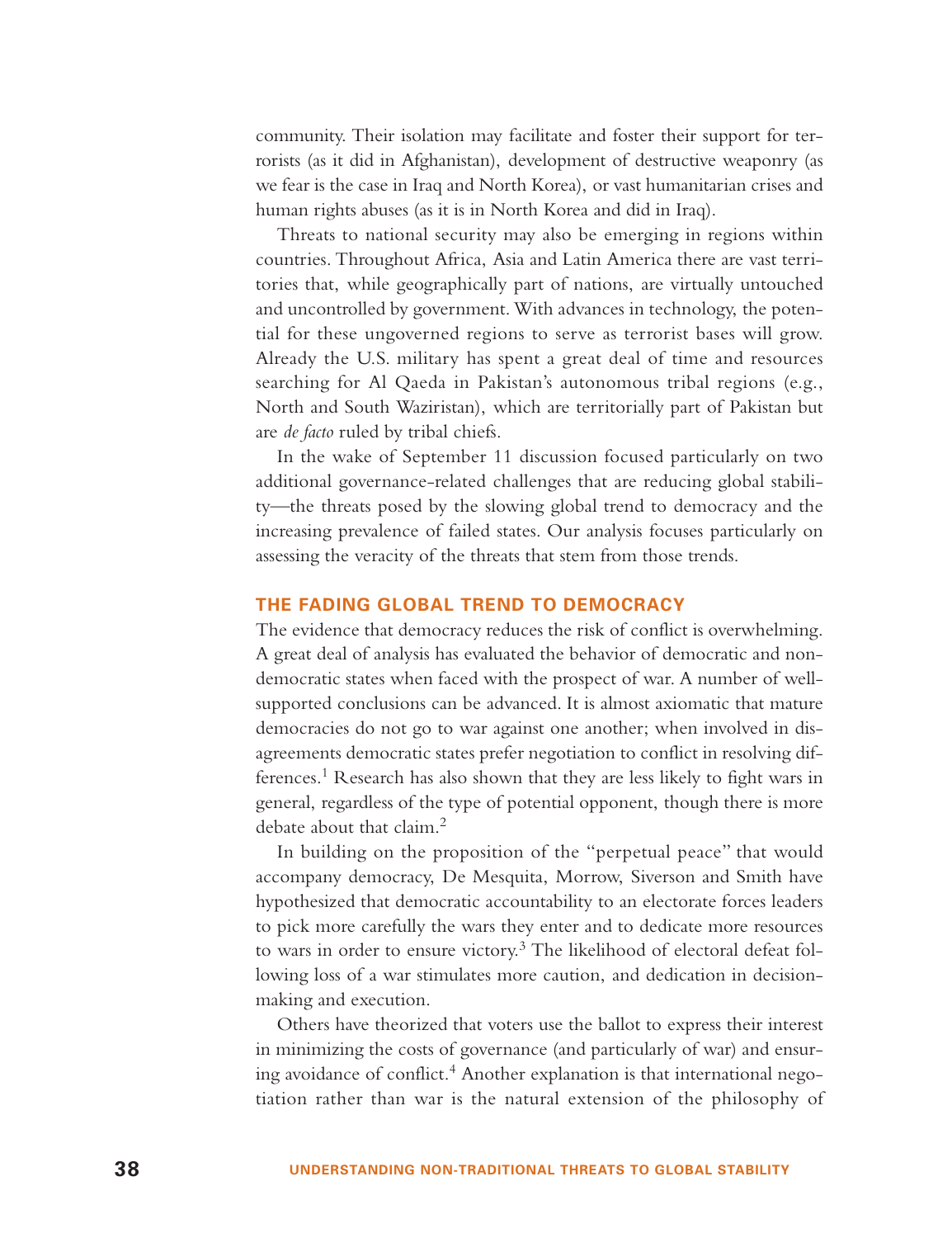democracy, which favors bargaining and conflict resolution. Finally, the restraint imposed by checks and balances on the political system has been cited as an explanation for the correlation between democracy and peace.

#### *Democracy-Promotion as Conflict Prevention Strategy*

Given the overwhelming persuasiveness of the research to date, it would be easy to conclude that fostering the transition to democracy around the world is the best strategy for assuring U.S. and global security. Unfortunately, it has become clear that the process of democratic transition is unpredictable. Often the process fails or progress is extremely slow, and the risks to stability during and immediately following transformation are great.

*The Findings of Research on Transitions.* Nations in the periods during and immediately following democratization are more prone to conflict. The Central Intelligence Agency's analysis has found that countries are most vulnerable in the period immediately following transition.<sup>5</sup> Paul Collier of the World Bank has estimated the risk of conflict to be about twice as great for countries in the first decade post-conflict. Mansfield and Snyder have reached similar conclusions. Their research finds that nations in transition to democracy are 30 percent more likely to fight wars than states of all types that did not undergo a regime change, and 60 percent more likely to go to war than states that remained unchanged or were becoming less democratic.<sup>6</sup> Additionally, they find that in the ten years following the transition to democracy, there is a 25 percent likelihood of a war. (It should be noted that the corollary to this would be that three-fourths of democracies avoid war in the ten years following transition.) While nations undergoing a regime change are more likely to engage in a war than those that experienced no change, those transitioning to autocracy are less likely to engage in war than those that are democratizing.

Mansfield and Snyder hypothesize that wars are more likely to predominate in nations transitioning to democracy because in democratizing countries the elite often seek to maintain power by manipulating foreign policy and stirring-up nationalist sentiment. They theorize that in a democratizing country the weakness of the state and state institutions permits elite power seekers to manipulate the public and the military by controlling the political agenda, and filtering news and media, often stirringup nationalism. Ted Gurr's research into conflicts in the 1990s showed that ethnic political assertiveness was at its maximum in the middle of the decade-long period of transition following the break-up of the Soviet Union (in 1989-1991). It waned by the middle of the 1990s.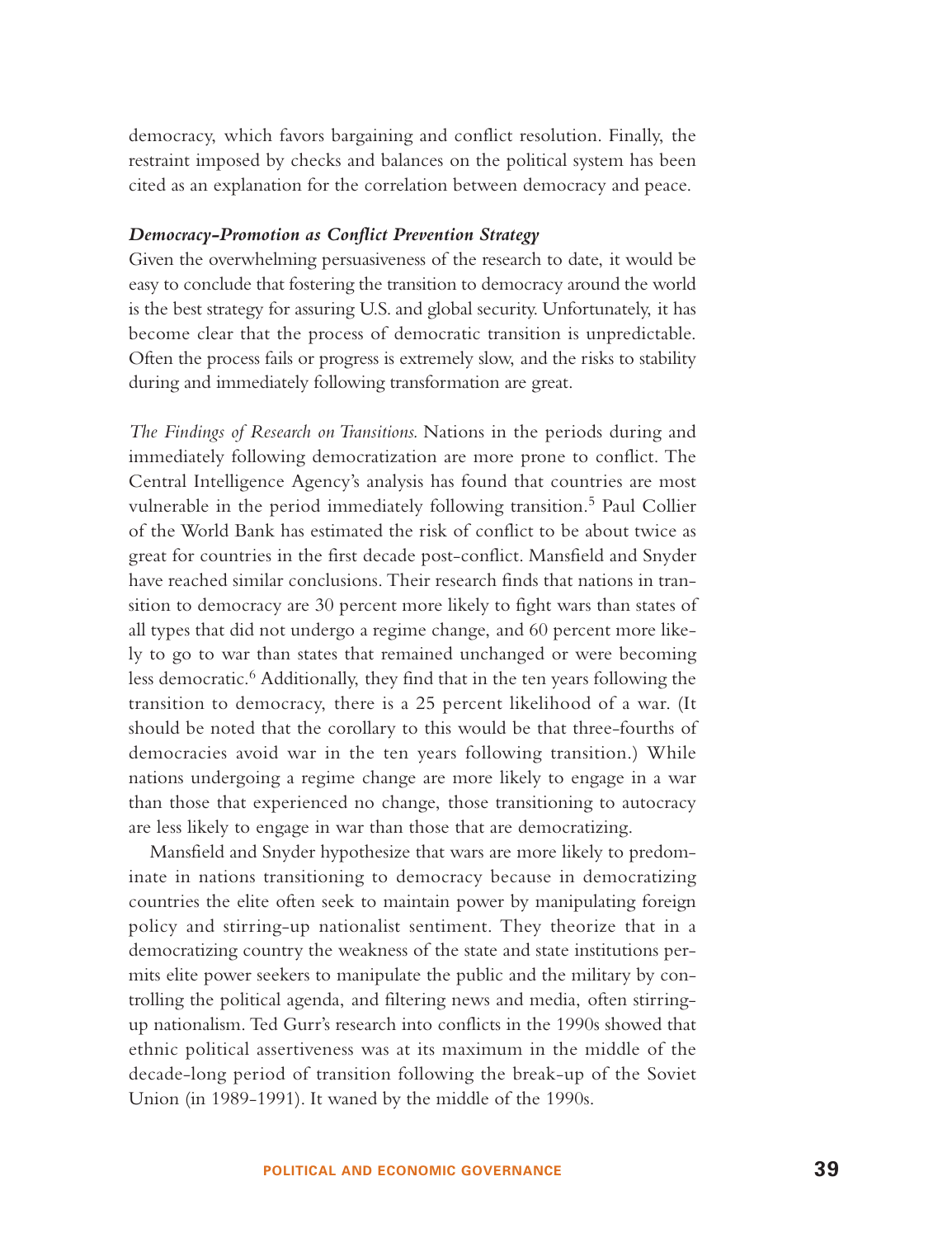*The Global Trends.* The future seemed bright for democracy, peace and security with the end of the Cold War. Authoritarian regimes had fallen in Southern Europe and were declining in parts of Asia.<sup>7</sup> Communist dictatorships in Eastern Europe had crumbled. Military dictatorships throughout Latin America had been replaced by elected governments. The Soviet Union was about to break into 15 republics. One-party regimes in many parts of sub-Saharan African were weakening. And in the 1990s, some Middle Eastern nations seemed to be liberalizing.

Today, while democracy continues to expand modestly, disturbing trends have developed. The Freedom House survey of democracy, *Freedom in the World 2002:The Democracy Gap*, finds that at the end of 2001 63 percent of the world's governments were electoral democracies (121 of 192 governments). Eighty-six countries respect basic political rights and civil liberties, and 58 nations demonstrate some respect for rights and civil liberties. These 58 "Partly Free" societies tend to suffer from corruption, limited rule of law, ethnic and religious conflict and, often, one-party dominance. Worldwide 17 countries seemed to progress towards greater freedom while 17 nations suffered setbacks. In Africa, while seven states improved in 2001, nine regressed. Additionally, the gap in political freedom between Islamic countries and the rest of the world is dramatic and seems to be growing: only 23 percent of Muslim-majority countries are electoral democracies while 76 percent of non-Islamic governments are democratically elected.<sup>8</sup> No electoral democracies exist among the 16 Arab nations of the Middle East and North Africa. In the past 20 years as governments around the world moved towards freedom and democracy, repression in Islamic states grew.

A deeper examination of the democratizing countries, mostly those that would be classified as "Partly Free", further compromises optimistic analysis of the quantitative trends. Larry Diamond has estimated that less than 20 of the almost 100 countries that were considered to be in transition recently seem to be maturing into "true" democracies.<sup>9</sup> Thomas Carothers has noted that many of those nations in transition to democracy have either fallen back towards authoritarianism or have failed to progress and mature into free societies. In the latter case, these nations have gone one of two directions. Some have become electoral democracies (in which there are competing parties and free elections) but remain weak states with poor policy-making and little public perception that any elected official will make a significant difference. Others have become electoral democracies in which there is no real competition for power; a single party, family or individual asserts dominant control.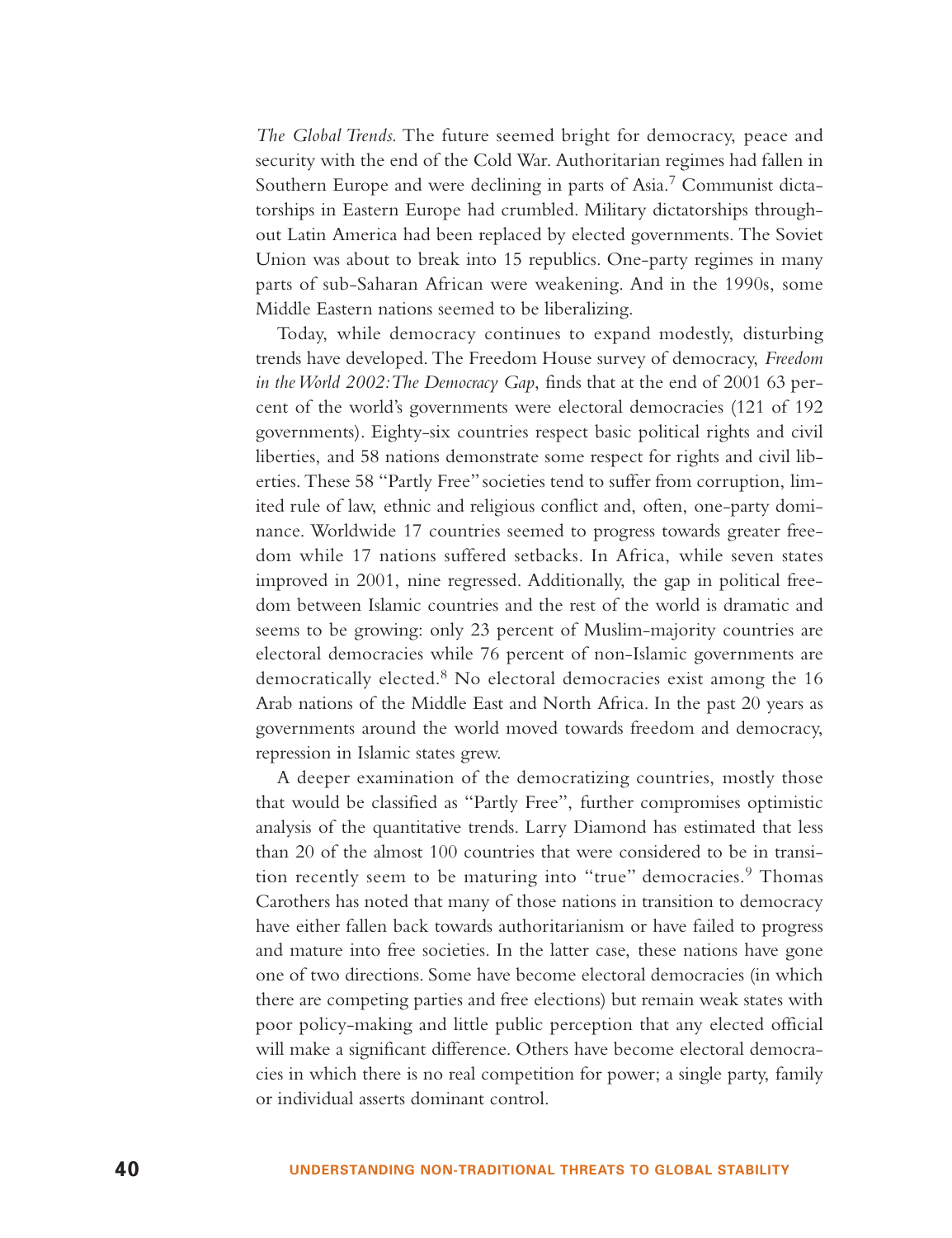## *Electoral Democracy as Harbinger of Good Governance*

The development of electoral democracies that do not mature into full liberal democracies is challenging conventional wisdom. Clearly elections are currently proving less effective at ushering in the broad panoply of political rights and civil liberties than originally thought. Many countries with firmly entrenched voting systems are plagued by corruption, human rights violations, internal disorder, poor legislative, policy-making and judicial systems, and excessive military authority. At the same time, nations such as Singapore seem to govern effectively in the absence of electoral democracy; they are fostering development and providing for their citizens without conflict or gross abuse of rights.

It has proven particularly difficult for nations to ensure the provision of a wider range of freedoms and rights while also seeking to construct or reconstruct a functioning state that makes solid policy and delivers services effectively. As Fareed Zakaria has noted, the democratic ideal we promote encompasses rule of law, separation of powers, freedom of speech, assembly, religion and property in addition to the conduct of fair and free elections.<sup>10</sup> Unfortunately, many o<sup>f</sup> the democracies the United States recognizes and supports have not embraced that liberal democratic ideal.

While the spread of electoral democracy has created the veneer of political participation, the breadth and depth of that participation is not always proving satisfactory. There are implications for the stability. Larry Diamond has noted that participation and political freedom help increase the legitimacy of the state as it improves decision-making. In giving voice to opposition and criticism, the degree of accountability rises with a commensurate impact on public respect for the government and rule of law. Snyder and Mansfield have cautioned that unless broad participation and public debate are fostered, elites are given the opportunity and incentive to consolidate power, using mass media to distort and often stirring-up destructive nationalism.

While the democratic peace proposition has not proven false, it has not proven valid where democracy is not mature and full. Electoral democracies, in the absence of rule of law, full participation, and political and economic freedom are not demonstrating an equal level of stability. The process of transition is proving rocky, insecure and uneven around the world, particularly in countries where the state is weak.

## **THE INCREASING PREVALENCE OF FAILED STATES**

The number of states that are unable to sustain themselves and manage as part of the international community is growing as well. Countries like Haiti, Somalia, Sudan, Liberia and Cambodia are characterized by gov-

**"The problem for policy makers is that it is harder to make the case for prevention than for dealing with its consequences,"**

**–Richard Haass**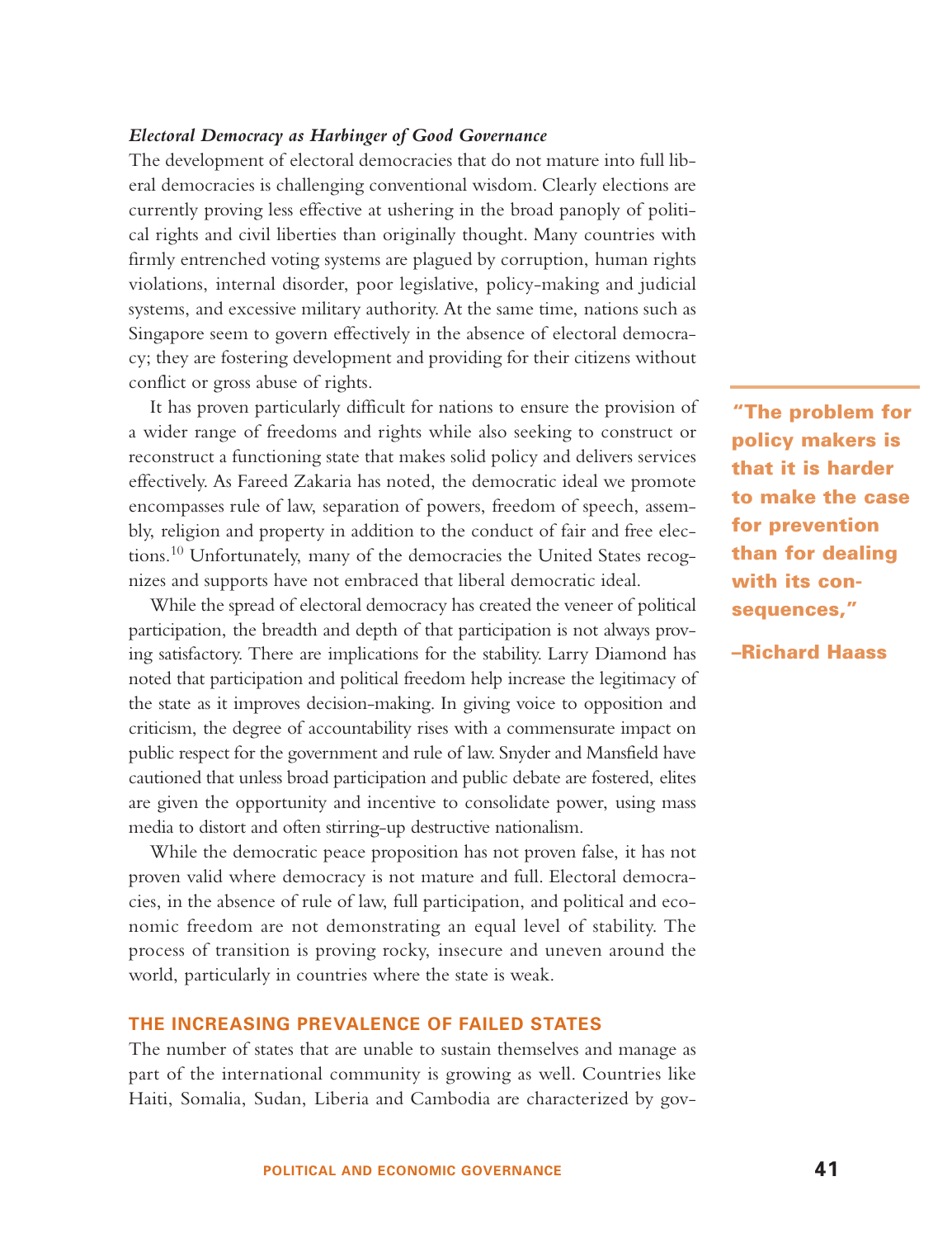**"In the short run, the most important issue in term of stability is not the kind of governance but the degree of governance."** 

**–Marina Ottaway**

ernmental inability to manage the state, control criminal elements, tackle social, economic and environmental challenges, or resolve conflicts over borders and territory. They can contribute to regional and global instability in several ways. By creating havens in which there is no rule of law, they permit the growth of transnational crime. As hosts to continuing conflicts over territory and the rights of religious and ethnic groups they often become gross violators of human rights, and generate humanitarian and refugee crises with regional implications for stability. The perpetual incapacity of these governments to solve problems and foster economic and social development erodes the faith of the citizenry in government, rendering the process of transformation and democratization more difficult.

There are varied theories to explain the root causes of state failure. Robert Dorff has hypothesized that excessive United Nations emphasis on the importance of self-determination has led to insufficient analysis of the economic and political viability of new independent nations. Mohammed Ayoob among others has explored the vicious cycle in which weak states that are politically or economically incapable of asserting authority lose control, creating opportunities for political, ethnic or criminal interests to create conflict or seize power.

There is increasing U.S. and global concern over failed states and the implications of failed states for global stability. In 1994, the State Failure Task Force was created upon request of the Vice President. The goal was to develop a means for predicting state failure based upon the identification of key variables and critical risk thresholds. The project analyzed a wide range of possible explanatory variables linked to total or partial state failure. Four proved most predictive: openness to international trade (imports and exports as a percent of GDP); democracy (elections of chief executives, competitive political participation and checks on executive power); infant mortality (as a signal of well-being in a country); and public satisfaction with government. The project had several related findings.<sup>11</sup> Economically open less democratic countries faced little risk of state failure, as did countries with very low infant mortality rates. More democratic nations with high infant mortality faced a high risk of state failure. And although less democratic countries closed to trade faced significant state failure risks, exceptions were identified such as Cuba and North Korea.

# **II. ECONOMIC GOVERNANCE**

"Economic governance encompasses the policy, institutional and legal environment within which an economy functions."<sup>12</sup> It incorporates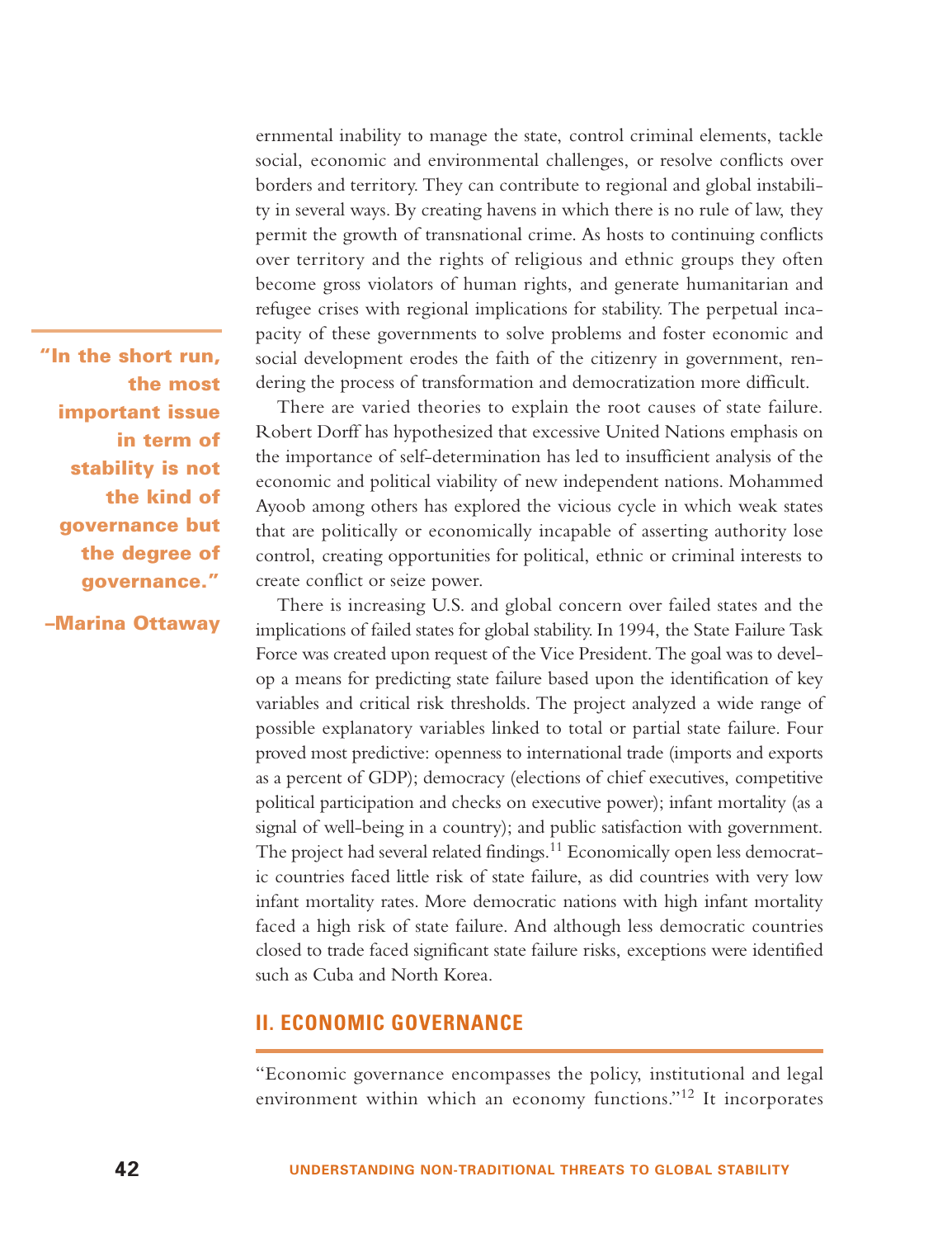macroeconomic, microeconomic and fiscal policies, as well as government economic institutions, policies, laws and regulations. The economic governance a country provides has important implications for its legitimacy and stability as well as its ability to raise revenue and deliver services.

The risks to global stability posed by failures in economic governance may be no less severe that those posed by failures in political governance. Economic governance has profound implications for the strength of countries and the sustainability of their governments. In today's globalized economy, nations' economic policies may have equally important ramifications for global economic and political well-being.<sup>13</sup>

The provision of economic rights and opportunities has long been seen as central to the political stability and viability of the state. Extensive research has shown that the institution of a system for economic governance that encourages investment and ownership can provide an important rationale for local cooperation with a new government.<sup>14</sup> By fostering economic investment through respect for contract, property and ownership rights, a new government increases its legitimacy to investors (local citizens) as well as citizens' stake and interest in the government's continued operation. Additionally, by creating a structured process for the distribution and exchange of resources, a solid economic governance structure provides an unbiased alternative to violence for the allocation and trade of assets among interest groups within a society.

The same is true among nations. Immanuel Kant theorized in the 1700s that international trade and mutual economic interdependence would enhance the peaceful relationship among democracies. Recent research supports this contention. Russett and Oneal have found the likelihood of conflict is lowest for countries that are democratic and economically open; when the countries involved in a dispute are significant trading partners, the risk declines further. The U.S. State Failure Task Force has similarly found that openness to trade and level of social and economic well-being are correlated with significantly lower risks of state failure. Further research indicates that a greater volume of trade correlates with a reduction in the risk of escalation of conflict.<sup>15</sup> (Some of the research has even led to the view that economic interdependence, not regime type, reduces the risk of conflict; this view is not supported by the persuasive research of Gaddis and Waltz.)

More than simply setting the rules of the game, solid economic governance requires enforcement of and respect for those rules. Corruption within the system will reduce stability directly and indirectly. It will erode faith in political processes, judicial systems and service delivery functions, under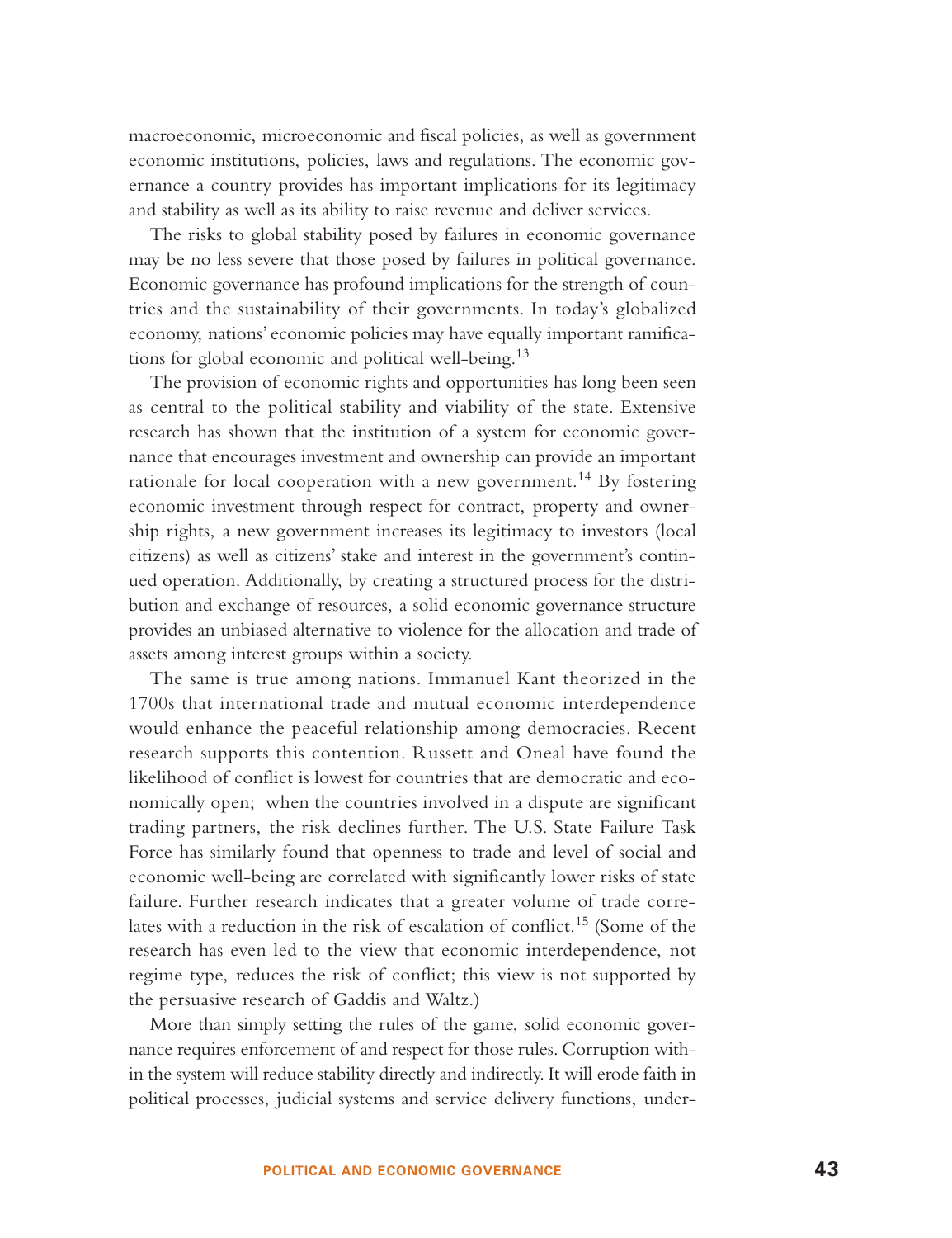mining the legitimacy of the state, increasing willingness to rebel against its authority and disinterest in the political process. Corruption within a system touted for its protection of rights may be more destabilizing that corruption within a system where expectations are low; Ted Gurr has theorized that the willingness to revolt against a government depends upon the extent to which expectations have been created and gone unfulfilled.<sup>16</sup>

Corruption can also have dramatic economic implications that can reduce stability. In diverting resources from government, corruption impedes social investment, military oversight and maintenance, and economic development. Inadequate rule of law, a lack of transparency and corruption also stifle the investment critical to economic growth and development. Daniel Kaufmann found that the growth in sales and investment was reduced by almost 50 percent in countries with pervasive corruption. Kaufmann, Kraay and Zoido-Lobaton found a direct "development dividend" to improved rule of law/reduced corruption; a reduction in corruption from a very high level to a lower level correlated with a two-to-four fold increase in per capita income. Terrorists are more likely to seek corrupt countries as base because criminal transactions are facilitated, or at least accepted.

At the same time that effective economic governance promotes stability and peace it helps establish and maintain democracy. At the most basic level, people will not seek or work for democracy until they have achieved a level of prosperity beyond subsistence; that prosperity comes with sound economic policy. Carothers has noted that weak economic development is undermining the legitimacy of countries that are seeking to democratize. Poor performance decreases the faith of the citizenry in its government, reducing the capacity of the state to provide services, and hindering the development of a healthy, financially viable civil society that can enhance political debate and dialog. The relationship is symbiotic—Olson has found that democracy is the only form of government that provides the conditions necessary to maximize economic development: inviolate property and contract rights, and a government strong and sustainable enough to protect and enforce those rights.

Global trends support these analyses. The most developed countries that have consistently had good economic performance for generations have all been stable democracies.<sup>17</sup> And many researchers, North and Thomas, and Scully among them, have undertaken emipirical analyses that support the connections between economic freedom and growth. Freedom House highlighted that in 2001 "Free countries" accounted for 87 percent of the world's economic activity, while countries that were "Not free" represented seven percent of global GDP. Similarly, the Wall Street Journal/Heritage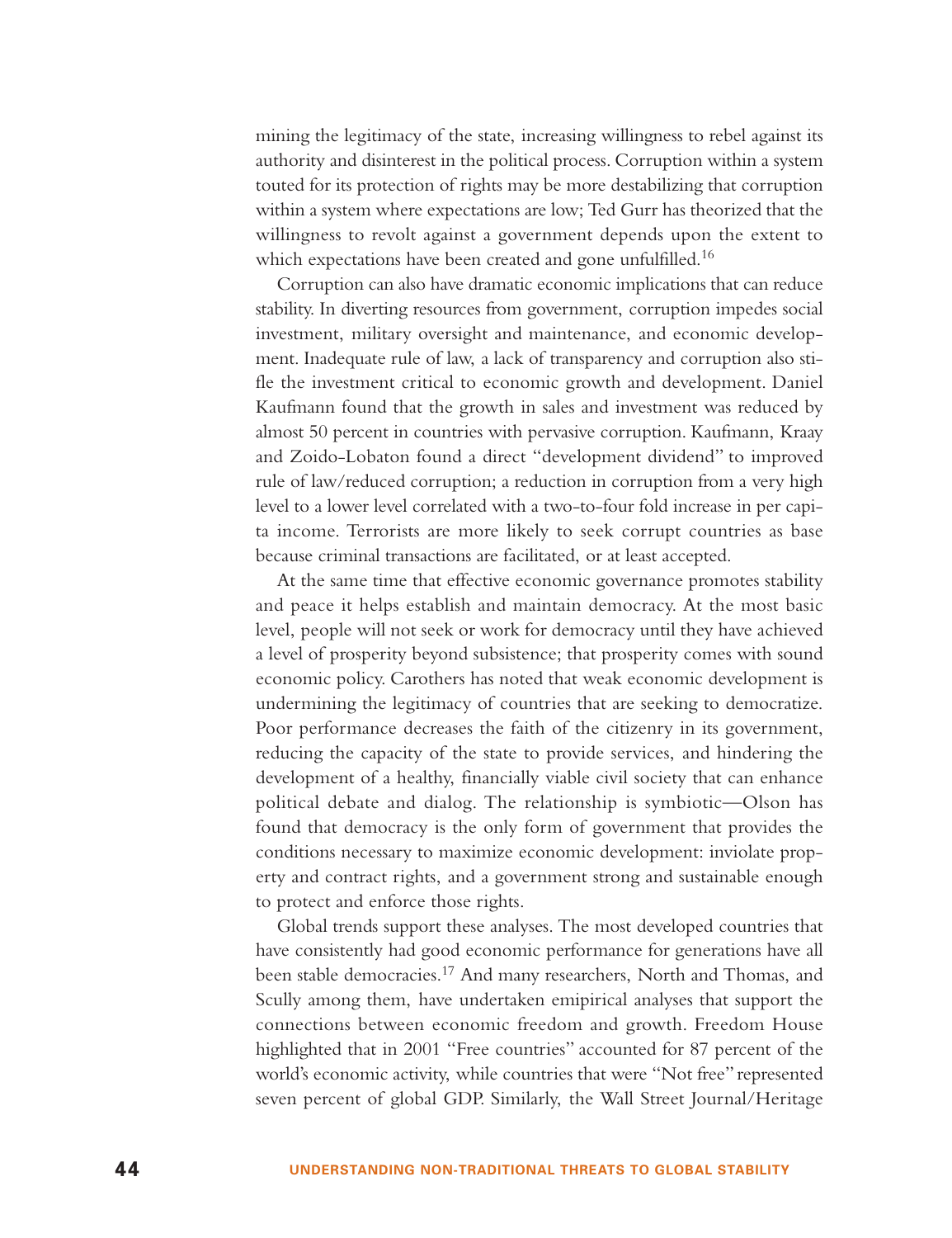Foundation 2002 Index of Economic Freedom concluded that countries with the greatest economic freedom enjoy higher rates of long-term economic growth and greater prosperity.

## **III. GLOBAL GOVERNANCE**

In a world of growing interdependence, institutions of global governance are increasingly important to international stability. Already multilateral institutions are key actors in efforts to promote development, keep peace and assist recovery in failed states (through humanitarian, military and political support, and in the provision of development assistance). They are central in ensuring rule of law within the trading system (e.g. the World Trade Organization), intellectual property protection (e.g. the World Intellectual Property Organization), global respect for human rights (e.g. the United Nations and the International Criminal Court) and protection of the environment (e.g. through treaties governing climate change, desertification and biodiversity among other things).

The democratic accountability, universality and ownership/control of these organizations varies widely. For example, Knight has questioned the extent to which the UN Security Council is consultative and representative given the changing global environment.<sup>18</sup> Michael Edwards has found that these organizations have a limited capacity to realize liberal democratic norms such as broad-based grassroots participation in debate and discussion, and full transparency and accountability.<sup>19</sup> Membership policies, rules for entry, opportunities for civil society participation and dispute resolution procedures differ. For example, while the Commission on Sustainable Development has clear guidelines for civil society participation, the World Bank is more ad hoc in its approach.

At the same time, non-governmental organizations (NGOs) have had difficulty ensuring that diverse viewpoints from around the world are heard. The tendency has been for NGOs from developed countries to gain greater access than their counterparts in developing nations. Marina Ottaway has found that while efforts to create formal opportunities for the private sector and NGOs to provide input to international organizations have helped defuse tension and broadened discussion, they have heavily favored well-organized NGOs from developed countries claiming to speak on behalf disaffected groups. Yet David Malone points out that part of the reason for this apparent favoritism is that these organizations are the ones that have taken the time to learn the rules and best approaches to interaction in international fora.<sup>20</sup>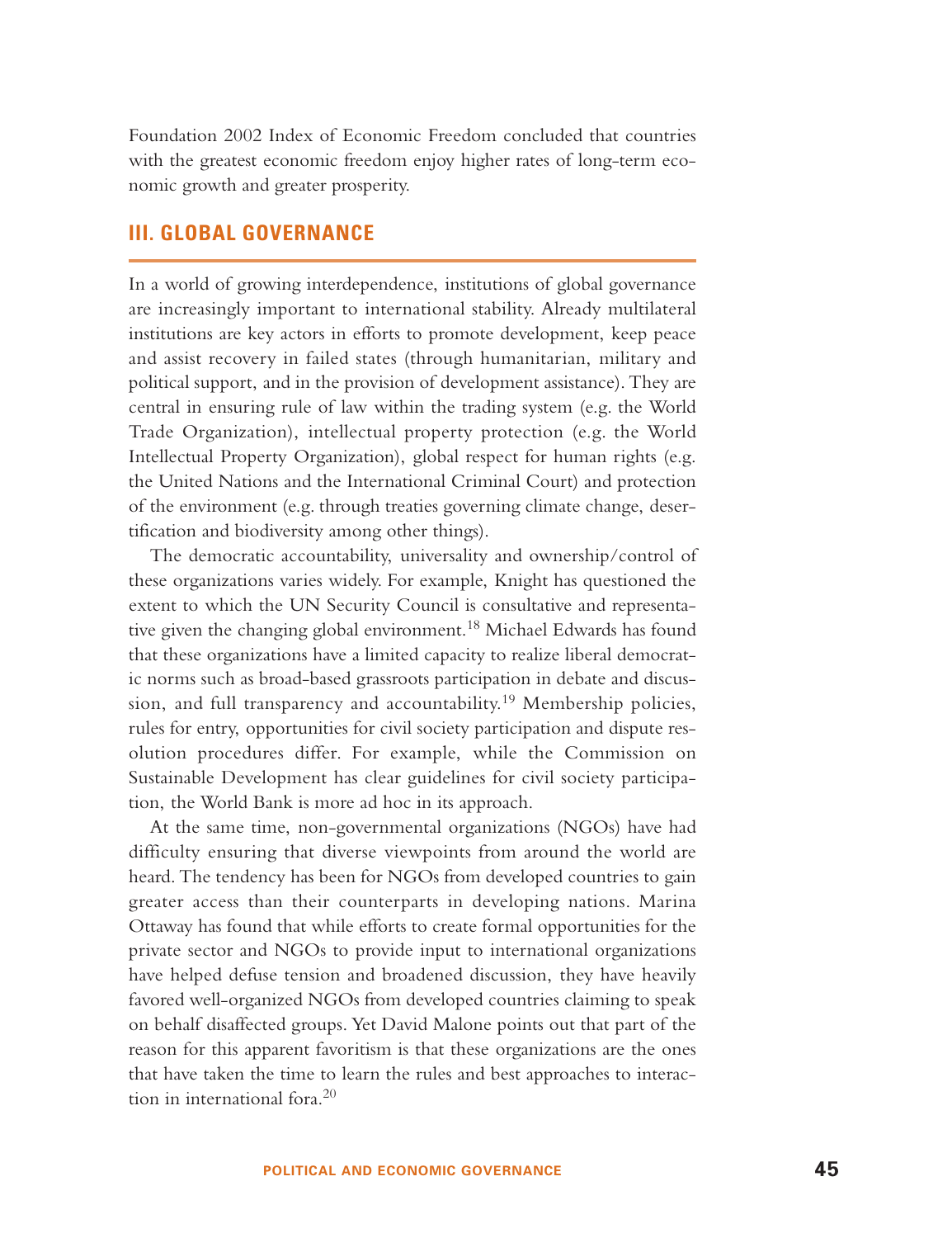# **IV. FOSTERING GOOD GOVERNANCE: RISKS POSED BY EFFORTS TO INTERVENE**

The international community is central in seeking to prevent conflict through efforts to promote good governance. The United States Agency for International Development spends some \$500 million a year on democracy-related efforts. Foundations and other bilateral donors including Europe, Canada, Australia and Japan have democracy promotion programs. Multilateral institutions such as the World Bank promote the participation of civil society in decision-making and rule of law.

A debate has long raged over whether or not foreign assistance, per se, fosters good governance. Milton Friedman and others have argued that assistance hinders the transition to a democratic, free society by favoring public spending and investment. Others such as Moore and Karl have theorized that aid weakens government accountability because the government does not depend upon taxpayer revenues (and citizens are not vested in the government because their personal resources are not at risk). Concern has also centered on whether the aid process undermines the system of checks and balances by providing extra-budgetary assistance through the executive without consulting legislatures. And there is the theory that aid fosters political instability and coups because it can foment struggles for control of substantial financial assets.

## **PROMOTING DEMOCRATIZATION**

Beyond the general debate about the role of aid in fostering good governance are specific questions about its effectiveness when focused on promoting democracy. Studies by Knack find that the intensity of assistance has not historically correlated with democratization or improved governance. Svensson finds that aid has correlated with increased corruption in ethnically diverse societies. Knack's conclusion is not that aid is generally ineffective. Rather, he hypothesizes that aid is either too limited to have the desired impact or that the dependency created by aid undermines the positive impact on governance.<sup>21</sup>

More specific analysis of efforts to promote the role of civil society result in mixed conclusions. Ottaway and Carothers find that while aid to foster and sustain public interest groups has multiplied the number of NGOs existent in developing nations, there is not compelling evidence of broad political change as a result. Additionally, because support for advocacy groups tends to favor those espousing certain political perspectives and goals, donor support does not apolitically promote the free flow of ideas. It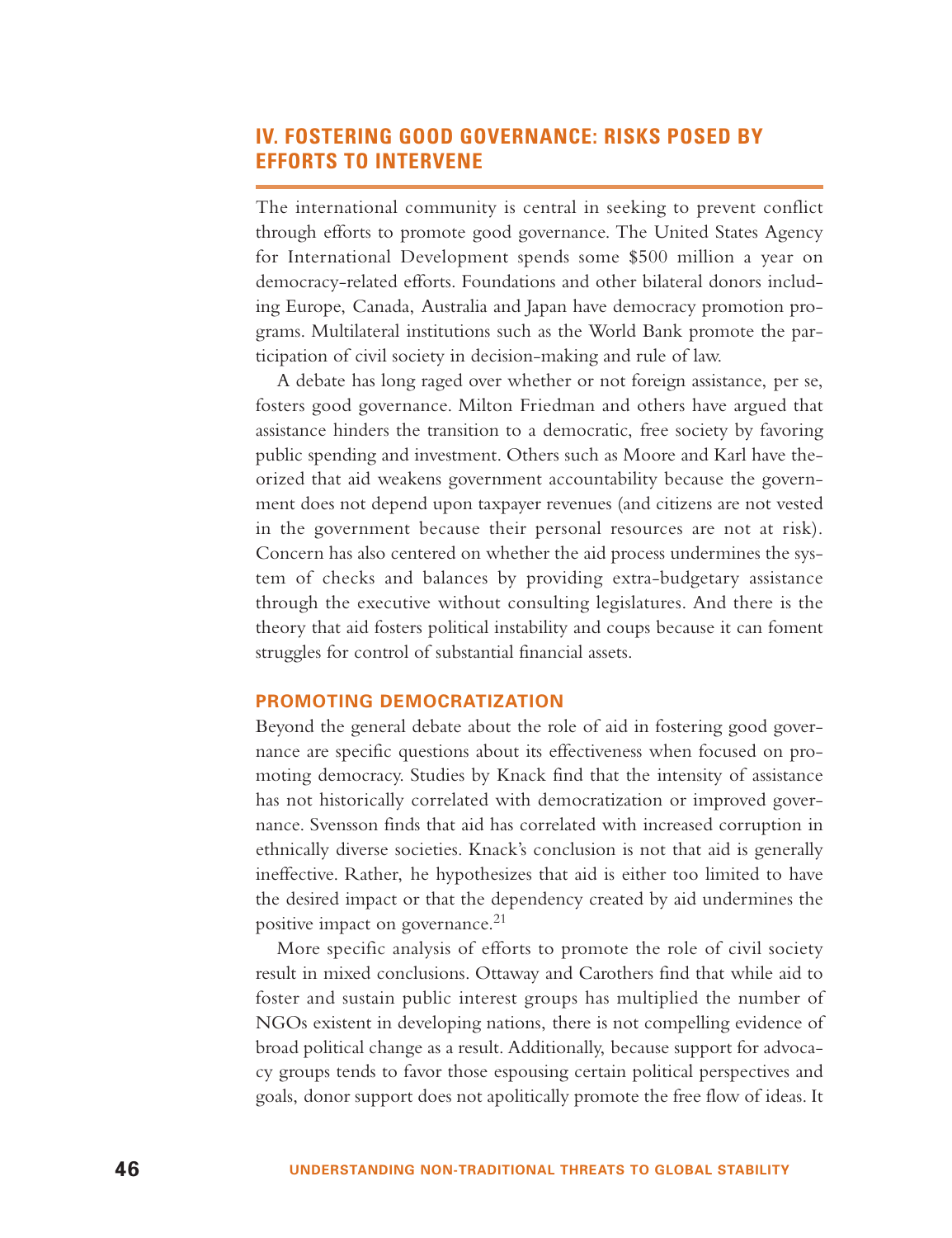is fairly clear that in isolation, efforts to promote advocacy NGOs do not play a major role in promoting democratization.

## **ASSISTING POST-CONFLICT RECONSTRUCTION**

There is little question today as to whether or not aid has a role to play postconflict, particularly in developing nations. In poor countries wracked by long conflict and ethnic division, the international community is playing an ever-larger role facilitating the transition back to peaceful society.

The approach to aid during the delicate post-conflict reconstruction and reconciliation stage is perhaps where it can play the greatest direct role in preventing or fomenting a return to conflict. Ottaway has warned the over-promising in the plan for reconstruction can raise expectations regarding a weak, new government, particularly if adequate funding for implementation is not forthcoming.<sup>22</sup> Similarly, planning for reconstruction without adequate local participation and attention to local (rather than international) priorities can make it impossible for the new government to satisfy local constituents. In the absence of a strong, meaningful, well-financed international commitment to a comprehensive strategy, an incremental, de minimis approach driven by local priorities is less risky.

Similarly, in its project on post-conflict reconstruction, the Center for Strategic and International Studies and the Association of the United States Army conclude that too often international support for reconstruction has been limited to supporting formal election processes and a wide range of NGOs. The result has often been reversals to the peace process and extensive loss of money, lives and credibility. They recommend a focus during reconstruction on: constitution of a legitimate government, strengthening of state capacity to deliver services, and ensuring broad local participation in the government and reconstruction.

## **SECURITY SECTOR GOVERNANCE**

Whether as part of an agenda to enhance rule of law or as part of a postconflict reconstruction effort, too little attention historically has been paid to the importance of security sector reform for reducing instability and fostering sustainable transformation. Nicole Ball has found that as a result, security forces have often been used to stifle discontent and retain power in the face of public disapproval. The military has often retained autonomy and authority despite efforts to promote governmental accountability to citizens. Ensuring security is a critical precursor to stability; an unaccountable, corrupt or subversive security force (whether police, military, intelligence, judicial, border, customs or immigration services) will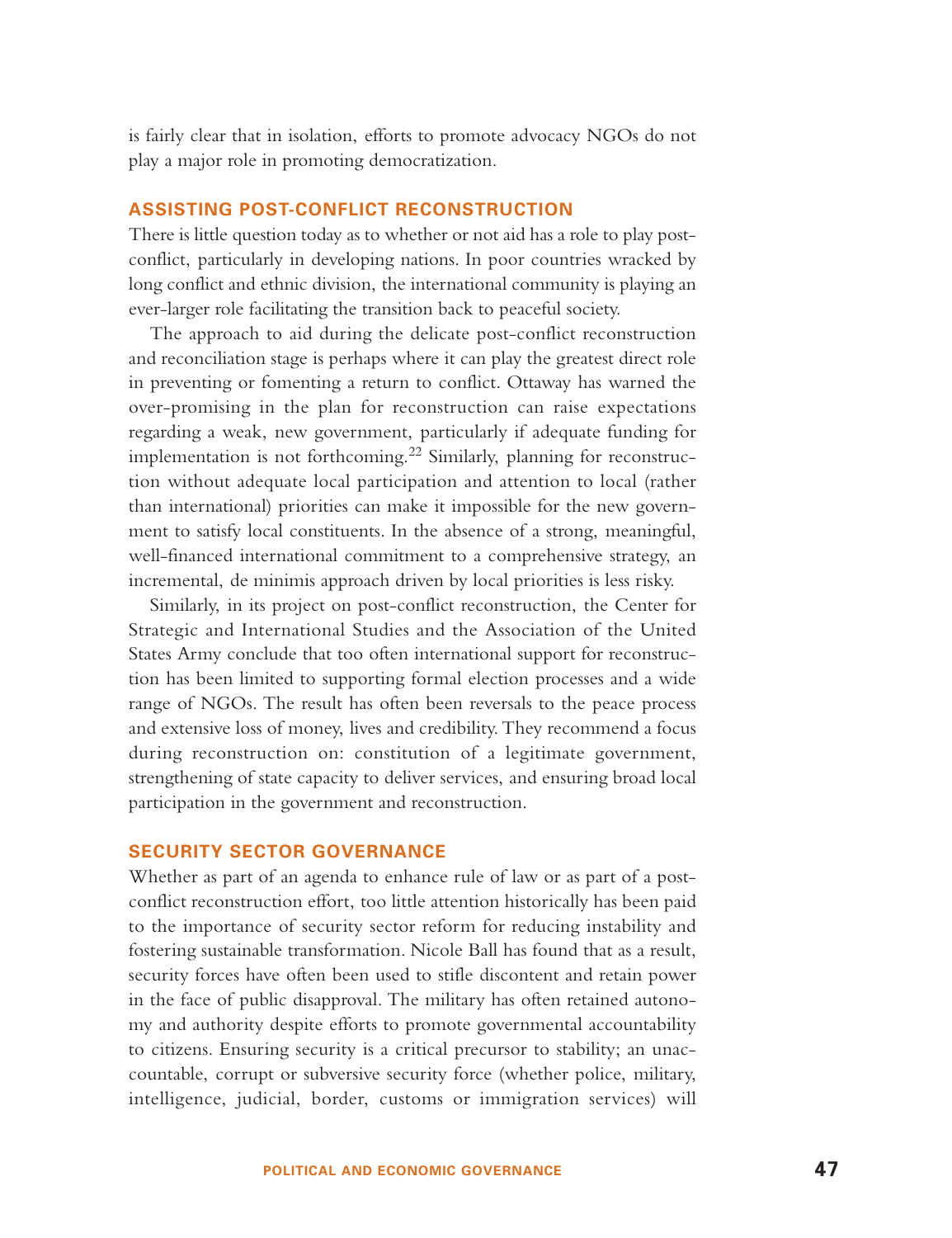undermine the legitimacy of the state and greatly increase the risk of <sup>a</sup> return to conflict.

## **V. FINDINGS AND CONCLUSIONS**

A great deal of research and recent history provide insight into the impact of good governance on national security. Clearly the time is right for a reassessment of the strategies the United States uses to reduce governancerelated instabilities, as well as the priorities for U.S. action to reduce instability due to failures in governance. There are several important conclusions that can be reached.

- **Failed states are increasingly important threats to global stability.** They are changing the nature of the political opponents and military targets faced by the United States (e.g. Bosnia, Kosovo, Afghanistan).
- **The destabilizing impact of failed and failing states poses an important indirect threat to U.S. national security despite the fact that most failed states will not pose a direct security threat.** Failed states are often so divided and non-functional that they do not provide a hospitable setting for a terrorist organization or military action for the same reasons that they are inhospitable for establishing a central, democratic government. Nonetheless, their political and economic woes will directly effect U.S. interests when they have broad regional or global repercussions, or harbor terrorists.
- **The United States must be more strategic in efforts to reduce the national security threats posed by failed states.** Development assistance programs that aid economic, social and political development must be recognized and reflected in strategic planning efforts.
- **Greater local participation in the formation and ownership of government is critical to consolidating the transformation to democracy.** The greater the extent to which the avenues for participation are grounded in local tradition and experience, the more likely meaningful participation by local interest groups. The Afghan Grand Council, "Loya Jirga," which was convened in June 2002 to elect national leaders following the Bonn Agreement of December 2001 is a positive example of the growing consensus that reconciliation and reconstruction are best achieved using locally appropriate mechanisms.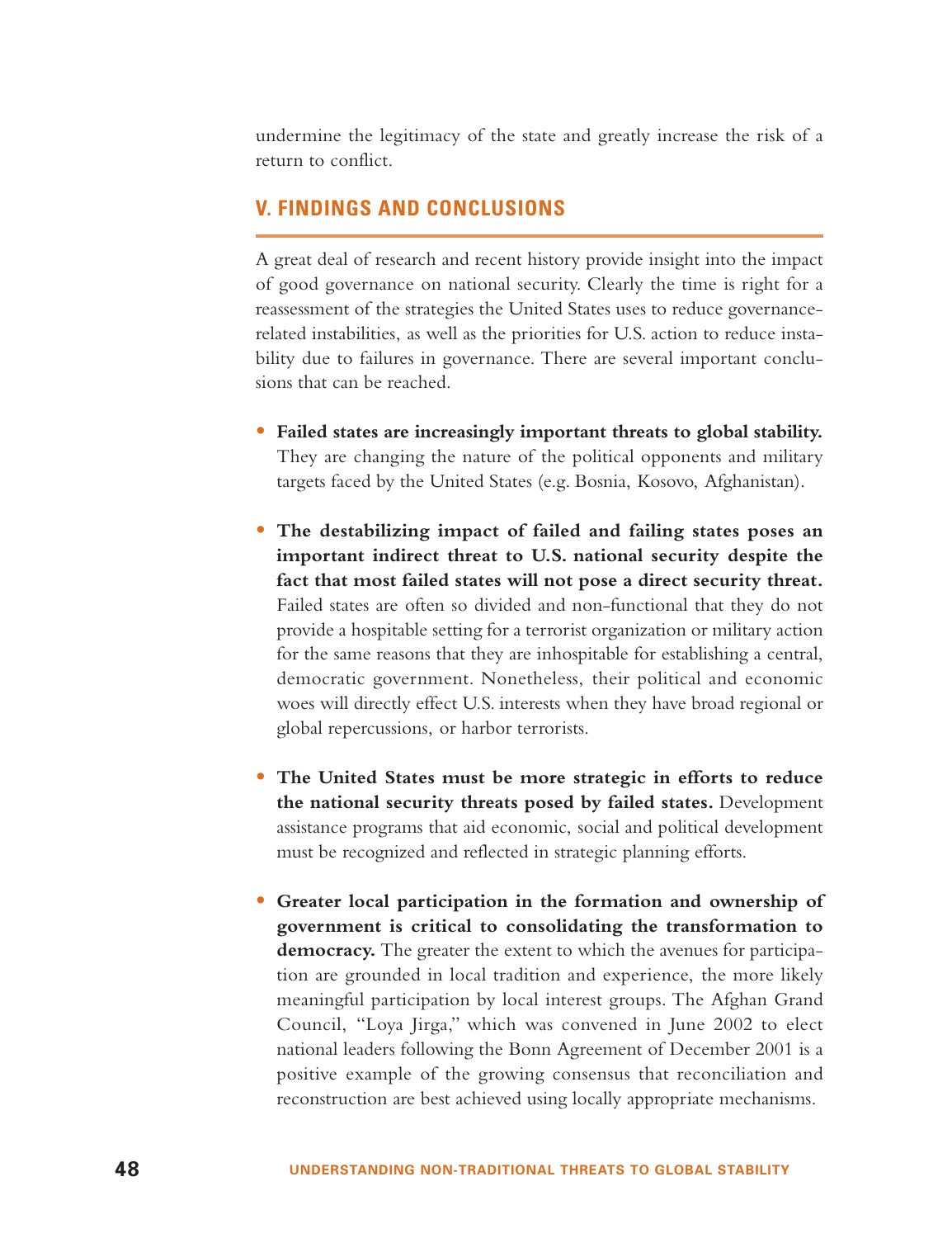- **The period of transition to democracy is characterized by a heightened risk of conflict.** Increased attention needs to be paid to focusing on specific efforts that reduce the risk of conflict while planning the transition and implementing efforts to enhance democratic governance.
- **Too much emphasis is placed on elections as the benchmark for transition to democracy.** Recent history is full of examples of nations that unsuccessfully began what seemed to be a transition to democracy through elections. A more refined definition of democratic transformation needs to be adopted in peace treaties, programs and research. Democracy must be unpackaged and defined by component pieces such as rule of law, separation of powers, freedom of speech, assembly, religion and property and power-sharing, in addition to elections.
- **Key to successful resurrection of failed states and consolidation of good governance is government delivery of key services and construction of critical infrastructure—often it needs to precede democratic institution building.** Functioning institutions and concrete service provision are critical to building the local legitimacy of and local support for the new government. They also help establish the presence of the state nationwide.
- **Efforts to improve governance and promote economic development should be undertaken in tandem.** Economic reform needs to be appreciated as fundamental to the foundation for stable government. Similarly, efforts to create healthy political structures must be appreciated as critical for economic development and growth.
- **Efforts to resolve ethnic conflicts must seek to build bridges across ethnic groups as early as possible.** While ethnic differences are not generally an underlying causes of conflict, they can dramatically exacerbate tension and can easily be manipulated to foster instability. Reemphasizing ethnic cleavages through support for the creation of ethnic political parties, quotas in governing bodies or the division of economic or humanitarian aid based upon ethnicity can increase the potential for a return to violence.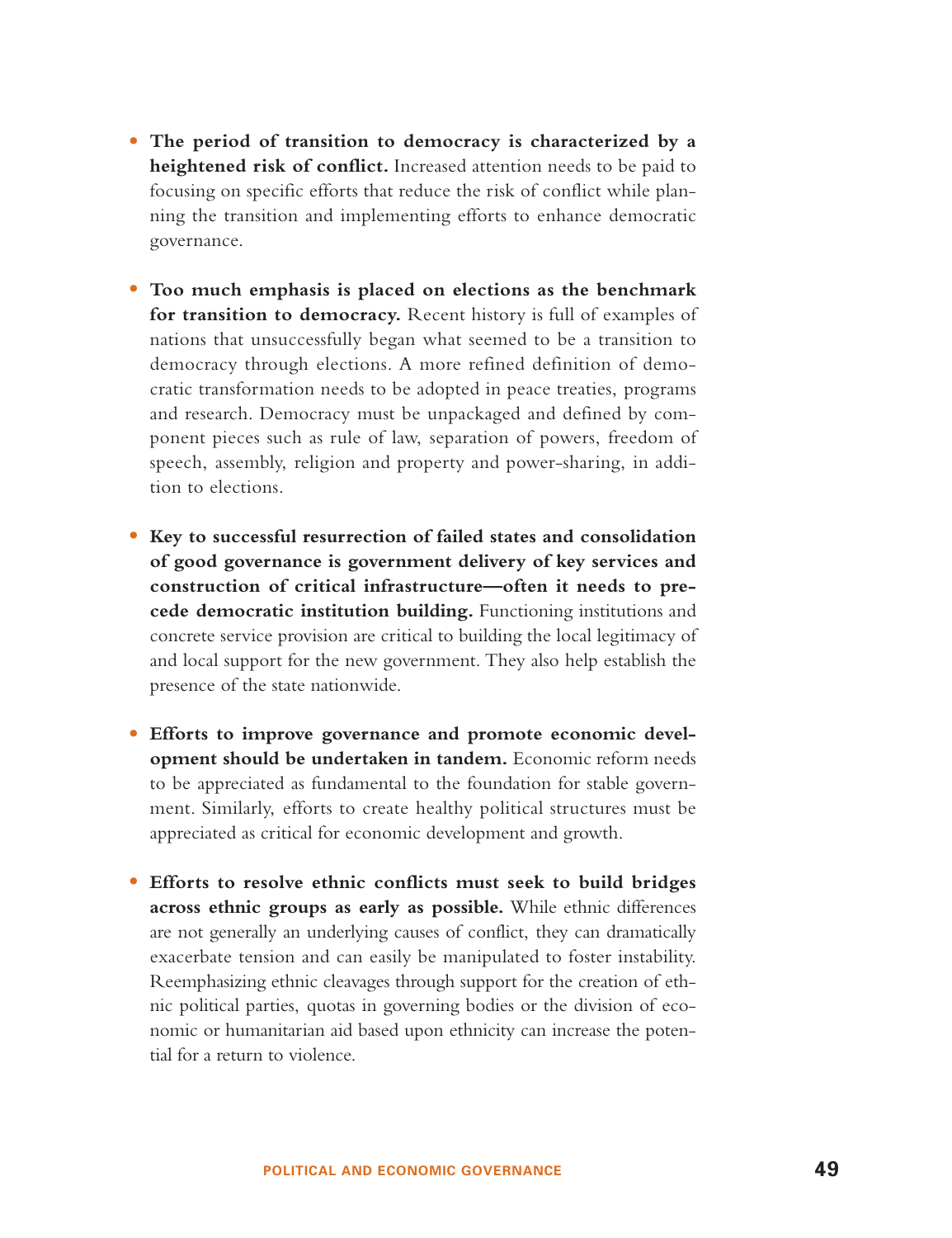## **PROPOSED DIRECTIONS FOR RESEARCH**

Despite a wealth of research regarding political and economic governance, significant gaps exist, particularly when viewed through a post-September 11 lens. Additional thinking and analysis are needed to:

- understand the implications for terrorism of ungovernable geographic territories within countries. As technology enhances the ability of these areas to serve as remote bases for planning, training and coordination, how can individual nations and the global community increase control and reduce vulnerabilities;
- delineate when a failed state or an ungovernable region offers a hospitable environment for terrorists. Refining our understanding of the terrorists' analysis would help set priorities and design strategies for countering threats;
- map out strategies for improving global governance as its importance grows.

## **FINDINGS RELEVANT TO POLICIES AND PROGRAMS**

The United States must focus on consolidating the democratic gains of the last two decades. Many of the countries that have become electoral democracies have not followed-through in making the needed institutional and policy changes that would reduce corruption, promote transparency, encourage political discourse, and enhance the legitimacy of the state.

- Rather than seeking to move more states toward electoral democracy, resources should be focused on ensuring that the transition process that began during the last twenty-five years progresses and is sustained.
- To legitimize the government during the transition to democracy, assistance must focus on building the capacity of the government to manage and administer policies and programs.
- In the near-term post-conflict, much greater priority must be given to satisfying the interests of the local population rather than those of the international community. Too often international demands (for macroeconomic reform, broad democratic institution-building, quick elections) are placed ahead of local priorities. This slows legitimization of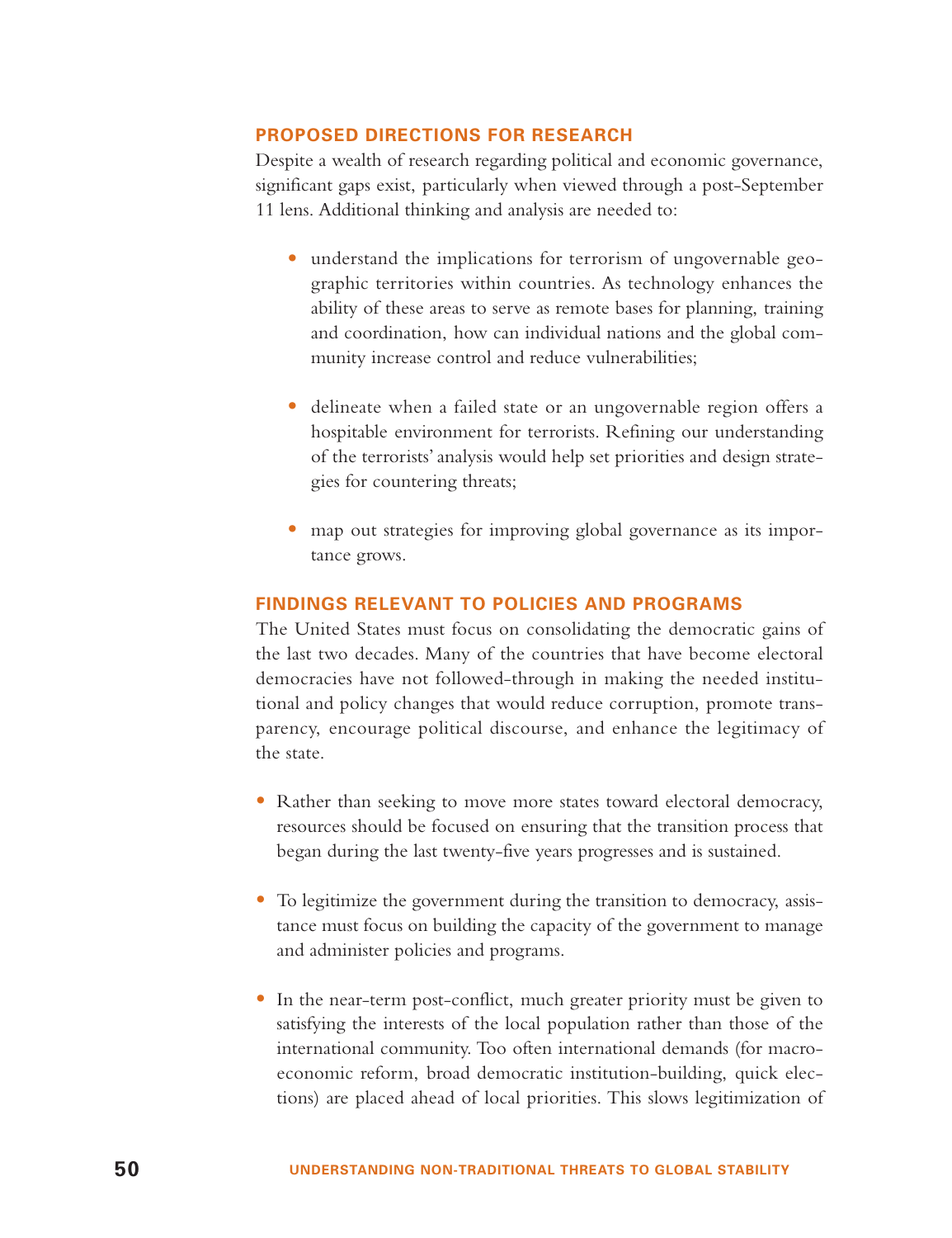the nascent government in the eyes of local constituents and can breed discontent, feeding rivalries and tensions.

- As weak states become more important sources of instability, a re-assessment of military strategy and expenditure is advised. The underlying assumption behind our military infrastructure is that we will still face strong states as opponents yet the increasing importance of failed states as threats to global stability is changing the nature of the political opponents and military targets faced by the United States (e.g. Bosnia, Kosovo, Afghanistan).
- Efforts to enhance governance and promote state building should place higher priority on work at the local and regional levels. Local and regional authorities are more easily accountable to citizens. Improvements at those levels are also more visible and tangible to local people.
- Gender equity must be considered a fundamental building block for good political and economic governance. Too often, the long-term economic and political consequences of disparity are overlooked. Each stage in the process of democracy building, should seek to institutionalize equal rights and opportunities.

## **NOTES**

1. Bueno de Mesquita, Bruce, James Morrow, Randolph Siverson and Alastairan Smith. "Institutional Explanation of the Democratic Peace." *American Political Science Review*. Vol. 93, No. 4 (December 1999) p. 791.

3. ibid.

4. Snyder, Jack. From Voting to Violence: Democratization and Nationalist Conflict. New York: Norton, 2000.

5. Daniel C. Esty, Jack A. Goldstone, Ted Robert Gurr, Pamela T. Surko, and Alan N. Unger. *Working Papers: State Failure Task Force Report*. McLean, VA: Science Applications International Corporation, 30 November 1995.

6. Mansfield, Edward and Jack Snyder. "Democratization and War: From Napoleon to the Millennium's End." *In* Turbulent Peace: The Challenges of Managing International Conflict. Chapter 8. Crocker, Chester A., Fen Isler Hampson and Pamela Aall. eds. Washington, D.C.: United States Institute of Peace Press, 2001. pp. 113-126.

7. Carothers, Thomas. "The End of the Transition Paradigm." *Journal of Democracy.* Vol. 13, No. 1. (2002). p. 5.

8. "Freedom in the World 2002: The Democracy Gap." The Freedom House Survey of Democracy. Online. Available at http://freedomhouse.org/research/survey2002.htm.

<sup>2.</sup> ibid.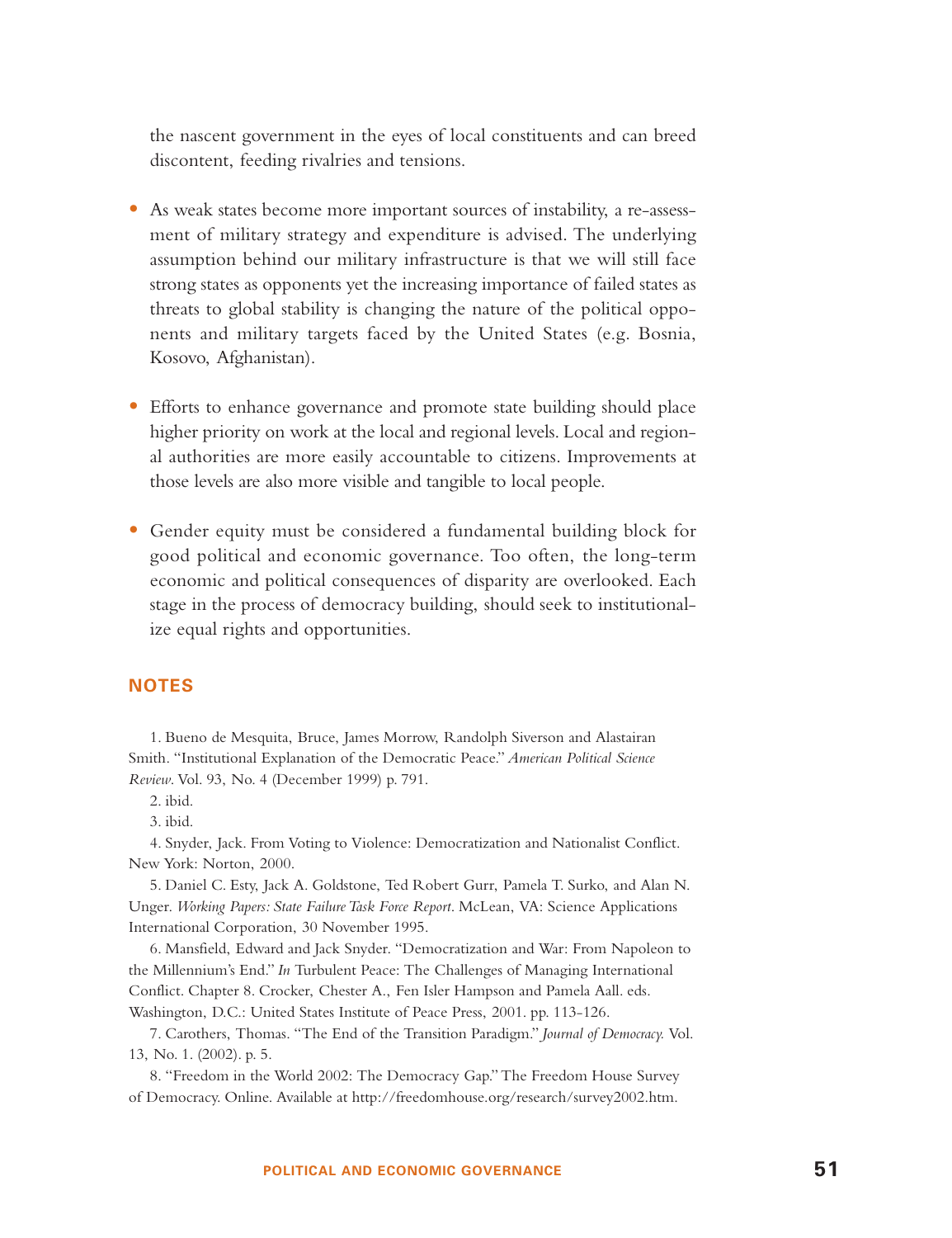9. Diamond, Larry. "Is the Third Wave Over?" *Journal of Democracy*. Vol. 7, No. 3. (1996). pp. 20-37.

10. Zakaria, Fareed. "The Rise of Illiberal Democracy." *In* Globalization and the Challenges of a New Century. Krain, Matthew, Patrick O'Meara, Howard D. Mehlinger and Roxana Ma Newman eds. Bloomington: Indiana University Press, 2000.

11. Esty, Daniel. Jack Golstone, Ted Robert Gurr, Barbara Hadff, Pamela Surko, Alan Unger and Robert Chen. "The State Failure Project: Early Warning Research for U.S. Foreign Policy Planning." Conference on "Failed States and International Security: Cause, Prospects, and Consequences." Purdue University. February 25-27, 1998. Online. June 24, 2002. Available at http://www.ippu.purdue.edu/failed\_states/1998/papers/gurr.html.

12. APEC Economic Governance Capacity Building Initiative, p. 1. http://www.apecsec.org.sg/ecotech/egcbi.html.

13. See section on e*conomic and social disparities* for a discussion of the transnational economic vulnerabilities created by economic and financial crises.

14. Stewart, Frances. "Crisis Prevention: Tackling Horizontal Inequalities." Queen Elizabeth House Working Paper Series-QEHWPS33. Working Paper Number 33. Queen Elizabeth House. February 2000. *See also:* Gurr, Ted Robert. "On the Political Consequence of Scarcity and Economic Decline" *International Studies Quarterly*, Vol. 29, Issue 1. March 1985. pp. 51-75.

15. Polachek, Solomon William. "Conflict and Trade." *Journal of Conflict Resolution*. Vol. 24, No. 1. March 1980. pp. 55-78. *See also:* Bussmann, Margit. "Examining Causality among Conflict, Democracy, Openness, and Economic Growth." Online. Available at http://www.leidenuniv.nl/fsw/ecpr/pubchoice/papers/BUSSMANN.PDF. September 2001 and Russett, Bruce and John Oneal. Triangulating Peace: Democracy, Independence and International Organizations. New York: Norton, 2001.

16. Gurr, Ted Robert. Why Men Rebel. Princeton, N.J.: Princeton University Press, 1970.

17. Olson, Mancur, "Dictatorship, Democracy and Development."*American Political Science Review.* Vol. 87, No. 3. (September 1993). pp. 567-576.

18. Knight, W. Andy. "The future of the UN Security Council: Questions of legitimacy and representation in multilateral governance," in Cooper, Andrew F., English, John and Thakur, Ramesh (eds.) Enhancing Global Governance: Towards A New Diplomacy, United Nations University, 2002. pp. 19-37.

19. Edwards, Michael. "Make the Protesters Accountable; NGO Rights and Responsibilities." *Financial Times.* June 19, 2000. Online. June 25, 2002. Available at http://www.globalpolicy.org/ngos/docs00/role620.htm.

20. Malone, David. "The new diplomacy at the United Nations: How substantive?" in Cooper, Andrew F., English, John and Thakur, Ramesh (eds.) Enhancing Global Governance: Towards A New Diplomacy. United Nations University. 2002. pp. 38-54.

21. Knack, Stephen. "Does Aid Promote Democracy?" Center for Institutional Reform and the Informal Sector. Working Paper No. 238. University of Maryland. September 2000.

22. Ottaway, Marina. Presentation Comments: "*Preventing the Next Wave of Conflict: Understanding Non-Traditional Threats to Global Security*"- Governance Meeting. August 1, 2002.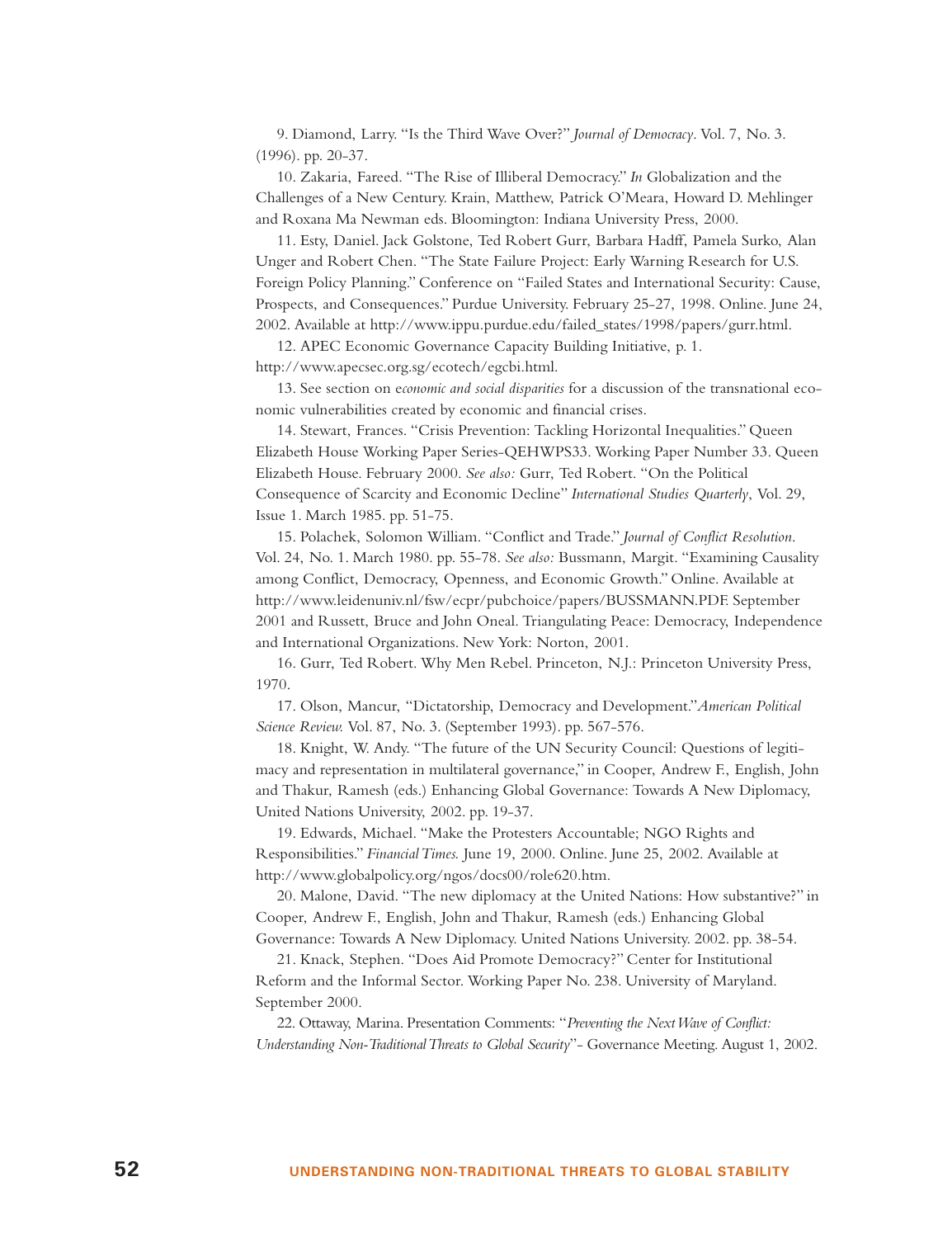# **Demographic Shifts**

ramatic demographic shifts are re-shaping the composition and distribution of population around the world. The overall growth in world population, increasing volume of immigrants and refugees, aging population in developed countries, growing "youth bulge" in developing nations and urbanization are all reshaping countries and regions, affecting local politics, economies and priorities. The changes are obviously destabilizing, but in what ways might they affect U.S. national security?

# **I. THE GROWTH AND CHANGING COMPOSITION OF THE WORLD'S POPULATION**

## **THE TRENDS**

The global population, which now stands at over 6.2 billion, grows by 70- 80 million each year.<sup>1</sup> While demographers have scaled back their estimates of when the population will peak, they now predict that it is likely to be ten billion people before 2200, when it will start to decline. This implies that the global population will grow by an additional 31% by 2025 to over 8.2 billion people.<sup>2</sup>

Some 95 percent of the increase in world population is occurring in developing nations. Six countries—Bangladesh, China, India, Indonesia, Nigeria and Pakistan—account for half of the annual growth. In 2000, Asia accounted for 57 percent of the increase in population, Africa accounted for 23 percent. Although fertility rates have fallen consistently for nearly forty years towards the replacement level of 2.1 children per couple, the record number of young people reaching adulthood will translate into population growth for decades to come. In Africa, for example, the population will nearly quadruple to 2.8 billion by 2150.

At the same time that enormous population growth rates burden many developing nations, developed countries (as well as several East Asian nations) are aging and some are beginning to shrink. The growth in global life expectancy and the decline in population growth rates are radically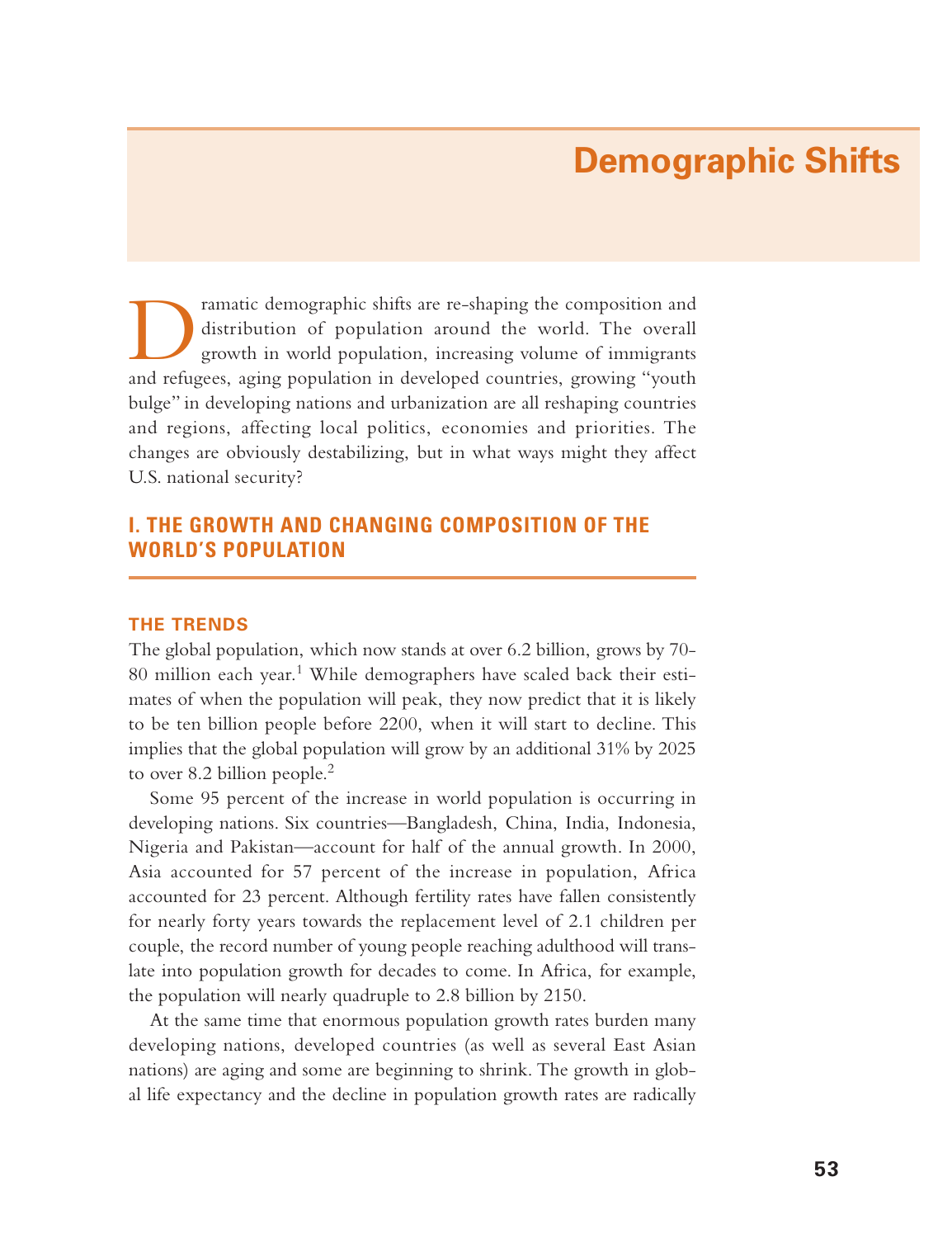altering the composition of many developed nations. The Organization for Economic Cooperation and Development (OECD) has estimated that in less than thirty years, one in four people in the industrialized world will be 65 or older. The United Nations believes that this will translate into a threefold increase in those aged 65 to 84 (to 1.3 billion) and a sixfold increase in those over 85 (to 175 million).<sup>3</sup>

## **THE RAMIFICATIONS**

The overall growth in world population, as well as the disparate growth rates of developed and developing nations could have dramatic implications for global well-being. Overall population growth will increase demand for food and resources. Today, the United Nations and World Bank estimate that between one and two billion people are malnourished—one in three people lacks food security. The problem is predominantly one of distribution; while the Food and Agriculture Organization believes that overall food production will rise sufficient to meet growing demand, it estimates that in 2015 at least 17 countries will still face high rates of undernourishment.<sup>4</sup>

Resource degradation will also threaten the sufficiency of food worldwide. The Center for Strategic and International Studies points out that population growth has already been tied to deforestation, declining fish catch, water resource depletion and diminished land fertility.<sup>5</sup> In addition to reducing local productivity and the availability of food and fuel, resource scarcity has been tied to instability and unrest spurred by struggles for control over a shrinking resource base, and migration driven by resource shortages.<sup>6</sup>

For some developing countries, the growth in population will represent a daunting economic challenge. The National Foreign Intelligence Board estimates that each year through 2015 some 45 million people will enter the job market in developing countries; this will place an enormous strain on economies that are already struggling to foster growth and keep populations productive. The challenge is already evident. The World Bank reports that despite average aggregate growth rates over the last thirty years of 3.0 percent and 2.6 percent, respectively, the Middle East and Africa have seen no per capita growth (and in some cases have seen a decline); economic growth did not match the growth in population.<sup>7</sup> Unemployment in these countries is high and rising. The International Labour Organization estimates that 160 million people are unemployed worldwide, 41 percent of them are youth. In the 98 economies for which data are available, 51 have a youth unemployment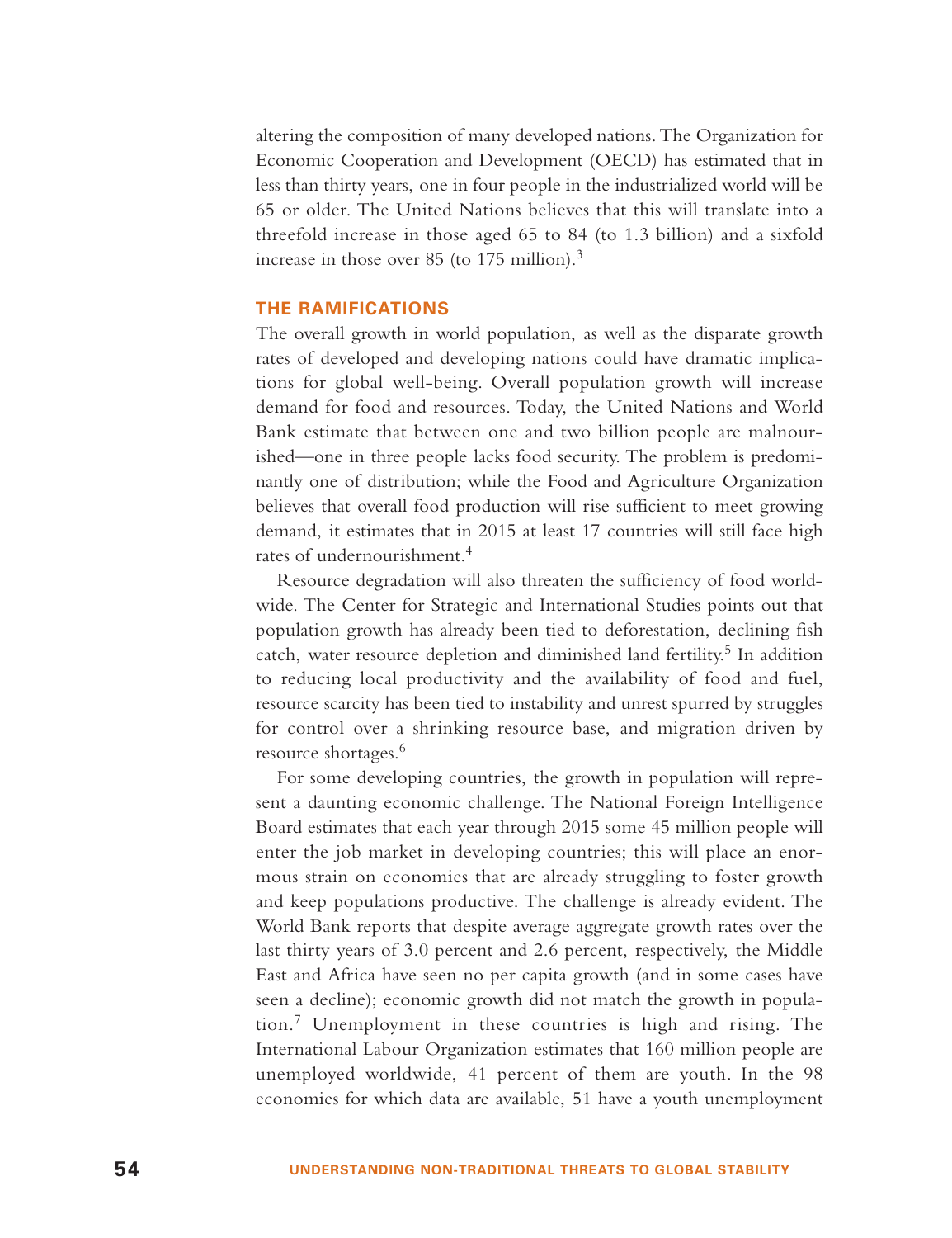rate of over 15 percent, 15 have rates of over 25 percent including South Africa (56 percent), Egypt (34 percent), Morocco (35 percent) and Macedonia (49 percent). $8$  The situation is deteriorating. Unemployment of youth worldwide rose by eight million between 1995 and 1999. Underemployment exacerbates the situation.

The implications of the growing "youth bulge" in unemployment and underemployment are important in developing countries. Paul Kennedy has noted that a large contingent of unemployed youth has historically proven destabilizing. Additionally, the lack of economic opportunity at home is an important driver to potentially destabilizing migration.

Rapid population growth itself may have ramifications for security and stability. Jack Goldstone studied the links between population growth and the beginning of the French Revolution. He found that increased population stirred unrest by driving up food prices and accelerating inflation, which reduced purchasing power and business health. When the government proved unable to support public spending on the way to bankruptcy, revolution was fomented. Others have found a similar connection between population growth and civil unrest.

The enormous increase in the number of young people in the developing world will have other economic and social implications. Keyfitz, Mathew, Musgrove and Hayes all predict that it will reduce the money available at the household and societal levels for savings, productive investments, law enforcement and defense. Alex de Sherbinin hypothesizes that the large number of dependents, particularly among low-income families, will widen disparities in income.<sup>9</sup>

In Africa, the youth bulge will have particularly problematic implications because AIDS is simultaneously devastating the population of working age adults. Seven countries in Africa face AIDS prevalence rates among adults of at least 20 percent.<sup>10</sup> In South Africa, there are already 13 million orphans; that number is predicted to grow to 42 million by  $2010$ .<sup>11</sup>

Developed countries are likely to face their own economic issues as a result of the aging of their populations. Aging is likely to reduce economic growth rates, decrease the pool of savings and alter capital flow patterns.<sup>12</sup> Developed countries' official projections indicate that they will spend at least an additional nine to 16 percent of GDP in the next 30 years to provide promised benefits to senior citizens. Unfunded liabilities for pensions today total almost \$35 trillion; health costs will add to the magnitude of future resource requirements.<sup>13</sup> And these may be combined with related, significant upheaval and downturns in financial markets worldwide.<sup>14</sup> Peter Peterson, among others, has pointed out that this is likely to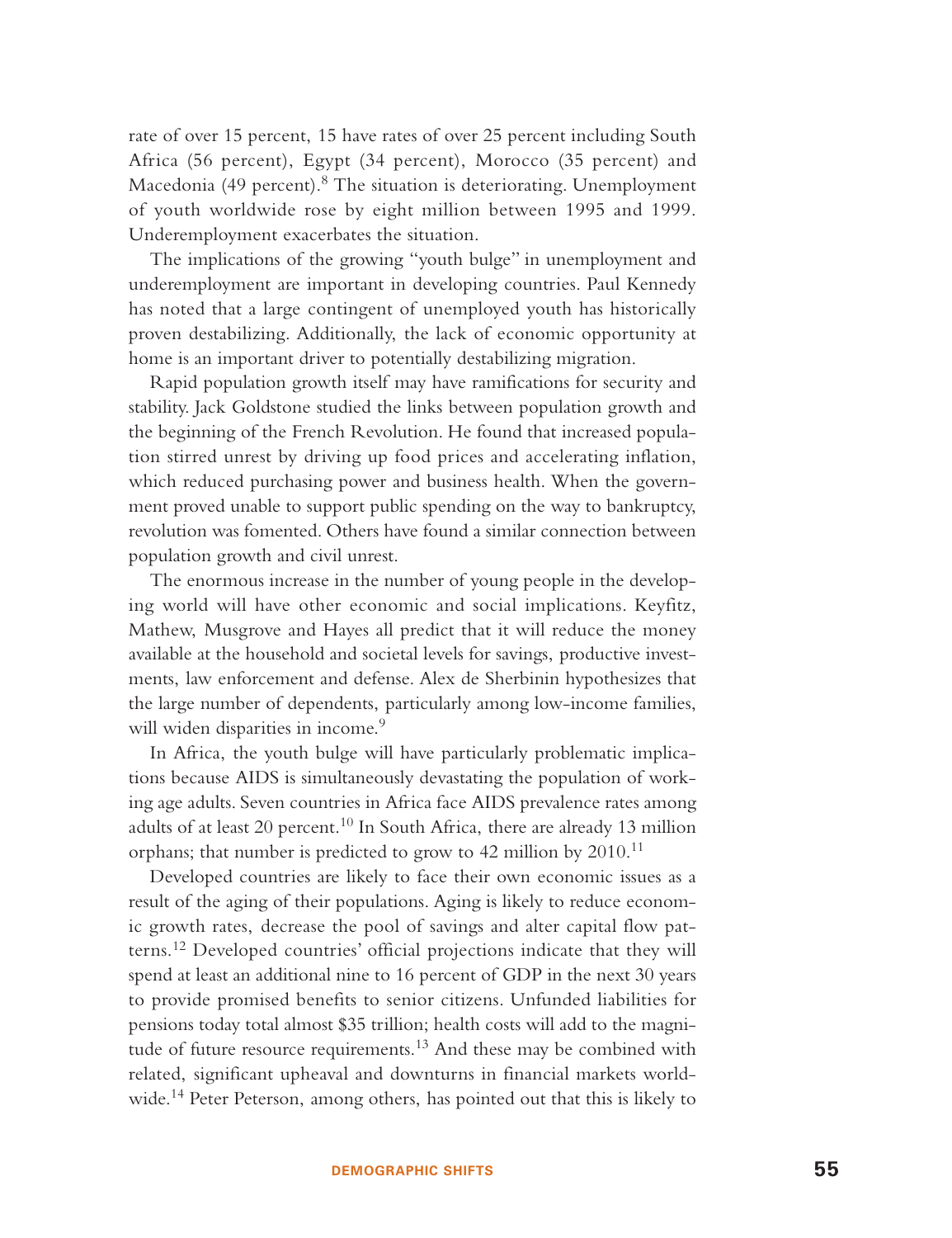squeeze the human and financial resources available for defense and related military expenditures. In Europe, where the aging trend is more pronounced, support for military spending may contract even more quickly as could the European interest in sharing the defense burden with the United States. Already France and Great Britain are evolving towards military forces that are smaller, more flexible and more professional.<sup>15</sup>

In Europe, decelerating population growth rates are creating labor shortages, particularly for low pay/low skill jobs. It is estimated that some three million illegal migrants live and work in the European Union, augmenting the legal migrant labor force of over 20 million that grows by 400,000 per year to fill a widening gap in workers. (Similar trends can be noted in some parts of the developing world. Nicholas Eberstadt finds that by 2015, the growth in domestic manpower in Singapore and Thailand will cease; all of Eastern Asia's increase in manpower will come from Indonesia, the Philippines and Vietnam.16)

A decline in the population of young people will have implications for national defense and the evolution of military forces. Julie DaVanzo notes that the declining birthrate in Russia will soon reduce the number of citizens of military age; economic constraints on the ability of Russia to modernize its military may compromise its ability to defend its borders and increase its dependence on weapons of mass destruction. A RAND Conference on demography and security concluded in 2000 that the slowing population growth rates in industrialized nations are likely to increase reliance on technological approaches to national defense. Despite efforts to substitute technology for labor in the military, Peter Peterson hypothesizes that deployment may be constrained.

## **THE IMPLICATIONS FOR INTERNATIONAL STABILITY AND NATIONAL SECURITY**

There are direct and indirect stability and security-related implications of population growth and the differentials in population growth rates. In addition to the pressure on resources and increase in resource-driven conflicts, which will be most acute at the local level but will also be felt globally, a cultural and political shift may accompany demographic changes. As Nicholas Eberstadt has said "Current population trends are redistributing global population and moving it away from today's industrial democracies."<sup>17</sup> By the year 2025, industrial democracies may account for less than one-fourteenth of the total population of large countries. Samuel Huntington warns "the juxtaposition of a rapidly growing people of one culture and a slowly growing or stagnant people of another culture gener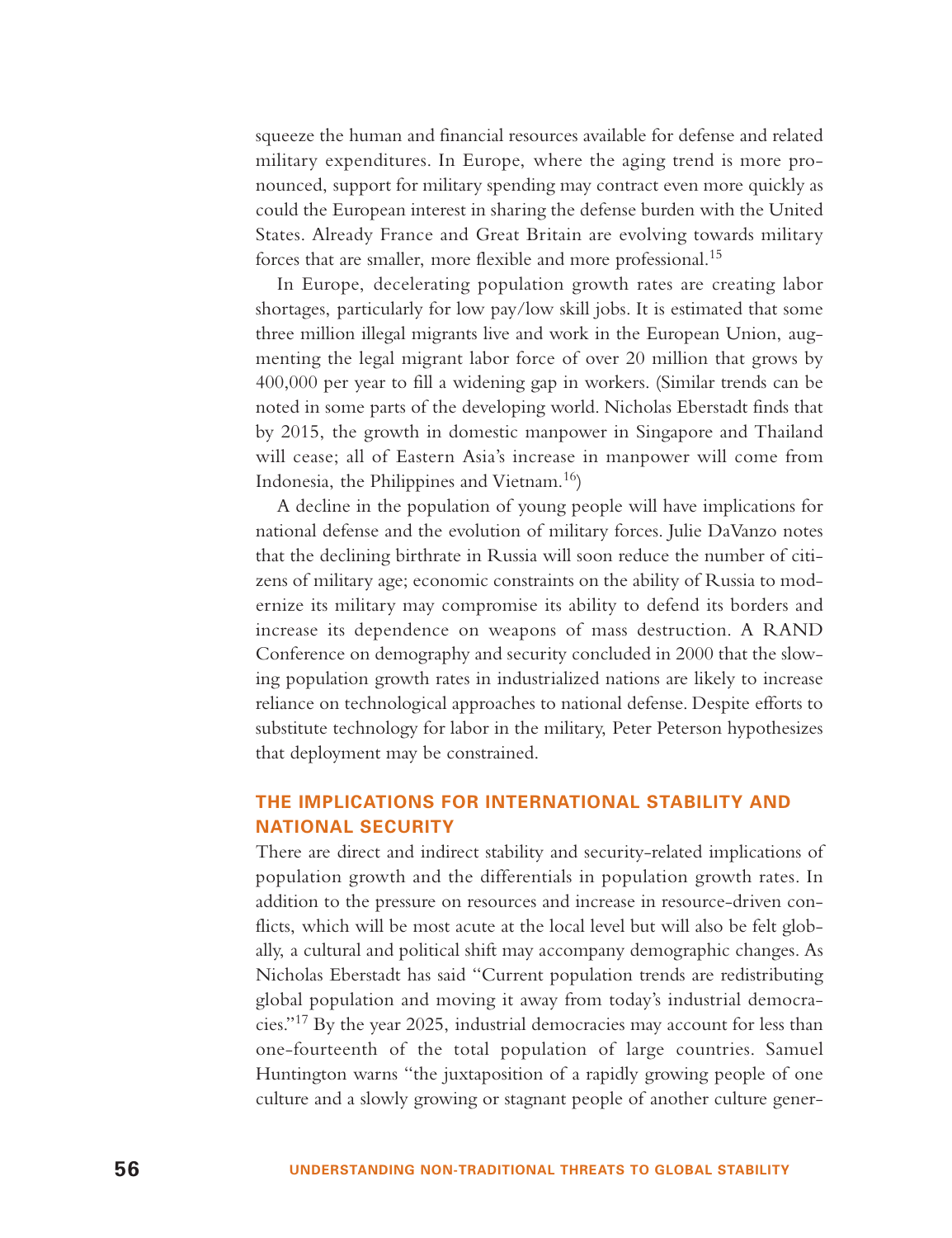ates pressure for economic and/or political adjustments in both societies."<sup>18</sup> Huntington believes that lack of accommodation could lead to conflict. Eberstadt has suggested that the continuation of these trends could lead to an international environment "even more menacing to the security prospects of the Western Alliance than was the Cold War for the past generation."<sup>19</sup>

At the local and regional level, differential population growth rates can decrease stability and increase tension. The Middle East provides a case in point. Despite healthy population growth rates, Israeli Jews are a decreasing percentage of Israel's population. The population growth rates of the country's Arabs are higher; those of Palestinians in the territories are higher still. Israel has sought to compensate for this by encouraging large-scale immigration. According to Dennis Pirages this immigration has, however, increased Palestinian's sense of insecurity as immigrants place greater pressure on the land and give Israel further justification to retain the territories. Pirages notes that similar friction between different ethnic and religious groups exists in Russia, Somalia, Rwanda, and Canada. Nichiporuk adds examples from Lebanon, Northern Ireland, Kosovo and Bosnia. At times, even the perception of differential fertility rates (whether real or imagined) has created friction; this has been the case in India, where despite evidence to the contrary, Hindus believe higher birth rates among Muslims will soon lead to a shift in the majority population.

# **II. INCREASING POPULATION FLOWS**

Whether forced or voluntary, temporary or permanent, desirable or undesirable, people are moving and resettling around the world at an increasing rate.

## **IMMIGRATION**

Today over 150 million people (three of every 100) live outside their country of birth. In more that 50 countries, migrants comprise over 15 percent of the population.

Each year, about one million people migrate legally to the United States. Another 300,000 enter illegally. In all, over ten percent of the United States population (over 30 million people) was born elsewhere. While significant, this percentage is lower than the historic high of 15 percent in 1890 and 1910. Legal migration to Western Europe totals about 400,000 per year. And Central and Eastern Europe have seen millions flow to the region since the 1990s in the form of repatriants, refugees and internally displaced persons.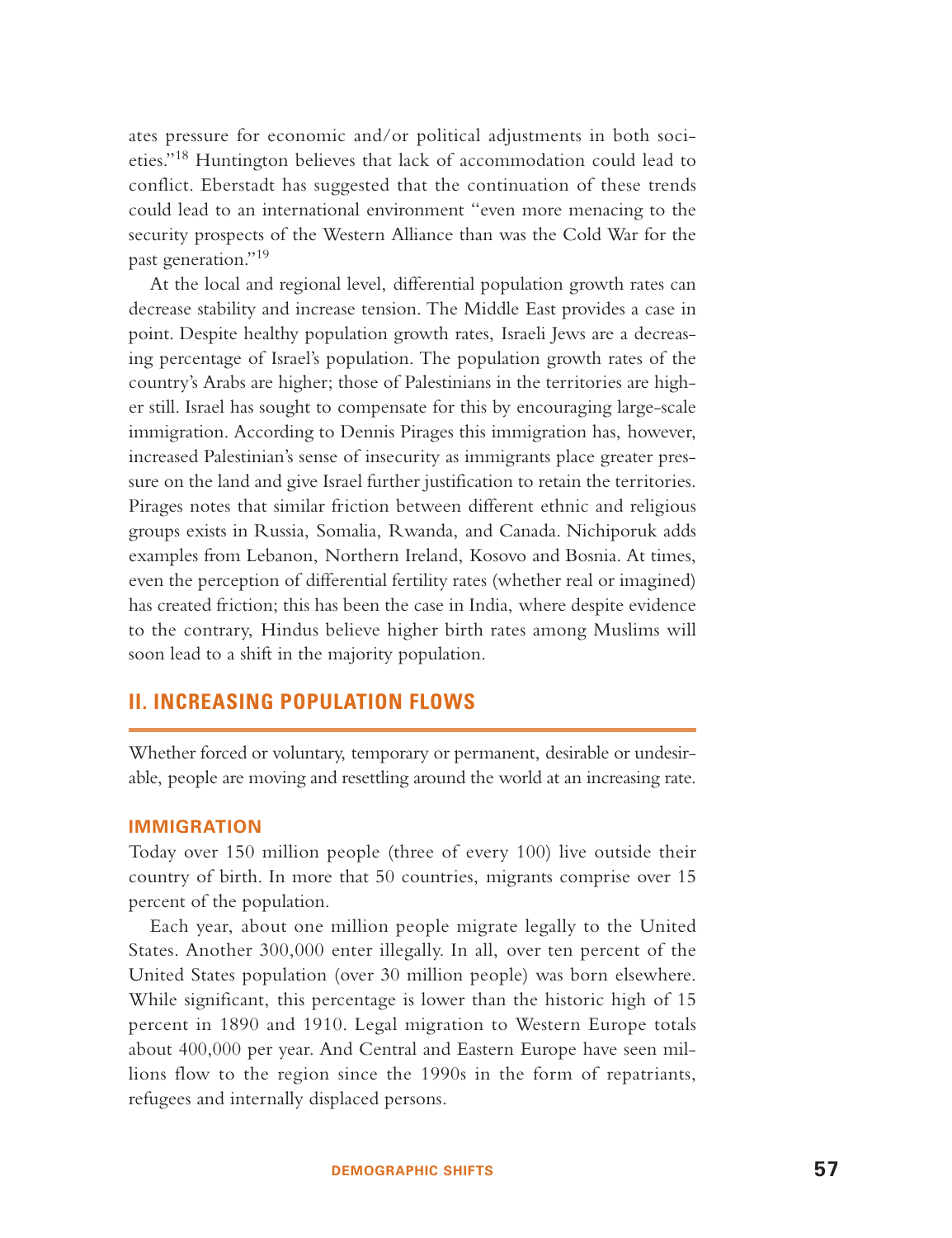Migration is being driven by factors that push people out of their countries of origin and pull them into other nations. Alex de Scherbinin has summarized that "migration is the result of a profound process of socioeconomic change, urbanization, rising material expectations (fueled in part by exposure to mass media)…skewed income distribution and lack of political freedom in developing countries… Slow labor force growth, population aging, and employers' desires for low-wage workers have all created an effective demand for immigrant labor [in industrialized countries]."<sup>20</sup> It is not difficult to understand that earning potential is one of the major drivers to migration. Industrial and Labor Organization statistics indicate that in the 1990s Mexican migrants earned nine times more in the United States than they did in their last job in Mexico. Polish construction workers earned three times as much in Germany as they did in Poland. And Indonesian laborers earned eight times as much in Malaysia as they did Indonesia.

Migration is being further fostered by globalization. According to the National Foreign Intelligence Board expanded international trade, investment and financial flows are increasing financial insecurity in some parts of the world and fueling the shifting demand for workers. Coupled with the increasing simplicity of travel, labor is moving more quickly and with greater ease. The United States, Australia, Canada and the Nordic countries have already opened up immigration for high-tech workers; Japan and the rest of Europe, though more resistant, ares following suit. According to the President of Siemens, Germany will need 300,000 additional hightech workers by 2005.

#### *The Ramifications*

Migration can offer important advantages that bring stability. Connelly and Kennedy, and Howard Wiarda and Iéda Siqueiri Wiarda have warned that the elimination of outlets for surplus labor can generate political instability in the countries from which people are migrating. Their analysis is supported historically. Stephan DeSpiegeleire has found that immigration to the United States from Japan in the early 19<sup>th</sup> century helped enable Japan to moderate the impact of rapid population growth. When that immigration was restricted, the imperialist agenda gained strength. An analogous situation has been observed in Mexico where the most stable states are those with the highest migration rates.

Similarly, migration has historically helped build bridges among cultures and societies, providing an important means for increasing communication and understanding. Migrants can often act as a liberalizing force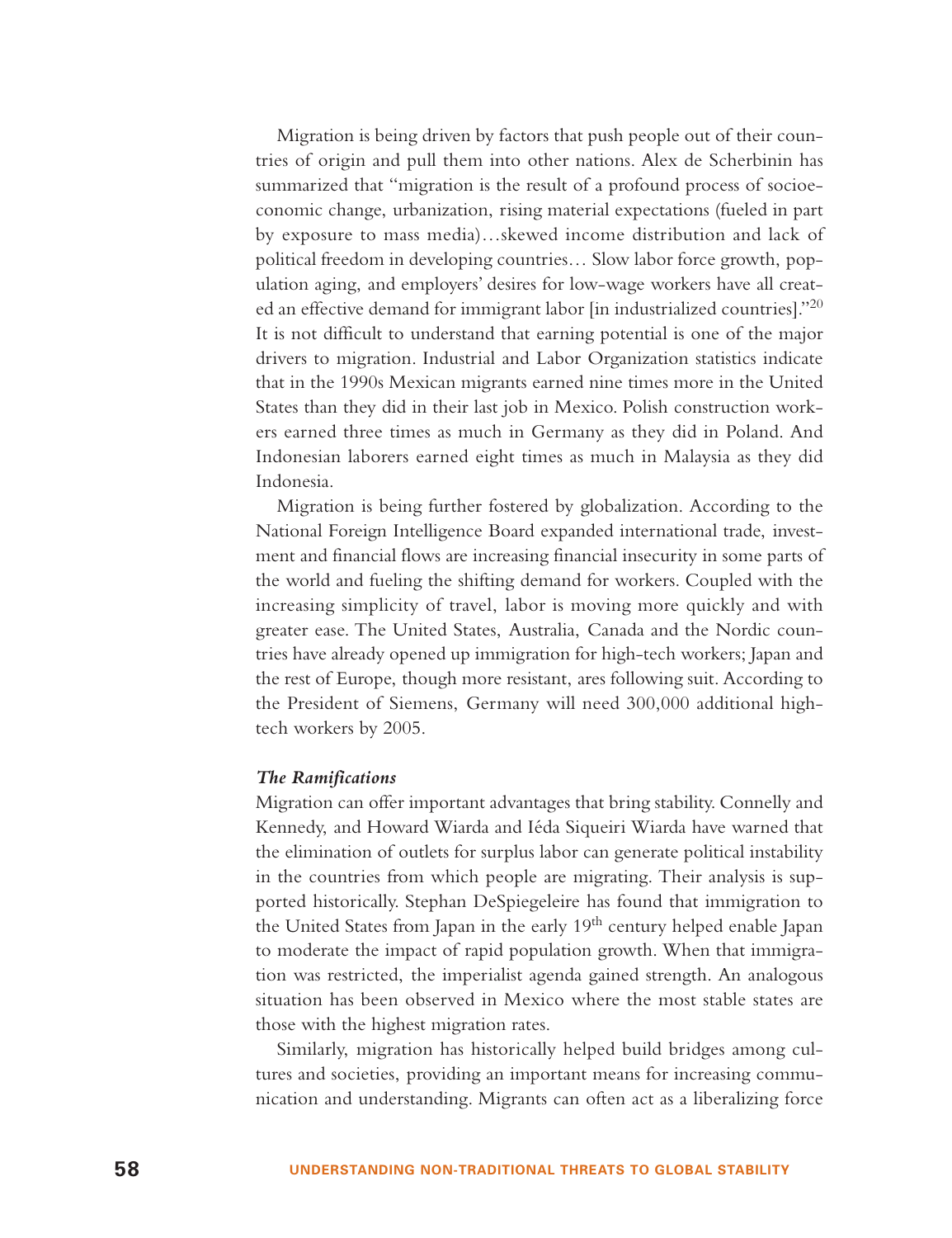in their home countries. The National Foreign Intelligence Board has noted that repatriating Europeans and North Americans were important forces for democratization in southern Europe in the 1970s and 1980s. Western educated elites played the same role in several Latin American and Asian nations. Since the end of the Cold War expatriates have helped promote the transition to democracy in former communist countries including Serbia.

Apart from the political and cultural benefits migration may deliver, the economic importance of migration to the home country cannot be overstated. Remittances by emigrants to their countries of origin are an increasingly important contribution to local economies. Worldwide the flow of remittances exceeds \$100 billion, sixty percent of which flows to developing countries; the totals would be much higher if informal transfers were included. In Senegal, remittances supply up to 80 percent of household budgets. Remittances to the Dominican Republic exceed the value of the country's exports by 50 percent. Unfortunately, remittances can also be used to foment instability in the home country. Myron Wiener and Paul Collier among others have noted the important role diaspora communities can play in exacerbating tension in their countries of origin. Nicholas Van Hear has found that remittances have been used directly and indirectly to fund conflict and facilitate its perpetuation. Nichiporuk has tied diasporas to fundraising, arms shipments, international public relations and some training to support conflict in Sri Lanka, Armenia and in several nations in the Baltics.

The financial windfall from remittances and emigration also comes with a development-related cost; many of the most educated people from developing nations leave, creating a potent "brain drain" from poor countries. At least 1.5 million skilled migrants from developing nations are employed in Western Europe, the United States, Australia and Japan. According to the 1999 UN Human Development Report, Africa has lost some 30,000 academics and 200,000 professionals to immigration during the 1990s. At the same time, Susan Martin has concluded that in the effort to maximize the money they send home, immigrants often are forgoing investment in education and skills-building, compromising their economic prospects in their new country.

Immigration is also believed generally to have a salutary economic effect in recipient countries. The National Foreign Intelligence Board finds that notwithstanding the initial downward pressure on wages and social investment, most experts believe that immigration facilitates sustained noninflationary growth. Immigrants most often provide a financial benefit to

**"Now what I want to emphasize is that poverty does not cause upheavals and terrorism development does."**

**–Robert Kaplan**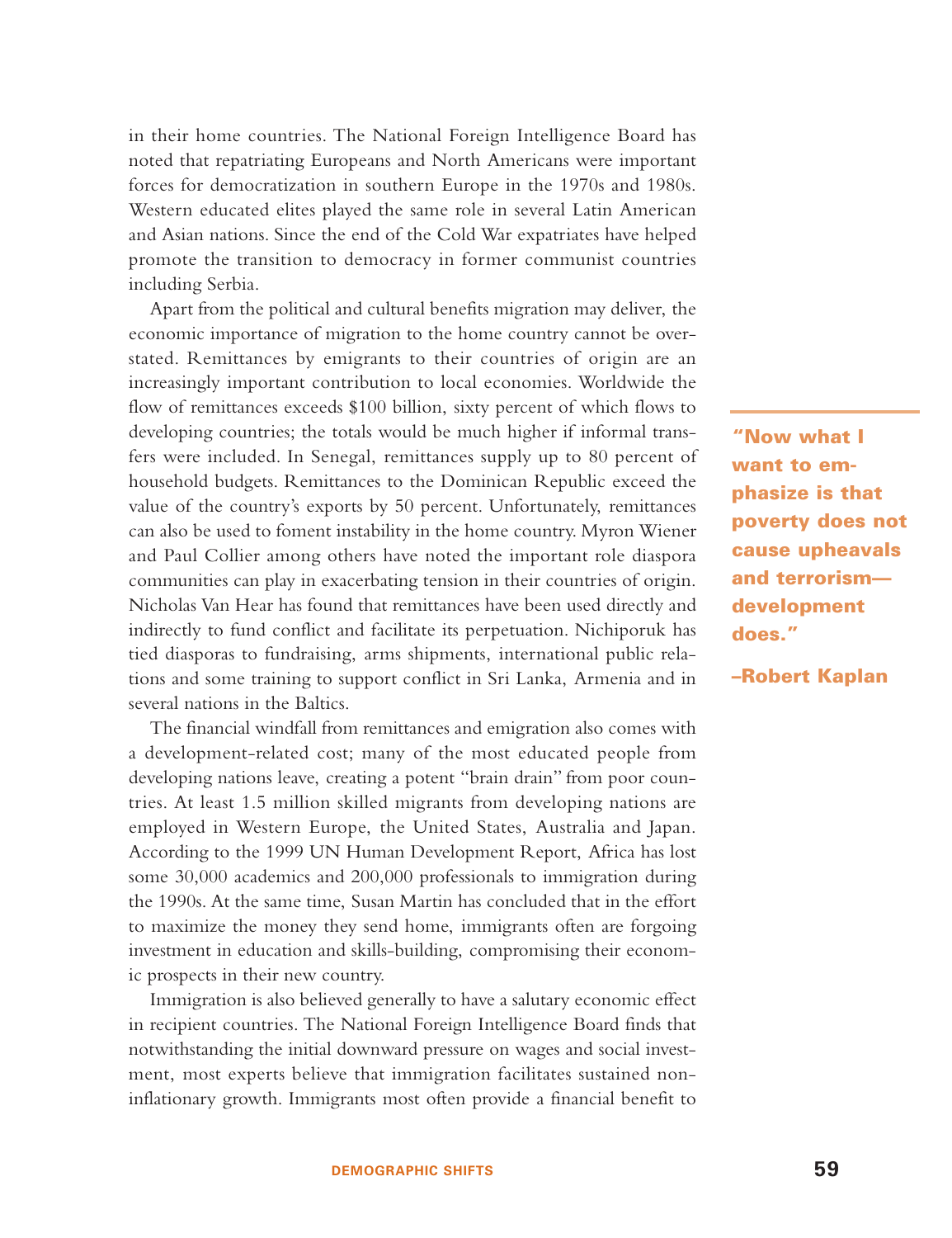the receiving country; annually immigrants in the EU earn \$461 billion and pay \$153 billion in taxes. The receive \$92 billion in welfare. Similarly, during the 1990s almost 40 percent of new jobs in the United States were filled by immigrants; given the low unemployment rates that accompanied the surge in jobs, the immigrant contribution to the labor pool was critical to continued expansion. As the population ages, the immigrant contribution to the labor pool will only become more important. In Europe, it may be the only means by which to reduce the impact of a shrinking labor force on industrial production and military force size.

Despite the advantages immigration can deliver to the receiving nation, some experts and political leaders believe there are significant risks and costs to immigration. In the United States, Patrick Buchanan has theorized that American culture and society are being undermined by immigration, and immigrants are taking jobs that would otherwise be filled by native U.S. citizens. His concerns have been echoed by William McGowan, who feels that Muslims, in particular, are not integrating into U.S. society or accepting local authority, mores and taboos. While Alan Greenspan has spoken about the economic benefits of immigration he has noted the deep public concern. Nearly two-thirds of Americans want to eliminate illegal immigration and reduce legal immigration. Almost every European nation now has an anti-immigration political party.

The September 11 attack heightened concerns about the security risks posed by migrants and immigration. A spotlight was focused on the weaknesses of the visa and immigration process, which is now being revamped. Thirteen of the nineteen September 11 hijackers entered the United States legally with visas. They were among the more than 30 million non-immigrants that enter the United States to visit, study or conduct business each year. Monitored by a system with little capacity to track, supervise, locate or expel people overstaying their visas the hijackers were relatively free to train for and plan their attack while in the United States.

#### **FORCED MIGRATION**

Currently there are about 42 million people around the world that have been displaced and need emergency humanitarian assistance.<sup>21</sup> These include refugees (who have been forced from their home country), internally displaced people (IDPs, who have been forced to move within their own country) and others in "refugee-like situations" (who fear persecution or harm at home but are not officially recognized as refugees). Despite a decline in the number of conflicts since 1999, the number of people in need has grown by about six million. The National Intelligence Council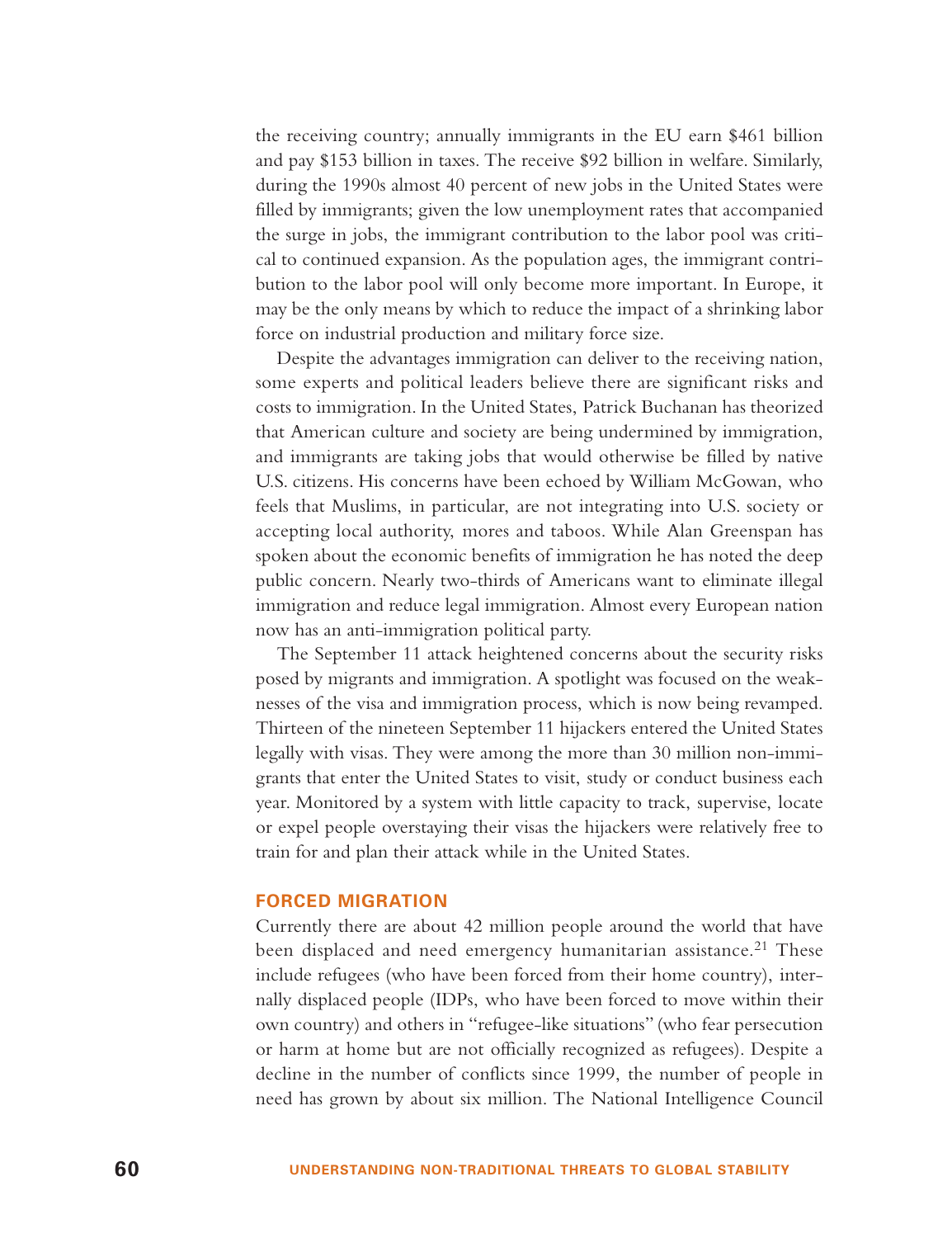hypothesizes that the rise is due to the severity and duration of internal conflicts and repressive regimes, which has driven up the number of IDPs. While forced migrants make-up only about one percent of the world's population, their predominance on a regional level can be significant. According to William Wood, in Sub-Saharan Africa, the Caucasus, the Balkans, the Middle East, Central American and Central, South and Southeast Asia, forced migrants are a significant share of the population.

There is a range of ethnic, economic, ecological and political reasons why people are being displaced from their homes. According to the National Intelligence Council, some 20 humanitarian emergencies that currently exist are creating forced migrant populations around the world. Internal conflict rages in eleven countries. In Iraq and North Korea, severe government repression can be blamed for crisis. Seven nations are recovering from natural disasters. And six are in a period of transition from emergency. Wood has noted that often, the economic, political, social and environmental causes of forced and voluntary migration are similar although the degree of urgency may differ. This is reflected in the statistics as well; according to Wood four of the five countries that rank highest on the Human Suffering Index (Mozambique, Somalia, Afghanistan, Haiti and Sudan) have fourteen percent or more of their population uprooted.

#### *The Ramifications*

Forced migration is often severely regionally destabilizing, and the number of conflicts spurred or exacerbated by migration is on the rise. Jessica Mathews has observed that refugees "flood the labor market, add to the local demand for food and put new burdens on the land"<sup>22</sup>...spreading environmental stress and scarcity. At the same time they often introduce new cultures, and social mores and taboos to neighboring countries. Heated debates over repatriation and the rights of refugees have surrounded crises around the world including Europe and several Central and Eastern European nations, West and Central African nations, Vietnam and Hong Kong, Cambodia and Thailand, and the United States and Mexico, and Cuba and Haiti. Destabilization has been the result of refugee crises around Somalia, Sudan, Ethiopia and Rwanda. At times, refugees also have fostered instability from their new "homes"; Hutu guerillas launched attacks on the Tutsi-led Rwandan government from the Democratic Republic of Congo (formerly Zaire.) Cuban refugees in the United States have had an impact on U.S. politics toward Cuba.

Increasingly, forced migration and the attendant need for humanitarian assistance have become an integral part of the work of the U.S. military

**"Challenges to U.S. interests are going to come from rapid population movements that can have regional security effects because of their speed and in some cases, unpredictability."**

**–Brian Nichiporuk**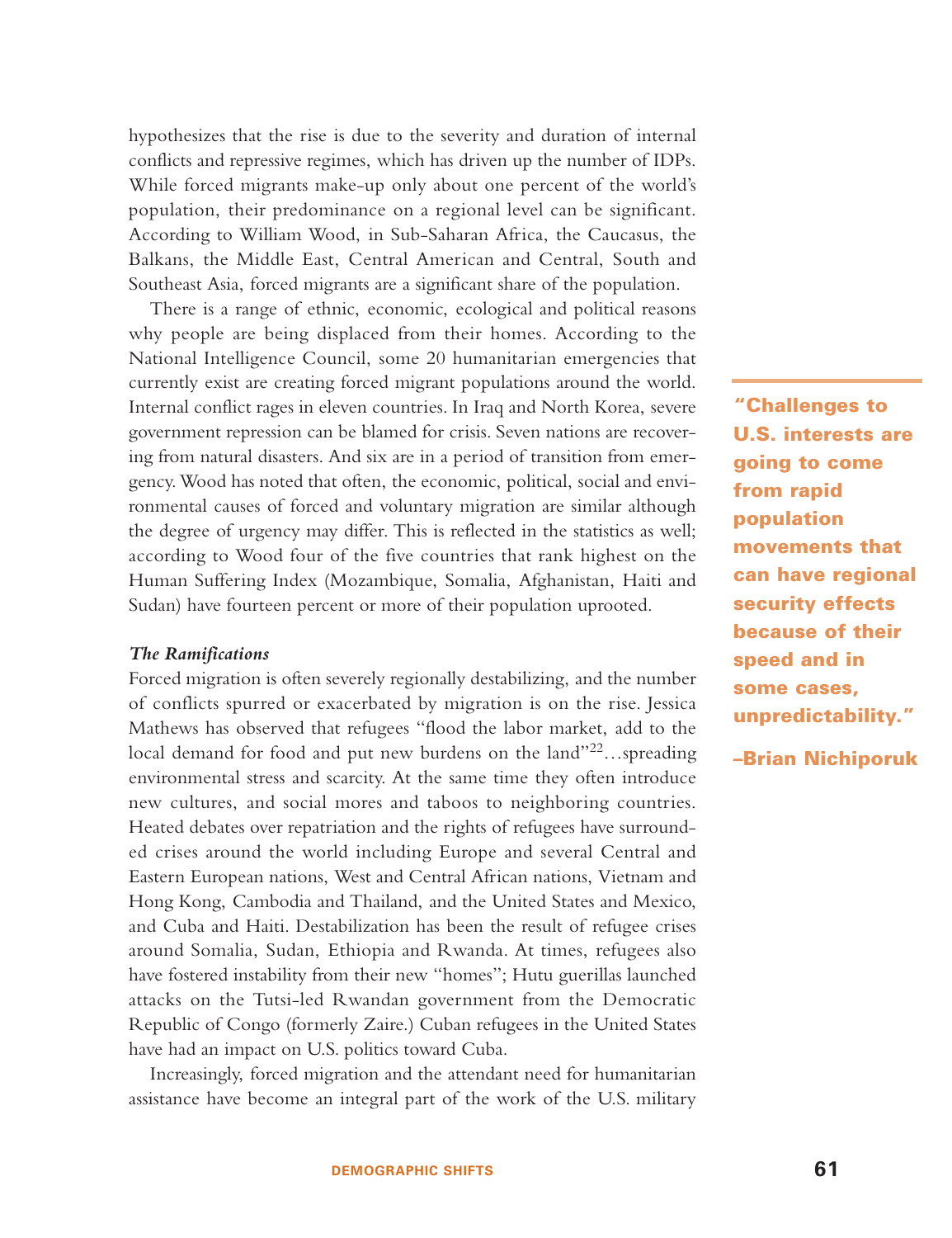and development assistance communities. In the last fifteen years, aid to refugee populations and assistance with the resolution of and reconstruction following humanitarian crises have become a larger component of U.S. military and foreign aid. In Central America, Afghanistan, Iraq, Kosovo, Bosnia, Somalia, Rwanda and Sudan the U.S. military has been called upon to help provide humanitarian assistance in the face of humanitarian and refugee crises, often in the face of local political resistance. The implied shift in the role of the U.S. military is important.

Unfortunately, at times, assistance has had undesirable consequences of its own. Efforts to provide relief can distort local markets, creating the risk of even greater instability when assistance ends. In some local economies, refugee aid becomes a fundamental building block of the local economy. This is particularly true where long-term refugee populations (such as Palestinians, Ethiopians, Cambodians and Afghans) have settled outside their home countries. In these communities, reintegration also is particularly difficult; refugees often have difficulty weaning themselves from assistance to contribute productively upon return home. There is a great risk that they once again become refugees.

Forced migration also directly affects the United States when it is spurred along its borders by civil conflict, humanitarian disaster or severe economic downturns. Hurricanes Mitch and Georges spurred a flow of migrants northward in the 1990s. According to the National Foreign Intelligence Board, the instability plaguing Colombia has already displaced some one million people and has prompted visa applications to the United States that sometimes total 50,000 monthly. The United States could face surges in forced and illegal migration from Haiti, Cuba, China and Mexico.

## **URBANIZATION**

The number of people living in cities is growing dramatically. In 1950, less than 30 percent of the population lived in cities. By 2007 more than half of the world's people will be urban dwellers. The United Nations predicts that by 2030, 5.1 billion people, three fifths of the world's population, will live in urban areas.

The vast majority of new urban residents are in developing nations where many cities are estimated to be growing by 160,000 per day. The United Nations estimates that between 2000 and 2015, 65 million people will move annually to cities, 93 percent of them will be in developing nations. While urban growth rates in developed countries are often under one percent per year, in developing nations they are often over four per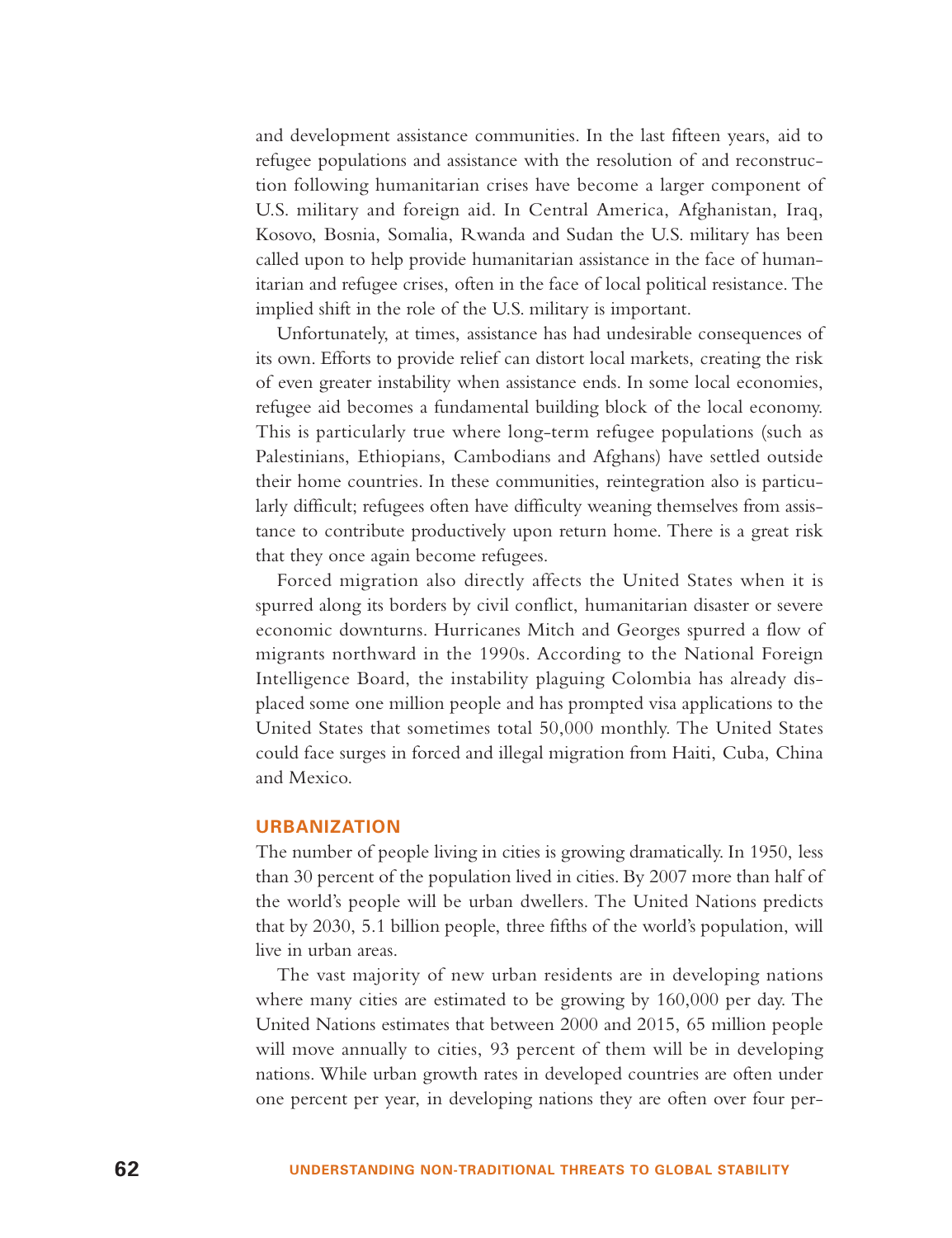cent per year. "Mega cities," which have a population of at least ten million, will increase more than fourfold to at least 20 by 2015; all but four will be in developing nations. An estimated 564 cities worldwide will grow to have at least one million residents, 425 of these in developing countries. And some 30,000 smaller urban centers will expand, some by as much as nine percent per year.

Urbanization seems to be driven primarily by economic expectations. It has been estimated that between 35 and 60 percent of urban population growth can be attributed to rural migration by people who believe economic opportunity is greater in cities. Eugene Linden has described urbanization as "a product of both the pull of perceived opportunities and services in the metropolis and the push of rural unemployment caused by the mechanization of agriculture…over subdivision of farmland, and environmental degradation."<sup>23</sup> The eroding security of farming, shrinking profit margins as well as the unavailability of credit, fertilizer and technical assistance can also drive urban migration.

While urban migrants may be right that higher paid work exists in urban areas, its availability is often limited. The World Bank has found that wages can be significantly higher in urban areas; urban construction workers in Cote d'Ivoire can earn eight times the rural wage rate. Indian urban steelworkers can earn 8.4 times the rural wage rate. But, according to Jackie Wabha, the search for a well-paid job is not always rewarded, hence the high rates of unemployment, slums, over-crowding and poor service delivery.

#### *The Ramifications*

Urban growth can help foster commerce and lower the cost of service delivery (by reducing distances and transport costs). Eugene Linden has noted that it can encourage smaller families, use of mass transit, recycling and more efficient use of energy, water, space and other limited resources. But today, rapid over-urbanization is putting an enormous strain on economies and societies. Kasarda and Parnell have found that the influx of new arrivals is generating high unemployment rates and housing shortages, exacerbating the inadequacy of already limited education, sanitation, water supply and transportation systems, and contributing to congestion, environmental degradation and municipal budget shortfalls. Slums house over one-third of the urban population in developing countries. In places like Istanbul, Turkey, Dar es Salaam, Tanzania and Caracas, Venezuela half of the city's total population calls slums home.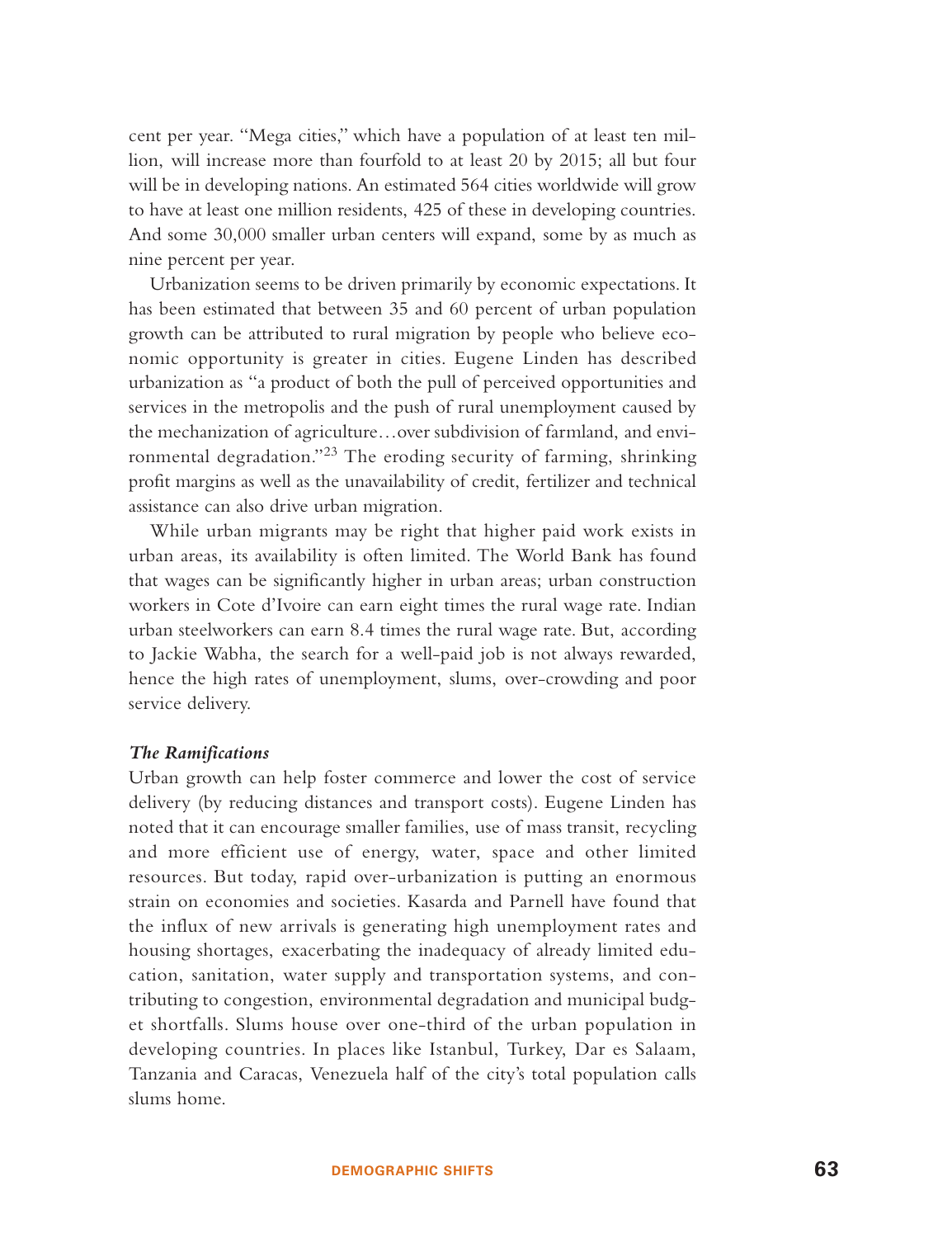The consequences of urbanization for public health and the environment are noteworthy. Johns Hopkins Bloomburg School of Public Health has found that there are profound long-term implications. Dennis Pirages points out that in Bangkok, Thailand parts of the city are sinking five to ten centimeters a year because groundwater is being depleted. The center of Mexico City has dropped eight meters in the last fifty years as a result of groundwater extraction. It is estimated that each year at least 500,000 hectares of agricultural land are converted to urban settings in developing countries. David Satterthwaite has suggested that the most significant problems in secondary cities may receive little attention. For example, the infant mortality rate in Kanpur, an Indian city of over one million people, is over four times the rate in Delhi.

The links between urbanization and violence are still being investigated. While past analyses have shown little link between them, Peter Gizewski and Thomas Homer-Dixon have hypothesized that when combined with economic stress, state failure and increasing calls for democratization, urbanization may increase the tendency to unrest and violence. Clearly urban demonstrations and violence have been a common response to unpopular policies. Gizewski and Homer-Dixon report some 146 separate urban strikes, riots and demonstrations as well as modern revolutions in Iran, Bolivia, Nicaragua that began in cities. Ethnic and communal conflict is also common in cities like Ahmedabad, Bombay and Karachi; their frequency is increasing.

Clearly crime is increasingly widespread in cities around the world, particularly in developing countries. Mexico City, Mexico, Lagos, Nigeria and Rio de Janeiro, Brazil are well-known for urban crime and violence. Bogota, Colombia, Dacca, Bangladesh and San Jose, Costa Rica are among the many other cities that have serious problems as well. Moser and Grant have shown that some types of street crime and gangs are predominantly urban phenomena. Fajnzylber and others have linked crime to urban settings. Gaviria and Pages have hypothesized that crime may rise in an urbanizing environment because law enforcement effectiveness declines. And Buvinic and Morrison have suggested that density may explain some of the increased tendency to violence. Nonetheless, little research indicates a connection between urbanization and broader instability and violence. Alan Gilbert has concluded that security problems in the urban environment result from problems in urban management rather than urbanization itself.

Apart from the implications for stability, as the world population becomes increasingly urban, the nature of warfare will change. Already, as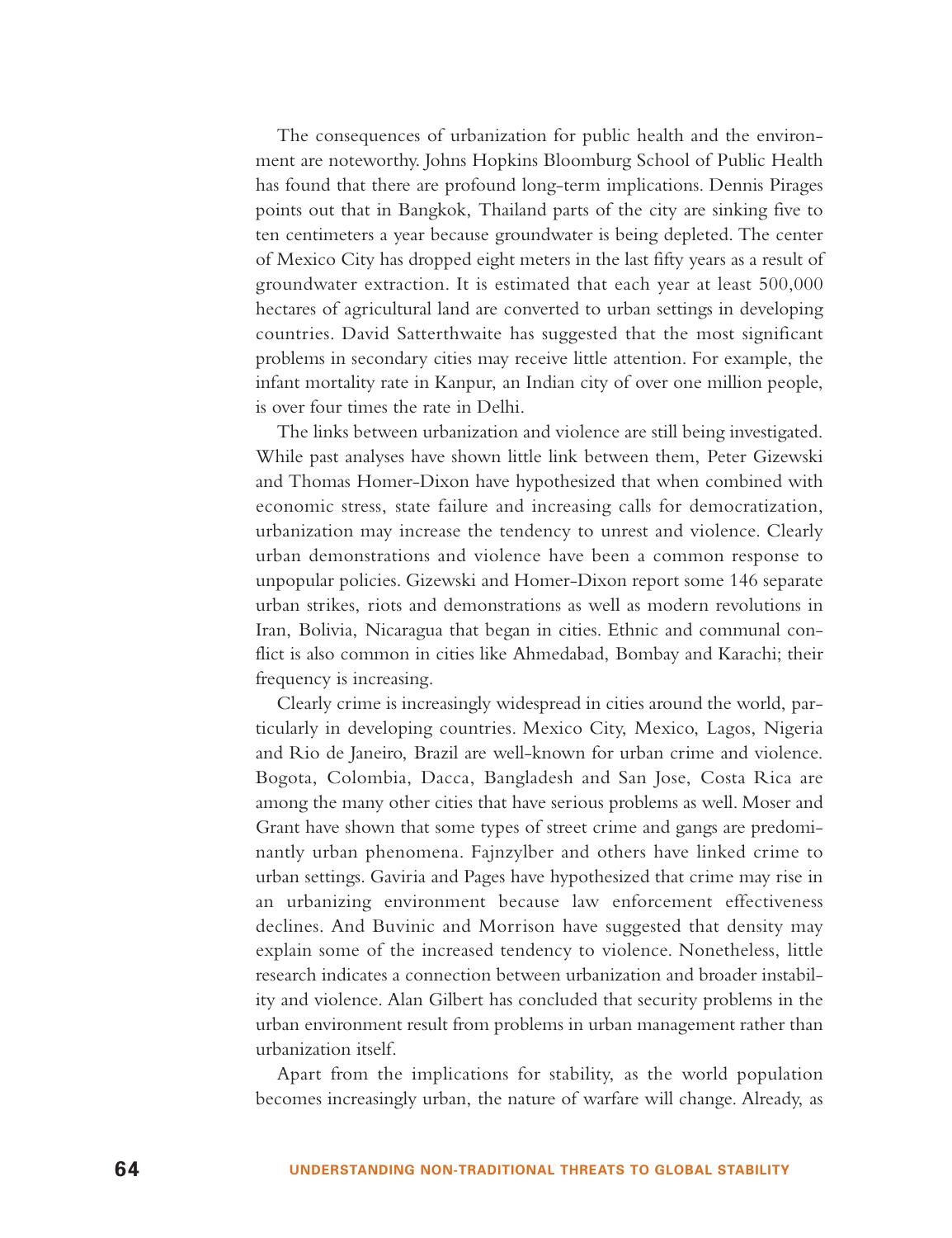September 11 and other recent terrorist attacks demonstrate, terrorist targets will be predominantly urban. Terrorists often plan and hide in urban areas. Similarly, the battlefield will increasingly be found in cities and urban environments. To a certain extent, this will level the playing field among combatants and imply the need for a dramatic shift in military planning, research and development, and deployment strategies. Michael Desch has noted that different strategies and approaches will be needed to respond to the call for urban peace enforcement, counterinsurgency, or full-scale urban combat. William Hawkins, and Robert Hahn and Bonnie Jezior have noted that urban conflicts are most often longer, and characterized by a high degree of collateral damage, a higher number of casualties (with a larger share of non-combatants) and use of a wide range of asymmetric methods that can slow operational tempo. The National Defense Panel has noted that the U.S. military (among most others) is not prepared to fight on "mega city" terrain.

The inability of traditional military forces to efficiently and effectively engage in the urban environment has already been demonstrated in places like Grozny, Chechnya where, despite a 5:1 manpower advantage and technological superiority, the Russians suffered tremendous losses, and reduced credibility as a result of the enormous level of destruction and civilian casualties.<sup>24</sup> The United States had similarly unsuccessful results in Mogadishu, Somalia in 1993. A greater emphasis on intelligence gathering, retraining, and reorganization are needed to enable U.S. military forces to engage in urban settings.

Additionally, technological development needs to shift. Robert Hahn and Bonnie Jezior have noted the current consensus that in urban areas, U.S. technological advantages are negated. John Stanton, and Hahn and Jezior have suggested that the improved command, control, communications, computers, intelligence surveillance and reconnaissance (C4ISR) technology as well as navigation and designating equipment, and unmanned lethal and non-lethal weaponry will be critical to fight successfully in urban settings. Given the smaller number of forces that can be utilized in urban combat operations, uniforms must increase dramatically the protection they afford.

## **III. THE REGIONAL DIMENSION**

Ultimately, the impact of demographic shifts on stability and security will vary by region based upon local trends, and local adaptive and carrying capacity. Rapid population growth will stretch resources wherever it is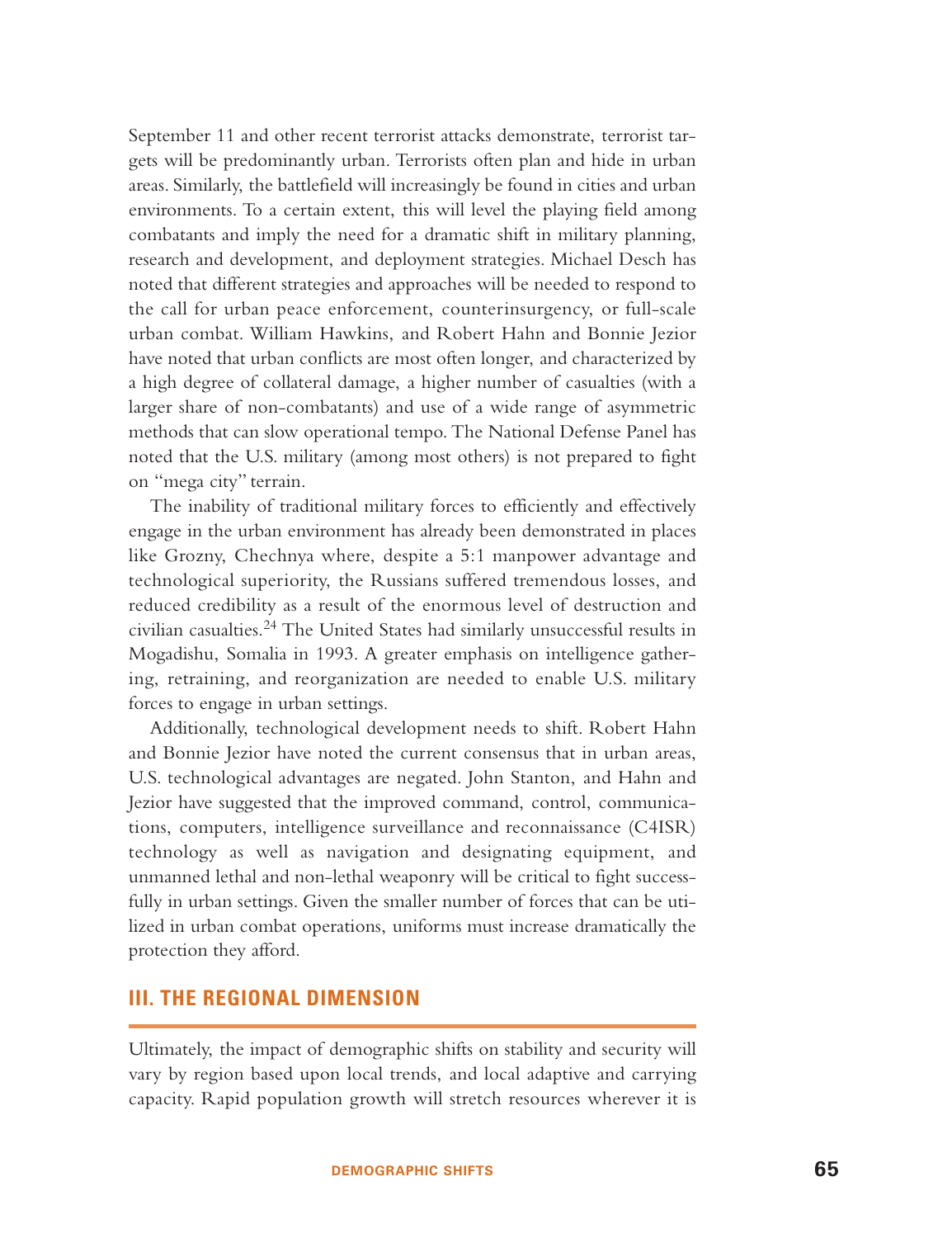where resources such as food or water are already constrained, or where economic stagnation means that population expansion will translate into vast unemployment and degraded service provision. For many nations in Sub-Saharan Africa, rapid population growth and the AIDS epidemic will undermine economic prospects and strain already-weak institutions. In the Middle East economic stagnation will magnify the risks of the youth bulge by ensuring an ever-growing pool of unemployed young men. Similarly, the security implications associated with forced migration and

urbanization will depend in large part upon the capacity of societies to adapt to change. Where service delivery is poor or economic opportunity is lacking, the rapid infusion of refugees or urban migrants is likely to spur greater resentment. It also creates more opportunity for ethnic cleavages to emerge. Robert Kaplan has concluded that it is the skill with which countries handle the development that will determine the propensity to instability and violence accompanying demographic shifts.

present; but threats to stability linked to that growth are likely to emerge

# **IV. FINDINGS AND CONCLUSIONS**

Demographic shifts are clearly altering the global landscape. The extent to which those changes will affect security and instability will, in large measure, depend upon the response at the local and global levels.

• **There is little evidence of a direct link between demographic** shifts and U.S. national security. An indirect connection is, however, apparent in many ways. The rising number of refugees (and related need to commit human and financial resources for relief), the emerging economic burdens related to the population growth and aging, and the implications for environmental health all have implications for global stability and U.S. security.

# • **On a regional level, demographic shifts will impact stability directly.**

- The growing number of refugees around the world will increasingly elicit consternation, resentment and debate among nations that border one another.
- Growing urban populations in developing nations throughout the world will place enormous strains on frail governmental institu-

**"You are going to see a decline in the availability of potable water over the next twenty or twentyfive years by half in a lot of areas of the Middle East."**

**–Robert Kaplan**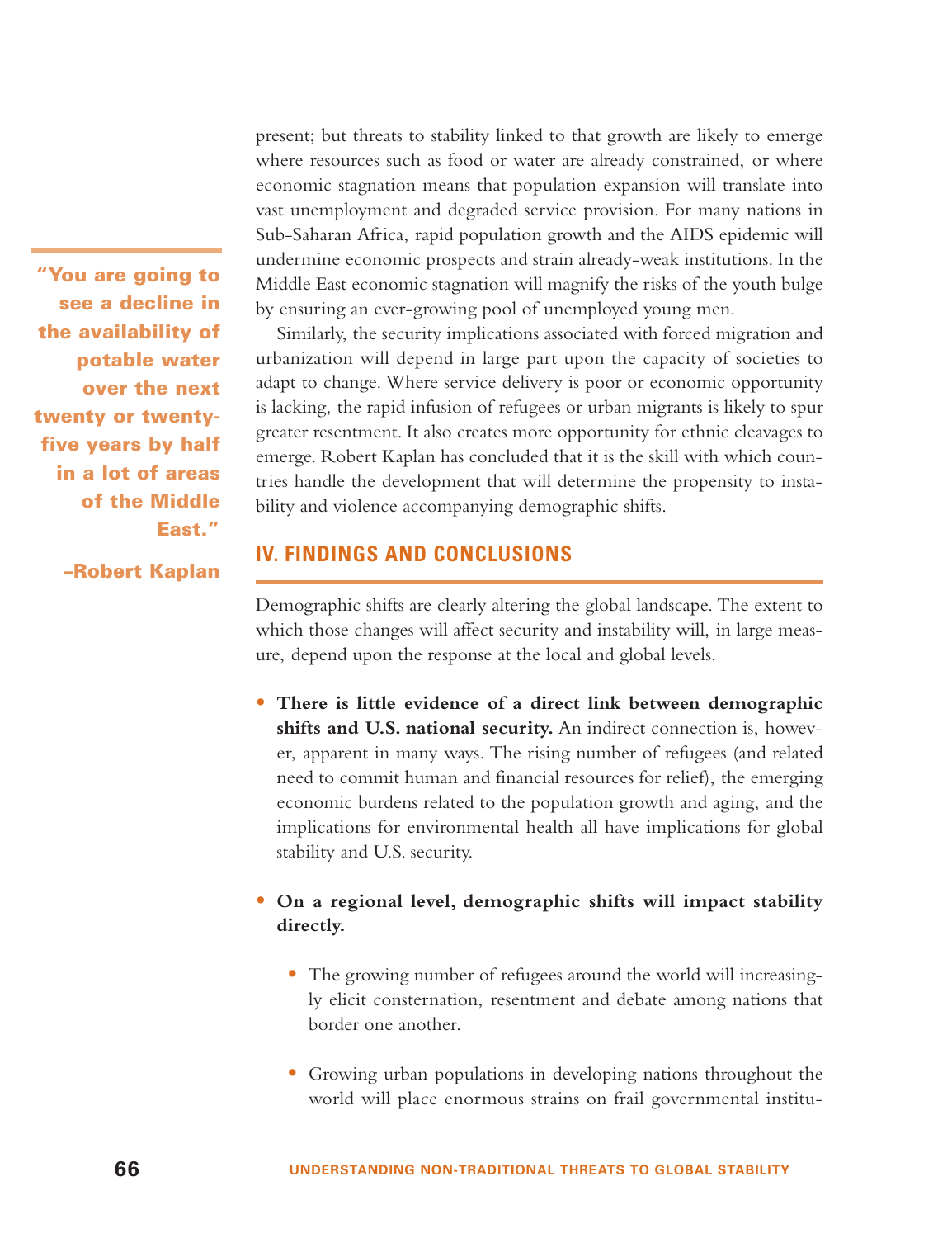tions, local environmental well-being, and traditional cultures and social groupings.

- Rapid population growth rates will compromise the efforts of some developing nations to promote economic growth and development.
- Migration will alter the composition of countries and regions, changing political and economic priorities with consequences for bilateral and multilateral relations.
- **Population growth and urbanization will have significant negative implications for the environment, public health and economic growth in developing countries.** Indirectly, these challenges may threaten stability and increase the risk of conflict.<sup>25</sup>
- **The need for humanitarian assistance and longer-term foreign aid are likely to grow as a result of the persistently large number of forced migrants and the increasing burden growing populations place on developing country governments.**
- **The implications of demographic trends for the military are** likely to be profound. The nature of warfare is changing and the priorities of our allies are shifting -both at least partly in response to demographic trends. There are important ramifications for budget, technology, burden-sharing and the future shape of battle.

## **PROPOSED DIRECTIONS FOR RESEARCH AND ANALYSIS**

While a substantial body of analysis examines demographic trends and what they portend for the future, there has been far more limited investigation of how the convergence of different trends will affect the likelihood of instability and conflict. Additional research is needed into the implications:

- of urbanization for conflict and instability given economic insecurity and growing disparities in income;
- for stability of a "youth bulge" given economic stagnation;
- of demographic trends for conflict prevention strategies. That is, given particular trends, how can countries reduce the potential for violence and insurrection.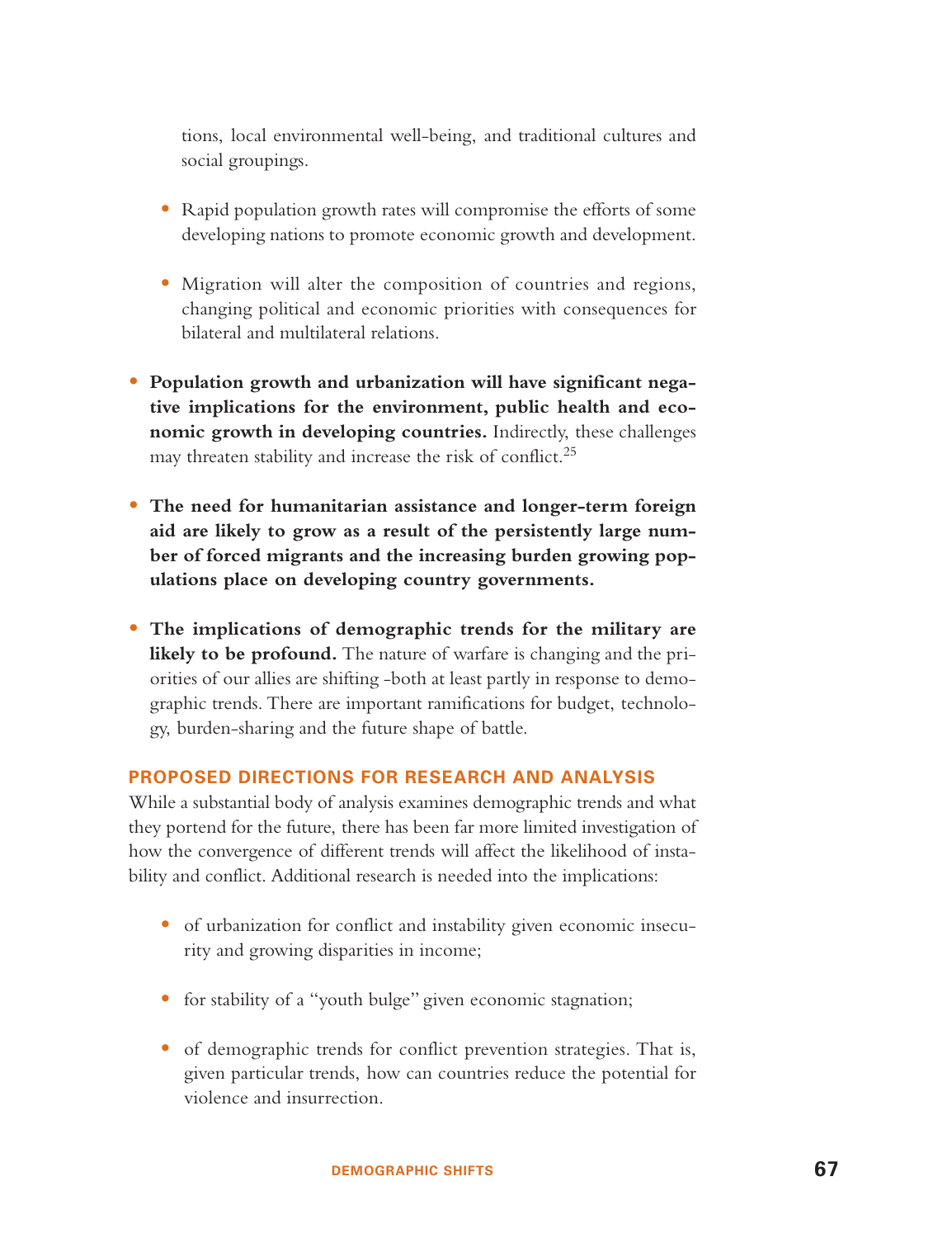Analytical work to elucidate strategies for reducing instability and risk could provide countries with tools for combating the negative effects of demographic trends. For example, guidance as to how to minimize the impact of <sup>a</sup>"youth bulge" on social and economic well-being would be instructive. Recommendations for reducing the tensions created by differential growth rates among ethnic groups would help prevent conflict as well.

## **FINDINGS RELEVANT TO POLICIES AND PROGRAMS**

Demonstrating to policy-makers the potential impact on different localities and regions of demographic transformations could facilitate planning in a range of settings. For example:

- though some important work has been undertaken to analyze how the military can get in front of the curve, planning would be aided by a more concerted effort to reassess budgetary and strategic priorities in light of demographic trends and their implications.
- strategic analyses of demographic trends in combination with assessments of projected economic growth rates, food security and local institutional capacity could reveal "hot spots" where developmental challenges pose wider threats to stability. This type of assessment might be used to inform and focus the allocation of development assistance by region and sector.
- • inadequate public recognition of the important economic benefits of immigration plagues discussions over immigration policy in the United States and Europe. Increased information dissemination regarding the importance to economic expansion of immigration could help inform the debate.
- the development of mechanisms for fostering investment by emigrants in their countries of origin could help enhance the economic benefits of migration. It would also increase the value of remittances to local economic well-being in developing countries.
- to reduce the impact of migration on the knowledge and skills base in developing nations, the international community might develop strategies for facilitating the movement of skilled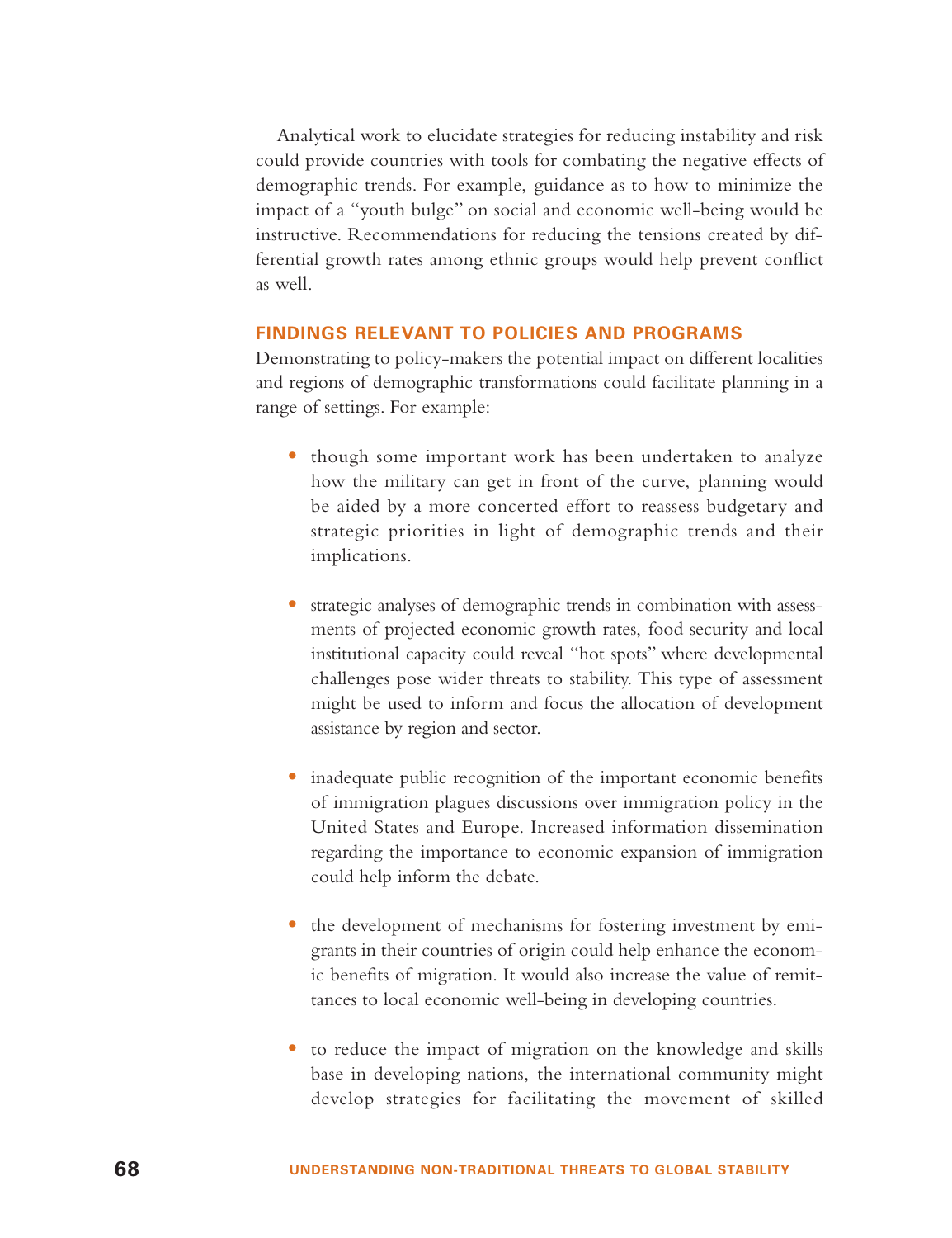migrants interested in working intermittently in both their old and new countries.

## **NOTES**

1. Gardner, Gary. Population Increases Steadily, Vital Signs 2001, The World Watch Institute.

2. Crossette, Barbara. Experts Scaling Back Their Estimates of World Population Growth, *The New York Times.* August 20, 2002. p. D8.

3. Peterson, Peter G. Gray Dawn: The Global Aging Crisis, *Foreign Affairs.* (January-February 1999). pg. 42.

4. For an in-depth discussion regarding food security, please see section on *natural resources and environment.*

5. "Population and U.S. National Interests: A Framework for Thinking About the Connections." CSIS Steering Committee on Population and U.S National Interests. Center for Strategic and International Studies, Washington, D.C.: 1995. pp. 1-34.

6. Please see section on *natural resources and environment* for a discussion of the links to instability and national security of resource scarcity and environmental degradation.

7. Betcherman, Gordon. An Overview of Labor Markets World-wide: Key Trends and Major Policy Issues, pp. 47.

8. United Nations. International Labor Organization. "Industrial and Labor Organization, Youth and Work." Global Trends 2001.

9. Please see related section on *economic and social disparities* for an in-depth discussion of the implications for stability and security.

10. For a more extensive discussion of the impact of HIV/AIDS on stability and security, please see related section on *health.*

11. Schneider, Mark and Michael Moodie. The Destabilizing Impacts of HIV/AIDS. Center for Strategic and International Studies HIV/AIDS Task Force, May 2002.

12. England, Robert Stowe. Hard Landings: A White Paper on the Financial Markets Impact of Population Aging. Center for Strategic and International Studies, January 16, 2001.

13. Peterson, Peter.

14. England, Robert Stowe. The Fiscal Challenge of an Aging Industrial World. 2001.

15. Nichoporuk, Brian. "The Security Dynamics of Demographic Factors." Washington, D.C.: RAND. September 2002.

16. Eberstadt, Nicholas. Prosperous Paupers and Other Population Problems. New Brunswick, N.J.: Transaction Publishers. 2002. p. 272.

17. Eberstadt, Nicholas. Population Change and National Security, *Foreign Affairs*, (Summer 1991). p. 115.

18. Peterson, Peter.

19. Eberstadt, Nicholas.

20. de Scherbinin, Alex. "World Population Growth and U.S. National Security."

21. Global Humanitarian Emergencies, Trends and Projections 2001-2002, The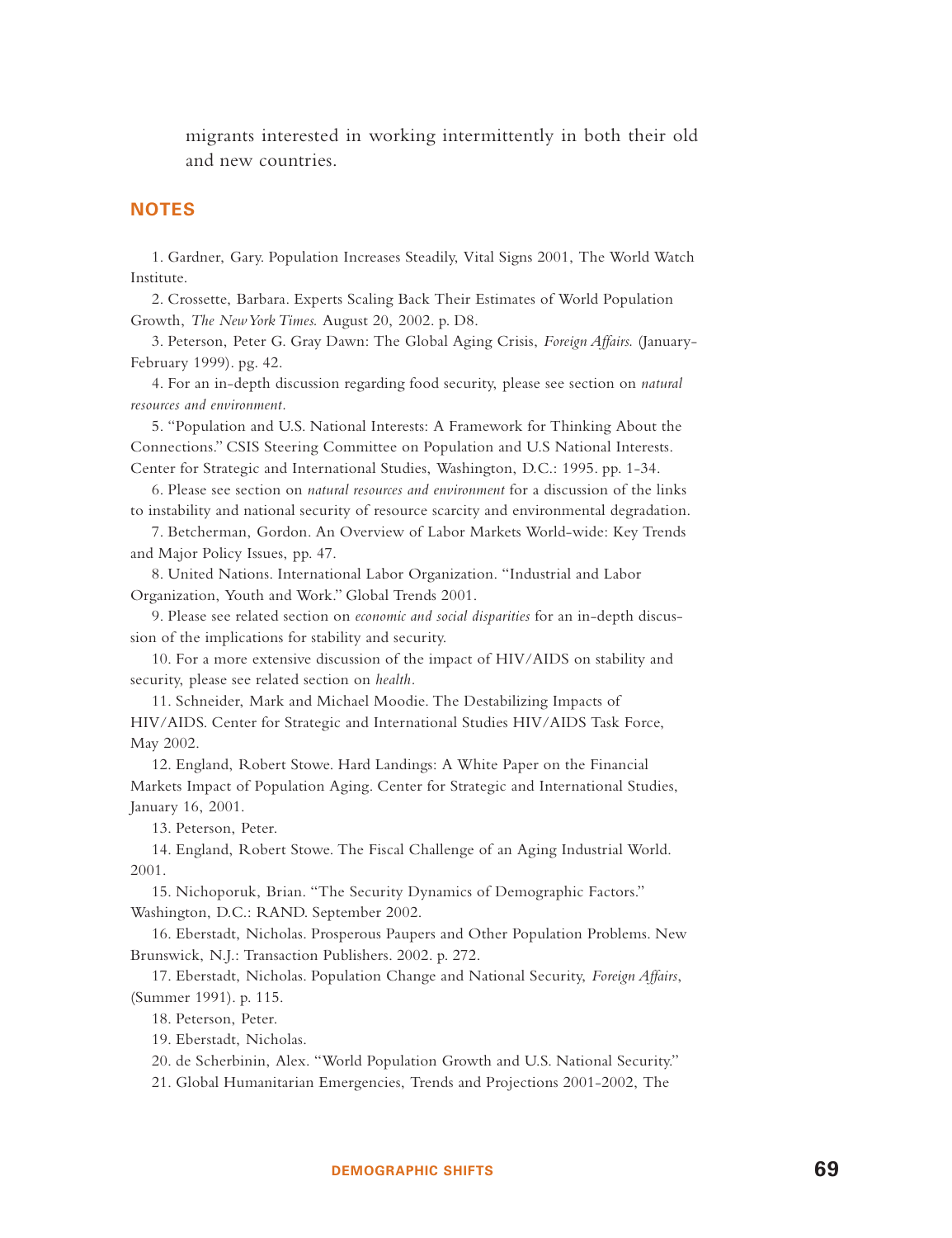National Intelligence Council, September 2001.

22. Mathews, Jessica T. "Redefining Security." *Foreign Affairs* 68, No. 2. (Spring 1989). pp. 162-177.

23. Linden, Eugene. The Exploding Cities of the Developing World, *Foreign Affairs*, Vol. 75, No. 1.

24. Stanton, John. "Training Marines for War in the City: Drills in Simulated Urban Zones Underscore Need for New Equipment."

25. Related sections have been written on each of these topics. See *natural resources and environment, human health, economic and social disparities*.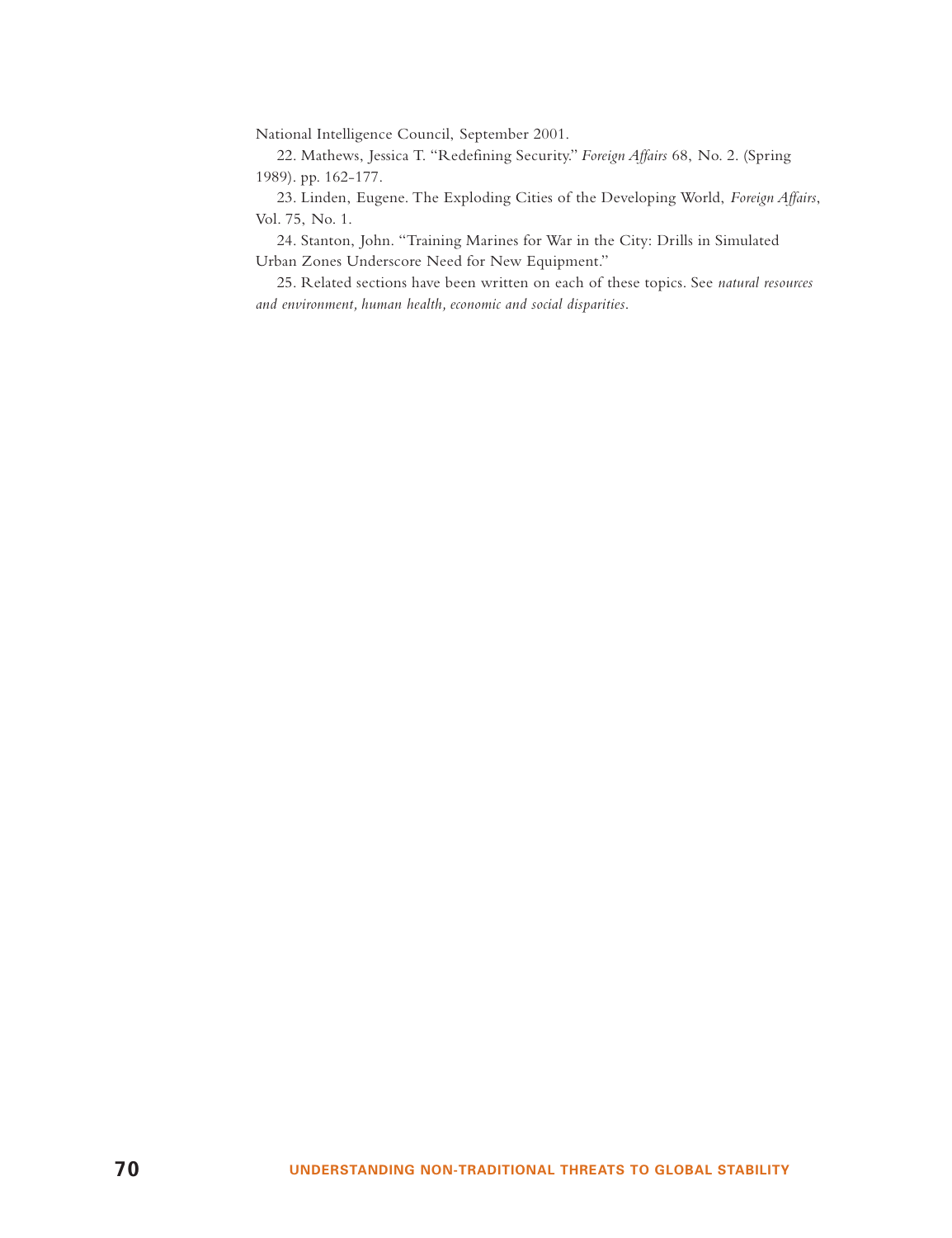# **Natural Resources and Environment**

The connections among natural resources, environmental degrada- tion, instability and conflict seem to be growing. Increasingly apparent are the threats of a terrorist attack on natural resources, or the emergence of conflicts driven by struggles for control of natural resources or worsening resource shortages. History is not littered with wars involving natural resources. Nonetheless, increased pressure on resources, the severity of declines in environmental quality, and the economic and political consequences of degradation can increase the likelihood of instability and conflict. In examining the implications for stability and security of the environmental trends that predominate today, the questions for analysis become:

- In what ways could environmental change and the vulnerability of natural resources threaten global stability and U.S. national security?
- How can environment-related threats be reduced?

## **I. THE GLOBAL CONTEXT**

It would be difficult to overstate the importance of the natural environment to human well-being. According to the Food and Agriculture Organization of the United Nations (FAO), in 1997, 95 percent of the plant and animal protein and 99 percent of the calories consumed by humans were provided by agriculture.<sup>1</sup> The World Resources Institute (WRI) estimates that agriculture, forestry and fishing provide one of every two jobs worldwide, seven of ten jobs in sub-Saharan Africa, East Asia and the Pacific. Crops, timber and fish contribute more than industrial production to the economies of one quarter of the countries around the world. Minerals make-up more than 40 percent of the exports of thirty-nine countries.<sup>2</sup>

U.S. dependence upon global natural resources is significant. Over 75 percent of the fruits and vegetables sold in the United States are imported. By 2020, the United States may only be able to meet 65 percent of its demand for oil domestically.<sup>3</sup> At the same time, agriculture accounts for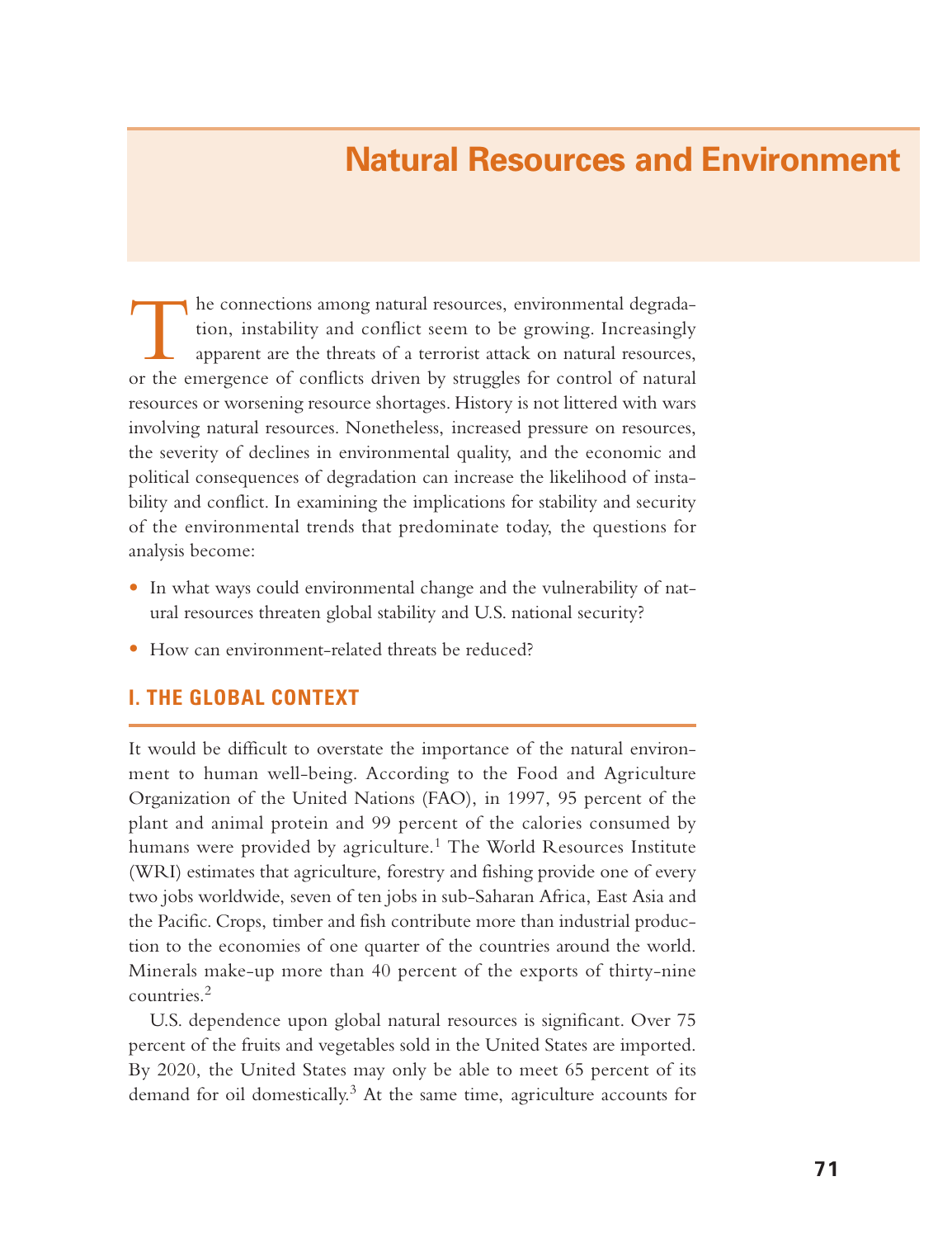13.1 percent of GDP and 16.9 percent of employment in the United States (some 860,000 jobs). Mining employs more than 500,000 people. Some 760,000 people work producing lumber and wood products.<sup>4</sup>

## **II. RESOURCE WARS**

There is a rich history of struggles to control or ensure continued access to natural resources, particularly non-renewable resources. Competition seems to be intensifying. Arthur Westing identified 12 resource-related conflicts that took place between World War I and the Falklands War. Michael Renner finds about one quarter of the 50 conflicts ongoing in 2001 involved resource issues.<sup>5</sup> Local conflicts have occurred in South East Asia over timber, in Latin America over land degradation, and in Europe over fish, but competition for mineral resources has been most visible and problematic.<sup>6</sup> Japan sought oil and minerals in China and Southeast Asia during World War II. Conflict for control over diamonds affects Sierra Leone and Angola. The Democratic Republic of Congo has faced conflicts over copper and diamonds.<sup>7</sup>

Conflict driven by the desire for control over resources is complemented by conflicts financed using natural resource endowments. Renner notes that in recent resource-related conflicts, resource control and exploitation is either the source of dispute, an exacerbating factor or the source of financing for conflict.<sup>8</sup> Paul Collier finds that the existence of these resource endowments is correlated with the likelihood of conflict. His research shows that the likelihood of civil conflict is much greater for countries that earn around 25 percent of their income from commodity exports.<sup>9</sup>

Many of the long-simmering civil conflicts in Sub-Saharan Africa demonstrate how wars to control resources are fueled and financed by the resources themselves. Renner contends that timber, diamonds and oil have played roles in conflicts in Angola, the Democratic Republic of Congo (DRC), the Republic of Congo, Sierra Leone, Liberia and Sudan.<sup>10</sup> <sup>A</sup> UN Panel of Experts has pointed out the important role timber exploitation has played in financing various factions involved in the conflict in the DRC. Global Witness contends that timber has played a similar role in Cambodia, Burma and Indonesia as well as Liberia.<sup>11</sup>

Michael Klare believes that "resource wars" will become increasingly prevalent, feeding global instability and geopolitics as they fuel local and regional disputes. He hypothesizes that the increase in resource-related conflicts will be driven by: the increasing importance of economic con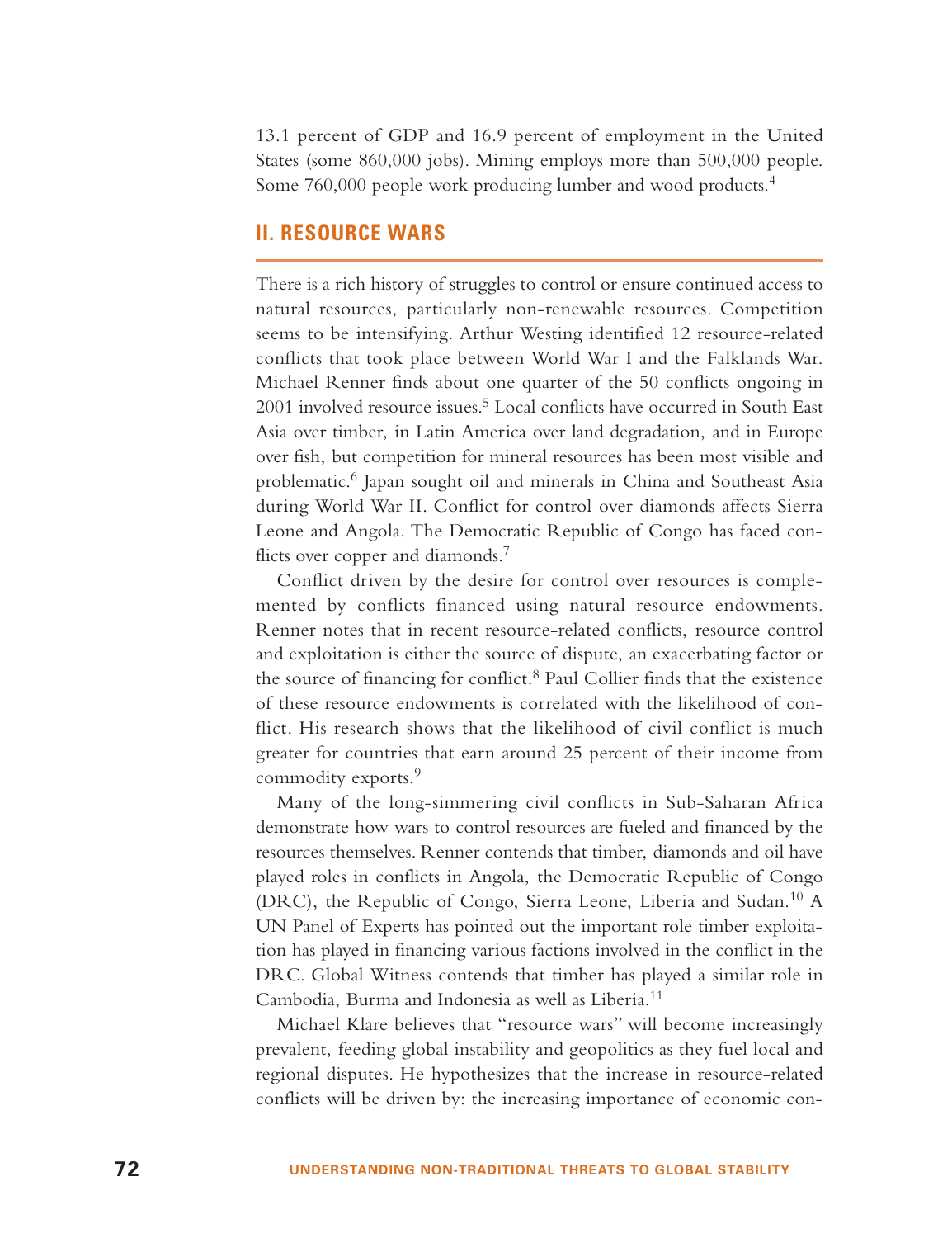cerns; increasing demand for basic commodities; instability in regions endowed with reserves of commodities; festering disputes over ownership and control of supplies; and impending shortages of basic, nonrenewable commodities.<sup>12</sup> While Klare believes that technology and the adaptation of markets will help avert conflict in some cases, he perceives there to be a general trend towards the use of military force to protect and acquire vital resources.

Struggles to ensure continued access to resources also will shape foreign and military policy around the world. Ensuring access to oil has long been a component of U.S. foreign policy, particularly in the Middle East. More recently it has helped shaped U.S. policy in the Central Asian Republics near the Caspian Sea, where vast oil reserves have been identified. United States' concern about ensuring an adequate supply of fuel is likely to continue for the foreseeable future, though sources of supply are diversifying. According to the National Intelligence Council, the Persian Gulf's production capacity will increase as will West Africa's, Russia's and Greenland's. Commensurate with those increases in output will be increases in the regions' importance in the world energy market.

Guaranteeing access to a range of commodities will continue to affect U.S. strategic priorities; Klare has predicted that vast untapped African reserves of timber, minerals, gems and oil will increase the region's perceived strategic importance.<sup>13</sup> Already, U.S. military assistance and training are provided to 33 of 48 Sub-Saharan African nations.<sup>14</sup> Military training exercises in Central Asian Republics were launched in 1997.<sup>15</sup>

# **III. ADVANCING ENVIRONMENTAL DEGRADATION AND RESOURCE SCARCITY**

Framing the increased focus on resource access as a component of foreign policy is the emergence of resource shortages driven by industrialization, urbanization, over-use and misuse of natural resources. The decline in overall global environmental quality is evident around the world and throughout the natural environment; the impact on social and economic well-being are becoming increasingly clear.

Some 65 percent of the world's croplands are degraded and the percentage continues to grow. Soil erosion, salinization and compaction have weakened land as urbanization has reduced its availability. The World Bank estimates that in the last three decades land degradation has reduced global productivity by 12 percent.<sup>16</sup> Urbanization, agricultural conversion, and deforestation-driven sedimentation have had a similarly devastating impact

**"Even one hundred years ago, one could find linkages between resource degradation in one place, and economic and social change in another. Today, in a much more globalized and populated world, the linkages are much stronger and faster."**

**–Norbert Henninger**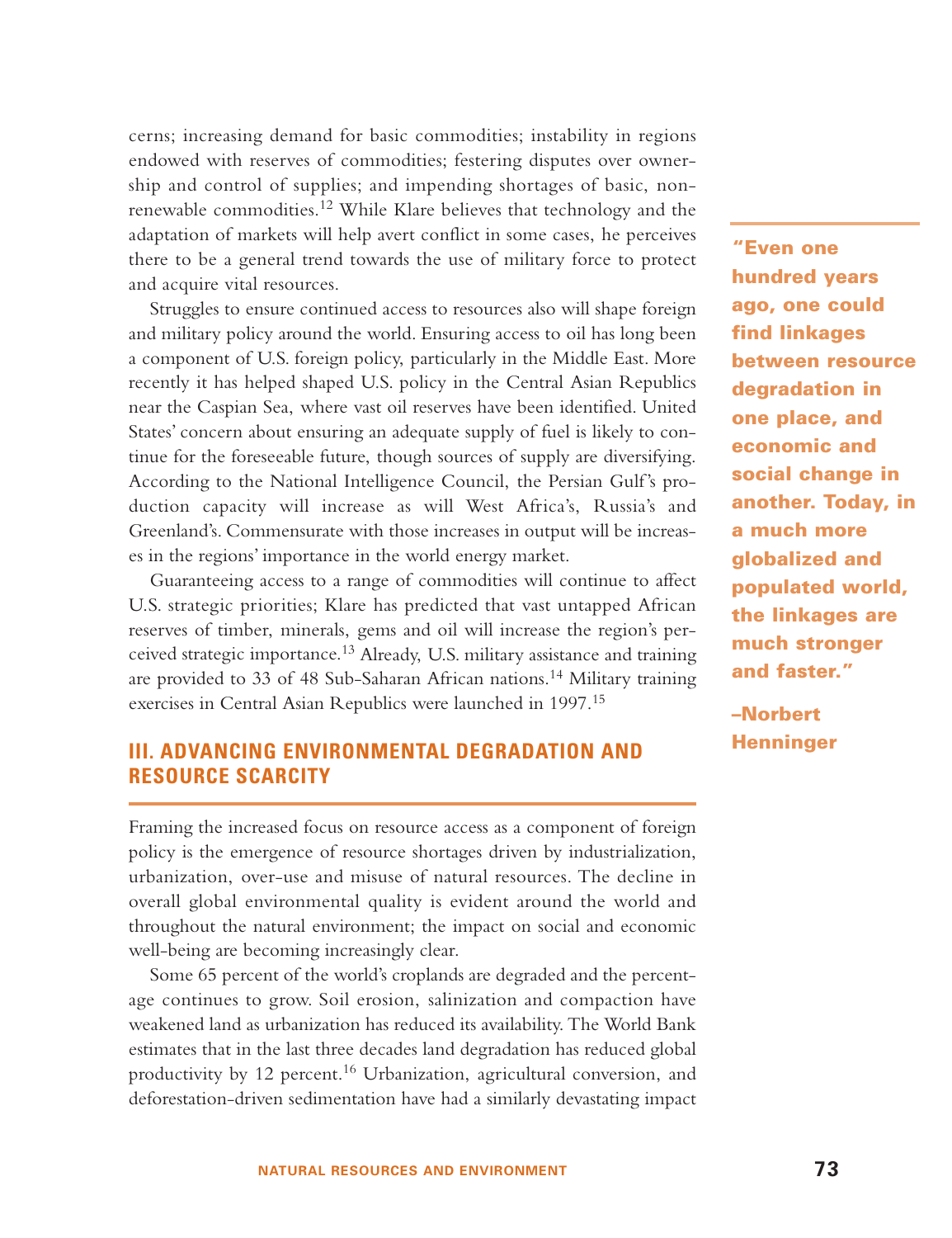on wetlands. According to Worldwatch, over half of the world's wetlands have disappeared in the last 100 years; the Hadley Centre for Climate Prediction estimates that forty to fifty percent of what remains will disappear by 2080.<sup>17</sup> The result of this loss is increased flooding in places as disparate as Mozambique and the United States, reduced water quality, decreased fish catch and species depletion.

Evidence of degradation is equally evident in forests and oceans around the world. Global forest cover has shrunk by some 50 percent as a result of conversion to agriculture and logging according to Bryant et al; the World Bank believes that an additional .71 percent of forests is lost annually. According to the Earth Policy Institute illegal logging alone results in some \$15 billion dollars in lost revenue to governments and depletes from the \$4.7 trillion in value forests provide annually.<sup>18</sup> Coral reefs are experiencing an equally precipitous decline. Some 11 percent of the world's coral reefs have been destroyed and the World Bank believes that an additional 32 percent will be threatened in the next thirty years. The Global Coral Reef Monitoring Network believes that as of 2000, some 27 percent had been severely damaged compared with only ten percent in 1992. Fish stocks risk similar fates; according to Garcia and Deleiva, about 75 percent of major marine fish stocks are being fished at or above their replacement limit.

Among the most disturbing environmental trends is the decreasing availability and quality of freshwater around the world. A shortage of safe drinking water already plagues 28 percent (over one billion) of the world's population.<sup>19</sup> The World Commission on Water predicts that in the next 30 years water use will rise by 50 percent.<sup>20</sup> As a result of that increase in usage and climate change, the United Nations believes that as many as 7 billion people in 60 countries will face water shortages by  $2050<sup>21</sup>$  At the same time, according to Postel, groundwater is being over-pumped by at least 160 billion cubic meters per year. WRI finds that rising numbers of algal blooms and increasing eutrophication confirm a significant decline in water quality worldwide.

Overarching all of the local evidence of ecosystem degradation are global climatic shifts, which threaten to affect human, plant and animal health and well-being. Climate change has increased global surface temperatures from .4 to .8 degrees Celsius in the last century. According to the Intergovernmental Panel on Climate Change most of the warming in the last 50 years can be attributed to greenhouse gases emissions resulting from human activities. While Worldwatch reports that global emissions from fossil fuel have declined slightly, the atmospheric concentration of greenhouse gases is rising steadily. Consistent with the increase in temperatures,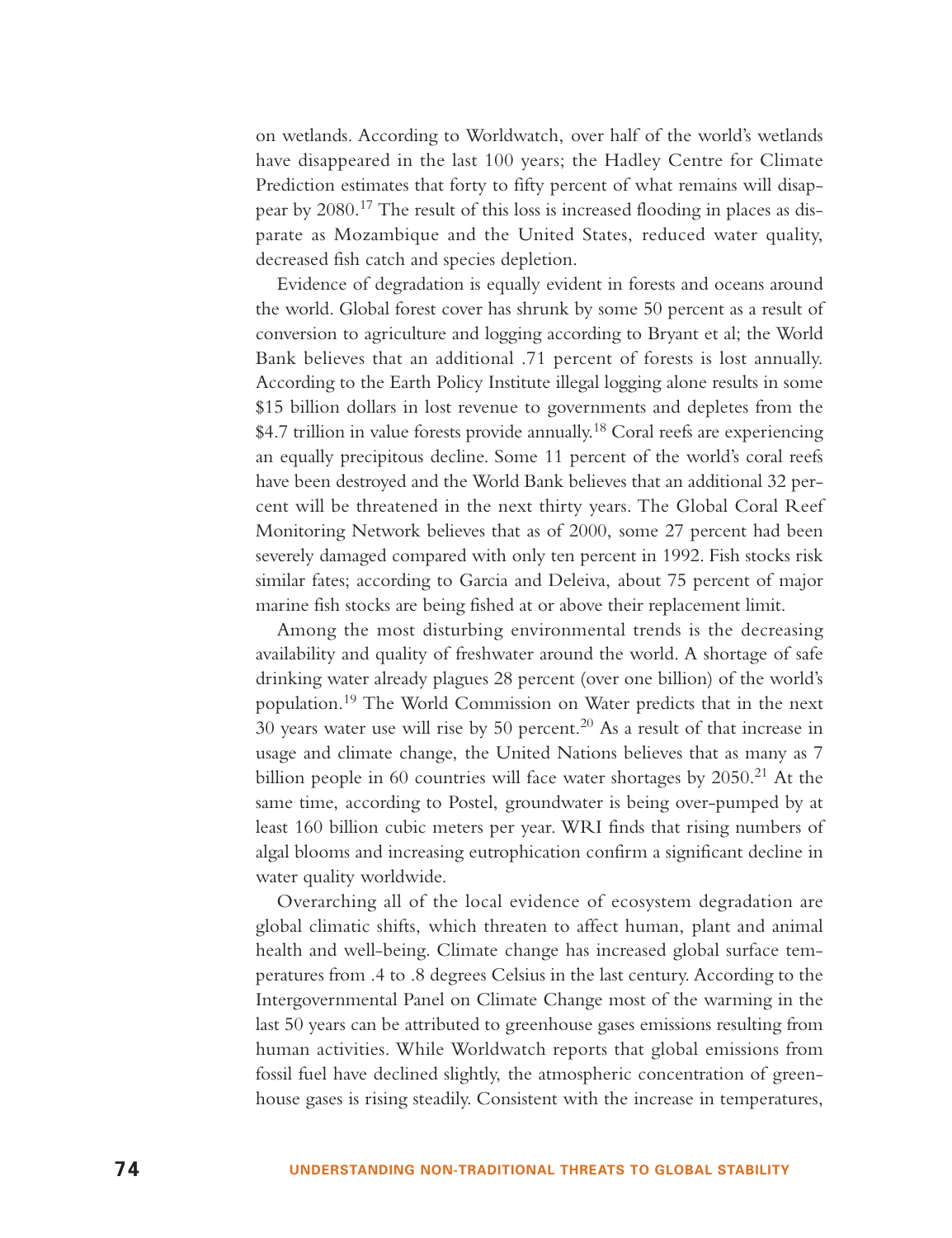sea levels have risen ten to 20 centimeters in the last century. Arctic sea ice has shrunk and glaciers are retreating.<sup>22</sup> According to the World Bank, "droughts have become more frequent and intense in Asia and Africa."<sup>23</sup> The behavior and geographic range of animals and plants has changed. Extreme weather events may be increasing in frequency.

The economic implications of environmental decline are enormous. One analysis has estimated that the net economic cost of wild habitat conversion and loss is \$250 billion per year.<sup>24</sup> WRI has estimated that water shortages already cost urban economies \$11.2 billion in reduced industrial output. Air pollution in many developing and transition countries may be reducing urban income by four to six percent. The loss of ecosystems can also be translated into economic losses. For example, reefs are estimated to deliver \$375 billion in value to half a billion people annually worldwide. 1.2 billion extremely poor people depend upon forests for food and livelihood.

The immediate implications of degradation for human health are equally evident. Inadequate availability of clean water and sanitation cause some 12 million deaths per year.<sup>25</sup> Air pollution kills almost three million more.

The long-term implications for human health are less clear. Technology and innovation are already demonstrating their capacity to compensate for shortages and resource loss. For example, despite dire predictions regarding food availability in light of population growth and land degradation, per capita caloric intake has risen and the number of extremely malnourished is declining. The FAO predicts that there is likely to be enough food available to meet the needs of the growing world population for the foreseeable future. This is due to the intensification of agriculture, increases in aquaculture, and the introduction of new technologies that reduce crop losses and increase yields.

Similarly, while periodic alarms have been sounded regarding the continuing availability of non-renewable extracted resources (e.g. oil, natural gas, metals and minerals), sufficient supplies of critical resources are now expected. Technological advances are rendering additional reserves economically accessible. The trend to liberalization of trade is increasing the number of suppliers entering world markets.<sup>26</sup> Substitutes for natural materials are reducing the price of and demand for many non-renewable resources.

Whatever the future holds for overall global well-being, it is clear that the general trends are not universally reflected in regions and countries around the world. Resource endowments vary enormously from region to region as does the extent of degradation of the environment. The economic importance of different resources is widely variable. Moreover, while many parts of the world have seen environmental improvements fol-

**"We have to handle these cumulative actions of rapidly growing and industrial societies, causing us to face challenges like acid rain, greenhouse gas emissions, ozone depletion or large-scale industrial problems."**

**–Norbert Henninger**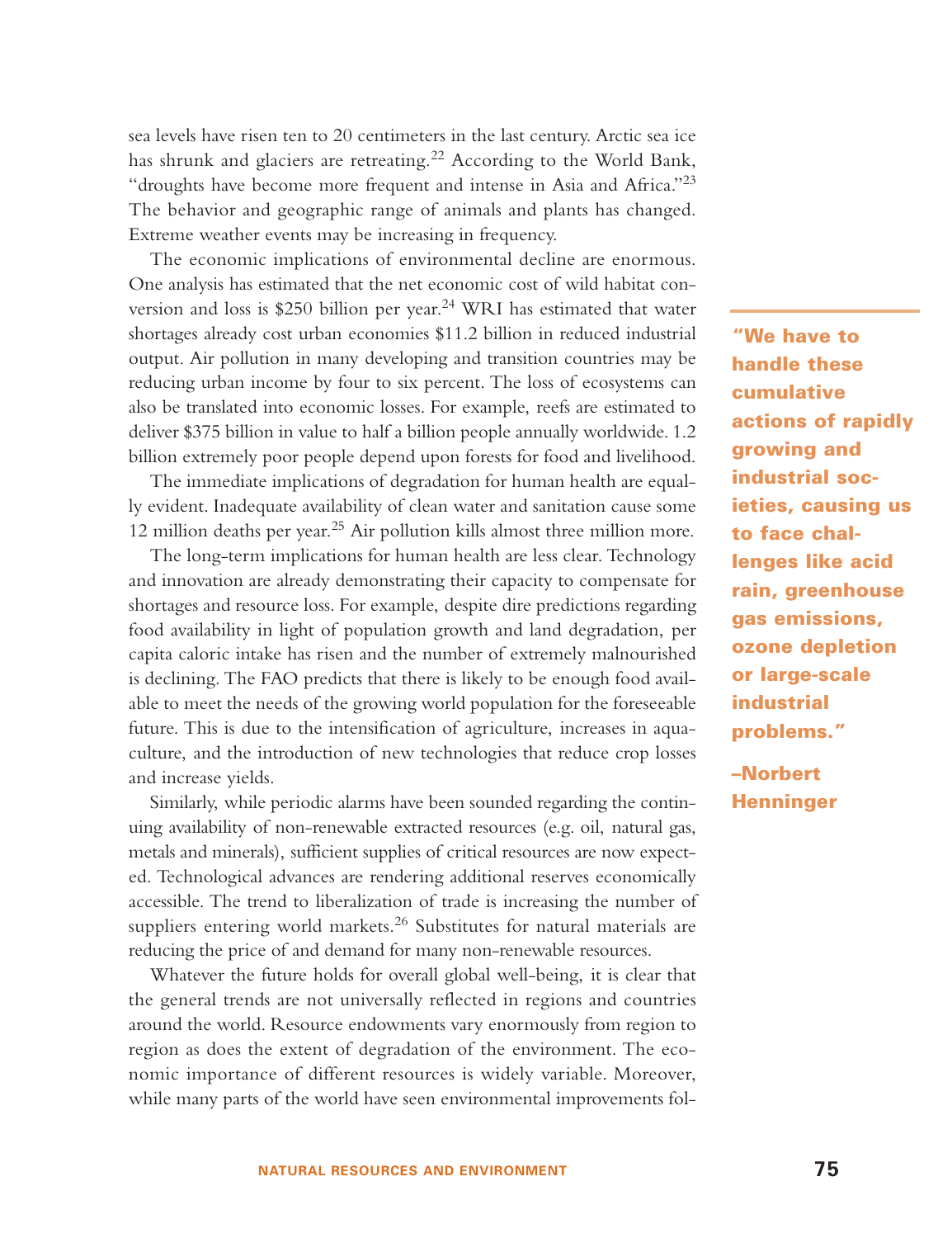lowing industrialization; the environment in other nations is deteriorating precipitously as populations grow, urbanization advances and the process of economic development unfolds.

The critical task becomes to identify the regions and countries where shortages and degradative processes are likely to be fundamentally destabilizing , and to couple that with some judgment as to where that destabilization is likely to threaten national security.

#### **ENVIRONMENTAL CHANGE AND CONFLICT**

A large body of literature explores how instability and conflict may stem from environment and natural resource-related challenges. Despite the analysis, no consensus has been reached. Many scholars have concluded that issues of access to control of natural resources have caused tension and conflict.<sup>27</sup> Arthur Westing for example concludes that "Global deficiencies and degradation of natural resources, both renewable and non-renewable, coupled with the uneven distribution of these raw materials, can lead to unlikely and thus unstable alliances, to national rivalries and of course, to war."28 Within this group of scholars, there are differences in opinion as to the most serious threats. For example, Lipschutz and Holdren differentiate between the risks associated with disputes over natural resources such as oil and minerals as opposed to services such as clean water or air; they find environmental service disputes more likely to generate conflict.<sup>29</sup> Homer- Dixon believes that conflicts over non-renewables such as minerals are more likely, particularly interstate conflict; he reasons that renewable resources tend to be easier to convert to financial assets and the countries that possess renewable resources tend to be poorer with less capacity to act aggressively. $30$ 

Two groups, one based in Canada the other in Switzerland have undertaken particularly comprehensive theoretical and empirical analyses of the potential global environmental security threat. The Swiss 'Environment and Conflict Project' concludes that concerns over resource control and scarcity combined with overpopulation, economic decline and political instability are spurring conflict around the world, particularly in the poorest developing nations. The Canadian researchers, under the leadership of Thomas Homer-Dixon, focus specifically on the links between environmental scarcity and conflict concluding that conflicts driven by environmental scarcities already exist and are likely to continue to be "sub-national, persistent, and diffuse."<sup>31</sup> Homer-Dixon finds that environment-related threats to stability may be supply-driven (by dwindling availability), demand-driven (by population growth or increases in consumption) or distributiondriven (by inequities or perceived inequities in the allocation and availabili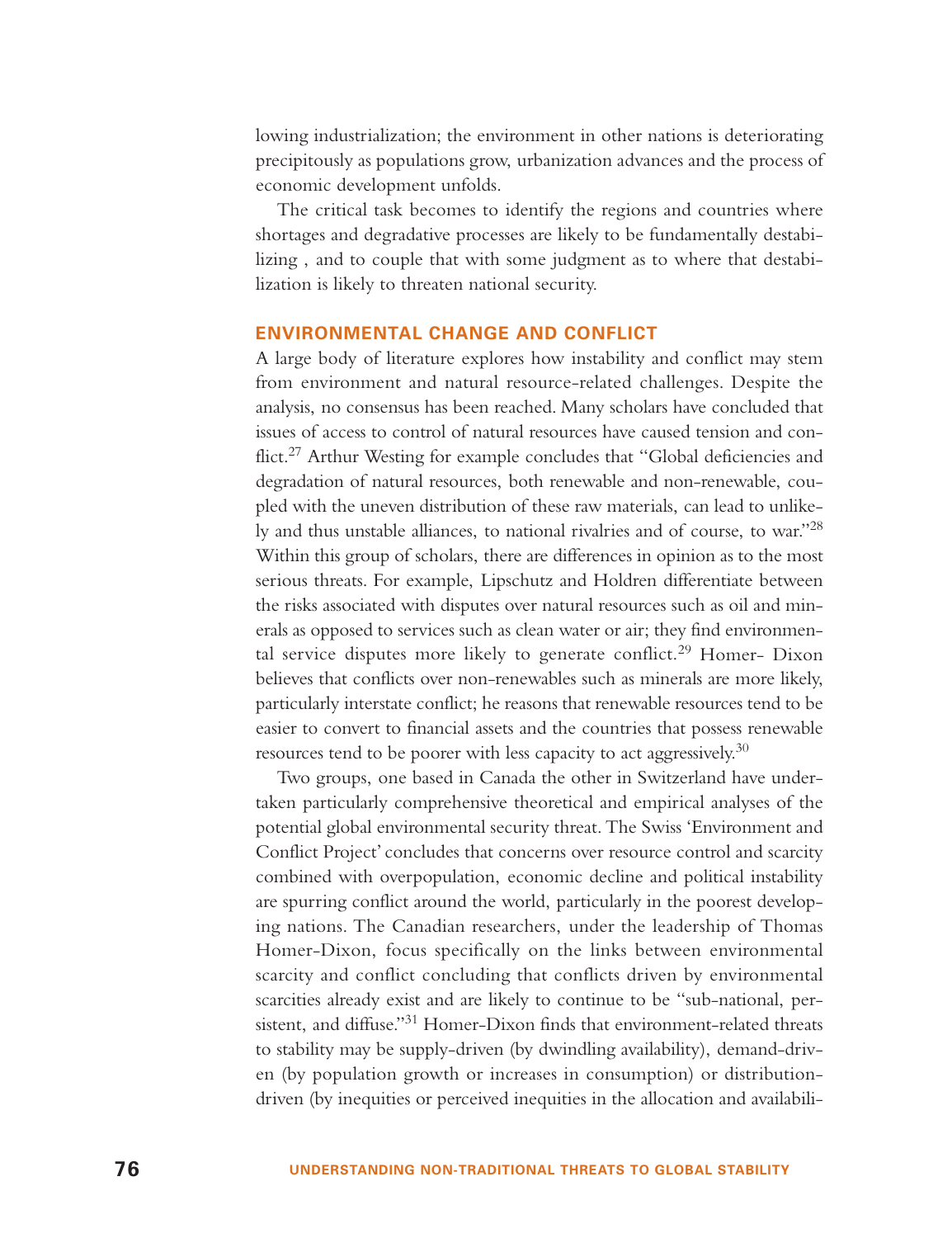ty of resources). Both groups conclude (as do most others) that developing nations will be most afflicted by resource-related conflicts because they are less adaptable and have more fragile governance structures.

Other researchers question the links between environment and security.<sup>32</sup> Marc Levy, for example, questions the causality. He finds that while migration has caused violence and degradation has caused migration, the link from degradation to migration to violence has not been empirically demonstrated. He concludes that ozone depletion and climate change are the only environmental challenges that currently pose a direct physical threat to the United States.<sup>33</sup> Gleditsch focuses on the methodological shortcomings of environmental security research and finds that the environment-security link is overstated. He endorses the view of Julian Simon, that technological innovation and adaptation will reduce the likelihood and impact of environmental stress. Daniel Deudney, and Lipschulz and Holdren agree that technological advances will continue increasing the ability to substitute for dwindling non-renewable resources. Deudney more broadly criticizes the attempt to make the case that environmental issues are issues of national security. Gledisch notes that globalization will reduce the likelihood of resource wars as countries' control over supplies declines.

The predicted paths to conflict from environmental stress wary widely in the literature.<sup>34</sup> David Wirth speaks of how environmental change may shift balances of power. Heilbroner talks about the impact of growing disparities in income leading to military confrontation. Jacobsen discusses the destabilizing impact of a growing pool of environmental refugees. Gleik focuses on growing water scarcity. Wallenstein is concerned with the impact of reduced crop production and the potential use of food as a weapon. Gurr examines the role of environmental scarcity in fostering the emergence of ethnic and class rivalries. And Ophuls discusses how scarcity creates an underlying atmosphere of tension within the global community impeding cooperation and peaceful coexistence.

An analysis of the trends to different types of environmental scarcity, and the possible links to instability and conflict helps define the current state of knowledge.

# **POTENTIAL SECURITY-RELATED IMPLICATIONS OF SPECIFIC ENVIRONMENTAL THREATS**

#### *Water*

Clean water scarcity may be the most central environmental security concern today. Growing populations and demand for water are increasing demand as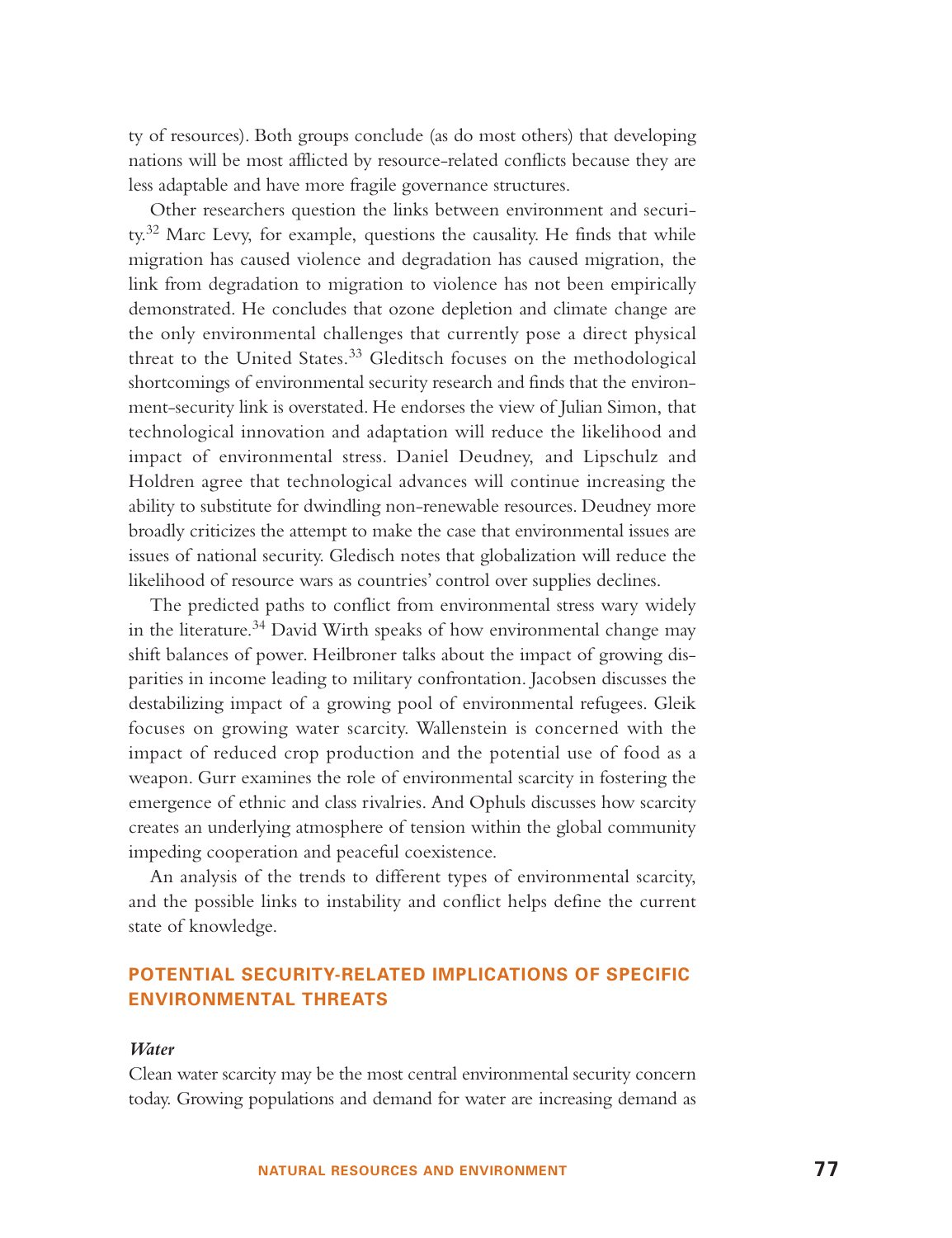pollution and more frequent droughts strain supplies. There are no substitutes for fresh water, and the cost of desalinization is still high. According to the United Nations, between 1970 and 1997 the amount of water economically available for use worldwide dropped by 37 percent.<sup>35</sup> Since 1950 the renewable supply of water has fallen by 58 percent.<sup>36</sup> It has been predicted that by 2050 demand for water could equal 100 percent of supply.<sup>37</sup>

Agriculture today accounts for more than two-thirds of water use worldwide (and over 80 percent of use in the poorest developing nations); the push to increase agricultural productivity will further strain supply as irrigated agriculture becomes more widespread. In agricultural regions of northern China the water table is already declining by five feet per year and 10 to 20 percent of grain production is threatened.<sup>38</sup> Simultaneously, municipal and industrial demand for water are growing. According to Foster, water tables are falling in cities across Latin America and Asia reducing the water supply and quality, and hurting surrounding agricultural productivity.<sup>39</sup> Throughout India the water table is falling three to ten feet per year. Compounded by water subsidies that maintain artificially low prices for water around the world, the strain on the resource is escalating.

Ensuring an adequate supply of water for economic development around the world is complicated by the fact that water resources are often shared among countries. More than 30 countries draw over one-third of their water from neighboring nations.<sup>40</sup> According to the Institute for National Strategic Studies "about 200 river basins are shared by two or more countries.<sup>41</sup> Thirteen are shared by five or more countries. Four basins are shared by nine or more countries." Watersheds that cross national boundaries comprise over 60 percent of Africa, Asia and South America, and 47 percent of the world as a whole.

Recent history reveals conflicts over water in China, Pakistan, Thailand, Bolivia and India and Bangladesh. Around the world there are some 17 water basins in which disputes over water currently exist or are likely to develop over the next decade; 51 countries on five continents will be affected.<sup>42</sup> The Middle East and North Africa are where water conflict is most acute, particularly in the Euphrates, Nile and Jordan river basins. Turkey is constructing dams and irrigation that will impact water flow to Syria and Iraq. Disputes between Ethiopia and Egypt have continued for decades over rights to water from the Nile. Israel is currently embroiled in a dispute with Lebanon, and a trilateral exchange over water rights with Jordan and Syria. The Palestinians have long complained about the division of water with Israel (Some 40 percent of the ground water used by Israel (about one quarter of its supply) originates in the Occupied Territories.)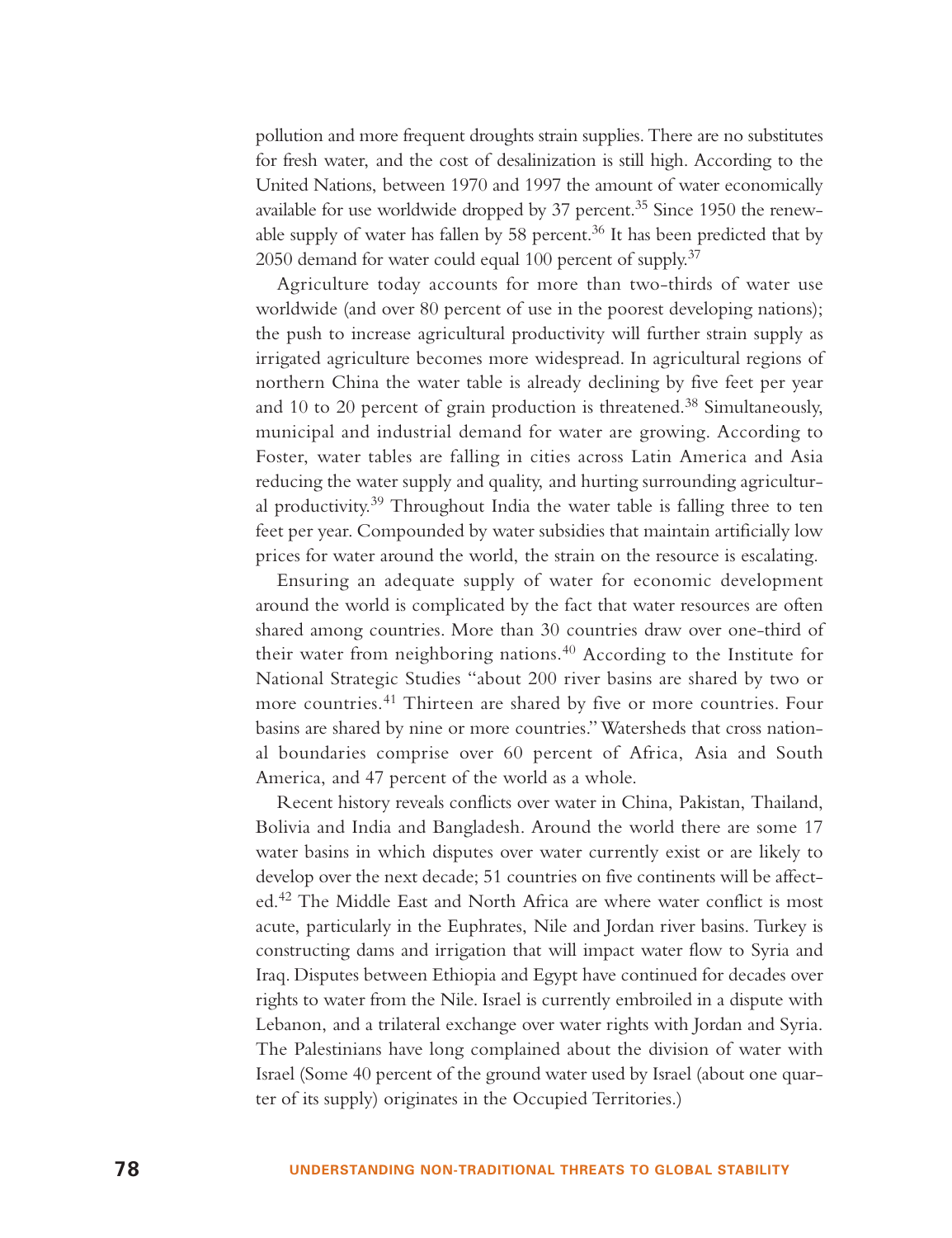While it would seem that a conflict driven by water shortages is inevitable given the situation, history proves otherwise. According to Postel and Wolf, only one war over water has ever been recorded and it took place 4,500 years ago in Mesopotamia. To the contrary, more that 3,600 water-related agreements and treaties have been signed to govern the sharing and division of the resource.<sup>43</sup> Similarly, the Transboundary Freshwater Dispute Database Project finds "little evidence that water has ever been the cause of international warfare."<sup>44</sup>

That does not mean instability and disagreements over water use do not abound. According to the Transboundary Freshwater Dispute Database Project, small scale, acute conflicts have occurred. Additionally, growing scarcity and declines in quality are likely to gradually decrease the internal stability of countries if they are not addressed proactively. It is unclear whether or not desperation over water supplies will end the cooperation that has typified water use negotiations. Norman Myers among others has discussed the risk of reaching a critical threshold beyond which conflicts over environmental scarcities result in violent conflict. Homer-Dixon has, however, questioned the likelihood of conflict; he believes that wars will only be likely if the country losing access to water is highly dependent on the source, there is a high risk of substantial water limitations, there is a history of antagonism between the countries and the negatively affected country is militarily stronger.<sup>45</sup> Additionally, efforts to map, source and negotiate resource-sharing agreements to govern abundant deep aquifers may stave-off profound global shortages. Ultimately, the question is whether or not the degree of water scarcity will overwhelm the tendency towards cooperation.

#### *Food Security and Agricultural Productivity*

Despite the promising trends in the availability of food and per capita caloric intake on a global level, persistent local and regional agricultural production problems exist around the world, particularly in Sub-Saharan Africa. The U.S. Department of Agriculture (USDA) has estimated that per capita food consumption is likely to decline in 47 of the poorest nations of the world through 2008. USDA predicts that as of 2008, 39 countries will likely be unable to meet their food requirements. Two-thirds of Sub-Saharan Africa will be undernourished. Forty percent of the population in Latin America and Asia will be undernourished.<sup>46</sup>

Driving the vast undernourishment are population growth, insufficient distribution channels, civil unrest and differential purchasing power. According to USDA, twelve of the nations that are likely to face contin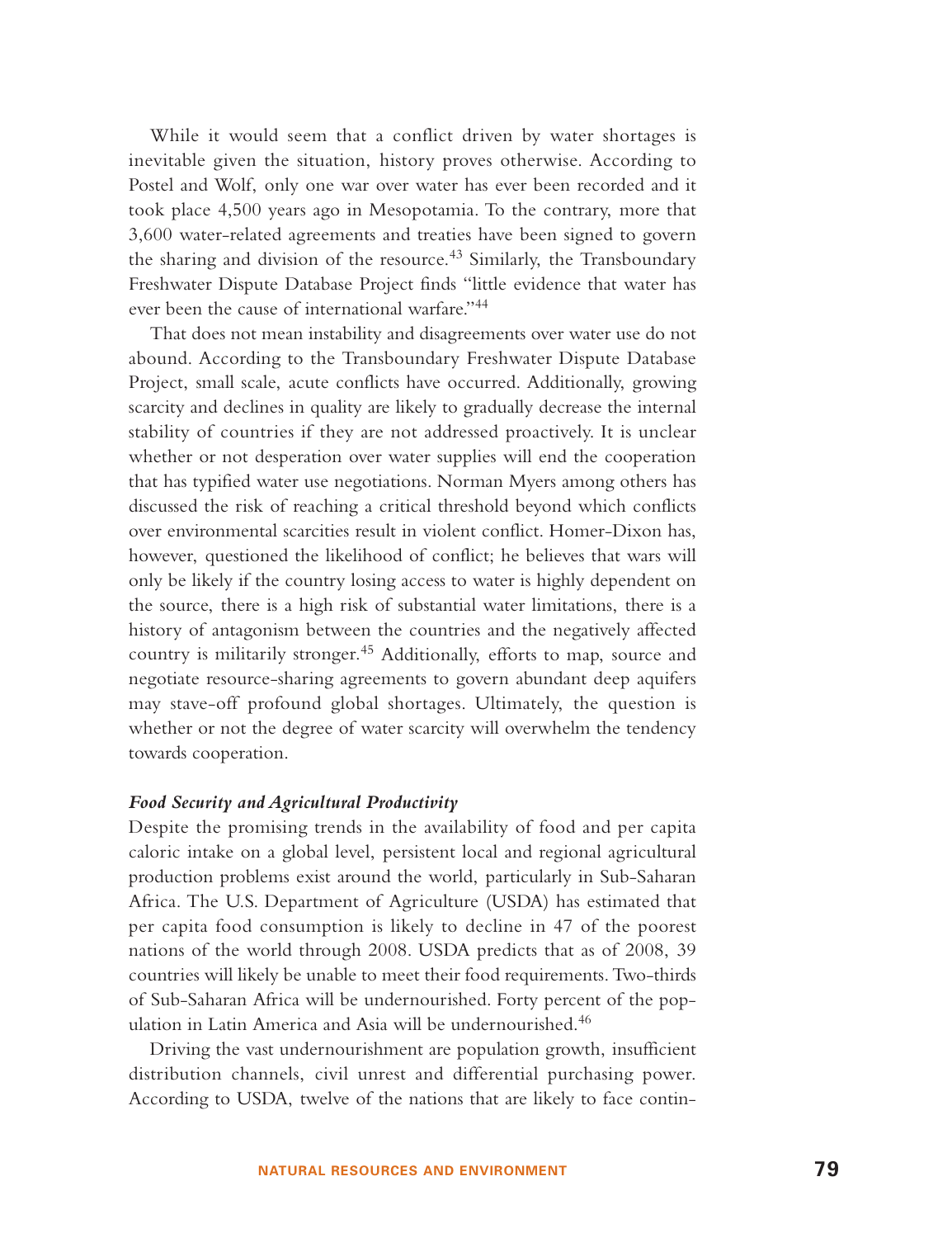ued undernutrition have adequate supplies of food for their population, but lower income groups lack the financial resources to provide adequately for themselves. Many of these people live in rural areas that lack access to employment, land or credit to facilitate self-sufficiency. In Sub-Saharan Africa population growth is a particular problem; agriculture production growth rates in the region between 1980 and 1997 were largely offset by increases in the number of mouths to feed.<sup>47</sup>

Insufficient growth in productivity, and environmental degradation exacerbate the problems. For example, to satisfy projected nutritional requirements for 2008, Sub-Saharan African agricultural productivity would have to increase at a rate 60 percent greater than the 1.4 percent per year productivity growth rate achieved between 1980 and 1997.<sup>48</sup> Unfortunately, the availability and productivity of cropland are in decline. In developing countries, arable land declined in the 1980s by 1.9 percent per year. And Vaclav Smil estimates that each year in developing countries three million hectares are lost to erosion; another one million are lost to salinity. Urbanization consumes another approximately six million hectares of cropland. Desertification affects some 20 percent.<sup>49</sup> Genetically modified seed varieties could help reduce the crop losses attributable to insects and disease (which are often up to 30 percent in tropical Asia and Africa) and increase yields by 10-25 percent. But, thus far, continued debates over the political, economic and environmental consequences of genetically modified crop technologies have blocked their mass distribution in developing nations.

There is a long history of conflicts related to land use and distribution. Calls for land redistribution are central to conflicts in Asia, Africa and Latin America. Afghanistan, Angola, Ethiopia, Rwanda, Sierra Leone, Somalia and Haiti have all faced conflicts that were exacerbated (and maybe partly caused) by environment-induced food shortages.<sup>50</sup> Riots have been the response to increases in food prices and shortages.<sup>51</sup> Nonetheless, the link between food security and armed conflict may be more indirect, with poverty as the impetus to violence. While Messer et al have suggested that there is a direct causal link between food security and conflict, their statistical analysis does not strongly support the claim.<sup>52</sup> The same is true in a study by Turi Saltnes analyzing the connections between desertification and conflict; the statistical significance of the relationship practically disappeared when controlling for political and economic factors.<sup>53</sup> De Soysa and Gleditsch et al have concluded "rehabilitation of agriculture is a central condition for development, reducing poverty, preventing environmental destruction—and for reducing violence."<sup>54</sup> Their analysis finds that in the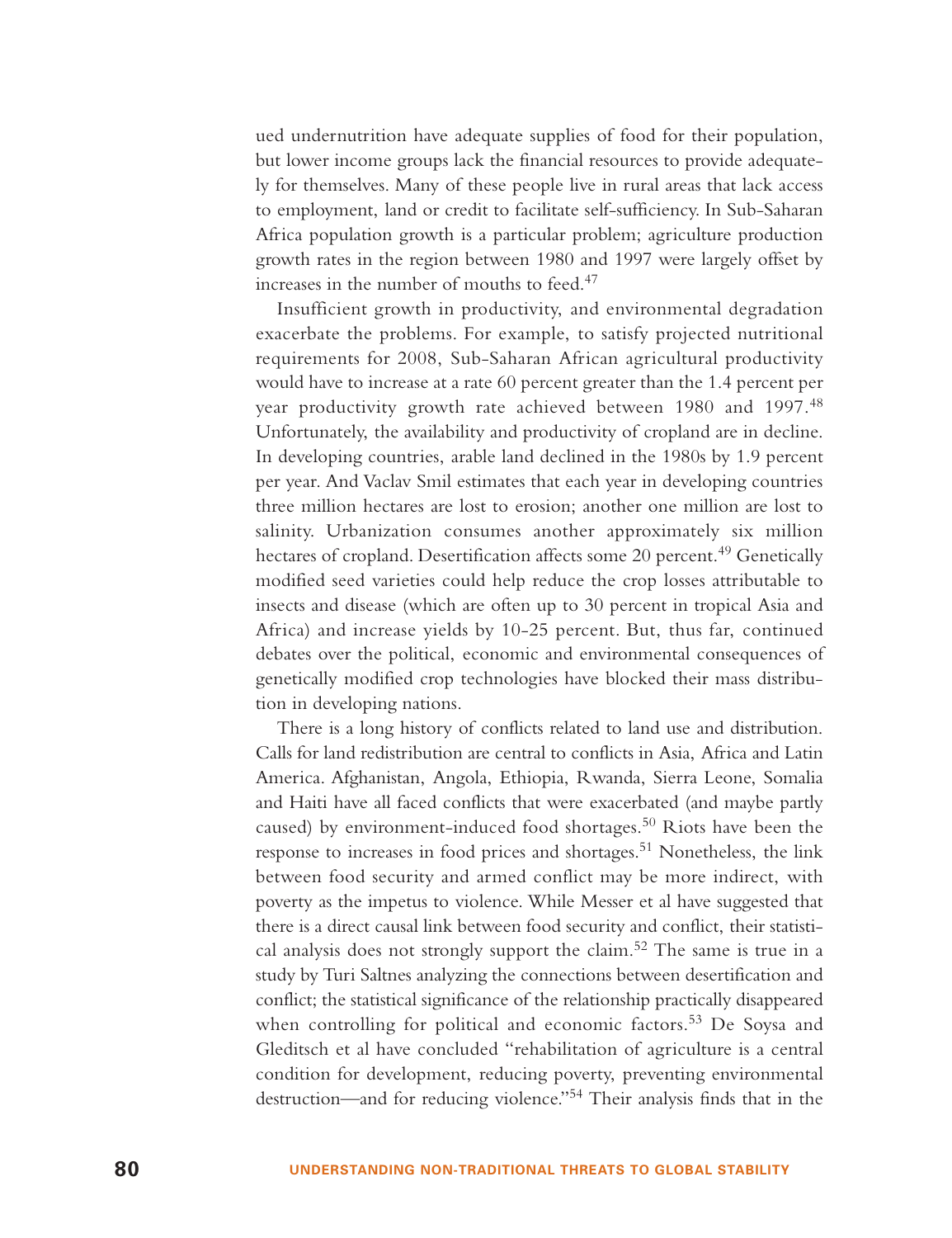Post-Cold War period, the preponderance of armed conflict (multinational and internal) has taken place in regions that are heavily dependent upon agriculture. Their deeper analysis indicates that agriculture-related issues often have been among the causes of that conflict.

#### *Global Climate Change*

The Intergovernmental Panel on Climate Change (IPCC) currently projects that globally average surface temperature will rise by 1.4 to 5.8 degrees Centigrade above 1990 levels by 2100. This is likely to exacerbate significantly flooding and droughts. It is also predicted to reduce crop yields in tropical and sub-tropical regions; decrease water availability in water scarce regions; increase exposure to vector (e.g. malaria) and water borne diseases; and prompt widespread increases in flooding as a result of sea level rise and increased heavy precipitation in some parts of the world. The magnitude of the negative impact on human health and well-being as well as economic prosperity will depend upon societies' ability to adapt; developing countries will face the greatest challenges.<sup>55</sup>

Global climate change is being driven by the growth in human-induced emissions of greenhouse gases around the world. The energy sector is the biggest contributor, with fossil fuels (oil, coal and natural gas) contributing the most to total emissions. That is unlikely to change for the foreseeable future. Global demand for energy currently consumes about one percent of fossil fuel reserves per year. Given improved extraction and recovery technologies as well as continued exploration, energy supply is likely to be sufficient to meet demand without a dramatic increase in prices for the foreseeable future. This portends well for the world's ability to foster economic development and expansion unhindered by constraints on the availability of fuel. It also means that a dramatic shift away from fossil fuels is unlikely.<sup>56</sup>

While energy efficiency is improving, and the energy intensity of economies (the amount of energy used per unit of output) is decreasing, demand for energy will increase by almost fifty percent in the next 15 years from about 75 million barrels of oil in 2000 to over 100 million in 2015. Demand for natural gas, particularly driven by Asia, will increase by over 100 percent. Fossil fuels will remain the fuel of choice. A continued increase in greenhouse gas emissions is predicted. It is likely that developing countries will overtake developed nations as the major emitters of greenhouse gases.

Though heated arguments have typified negotiations of the Framework Convention on Climate Change, no one has argued that these disputes will precipitate war. The implications of climate change for stability will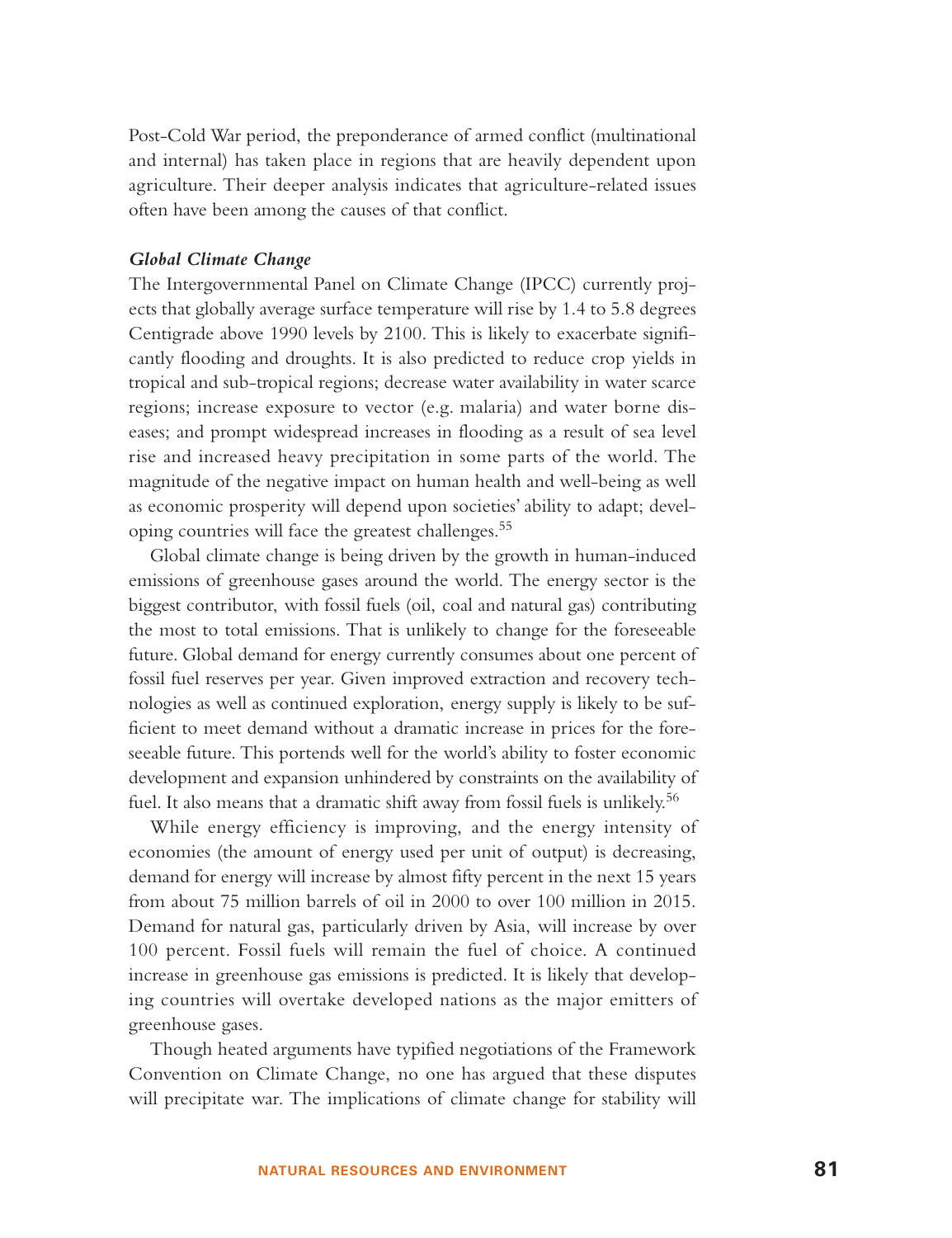primarily be indirect. The IPCC has predicted, for example, that between 75 million and 200 million people could be displaced annually by storm surges. It has also found that climate change will accelerate erosion, water scarcity, and loss of wetland and mangroves, all of which will magnify the local and global economic impacts of change. Some have estimated that hundreds of millions of environmental refugees could be created as a result of climate change-induced food and water shortages.

There is some empirical analysis of the instability produced by climatic shift. Angus McKay has studied whether climate change-induced food shortages in the 1400s in the kingdom of Castile (most of modern Spain) caused violent unrest. Thomas Homer-Dixon has hypothesized that global warming could increase the flow of migrants from Oaxaca, Mexico; they are already leaving because of drought and soil erosion, and global warming could decrease Mexican production of rainfed maize by up to 40 percent. Desertification has forced significant migration across African borders.

#### *Military Waste and Clean-Up*

The generation, storage and disposal of waste generated by military forces around the world continue to present significant environmental challenges. The U.S. Department of Defense (DOD) generates some 750,000 tons of hazardous waste each year.<sup>57</sup> Chemicals and heavy metals are dispersed in every base and nuclear weapons facility. It has been estimated that the cost of cleaning-up military bases in Germany or the Philippines would each cost \$1 billion dollars. The U.S. Department of Energy has estimated that comprehensive clean-up of all facilities over the next 75 years would cost around \$500 billion; stabilization of the worst sites would cost some \$230 billion.<sup>58</sup> The DOD Inspector General has found "potentially significant liabilities" and pollution at U.S. bases in Canada, Germany, Great Britain, Greenland, Iceland, Italy, Japan, Panama, the Philippines, South Korea, Spain and Turkey as well as other countries. The health costs of military contamination are already evident in the heightened rates of cancers, asbestosis, stillbirths and birth defects, and skin, throat and nose diseases in the vicinity of bases such as Subic Bay and Clark in the Philippines.

Radioactive waste remains a particularly significant environmental problem in states of the former Soviet Union. According to the Yablokov Commission, beginning in 1965 the Soviet Union dumped the equivalent of some 2.5 million curies of radioactive waste in the ocean.<sup>59</sup> Additionally, the Soviet military has inadequate means for safely decommissioning nuclear submarines; as of 2000, some 180 submarine reactors were still awaiting disposal. While those submarines have been termed "floating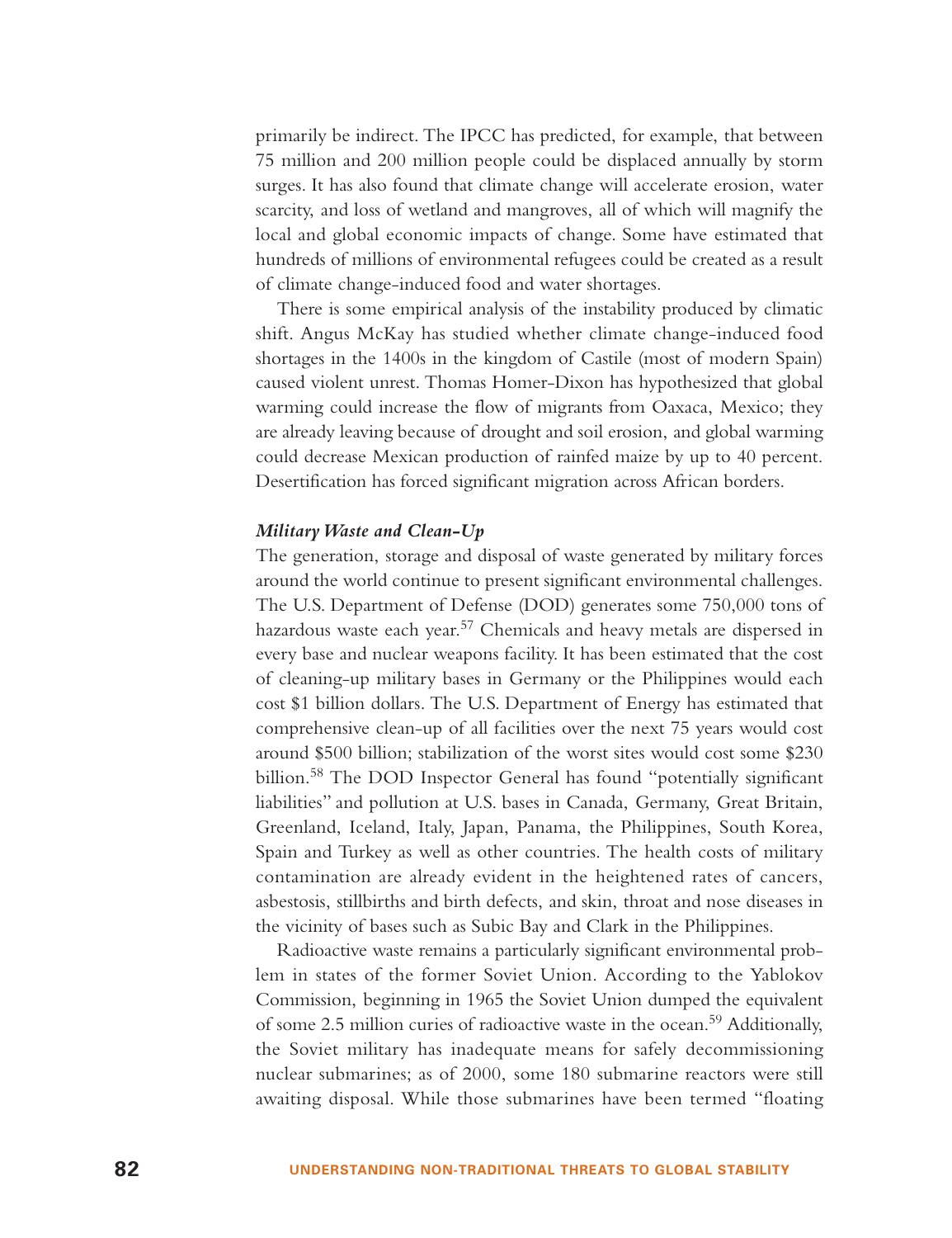Chernobyls," Paul Benjamin believes that the threat to U.S. security is overstated; while environmentally sound disposal of waste and decommissioning are desirable, he contends that no direct health, environmental or military threat to the United States has been demonstrated. Benjamin does feel that significant risks to the United States may be posed by the billions of curies of radioactive waste that may be stored around the cities in which the Soviet Union produced nuclear weapons during the Cold War.

# **THE INDIRECT SECURITY-RELATED CONSEQUENCE OF SCARCITY**

The indirect connections between environmental decline and instability may be the clearest. In his research, Homer-Dixon concludes that environmental scarcity can be driven by the dwindling availability of certain natural resources, increasing demand for resources or unequal distribution and access to resources. He concludes that scarcities can drive conflict but that "scarcity's role in such violence…is often obscure and indirect. It interacts with political, economic and other factors to generate harsh social effects that, in turn help to produce violence."<sup>60</sup> In fact, Homer-Dixon feels that environmental scarcity will only cause violence when it occurs in combination with other social, economic and political stresses. Nonetheless, Homer-Dixon notes that environmental factors are not always subordinate to other concerns in driving violence; sometimes they underlie or supercede other factors in terms of importance.

Homer-Dixon sees two primary paths to instability. One scenario in which resource degradation and depletion combine with demographic trends such as population growth to foster elite seizure of control over resources or their distribution. A second scenario in which resource scarcity and demographic pressures drive migration to increasingly fragile lands, feeding degradation and the marginalization of weak groups. Homer-Dixon believes that these environment-driven effects on societies will have broader implications for nations' social, cultural and economic well-being causing insurgencies, ethnic clashes and coups d'état.<sup>61</sup> Hauge and Ellingsen support his hypotheses. They find that environmental degradation increases the risk of civil conflict, albeit smaller rather than larger conflicts. While they find that conflict is linked to degradation, they find that economic and governance-related factors are more predictive.

#### *Migration*

There is a long history of migration correlated with environmental degradation, but there is not consensus regarding the causality of the linkage.

**"The issue to me is how to integrate environmental security into the overall fabric of the national security planning process."**

**–Sherri Goodman**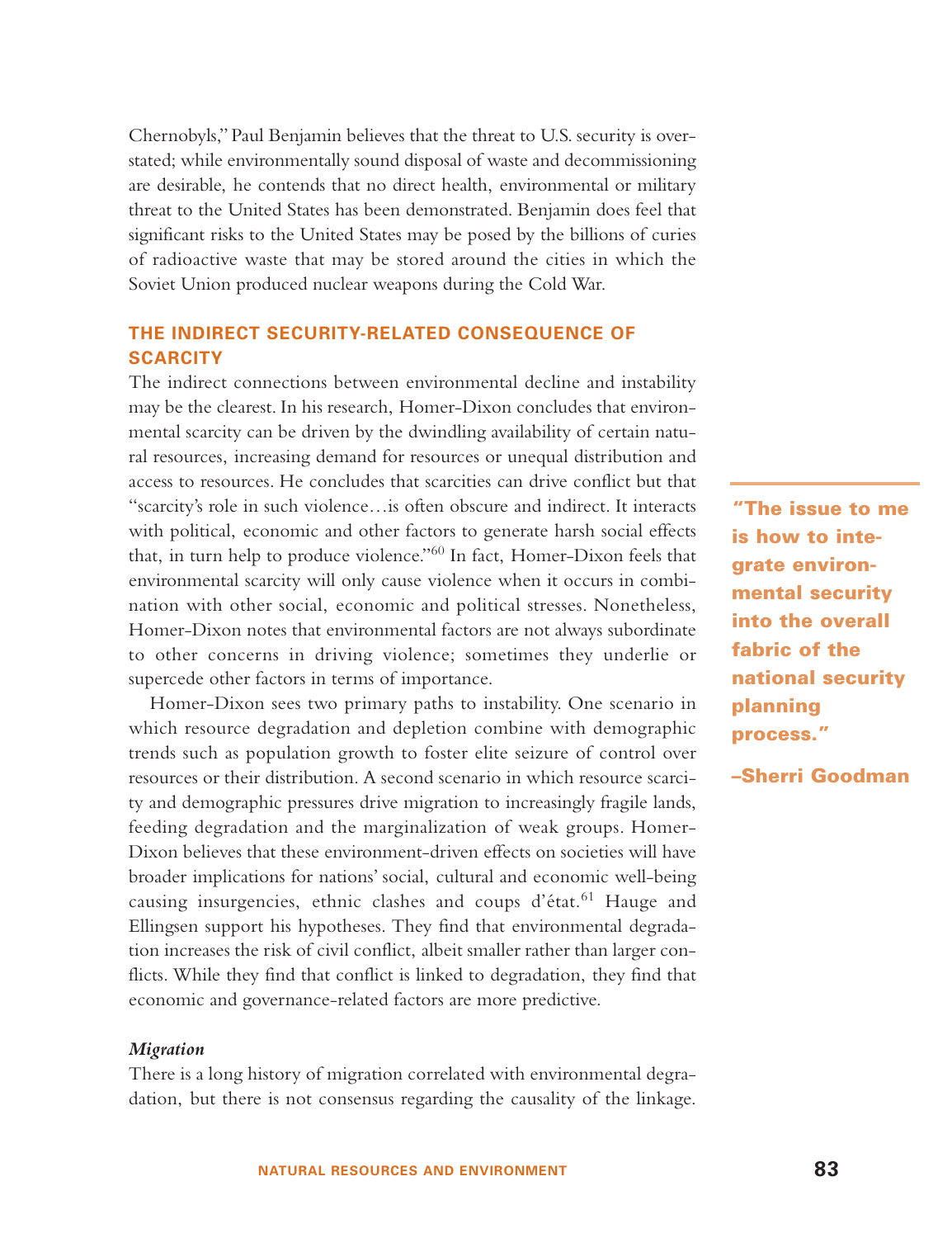According to Suhrke, while experts in migration tend to see degradation as a contributory factor, developmental and environmental experts perceive there to be a causal linkage.<sup>62</sup> Nonetheless, there is a clear correlation with environment-related stresses including drought, famine and flooding in places such as the Sahel and Bangladesh. That correlation (and perhaps causality) is likely to become increasingly clear as global climate change progresses, raising sea levels, and increasing the frequency and severity of droughts.

The nature of the threat posed to stability by migrants relates to the inherent instability in large-scale population movements. Suhrke points out that refugees of flood and famine are generally so weak, powerless and marginalized that their ability to pose a direct threat is limited.<sup>63</sup> Nonetheless conflict spurred in part by migration has occurred. The 1969 "Soccer War" involving Honduras and El Salvador began when Honduras sought to return Salvadoran migrants that had entered the country in search of arable land. Bangladeshis have met violent resistance when they enter India fleeing famine and overcrowding.<sup>64</sup> Severe environmental degradation in Haiti has dramatically compromised the ability of the nation's land to support its population economically or nutritionally, at times spurring exodus "en masse"65; in September 1994 the United States entered Haiti militarily, partly in response to the attempts at mass migration to the United States by boat. Somerville analyzed the tension induced by drought- and famine-induced migration in the Sahel. He found that conflicts arose as a result of: competition for and corruption using relief aid; attempts to close-off borders to migrating victims; and within urban areas in drought-affected regions stretched by the influx of refugees.<sup>66</sup>

#### *Economic Losses*

There can be no question that environmental degradation has severe economic costs at the national and global levels. Estimates of the economic consequences of different types of degradation have been made.<sup>67</sup> But most dramatic are the impacts of environmental degradation on the overall economic well-being of countries around the world. Russia has estimated that total economic losses from environmental degradation are the equivalent of 10 to 12 percent of GDP.<sup>68</sup> Similarly, the estimated losses in the nations of Central and Eastern Europe range from two to eleven percent of GDP.

The same is true in other parts of the world. Robert Repetto estimates that the lost future productivity resulting from poor Indonesian environmental management is valued at half a billion dollars in future income.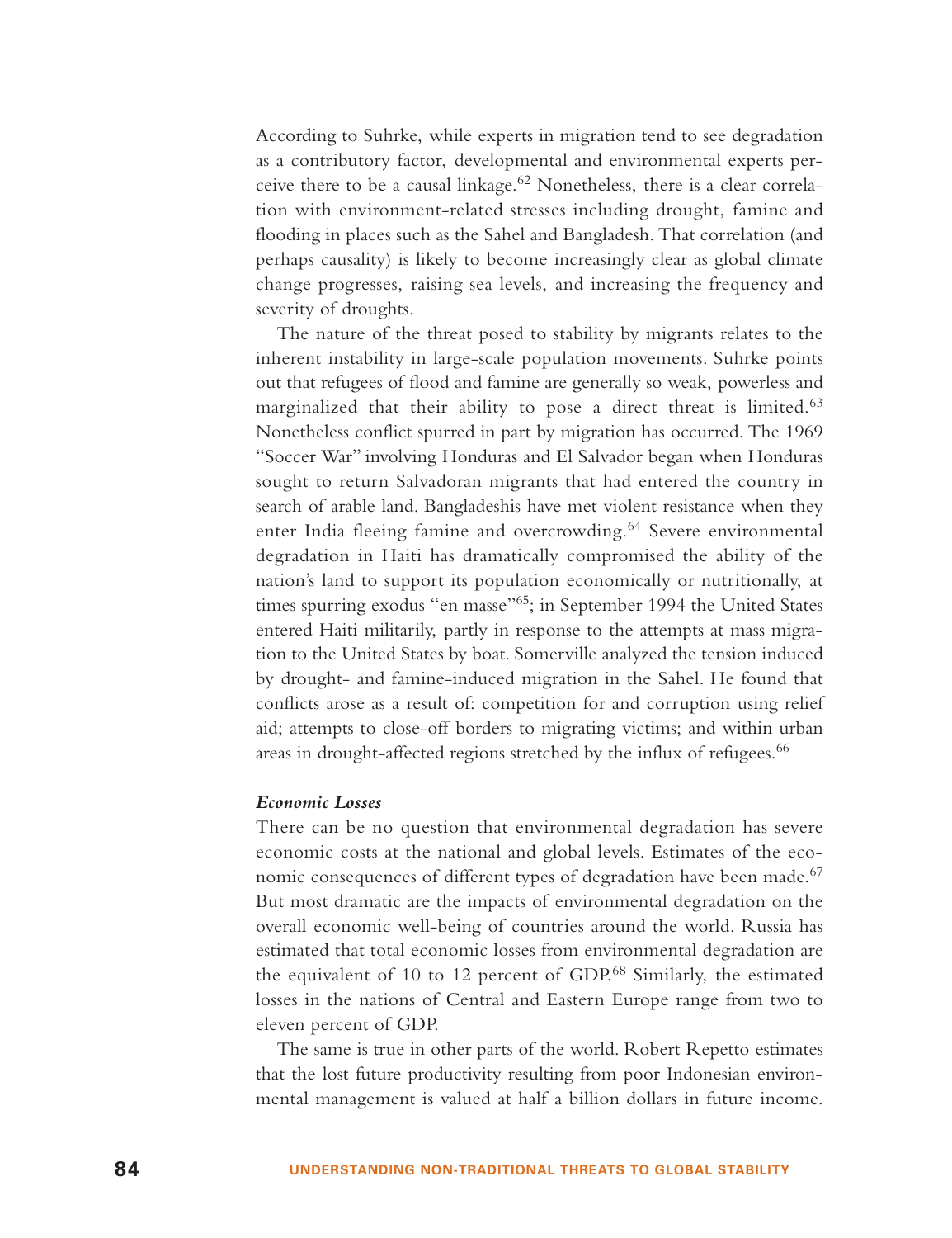Smil calculates that the economic impact of China's environmental challenges is at least 15 percent of GNP. Barbier has estimated that nine percent of GDP in Burkina Faso is lost as a result of dryland degradation.<sup>69</sup>

# **IV. ENVIRONMENTAL TERRORISM AND AGRICULTURAL BIOLOGICAL WARFARE**

In the post-September 11 world, increased attention has focused on the potential for attacks on natural resources. Though limited, there is a history of such attacks. In 1967 Israel destroyed oil installations in Syria during the Six Day War. During World War II and the Korean War dams were routinely struck.<sup>70</sup> The United States, Great Britain, France, Japan and Germany all experimented with agricultural biological warfare during World War II; their targets included animals and crops.<sup>71</sup> Iraq sought agricultural biological warfare capacity prior to the Persian Gulf War. The former Soviet Union had an extensive program developing anti-plant and animal biological weapons from the 1930s until the 1970s.

Non-state actors have also used such tactics. Oil pipelines in Colombia are regularly attacked. In 1978, the Arab Revolutionary Army Palestinian Commandoes used mercury to contaminate Israeli citrus exports.<sup>72</sup> Insurgents in Kenya used a toxin derived from a plant to poison cattle. And claims that Sri Lankan tea and Chilean grape exports to the United States had been contaminated caused significant disruptions with millions of dollars in economic consequences.

The specter of terrorist attacks on reservoirs has received particular attention post-September 11. Theoretically, explosives, poison or diseasecausing agents could be used to interrupt or contaminate supplies.<sup>73</sup> There is precedent. In 2000 French chemical workers dumped acid in a river as a protest. Alternatively, dams could be destroyed, pouring out massive quantities of water. A malfunctioning bomb was found at a reservoir in South Africa in 1999.<sup>74</sup> Other approaches to environmental terrorism might include forest fires, destruction of coral reefs, the intentional spread of crop or animal diseases or crop poisoning.

While the risk of environmental terrorism and agricultural biological warfare exist, determining the level of risk is difficult. Significant research programs that existed around the world have created a foundation of knowledge, and source of scientists able to plan attacks and aid anti-agriculture biological weapons development. The scientific and operational impediments to these attacks are smaller than the barriers hindering attacks on people. Most agricultural resources and natural resource-related infrastructure are virtually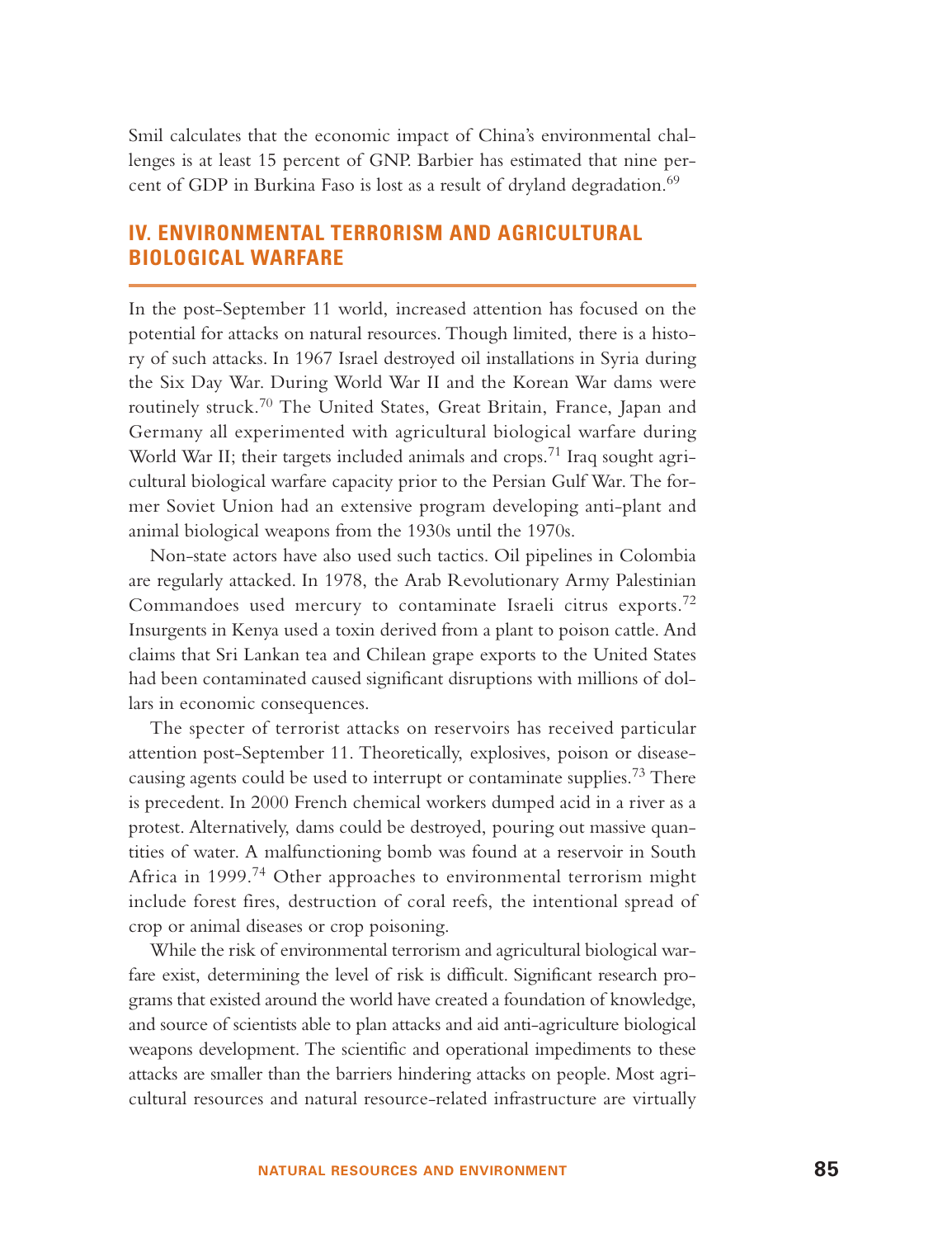unprotected.<sup>75</sup> Sources of supply are often highly centralized, increasing the vulnerability of large populations to attack. Even the false report of an attack can have significant economic and psychological consequences.

## **V. FINDINGS AND CONCLUSIONS**

While the trend to environmental degradation is undeniable, the impact of that decline for national security is less clear. History is filled with predictions of impending environmental disaster that proved incorrect. Technology has demonstrated its ability to overcome some of the environmental challenges posed by development. Societies have proven their willingness to invest in environmental restoration and protection once they have reached a threshold level of development. It is conceivable that the global community will prove able to overcome even the most serious environmental threats that are looming. That having been said, in assessing how we can bolster stability and security vis-à-vis environmental threats, <sup>a</sup> number of conclusions can be reached.

- **There is no clear evidence that environmental degradation is creating short-term threats to national security.** Despite dramatic evidence of resource depletion, short-term, local environmental challenges are likely to be managed (or absorbed) without broader implications for global stability. Where conflict occurs in resource constrained environments, it will be difficult to isolate environmental factors as the critical cause or key to resolution of disputes.
- **There is abundant evidence that natural resources and environmental scarcities create instability.** Violence related to resource distribution, control and growing scarcity exist and are likely to become more frequent as pressure on the resource base grows as a result of population growth, development induced degradation and climatic shifts. The local consequences are likely to be severe, though the causes and consequences of environment-induced instability will vary by region, and within countries and different ecozones.
- **Given environmental trends, the number of humanitarian crises stemming from natural disasters is likely to continue to climb, with a corresponding increase in involvement by foreign aid and military personnel.**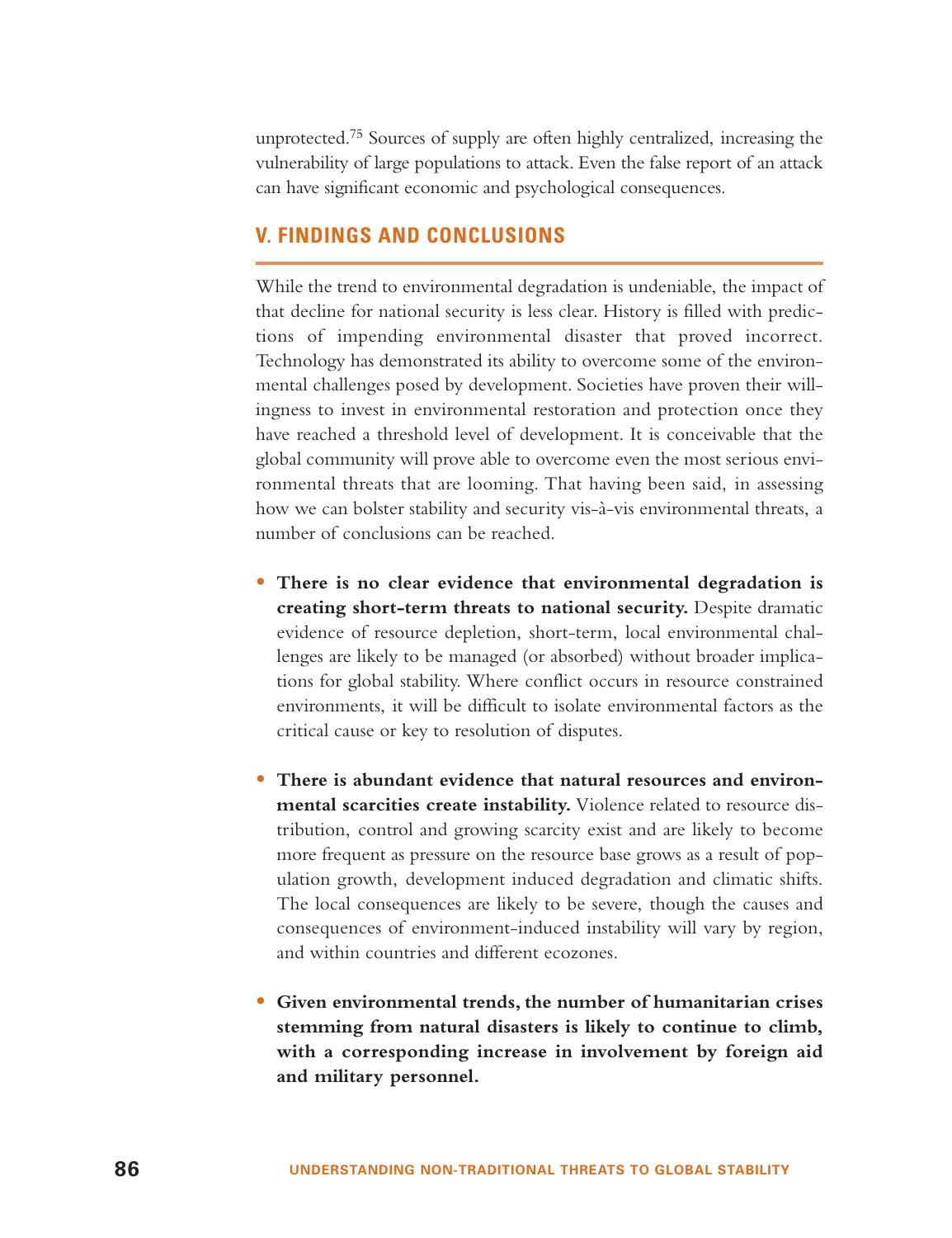- **Reductions in the availability of water and climate change raise the specter that irreversible environmental challenges will reduce stability in the future.** While it is hard to predict that armed conflict will result, the types of change that are foreseen are unprecedented and require urgent attention.
- **Environmental degradation is causing economic losses, declines in human health and migration.** These secondary effects have implications for stability and security that are discussed in sections on health and demographics.
- **The gravest environmental threats to security and stability will require multinational cooperation to overcome.** Climate change, water and other resource scarcities as well as localized food shortages will only be overcome if nations around the world work individually and collectively to share resources, increase efficiency and reduce consumption.
- **A broader, long-term perspective is needed to fully incorporate into decision-making natural resource and environment-related risks to stability.** For example, if trade negotiators better appreciated that barriers to developing country entry into the World Trade Organization threaten food security with consequences for regional stability, it might facilitate progress. If there was broader understanding of the importance of biodiversity to the development of drugs to combat catastrophic illnesses such as AIDS, Hoof and Mouth, and Mad Cow diseases, habitat conservation might become a higher priority.
- **The scale and speed of environmental changes will have important implications for their impact on stability, and societies'** adaptive capacity. Long-term threats to security will provide more time for adaptation but less impetus for crisis aversion. That is, gradual environmental changes allow opportunities to adapt, but if left unaddressed, they can become irreversible crises with few remedies.
- **The indirect though dramatic negative impact of environmental degradation on the prosperity of developing nations around is evident and alarming.** Given the implications for stability of economic stagnation, a more concerted effort to reduce the environmental costs of economic development is needed. The potential for success is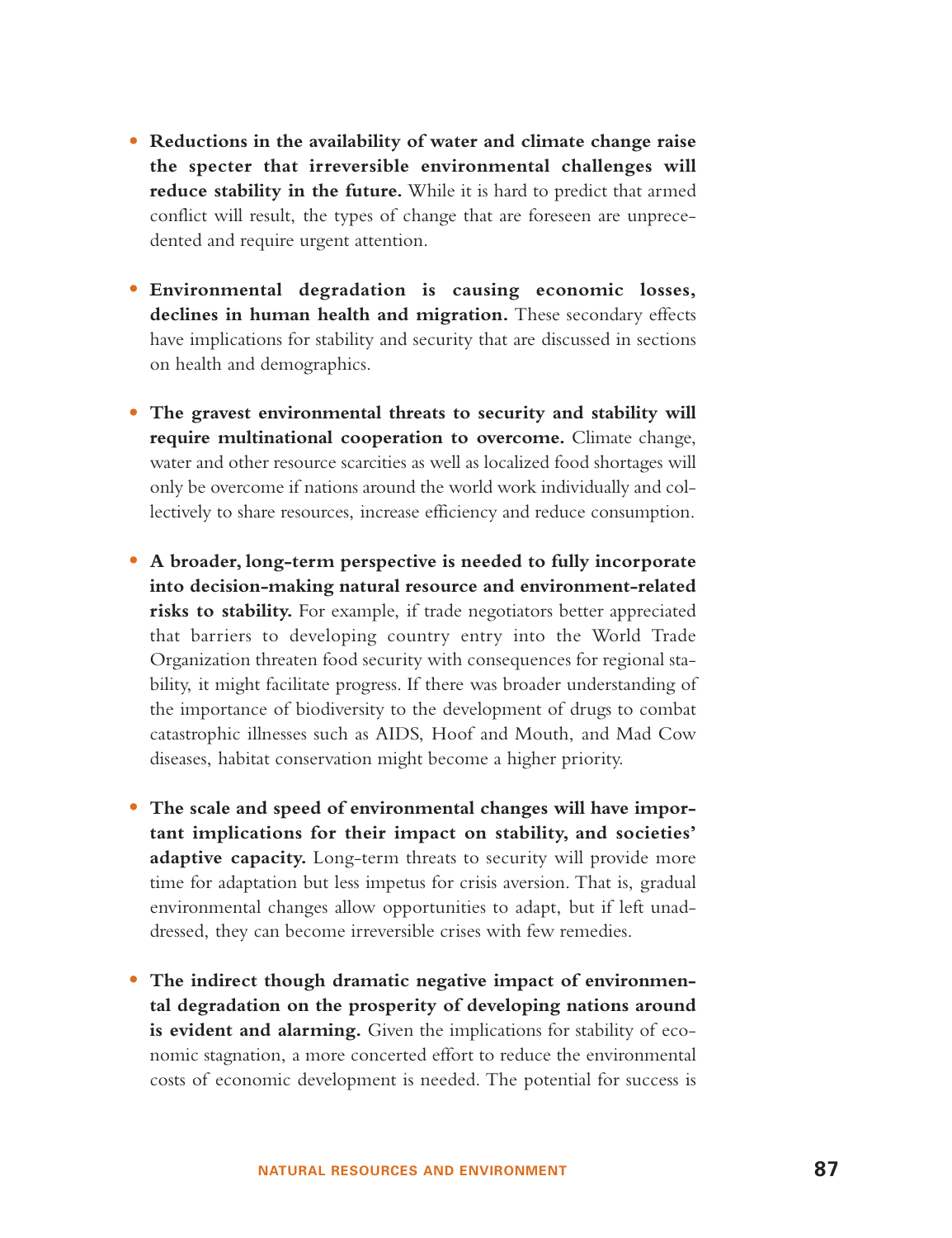already evident in Brazil, India and China where there is evidence that the energy-related environmental costs of production are being reduced, helping to promote a "greener" path to development.

• **Efforts to promote increased water and energy efficiency will benefit the environment, economies and, indirectly, global stability.** The full range of efforts to facilitate more efficient resource use need to be recognized for the full range of benefits they deliver.

#### **PROPOSED DIRECTIONS FOR RESEARCH**

The ability to more specifically assess resource-related threats to security would be enhanced by efforts to:

- create a taxonomy for weighing and prioritizing environmental threats by identifying those place where challenges are most critical and those that are approaching the threshold beyond which stability is compromised;
- explicitly connect specific local and regional environmental threats to broader global concerns;
- better assess the direct connection between environmental scarcity and intrastate conflict.

#### **FINDINGS RELEVANT TO POLICIES AND PROGRAMS**

There is the critical need to seize the important opportunities that exist to reduce the threat to stability and security from environmental degradation. For example:

- Efforts such as those of Bangladesh to anticipate and reduce the threat posed by storm surges and floods using engineering, technology and planning are important and need to be replicated in "high risk" areas;
- Programs to integrate environmental issues into regional security and conflict resolution processes are needed to ensure that environmentrelated sources of tension are diffused, reducing the likelihood that they cause the resurgence of conflict;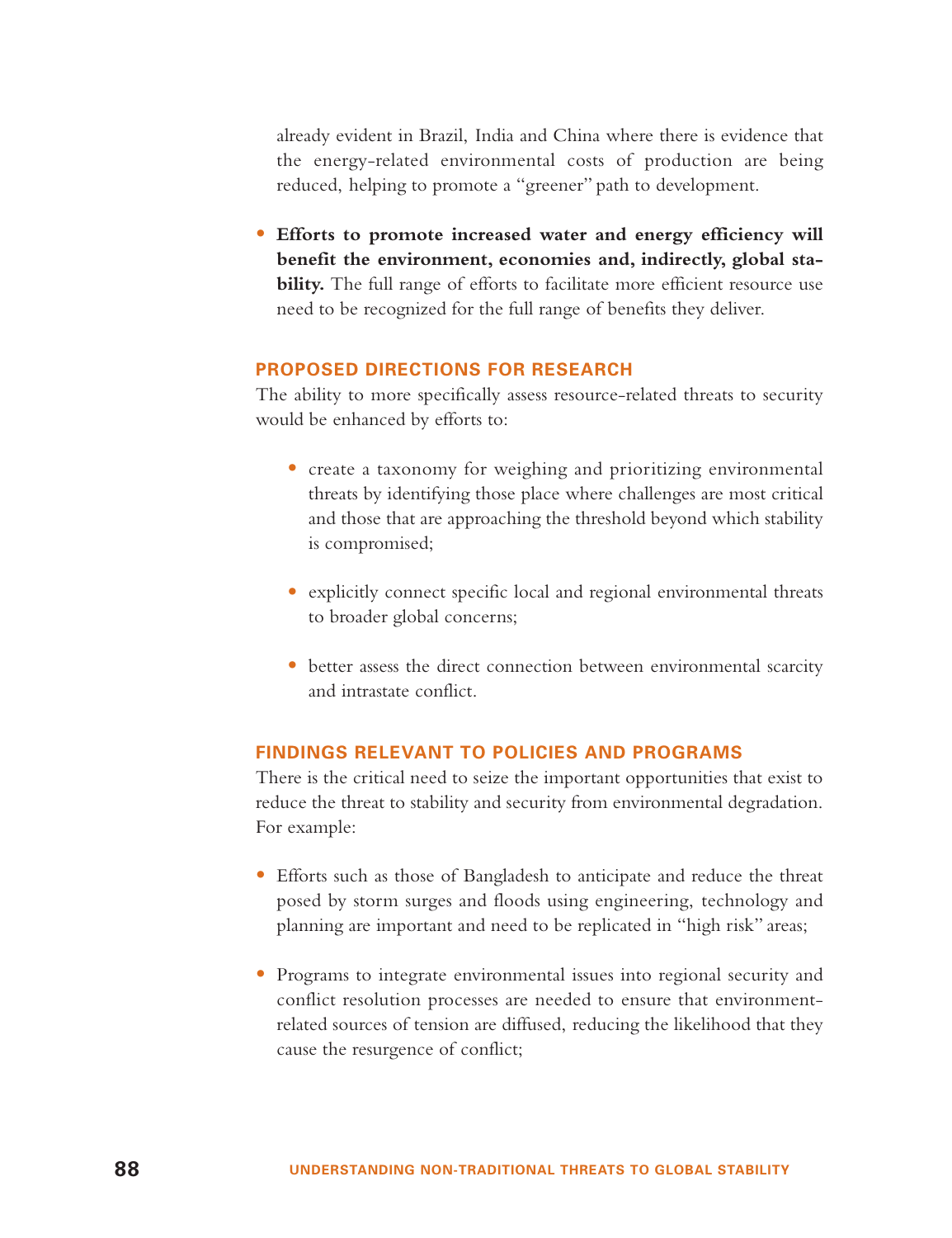- Concerted efforts to negotiate resource-sharing agreements in advance of conflict could be critical in reducing the threat of future conflict. The are many models that could be drawn upon including the U.S.-Canada Boundary Waters Treaty, which has endured since 1909. Negotiated agreements that exist have proven resilient over time.
- Vehicles for cross-border, multinational problem-solving such as the U.S. Department of State's Environmental Hubs Program should be strengthened and expanded, particularly in high-risk regions in order to facilitate negotiation, strategic planning and problem solving that is not constrained by national boundaries.
- Activities to facilitate resource use efficiency, accelerated technological advancement and less resource-intensive development should be pursued globally, but particularly in countries facing destabilizing resource shortages.
- Efforts to promote cooperation around environmental issues can provide an entry point for launching discourse and partnership among opposing factions in conflict zones. They can also be used to promote civilian-military cooperation. Using an environmental agenda to stimulate negotiation can help provide a less confrontational vehicle for discussion while resolving an important source of tension.
- Better consideration of the environmental dimensions of military operations and the security-related dimensions of environmental issues would reduce the risks of destabilization and environmental degradation. For example,
	- an increased understanding of the environmental implications of new materials used in weaponry could decrease dramatically costs of clean-up and reduce the social, economic, health and environmental implications of combat;
	- greater incorporation of environmental analysis into military planning would reduce the unintended negative environmental consequences of military operations.
- • Improved assessment of the security and stability-related implications of environmental and natural resource-based threats would facilitate strate-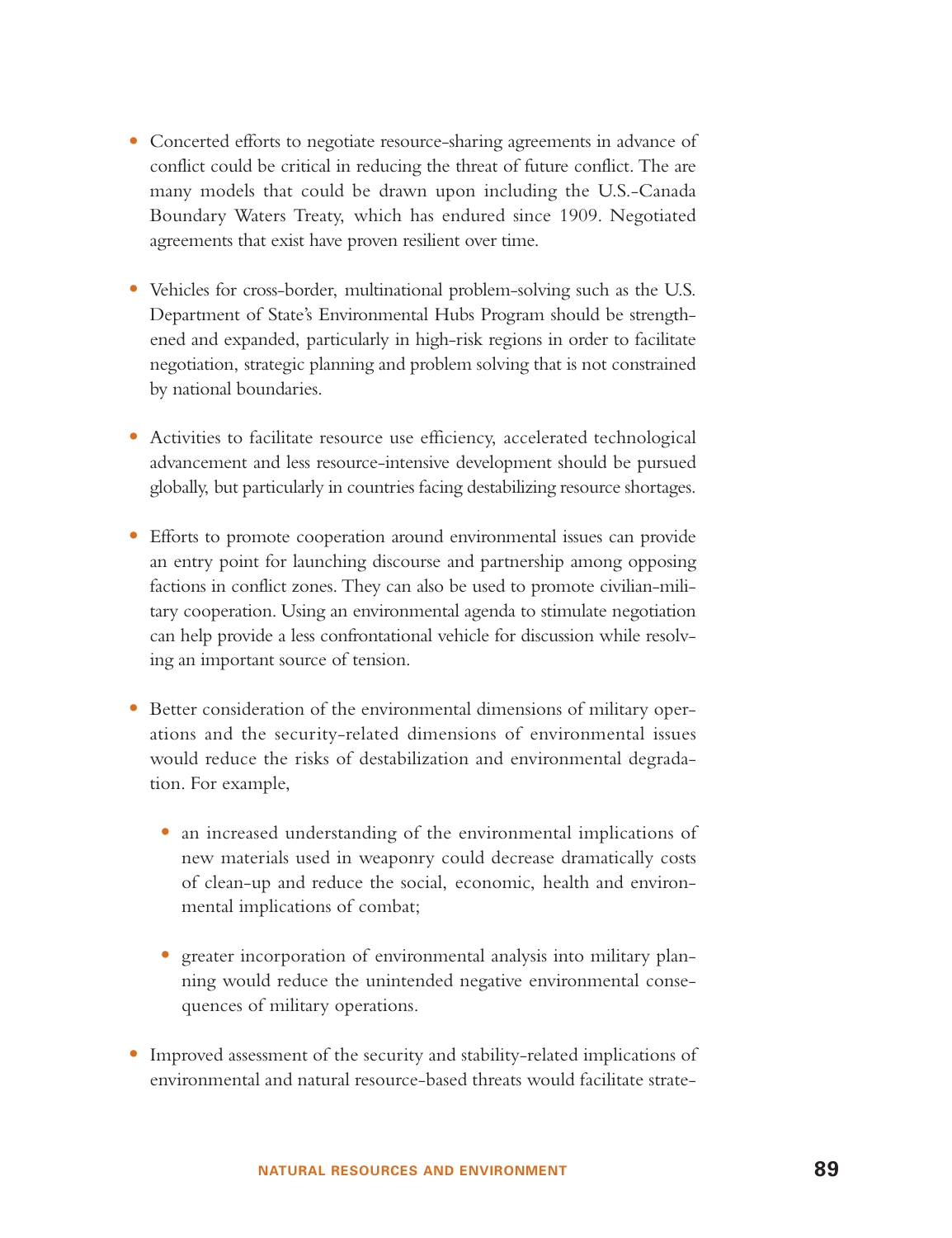gic use of limited financial resources, and increasing returns from improved environmental management and conservation efforts.

• More comprehensive attention to the vulnerability to attack of environmental infrastructure as part of planning and management efforts could reduce exposure and promote creative efforts to reduce risk.

#### **NOTES**

1. "World Resources 2000-2001." World Resources Institute, September 2000. p. 389.

2. Eggert, Roderick G. "Managing Mineral Wealth: Setting the Scene." Online. Available at http:\www.iied.org\mmsd\mmsd\_pdfs\mmw\_eggert\_15\_aug.pdf.

3. "Energy and Resources: Ample or Scarce," Institute for National Strategic Studies, *Strategic Assessment 1999.*

4. "Mining-Total Employment." Online. Available at http://www.economagic.com/ em-cgi/data.exe/blsee/ees10000001

5. Renner, Michael. "The Anatomy of Resource Wars." *Worldwatch Paper* 162. October 2002.

6. Homer-Dixon, Thomas. "Environmental Scarcities and Violent Conflict: Evidence from Cases," *International Security*, Vol. 19, Issue 1. (Summer 1994), p. 6.

7. Klare, Michael T. Resource Wars: The New Landscape of Global Conflict. New York, NY: Metropolitan Books, 2001.

8. Renner, Michael.

9. Collier, Paul. Greed for Diamonds and Other "Lootable' Commodities Fuels Civil Wars,"World Bank, June 2000.

10. Renner, Michael.

11. Global Witness. The Logs of War: The Timber Trade and Armed Conflict, March 2002. Online. Available at www.fafo.no/pub/rapp/379/379.pdf.

12. Klare, Michael T. p. 289.

13. ibid, p. 217.

14. ibid, p. 220.

15. ibid, p. 2.

16. "Sustainable Development in a Dynamic World: Transforming Institutions,

Growth and Quality of Life." *World Development Report 2003*, The World Bank, p. 85.

17. Renner, Michael. *See also:* Intergovernmental Panel on Climate Change. Climate Change 2001: Impacts, Adaptation, and Vulnerability, Summary for Policymakers. February 2001.

18. Gallon, Gary. "Forests Provide Annual Wood and Services of \$4.7 trillion Worldwide." *Gallon Environment Letter*. Vol. 6, No. 30. (November 28, 2002).

19. "World Resources 2000-2001."

20. ibid, p. 86.

21. Weiss, Rick. "Threats Posed by Water Scarcity Detailed: U.N. Report Warns of Looming Crisis," *The Washington Post*, March 5, 2003, p. A3.

22. ibid The World Bank

23. ibid, p. 174.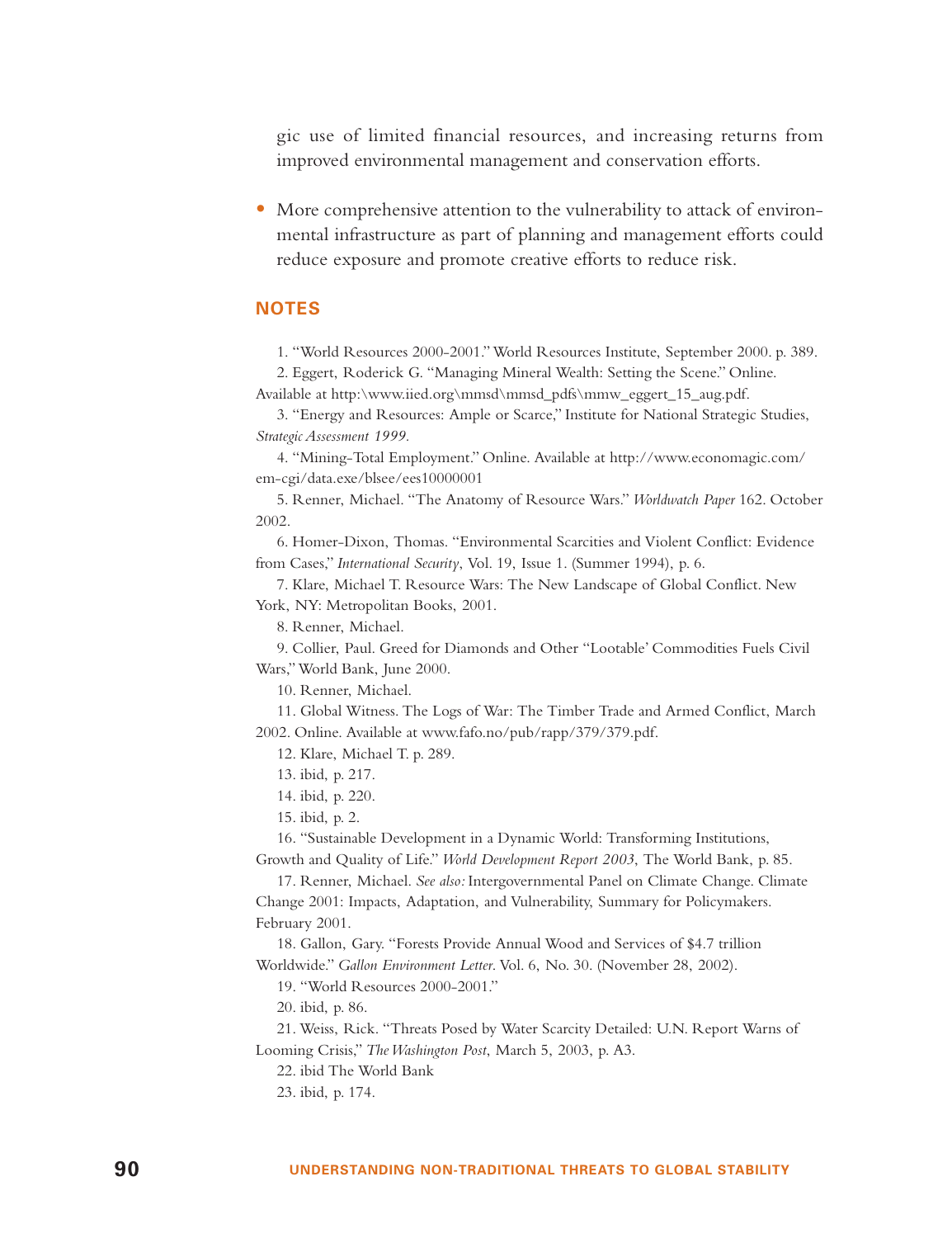24. Gallon, Gary. "Humanity Loses \$250 Billion A Year in Wild Habitat." *Gallon Environment Letter*. Vol. 6, No. 25. (October 17, 2002).

25. United Nations Population Fund. 2001. The State of World Population 2001.

Available at http://www.unfpa.org/swp/2001/english/cho5.html.

26. "Energy and Resources: Ample or Scarce."

27. These include Brock, Brundtland et al, Galtung, Choucri and North, Lodgaard, Opschoor, and Renner et al.

28. Westing, Arthur H. (ed.) Environmental Hazards of War. London: Sage Publishers. 1990.

29. Dabelko, Geoffrey D. and David D. Dabelko. "Environmental Security: Issues of Conflict and Redefinition."

30. Homer-Dixon, Thomas. Enviroment, Scarcity and Violence. Princeton, N.J.: Princeton University Press, 1999.

31. Homer-Dixon, Thomas. 1994).

32. Hauge, Wenche and Ellingsen, Tanja. Beyond Environmental Scarcity: Causal Pathways to Conflict, *Journal of Peace Research*. Vol. 35, No. 3. (1998). pp. 299-317.

33. Levy, Marc A. Is the Environment A National Security Issue?" *International Security*, Vol. 20, Issue 2. (Autumn 1995), pp. 35-62.

34. Homer-Dixon, Thomas. "On the Threshold: Environmental Changes as Causes of Acute Conflict. *International Security*,"Vol. 16, Issue 2. (Autumn 1991). pp 76-116.

35. Wolf, Aaron T. Water and Human Security. Issue Number 3, June 1999.

36. Postel, Sandra L. and Wolf, Aaron T. Dehydrating Conflict, *Foreign Policy Magazine.* (September/October 2001). pp. 60-67.

37. Klare, Michael T. "The New Geography of Conflict," *Foreign Affairs.* (May-June 2001). pp. 49.

38. ibid.

39. Meintzen-Dick, Ruth and Paul P. Appasamy. "Urbanization and Intersectoral Competition for Water."

40. National Intelligence Council. Global Trends 2015: A Dialog About the Future With Nongovernment Experts. December 2000.

41. Clausen, Patrick. "Energy and Resources: Ample or Scarce," in *Strategic Assessment 1999: Priorities for a Turbulent World*. Institute for National Strategic Studies. pp. 39-54.

42. Postel, Sandra L. and Wolf, Aaron T.

43. Postel, Sandra L. and Wolf, Aaron T.

44. Wolf, Aaron.

45. Homer-Dixon, Thomas. 1999.

46. Rosen, Stacey and Shahla Shapouri. "Food Security Assessment: Why Countries Are At Risk." *Agriculture Information Bulletin.* No. 754. United States Department of Agriculture. 1999.

47. ibid.

48. ibid.

49. Homer-Dixon, Thomas. 1994.

50. Kennedy, Donald et al. Environmental Quality and Regional Conflict. December 1998. Carnegie Commission on Preventing Deadly Conflict, Carnegie Corporation of New York.

51. Gleditsch, Nils Peter. Environmental Change, Security and Conflict. In Turbulent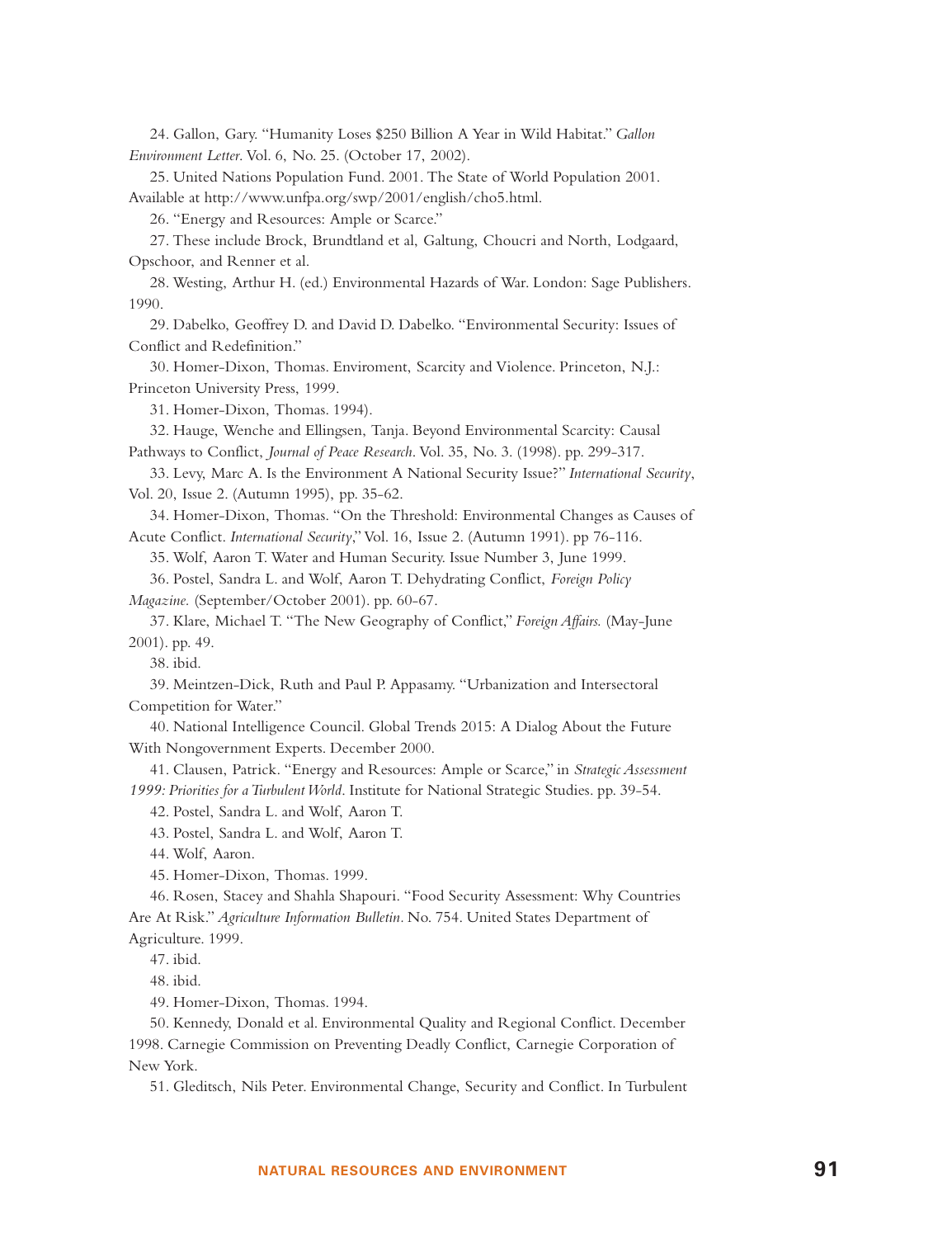Peace: The Challenges of Managing International Conflict, Crocker, C.A. et al. (eds.) pp. 53-68.

52. De Soysa, Indra, Gledisch, Nils Peter, Gibson, Michael, Sollenberg, Margareta. To Cultivate Peace: Agriculture in a World of Conflict. *Environmental Change and Security Project Report*, Issue 5. (Summer 1999), pp. 15-25.

53. Gleditsch, Nils Petter.

54. De Soysa, Indra et al, p.15.

55. Intergovernmental Panel on Climate Change. *Climate Change 2001*: Impacts, Adaptation, and Vulnerability, Summary for Policymakers. February 2001.

56. Kennedy, Donald et al.

57. "Military Toxic Waste: Killing After the Wars Are Over." Online. Available at http://www.safetyforum.com/mtw/

58. "Clean-up of U.S. Military Facilities." 1995. WISE News Communique, May 19. Available at http://www.antenna.nl/wise/432/4268.html

59. Benjamin, Paul. "Green Wars: making Environmental Degradation a National Security Issue Puts Peace and Security at Risk," *Policy Analysis No. 369*, April 20, 2000.

60. Homer-Dixon, Thomas. 1999.

61. Homer-Dixon, Thomas. 1999.

62. Suhrke, Astri. "Environmental Change, Migration, and Conflict: A Lethal

Feedback Dynamic?" in Migration, Technology, Resources and Trade. pp.113-127. 63. ibid, p.117.

64. Dabelko, Geoffrey D. and Dabelko, David D.

65. Homer-Dixon, Thomas. 1994.

66. Suhrke, Astri.

67. Some of them are included in the overview provided above. *III Advancing Environmental Degradation and Resource Scarcity .*

68. National Intelligence Council. The Environmental Outlook in Russia. January 1999.

69. Homer-Dixon, Thomas, 1994.

70. Gleik, Peter H. "Environment and security: The clear connections." Bulletin of the Atomic Scientist. April 1991, Vol. 47, No. 3.

71. Ban, Jonathan. "Agricultural Biological Warfare: An Overview." Chemical and Biological Arms Control Institute. Report No. 9. June 2000.

72. Chalecki, Elizabeth L. "A new Vigilance: Identifying and Reducing the Risks of Environmental Terrorism." Pacific Institute. September 2001.

73. ibid.

74. ibid, p.10.

75. Ban, Jonathan.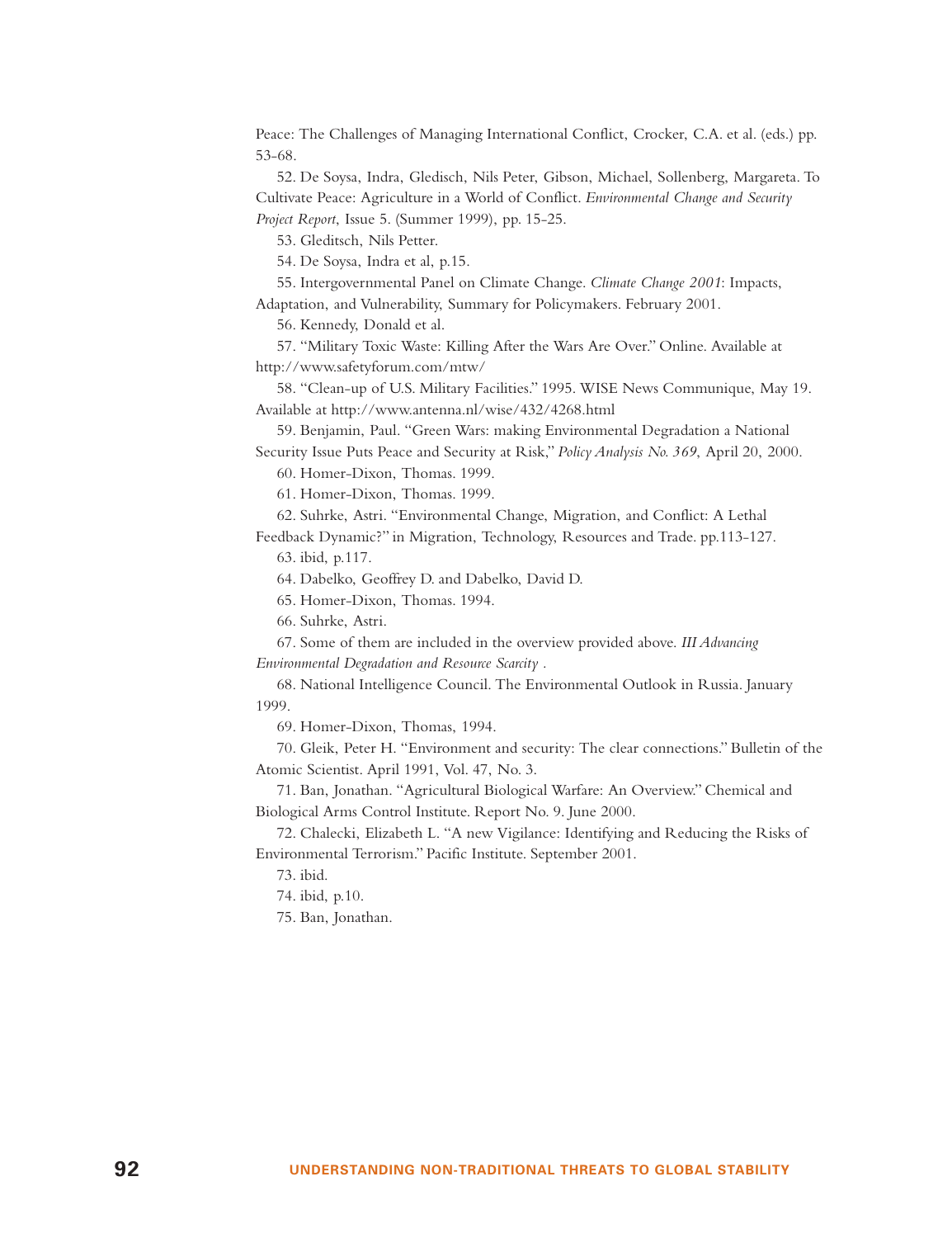# **Health**

Attention to health-related risks to national security and global sta- bility has increased in recent years. Attention has focused on the resurgence o<sup>f</sup> infectious diseases, the threat of bioterrorism, and the debilitating impact of the growing disease burden on the political and economic well-being of nations around the world. While the negative implications of new and emerging health threats are clear, the magnitude of the risks is debated. In analyzing the implications for stability and security of health concerns, the questions for analysis become:

- Which health trends significantly threaten U.S. interests;
- How can the threat be reduced;
- How can the nation's vulnerability be minimized?

# **I. THE RESURGENCE OF INFECTIOUS DISEASES**

Infectious diseases are the world's leading causes of death and have resurged in the last twenty years. In 1998, infectious disease deaths accounted for between one quarter and one third of the 54 million deaths worldwide<sup>1</sup>. In the United States, some  $170,000$  people die each year from infectious diseases. That number is increasing by about 4.8 percent per year. Overall, the rate has almost doubled since 1980 when it was at its historic low.

According to the World Health Organization (WHO), six infectious diseases—HIV/AIDS, tuberculosis (TB), malaria, pneumonia, diarrheal infections and measles—account for half of all the premature deaths in the world. HIV/AIDS has killed more than 20 million people. Malaria kills at least one million people and afflicts another 300 to 500 million worldwide each year; 3,000 people die each day from malaria in Sub-Saharan Africa. One-third of the world's people carry TB; The Global Fund to Fight AIDS, Tuberculosis and Malaria predicts that between 2000 and 2020 one billion additional people will become infected and 35 million people will die from TB2.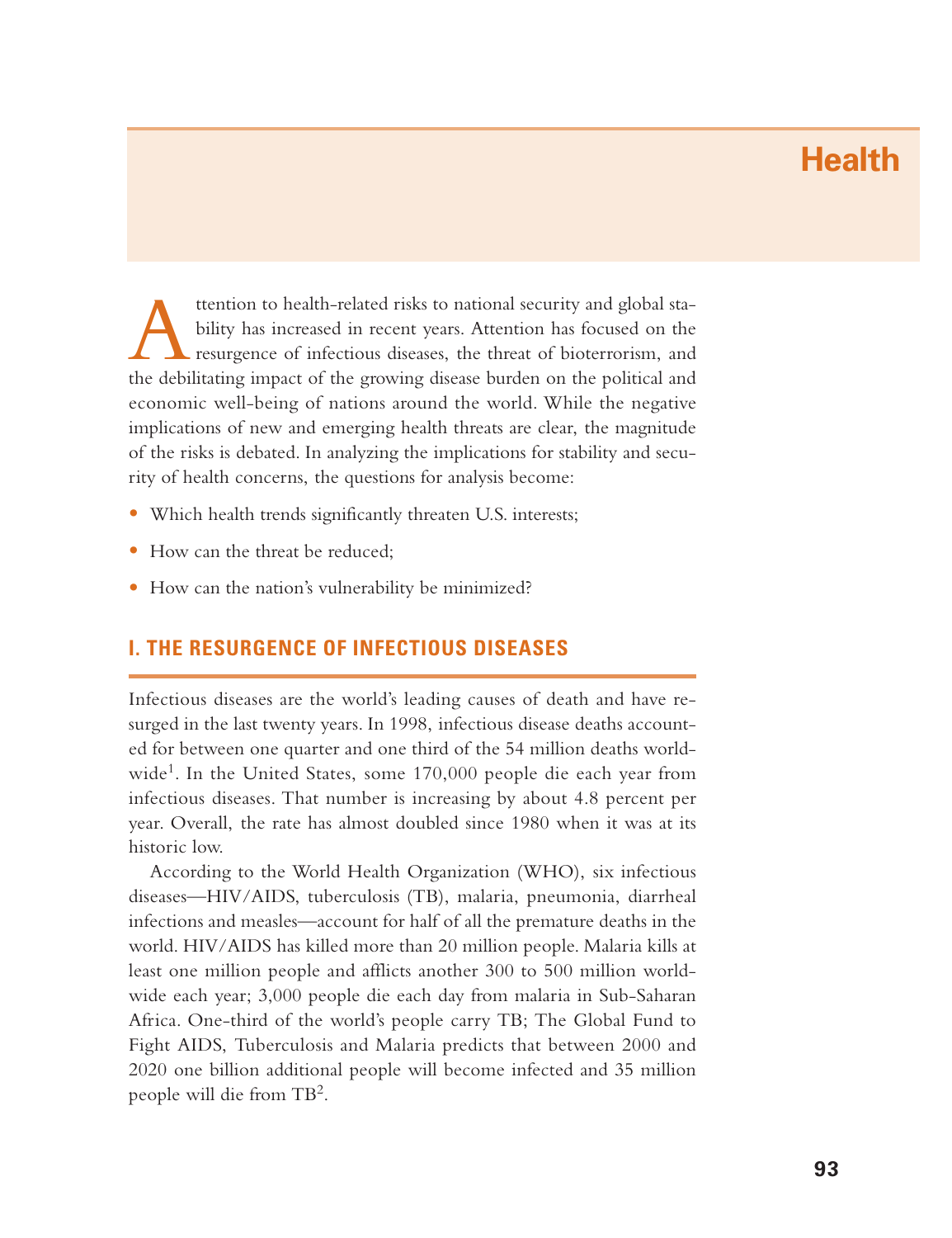Since 1973, some 20 well-known diseases have increased in prevalence. For example, new cases of TB rose worldwide from 8 million in 1997 to 8.4 million in 1999. Often, diseases have re-emerged in more virulent, drug-resistant forms.

In the United States, 25 percent of all visits to physicians each year concern infectious diseases. Some 14,000 people die each year as a result of drug-resistant microbes acquired while in the hospital. The total direct and indirect costs of infectious diseases to the United States could exceed \$120 billion.<sup>3</sup> Anti-microbial resistance to six common bacteria increases U.S. hospitalization costs by \$660 million annually.<sup>4</sup>

At the same time according to the American Society for Microbiology, in the last thirty years some 35 newly emerging infectious diseases have been identified, including incurable Ebola, HIV and hepatitis C.<sup>5</sup> The U.S. Institute of Medicine believes that the most likely future health threat to the United States will come from a pathogen not yet known to us.

#### **THE CAUSES FOR GROWTH OF INFECTIOUS DISEASES**

Driving the resurgence of infectious diseases is increasing movement by people and goods around the world, changes in population density and settlement patterns, as well as environmental change. Population movement has increased dramatically. Today, over 120 million of people live outside their country of birth. Some two million people cross an international border each day<sup>6</sup>. One million people travel between developed and developing countries each week<sup>7</sup>. The United States receives some  $70,000$ foreigners each day and some 57 million Americans travel abroad each year. For the past 20 years, air travel has grown by about 7 percent per year.<sup>8</sup> The World Travel and Tourism Council claims that tourism is the world's largest industry, having generated 11.7 percent of global GDP in 1999.<sup>9</sup> They predict annual industry growth rates of 4.5 percent per annum over the next decade. $10$ 

Increasing mobility is facilitating the spread of disease. AIDS and West Nile Virus are examples of diseases that were imported to the United States. Up to 92 percent of multi-drug resistant TB in Canada is imported.<sup>11</sup> Fujiwara and Frieden have noted that New York City has traced TB cases back to 91 countries.<sup>12</sup> The recent global struggle to contain the spread of Severe Acute Respiratory Syndrome (SARS) using World Health Organization warnings and the quarantine of travelers to Asia from around the world is emblematic of the growing challenge.

SARS gained world attention when WHO officials issued global warnings after it was discovered 22 people onboard a single airline flight from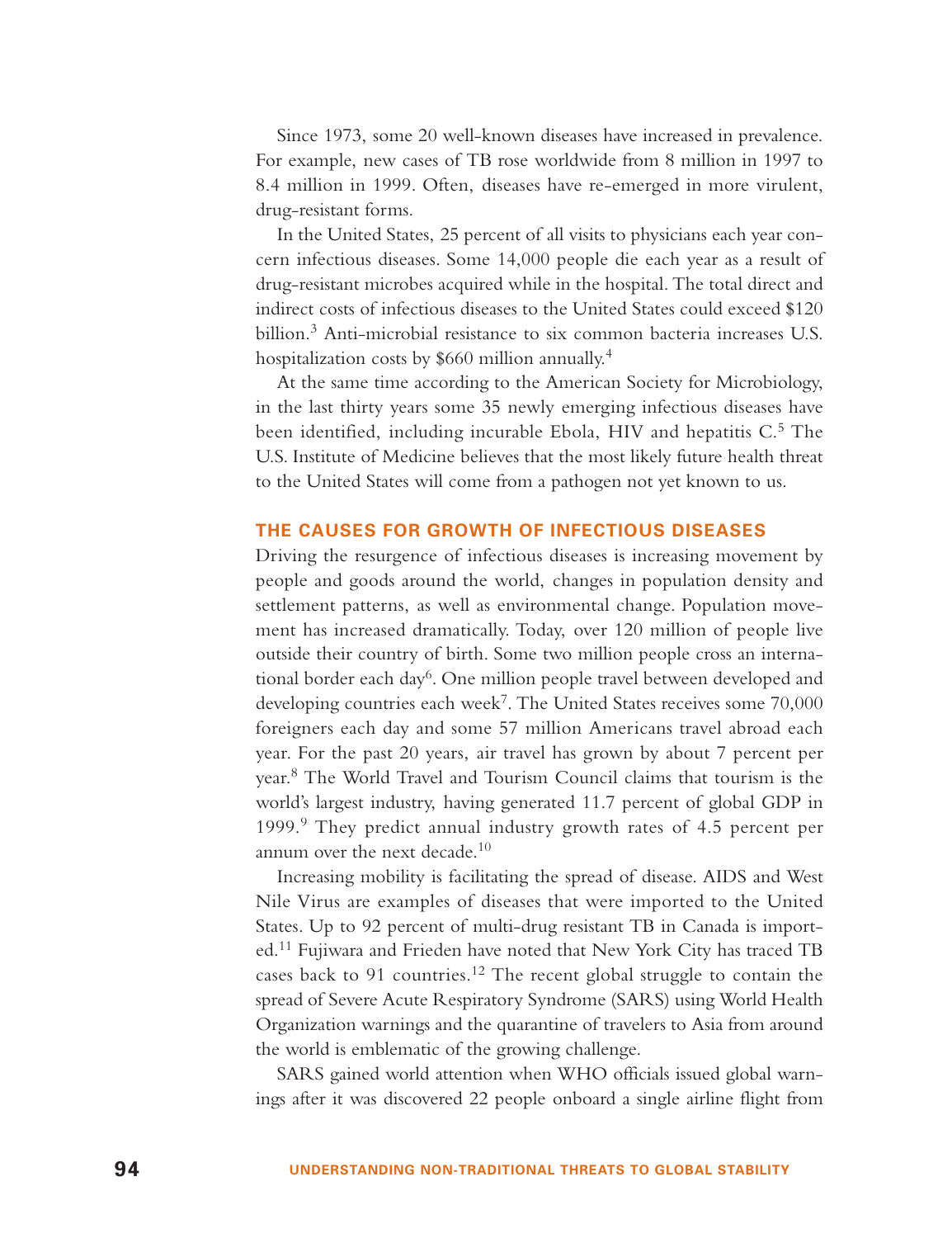Beijing to Hong Kong fell ill. Little is known about SARS, but unlike other respiratory diseases, the World Health Organization has found that "reliable antibody tests can detect the virus only around day ten following the onset of symptoms."13 The current rate of world mobility facilitates its spread such that, according to the *Washington Post* article "Superspreader,"<sup>14</sup> one person traveling from the southern Chinese province of Guangdong could have been responsible for the outbreak in Beijing, which then found its way to Hong Kong. The disease is contagious not just for those in direct contact with infected people but is suspected to be contagious for those in the vicinity of an infected person.<sup>15</sup> Estimates made in May 2003 conclude that in the four months since the WHO has been tracking the disease there have been 8384 probable cases and 770 total deaths in 29 countries.<sup>16</sup>

The trade in goods has risen equally dramatically at the local and international levels, with implications for the spread of disease. U.S. food imports have doubled in the last five years, creating greater opportunities for the rapid spread of disease around the world.<sup>17</sup> More than 75 percent of the fruits and vegetables in stores and restaurants in the United States are imported. Food-borne diseases afflict some 76 million people in the United States each year.<sup>18</sup> In developing countries the growth in trade links between urban and rural areas has been closely correlated with the spread of disease. For example, HIV/AIDS and other sexually transmitted disease rates are significantly higher along truck routes throughout the developing world.

Population growth and urbanization have also increased the likelihood of infection and epidemic. According to Laurie Garrett, while population density in the United States currently is 74 people per square mile, seven countries have overall population densities above 2,000 people per square mile. Another 43 countries feature population densities of over 500 people per square mile. Urbanization is fostering the growth of the sex industries that spread disease. It is also facilitating black markets for medicines, which are often of poor quality, over-used and misused, aiding the emergence of drug resistant bacteria. Finally, rapid urbanization is straining the health systems in many countries; as a result, over-burdened unhygienic health centers are becoming vectors for the transmission and spread of disease.

Exacerbating the situation are environmental and land use changes, which are altering the habitats for disease-carrying agents. The range for the dengue fever-carrying mosquito has expanded to cover almost all of Latin America in the last thirty years. Malaria-carrying mosquito were found for the first time this year in the mid-Atlantic United States. Land use change has facilitated the spread of Lyme Disease in the United States

**"There has been great reluctance on the part of the health community, the relief community, the humanitarian assistance community and on the part of the security community, to define health as a national security issue."**

#### **–Michael Moodie**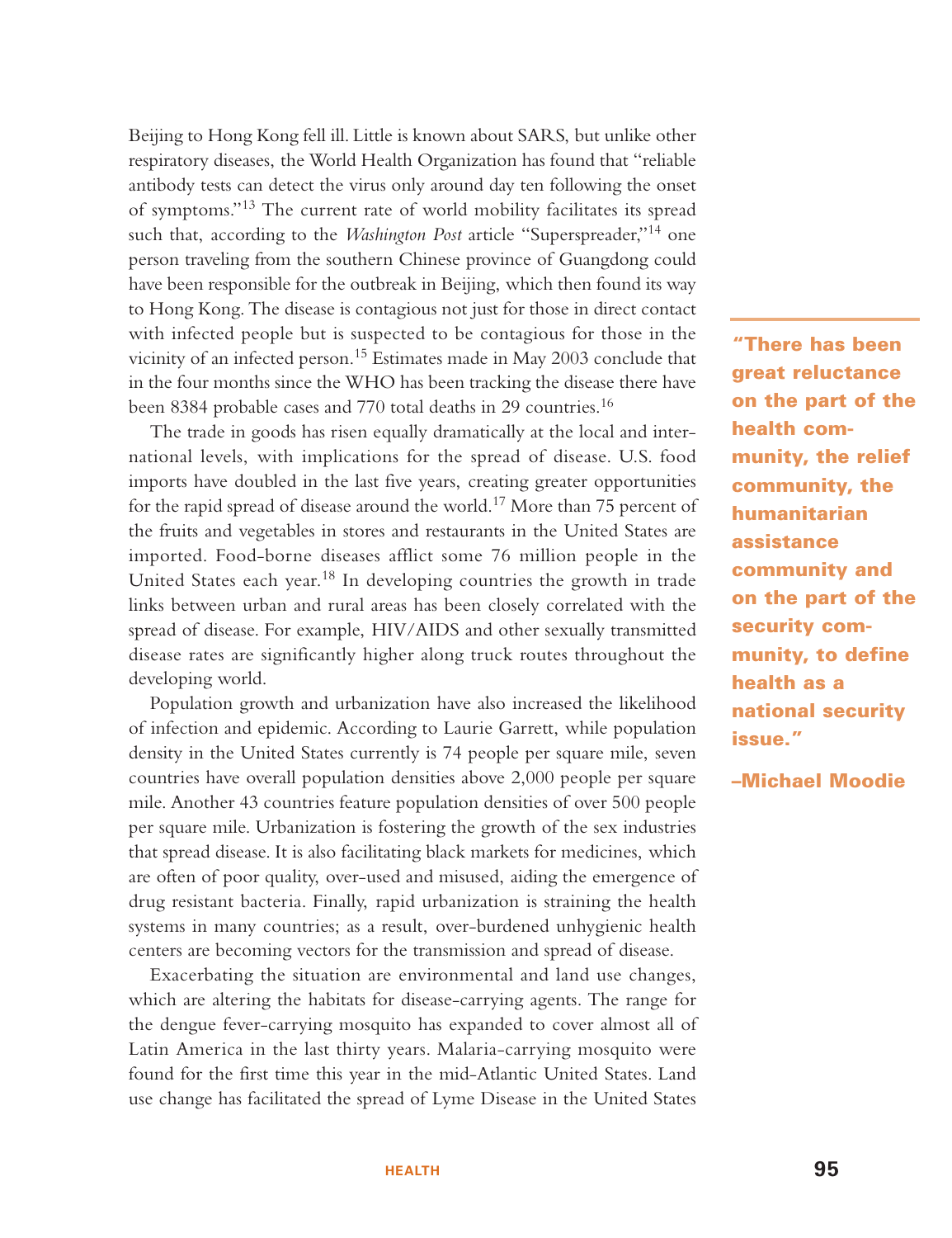and Europe, and malaria, yellow fever and the plague around the world. Climate change will likely increase the distribution of malaria, yellow fever and dengue haemorraghic fever as well as water temperaturedependent diseases like cholera.<sup>19</sup>

#### **THE IMPLICATIONS FOR STABILITY AND SECURITY**

Despite limited analytical evidence of a direct link between public health and global stability, the CIA's National Intelligence Council (NIC) has concluded the "new and reemerging infectious diseases will pose a rising global health threat and will complicate U.S. and global security over the next 20 years. These diseases will endanger U.S. citizens at home and abroad, threaten U.S. armed forces deployed overseas, and exacerbate social and political instability in key countries and regions in which the United States has significant interests."<sup>20</sup> Reflecting this increasing recognition, the UN National Security Council first appointed a health advisor in the Fall of 1998, and first held a session on AIDS in January 2000. The Clinton Administration first recognized AIDS as a security threat in April 2000.

There is a substantial historic record demonstrating that disease has influenced conflict. The Spanish conquest of Mexico in the 1700s was significantly aided by a devastating Smallpox epidemic among the Aztecs.<sup>21</sup> The fall of the Byzantine Roman Empire and the collapse of Athens during the Peloponnessian Wars have been attributed to plagues.<sup>22</sup>

Today, the vast majority of the victims of infectious diseases are in developing nations. Some 95 percent of those infected with HIV, 90 percent of those with TB, and over 90 percent of those killed by malaria reside in third world countries. Increasing rates of infection pose dramatic challenges to economic and political well-being in many of these countries. The NIC believes that "the persistent infectious disease burden is likely to aggravate and, in some cases, may even provoke economic decay, social fragmentation, and political destabilization…"<sup>23</sup>

#### *The Economic Costs*

The economic cost of the infectious disease burden is hard to overstate. One outbreak of TB in 1993-1994 cost New York City over \$90 million.<sup>24</sup> A retrospective study estimates that were it not for malaria, GDP in sub-Saharan African nations would be 35 percent higher.<sup>25</sup> TB is estimated to reduce income in the poorest parts of the world by some \$12 billion.<sup>26</sup> The World Bank estimates that AIDS is reducing GDP in half of the nations of sub-Saharan Africa by 0.5 percent-1.2 percent per year.<sup>27</sup> Malaria is reducing annual GDP growth by a further 1-2 percent<sup>28</sup>. In a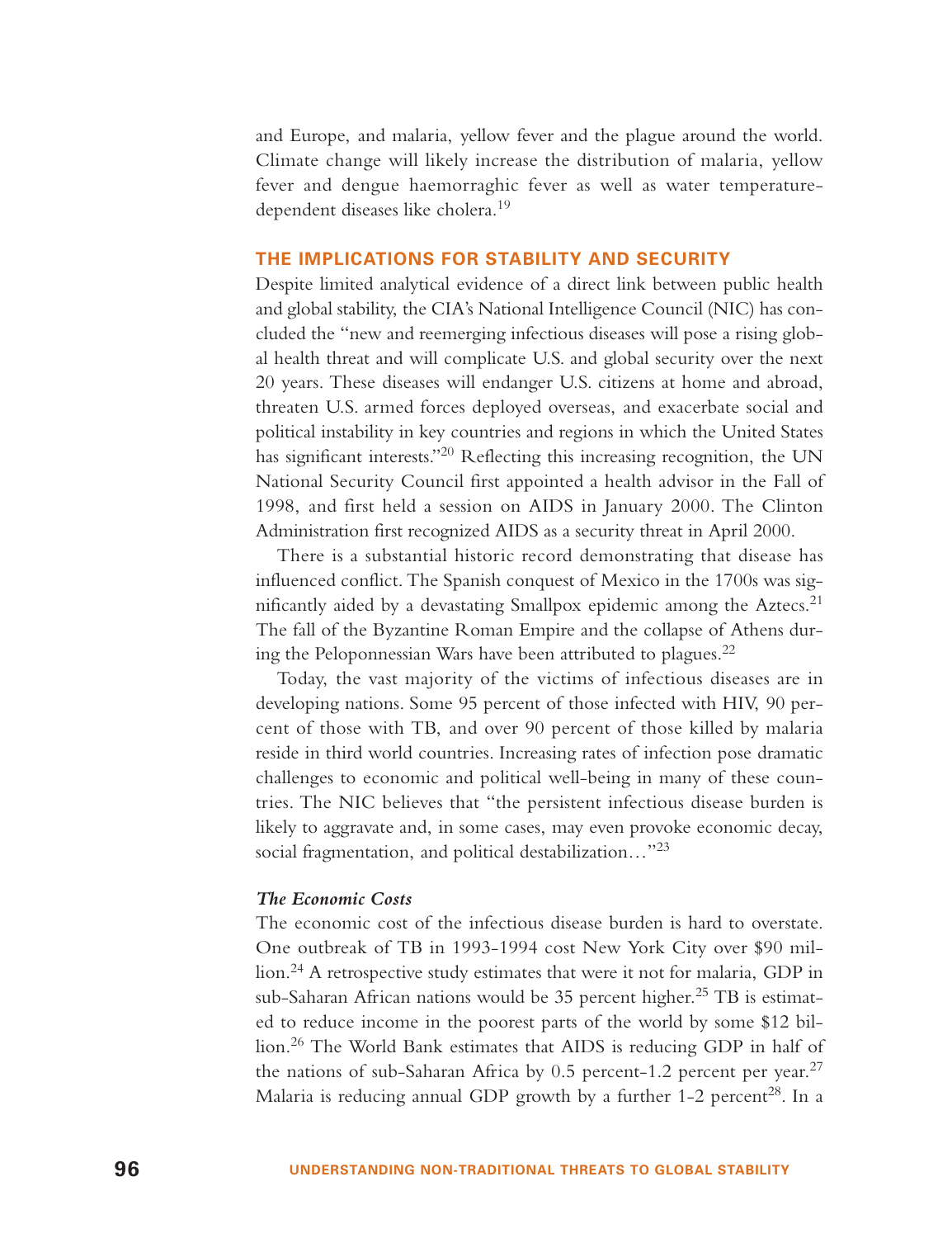separate study, the World Bank has estimated that AIDS and TB may cost Russia up to one percent of GDP by  $2005<sup>29</sup>$  The transmission of infectious diseases through the global trade in agricultural products could have enormous costs; the WHO estimates that the outbreak of Foot and Mouth Disease in Great Britain cost the British economy \$5.75 billion.<sup>30</sup>

There are several reasons for the vast economic costs. Diseases like malaria, TB and AIDS reduce the productivity of the workforce as they increase the costs of labor and the provision of a social safety net. It has been estimated, for example, that a 4-5 percent per annum decline in productivity can be attributed to AIDS in Africa. The costs of providing support for the ill and dying will increase by a third as a result of AIDS in the region. A 1996 World Bank-sponsored study found that at the firm level the overall direct and indirect costs of AIDS (e.g, absenteeism, declines in productivity, insurance payments, recruitment and training) would reduce profits by 5-6 percent and decrease productivity by five percent.<sup>31</sup>

Periodic disease outbreaks also have a dramatic impact on trade and income. Fear of a 1994 outbreak of pneumonic plague in India lead to global panic that cost the Indian economy at least \$2 billion.<sup>32</sup> A 1991 cholera outbreak in Peru reduced tourism and trade revenue by \$775 million. In 1997, an outbreak of Foot and Mouth disease in Taiwan shut down pork industry exports for one year, devastating the industry.<sup>33</sup>

Even in developed nations, the economic costs of infectious disease are daunting. In 1993, excluding TB, AIDS and other sexually transmitted diseases, the direct and indirect costs of infectious diseases in the United States was over \$120 billion.<sup>34</sup>

#### *The Political Consequences*

Significant political implications are likely to accompany the broadening global health crisis. Political tensions have already risen internationally around food boycotts, embargoes and restrictions on migration as well as the intellectual property rights over drugs.<sup>35</sup> India and Zaire have endured rapid, fear-driven internal migration in response to outbreaks of pneumonic plague and Ebola.<sup>36</sup> French, German and British politicians have all faced heated political debates over infectious diseases.

More fundamentally, infectious disease epidemics are likely to hinder political progress and evolution in countries around the world, with consequences for stability. The National Intelligence Council predicts that AIDS and other health problems will hinder the transition to democracy, and slow the development of sound political and economic institutions as it intensifies struggles for control and resources.<sup>37</sup> In particular, they pre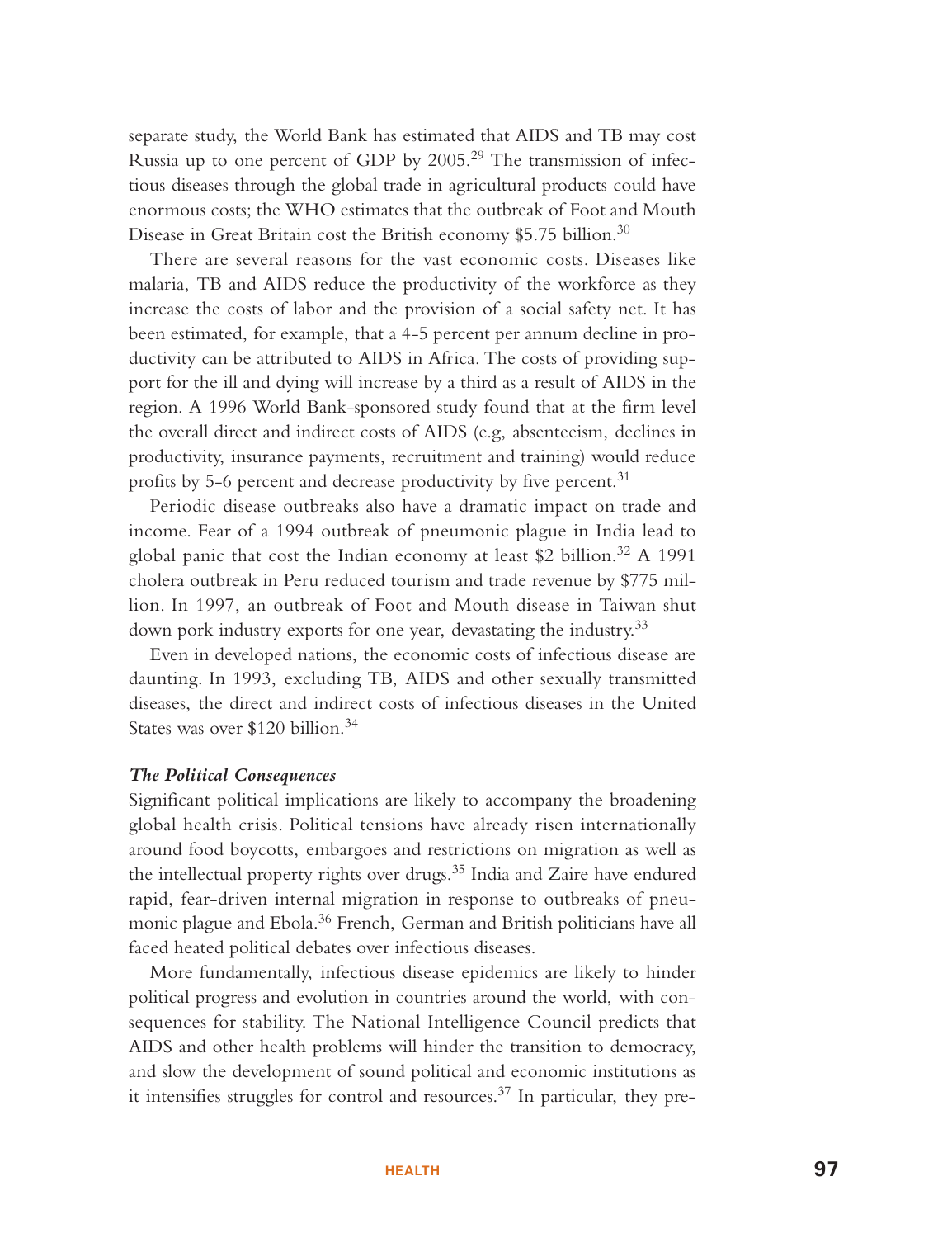dict that the infectious disease burden will have negative political consequences in Sub-Saharan Africa, the former Soviet Union and parts of Asia.

Andrew Price Smith has found that poor or declining health correlates with reduced state capacity, which leads to instability and unrest. His research indicates that high disease prevalence fosters inter-elite conflict and reduces national prosperity.<sup>38</sup> This is consistent with the findings of the Central Intelligence Agency's State Failure Task Force, which explored the factors that most correlate with state failure; the Task Force found the most significant correlation between infant mortality and state failure. Their analysis attributed the correlation to the erosion of the legitimacy of the state that accompanied its inability to provide for the health and wellbeing of the population. Recent analysis by Hotez extends the correlation further; he finds that the nations with the highest child mortality rates are over 17 times more likely to be in the midst of armed conflicts. And the likelihood of entering a conflict increases substantially when a country faces high rates of HIV and TB.<sup>39</sup>

The Council on Foreign Relations and the Millbank Memorial Fund have reached similar conclusions; their historic analysis of state failure correlated it with infant mortality, particularly in nascent democracies. Research by Kennedy, Kawachi and Brainerd supports this analysis; they found that across Russia poor health correlated with declining social cohesion and reduced trust in government.<sup>40</sup> The British House of Commons has concluded that lack of leadership in addressing HIV/AIDS is likely to have a similarly negative impact on faith in government, with implications for stability.<sup>41</sup>

As vast epidemics like AIDS kill a significant percentage of the elites in developing nations, the erosion of state function is likely to accelerate. George Fidas has hypothesized that as countries' military and political elite declines, struggles for control will intensify.<sup>42</sup>

#### *The Military Consequences*

Infectious diseases already have a significant impact on the effectiveness of military forces, and the impact is likely to grow as the prevalence of disease increases. Infectious diseases have long accounted for more military hospital admissions than battlefield injuries. The implications of growing infectious disease burdens for cost, force size and readiness are dramatic.

According to the Africa Center for Strategic Studies, sexually transmitted infection rates are thought to be 2-5 times higher in the military than they are among civilian populations in peace times.<sup>43</sup> But the Civil-Military Alliance to Combat HIV/AIDS has found that during deployment, infection rates among military personnel can be up to 50 times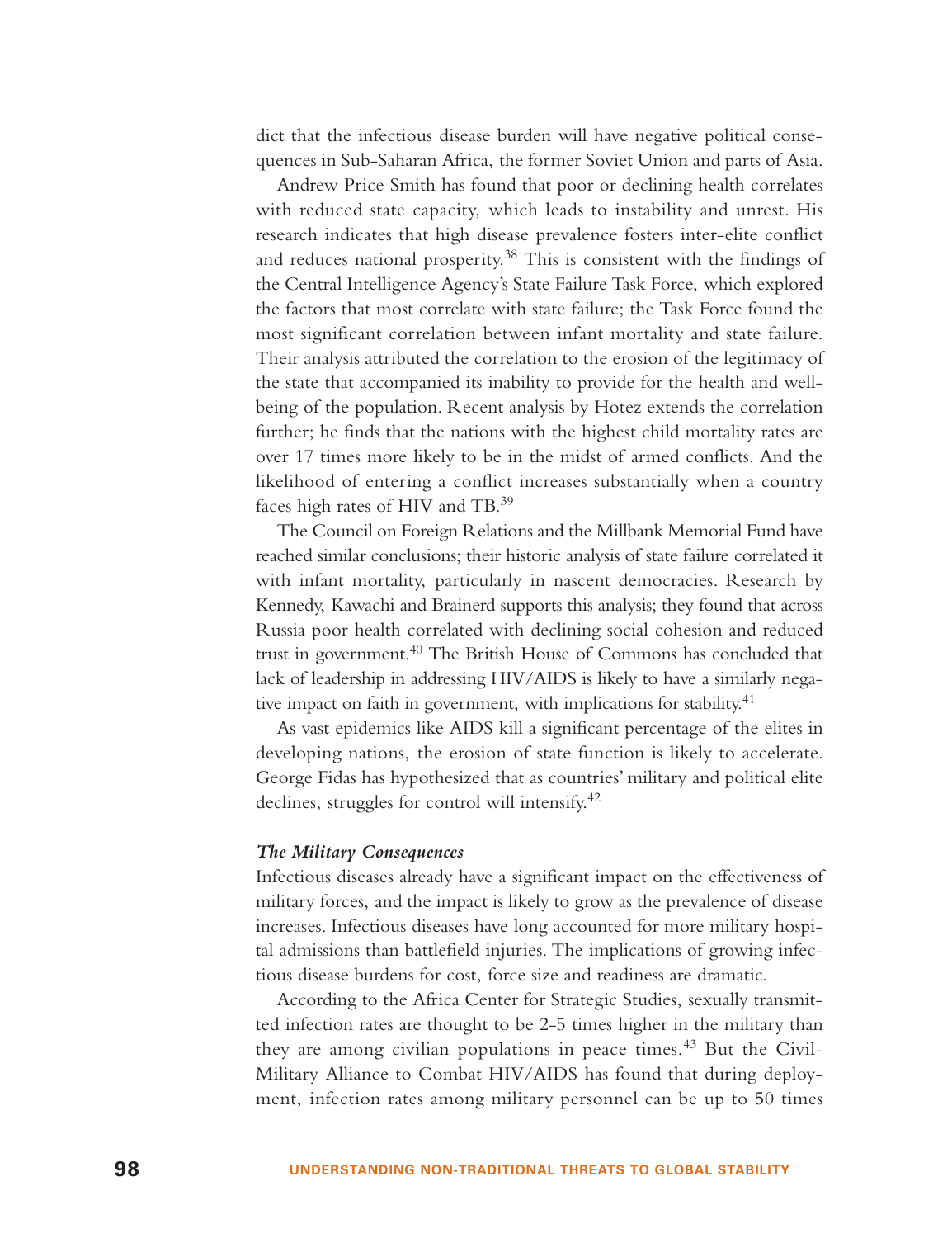higher than rates for civilians. Additionally, a soldier's risk of infection doubles for each year on deployment in a conflict area.<sup>44</sup> Today, infection rates in sub-Saharan African military forces are estimated to be between ten and 60 percent. In Zimbabwe and Malawi the estimates run as high as 70-75 percent. In South Africa, preliminary testing indicates infection rates of 66-70 percent, with some units showing rates of up to 90 percent.

Infectious diseases are eroding both the armies and the recruiting pools of several nations. In Russia, declining public health has meant that one in three military recruits is rejected on medical grounds.<sup>45</sup> South Africa's Institute of Strategic Studies has warned that if the spread of HIV/AIDS within the military is not stopped, many African nations will no longer be able to provide peacekeeping forces. Fear of the spread of HIV/AIDS through the military also is interfering with peacekeeping operations. Before deploying the UN Mission in Ethiopia and Eritrea, Eritrea asked that only HIV-negative peacekeepers be sent; the government hoped to maintain their relatively low rate of infection. Eritrean concern may have been sparked by allegations that the UN Transition Authority was responsible for the introduction of HIV in Cambodia, and evidence that the risk of infection among peacekeepers is up to five times higher than it is among the general population.

Given high rate of infection among troops, demobilization will bring with it attendant risks of infection. The end of the Civil War in Ethiopia in the 1990s brought with it the demobilization of troops and a surge of infections. Further demobilization in the next few years is likely to result in a new surge in infections as over 150,000 additional soldiers return home.<sup>46</sup>

Apart from the numbers, the productivity of armed forces will decline when faced with a substantial infectious disease burden. In some contingents of peacekeepers, 25-50 percent of the troops is afflicted each month with what is assumed to be malaria.<sup>47</sup> The lost productivity and cost of treatment are enormous.

Some analysts have hypothesized that infection with an incurable disease is likely to change the perspective of military forces. Given a shorter time horizon, the interest in fostering peace and democracy will decline. Schneider and Moodie have suggested that military cohesion will decrease. Fidas has suggested that high infection rates in countries with militarydominated governments will face increased insecurity. The International Crisis Group has also suggested that widespread awareness of the significant extent to which military forces are debilitated by AIDS could spur adventurism by neighboring countries perceiving a tactical advantage.

**"A more cooperative dynamic is needed to involve private companies, the corporate community, the humanitarian community, the military community, and the broader security community."**

**–Michael Moodie**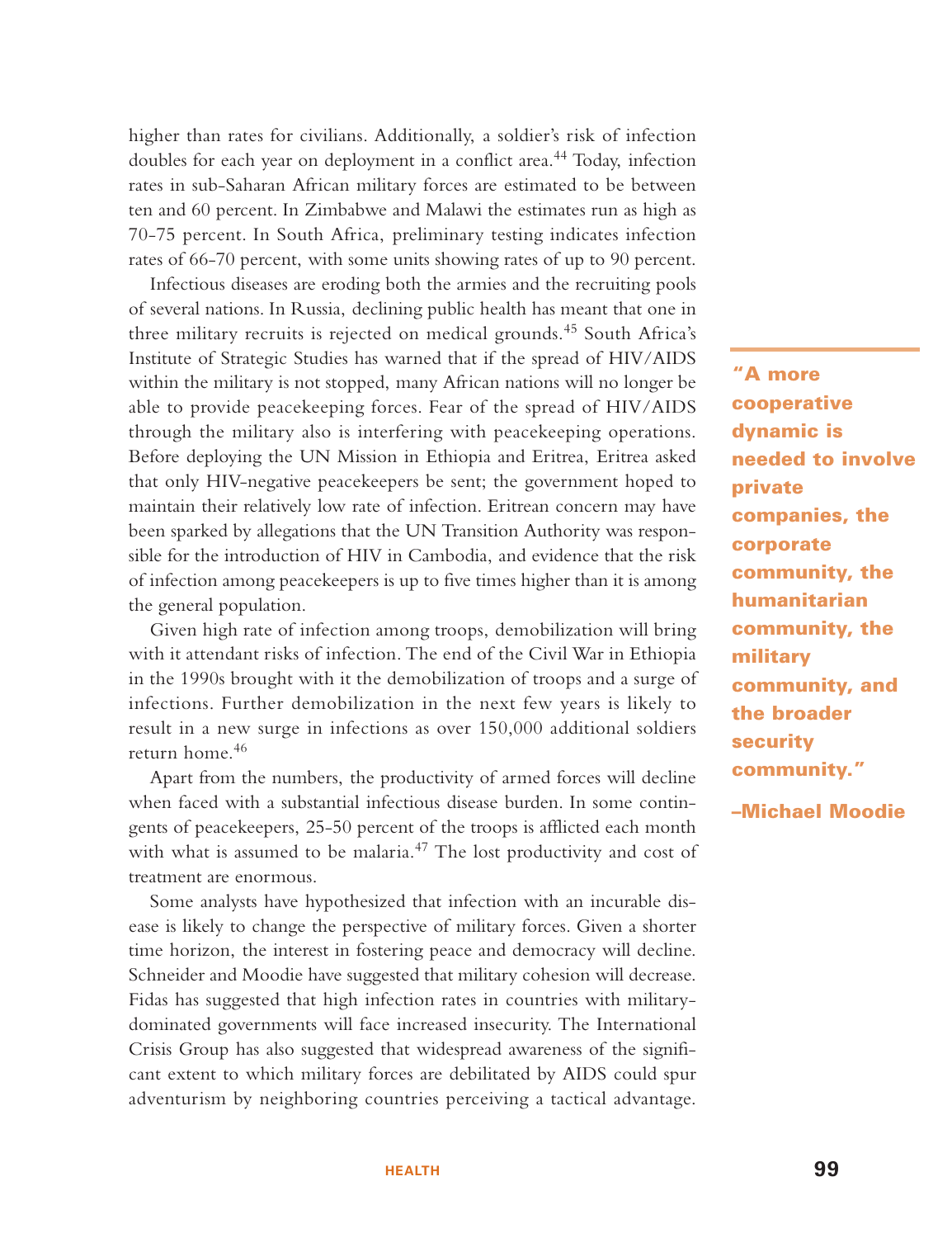Namibia has refused to divulge information about infection rates, citing the information to be a "sensitive intelligence issue."<sup>48</sup>

#### **AIDS – A CASE UNTO ITSELF**

The spread of the HIV/AIDS epidemic provides direct evidence of how threats to human health can undermine stability and security around the world. According to UNAIDS there are currently 42 million people who are HIV positive. Estimates vary as to the number of people that will be infected by 2010 but it will undoubtedly be more than 60 million and may well fall between 80 and 100 million people worldwide.<sup>49</sup> In Sub-Saharan Africa, one in four adults may die as a result. Already in seven countries including South Africa some 25 percent of the adult population is estimated to be HIV positive.<sup>50</sup> The CIA's National Intelligence Council now predicts that by 2010, 50 to 70 million people in Nigeria (10-15 million), Ethiopia (7-10 million), Russia (5-8 million), India (20-25 million) and China (10-15 million) will be infected.<sup>51</sup>

The economic impact of the epidemic is already being felt, but it is likely to worsen significantly over time. AIDS is undermining growth, reducing foreign investment and devastating the elite population of businessmen and government workers in Sub-Saharan Africa where the epidemic is currently worst. The World Bank suggests that an adult prevalence rate of ten percent may reduce the growth in national income in a country by up to one third. When infection levels exceed 20 percent, USAID has found that a nation can expect a decline in GDP of up to 2.6 percent per year. At the household level, AIDS can be equally devastating; in Botswana, where one in three adults is infected with HIV (the highest HIV prevalence in the world), the percentage of the population living in poverty has risen back to 45 percent after falling to 38 percent in 1996. UNAIDS has found that family income can decline by 40-60 percent when someone becomes infected.

Much of the loss in growth and income is attributable to decreases in productivity and labor. More than 860,000 teachers died of AIDS in Sub-Saharan Africa in 1999. Some countries are facing the loss of one-quarter of their agricultural workforce by 2010. In Namibia, up to one third of the labor force in the agriculture, construction, tourism, mining, education, health and transport sectors is likely to be lost to AIDS by 2020. As many as one in seven civil servants is believed to be HIV positive in South Africa, and this is emblematic of the toll AIDS is taking on the elite. $52$ 

The additional social burden imposed by the HIV/AIDS epidemic is enormous. Infant mortality has risen in high-prevalence countries like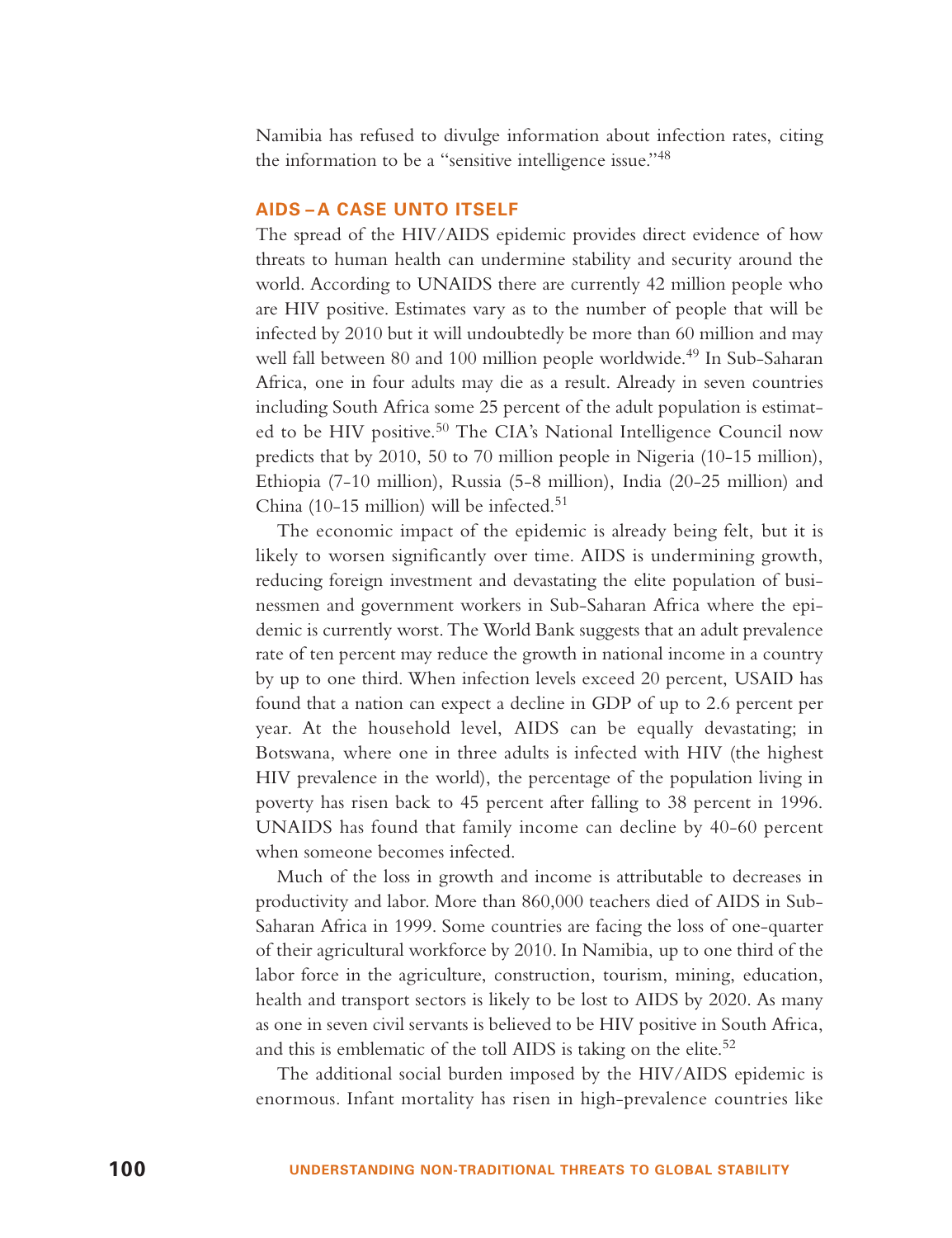South Africa by 44 percent, and is expected to rise 60 percent higher in the period  $2005-2010$ .<sup>53</sup> It has been predicted that by  $2010$  orphans will account for at least 15 percent of the children in 12 sub-Saharan African nations; AIDS will be responsible for the death of the vast majority of their parents.<sup>54</sup>

The costs to governance and social stability are also being felt as a consequence of AIDS. In South Africa, for example, lawlessness is increasing. Sexual violence and child rape have increased enormously as a direct result of the AIDS epidemic. Between 1994 and 2000, rape and attempted rape increased by 20 percent to 52,860 reported cases per year.<sup>55</sup> Serious crime in general is increasing as well; it rose by some 32 percent between 1991 and 1996.

Organizations including the CIA, the British Parliament, the U.S. Department of State and the UN Security Council have analyzed the impact of HIV/AIDS on stability. They all have identified cases where the disease has fostered instability by reducing human security, breaking down governance, harming social and economic prospects, and directly limiting the capacity of the armed forces and the police.<sup>56</sup> The U.S. Department of State has cited HIV/AIDS as a potential "war starter" or "war outcome determinant" because of its likely impact on economic well-being and military capacity.<sup>57</sup> In July 2000 the UN Security Council adopted Resolution 1308 declaring that HIV/AIDS is "a risk to stability and security"; this marked the first time the Council considered the connection between disease and conflict.

The head of UNAIDS summarizes the relationship between instability and AIDS by stating that "AIDS and global insecurity coexist in a vicious cycle. Civil and international conflict help spread HIV, as populations are destabilized and armies move across new territories. And AIDS contributes to national and international insecurity, from the high levels of HIV infection experienced among military and peacekeeping personnel, to the instability of societies whose future has been thrown into doubt."<sup>58</sup> More recently, U.S. Secretary of State Colin Powell summarized the impact of AIDS in saying, "HIV doesn't just destroy immune systems; it also undermines the social, economic and political systems that underpin entire nations and regions."<sup>59</sup>

# **II. THE DELIBERATE SPREAD OF DISEASE – BIOTERRORISM**

Following the September 11 and subsequent anthrax attacks, increased attention has focused on the risk of biological warfare and terrorism—use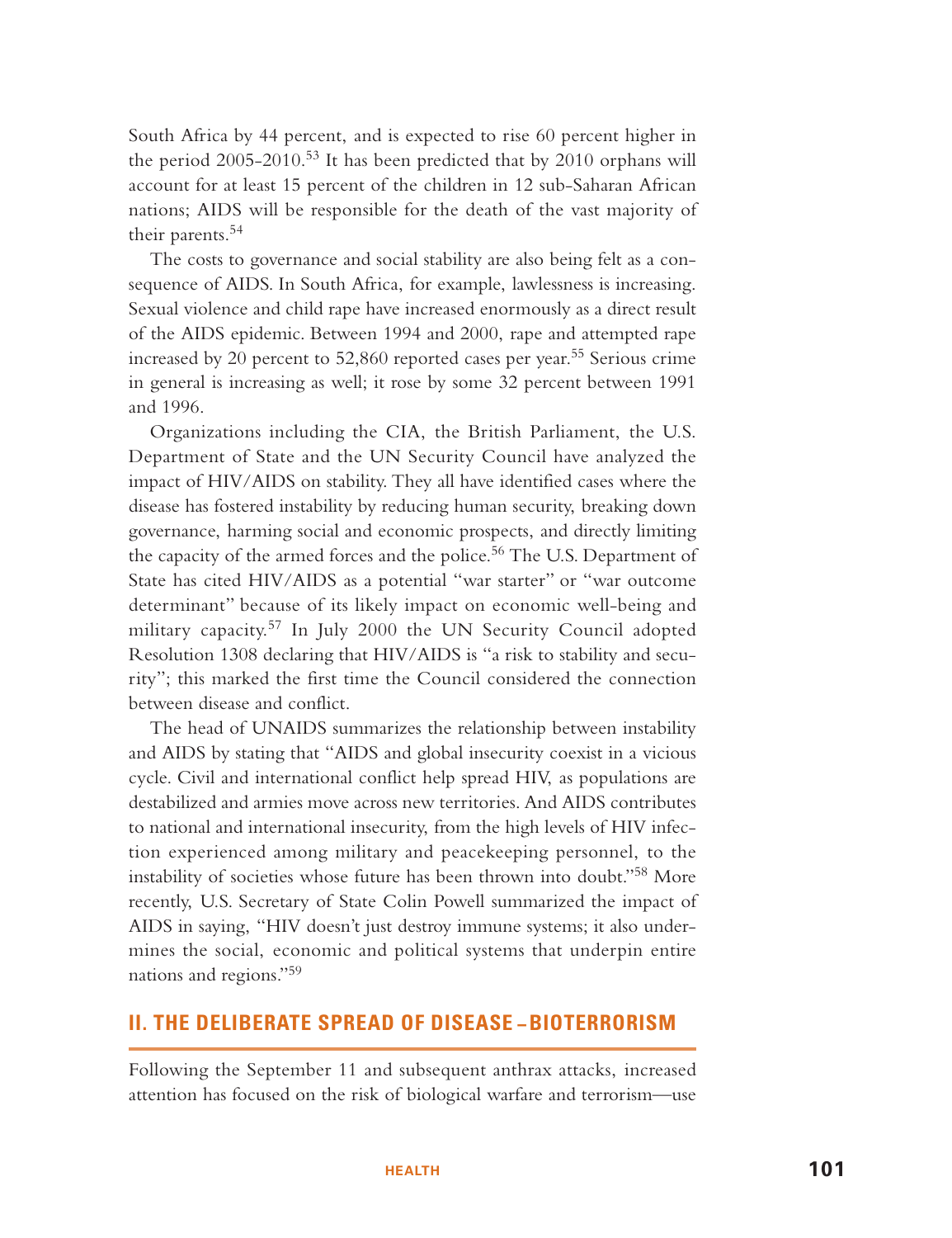of weapons that intentionally spread infectious disease—by state and nonstate actors. The United States today believes that at least four countries including Iraq and North Korea possess biological weapons including smallpox. (The others are Russia and France.)<sup>60</sup> Non-state actors such as Al Qaeda are believed to be developing such weapons, but there is no evidence that they have been successful to date.

According to the National Intelligence Council, the risk that biological weaponry will proliferate is increasing. $61$  In addition to the many scientists that used to work in biological weapons laboratories, particularly in the Soviet Union and the United States, a growing pool of information and highly trained scientists exists around the world. It has been estimated, for example, that some 60,000 scientists were involved in the Soviet biological warfare research program at the end of the Cold War.<sup>62</sup> Nonetheless, as Jonathan Ban has noted, biological weapons are difficult to develop, and the weapons' impact is determined by environmental conditions, the communicability of the malady, the dosage of weapon delivered, as well as the quality of the weapon itself.<sup>63</sup> Elisa Harris notes that according to reports from the Bush and Clinton Administrations, the number of countries believed to be seeking to develop biological weapons has remained stable.<sup>64</sup>

Concern about domestic vulnerability to biological weaponry focuses on the vulnerability to attack of humans, as well as the food and water supply. The Department of Health and Human Services is focused on reducing the risk that anthrax, smallpox, pneumonic plague, tularemia, viral hemorrhagic fever and botulism could be intentionally released in the United States to trigger widespread disease.<sup>65</sup> The Centers for Disease Control is stockpiling vaccines and pharmaceuticals, and expanding research on diagnoses and treatments.<sup>66</sup> The experience with the Aum Shinrikyo cult in Japan releasing Sarin gas in the subway in 1995, and the concern raised by the natural outbreaks of West Nile Virus in the United States are indicative of the smaller scale risks posed by bioterrorism. The U.S. Office of Technology Assessment has calculated that a large-scale risk such as the release of 100 kilograms of anthrax using a crop duster over Washington D.C. could cause two million deaths.<sup>67</sup>

The threat of biological attack on the food supply is also growing. U.S. agriculture is increasingly large scale and geographically centralized, facilitating attack. Seventy eight percent of U.S. cattle are processed through 2 percent of the feedlots in the country. Swine farms often have over 10,000 animals. Chicken farms sometimes pen 100,000 birds in one place<sup>68</sup>. The threat to human health from the spread of disease through the food chain could be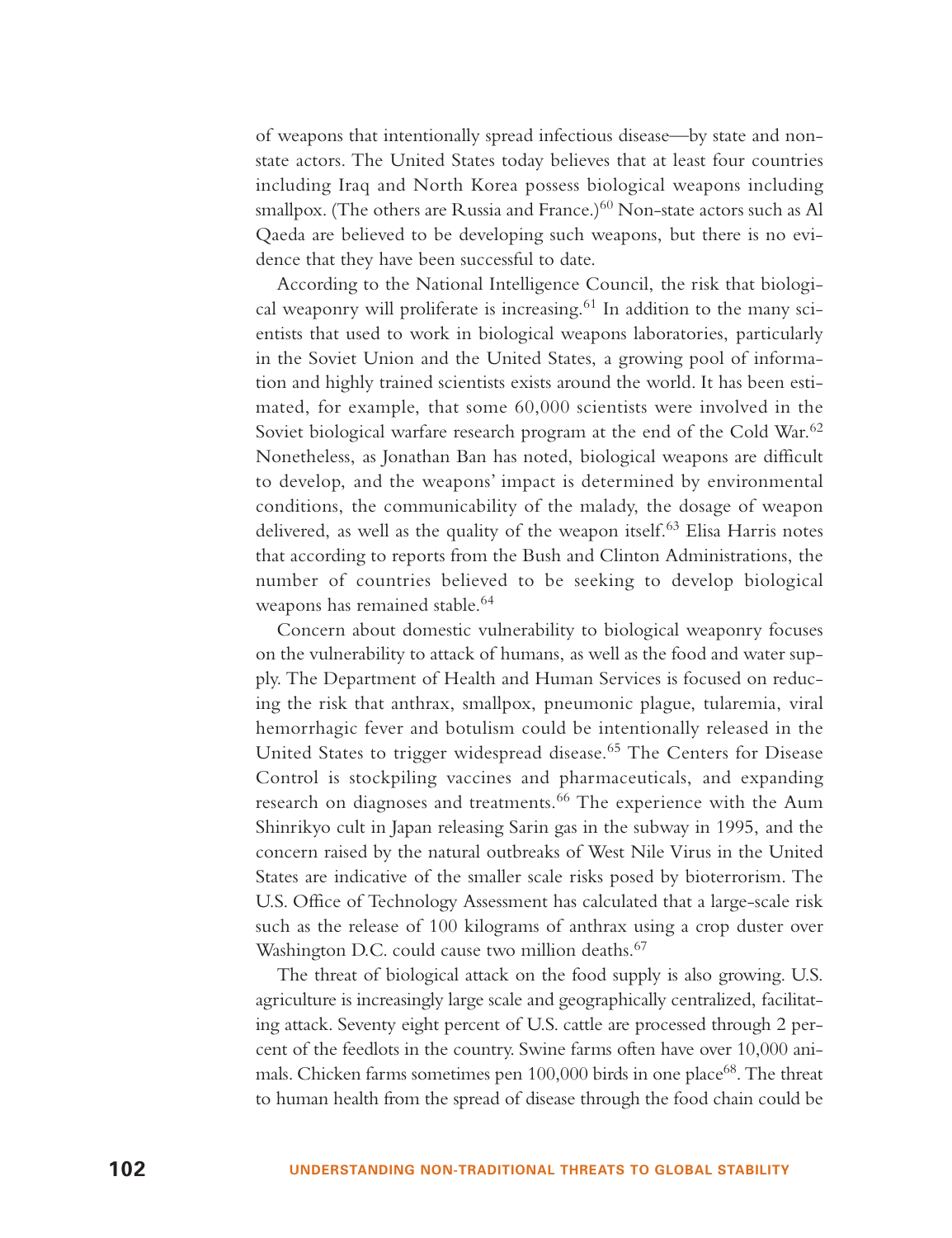significant, depending upon the infection; the potential economic impact of the spread of Mad Cow (Transmissible Spongiform Encephalopathy), Chronic Wasting or Foot and Mouth (Bovine Spongiform Encephalopathy) diseases would be enormous for the United States. Agriculture accounts for over 13 percent of GDP and almost 17 percent of employment. Exports from the sector provide \$140 billion in revenue and 860,000 jobs.<sup>69</sup> \$6.4 billion in livestock would be placed at risk by attack.

Nonetheless, Roger Breeze, with the U.S. Department of Agriculture's Agricultural Research Service believes that the likelihood of a large-scale attack is currently low because of the significant technological barriers that exist.<sup>70</sup>

Posing a whole different set of challenges is the risk that biological weapons will be used to threaten U.S. military personnel abroad. Biological weapons are relatively inexpensive and easy to hide. The Center for Strategic and International Studies and the Chemical and Biological Arms Control institute have concluded that there exists the risk that forces abroad might be confronted with efforts to use biological weapons in the face of overwhelming American military superiority. Additionally, forces may face smaller-scale threats from biological weapons when undertaking peacekeeping, humanitarian and other limited operations.<sup>71</sup>

# **III. PREDICTING THE LEVELS OF VULNERABILITY AND RISK**

The implications of health trends for stability and security could vary greatly. The National Intelligence Council believes that the implications of health for stability will depend upon the success of efforts to: combat microbial resistance and develop new medicines; promote development and address the needs of the poorest of the poor worldwide; and improve disease surveillance and response at the national and international levels. Similarly, the threat posed by biological weapons will depend upon the ability of the United States to track biological agents, develop treatments and vaccines; and create an efficient, effective means for coordinated response at the local, state and national level. Ample opportunity exists to significantly reduce the spread of infectious diseases, and decrease vulnerability to a biological attack.

# **IV. FINDINGS AND CONCLUSIONS**

Of the non-traditional security threats being examined by the Working Group, the links between health and security have received the least ana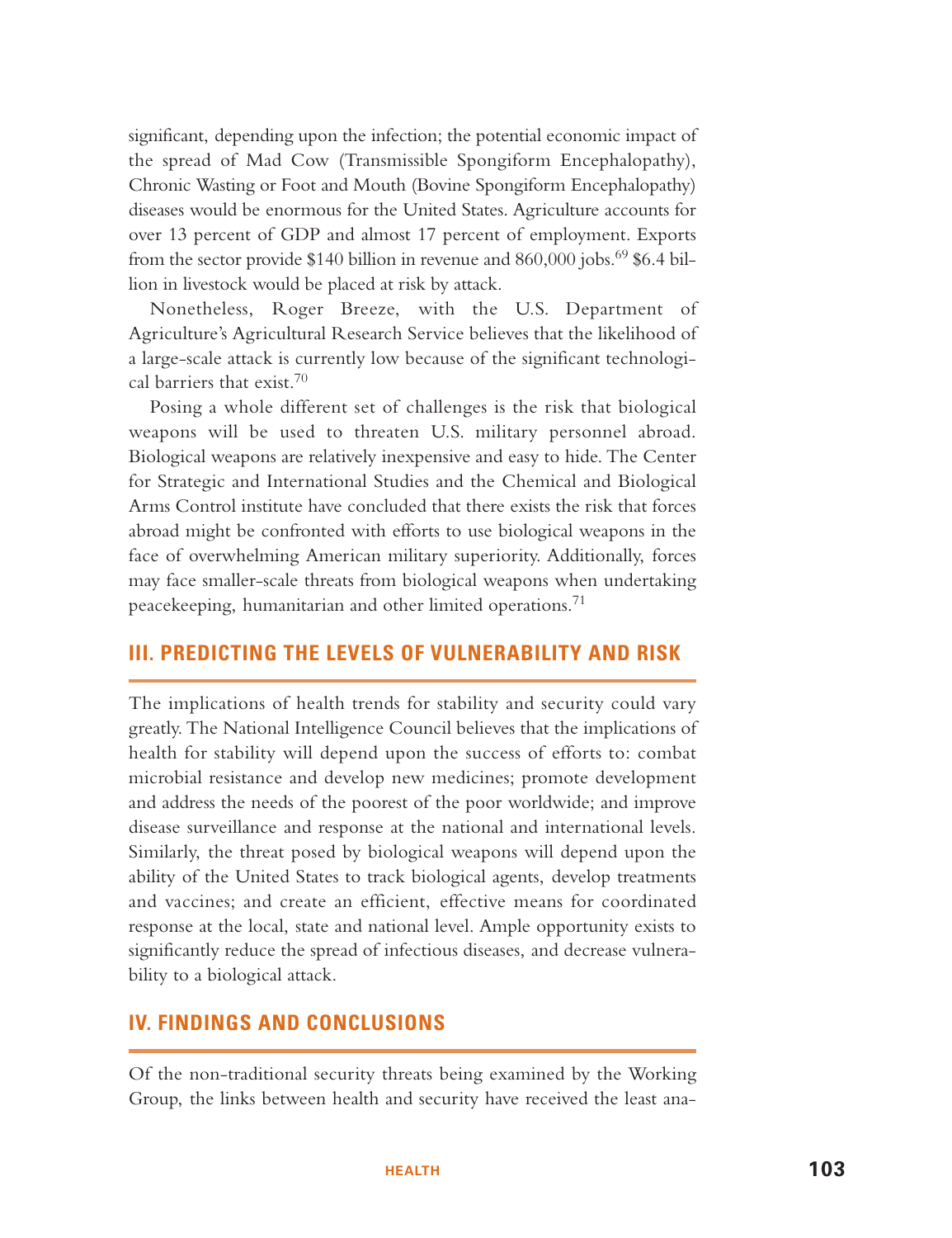lytical attention. Nonetheless, important conclusions can be reached by reflecting on the trends and their correlation with broader social, political and economic conditions.

- **There is a clear relationship between growing health threats and global stability.** The impact of health on stability will grow as infectious disease prevalence rises and the magnitude of the overall global disease burden grows. The multifaceted impact of the AIDS epidemic in Africa provides a clear example—AIDS is eroding the capacity of many Sub-Saharan African nations to meet the needs of their populations. This is likely to reduce stability. The growing prevalence of the disease in strategically important nations such as Nigeria, Ethiopia, Russia, India and China bodes poorly for the future in the absence of concerted proactive intervention.
- **The United States faces an increasing, direct threat to human health within its borders as global travel and trade continue to grow, new diseases emerge, and vectors for disease alter their habitats and enter the United States.** The growing prevalence of West Nile Virus, the recent outbreak of SARS and the reappearance of malaria portend increased vulnerability.
- **The timeframe for successfully pre-empting the further spread of infectious disease is short.** The geometric growth in infection rates for AIDS, increases in anti-microbial resistance to drugs, the emergence of new diseases and a diminishing pipeline of new drugs are reducing the ability to effectively treat diseases and stop their spread. An immediate emphasis on prevention and reduced misuse of drug therapies will be important.
- **The financial benefits from a proactive strategy of disease prevention would be enormous.** Smallpox eradication cost the United States approximately \$30 million; that investment has been repaid to the United States every 26 days since 1977.<sup>72</sup> The same benefit could be accrued by eradicating other diseases. Measles eradication will save the United States over \$250 million per year. A significant reduction in TB could save the United States some  $$500$  million annually.<sup>73</sup>
- **If they are not addressed, declining global health status risks undermining investments in development, particularly in the**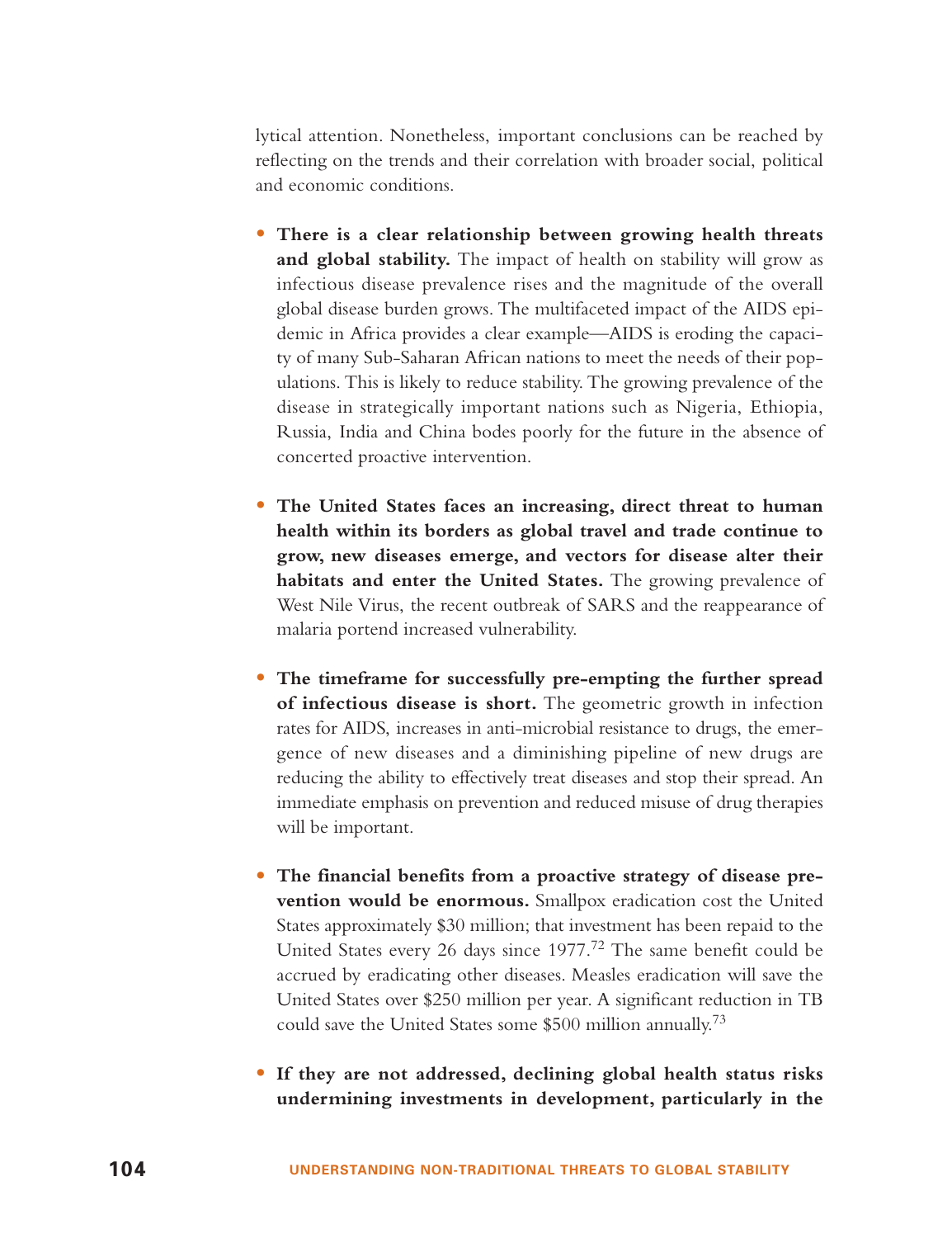**poorest countries of the world.** There are likely to be significant consequences for stability.

- **At a threshold level, declining health status has a dramatic, dilatory impact on political and economic well-being.** For example, in the case of the AIDS epidemic, infection rates in excess of ten percent have a dramatic impact on national political, social and economic health.
- **Investments in overall socioeconomic development in developing countries can significantly reduce the instability-related** impacts of disease. Investments in poverty reduction, women's empowerment, education, and economic development can directly reduce the disease burden, lowering the risk of instability stemming from health threats.
- **The impact of disease on armed forces strength and size will be dramatic, particularly in countries with high AIDS rates and with large populations of demobilizing soldiers.**

## **AREAS FOR FURTHER ANALYSIS**

Research is needed to deepen global understanding of the health/security interface. For example, analytical work must examine the:

- impact of health status and approaches to health care on political stability;
- affect of health and health care on military operations. That is, how different maladies and approaches to treatment can affect the attitudes of soldiers, external perceptions of military vulnerability and the risk of coups or invasion;
- relationship between international travel and trade, and health, particularly with an eye towards preventing the spread of disease.

#### **FINDINGS RELEVANT TO POLICIES AND PROGRAMS**

• A multilateral approach is absolutely critical to reducing the growing global health risks posed by infectious diseases, bioterrorism and other food borne illnesses. In all cases, health threats know no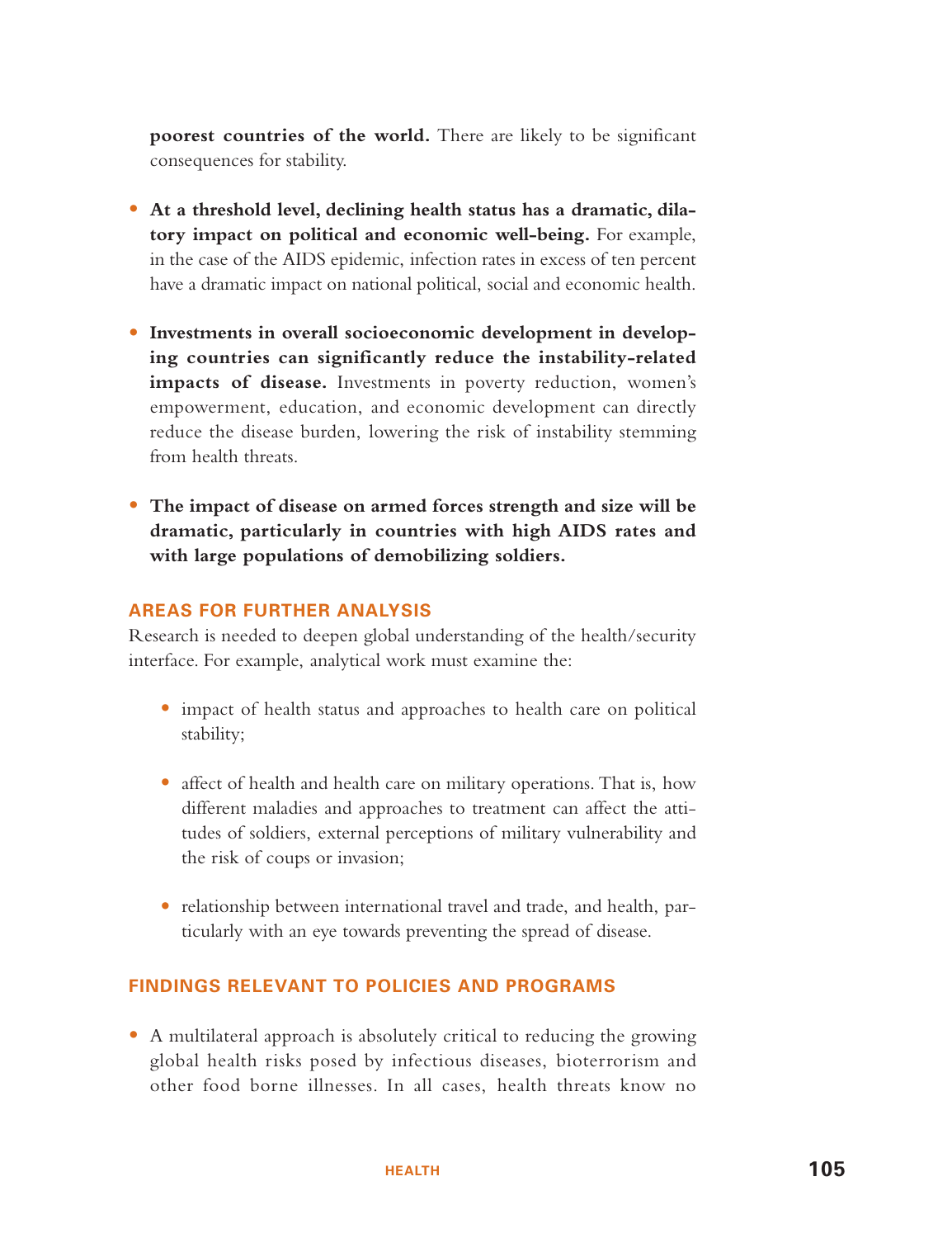national boundaries and require collective action. A cooperative approach is needed to:

- track and regulate emerging diseases;
- coordinate monitoring;
- finance efforts to combat health threats;
- halt the spread of diseases;
- prevent the spread of biological weaponry;
- improve the reliability of bioterror threat assessments.
- An enormous opportunity exists to use health sector cooperation and assistance to build diplomatic bridges. "Vaccine diplomacy"<sup>74</sup> could be an important means for addressing an underlying cause of instability while using joint research and public health efforts as a theme to encourage cooperation. The World Health Organization's "Health as a Bridge for Peace Program" could offer important insight into how efforts in the health sector can reduce the risk of conflict.
- A proactive approach to stopping the spread of disease and pathogens could dramatically reduce the risks to stability posed by health threats. A more proactive approach might be facilitated by:
	- improving and expanding global capacity to track the spread of disease;
	- offering debt relief linked to increase health care investments;
	- more aggressively engaging the private sector in efforts to reduce the threat of bioterror, provide low cost medicines, and fight the emergence of multi-drug resistance;
	- facilitating greater South-South exchange of lessons learned in combating disease. For example, using Uganda, Thailand, Brazil, and Zambia to spread the message of success combating AIDS could help stave-off the spread of the epidemic;
- More extensive outreach and education of the military will be key to reducing the spread of infectious diseases. Programs such as the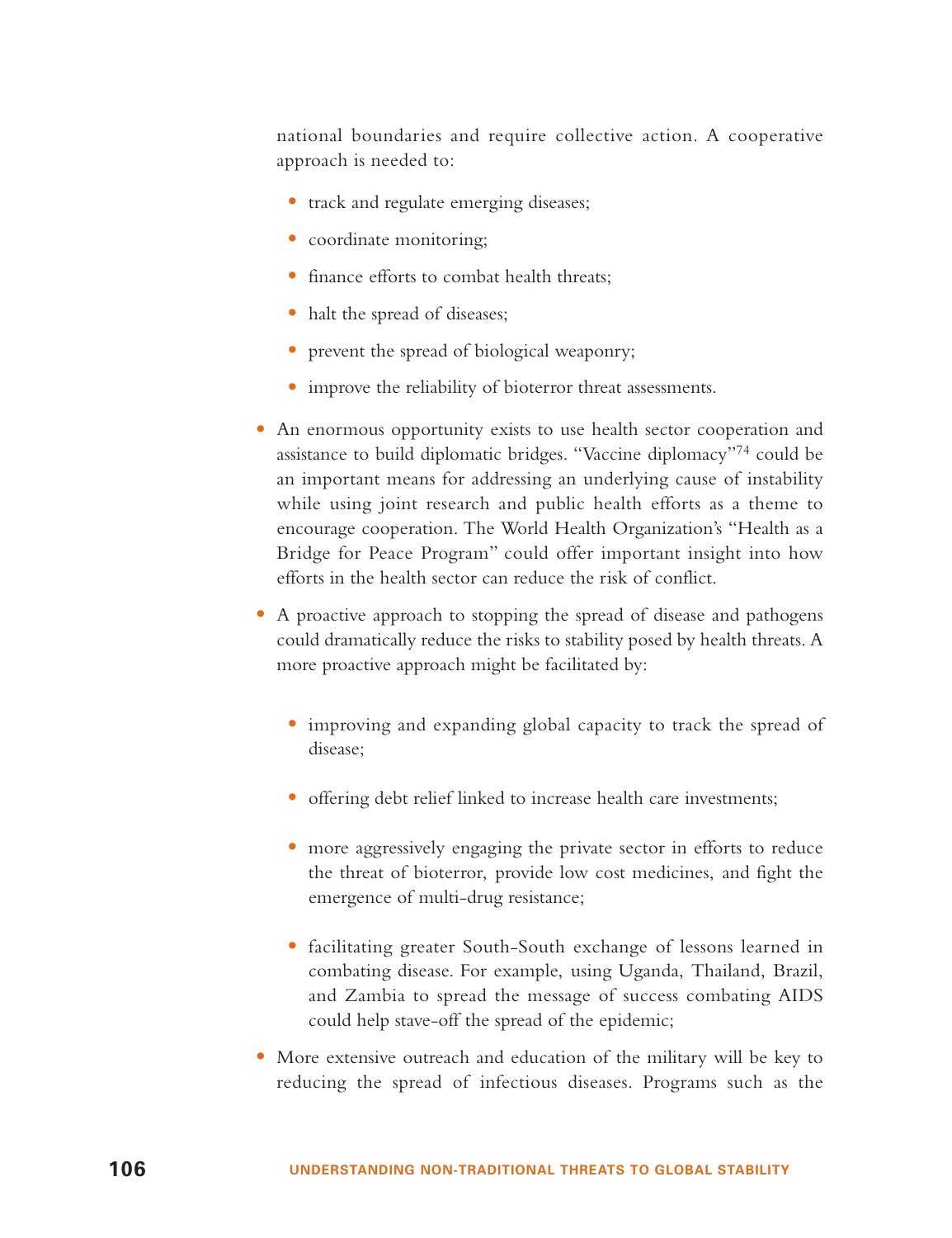Department of Defense's Leadership and Investment in Fighting an Epidemic (LIFE), which promote military education abroad are important and should be expanded. Similar programs should be part of more aggressive efforts to reach out to peacekeepers around the world through individual countries and the United Nations.

- Given the implications of the HIV/AIDS epidemic for force size, availability and productivity, it might be advisable for the United Nations to revisit its decision not to screen peacekeepers for the disease. Testing would help ensure that military forces are not vectors for disease transmission while serving as a means for educating soldiers about HIV/AIDS.
- In strategically important countries facing dramatic consequences from disease, a more comprehensive and strategic approach to reducing healthrelated instability could be facilitated by the placement of health attaches (or the more strategic use of health specialists providing foreign aid).

#### **NOTES**

1. United States. National Intelligence Council. "The Global Infectious Disease Threat and Its Implications for the United States." Available at www.cia.gov/nic/pubs/index.htm. January 2000.

2. "The Global Fund to Fight AIDS, Tuberculosis and Malaria"- For Journalists. Available athttp://www.golbalfundatm.org/journalists/journalists\_pr.html.

3. "Addressing Emerging Infectious Disease Threats: A Prevention Strategy for the United States, Executive Summary." Centers for Disease Control. April 15, 1994. Available at http://www.cdc.gov/mmwr/preview/mmwrhtml/00031393.htm.

4. "Centers for Disease Control and Prevention Appropriations Testimony for FY 2003." American Society for Microbiology. Available at http://www.asmusa.org/pasrc/ cdcfy2003.htm. July 24, 2002.

5. ibid.

6. Lee, Kelley. "An Overview of Global Health and Environmental Risks." Available at www.nuffieldtrust.org.uk/health2/lee.risk.doc.

7. Garrett, Laurie. "The Return of Infectious Disease." *Foreign Affairs*. (January/February 1996). p. 66.

8. Lee, Kelley.

9. Kassalow, Jordan S. "Why Health Is Important to U.S. Foreign Policy." Council on Foreign Relations. April 2001.

10. "End of the Tunnel in Sight for Travel and Tourism—Recovery Forecast Mid 2002." World Travel and Tourism Council. Available at http://www.wttc.org/ resourceCentre/mediaCentre/releases. March 17, 2002.

11. Corber, Stephen and George Fidas. "On America's Doorstep: Disease Migration in Latin America and the Caribbean," April 25, 2002. The Woodrow Wilson International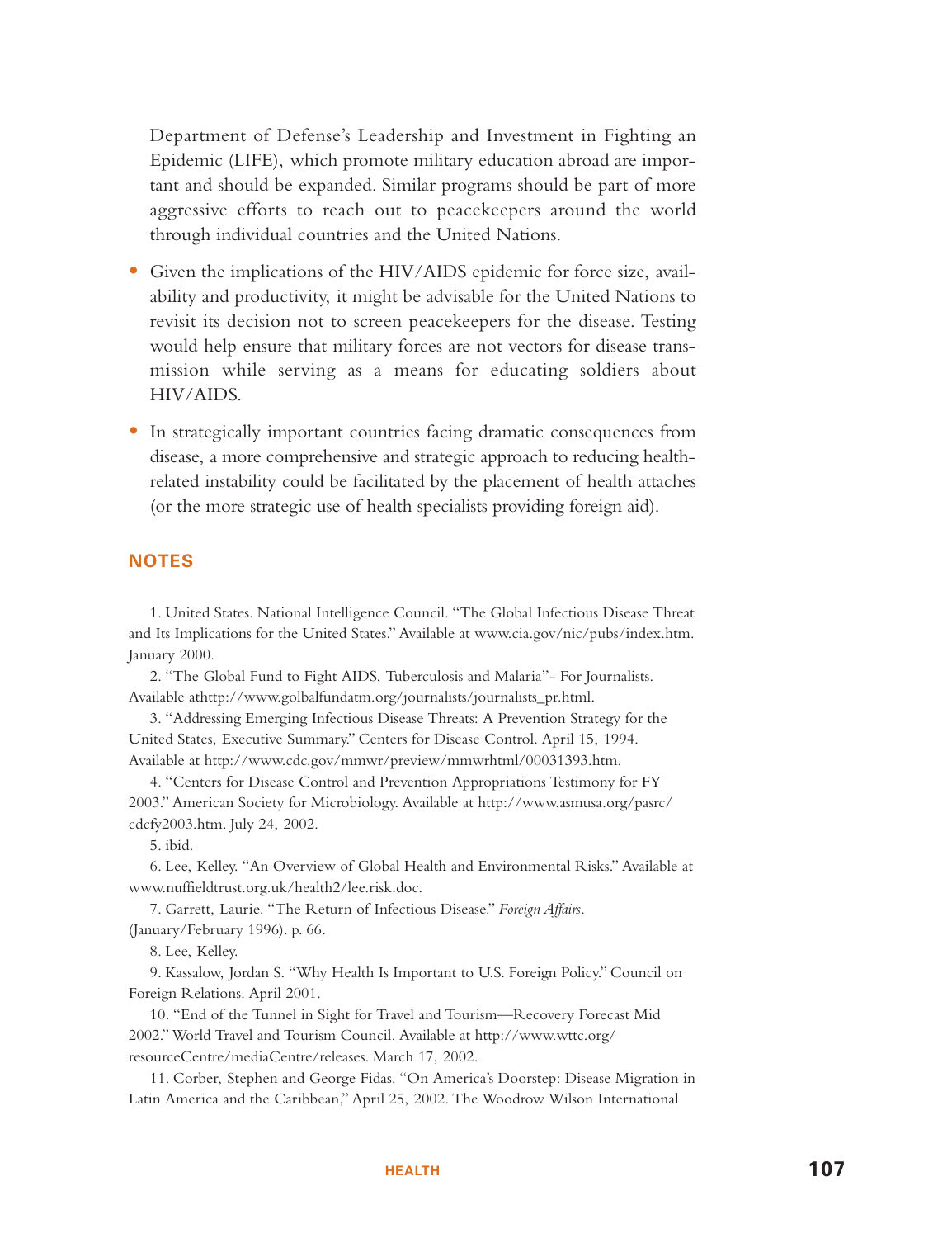Center for Scholars.

12. Kassalow, Jordan S.

13. World Health Organization. Update 71: Status of diagnostic tests, training course in China. Online. Available at: http://www.who.int/csr/don/2003\_06\_02a/en/.

14. Pan, Philip. "A 'Superspreader' of SARS: How one women touched off Beijing outbreak." *The Washington Post*. May 29, 2003. p. A1.

15. World Health Organization. Severe Acute Respiratory Syndrome. Online Available at: http://www.who.int/csr/sars/clinical/en/.

16. World Health Organization. Online. Available at: http://www.who.int/ csr/don/2003\_06\_02a/en/.

17. United States. National Intelligence Council. "The Global Infectious Disease Threat and Its Implications for the United States."

18. "Center for Disease Control and Prevention Appropriations Testimony for FY 2003."

19. Lee, Kelley.

20. United States. National Intelligence Council. "The Global Infectious Disease Threat and Its Implications for the United States."

21. Cooper, Richard N. International Cooperation in Public Health as a Prologue to Macroeconomic Cooperation in Cooper, R.N., Eichengreen, B., Henning, C.R., Holtham, G. and Putnam, R.D. Can Nations Agree? Washington, D.C.: The Brookings Institution Press, 1989. pp. 303.

22. Price-Smith, Andrew T. 1998. Contagion and Chaos: Infectious Disease and its Effects on Global Security and Development Center for International Studies, University of Toronto.

23. United States. National Intelligence Council. "The Global Infectious Disease Threat and Its Implications for the United States."

24. Woolery, Chuck. " Regarding Funding for International Health and Development Programs for Preventing the Spread of Infectious Diseases." Testimony to the Foreign Operations Subcommittee of Appropriations, U.S. House of Representatives, April 25, 1996.

25. Heymann, David L. "The Urgency of a Massive Effort Against Infectious Diseases." Statement before the Committee on International Relations, U.S. House of Representatives. Online. Available at http://www.winterthurhealthforum.ch/PDF/ testmo.pdf. June 29, 2000. pp. 1-40.

26. The Global Fund to Fight AIDS, Tuberculosis and Malaria- For Journalists. 27. ibid.

28. ibid.

29. "HIV/AIDS As A Security Issue." International Crisis Group. June 19, 2001.

30. United States. National Intelligence Council. "The Global Infectious Disease Threat and Its Implications for the United States."

31. ibid.

32. Garrett, Laurie.

33. United States. National Intelligence Council. "The Global Infectious Disease Threat and Its Implications for the United States."

34. Garrett, Laurie.

35. Fidas, George. "International Disease Surveillance and Global Security." Presented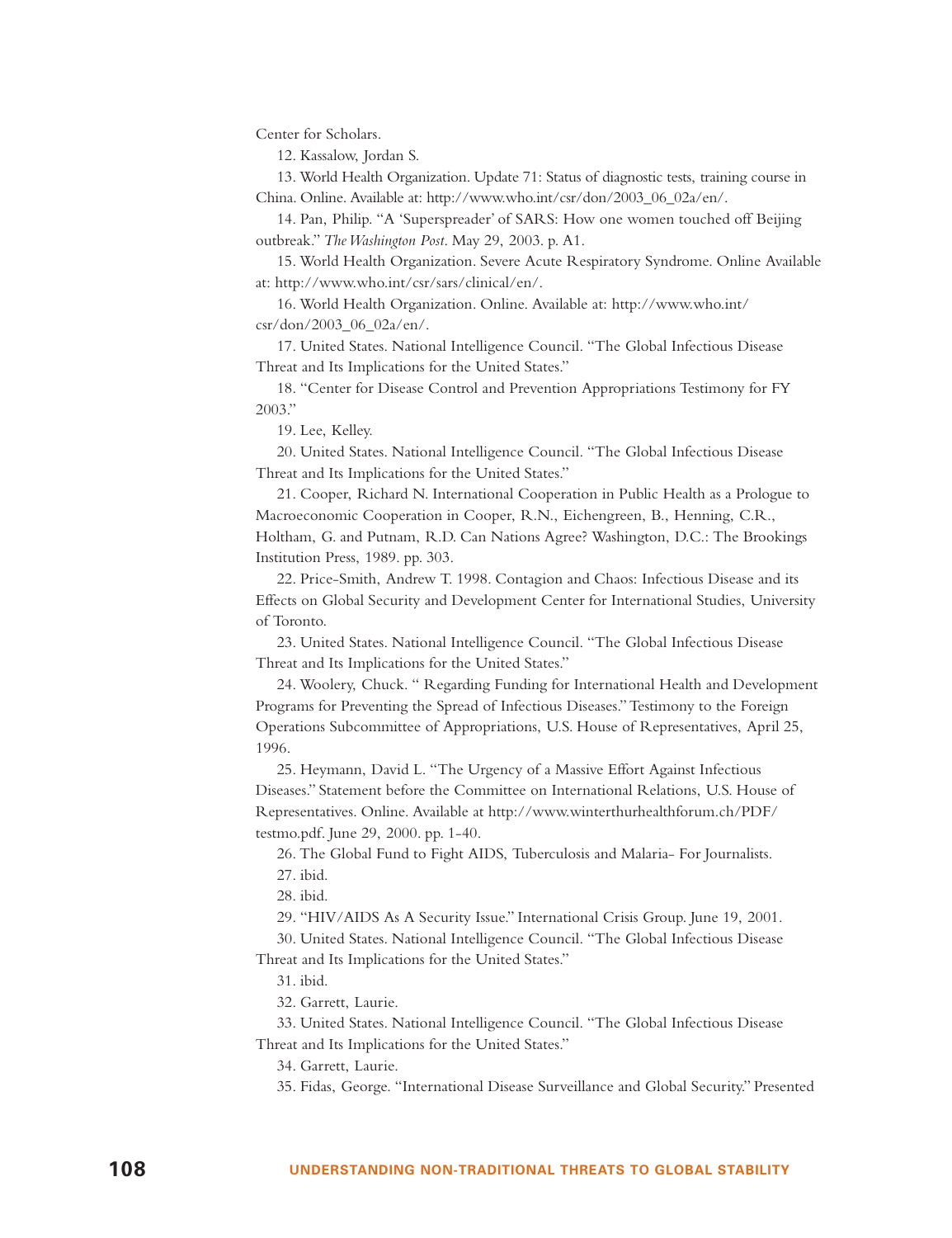at Conference at Stanford University, May 11-12, 2001.

36. Price-Smith, Andrew T. 1998.

37. United States. National Intelligence Council. "Global Trends 2015: A Dialogue About the Future with Nongovernment Experts."

38. Kassalow, Jordan.

39. Hotez, Peter. Appeasing Wilson's Ghost: The Expanded Role of the New Vaccines in International Diplomacy. Chemical and Biological Arms Control Institute, Health and Security Series, Occasional Paper 3. 2002.

40. Kassalow, Jordan.

41. "HIV/AIDS As A Security Issue."

42. Fidas, George. "International Disease Surveillance and Global Security." Presented at Conference at Stanford University sponsored by the Center for International Security and Cooperation. Online. Available at http://www.stanford.edu/~chyba/ bioterrorism\_and\_disease/transcripts/fidas\_cisac\_transcript.html

43. Africa Center for Strategic Studies. Syllabus: "Health and Security Topical Seminar, Dakar, Senegal." Information Available at http://www.africacenter.org/english/ e3400\_topical.htm. May 9-25, 2002.

44. Fleshman, Michael. "Drug Price plunge energizes AIDS fight."*Africa Recovery* (June 2001). Available at http:\\www.un.org\ecosocdev/geninfo/afrec/vol15no1/aidsmil.htm.

45. Fidas, George.

46. United States. National Intelligence Council. "The Next Wave of HIV/AIDS: Nigeria, Ethiopia, Russia, India and China." Available at www.cia.gov/nic/pubs/ index.htm. September 2001.

47. Ban, Jonathan. "Health, Security and U.S. Global Leadership." *Special Report 2*. The Chemical and Biological Arms Control Institute. December 2001

48. "HIV/AIDS As A Security Issue."

49. "Intelligence Study Raises Estimate of AIDS Spread,"*The Washington Post*. October 1, 2002 p. A7.

50. Price-Smith, Andrew T. 2002. Pretoria's Shadow: The HIV/AIDS Pandemic and National Security in South Africa. Chemical and Biological Arms Control Institute, Health and Security Studies, Special Report 4.

51. United States. National Intelligence Council. "The Next Wave of HIV/AIDS: Nigeria, Ethiopia, Russia, India and China."

52. Schneider, Mark and Moodie, Michael. "The Destabilizing Impacts of HIV/AIDS," Center for Strategic and International Studies. May 2002.

53. "HIV/AIDS As A Security Issue."

54. UNAIDS, UNICEF and USAID. 2002. "Children on the Brink 2002: A Joint Report on Orphan Estimates and Program Strategies." July 2002.

55. Price-Smith, Andrew T.

56. "HIV/AIDS As A Security Issue."

57. Moodie, Michael and Taylor, William J. et al. 2000. "Contagion and Conflict: Health as a Global Security Challenge." Center for Strategic and International Studies and the Chemical and Biological Arms Control Institute. January 2000.

58. United States. Department of State. "Head Speaks on AIDS and Global Security." Available at http://usinfo.state.gov/topical/global/hiv/01100301.htm. October 3, 2001

59. Powell, Colin L. Remarks at World AIDS Day 2002 Event. December 3, 2002.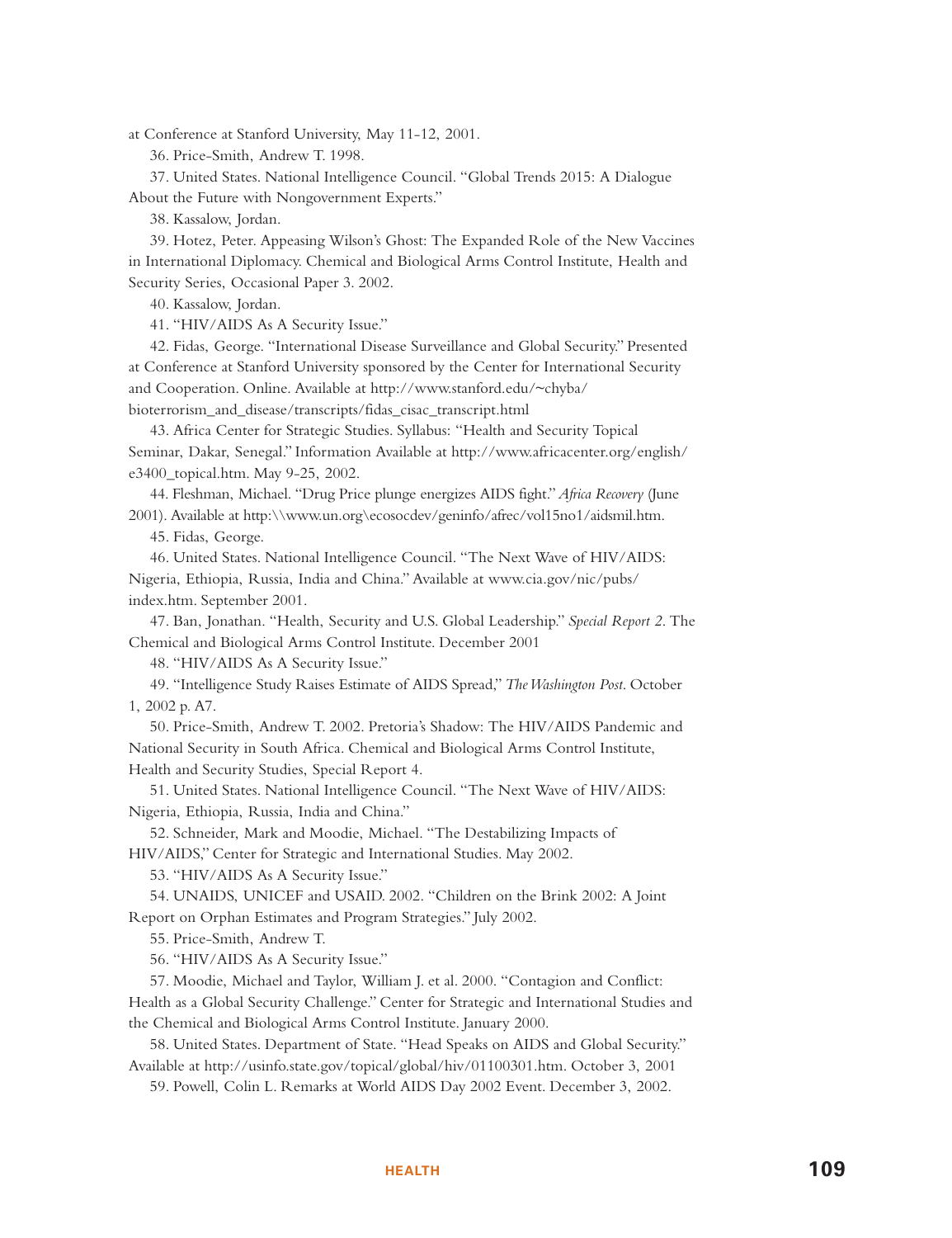60. Gellman, Barton. "Four Nations Thought to Possess Smallpox." *The Washington Post*. November 5, 2002. p. A1.

61. United States. National Intelligence Council. "The Global Infectious Disease Threat and Its Implications for the United States."

62. Harris, Elisa D. Center for International and Security Studies. November 15, 2001.

63. Ban, Jonathan. "Health, Security and U.S. Global Leadership." 2001

64. Harris, Elisa. Testimony before the House of Representatives International Relations Committee. December 5, 2001.

65. United States. Department of Health and Human Services. "HHS Initiative Prepares for Possible Bioterrorism Threat." Available at http://www.hhs.gov/news/ press/2001pres/01fsbioterrorism.html. August 16, 2001.

66. "Centers for Disease Control and Prevention Appropriations Testimony for FY 2003."

67. Garrett, Laurie.

68. Ban, Jonathan. "Agricultural Biological Warfare: An Overview. Chemical and Biological Arms Control Institute." June 2000 *Number 9*.

69. ibid.

70. Hollingsworth, Pierce.

71. Moodie, Michael and Taylor, William J. et al. January 2000.

72. "Global Microbial Threats in the 1990s." Available at http://www.ostp.gov/ CISET/html/iintro.html.

73. National Council for International Health. Testimony submitted to the Foreign Operations Subcommittee of Appropriations, U.S. House of Representatives. 1997.

74. Hotez, Peter.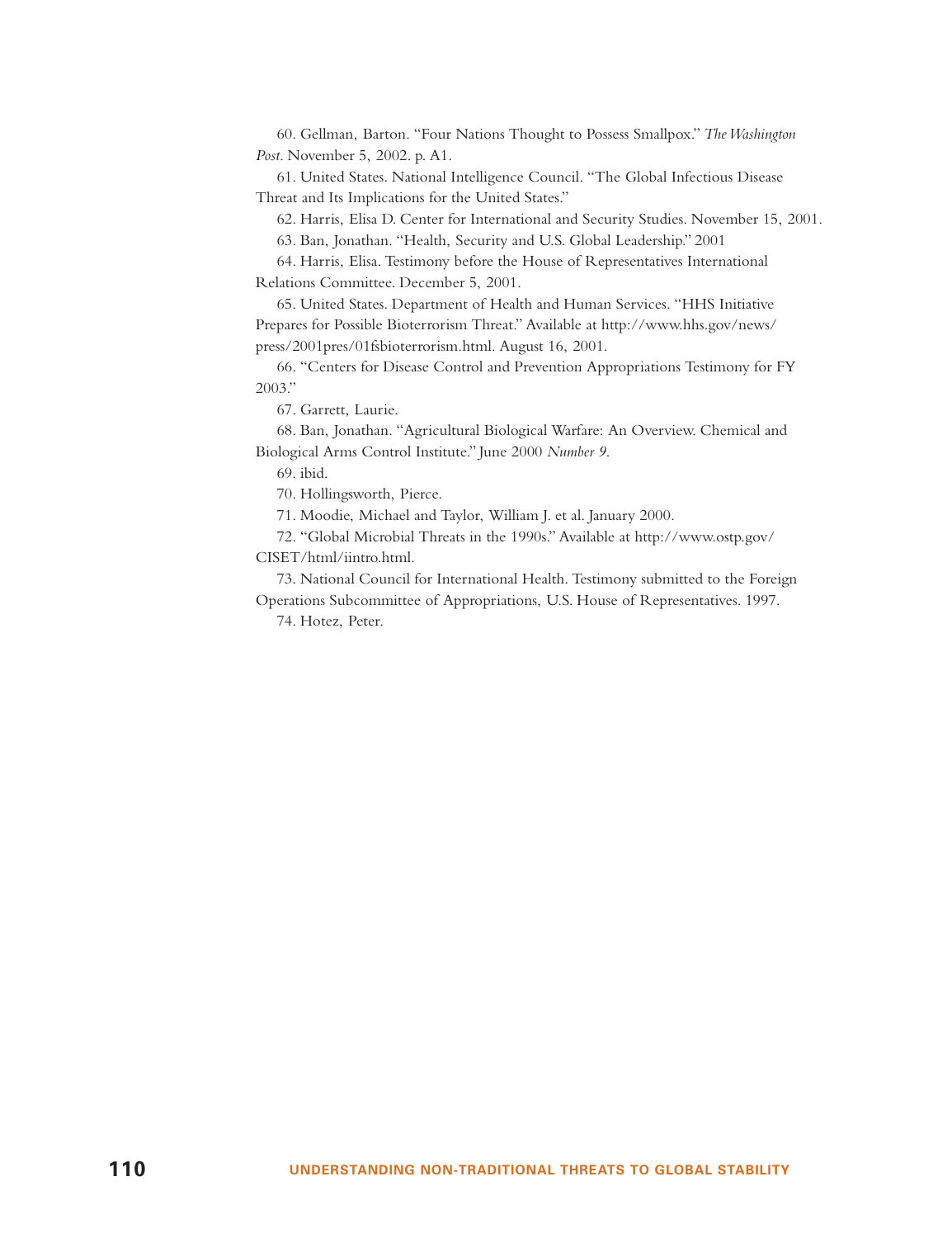

# **Working Group Meeting Notes**

**Brian Nichiporuk,** September 19

**Sherri Goodman, Norbert Henniger, October 17** 

**James Steinberg,** December 12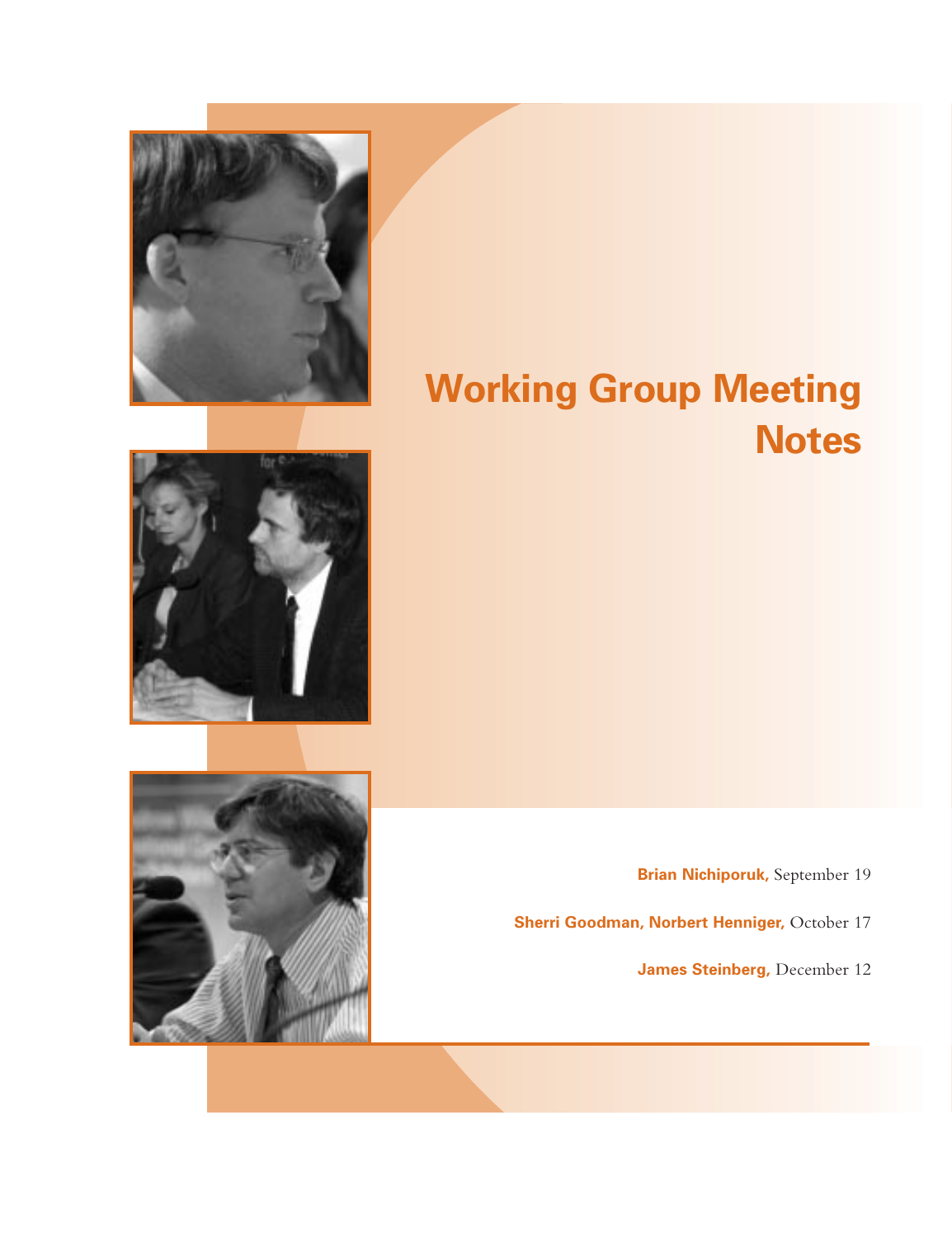## **Opening Session**

The first session of the Woodrow Wilson International Center for<br>Scholars' Conflict Prevention Project working group, "Preventing<br>the Next Wave of Conflict: Understanding Non-Traditional Threats to *Global Security*," was cosponsored by the U.S. Committee for the United Nations Development Program (UNDP). It featured Julia Taft, Assistant Administrator and Director of the Bureau for Crisis Prevention and Recovery, UNDP. Kathleen Houlihan, Director of the U.S. Committee for UNDP, gave opening remarks as did working group co-chairs Carla Koppell, Deputy Director, Washington, D.C. Office, Hunt Alternatives Fund; and Anita Sharma, Deputy Director, Conflict Prevention Project, Woodrow Wilson Center.

"It is quite a luxury to think of non-traditional threats when we already have so many traditional threats that we are not quite sure how to confront," Taft said. Nonetheless, these issues are becoming central concerns for all multilateral and national organizations. According to Taft we must apply a new lens when looking for long-term solutions to these issues, as illustrated by UN Secretary General Kofi Annan's commitment to conflict prevention.

Taft then asked, "How do we harmonize and integrate multilateral leadership to address problems such as development and conflict prevention?" The issue is complicated further when one considers that organizations like the United Nations are only as effective as member states allow. Perhaps, Taft suggested, less political ways can be found to approach transnational problems.

The challenge of the working group will be to take lessons learned and apply them to the future. "This is a difficult proposition—as has been shown by the issue of early warning," she said. "We often have many early warnings, but we have no response mechanisms nor political will to create response mechanisms." Taft encouraged working group members to work on developing feasible solutions.

Addressing the points in the Briefing Note, Taft advised caution when asserting that economic and social isolation have dramatic effects, noting that some of the most stable governments and economies are insulated and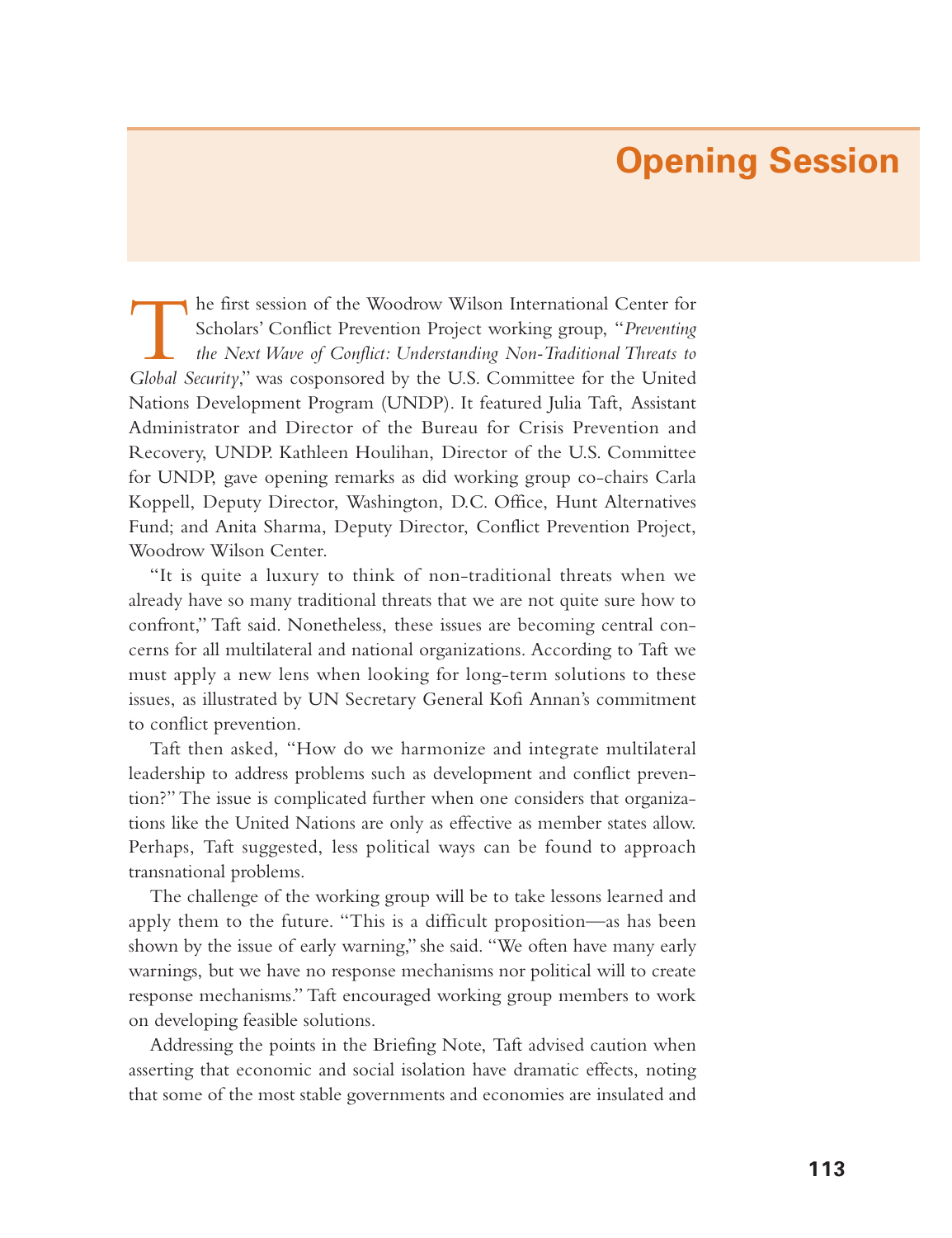are not globalizing. "I remember going to Bhutan once—and Bhutan is in fact isolated—economically, socially, geographically. Nonetheless, Bhutan is the only country that I know that has made its number one priority gross national happiness."

Concerning governance, Taft questioned whether governance alone was the proper solution. Although Nepal is a democracy, "it has a huge threat from the Maoists and a total disconnect between the government and the people," she said. The United Nations conducted an analysis of population centers, poverty indices, hospitals, schools, Maoist threats, and donor supported projects. "It is quite interesting to see that where there is unrest, very few donors have any projects or programs. It approaches risk aversion; donors do not want to get involved in areas of instability because they do not want to be seen as taking sides. It is a very interesting analysis of where money is going and the problems organizations are trying, or not trying, to address." Conflict prevention requires attention to underserved and disenfranchised populations and national and international aid needs to ensure better equity so disenchanted populations are reduced and not vulnerable to rebel recruitment.

In discussing demographic trends, Taft agreed that there are too many people chasing too few resources. She said, however, that current efforts are insufficient to meet the need, and that some interventions run into roadblocks. Taft said that the working group's efforts in the area of demographics will undoubtedly confront some politically charged issues, but that analyzing demographics will be necessary to understanding non-traditional threats.

"There are a few other things that I think are important," Taft stated. "One is youth unemployment. There are one billion young people between the ages of fifteen and twenty-three who are both highly reproductive and highly unproductive. I think that we really need to think about how we get those young people to feel like they have a stake in society. If you interview people from West Bank or Gaza, some of the best educated young people come out of the United Nations Relief and Works Agency for Palestine Refugees in the Near East (UNRWA) schools. They are computer literate and have all kinds of skills—but they have nothing. They are immobile. They do not have jobs. And they do not have a future. You see the consequences."

"All of this creates a challenge—at least from the UN standpoint—to figure out how to create a global effort to try to deal with some of the root causes—whether it is poverty, disaffection, lack of education, lack of hope, lack of governance, etc. The Secretary General published the Millennium Development Goals," Taft said. While these goals will not

**"All of this creates a challenge—at least from the UN standpoint—to figure out how to create a global effort to try to deal with some of the root causes.'"**

**-Julia Taft**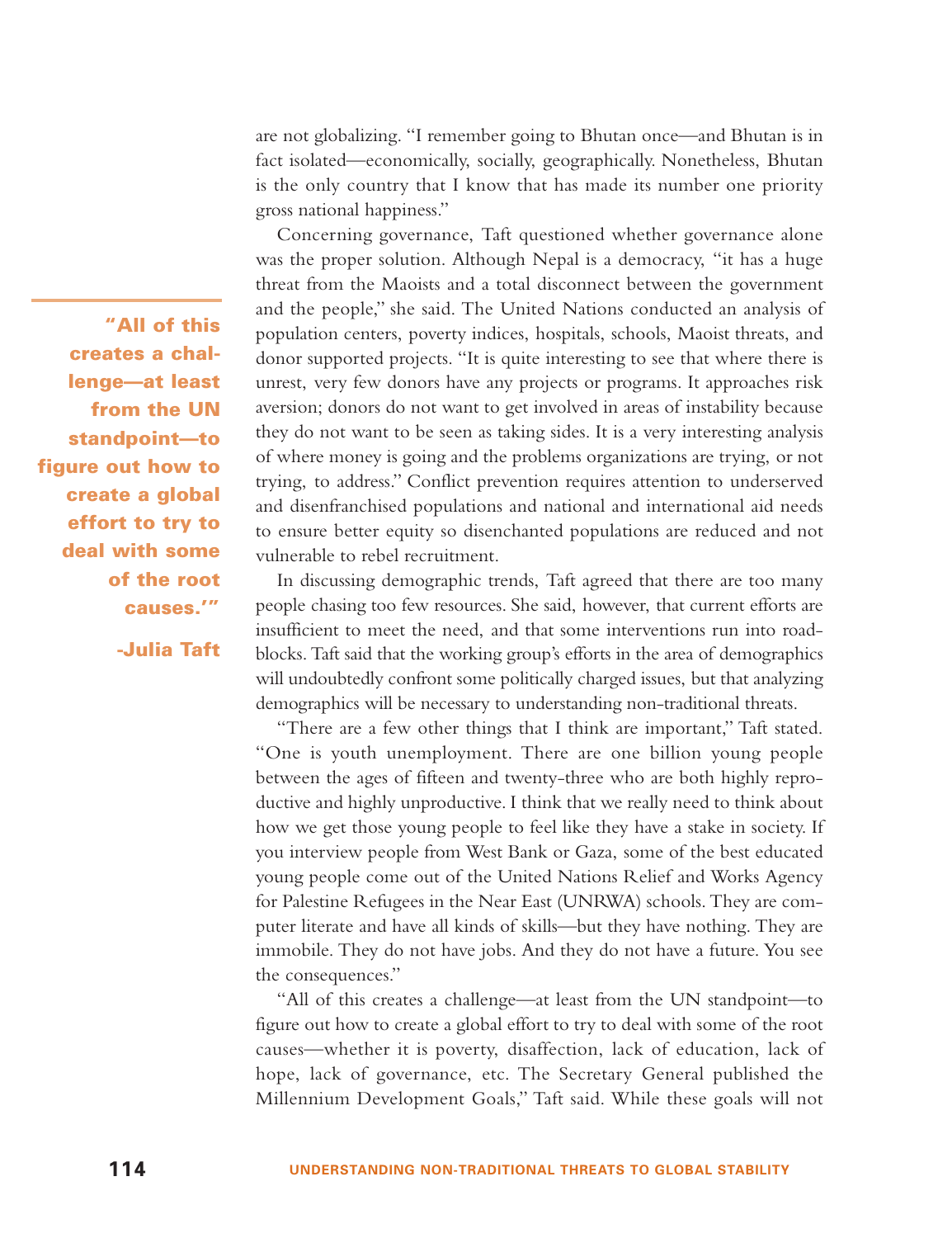solve all of the problems, they provide the United Nations, governments, and civil society with a framework through which to plan some very specific, measurable efforts focused on accomplishing eight goals. "The goals all add up to an aspirational list that established human well-being goals by 2015," she stated.

Taft also voiced her concern about post-conflict issues; in particular understanding how UNDP can best create opportunities after the violence has ceased. "Issues such as a proper demobilization of ex-combatants and the return of refugees offer daunting challenges, among them the need to ensure equity in the distribution of resources, and the willingness of communities to help reintegrate these populations."

Lastly, Taft offered her thoughts on her work on Afghanistan. She said that Afghanistan has provided a chance to look back on twenty-five years of collective experience and apply lessons learned. Taft catalogued a few of the successes she witnessed including, most importantly, the peace process. "When the United Nations went into the peace process, Lakhdar Brahimi ensured that women were involved, and that there was a process to establish an interim government with specific timelines and goals."

In previous missions, she said too many UN members, NGOs and other external actors swamped host country capacity. "In Afghanistan there has been an effort to maintain a light footprint. The United Nations is not running Afghanistan, the Afghans are running Afghanistan; and the UN agencies are not setting priorities, the Afghans are setting priorities. It comes down to the question of who has the lead and how do we implement the desires of the elected officials," Taft said.

"Another thing that we learned, mostly from Rwanda,"Taft continued, "is that when the United Nations and NGOs come in with all of their equipment and capacities, and they try to relate to a government that is sitting in a room that does not even have a paperclip, it is very disempowering. It is actually an insult to that country, even though the donors are very well meaning. So what we did in Afghanistan is set-up a separate fund to pay for civil service salaries, communications equipment, vehicles, furniture, and other primary needs. This has been incredibly helpful. These efforts communicate that 'We want to help you be in charge, instead of "us" being in charge."

Concerning the road ahead, Taft said that the question is how one takes all of the available information on complicated non-traditional threats and synthesizes them to create a roadmap. She stressed that the will and some resources are present, but "How do we make sure that the ideas match the challenges and that we have the capacity to solve those challenges?"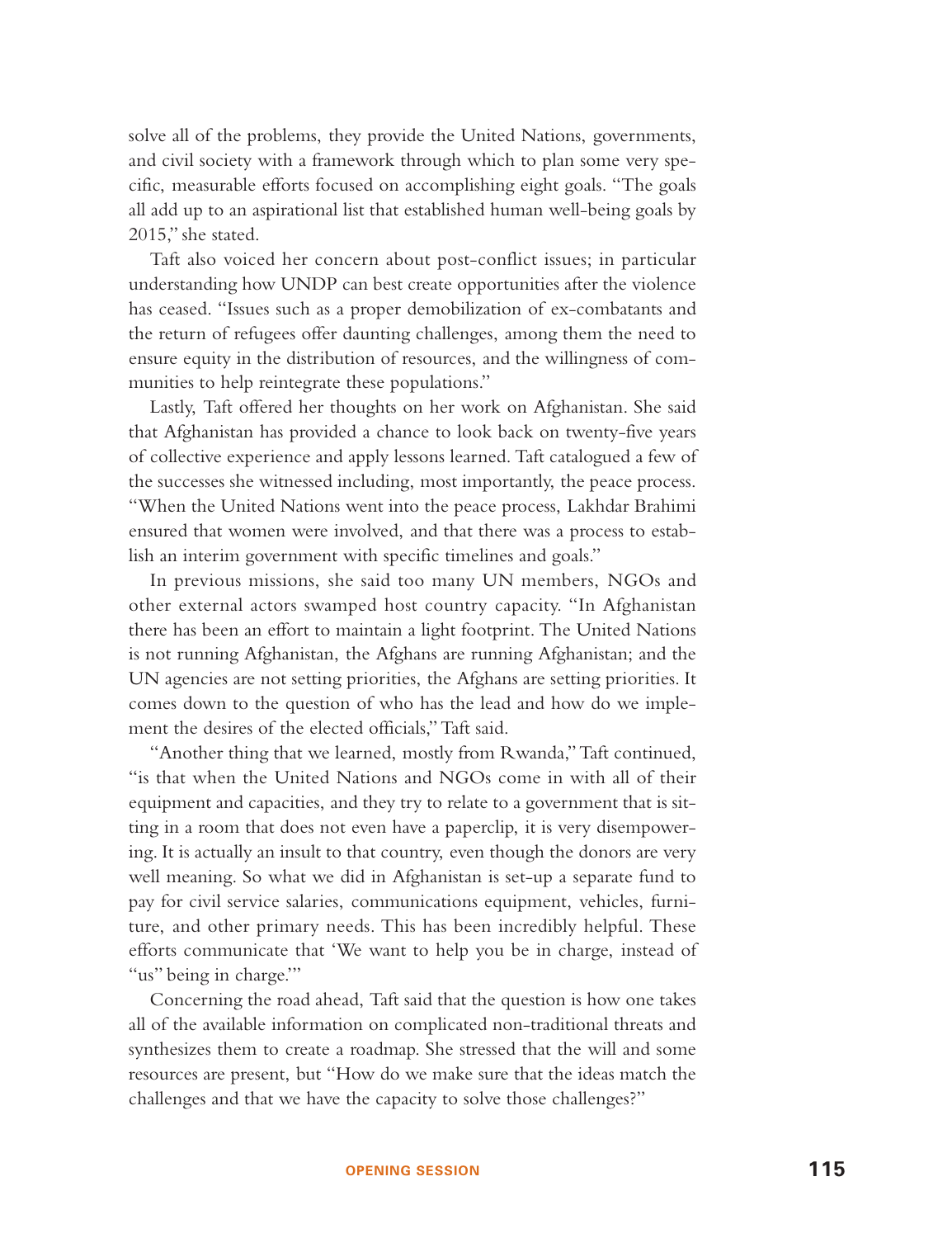Following Taft's comments, Carla Koppell, the working group co-chair, asked Taft for her thoughts regarding the creation of a roadmap. Specifically, she asked Taft to consider how the working group conclusions might facilitate such a roadmap.

Taft responded that the roadmap should identify goals that will reduce the threat of conflict, like the UN's Millennium Development Goals. She said, "We know that there are 'best practices' out there. We know that there are some wonderful studies. We do not have the time. We are so busy trying to figure out how to be harmonious that we, at times, do not really know who is *not* at the table or what the real keys to long-term success are."

Mark Schneider of the International Crisis Group agreed with Taft, saying that currently there is no unified capacity to develop a preventive strategy in a certain region. "Long-term development strategies are needed to address non-traditional threats, but the mechanism to address them is lacking." He recommended that the United Nations follow-up with the Brahimi Report to create capacity to deal with these issues.

Ken Bacon of Refugees International mentioned the Secretary General's report on the prevention of armed conflict, which was released in the spring of 2001. "In that report, he talked about the need to intervene to stop egregious human rights abuses, civil wars, and other crises. But he said that so often, concepts of sovereignty prevented the United Nations or coalitions of the willing from entering into the fray and stopping conflicts before they metastasized into much larger problems." Bacon wondered, in the wake of September 11, whether or not the United Nations had changed its views on the issue of sovereignty.

Taft responded by noting that a more problematic issue concerns the unwillingness of countries to militarily prevent conflict. Given such reluctance, she said, ensuring security to support post-war development in Afghanistan becomes difficult at best. And given poor security, development will not take place.

Arif Lalani of the Canadian Embassy then spoke, saying, "In some ways we already know the sources of instability. It is not actually that hard to look at a map of the world and predict the areas and countries that need attention. Our problem is generating the political will to actually do something about it. The classic example is Kosovo. We all knew what was going to happen in Kosovo," he said, yet steps were not taken to prevent it.

**"There are one billion young people between the ages of fifteen and twenty-three that are both highly reproductive and highly unproductive. We really need to think about how we get those young people to feel like they have a stake..."**

**-Julia Taft**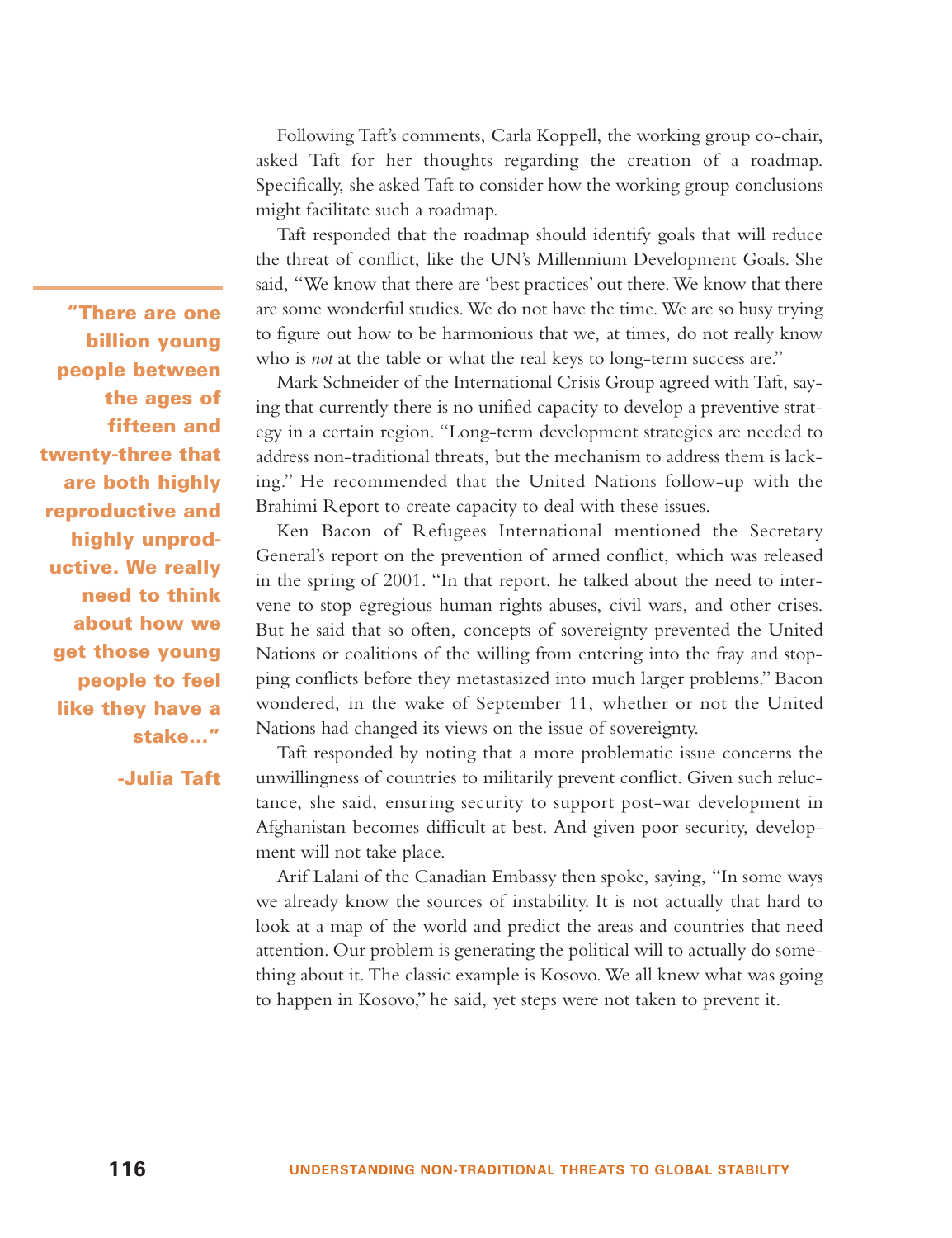#### **Economic and Social Disparities Session**

Anita Sharma, working group co-chair, introduced Professor Nicholas Sambanis, Associate Director of United Nations Studies at Yale. Sambanis began his remarks stating that he would focus on how disparities may influence the threat of civil war.

Sambanis' remarks covered four broad themes: whether economic inequality or other types of inequality increase the risk of civil war; the relationship between inequality and the onset, duration, termination and recurrence of civil war; the types of inequality that may be most important inequality among groups or states, income or assets, or political inequality; and lastly some of the policies proven to reduce the risk of civil war. He addressed whether policies to reduce the threat of global instability should try to reduce inequality, or target other problems associated with civil war.

Referring to the Briefing Note circulated prior to the working group session, Sambanis stated that the focus of the paper—globalization and its consequences for economic inequality—assumed that inequality is related to political violence. He cautioned that this conclusion had not been demonstrated in the empirical or theoretical literature in political science or the political economy of civil war.

Sambanis explained that globalization may reduce the likelihood of civil war directly or indirectly by increasing the level of income. "Research has shown that civil war is mainly the problem of poorer societies," he said. "It has distributional consequences that are poorly understood and that are a function of a number of variables." These variables include the level of development of an economy, the resources the country trades, the regional concentration of resources, and the cultural, social and political differences among regions. "We do not yet fully understand how globalization will actually impact the likelihood of violent political conflict," he stated. "There are plausible arguments and hypothesis on both sides, suggesting that globalization may reduce or increase the risk of civil war."

Sambanis painted a picture of the evolution of civil war by region. The prevalence of civil war has increased steadily since 1960. There were two spikes, one around 1950-1960 with the period of decolonization resulting in more civil wars in newly independent countries, and another around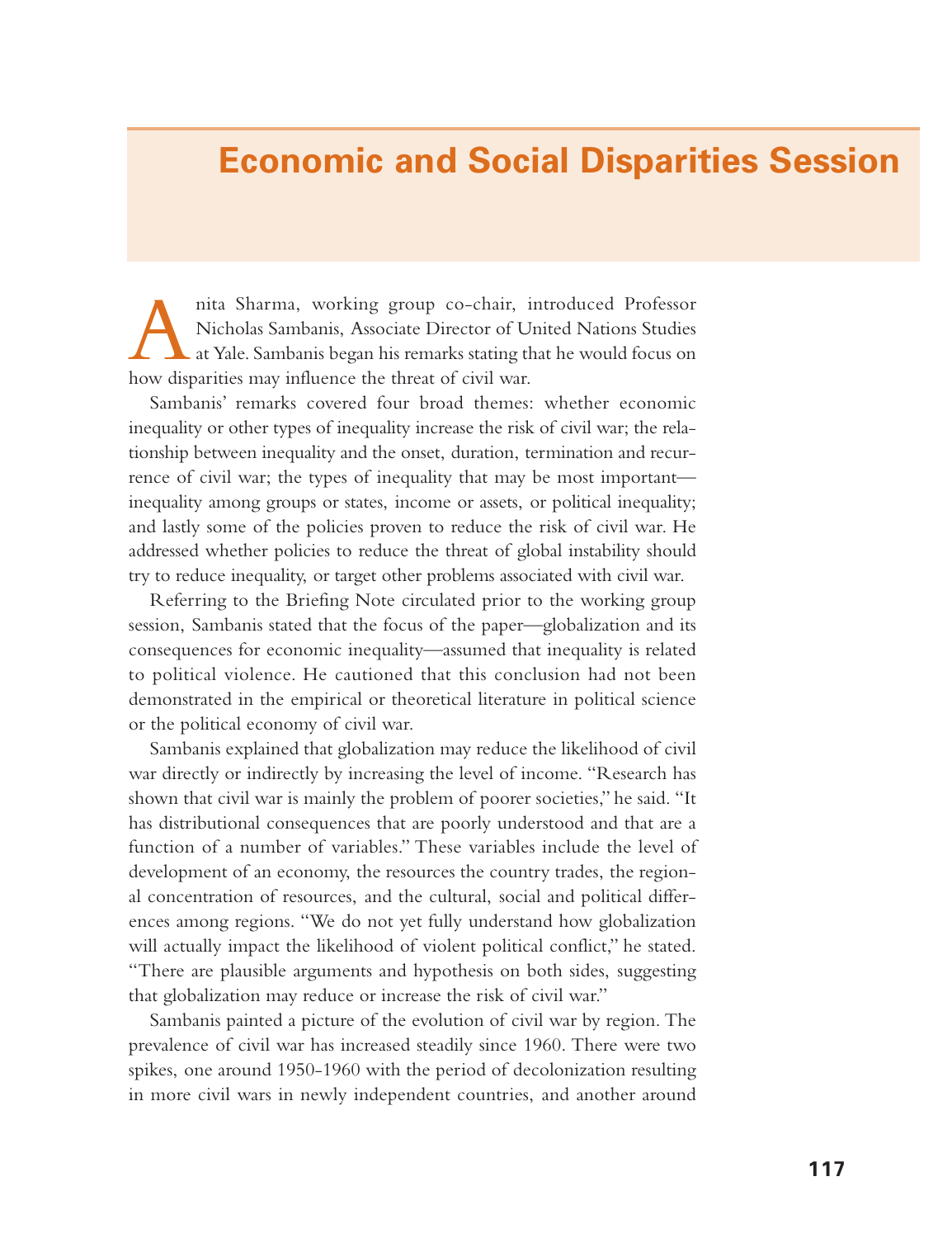1990-94, with civil wars breaking out in former USSR and Yugoslav Republics after the end of the Cold War. Few civil wars have started in the last several years, but some wars are ongoing for many years, with the longest civil wars lasting more than 30 years. Civil wars pose major development and security risks; they result in high mortality rates, and large numbers of internally and externally displaced people. In the developing world civil war has proved to be one of the major obstacles to development. One study also shows that civil wars have contagion effects; countries bordering conflict zones are at least three times as likely to experience a war of their own within one year. Sambanis posited that, "civil war, as September 11 showed, is directly related to terrorism and other acts of political violence. Afghanistan has been at civil war since 1978, and the Taliban and Al Qaeda were direct products of that war, and of external intervention in that country over time." According to Sambanis, <sup>a</sup> number of different challenges that we face today are directly related to patterns of civil war.

"How does inequality figure into all of this?" Sambanis then asked. "The short answer is that we do not yet know if inequality really matters in a specific sense," or helps explain the timing, duration, or termination of civil conflict. "Recent advances in the theory of civil war suggest that what really helps explain the outbreak of civil violence is not so much the underlying structural conditions but rather the conditions that facilitate insurgency. Economically, there will always be a more efficient bargain short of civil war to resolve preexisting grievances. The fact that civil war occurs needs to be explained by other factors such as informational asymmetries, mistaken assumptions about resolve, or an inability to credibly commit to a bargain that will resolve grievances." In other words, regardless of what drives mobilization, what matters is the ability to "credibly commit" to a non-violent solution. It is the problem of non-credible commitment that actually sparks the violence. As an example, Sambanis pointed to the recent war in Aceh. The Indonesian government proposed and implemented reforms to grant greater regional autonomy to the people of Aceh but, according to Sambanis, in the eyes of the rebels the government lacked credibility because of the history of repression and expropriation of resources.

According to Sambanis, "If you believe that it is most important to create the conditions for stakeholders to make credible commitments to bargain peacefully, then inequality and the focus on reducing inequality take second stage. Policies should really focus on reducing the conditions that favor insurgency and the organization of insurgents."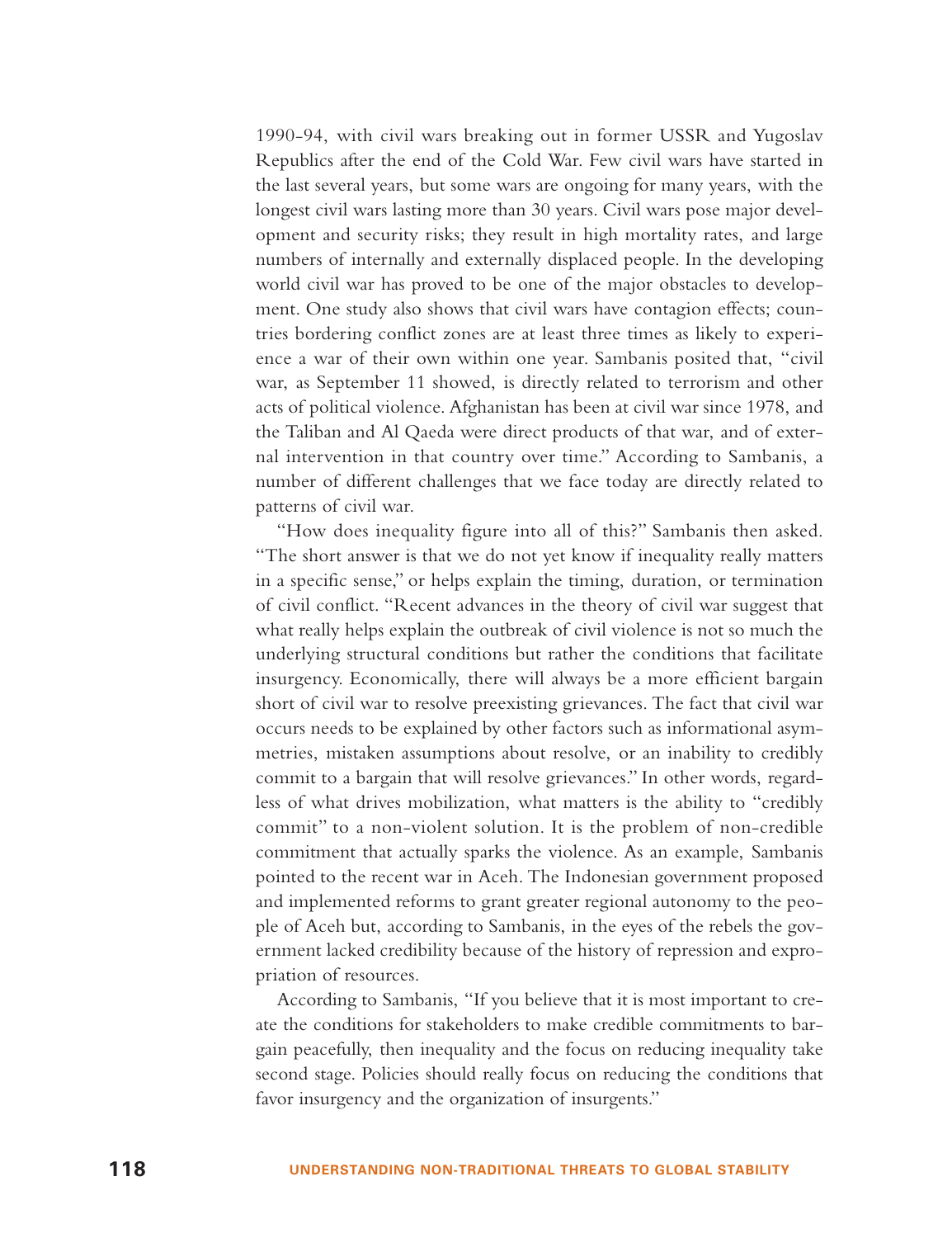Sambanis also discussed civil war as the mobilization of ethnic conflict. He said that as ethnic groups compete for resources or for representation in the government, unequal distribution can fuel grievances and may motivate rebellion. There may be systemic causes of inter-ethnic inequity in the distribution of resources; small groups may control governments or mobilize to try to gain control of resources. In this situation, reducing inequality and increasing equity are paramount. The challenge is to identify an empirical model that demonstrates clearly that ethnic and elite mobilization are motivated by inequality and that policies addressing inequality actually reduce the risk of civil war. "One major policy that reduces one form of inequality is democracy, because it can be argued that proportional representation and other systems of democracy reduce political inequality," Sambanis stated. "However, in most empirical studies of civil war, analysts have found that democracy is not significantly correlated with the onset of civil war. The State Failure project does show a correlation, and in my research I have also found democracy to be a significant predictor of civil war. Several other research groups working on this topic find this to be a very fragile finding, and we still really do not know if democracy is the way to reduce the risk of civil violence that results from political inequality."

Sambanis then discussed the economic theory of civil war, which suggests that economic factors—specifically poverty and dependence on natural resources—are significantly correlated with the onset of civil war. The model does not, however, satisfactorily explain the duration of war excep<sup>t</sup> to note the importance of the level of fractionalization of ethnic groups. Sambanis explained that some of his colleagues postulated that ethnic fractionalization is parabolically related to civil war duration and onset. It is easier, they hypothesize, to organize and mobilize conflict when you have a relatively polarized system with two or three major groups.

Noting that democratization is always risky, Sambanis referenced another model that shows the effects of extreme political change and minimum political change, regardless of whether change is in the direction of democracy or autocracy. Using this model, Sambanis found that political change is dangerous, but the danger decreases as the level of democracy increases. "This suggests that democratization can reduce the grievances that might lead to civil war when there are the conditions for insurgency," Sambanis remarked.

Sambanis then overviewed Francis Stewart's work on civil war, discussing the difference between horizontal and vertical inequality, and the impact on civil war. "Horizontal inequality refers to inequality between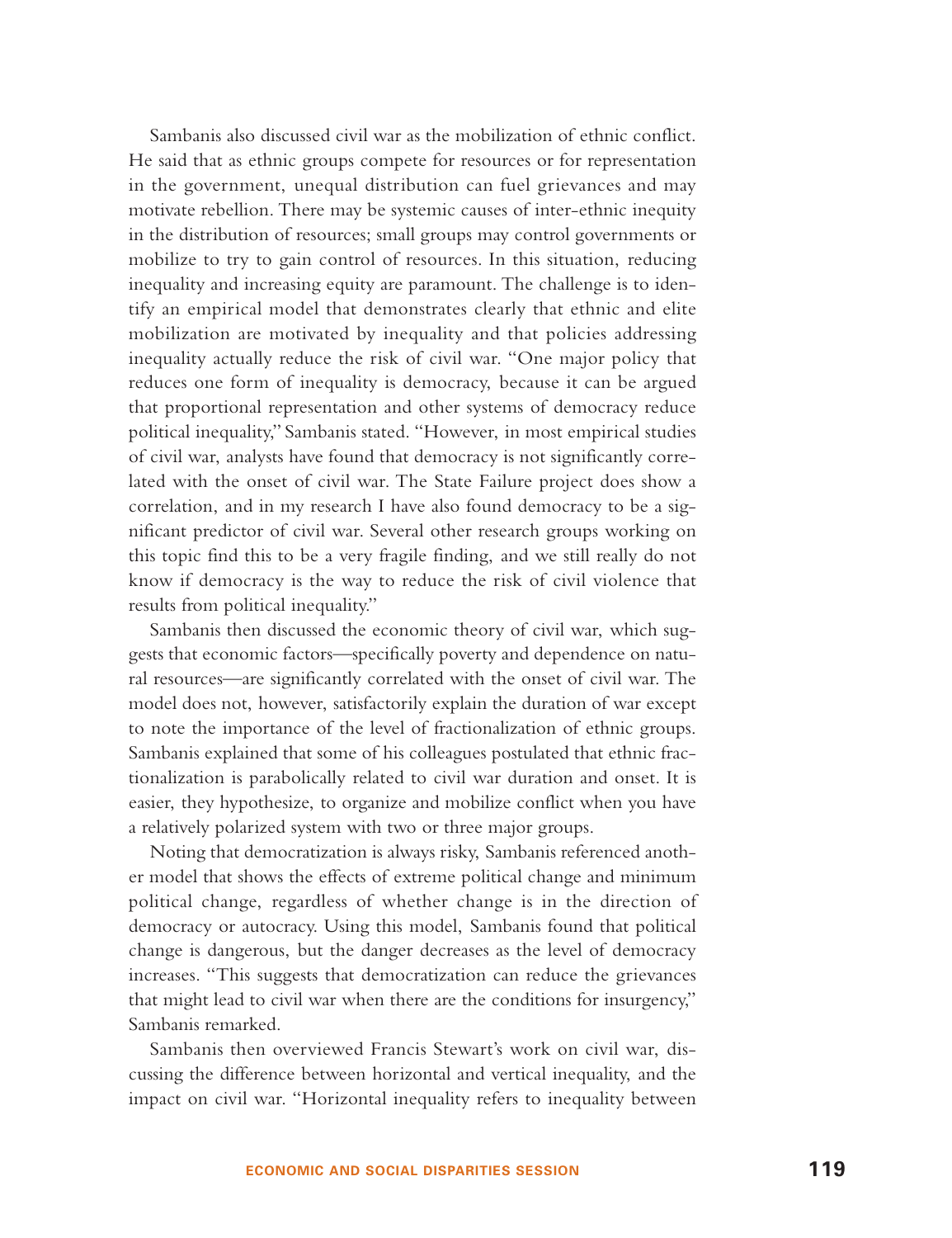**"We do not yet fully understand how globalization will actually impact the likelihood of violent political conflict. There are plausible arguments and hypothesis on both sides, suggesting that globalization may reduce or increase the risk of civil war."**

> **–Nicholas Sambanis**

groups that can then be mobilized for rebellion," Sambanis explained. "Vertical inequality refers to what Horowitz calls 'unranked societies,'" in which inequality is spread across groups. Vertical inequalities are less risky because it is difficult to coordinate across the cleavages that separate different subgroups within societies. Consistent with the theory, to design policies that reduce inequalities in order to reduce the risk of civil war, types of inequality would need to be identified. Concern over the outbreak of conflict would need to focus on ranked societies rather than unranked societies. And, where globalization favors some groups and unfavorably affects others, it will have an effect on the social as well as the economic domains within societies

Sambanis then noted that one of the main objectives of further research ought to be to identify the types of inequality, for example income or asset inequality, that most increase the risk of political violence. "In El Salvador, for example, asset inequality was one of the major factors that fueled the war, and asset reallocation was a direct consequence of efforts to terminate the war. It was one of the reasons that the peace was sustained," Sambanis said. In other civil wars, such as the Greek civil war, in which political grievances were the concern —and the target was the capture of the state —there was no attempt to address or redress inequality yet civil war did not recur. "So there are solutions that prevent the recurrence of civil war that are democratic, autocratic or somewhere in the middle," Sambanis said. "There is not uniform strategy that can be applied to different environments and there is certainly not a strategy that targets inequality in general. Zaire under Mobutu before 1989, for example, was probably just as unequal a place as it is now but it was much more stable when it was clearly autocratic and repressive and when the United States was clearly supporting that repression. The lessons out of the literature on civil war management are not necessarily compatible with the lessons suggested by the literature on political development and democratization in general. If priority is to be given to the establishment of global stability and violence reduction in the short term, different strategies have to be followed than if the aim is to provide an environment in which more segments of the population are represented."

Commenting on the effectiveness of UN Peace Operations and international assistance, Sambanis drew several conclusions. Most importantly he emphasized that early intervention is always less problematic. At the same time, if inequality is really more important in explaining ethnic conflict than non-ethnic conflict, interventions must focus on reducing the types of inequality that might mobilize ethnic groups.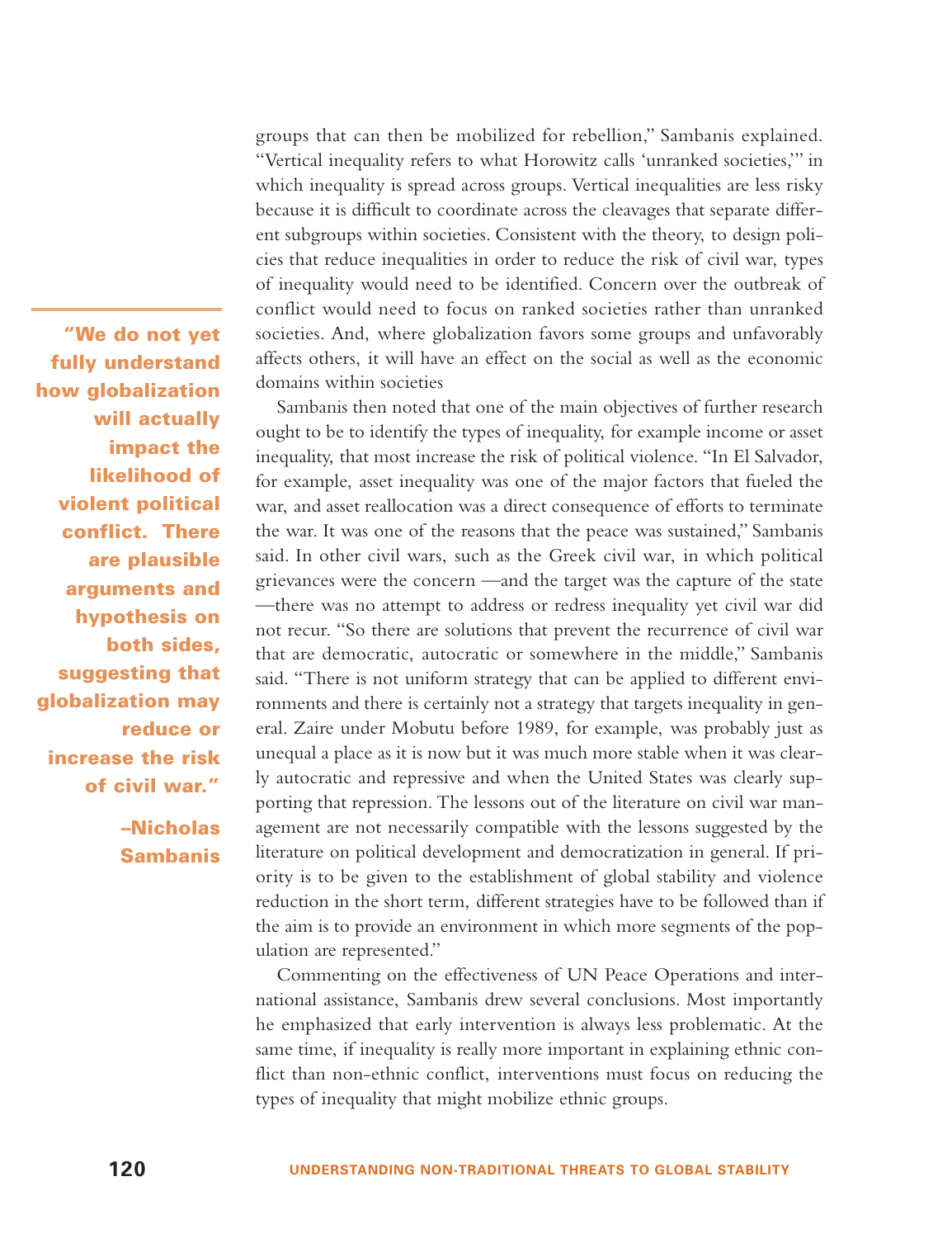Following Sambanis' remarks, Anita Sharma introduced David Epstein of Columbia University and the State Failure Task Force, and asked him to relate some of the Task Force's preliminary findings. Epstein noted that the Task Force is concerned with sources of instability—broadly defined—and that it has identified four primary triggers of state failure: ethnic war, civil war, sudden collapse towards autocracy, and genocide/politicide. Epstein explained that the Task Force compiled data on all cases of these types of failure from 1955 on, and analyzed various correlates of state failure. He said that the Task Force also focuses on democratization and is beginning a terrorism project.

In response to Sambanis' remarks, Epstein stated, "inequality is one of those variables that is always around and yet is very hard to measure." Epstein noted that the Task Force is trying to use infant mortality data as a proxy for inequality.

Concerning democratization, Epstein remarked that one needs to think of it as a U-shaped function in which the ends represent autocracies and democracies, which tend to be more stable than the partial democracies in the middle. Epstein further noted that awkward "middle-stage governments" seem most unstable and prone to different kinds of failure, such as sliding back into autocracy. This instability is due largely to the existence of governments that have some democratic institutions but have not consolidated. The Task Force is trying to identify ways to prevent a country's backwards slide towards autocracy in addition to determining how international efforts can be most efficacious.

Following Epstein's comments, Lani Elliot, independent consultant, noted, "economic growth, in its early stages, is often characterized by income inequalities." He then asked whether there was any proven relationship between economic growth and civil war or the prevention of civil war.

Sambanis responded that there was a negative correlation, and that high growth reduced the risk of civil war. "The basic logic of civil war and economic behavior dictates that if one has something better to do with one's life then one will be less likely to join a rebel organization," Sambanis relayed. "Growth, therefore, increases opportunity and decreases the risk of civil violence." Sambanis explained that there are theories that growth can upset existing social patterns and rekindle economic competition, but he cautioned that these theories have not been tested systematically. Other theories hold that high levels of development and growth explain the sustainability of democracy, Sambanis continued. The combined findings of the State Failure Task Force propose that "growth sustains democracy which sustains peace," he added.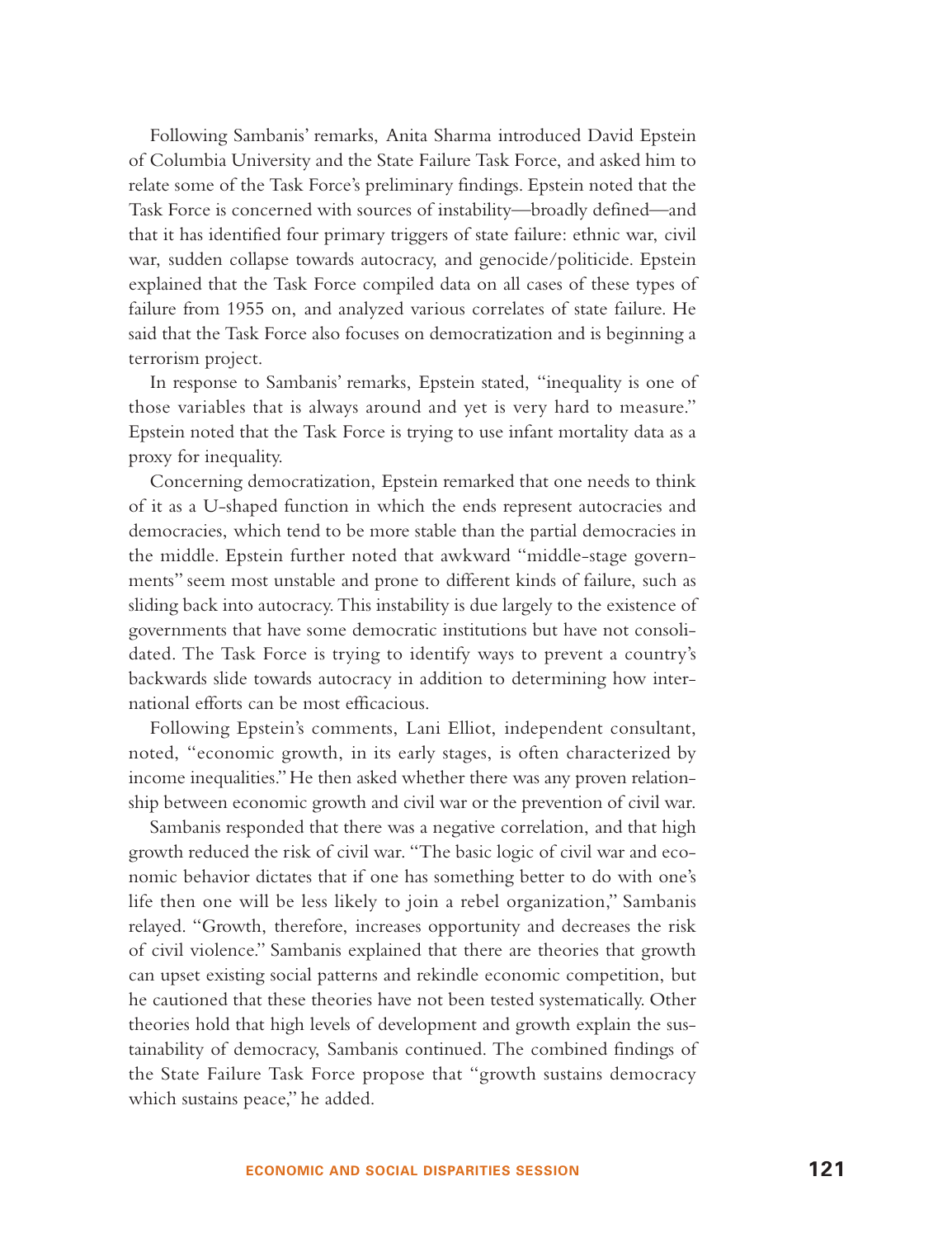Howard Wolpe, Director of the Woodrow Wilson Center's Africa Project, followed by offering that he was troubled by the use of the term "democracy" in these studies because it is necessary to "unpack" the various elements under the rubric of democracy in order to understand state performance. Wolpe said that "one of the elements is inclusiveness, in which the elements of society have a sense of ownership of the national system, and that relates to wealth and power sharing—some sense of equity in the way that power is arranged." "But democracy," Wolpe continued, "also means competitiveness in the political process, such as the multiparty elections in the American system." In areas like Burundi and Rwanda, inclusiveness is key to long-term stability, but competitive elections can be terribly destabilizing.

Sambanis replied that most of the studies in civil war literature measure democracy using a composite scale that examines several different components. A simple binary measure asks whether a country has an election, and whether and how election results are implemented. Other analyses examine electoral competition, the proximity of previous elections, and the importance of minorities as electoral constituencies. "There is movement towards defining democracy as a set of measurable variables."

Michael Lund of Management Systems International questioned how one applies the econometric, large-end analysis when one must distribute resources. Lund stressed that, "a more defined level of analysis helps determine the combination of resources that are particularly appropriate in a specific case. Otherwise, one may fall into a trap of waiting for the econometricians to give 'the answer' and then 'the answer' is applied in all the different contexts." With that in mind, Lund asked Sambanis how the econometric analysis would facilitate more fine-grained studies to test the validity of the general conclusions of large-end studies.

Sambanis replied that the first part of the question is a question of values, and that the political process drives it. He then gave a specific example. A large-end approach might dictate that one always intervenes, while a fine-grained analysis might measure the relationships between local capacity, hostility and international capacity. "While not fine-grained enough to tell you which specific countries to intervene in, it would give policy-makers broad parameters and indicators to help guide decisions." Sambanis mentioned that the World Bank studied twenty-seven case studies of civil wars to test theories in case-specific contexts. But in the end, an area specialist in cooperation with a "large-end specialist" would be needed to make decisions about intervention, and they would both have to operate within a policy context driven by values.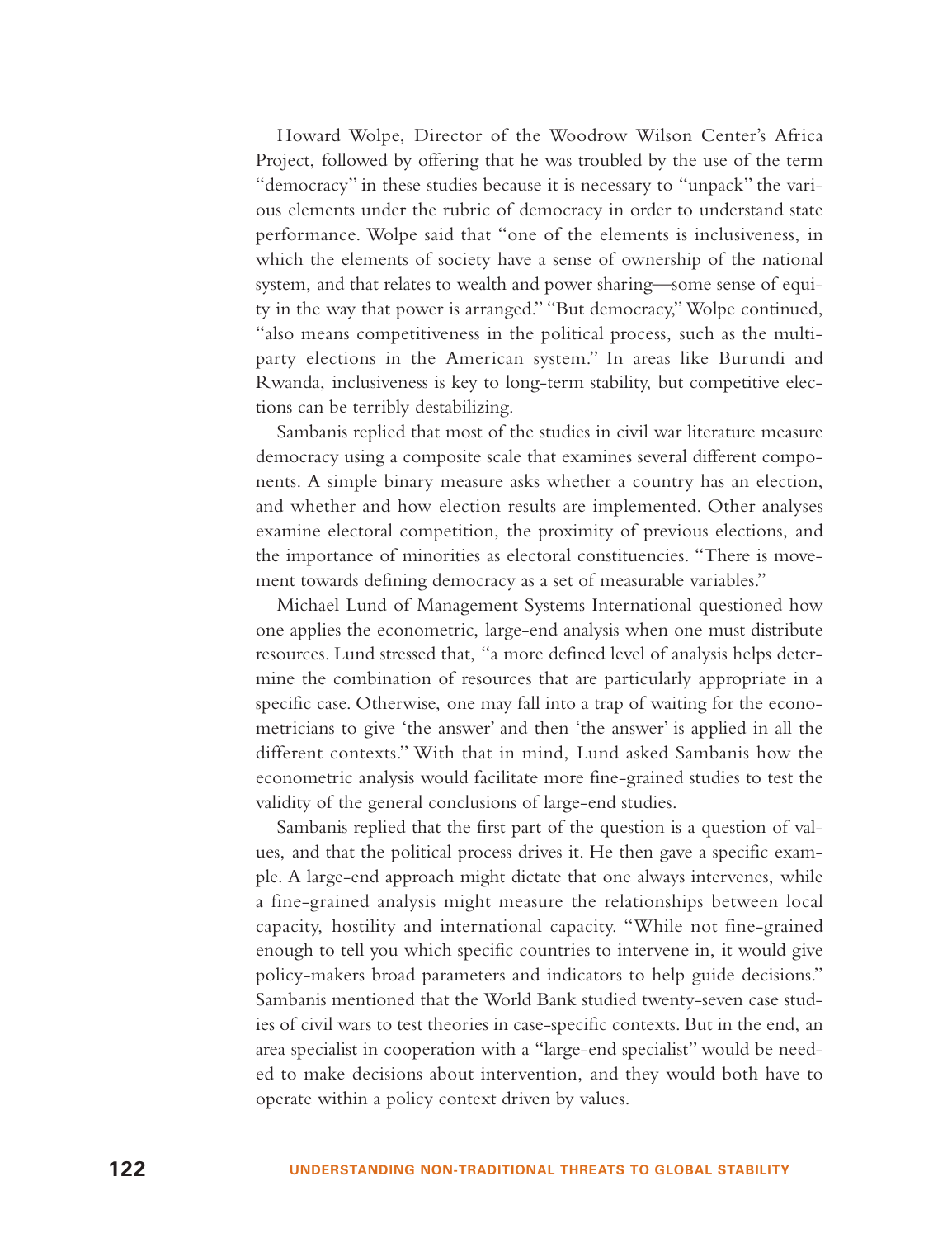Leslie Johnston of USAID cautioned that one must maintain a broad view when looking at issues of economic and social disparities. As an example, she noted that linking conflict management and economic growth strategies can be problematic if it is done without looking at the unintended consequences that can accompany growth.

Finally, responding to an earlier recommendation for a separate session on ethnic conflict, Howard Wolpe offered his opposition, stating that the end result might suggest that ethnicity drives conflict. He said that the evidence suggests that when inequalities correspond with ethnic boundaries, one has a much more destabilizing situation.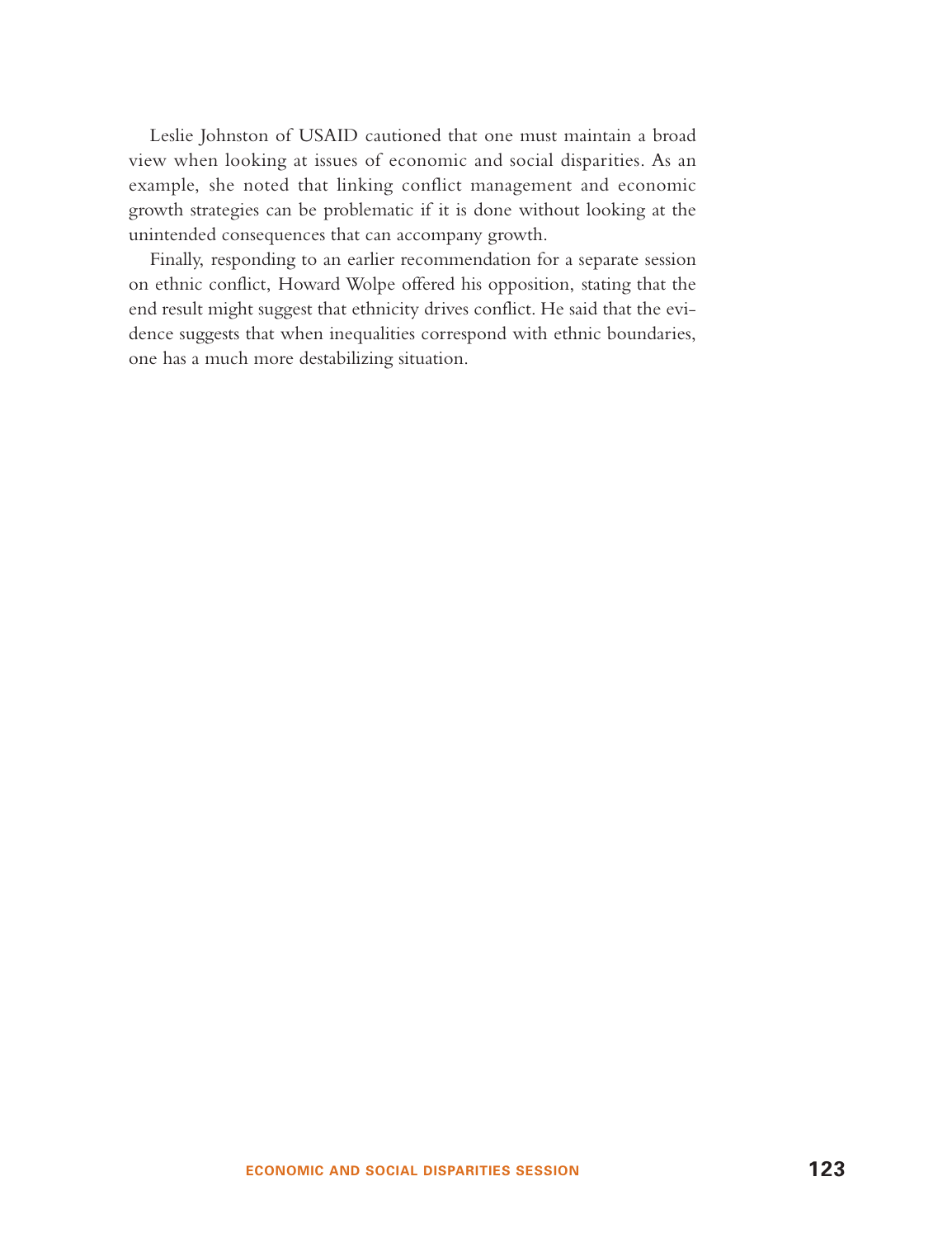### **Political and Economic Governance Session**

nita Sharma, working group co–chair, opened the working group's third meeting by introducing the session topic, *good gover*-<br>*nance*, and guest speakers: Marina Ottaway, Senior Associate of the Democracy and Rule of Law Project at the Carnegie Endowment for International Peace, and Ambassador Richard Haass, Director of the Office of Policy Planning at the U.S. Department of State.

Ottaway began by saying that the best guarantee against instability and conflict is the existence of a strong state, rather than a failed state working towards good governance and democracy. Ottaway continued, "There is no doubt that the model of the Weberian state—the state that has full control of its territory, that has clearly delineated borders, that has an administrative capacity not only for making but implementing policy—is what we need in all of these situations. If you have a government or a state that actually can make things happen on its territory, then you are unlikely to have the kind of conflict, the kind of disintegration that we have seen," she stated. "In other words, there is not much point in talking about good governance if you do not have a functioning state."

"What I would like to do is discuss why the existence of—and under what conditions—a collapsed state poses a real danger of major conflict," and when it is a danger not only to its own citizens but also to the international community. That, she said, determines whether or not it should be a priority to intervene forcefully to reconstitute collapsed states. "If I can use an analogy; every time that you have a natural disaster, there is always a great fear that you will have an outbreak of cholera. The outbreak of cholera does not, however, always take place. In fact, most of the time it does not; because you only have an outbreak of cholera if you have a source of infection to begin with. In other words, somebody has to be the carrier of that infection. The weakness of the state only leads to conflict if there is a source of conflict, if other conditions are present. I would argue that this only happens if you have groups that are competing for power at the center."

Ottaway noted that there is much less danger when none of the major groups involved wants to reconstitute a unitary state. When groups are less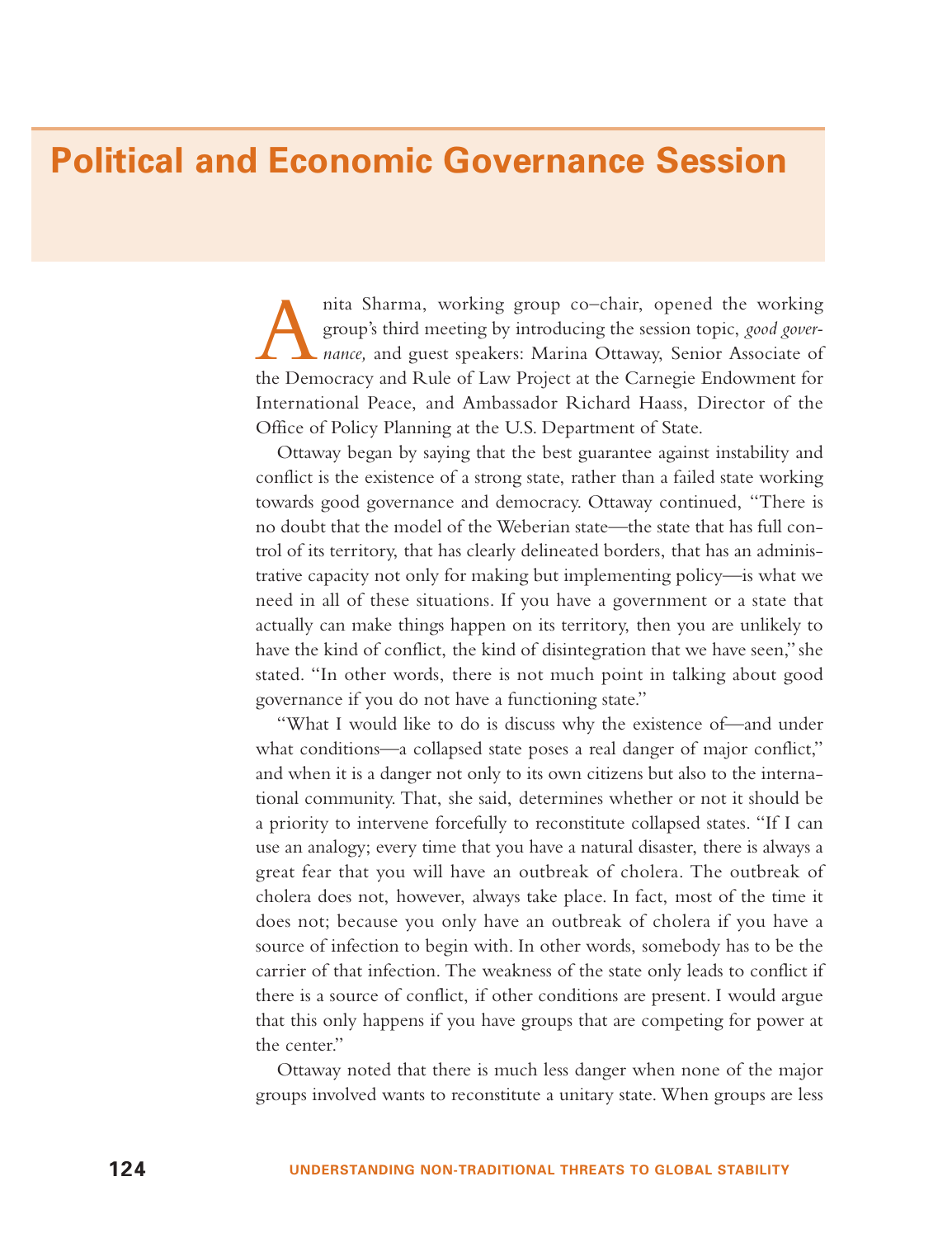interested in reconstituting the state, such as in Somalia, conflict actually decreases. "In Somalia, when most of the clans accepted that what they were fighting for was not a Somali state, but for running their own affairs in their own territory, the level of conflict abated greatly." "I think that this has serious implications in terms of intervention," Ottaway said, "because it means that the international arrangement to restore the state can in fact be a major source of conflict in and of itself. Unless the intervention is decisive—meaning that is there is enough force deployed or enough diplomatic intervention to impose the reconstitution of the state on the competing parties—the intervention can be a source of conflict rather than a source of stability. In other words, this is an area where half measures are much more dangerous that no measures at all."

Ottaway also focused on the notion that collapsed states do not automatically become major problems for the international community. "Yes, we do know that collapsed states can become safe havens for terrorists groups," she said. Yet "collapsed states are not necessarily good places from which terrorist groups can operate." For example, various organizations have tried to reorganize and use Somalia. "Yet all the evidence I see suggests that one of the reasons that these groups have never succeeded in establishing a major base of operations is that they are facing the same problems that everyone else faces. The country is so splintered and divided along clan lines that it is as difficult for a terrorist organization to function on the national level as it is for any other organization."

"The argument that I am making is that the issue of state collapse is not always an important issue,"Ottaway said. "It is not that it is not a worrisome issue; but we cannot assume that whenever we find a really weak state or collapsed state we automatically have all of these dire consequences."

On the issue of governance, Ottaway agreed with Samuel Huntington, saying, "In the short run, the most important issue is not the kind of governance but the degree of governance. This is very important because there are a lot of state reconstruction efforts where the emphasis is on good governance when the state lacks the basic capacity to implement anything. There is not much point in talking about good governance if the writ of the government cannot extend past the capital city because you do not have roads to get there."

Ottaway then argued that after establishing a basic capacity to govern comes the need to create government capacity to address issues most important to the population, i.e., jobs, education, health care, etc. She cautioned that, "Many of the issues that the international community seeks to address and wants these frail states to address are not on the radar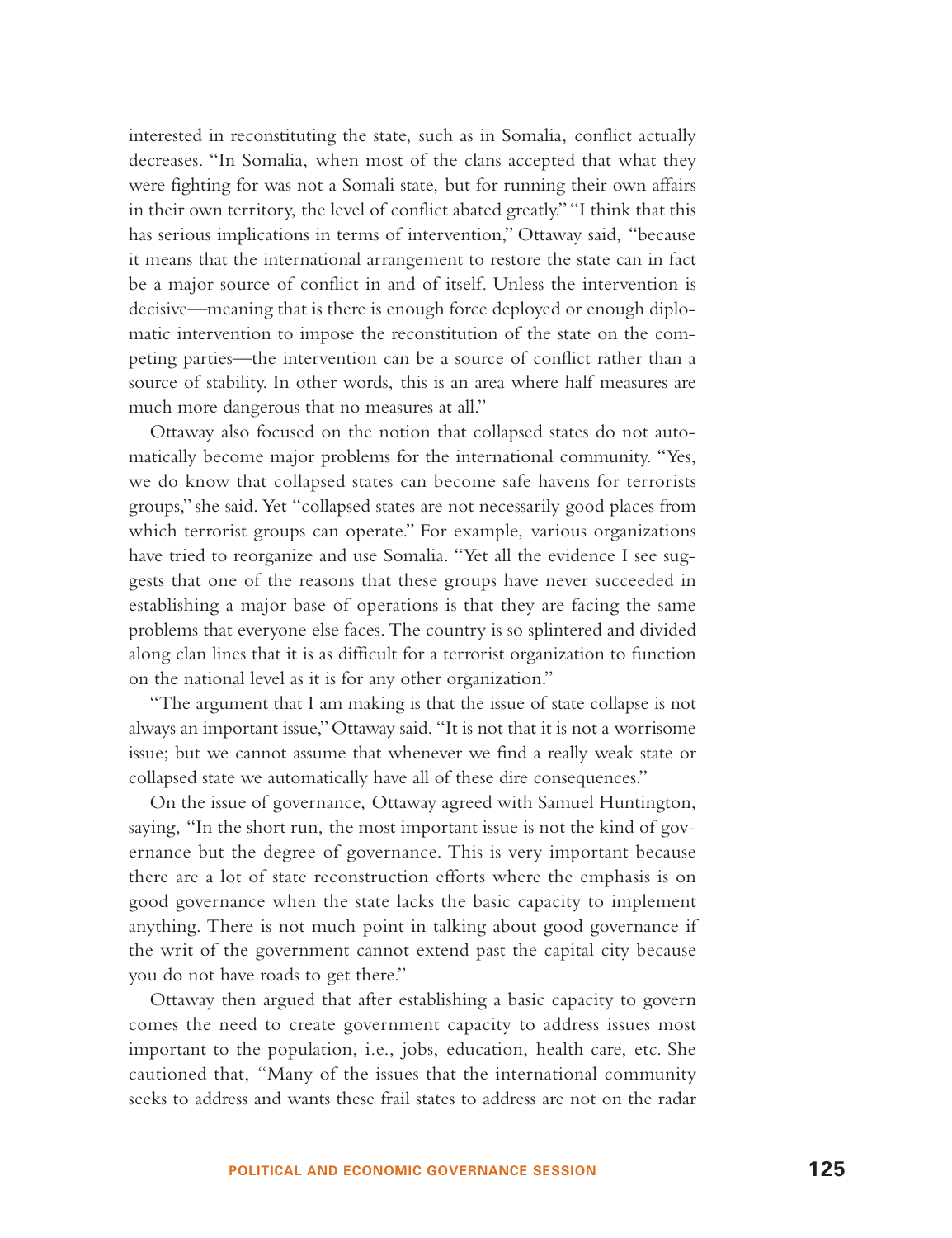screen of the population. We have a real tension between the long run need to solve certain problems and put certain institutions in place, and the short run need to satisfy the demands of the population in order to increase the legitimacy of the government in the eyes of the population rather than the eyes of the international community." Ottaway noted that the international community will value the establishment of the government's macroeconomic management capacity but these types of efforts will be invisible to the local population in the short-term.

Ottaway underlined that democratization is an extremely destabilizing process. "It is not a process that contributes to stability in the short run. It is a process that contributes to instability as it reignites competition for power. It creates very serious tensions—ethnic tensions, regional tensions and so on. I would argue that the importance of democratization in conflict prevention depends very much on the conditions in the particular country." Unless the rudiments of governance—the capacity of the government to implement a decision—are in place, representation in the decision-making process is not going to have much of an impact. "Increasing expectations cannot be fulfilled because the government does not have the capacity to implement a decision," she said. "So I would argue that if you look at rebuilding a state in post-conflict situations as a natural process and I mean by "natural" a process that takes place without major international intervention—then I would argue that there is a sequence of events that has to take place, beginning with the construction of the state and moving on to solving basic issues of administration, the problem of how to maintain some sort of government presence, and finally moving to the issue of democracy."

Ottaway concluded by asking, "How much can the international community and under what conditions can the international community influence and help? I would argue that it is possible to conceive of having simultaneous processes towards state building, governance, reestablishment of good governance and democracy only if there is a major international presence and major international investment. Even at this, it is difficult."

Richard Haass opened by saying, "The issue of state failure is a big issue for us. In this field there has often been a tension between the bombs and bullets crowd—the 'pol-mil' crowd—and the developmental crowd. What I think is interesting about this issue is that there has been something of <sup>a</sup> coming together. One of the lessons of Afghanistan and September 11 is that what we thought of as largely humanitarian problems have a way of morphing into strategic problems very quickly, and that increasingly the

**"One of the lessons of Afghanistan and September 11 is that what we thought of as largely humanitarian problems have a way of morphing into strategic problems very quickly, and that increasingly the problem of state failure is both a humanitarian and political and strategic challenge."**

**–Richard Haass**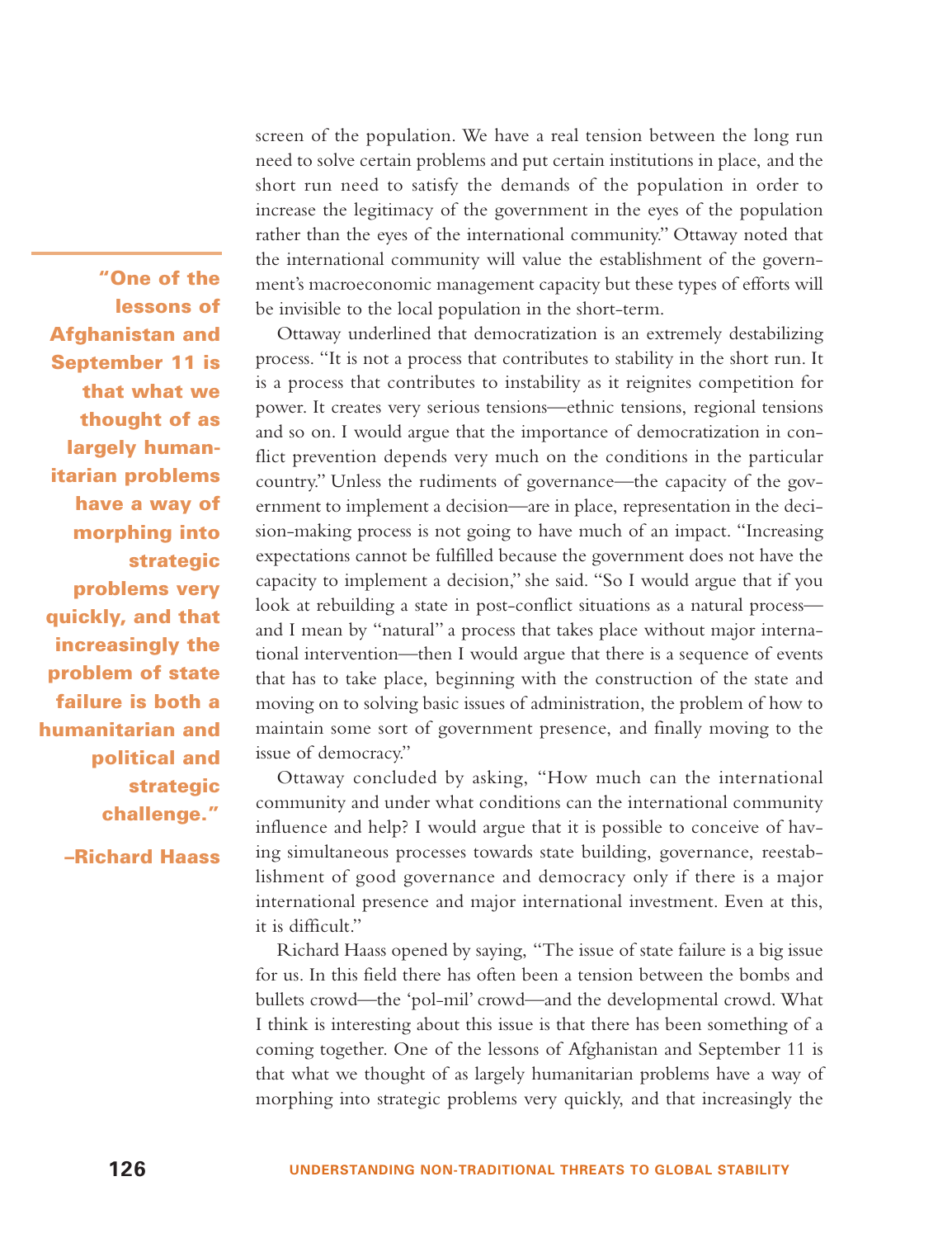problem of state failure is both a humanitarian, political, and strategic challenge." "Failed states or failing states," according to Haass, "are not to be confused with poor states or weak states or even brittle states, as none of those are necessarily failed or failing. States that deserve the definition of 'failed state' clearly are having trouble controlling their territory and guaranteeing their borders. They are clearly unable to govern themselves in any meaningful way."

Haass said that the prevention of state failure characterizes the actions of the United States in many places, including Colombia and Pakistan. In Colombia, one sees an embattled democracy with a new president taking office while facing two insurgencies on the left, paramilitaries on the right, drug trafficking, and over two hundred districts of the country without a police presence. "Colombia is one of the most challenged countries in the world, but I would not describe it as a failed state or even a failing state," Haass stated. Instead, he said that if one were to picture a spectrum of state health where on one end there is a thriving state and on the other a failed state, the challenge of American foreign policy is to make sure that Colombia moves towards thriving rather than failing. What Colombia illustrates more than anything else, according to Haass, is the centrality of the security issue. "When all else is said and done, the security situation needs to move in the right direction or nothing else will happen; you cannot have governments, you cannot deliver basic services, you cannot farm, and people cannot go to school."

Turning the focus to Pakistan, Haass said that efforts and thoughts concerning this country show the utility of thinking about security on different time horizons. He said, "We are doing all sorts of things with Pakistan right now that are dealing with security, economic and governance challenges, and also educational reform. In order to get countries on a trajectory in the direction of the thriving end of the spectrum, things like education become terribly important. One of the reasons that we are so interested in doing things like improving curricula, trying to reduce the role of madrasses or at least ensuring that someone who gets a madrass education gets more than a narrow religious education, is that in the long term that sort of social investment will be necessary."

Haass offered general thoughts about prevention, stating that there has been tremendous emphasis on economic reforms to avoid state failure. Nonetheless, Haass noted that one of the lessons of recent Latin American experience is that countries can adopt fairly good economic policies and still not thrive. "Unless you have the safety nets and governance infrastructure there, these societies risk being overwhelmed. I think that one of the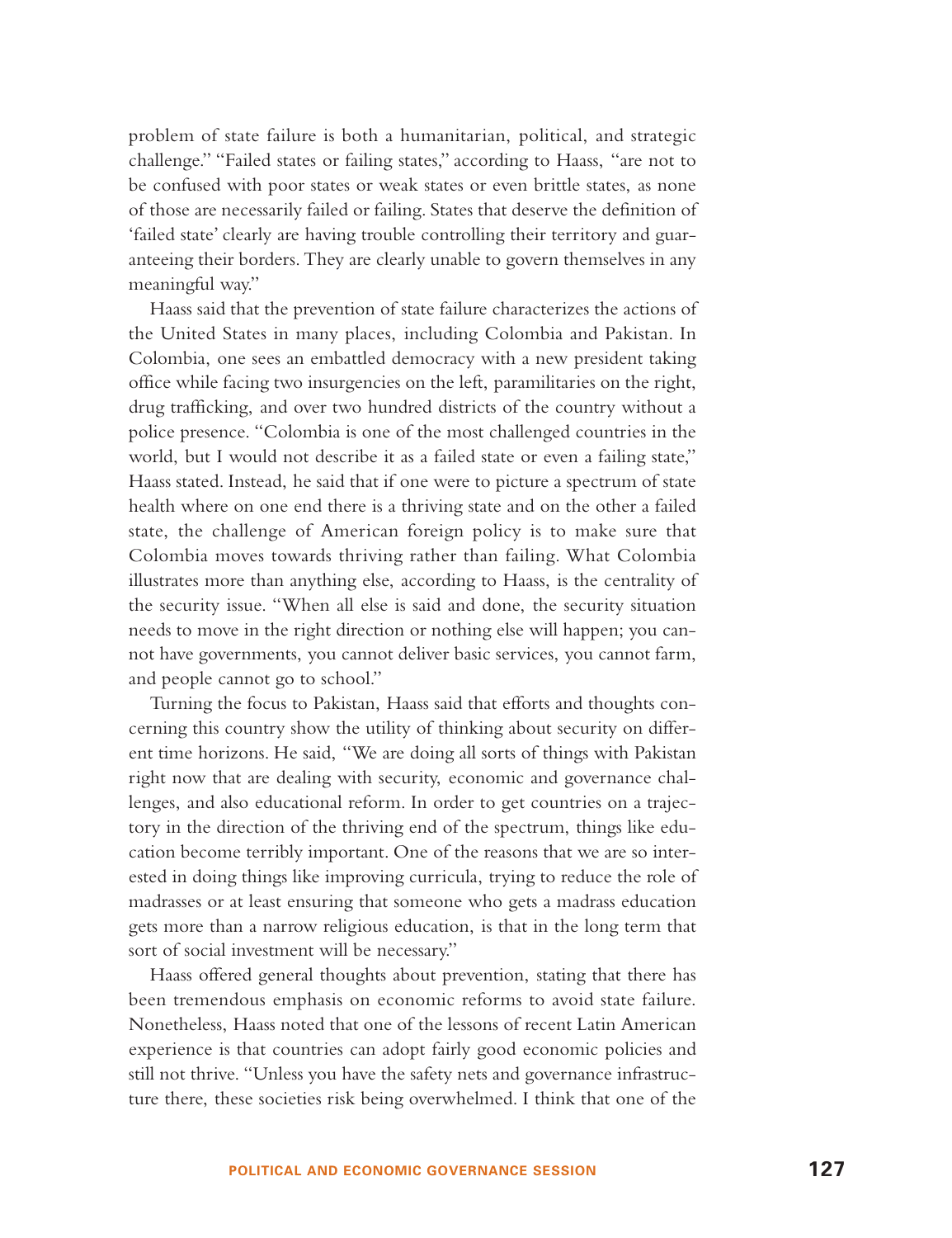things that we have found is that a broader notion of good policy is needed, one that does not subtract on the economic side of it, but clearly introduces a larger political side," Haass suggested.

Haass discussed the greater use of conditional aid to prevent state failure, as exemplified by the Millennium Challenge Account. "One of the things we are trying to do with the Millennium Challenge Account—what I like to call the 'tough love account'—is that we are basically offering hundreds of millions of dollars of aid that is contingent on specific political and economic reform." Haass noted that the international community has very useful tools to influence behavioral changes by states such as institutional arrangements and memberships in international institutions that require certain structural adjustments.

Haass cautioned, however, "States are still going to fail. In trying to help countries recovering from failure it seems to me that the analogy you want to use is that of medicine; one wants to avoid relapse. One wants to avoid renewed failure." He said that Afghanistan shows a fairly comprehensive approach, placing tremendous emphasis on building police and indigenous security capability. The mixture of the International Security Assistance Force and the Operation Enduring Freedom forces provide for basic security, enabling activities of aid providers and the Loya Jirga. Haass continued by saying "an ounce of prevention is worth a pound of cure." Preventing state failure is a lot less expensive than dealing with its consequences. "The problem for policy makers is that it is harder to make the case for prevention than for dealing with its consequences," he said. "Once you have the mess on your hands, you can point to it and it is often dramatic." But without the mess, it is hard to get the international community to notice, and it is equally hard to get Congress to put up the resources to deal with it."

Haass then offered that occasionally state failure is desirable. "It is not always a bad thing. In the case of the Soviet Union, it was a wonderful thing. Or, I can argue, in the case of South African apartheid, it was a welcomed development. I suppose one could differentiate between government failure and systemic failure and social state failure. But again, a degree of major failure can be a great thing if one wants major change," he said.

Haass concluded his remarks by posing four difficult questions to the working group members.

"What do we do when a state that is unattractive in many ways is failing? Take the current situation in Zimbabwe. You want to somehow avoid humanitarian problems but you do not want to throw a lifeline to someone like Mr. Mugabe. How do you fine-tune a policy without perpetuating a system that is essentially responsible for this mass suffering,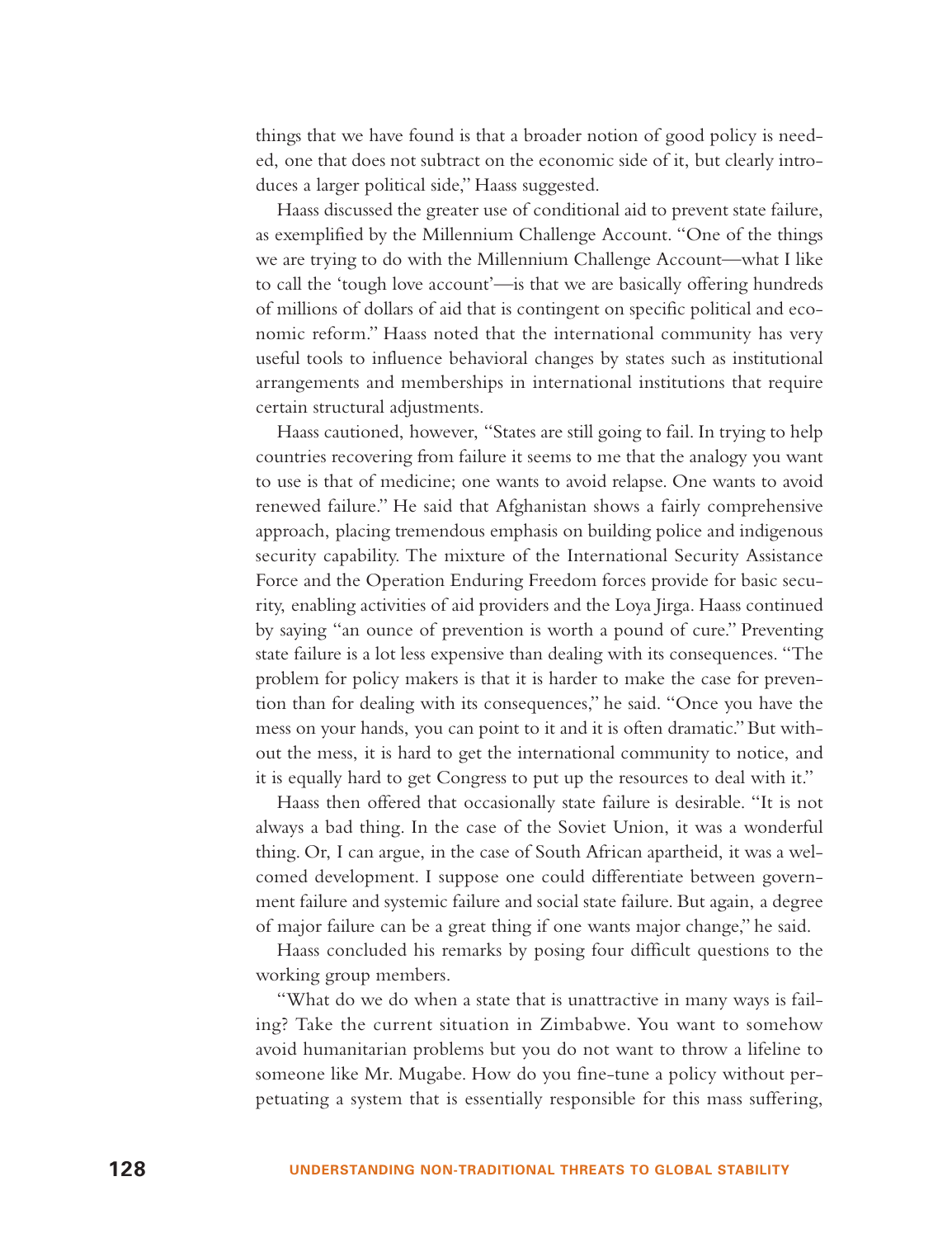for this state failure? How do you protect people without getting in the way of a broader goal?"

"Second, what do you do when a friendly state that is failing is reluctant to accept help? Or is reluctant to adopt the sorts of policies that you want?"

"Third, what sort of new capacities do we need, either inside the U.S. government or internationally to deal with it? This gets into the question of diluting sovereignty. When we see a state that is failing and a government that is unable or unwilling to do much about it, what sort of new rules do we need in the international system to govern or guide interventions?"

"Lastly,…is the danger of halfway measures. The question is 'What is the right amount of ambition?' It is a real world question that we face in the Balkans, in Afghanistan and that we could face in Iraq. Is your goal to make the situation 'good enough,' or is your goal to make it 'good'?"

The question and answer session opened with Ken Bacon of Refugees International posing a question about Zimbabwe-type situations. "Given all of the discussion about the United States as a unilateral power versus a multilateral power—or cooperative actor—when you look at Zimbabwe, is it better to construct a response that is multilateral or unilateral? And how do you make those decisions as a government official?"

Haass answered with regard to Zimbabwe. "At the start, the United States decided on a multilateral response, in part because the initial response was sanctions," and if you are going to have political and economic sanctions, invariably they have to be broad-based or they will be ineffective.

Howard Wolpe of the Woodrow Wilson Center's Africa Project, stated that democratization can be destabilizing when it involves multi-party electoral competition. He reiterated his view, expressed during the e*conomic and social disparities* session, that democracy must be "unpackaged." Then it becomes clear that it is a stabilizing factor. By allowing free media, the opportunity for people to organize and express themselves freely, and rule of law democracy provides a stable environment even when there is competition.

Lani Elliot, an independent consultant, concurred with Haass' statement that security is a foundation for democracy but noted that it does not come easily. Elliot noted his sense that a country's people will only exercise national self-determination once they have personal and property security.

Bill Loiry from Equity International asked Haass to define the road to success in Afghanistan and clarify how it relates to the U.S. reluctance to participate in a nationwide peacekeeping force.

In response, Haass suggested that the role of U.S. leadership in a postwar environment must be to consult and plan for the post-conflict phase as

**"There is not much point in talking about good governance if the writ of the government cannot extend past the capitol city because you do not have the roads to get there."**

#### **–Marina Ottaway**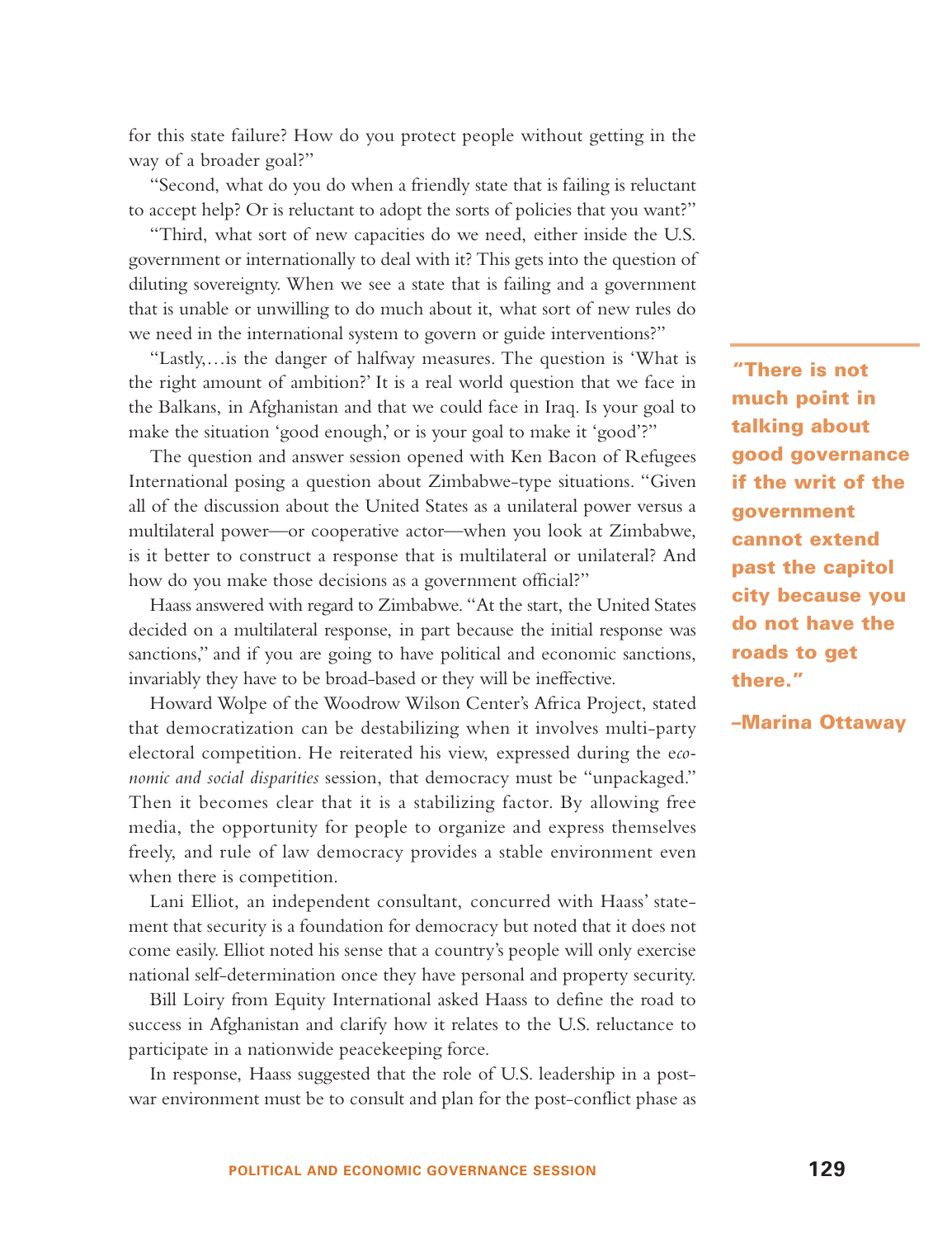readily as one does for the pre-conflict and conflict phases. Given a scenario like the one in Afghanistan, one must decide whether the goal is to be "good" or "good enough." He went on to say that depending upon the situation and the resources available, we have more or less say. "Your influence is directly related to feet on the ground and economic resources going in. If you are simply cheerleading from the side, you are not going to have a lot of influence," Haass stated.

Haass next addressed the question of how to ensure that a post-Saddam Iraq is not worse than the current Iraq. He said that the best way is to be very clear regarding the principles upon which post-war Iraq policy would be based. "My hunch is that this is not something that can be done quickly or cheaply. If you want to make it last, you have to be prepared to be there with a lot of financial and human resources."

Regarding the unpackaging of democracy, Haass warned that political participation ought not be confused with having elections. Elections are only one dimension of the democratization process. Haass noted that his sense that Americans put too much emphasis on elections. "Our goal should not be to create 'elect-ocracies.'" One must be careful introducing elections too quickly in societies that are not yet open and do not yet have multiple avenues for political participation. Elections, according to Haass, should be promoted as a society matures.

In support, Ottaway offered her thoughts on participation and democratization, saying that "like it or not, the international community has made democratization synonymous with democracy." Ottaway recommended that the global community be aware of the tendency to come up with comprehensive plans that include democracy and democratization, without following through with resources, resulting in "halfbaked interventions."

John Sewell, of the Woodrow Wilson Center, offered a few reactions. He first agreed with Haass' reference to security as a pre-condition, but cautioned that, "all else does not automatically follow." Sewell concurred with Haass' important points on economic policies, adding, "that they are very difficult in two ways, both substantively and bureaucratically." Sewell added that the consensus regarding how to build successful states needs to change and has to take politics into account. He emphasized the need for new ground rules that allow for more gradual progress and real institutional development. He agreed with Haass' point about conditional aid, but worried that the empirical record "is as questionable about its efficacy as are trade sanctions." It can work, but "it can be very destabilizing if it is not done right." Finally, Sewell suggested the need to discuss some form of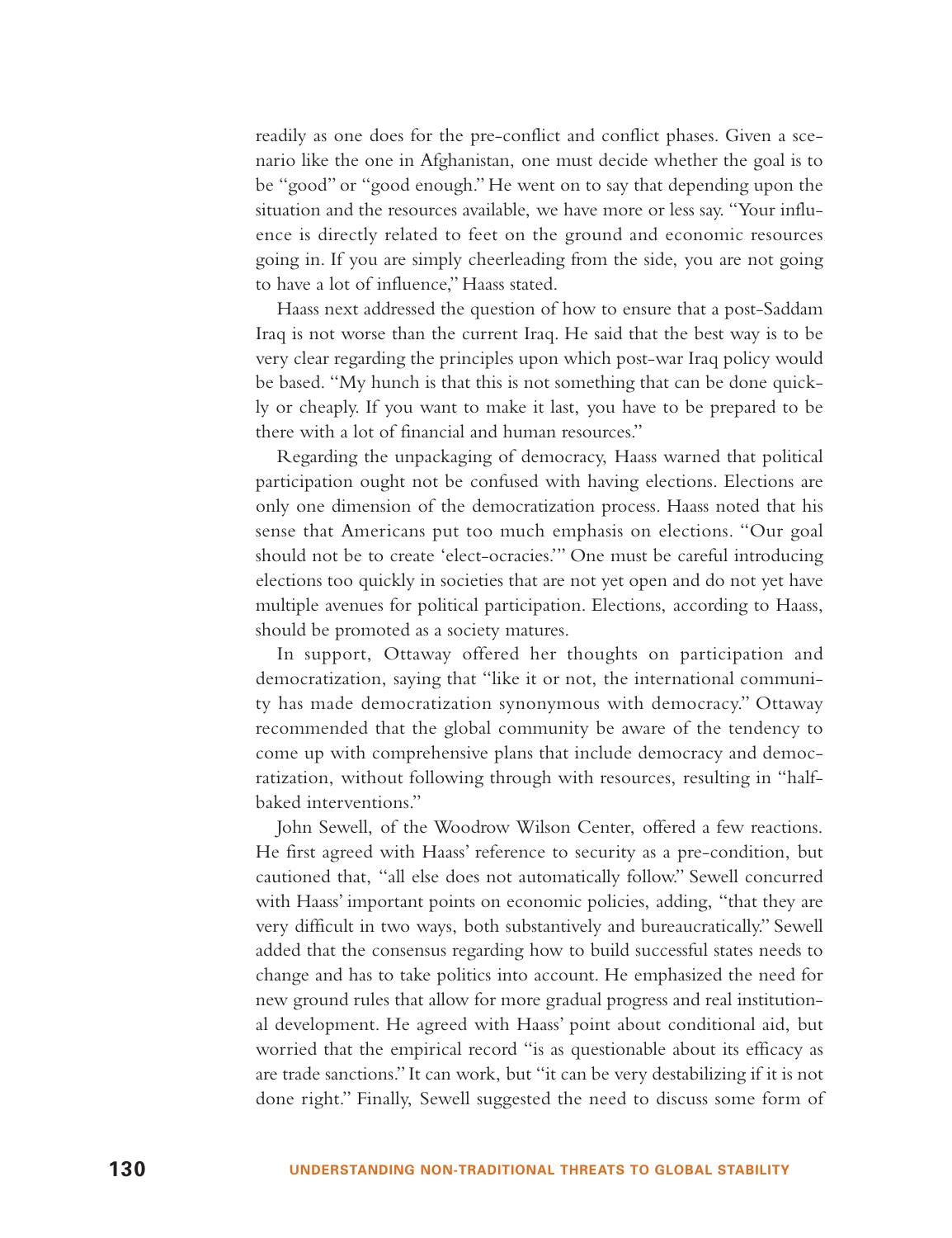"trusteeship" for failed states through which the international community could nurse countries like Liberia and Sierra Leone back to good health.

In closing, Ottaway addressed the issue of conditionality. She emphasized the need for clarity regarding the key conditionalities to impose, and to avoid imposing too many. On the issue of trusteeship, Ottaway said one of the most vexing issues is the best approach to financing rebuilding. "In many ways, we are reinventing an imperial structure; and we forget that imperial structures of the past tended to finance themselves."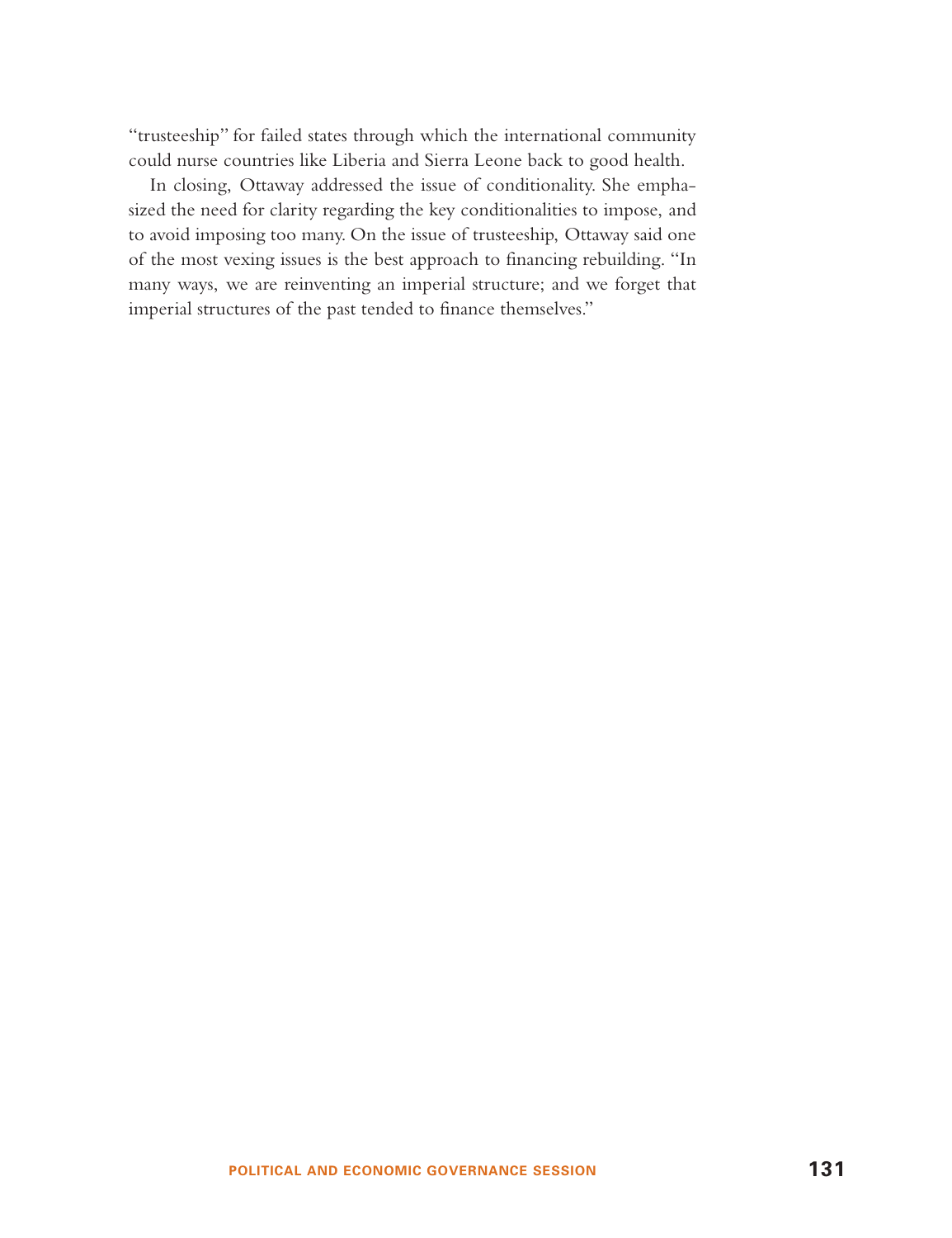### **Demographic Shifts Session**

The fourth meeting of the working group examined how interna- tional global demographic trends affect the international security environment. The meeting assessed the seriousness of demography as a potential threat to security as well as the related foreign and security policy implications. Speakers Brian Nichiporuk, a political scientist at RAND and author of the RAND report entitled *The Security Dynamics of Demographic Factors* and Robert Kaplan, author and correspondent for the *Atlantic Monthly*, helped explore whether or not demographic changes are destabilizing and may affect U.S. national security.

Nichiporuk, offered a preliminary assessment about the ways in which demographic trends may threaten American interests and the international security environment. He framed his comments by saying, "When we talk about population composition, the usual issues of size and age distribution are part of the equation." But other factors may be less apparent, like the geographic distribution of a population or the level of education and human capital available. He noted that in addition to the more static variable of composition, one has dynamic issues related to population increase or decrease, or migration across borders. Population movement can consist of international migration or migration within the country, with the latter causing a rise in the urban population and stagnation in rural areas. He concluded that the challenges to U.S. interests are going to come from rapid population movements because of their speed and unpredictability. Nichiporuk summarized, "I think that the issues now have to do with: Where are people living? In what regions are populations growing? And what is the age of the populations; are they very old or young or somewhere in the middle? So it is now both more selective and area specific."

Speaking from a military viewpoint, Nichiporuk stated that population movement and fertility rates are pushing people into urban environments, a trend that will make urban conflict more prevalent in the future. His concluded, "high and low fertility states are going to cause nations to draw on different sources of military power, which will be important to military analysts." Militarily, "the absolute size of a population is probably less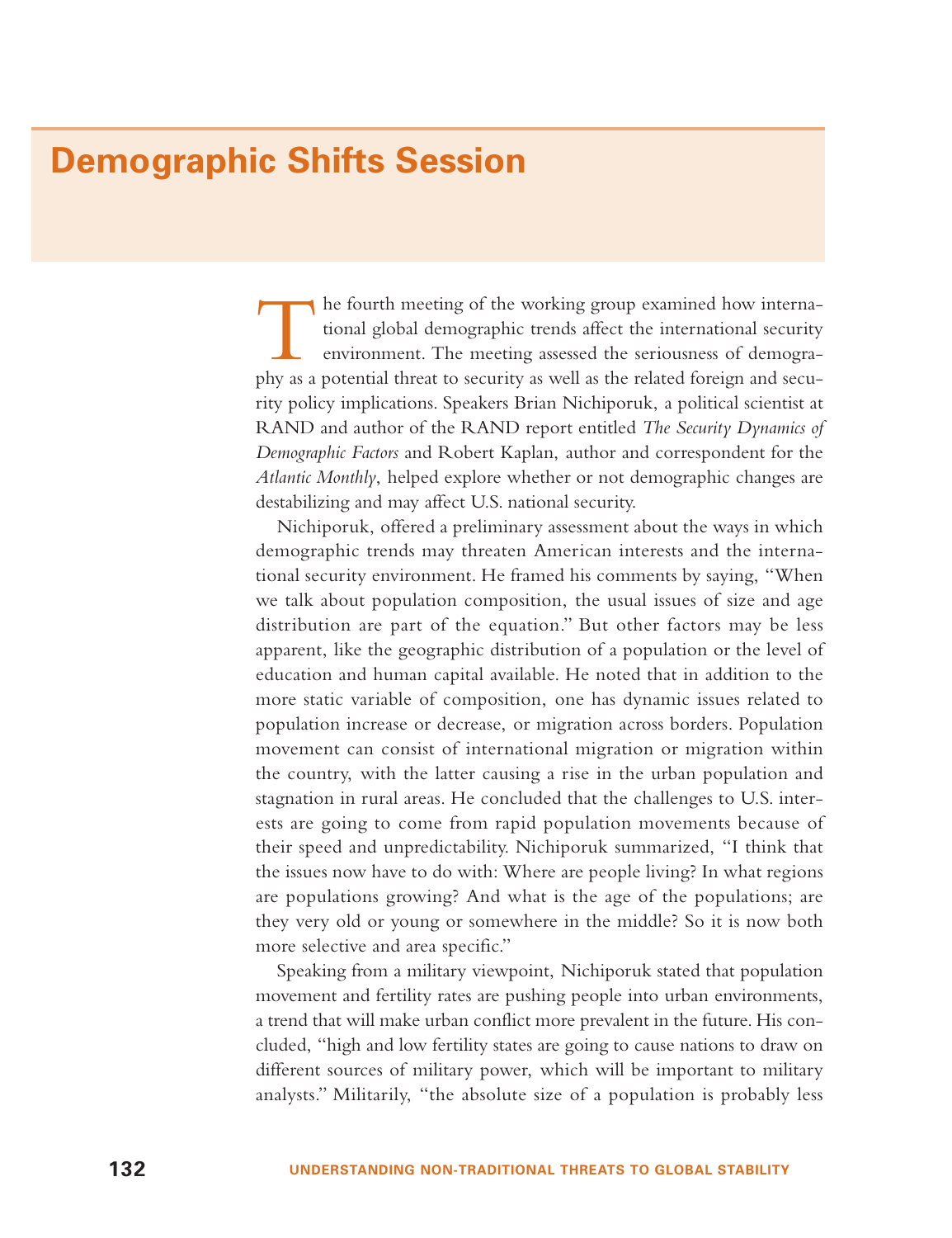important than its composition, the rate of growth, its location, age and ethnic distribution."

Changing gears, Nichiporuk then examined the importance of diasporas, noting that they have a growing, "real-time impact on conflicts in their home states." He said, "I think the emphasis is on some activist elements, relatively small elements within diasporas that otherwise are made up of law abiding productive, citizens. But you do see cases, for example, in Kosovo, Nagorno-Karabakh, and the Yugoslav Civil War, where the Albanian, Armenian and Croat diasporas in the West send money, work on the internet, work through the media, and have a much more direct effect on home state conflicts than they could have had in previous years." In some places such as Sri Lanka, insurgents rely on the diaspora for support. Nichiporuk commented, "It gets to the point where one begins to wonder if the real "center of gravity" in the Sri Lankan Civil War might be outside Sri Lanka—it might be the Tamil Diaspora as opposed to actual fighters on the ground in Sri Lanka."

With regards to the policy implications of demographics, Nichiporuk suggested first that the intelligence community needs to refine the indicators and warning measures that it uses based upon demography. He highlighted that there are a number of short-term warning indicators of longterm issues that employ demography; these could be brought into the national intelligence planning process. Nichiporuk also called on policymakers to more carefully consider the security implications of foreign aid to non-military sectors such as infrastructure, agricultural development, and female literacy. And, he urged better military preparedness for urban campaigns. Finally, Nichiporuk said that the issue of multinational force compatibility was becoming important as a result of demographics. "You have European states with very low fertility and increasing demands to fund the needs of the elderly." Nichiporuk concluded that Europeans will likely fund fewer weapons systems and may have smaller youth cohorts to draw from for the military forces. "This might really create a split in military capabilities between the United States and its NATO European partners," Nichiporuk said.

Robert Kaplan, offered the working group a challenging thesis, suggesting "that poverty does not cause upheavals and terrorism—development does. It is development, the very thing that the international community wants to promote that causes most instability and terrorism."

While cautioning that his presentation was not an argument against development or foreign aid, Kaplan said that many countries have large populations "of peasants, who are very easy to govern because they have

**"Every great power in history has to try to improve the world, and because there is no other path than development, we promote development. We are just privately realistic that it is going to have a lot of unintended consequences."**

**–Robert Kaplan**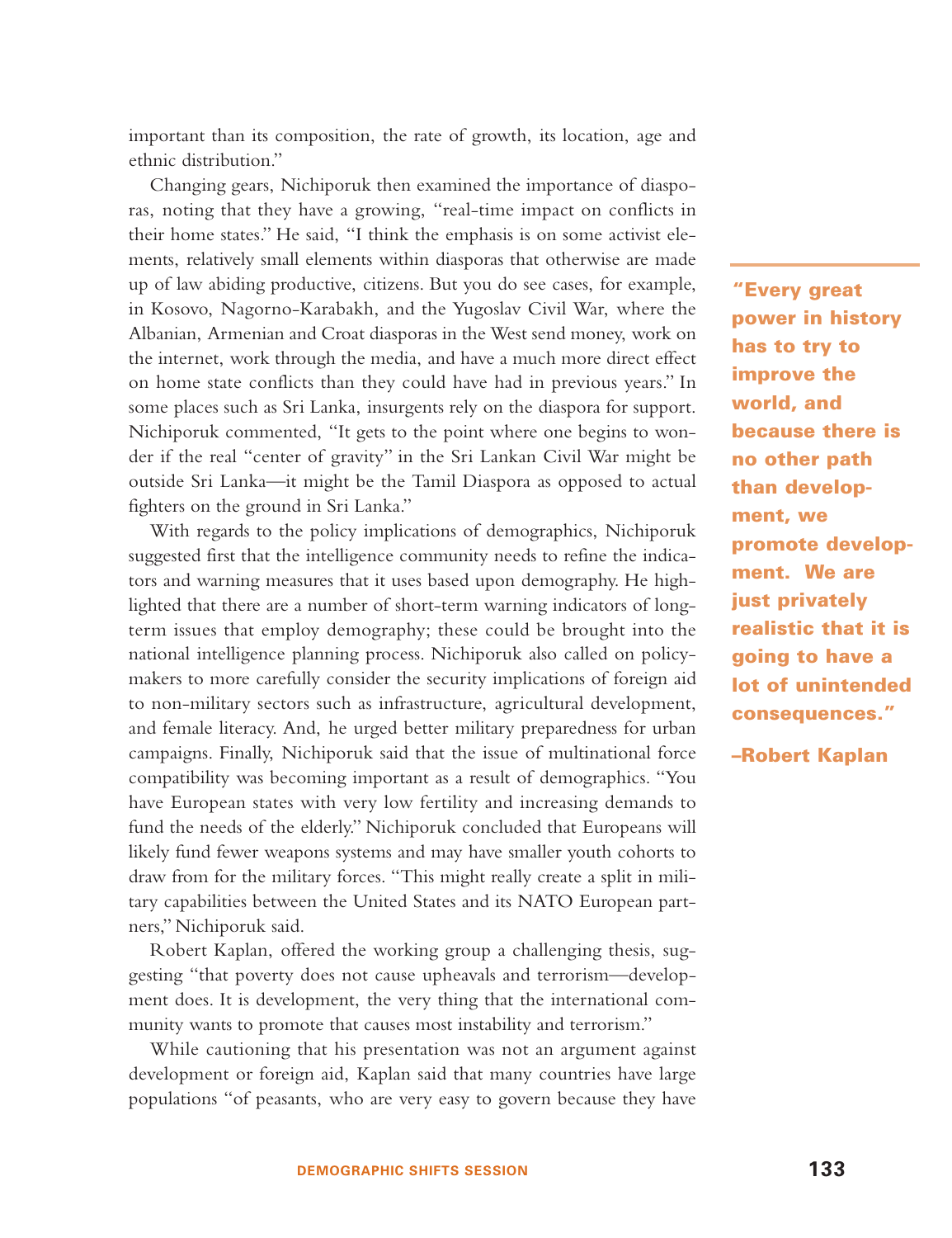very few demands and they rarely leave their town and village. But development means that they are migrating slowly into bigger cities where they are taking lower wage earning jobs and becoming proletarian." For the first time in their collective histories, "they are full of ambition and yearning and desire. They form labor associations and self-help groups, which put more demands on creaky, over-centralized bureaucracies, as in Jakarta, Lagos and India." As a result, the central government becomes the least dynamic element of society and begins to fray under strains and stress. "The best and most obvious example of this," Kaplan offered, "was the overheating of the Iranian economy in the 1970s."

Kaplan added that one side effect of urban migration can be growing attachment to religious organizations. In the absence of familial connections, migrants join religious organizations and begin to look to these organizations for structure. At the same time, Kaplan said, "religion has risen to the challenge of keeping society together in the face of governments that may be dictatorial to the outside world, but actually govern very weakly internally."

According to Kaplan, migration and population shifts will pose longterm challenges for Middle Eastern leaders. "First of all, they are not going to be ruling countries as much as vast urban metroplexes. Think of Jordan as one vast, 'greater Beirut' that now stretches from near the Israeli border in the South to near the Syrian border in the North," Kaplan said. "If you are going to survive as a Middle Eastern leader, you are going to have to grasp messy municipal politics like governing New York City with fifteen Burroughs. Do not think of states; think of Venetian city-states."

Migration challenges, however, will not be limited to the cities. Kaplan noted that almost two-thirds of the Chinese population, which produces much of China's industrial wealth, lives in environmentally fragile flood zones. Normal climatic and seismic variations will affect urban concentrations and challenge the government's capacity to respond.

Addressing youth bulges, Kaplan noted that the one factor that unites unrest in Indonesia, riots in the West Bank, and trouble in the Karachi of the 1980s and 1990s is that young males between the ages of fifteen and thirty are responsible for all of the violence. "The result," he predicts, "will be the weakening of larger, more complex, more developed states in the next ten to twenty years."

Next, Kaplan turned his attention to democracy as a source of instability. Kaplan commented, "With 190 or so governments in the world, most with different historical experiences, the United States cannot project its own historical experience onto those of other countries. In a number of these places, expanding the boundaries of historic liberalism will not occur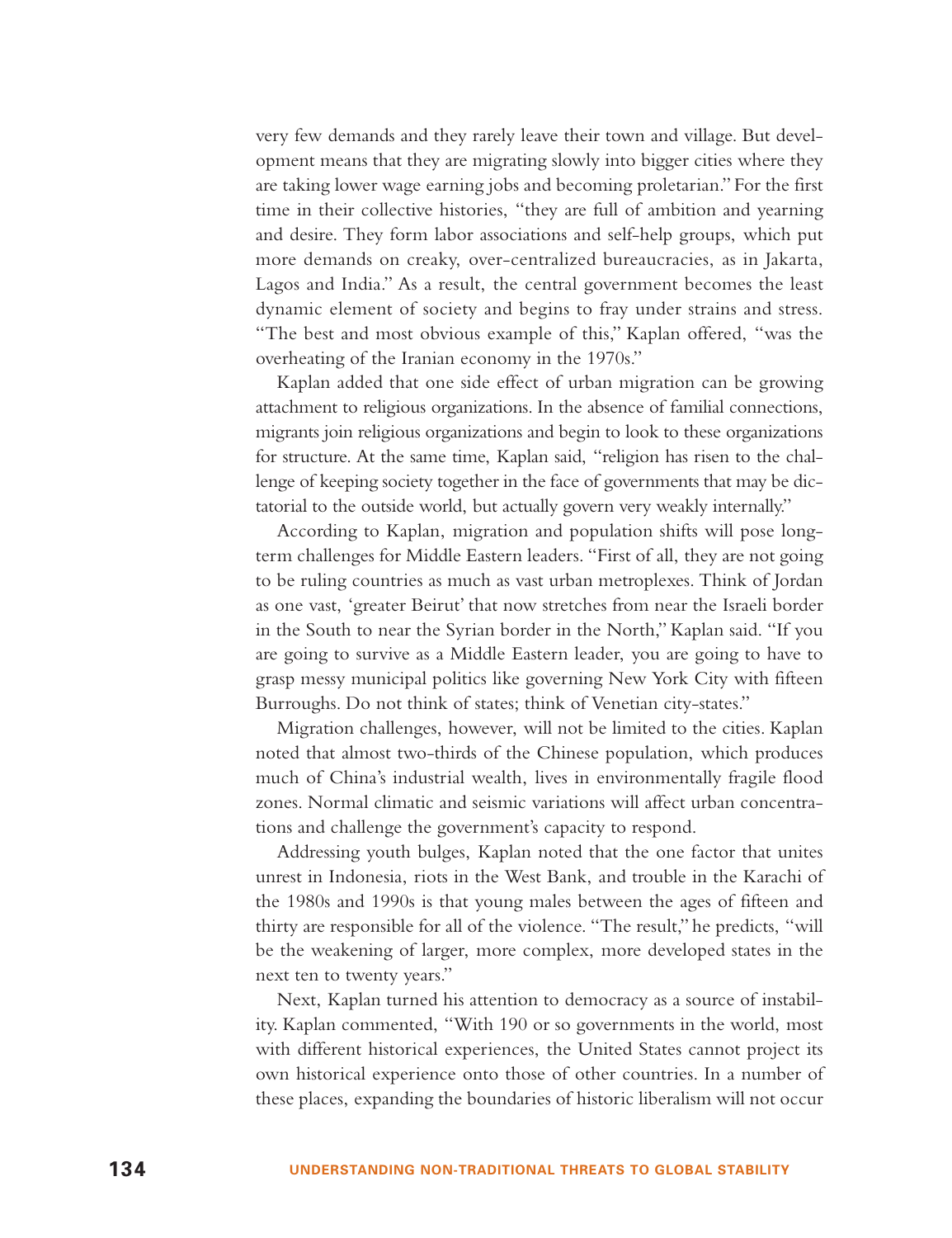by putting a gun to a country's head and saying 'hold elections in six months or else.' Democratic elections tend to work best when instituted last; after there is already some kind of functioning middle class, after there are already institutions that work, and after the big issues of society—like which ethnic group, if any, controls what territory, and what the borders are—have already been answered."

Addressing stability, Kaplan said, "The real issue is the size of the middle class. You find a country with a large and confident middle class and I do not care whether it has held elections or not. It is a good business investment, it is predictable, and it is not going to fall apart tomorrow." In such a country, there are measures in place to deal effectively with changing demographics. Alternately, he said, a country "which is just basically a country of peasants with a rapacious elite on the top... is not a good business investment."

In concluding, Kaplan offered that one of the things hampering the United States is the lack of an imperial tradition. "The real essence of an imperial tradition is that you never leave anywhere. What you bring is the idea of permanence. The permanence is that you will always be working this issue. Because we will always be working this issue, 'you are going to have to help us out, because we are not going to go away.' The American bureaucracy handles this well, because it is so big and we have different elements always dealing with and managing problems in different sectors. But the people at the top tend to go from issue to issue. I can almost predict that in six to nine months, Afghanistan will fall off the radar screen."

In the question and answer session that followed, Carla Koppell, working group co-chair, raised the issue of assistance. She asked Nichiporuk about the role of development assistance in blunting some of the national security impacts of demographic factors. To Kaplan she said, "You started your discussion saying that in some ways development is the most destabilizing element and threatens national security. Yet development is also the primary tool we have for solving the problem. Therefore, how do we overcome the conundrum we face when we look at how to deal with these issues in our policy making?"

Kaplan answered, "Every great power in history has to try to improve the world, and because there is no other path than development, we promote development. We are just privately realistic that it is going to have a lot of unintended consequences. Also, poverty programs have a secondary value: they allow us to create good feelings, networks, good relations with a lot of countries that we can then access in case we need to evacuate an embassy, we have a terrorist incident, or we have to insert troops. So while development is destabilizing, we still promote development."

**"In a number of these places, expanding the boundaries of historic liberalism will not occur by putting a gun to a country's head and saying 'hold elections in six months or else.'"**

**–Robert Kaplan**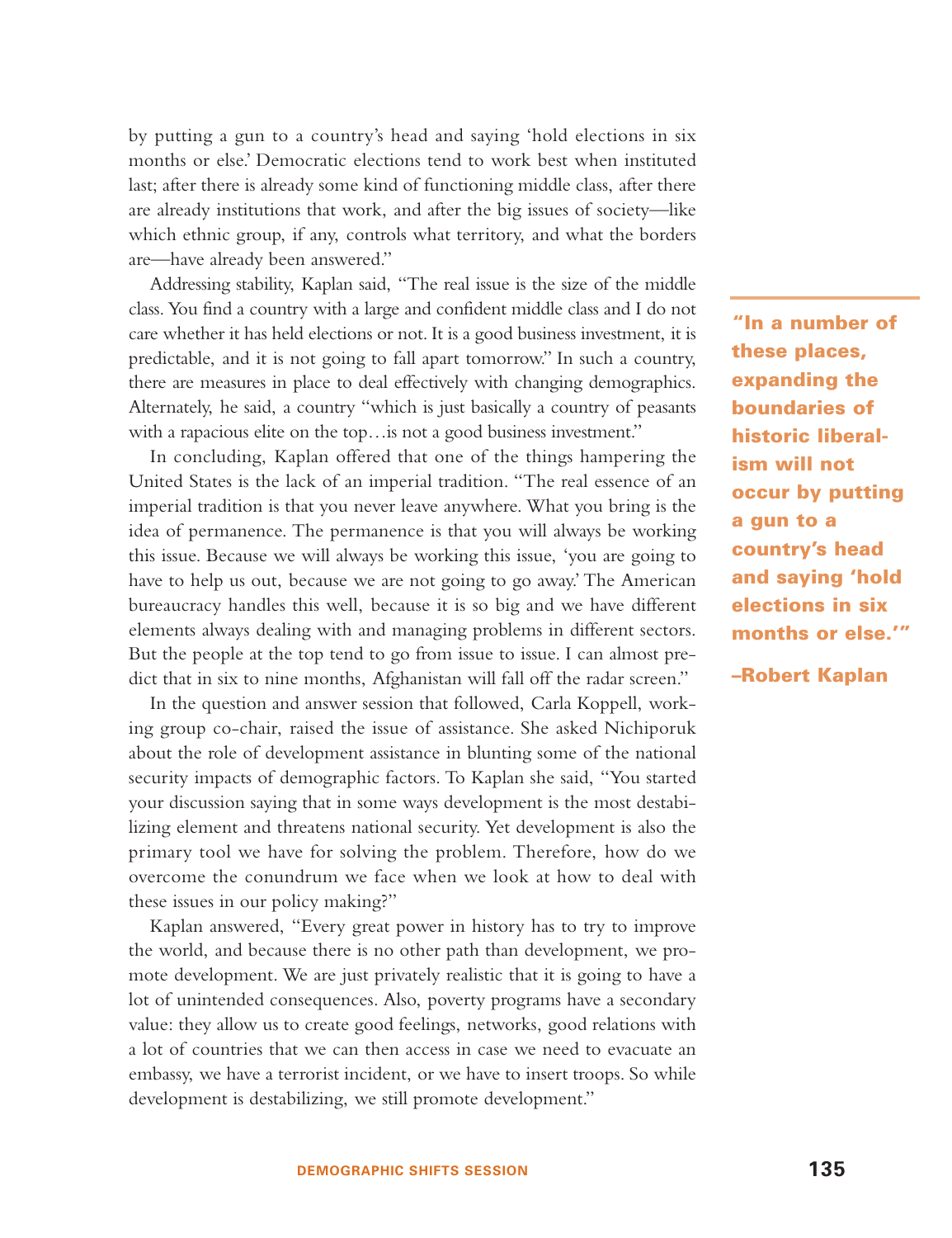## **Natural Resources and Environment Session**

Many leaders in the area of Environmental Security were present at the fifth meeting of the working group including the Woodrow Wilson Center's own Geoffrey Dabelko, Director of the Environmental Change and Security Project; as well as Allen Hecht of the White House Council on Environmental Quality; William Nitze of the Gemstone Group; and Wendy Grieder of the Environmental Protection Agency. Speakers for the session were Norbert Henninger, Deputy Director for the Information Program of the World Resources Institute, and Sherri Goodman from the Center for Naval Analysis.

Henninger began the discussion by pointing out that, "Even 100 years ago, one could find linkages between resource degradation in one place, and economic and social change in another. "Today, in a much more globalized and populated world, the linkages are much stronger and faster," he said. Now, "We have to handle these cumulative actions of rapidly growing and industrial societies, causing us to face challenges like acid rain, greenhouse gas emissions, ozone depletion, or large-scale industrial problems."

Summarizing today's major global threats, Henninger stated that, "The first is population growth and rapid urbanization." The world needs to feed, house, and support another three billion people in the next fifty years. "Most of these increases will be in the developing countries, primarily in urban areas," he said.

Poverty and inequality are also major global trends. "Over the past decades, we have seen an increase in inequality. Any future reduction in poverty will require significant growth and productivity in incomes,"he stated. Henninger pointed out that while hunger and chronic undernourishment have declined, there are still more than 800 million undernourished people.

Another important trend is that conflict and wars are destroying past gains or are limiting opportunities in some of the poorest countries. Eighty percent of recent conflicts have taken place in counties at the bottom half of the UNDP human development index. "This does not suggest that there is necessarily causality, but it really makes it difficult to develop in these countries," Henninger noted.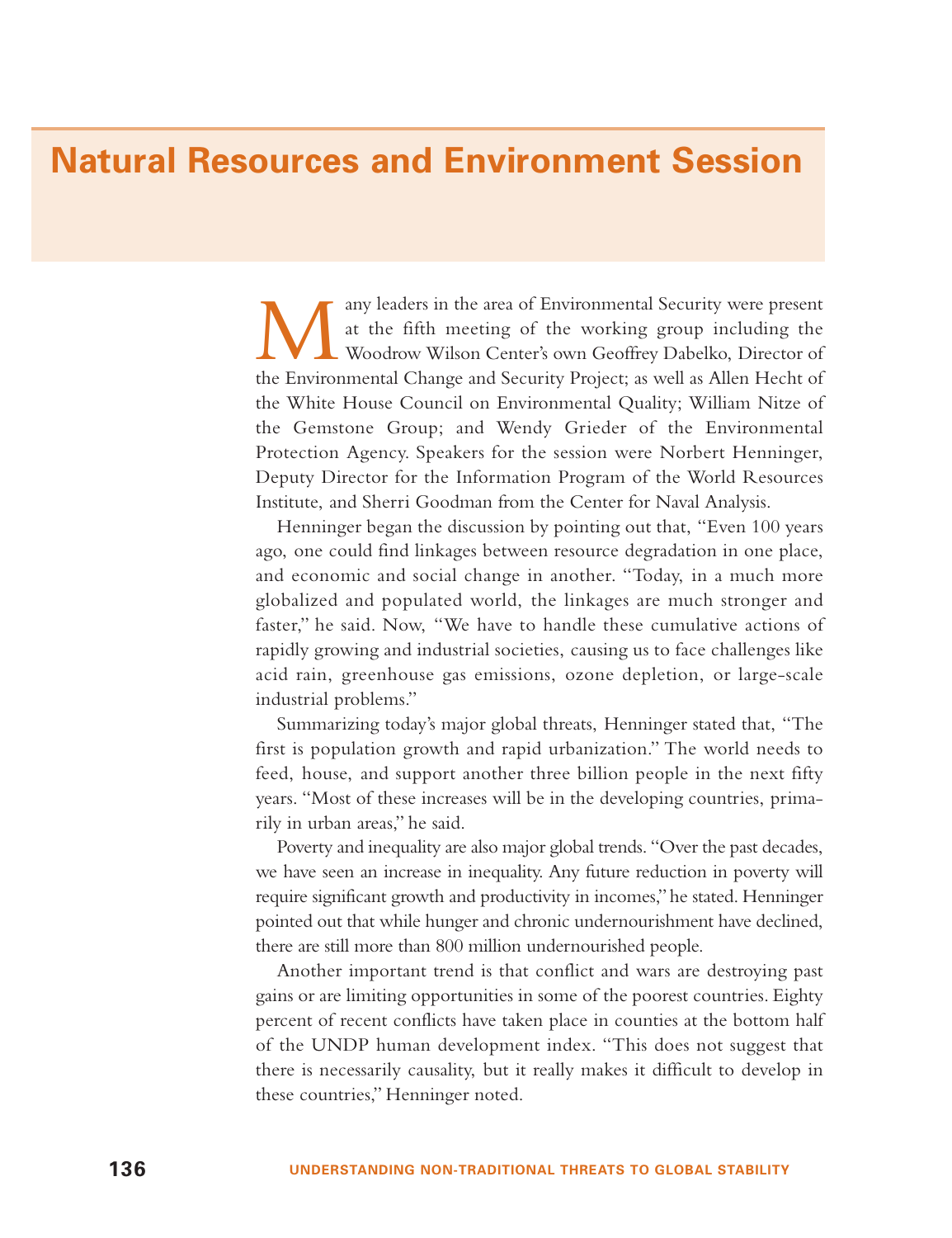Henninger offered that, "growth in agricultural production has kept pace over the past decades but we are really undermining its foundations. These gains have come at the cost of degrading our soils."

Similarly, he said, there is significant risk that our food production system, which relies on a small pool of species and varieties, is vulnerabile to catastrophic events. An example is the outbreak of hoof and mouth disease in the United Kingdom and "Mad Cow" disease. Both immediately affected markets and trade of livestock products in Europe.

Freshwater is growing scarce amidst competing human needs. Already one-third of the world's people face water scarcity and water use is rising twice as fast as population. The problem, Henninger said, "can be solved technically sometimes—you get stronger pumps and you can dig deeper wells. But it has an impact on who has access to wells and who can afford pumps—it is certainly not the poor farmer."

Biodiversity is also disappearing Henninger said. "We are really losing our genetic library to deal with environmental change."

The last trend that Henninger noted was climate change, which will exacerbate problems in many stressed ecosystems and economies. "One of my colleagues mentioned that to combat sea-level rise the Dutch are building dykes and rich home owners on the Outer Banks want federal flood insurance; but in other places people just die. This highlights the big difference in how we handle some of these changes."

Henninger stated that he believes these global trends will lead to more conflicts; and that some of these conflicts will involve armed intervention. "These environmental changes will cause political change and these environmental changes will certainly impact the world economy." Henninger envisioned more emergency interventions because of humanitarian crisis. He also predicted that degraded ecosystems and weak economies would create greater challenges in rebuilding societies.

Finally, Henninger recommended increasing our commitment to development assistance. "With only a modest increase in aid we could enable vast improvements," Henninger said. "International collaboration would increase what I would call 'Human Security for All.'"

Sherri Goodman approached the topic from the point of view of the policy practitioner. She noted that there is increasing awareness in the mainstream national security community of environmental threats to security.

The challenge for practitioners, however, is dealing with the reality that "environmental threats are not the acute bolt out of the blue that Cold War military planners are accustomed to dealing with. The severity of the threat is hard to measure and it is complex," Goodman continued. "And because

**"Similarly, a very large danger is that our food production system is relying on the small pool of species and varieties and that increases the vulnerability to catastrophic events."**

**–Norbert Henninger**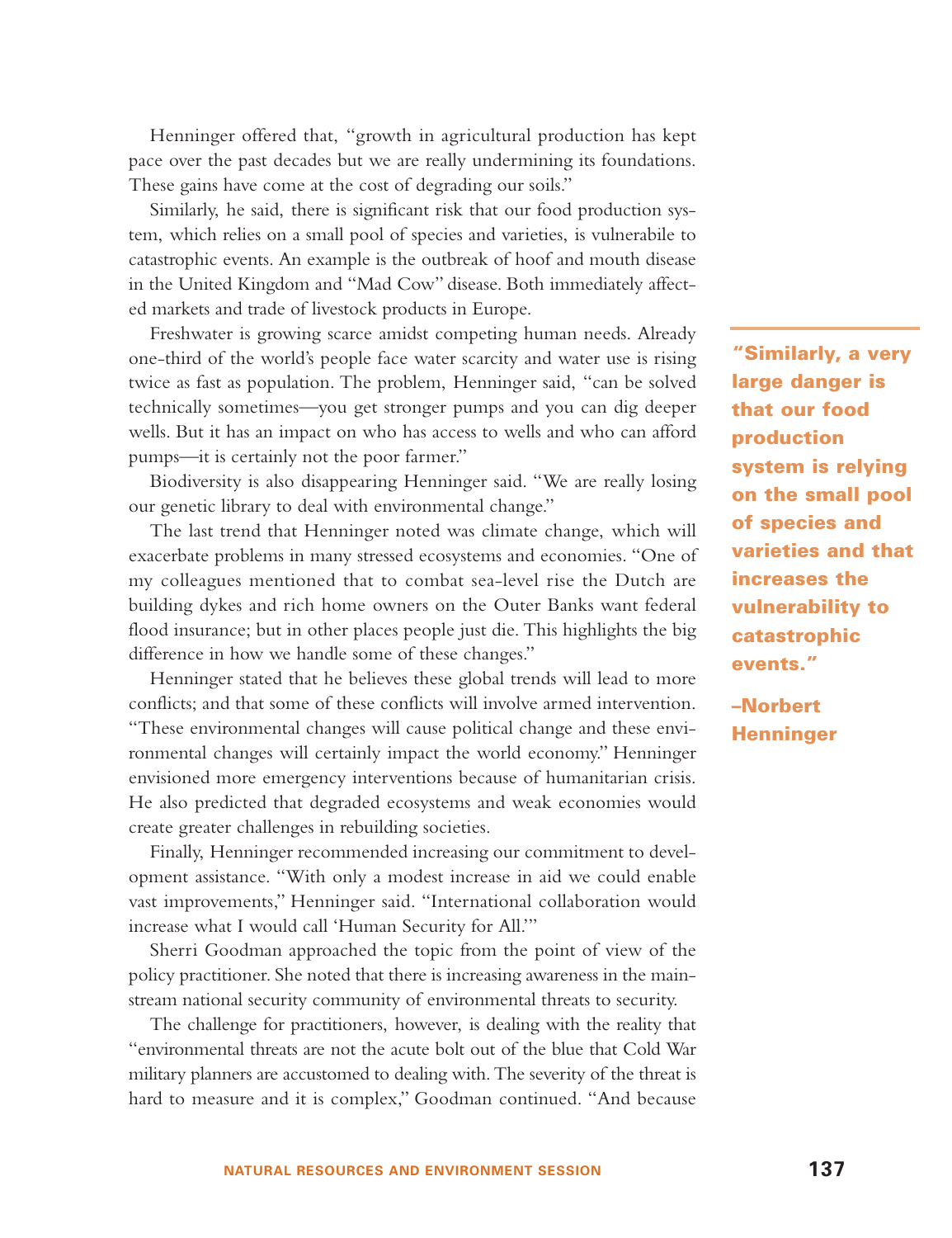many of these issues do not immediately threaten the lives of Americans, they are not within the three to four year planning cycle of many administrations."

The main issue she identified was "how to integrate environmental security into the overall fabric of the national security planning process." She believed this to be critical, as "modest cooperation today can prevent catastrophe tomorrow."

Goodman noted that since September 11, it is clear that humanitarian issues can become strategic issues. This has lead to the convergence of "the traditional 'pol-mil' proponents and the 'development camp'—the folks who do aid." Tension still exists, however, between the functional experts in environment and the regional experts. Additionally, she said that homeland security is better understood. "Focusing on the vulnerabilities of various parts of our infrastructure clearly relates to the whole concept and fabric of environmental security," she said. "You now see environmental practitioners becoming much more engaged in the traditional national security realm both here and abroad." Goodman recommended cross training between environmental experts and national security experts. Lastly, she questioned whether the United States would reengage in a meaningful way on environmental issues with its major allies. "We have an opportunity to do that, we have the capacity to do that, and we have the ability to do that. But often the issue resides in leadership."

Before seeking comments, Anita Sharma, noted that the need for greater interagency planning and less stove-piping had been highlighted throughout the discussions of the Working Group.

Allen Hecht offered a few points, saying "If you ask where the Administration is and what is going on in terms of national security, the U.S. Report on National Security is the benchmark."The NSS, the report of the UN Secretary General on progress towards achieving the Millennium Development Goals, and the UN Arab Human Development Report—written by Arab scholars—underscore that security now means more than traditional security.

Hecht continued, saying "Environmental security is a tough thing. It is elusive. It is vague. It can be hard to define. So let's just divide it into two parts. Let us talk about the part that is clearly 'down-to-earth environmental security' in the sense of a threat –use of environmental damage to create terrorism or anything else. This could be anything from an attack on a water system to the deliberate burning of land, to the safety of food. All of these issues need to be looked at in a much greater context than before."

"The other part is more elusive," Hecht said. "How do you deal with the impact of natural resource degradation, and do these changes have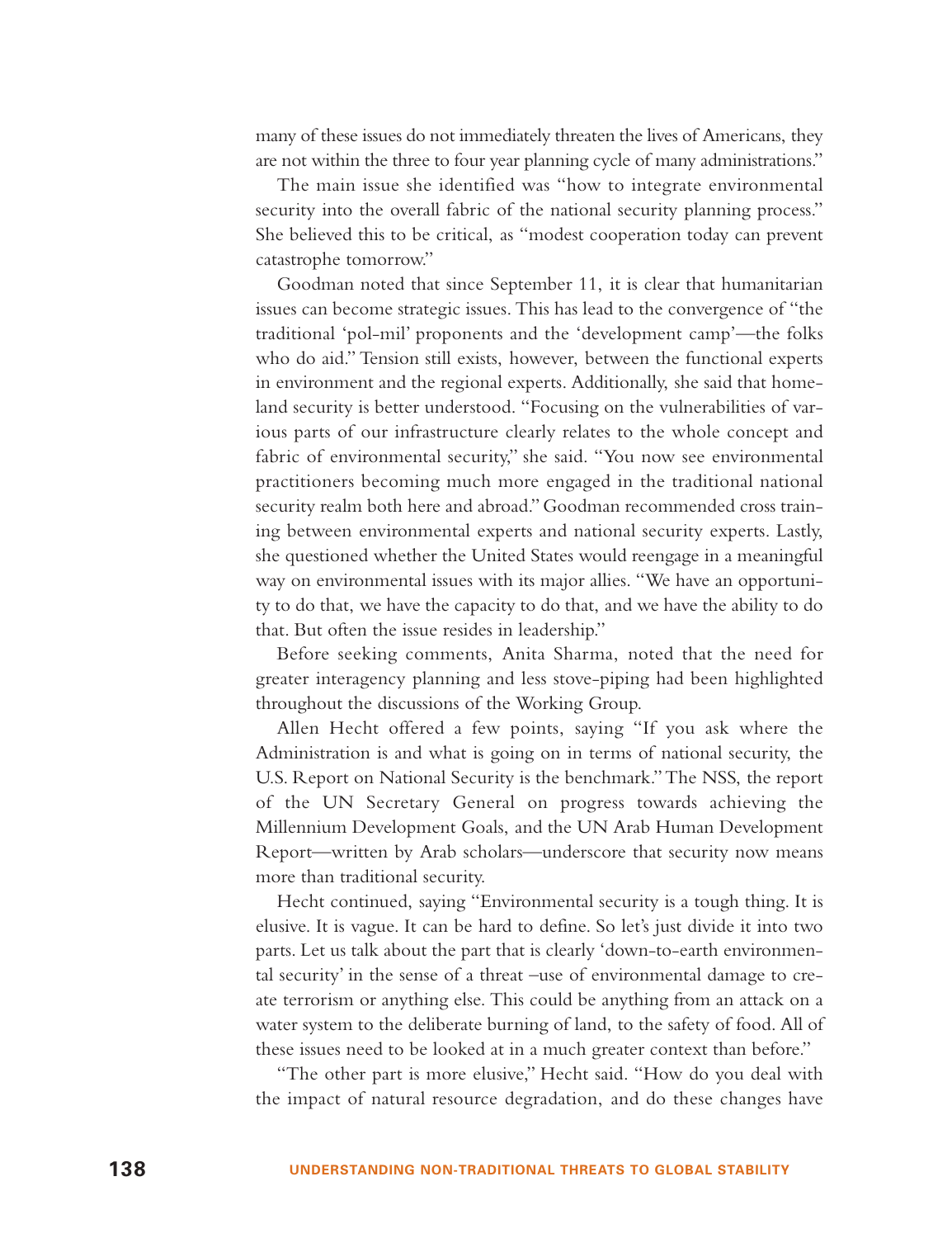any traction as national security issues. As Henninger stated, 'global trends may lead to more conflict; some may involve armed intervention. Environmental changes will impact the world economy,' and so forth. All of these are areas to be explored. These things are linked and worth looking at as national security issues."

With regards to the upcoming war with Iraq, Bill Nitze posed the question of whether there is a planning process and commitment of resources to address some of the social and environmental implications associated with conflict. "There will be initial hostility, and then a rise in expectations—not just in Iraq, but also in the Arab world—for the benefits of the new American Imperium."

Next, Geoffrey Dabelko overviewed four ways to look at the connections among environment, conflict, and environmental security. The first frame of analysis was prevalent in the late 1980s and early 1990s when "the environment was the goal." Environmental groups advanced analyses that held that certain environmental issues had complex security dimensions that were "killing people post-Cold War." Dabelko contrasted this analysis with a second in which policy-makers looked at a host of critical variables to identify conflict potential—"a very different notion of where environment links to conflict, and how environment contributes to conflict." The third approach used the environment as a vehicle for exchange. Environmental issues built a foundation for dialogue via, "military-to-military" programs and professionalization programs while simultaneously addressing specific environmental challenges. Dabelko referenced work in the Russian Northwest—a collaborative effort of DoD, DoE and EPAs—that aimed to secure radioactive materials in the Russian Northwest, noting that it was also used to get the militaries talking. A fourth category that has recently come to the fore is use of the environment as a tool of war or terrorism, with threats to infrastructure as a clear example.

Dabelko agreed with Henninger that correlation does not equal causation, even where environmental stresses and conflict occurs. "What mediates the connections," Dabelko said, "are intervening institutions. To me, that is where the better work in the last six or seven years has focused. It offers promise because it creates the possibility that through institutions we may be able to intervene, to mitigate threats to stability, and to look more deeply at environmental connections." As an example, Dabelko highlighted water scarcity, saying that institutional evidence shows that it may be more of a factor in sub-state level conflict, running counter to conventional wisdom about "water wars" between states.

**"The challenge for practitioners is that environmental threats are not the acute bolt out of the blue that Cold War military planners are accustomed to dealing with. They are most often chronic rather than acute."**

**–Sherri Goodman**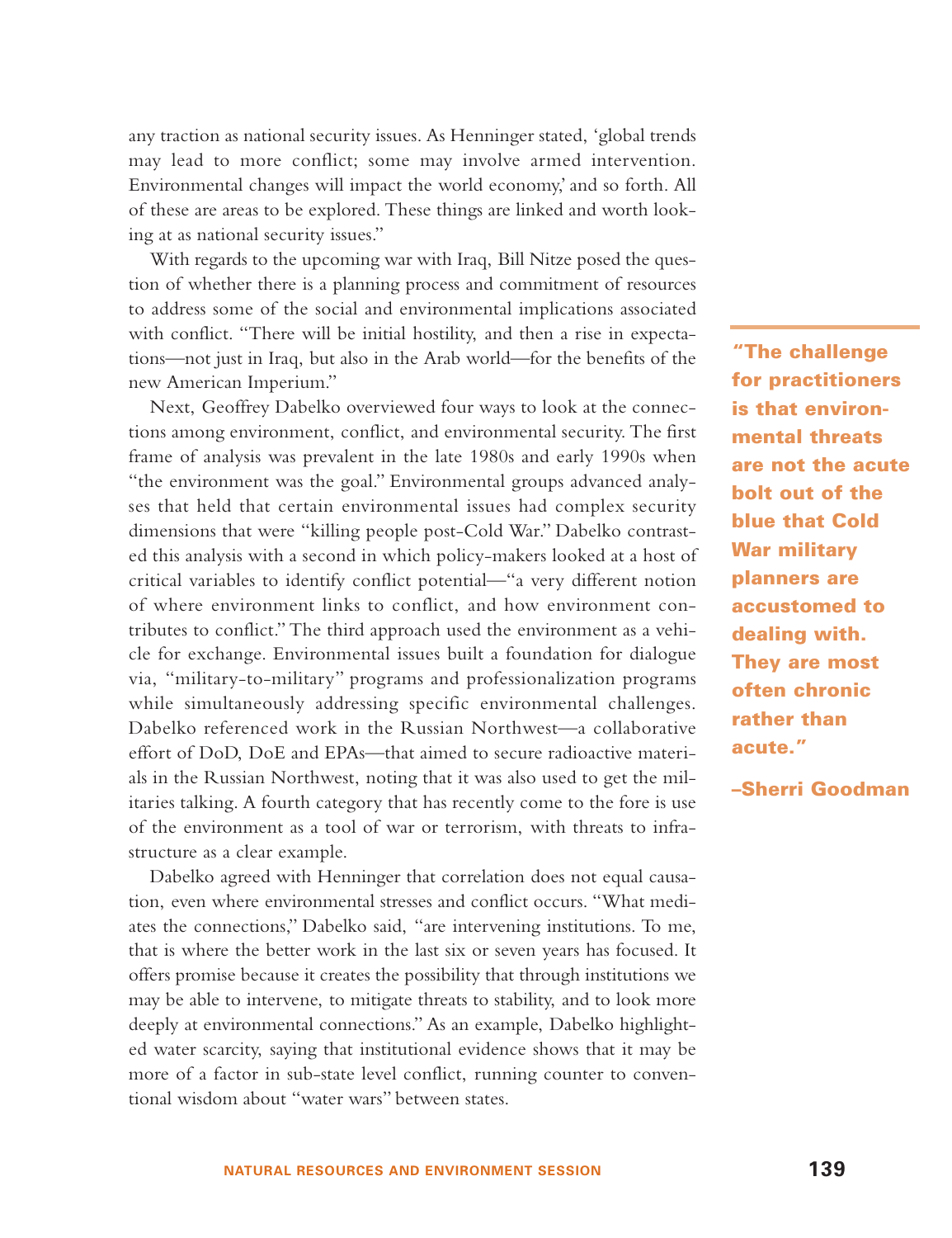Referring to working solutions, Richard Smith, a consultant with the U.S. Department of State, said that there are currently twelve Department of State offices that deal with regional environmental issues. The "Environmental Hubs," are cutting across bureaucracy, forcing the Department of State to think regionally about environmental issues.<sup>1</sup>

Wendy Grieder said that the EPA has had success working with the State Department's European Environmental Hub located in Copenhagen on the Baltic and Nordic countries. She said that the Hub had been instrumental in facilitating the EPA's work, which has been sponsored by the Northern European Initiative. As examples, she cited the work of two environmental security projects Lithuania and Latvia.

John W. McDonald of the Institute for Multi-Track Diplomacy then offered some comments on a multilateral approach to water concerns. As a member of the U.S. State Department, he facilitated the launch of the UN Water Decade. By decade's end, the United Nations very successfully provided safe drinking water for one billion people and sanitation for seven hundred million people. He proposed launching a second water decade to start in 2005, tied specifically to the Johannesburg summit recommendations on water and sanitation. "I really believe that this kind of concerted effort at the global level can make a difference," McDonald stated.

Carla Koppell, working group co-chair, mentioned that the State Failure Task Force found that there is a statistically significant though indirect connection between environmental degradation and the likelihood of intrastate conflict. Often, however, the linkages are tied to economic and political issues. She noted that given the connections between instability and weak governance, demographic trends, and economic disparities, one "can see a clear, though indirect, connection to instability within states resulting from environmental degradation."

Lastly, Anita Sharma drew a distinction between environmental terrorism, and the indirect and direct security related costs of resource scarcity. She noted that there is a big difference between poisoning the water system for environmental terrorism and a conflict over resource scarcity.

#### **NOTES**

1. Subsequent to the meeting, working group member Gene DeLaTorre mentioned another promising broad-based regional effort spearheaded by the American Association for the Advancement of Science and the Center for Global Security Research. That initiative examines the links between science and technology and U.S. policy in Central Asia in areas such as education and research, agriculture, health, the environment and emergency response.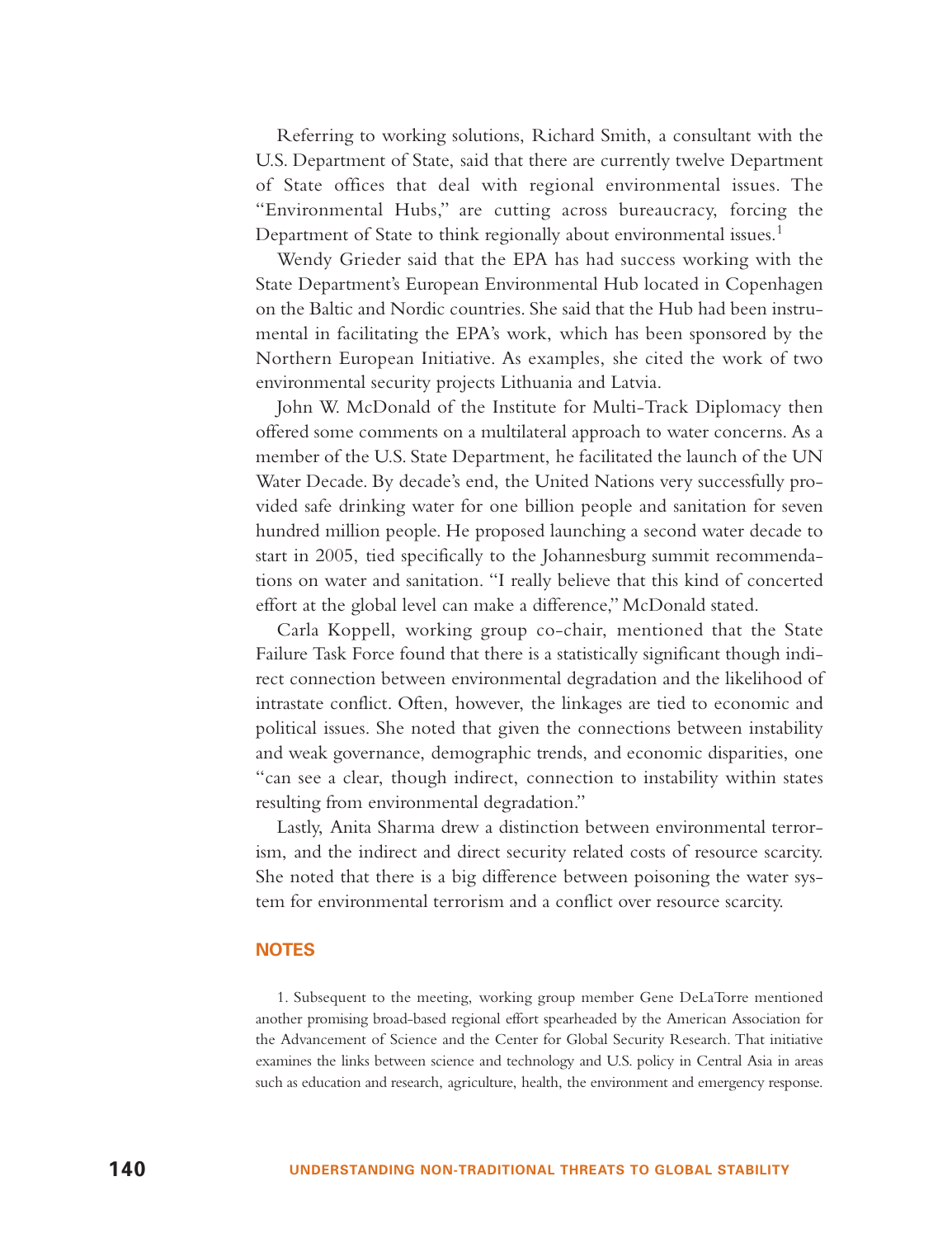## **Health Session**

The sixth working group meeting focused on the potential impli- cations of health threats for security. To lead the discussion, Michael Moodie, co-founder and president of the Chemical and Biological Arms Control Institute (CBACI), offered his perspective.

Moodie began by stating, "Health and security have a long relationship. Diseases have had a decisive impact in some conflicts, whether the Aztec's in Mexico, the invasion of Canada by the United States, or the rebellion in Haiti that ultimately led to French sale of the Louisiana Purchase to the United States." But looking at those connections does not necessarily reveal whether or not health is a national security issue. "That has been a question of significant debate," Moodie said.

Moodie noted that health is not a stand-alone issue; it contributes to problems that result from health factors' interaction with a number of other conditions. Whether it is population growth, migration, urbanization or globalization, all interact with health to create a threat. "These interesting correlations highlight that more research is needed to understand the relationships between health status and other trends," Moodie acknowledged.

Moodie expanded upon the intersection of health and security on three levels: macro, micro, and microbial. The macro level analysis specifically focuses on understanding the impact of health on political instability and potential conflict. The primary concern at this level according to Moodie is that in states with fragile political systems, infectious diseases will strain social order, which may lead to violence and conflict. "An oversimplified description of what we are describing is a negative synergy among health problems, population dynamics, environmental degradation, weak governmental structures and long-standing grievances. This negative synergy creates a downward spiral linking infectious diseases and what Andrews calls 'state capacity;' disease reduces the ability of the state to respond to challenges," Moodie said.

According to Moodie, "This process is most intense in developing countries." A pernicious pattern develops in which deteriorating levels of health care, immunization, sanitation, education, and an increase in the total disease burden interact with poverty and ecological degradation to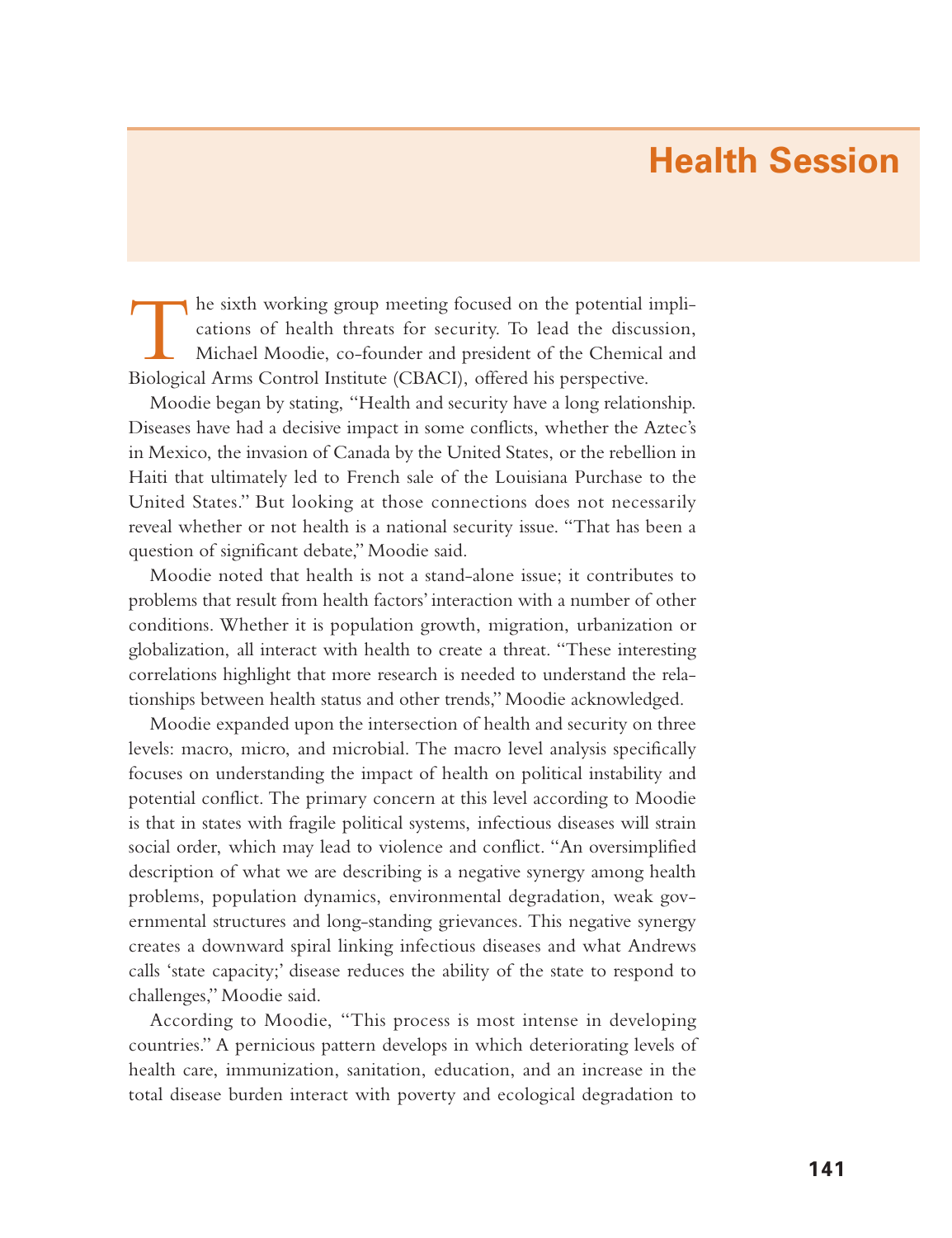roll back the level of development. While most common in the developing world, it is a pattern that occurs elsewhere as well, including some countries of strategic significance. Moodie mentioned the Briefing Note's emphasis on HIV/AIDS, saying that it "really is the poster child for this relationship between health and security."

"But there is a second dimension also at this macro level, which has to do with the relationship between health and complex humanitarian emergencies," Moodie stated. "These emergencies are produced by four scourges: war, disease, hunger, and displacement. They have their roots in ethnic, tribal, religious animosities, deterioration of governmental authority with control passing to other elements in the country, mass population movements, massive dislocation of the economic system and the decline in food security. These complex humanitarian emergencies highlight the inability of governments to cope," Moodie said. "They underline the destructive dynamic between disease, population movement, and inadequate food security. They capture our attention precisely because of the intense interaction among violence, starvation and disease."

Moodie also noted, "This is not just a national issue—there are regional concerns as well. The U.S. State Department did a report on HIV/AIDS and described it as a potential war starter or war determinant. It provides a rationale for intervention in the affairs of a country across one's borders. It obviously complicates peace support operations in regional contexts. There have been instances where infected troops or countries that are known to have high incidences of AIDS are refused as part of peace support operations. And there is some dispute over the use of health as a tool in political disputes." The North Korean famine is an example as is Iraq, where a UN report argued that in the Kurdish areas food availability and children's medical conditions were improving, but not in areas under Iraqi control. "Iraq used the health of their children as an argument for lifting sanctions in a situation in which responsibility for the condition of those children was debatable."

The micro level relationship between health and security was defined by Moodie as referring to "aggression through control and denial of the vital human needs of a civilian populace for political and military objectives." Moodie noted that there are a number of examples in which health care resources have become targets in conflicts. As an example, Moodie cited Milosevic's placement of anti-aircraft guns on top of hospitals.

Turning to microbial health issues, Moodie first emphasized that the quality of threat assessments is not very good. The problem is that a proper assessment should examine the interaction among operational consider-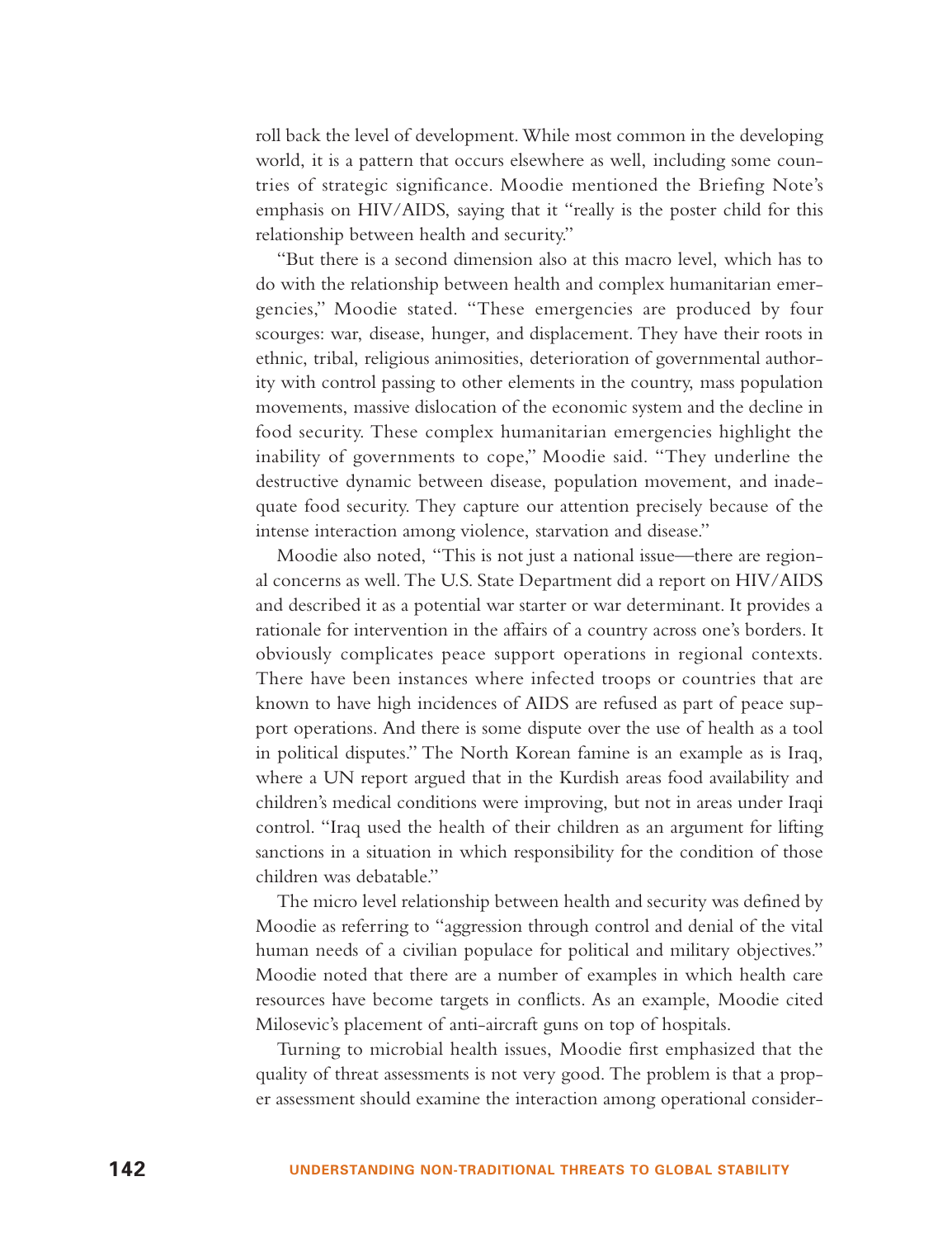ations, alternate targets and the nature of possible agents, including genetically manipulated agents. To overcome the shortcomings Moodie believes more extensive cooperation is needed involving industry and government. "A more cooperative dynamic is needed to involve private companies, the corporate community, the humanitarian community, the military community, and the broader security community," Moodie offered.

Moodie recommended first focusing on leadership. "What we are seeing with respect to AIDS and the Global Fund is an interesting new model that brings private money and public money together in a way that is designed to maximize the impact of both," Moodie said.

In the long-term, Moodie is convinced that the effort is worth it, "not because health problems will be the most important security challenge, but because health and security represents so well the complex problems that await us in the future. Health as a security issue brings together the personal, the public, the individual and the international in a world characterized by globalization and fragmentation, enormous wealth and crushing poverty, soaring human achievement and incomprehensible human brutality. By focusing on the ways that health and security interact, we may be able to achieve a better understanding of how to live in that world."

Lani Elliot, independent consultant, opened the question and answer period. "Increasingly, the incidents of conflict in the world are internal wars rather than intrastate wars—Iraq withstanding. I think that you can make a very strong, rational actor/ rational choice case that HIV/AIDS and slow onset epidemics are very destabilizing at the local level, while fast onset epidemics—which are the ones we normally think about, like smallpox—are effective stabilizers, because of the effect on the population physically and the incentives faced by the members of these local groups that might fight one another."

Concerning Moodie's "public/private model," Patti Benner of the U.S. Army commented that the globalized world is like a spider web, where everything is interconnected. She recommended that the working group look at the Critical Infrastructure Assurance Office, which has created specific public/private partnerships for infrastructure areas such as power, banking, energy, and communications.

Melinda Moore of the U.S. Department of Health and Human Services offered a few thoughts. "My first comment is to underscore Mr. Moodie's point that this is a cross-sectoral, multi-sectoral set of issues and endeavors; there is no one sector that really has the full vision or full capacities. You talked about health, military, security, development, agriculture, transportation and commerce. All of these sectors are involved

**"These complex humanitarian emergencies highlight the inability of governments to cope. They underline the destructive dynamic between disease, population movement and inadequate food security."**

**–Michael Moodie**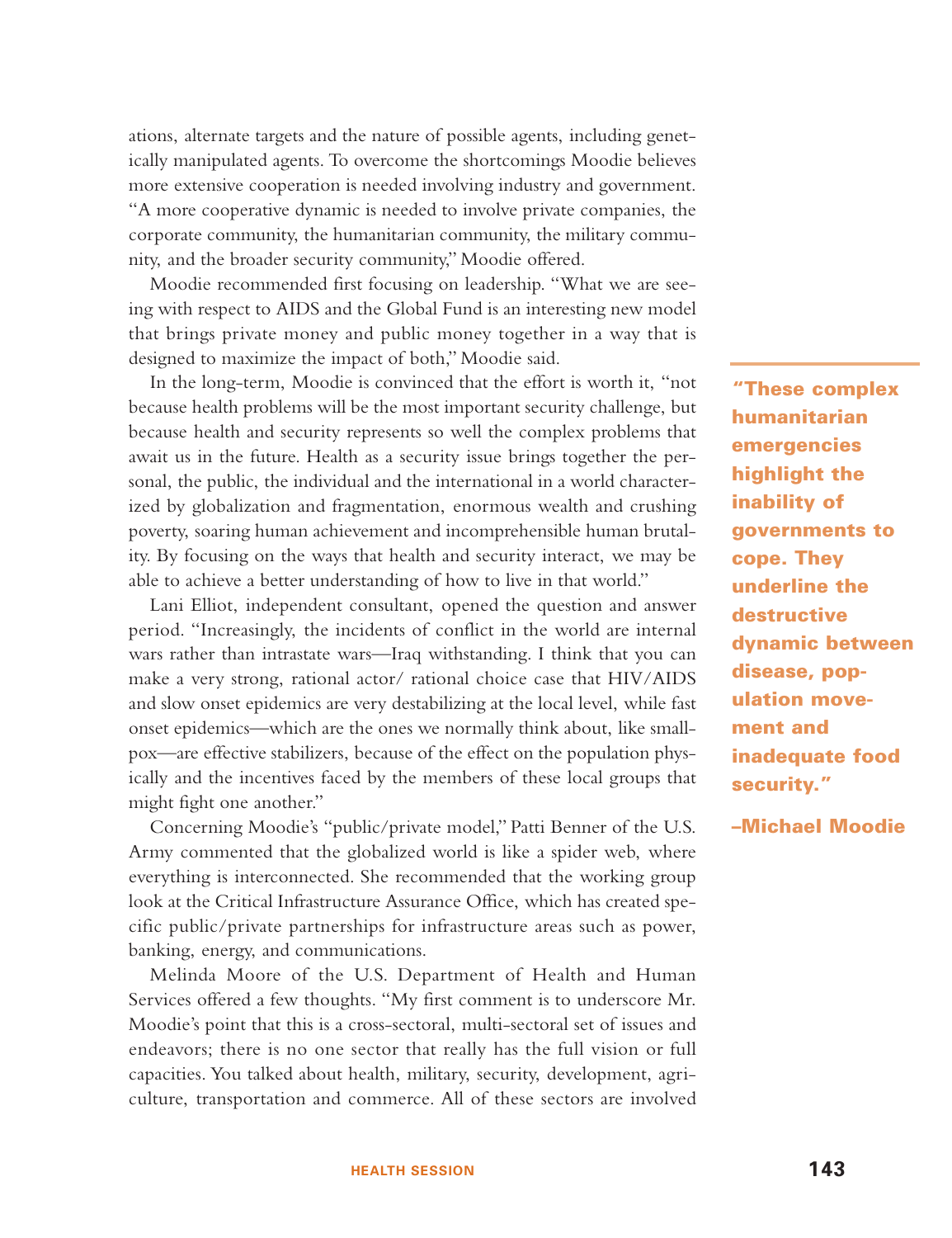and it is important to understand that before you even consider the private sector. The second comment I have is that we may be talking about a combination of top-down and bottom-up thinking, whether from a policy perspective or an operational one. You need a map of where you are going; that is the top down part. But you also need to take the steps to get there. That refers to whole range of things from deterrence to prevention to consequence management."

Victoria Holt of the Henry L. Stimson Center noted that diseases such as HIV/AIDS threaten peace operations. Poor screening and preventative work have impeded efforts to deploy peacekeeping forces, resulting in reduced efforts. She asked, "How do you look at the option of providing peacekeepers in areas of instability—perhaps unstable in part as a result of infectious disease—when the peacekeepers themselves may be falling apart due to infectious disease?"

Chuck Woolery of the United Nations Association's Council of Organizations suggested that poverty and migration are probably the two biggest factors driving the infectious disease burden. According to Woolery, universal access to water and sanitation could reduce that burden by fifty to sixty percent. In addition, the reliance on mass production might facilitate wide distribution of infectious agents. Woolery questioned the effects of an al Qaeda operative releasing an agent in, for example, the Ben and Jerry's plant in Vermont that serves the entire country. Finally, Woolery pointed out the importance of understanding the pathogen's ability to continually change, and the importance of recognizing that our reliance on antibiotics will have an impact. The lesson is that we must learn to practice disease prevention instead of simple treatment.

Jennifer Kaczor of the Woodrow Wilson Center's Environmental Change and Security Project stated that it is important to think about private sector participation beyond the treatment issue by encouraging testing, behavioral change, and destigmatization. As an example, she stated that to encourage participation in their free testing program, Heineken's African subsidiaries offered anti-retroviral therapy for employees and their dependents who have tested positively for AIDS. Unfortunately, as a result of the social stigmatization and fear of job loss, only a small percentage of employees took advantage of the program. Most employees ultimately decided that a secure job and social acceptance were more important than treatment. In addition to free testing and treatment companies such as Heineken, could also foster destigmatization and behavior change by encouraging their employees to form People Living with AIDS (PLA) support groups and educating employees and their families about risky sexual behaviors.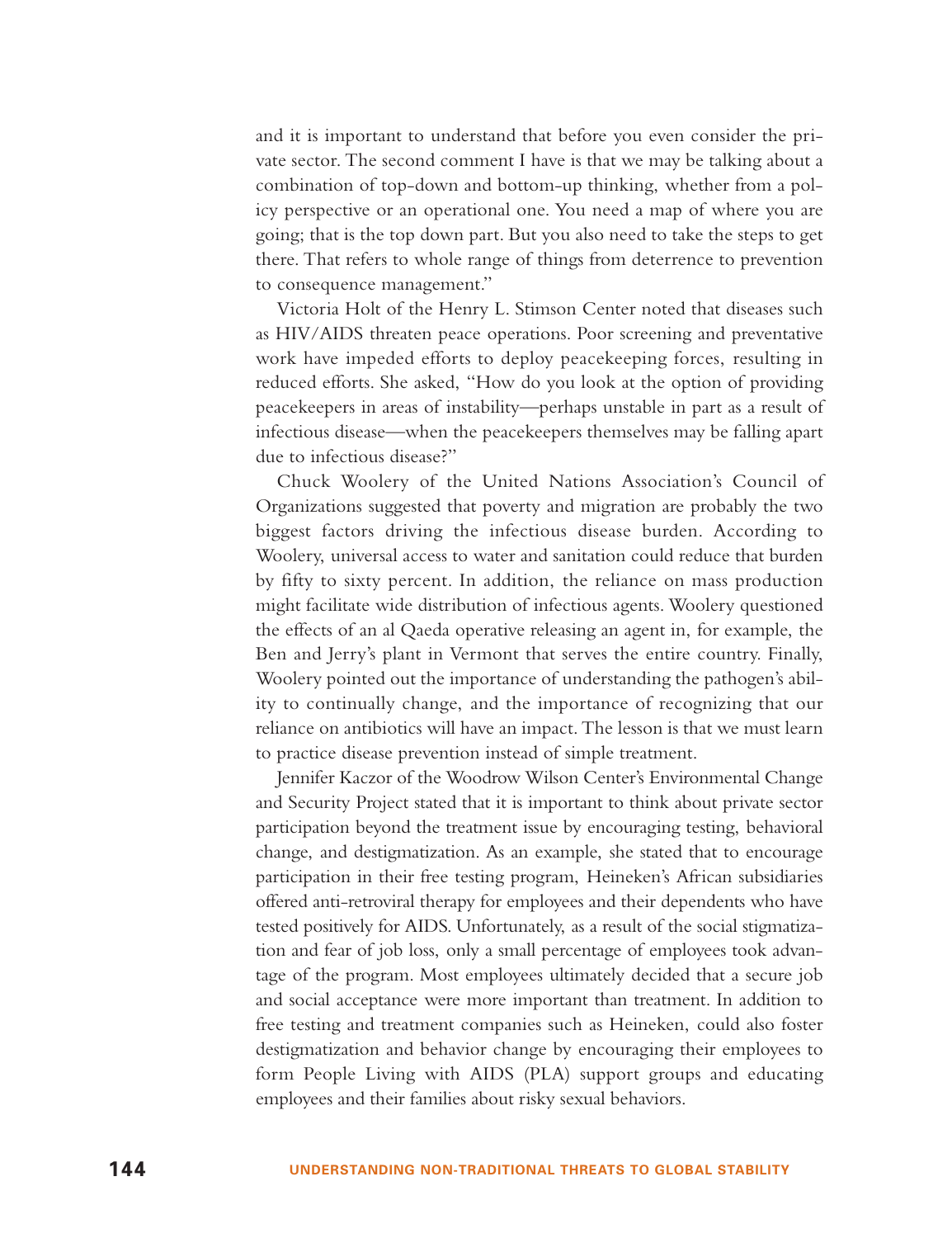Carla Koppell, working group co-chair, asked, "If we can solve a significant percentage of the health problems through poverty alleviation and economic development, is health really a fundamental threat to national security that needs to be tackled through health sector interventions? Perhaps we should really be looking at health as symptomatic of economic challenges.

In closing, Woolery mentioned the current nursing shortage, saying that it was a critical risk to national security. He also mentioned that the military gave the health community the best approach to dealing with infectious diseases, determining that surveillance, response, research and development, and prevention provided a comprehensive approach to thwarting disease. The military, according to Woolery, found that prevention proved the most effective way to combat the spread of disease.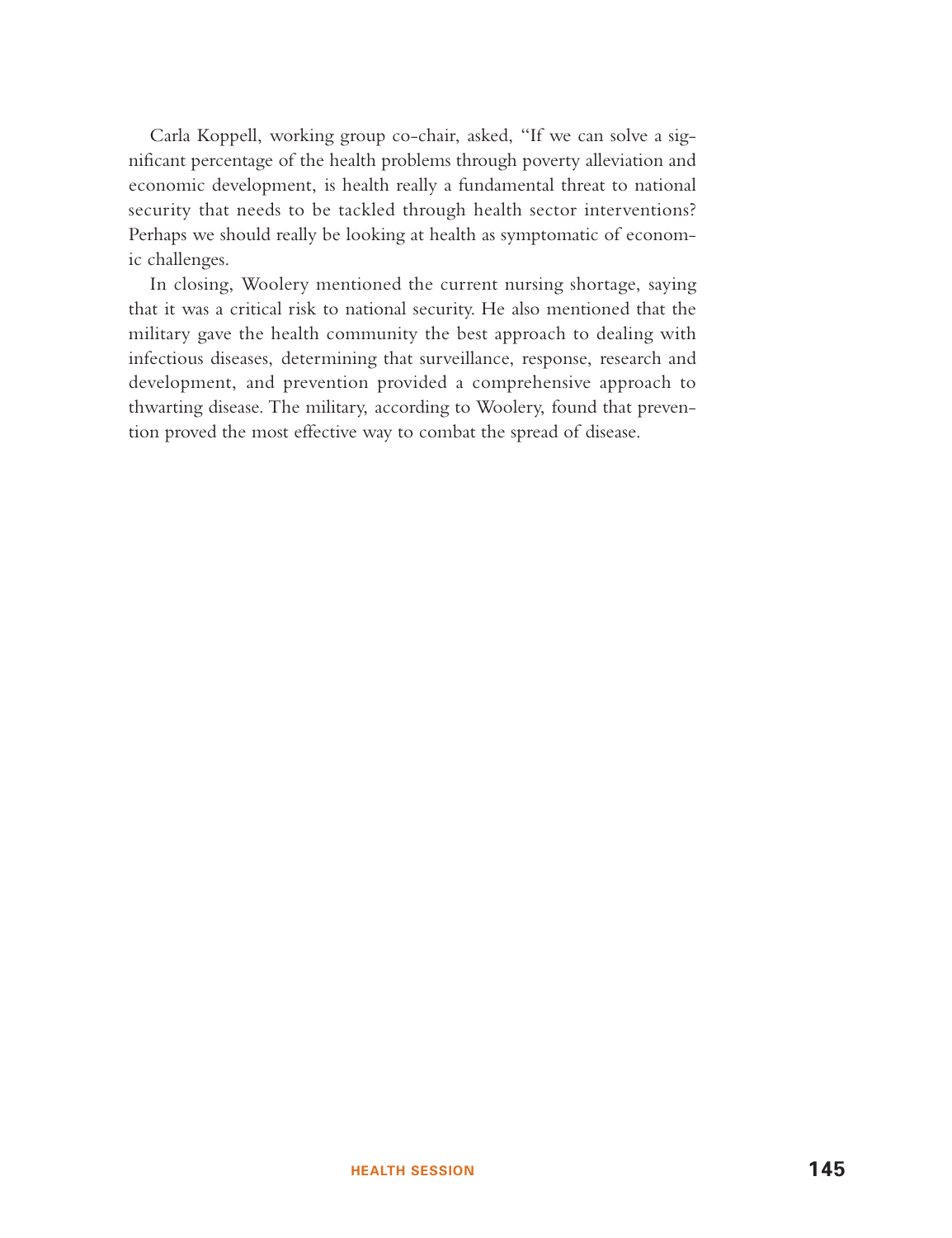### **Final Session**

Anita Sharma, working group co-chair and moderator, introduced the session by outlining the Conflict Prevention Project's goal of analyzing the causes of <sup>g</sup>lobal instability and changes to the threats facing the global community. Sharma stated that the objectives of the working group over the eight-month period were to characterize and assess the seriousness of non-traditional threats to global stability and national security, and to understand how foreign and national security policies should be adapted to respond more effectively to emerging and non-traditional threats. She then introduced James Steinberg, Vice President and Director of the Foreign Policy Studies Program of the Brookings Institution, Joseph J. Collins, Deputy Assistant Secretary of Defense for Stability Operations in the Office of the Secretary of Defense, and David McIntyre, Deputy Director of the ANSER Institute for Homeland Security. The final session focused on summarizing conclusions from thematic discussions in an effort to draw overall conclusions, determine linkages, and discuss how to deal with both the individual and collective non-traditional threats to security.

Initiating the discussion, Steinberg reflected on the work of the project, saying that he would offer comments as an analyst outside of government, as former U.S. Department of State's Director of Policy Planning Group, and as a past Deputy National Security Advisor. "First, I think your exercise can help us in priority setting. By looking at these different factors and trying to understand the linkages between these underlying social, economic, demographic, and political trends, it is possible to make some judgments about the things that are more important." Continuing, he said, "The second thing that you have done is to help us think about information requirements. By looking at these linkages, by trying to understand the framework within which conflict arises and what these challenges contribute to foreign policy, you have begun to provide some of the material that would help in trying to establish the information requirements: what do we already know? What do we need to know? The third thing that I think that this exercise does is to help develop strategies to deal with [the challenges]." Confirming the working group's conclusions, he said "a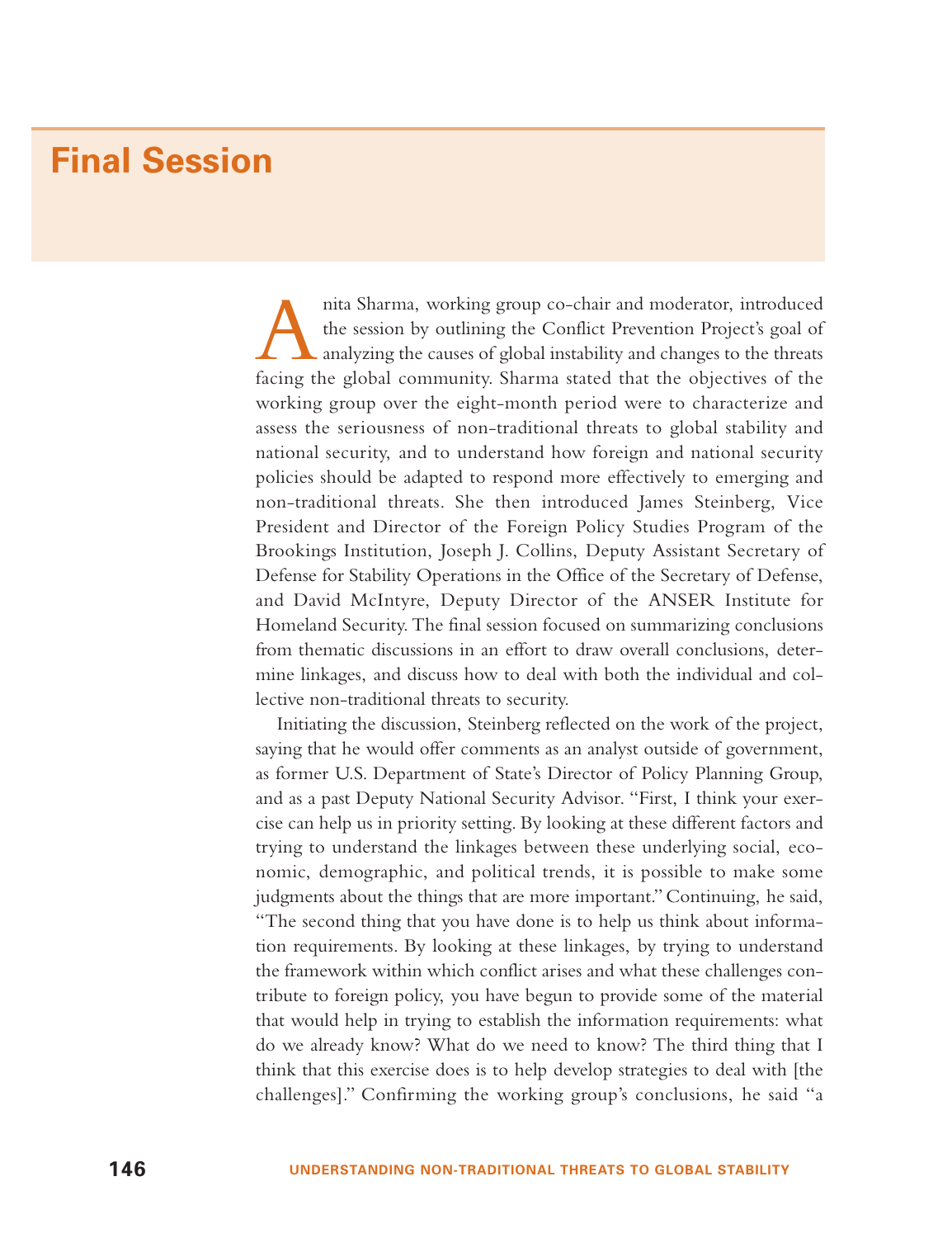fourth important contribution that you can make is a recognition that by its nature, these problems require a different structure of decision-making."

Steinberg said "what you are also helping us to develop is a map of the universe of participants in the policy formulation and policy implementation process. I think that taken together you can see—and I mean this as quite a compliment—that this kind of exercise really does have very direct consequences. Now having said that, the challenge then becomes to make these linkages real to the policy community. And the reason that it is a problem is that the issues you have raised and are exploring here are the kinds of things that tend to take place in the medium term and long term rather than in the crisis phase. The question is 'how do you develop the strategy that allows policy makers to take these problems seriously and to make decisions about problems in which action today is necessary to prevent more serious problems in the more distant future?'"

"What I think that your work needs to do is to help us think through not only what is the character of the problems, but what is the character of the solutions that are appropriate given the level of priority and given the level of the degree to which one can identify the linkages between these kind of underlying social and economic and political problems, and core national security interests. And obviously, that the most difficult case does involve a question of when and under what circumstances these kinds of conflicts would rise to the level in which military intervention is justified. But I think that is one of the problems that we need to address. That is, having mapped out the world as you have begun to do, how do you decide the appropriate level of engagement and how do you make the linkages between the degree of risk to our core interests and the degree to which we should become engaged?"

Steinberg concluded, saying with regard to the working group, "I think that it is a really a very important effort," and that "in some ways I think that this is a natural successor to the National Intelligence Council's *Global Trends 2015,* which was an important step to trying to bring a little more rigor to the whole notion about how these broader social, economic, and demographic trends affect the national security landscape."

Next, Joseph Collins acknowledged that he was impressed with the working group's efforts, particularly with the rigorous thought applied to causation and correlation. It is important to realize that "there are things that go hand-in-hand that are not causing one another. So often on this particular topic, we get the notion that somehow the fact that conditions coexist means that there is some kind of causation." Collins also agreed with the conclusions in the group's final Briefing Note, saying that he

**"Having mapped out the world as you have begun to do, how do you decide the appropriate level of engagement and how do you make the linkages between the degree of risk to our core interests and the degree to which we should become engaged?"**

**–James Steinberg**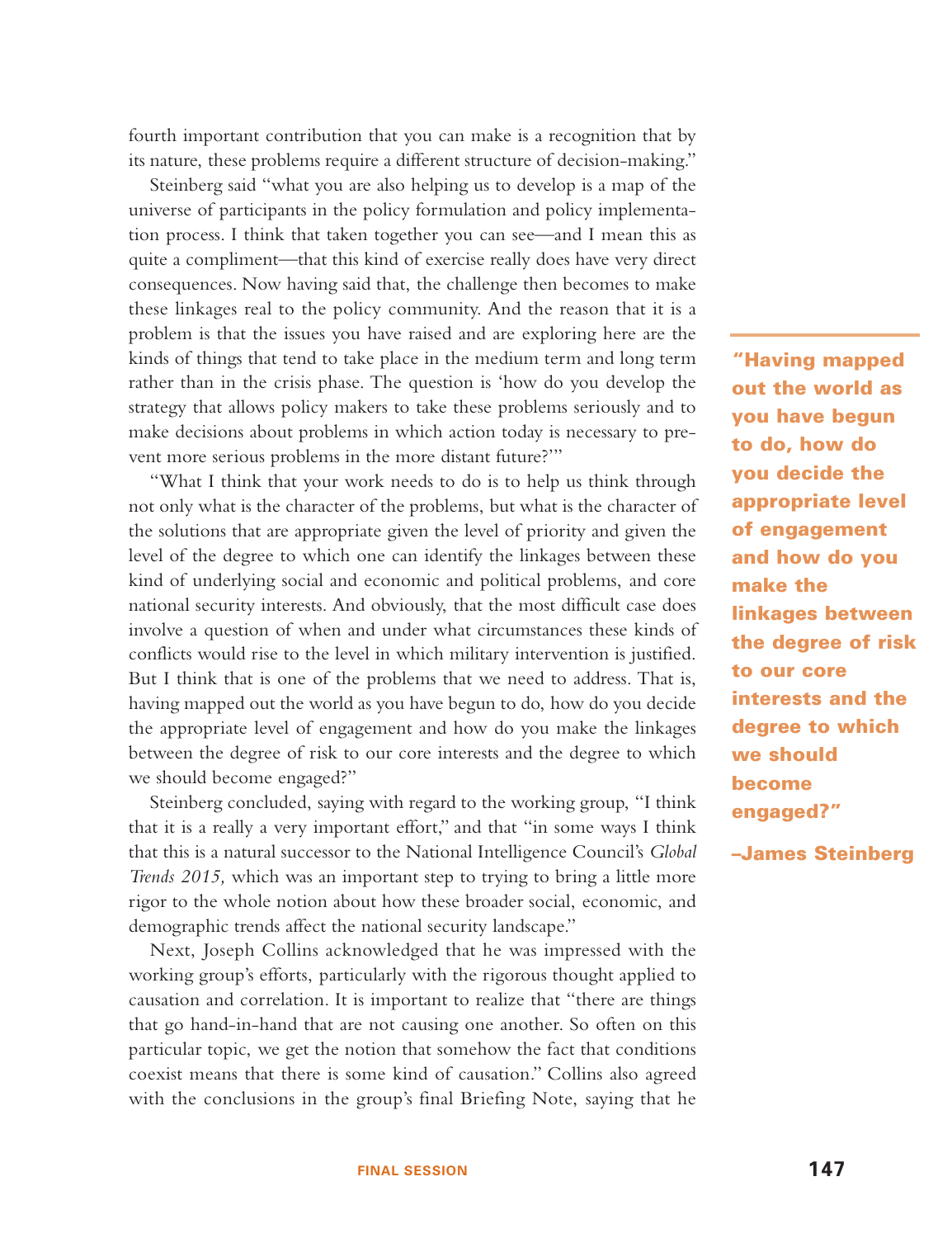believed non-traditional threats are not direct threats, but that they are "certainly complicating factors." Additionally, he spoke about the role of development, focusing on education while stressing the need for balanced development. "I think all of this argues for more emphasis on prevention. We also have to realize that prevention usually fails. You then get into the business of conflict management and even, from time to time, the business of operations. And you need to also factor in humanitarian assistance and reconstruction."

"A word about multilateral institutions," he continued, asking "Have multilateral institutions—in particular the United Nations and UN agencies—kept up with the information age? Are they reliable partners? To some extent, certainly. Things are better than they used to be. But we have seen, particularly in Afghanistan, tremendous friction between the Afghan government and the UN agencies. Minister of Finance Ashraf Ghani has on two occasions, with Mr. Brahimi in the room, called for a full and comprehensive audit of all UN agencies because they are all so particularly wasteful. My point here is that it is incumbent upon multilateral institutions to work on improving the efficiency of their operations."

David McIntyre explored these challenges from another angle. As a strategist, he reviewed all working group discussions in order to distill common ideas from differing perspectives. He came to the conclusion "that what we want to do in ending conflicts and preventing them is to convince people that continued fighting is a false hope and offer some alternative hope which will bring them to negotiation."

Explaining his analytic process, McIntyre said, "While others have asked the question, 'why do conflicts begin?' what I have really been interested in the last five or six years is 'why do they end?'When others are asking, 'why do men fight?' what I would really like to explore is, 'why do men surrender?' My proposal is that if you can figure out how to win, that should tell you how to manage the conflict and maybe even how to prevent the conflict." In expanding his thoughts, he asked, "What are the implications of this idea for managing hope for conflict prevention? It is that we must move early and that we must move strongly to deny hope that an aggressive party will get what it wants through conflict." Having done that, we must then offer a realistic alternative to hope to address the underlying causes of aggression.

Carla Koppell, co-chair of the working group, set the stage for the remainder of the session by asking, "How do you make space within the policy making community for people to think about these issues and deal with them? The challenge is to get people, to enable people to have the

**in the last five or six years is 'why do they end?' When others are asking, 'why do men fight?' what I would really like to explore is, 'why do men surrender?'"**

**"While others have asked the question, 'why do conflicts begin?' what I have really been interested**

**–David McIntyre**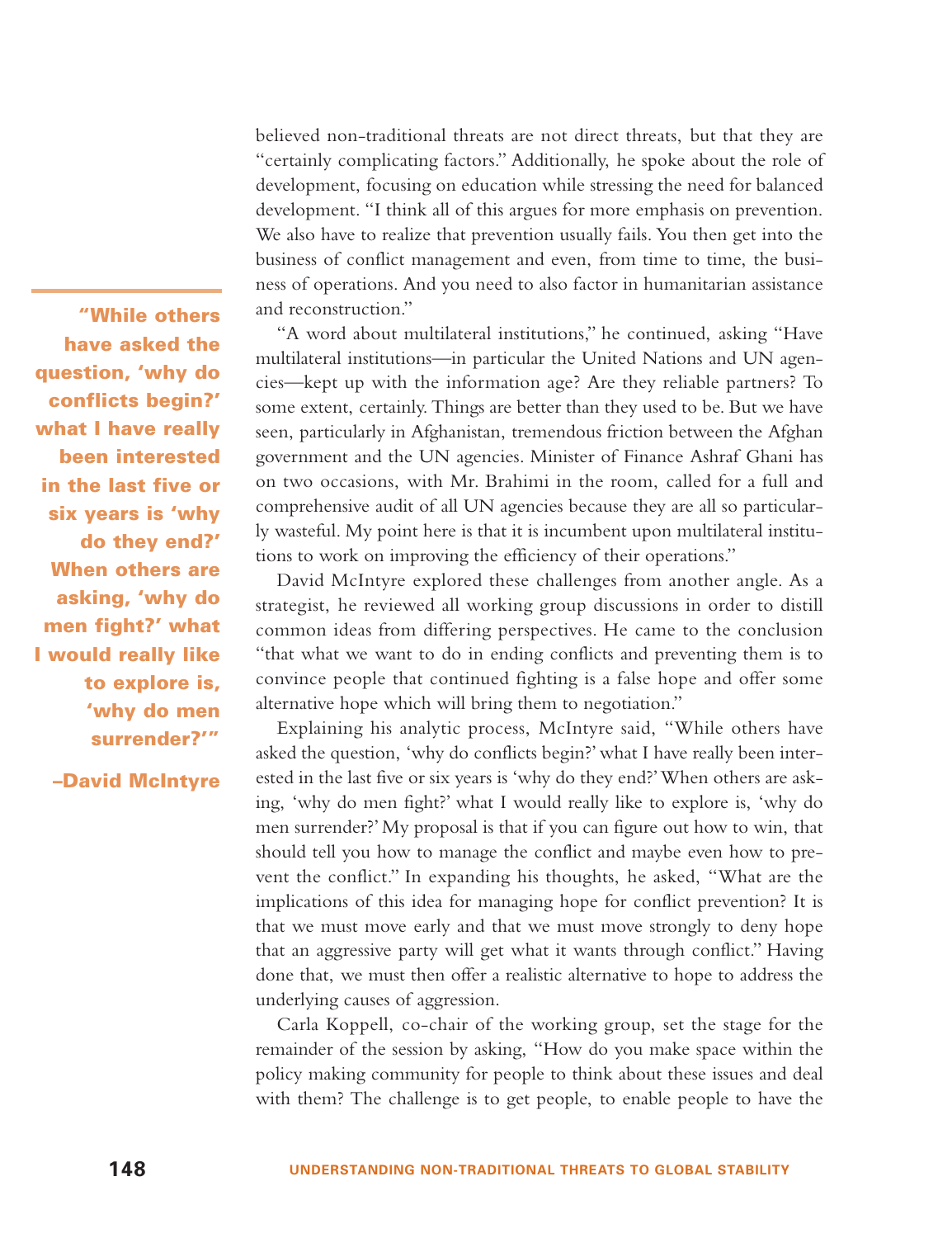time and space to look broader and think longer term as part of the strategic process involved in deciding what you are going to do tomorrow."

Lani Elliott, independent consultant replied, in part, that the policies addressing these issues were developed during the Cold War and that it is time to revisit them. He recommended that a working group be established to launch a national discussion and review.

Elliott then added, "One cannot win if we are losing, and we lose at times because of the way that aid is delivered. We provide a policy structure that tends to undermine the potential for long-term growth. That is an issue that must be addressed within the policy community on a bi-partisan basis because our aid impedes growth all too often, and a lot of it grows out of how we start out with these emergency relief activities and then go on to welfare activities which substitute the distribution of resources by the public sector instead of the market in a disproportionate share."

John Sewell of the Woodrow Wilson Center commented on several aspects of the working group. He stated that the final paper of the working group should include a reflection that the process of development is essentially destabilizing because resources are shifted in the process. He added that this is particularly true in terms of income inequality. In discussing how to convince people that these issues are important, he said that one must focus on the fact that the time frame is long reaching—much longer than an Administration's stewardship. Sewell also said that we must view a lot of these things as opportunities rather than threats. A world with less conflict, better health, better education, and more economic growth should be seen as positive rather than negative. Lastly, he said that the key to addressing complex humanitarian issues is to understand the linkages among the issues and to develop policies that integrate approaches to dealing with non-traditional threats.

Lionel Rosenblatt of Refugees International agreed with Collins' comments about the United Nations being inefficient, but suggested that he believes that the U.S. military is a more inefficient and more expensive vehicle for undertaking reconstruction. Overall, he stressed that local NGOs must be brought into the process to improve dialogue, especially with war in Iraq looming.

Finally, Roger Carstens, of the U.S. Army noted that when dealing with complex contingency operations, the National Security Council uses the PDD-56 model to ensure interagency visibility and synergy. He recommended that when considering the long-term nature of non-traditional threats, such an approach might allow various agencies to create linkages, focus, comprehensively evaluate threats, and suggest long-term solu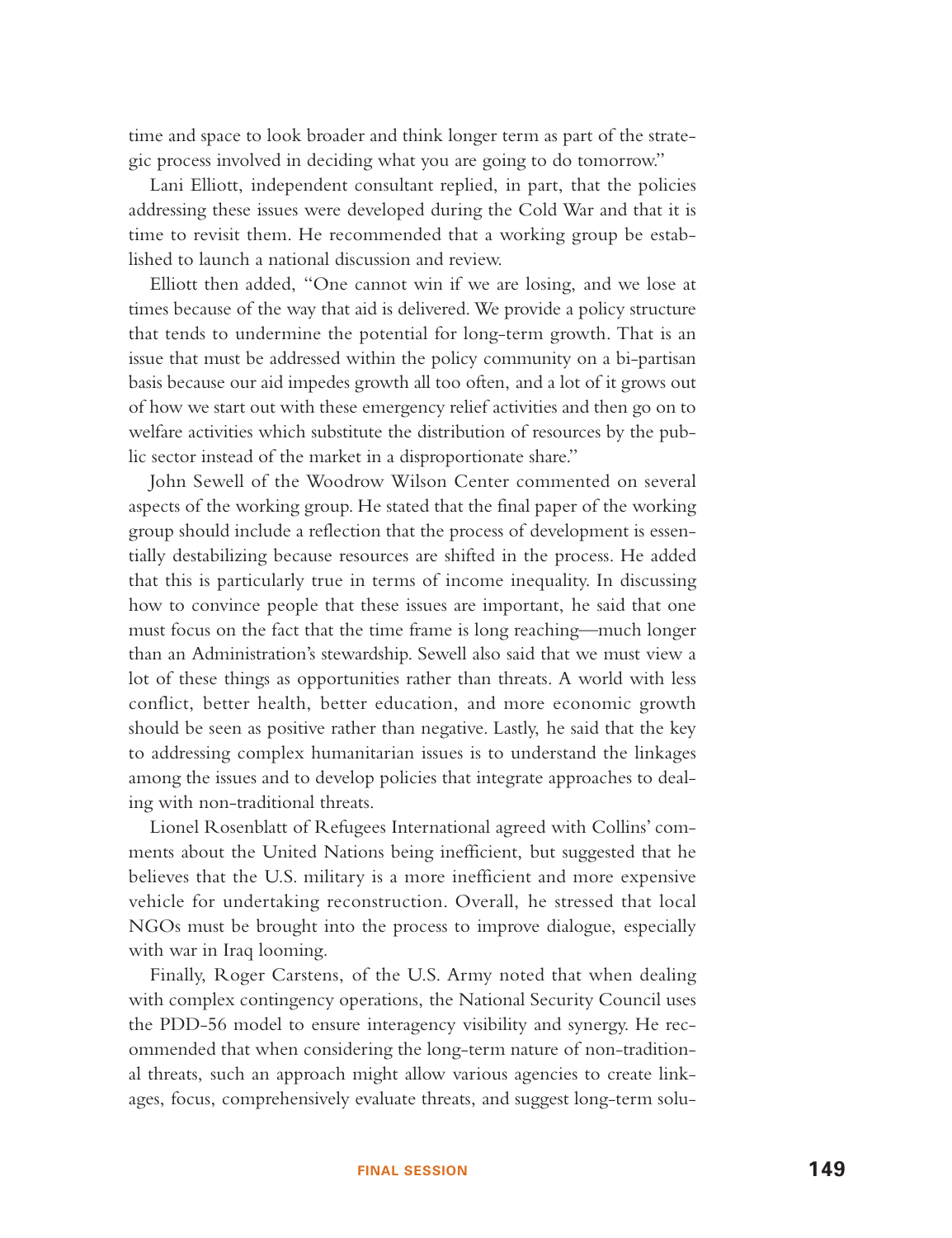tions. Such an approach would, in effect, apply crisis mechanisms to distant problems, and force prioritization and rational decision using an interagency process. This would also allow the use of a strategic approach to address the issues as opposed to a "problem-policy" approach.

Noting the diplomatic, military and economic influence of regional military combatant commanders, such as the Supreme Allied Commander of Europe, Carstens further suggested creating non-traditional threat fusion cells at the combatant commander level. Such cells would integrate the efforts and response mechanisms of allied military, NGOs, and interagency departments of stakeholder countries, improving visibility for issues such as demographics, governance, resource scarcity, and their impact at the individual and state level.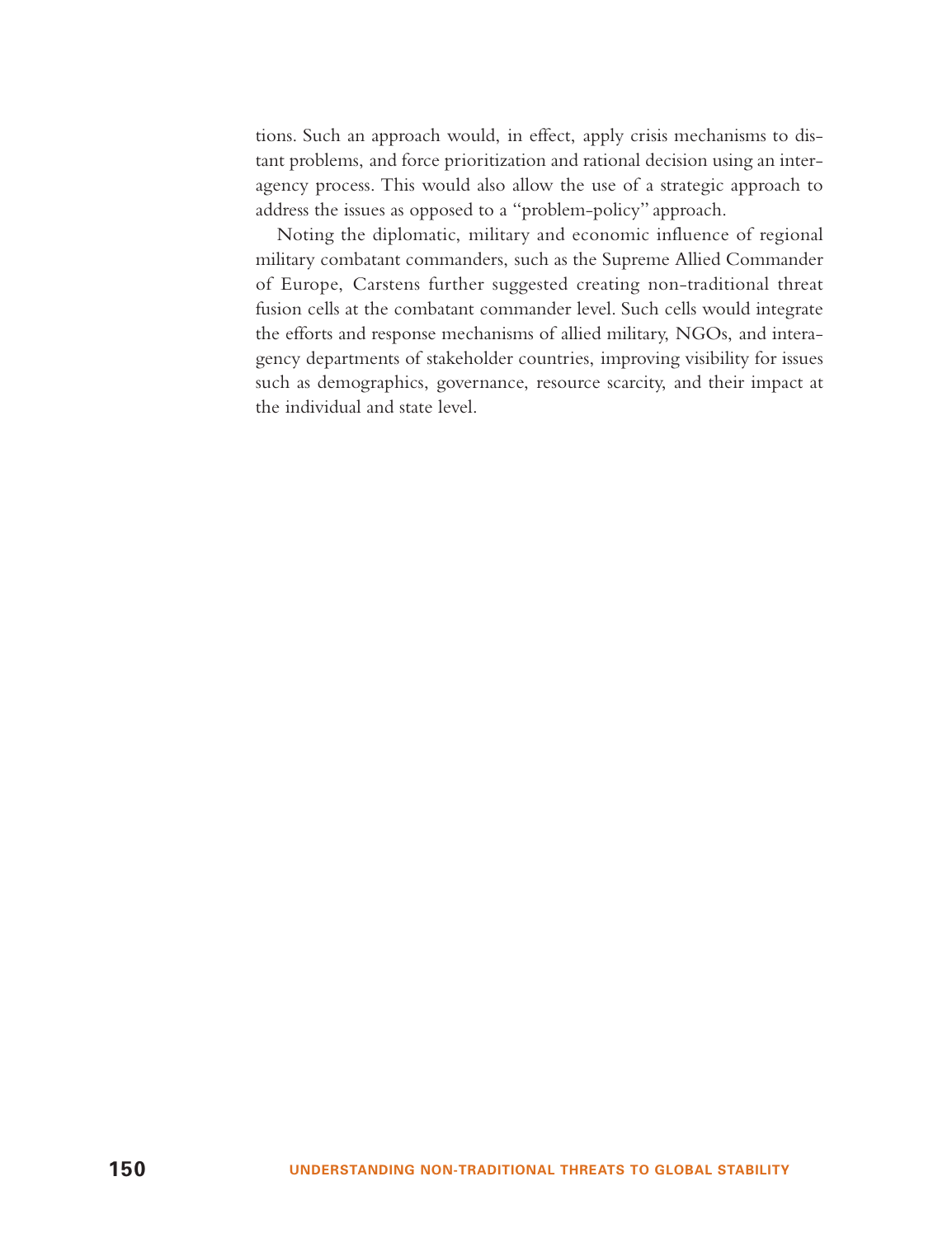# **Appendix 1: Working Group Meetings and Speakers**

| May 31, 2002       | <b>Preventing the Next Wave of Conflict:</b>                                                                                                                                                                                                             |
|--------------------|----------------------------------------------------------------------------------------------------------------------------------------------------------------------------------------------------------------------------------------------------------|
|                    | <b>Understanding Non-Traditional Threats to Global</b><br><b>Stability - Opening Session</b>                                                                                                                                                             |
|                    | Featuring Julia Taft, Assistant Administrator and<br>Director of the Bureau for Crisis Prevention and<br>Recovery, United Nations Development<br>Programme; inaugural meeting, co-sponsored by<br>the U.S. Committee for the UN Development<br>Programme |
| June 20, 2002      | <b>Economic and Social Disparities</b>                                                                                                                                                                                                                   |
|                    | Featuring Nicholas Sambanis, Assistant Professor<br>of Political Science Associate Director of United<br>Nations Studies at Yale (UNSY), Department of<br>Political Science, Yale University                                                             |
| August 1, 2002     | <b>Political and Economic Governance</b>                                                                                                                                                                                                                 |
|                    | Featuring Marina Ottaway, Co-director,<br>Democracy and Rule of Law Project, Carnegie<br>Endowment for International Peace, and<br>Ambassador Richard Haass, Director, Policy and<br>Planning Staff, United States Department of<br>State                |
| September 19, 2002 | <b>Demographic Shifts</b>                                                                                                                                                                                                                                |
|                    | With Brian Nichiporuk, Associate Political<br>Scientist, Arroyo Center, Army Research<br>Division, RAND, and Robert Kaplan,<br>Contributing Editor, The Atlantic                                                                                         |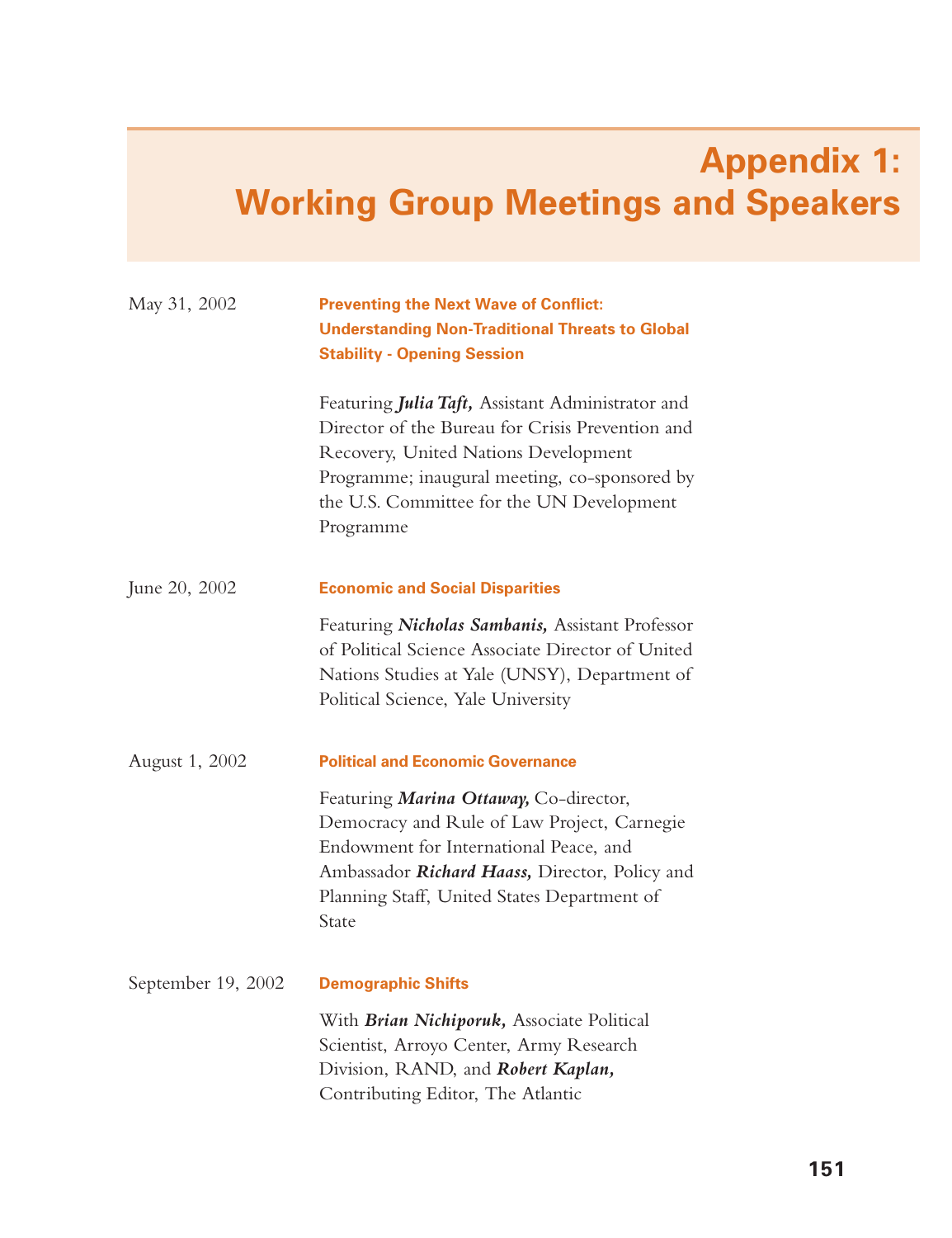| October 17, 2002  | <b>Natural Resources and Environment</b>                                                                                                                                                                                                                                                                                                                                                                  |
|-------------------|-----------------------------------------------------------------------------------------------------------------------------------------------------------------------------------------------------------------------------------------------------------------------------------------------------------------------------------------------------------------------------------------------------------|
|                   | With Norbert Henninger, the Deputy Director<br>for the Information Program of the World<br>Resources Institute, and Sherri Goodman, the<br>former Deputy Under Secretary of Defense for<br>Environmental Security from 1993-2001 and<br>currently with the Center for Naval Analyses                                                                                                                      |
| November 14, 2002 | <b>Health</b>                                                                                                                                                                                                                                                                                                                                                                                             |
|                   | Featuring Michael Moodie, co-founder and<br>President of the Chemical and Biological Arms<br>Control Institute (CBACI)                                                                                                                                                                                                                                                                                    |
| December 12, 2002 | <b>Preventing the Next Wave of Conflict:</b><br><b>Understanding Non-Traditional Threats to Global</b><br><b>Security - Final Session</b>                                                                                                                                                                                                                                                                 |
|                   | With Joseph Collins, Deputy Assistant Secretary<br>of Defense for Stability Operations, Office of<br>the Assistant Secretary of Defense for Special<br>Operations and Low-Intensity Conflict,<br>Department of Defense; James Steinberg, Vice<br>President and Director of Foreign Policy Studies,<br>Brookings Institution; David McIntyre, Deputy<br>Director, ANSER Institute for Homeland<br>Security |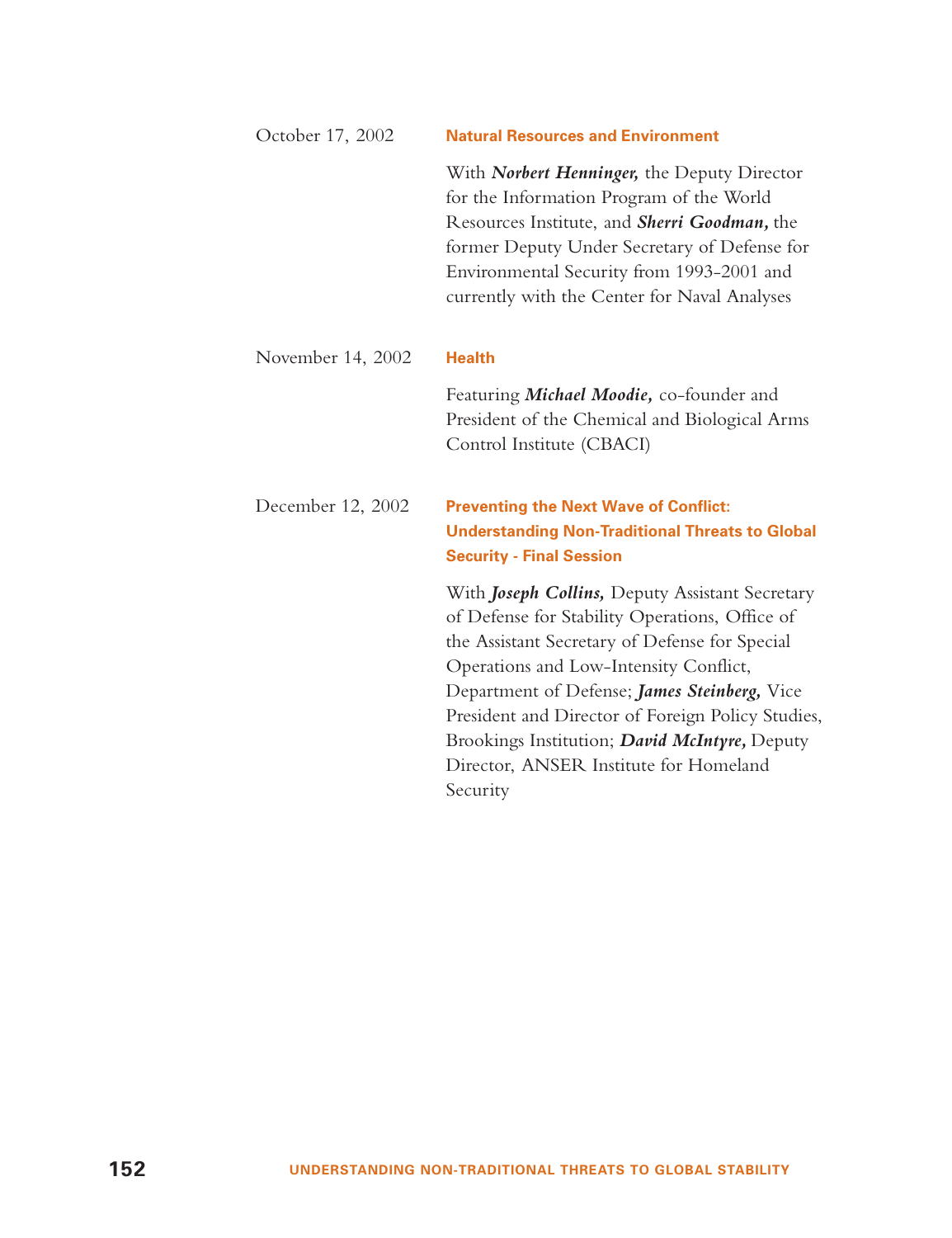## **Appendix 2: Working Group Participants**

**Stephen Anderson,** Environmental Protection Agency

**Ross Anthony,** Rand Kenneth Bacon, Refugees International

**Nicole Ball,** University of Maryland

**Rick Barton,** Center for Strategic and International Studies

**Daniel Benjamin,** Center for Strategic and International Studies

**Patti Benner,** United States Army

**Jacob Bercovitch,** formerly at United States Institute of Peace

**Alex Biscaro,** Embassy of Switzerland

**Ann Blackwood,** Department of **State** 

**Tony Blinken,** U.S. Senate Foreign Relations Committee

**Avis Bohlen,** Woodrow Wilson Center

**Ellen Brennan-Galvin,** Woodrow Wilson Center

**Esther Brimmer,** Johns Hopkins University

**Neil Brown,** Center for Strategic and International Studies

**Dawn Calabia,** United Nations Information Centre

**Roger Carstens,** United States Army

**Nancy Carter-Foster,** Department of State

**Lawrence Chalmer,** National Defense University

**Joel Charny,** Refugees International

**Richard Cincotta,** Population Action International

**Detlev Claussen,** Hannover University

**Mary Ellen Connell,** Center for Naval Analyses

**Joseph Collins,** Department of Defense

**Jennifer Croft,** Department of State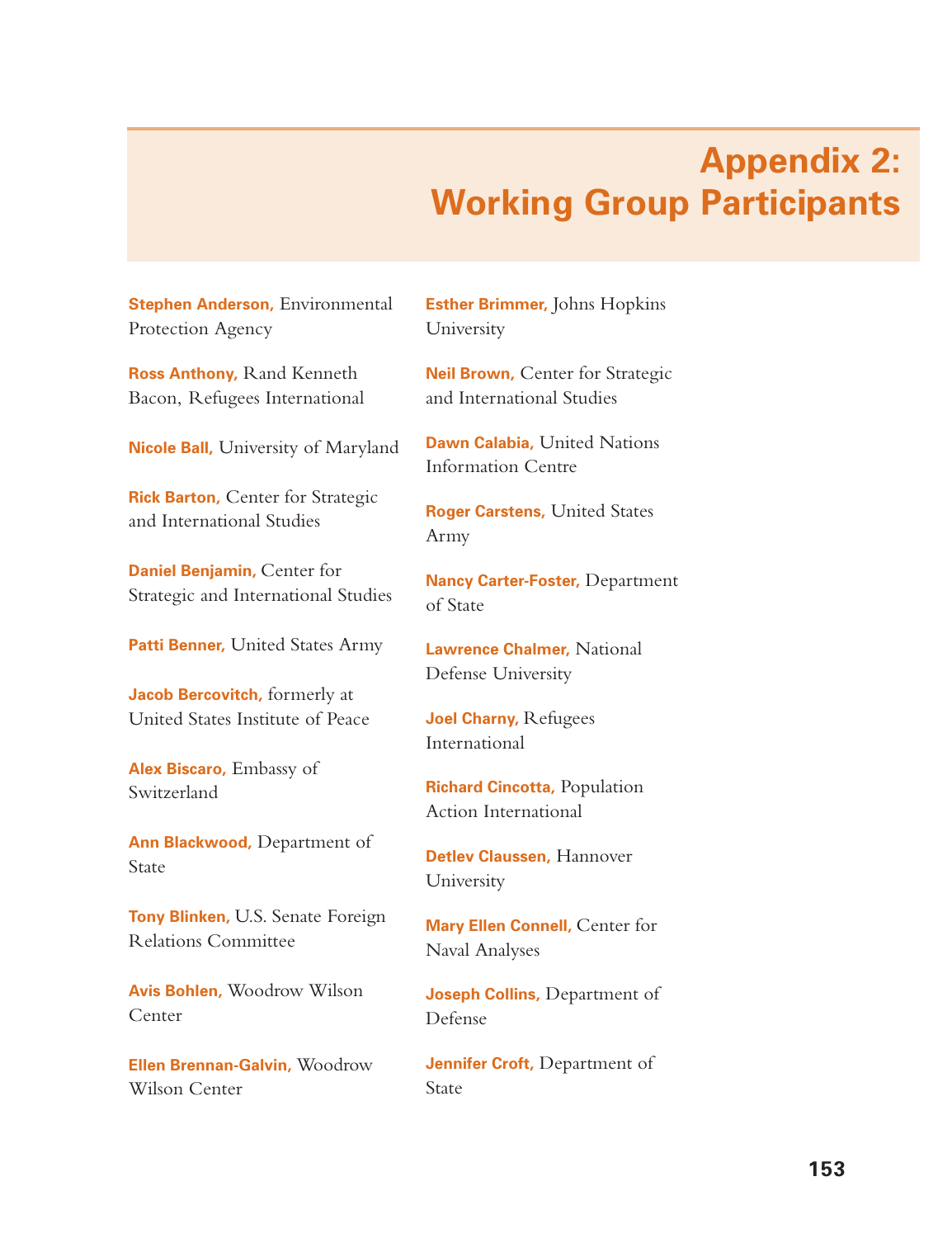**Geoffrey Dabelko,** Woodrow Wilson Center

**Don Daniel,** Georgetown University

**Bill Danvers,** Griffin Johnson

**Chantal de Jonge Oudraat,** American Institute for Contemporary German Studies

**Gene De La Torre,** Lawrence Livermore National Laboratory

**Carol Dennis,** Office of Management and Budget

**Xenia Dormandy,** Department of State

**Heather Dresser,** American Enterprise Institute

**Caroline Earle,** Henry L. Stimson Center

**Nicholas Eberstadt,** American Enterprise Institute

**Laura Efros,** Columbia University, Mailman School of Public Health

**Lani Elliott,** Independent Consultant

**David Epstein,** Columbia University

**Scott Feil, Association of the U.S.** Army

**Scott Fisher,** Department of State

**Shepard Forman,** Center on International Cooperation

**Elaine French,** Department of State

**Peter Gantz,** Partnership for Effective Peacekeeping

**Cindy Gire,** The William and Flora Hewlett Foundation

**Charisse Glassman,** Department of Commerce

**Margaret Goodman,** World Learning

**Sherri Goodman, Center for Naval** Analyses

**Melanie Greenberg,** The William and Flora Hewlett Foundation

**David Hamburg,** Carnegie Corporation of New York

**Robert Hathaway,** Woodrow Wilson Center

**Inga Hawley,** United Nations Development Programme

**Len Hawley,** Former Department of State

**Alan Hecht,** National Security Council

**Ben Hemingway, United Nations** Foundation

**Harriet Hentges,** United States Institute of Peace

**Jane Holl Lute,** United Nations Foundation

**Victoria Holt,** Henry L. Stimson Center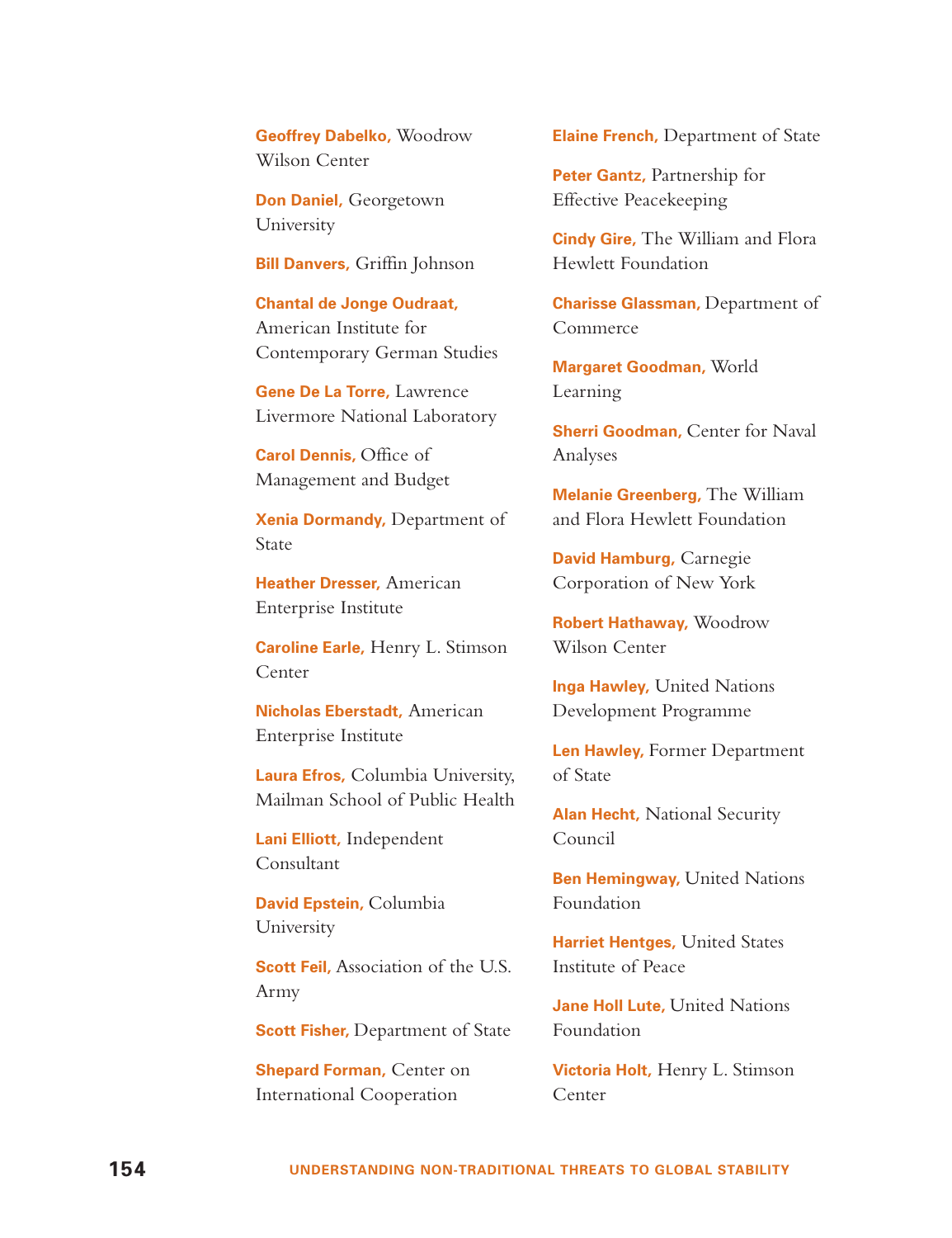**Kathleen Houlihan,** U.S. Committee for UNDP

**Lisa Howie,** American Enterprise Institute

**Robert Hunter,** RAND

**Rick Inderfurth** 

**Marc Jacobsen,** Department of Defense

**Jennifer Jenkins,** Coca-Cola

**Leslie Johnston,** United States Agency for International Development

**Jennifer Jones,** Partnership for Pan African Peace and Prosperity

**Gregg Jones,** ACS Defense, Inc.

**Peniel Joseph,** Woodrow Wilson Center

**Peter Jutro,** Environmental Protection Agency

**Ayse Kadayifci,** United States Institute of Peace

**Judith Karl,** United Nations Development Programme

**Lorelei Kelly,** Stimson Center

**Richard Kidd,** Department of State

**Carla Koppell,** Hunt Alternatives Fund

**Bethany Lacina,** Carnegie Endowment of International Peace **Jason Ladnier,** Fund for Peace

**William Lahneman,** School of Public Affairs, University of Maryland

**Arif Lalani,** Embassy of Canada

**Bob Lalasz,** Woodrow Wilson Center

**Alex Laskaris,** Department of State

**Milton Leitenberg,** Center for International and Security Studies at Maryland

**Jennifer Leonard,** International Crisis Group

**Nancy Lindborgh,** Mercy Corps

**Robert Litwak,** Woodrow Wilson Center

**Mary Locke,** Fund for Peace

**William Loiry,** Equity International

**Andrew Loomis,** Search for Common Ground

**Daniel Lucich,** Akin, Gump, Strauss, Hauer & Feld, L.L.P.

**Michael Lund,** Management Systems International

**Diane Lynne,** Environmental Protection Agency

**Terrence Lyons,** George Mason University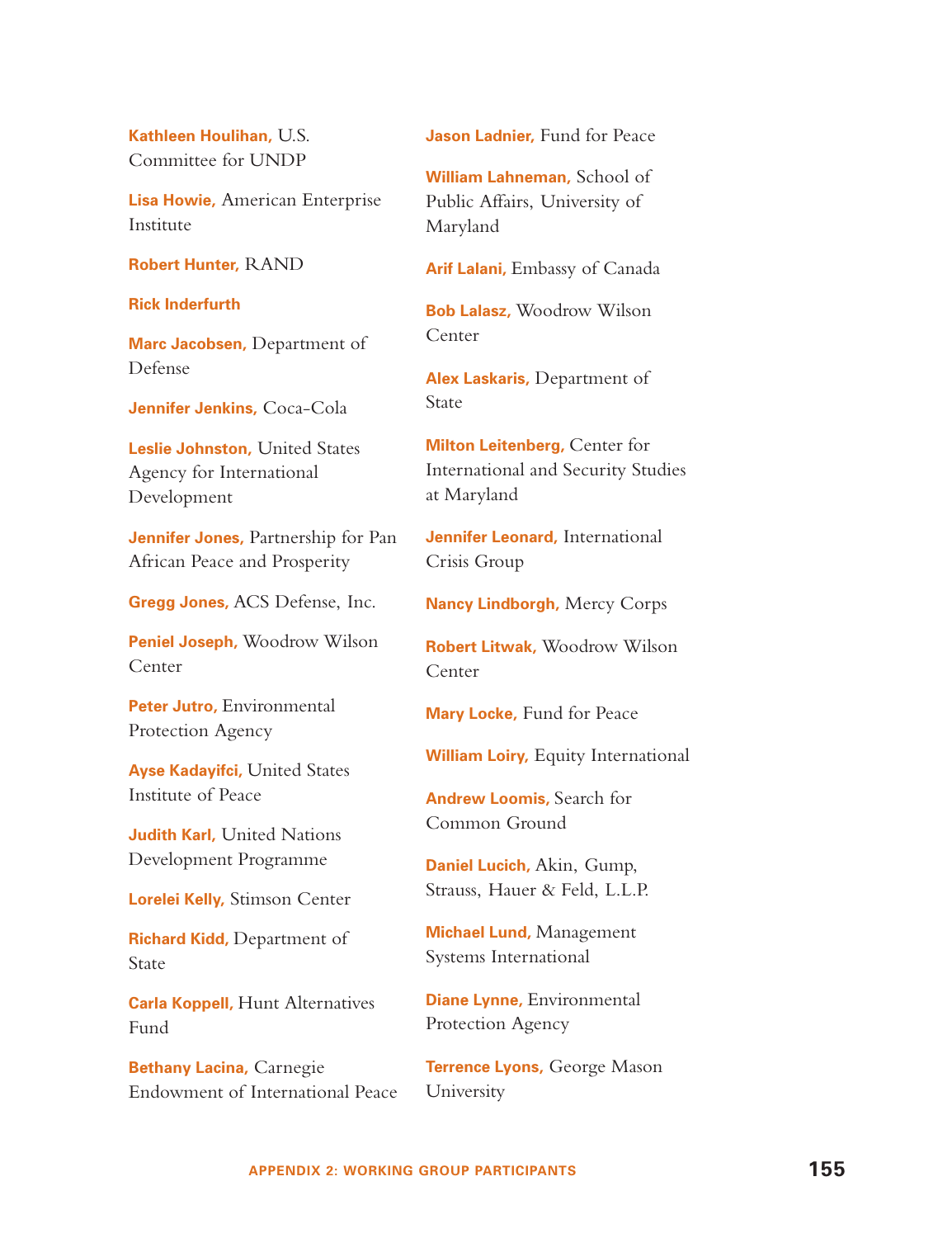**Rob Malley,** International Crisis Group

**Monty Marshall,** University of Maryland

**Gale Mattox,** United States Navy

**Robbie McAnnally,** Department of Commerce

**Dick McCall,** Department of State

**Mary McClymont,** Interaction

**Bernd McConnell,** United States Agency for International Development

**John McDonald,** Institute for Multi-Track Diplomacy

**Dave McIntyre,** Anser

**Johanna Mendelson-Forman,** Association of the U.S. Army's Role of American Military Power

**Greg Michaelidis,** Hatcher Group

**Bridget Moix,** Friends Committee on National Legislation

**Michael Moodie,** Chemical and Biological Arms Control Institute

**Melinda Moore,** Department of Health and Human Services

**Sharon Morris,** United States Agency for International Development

**Sean Mulvaney,** Office of Representative Jim Kolbe

**Regan Murray,** Environmental Protection Agency

**William Nash,** Council on Foreign Relations

**Dick Nelson,** Atlantic Council

**William Nitze,** Independent

**Eric Noji,** United States Public Health Services

**David Norris,** Woodrow Wilson Center

**Sharon O'Halloran,** Columbia University

**Stacie Oliver,** World Federalist Association

**Robert Orr,** Center for Strategic and International Studies

**Marina Ottaway,** Carnegie Endowment for International Peace

**Michael Pan,** Center for Strategic and International Studies

**Jeronim Perovic,** Woodrow Wilson Center

**Karla Perri,** Versar, Inc.

**Irina Pervova,** Woodrow Wilson Center

**Sarah Peterson,** Search for Common Ground

**Ann Phillips,** United States Agency for International Development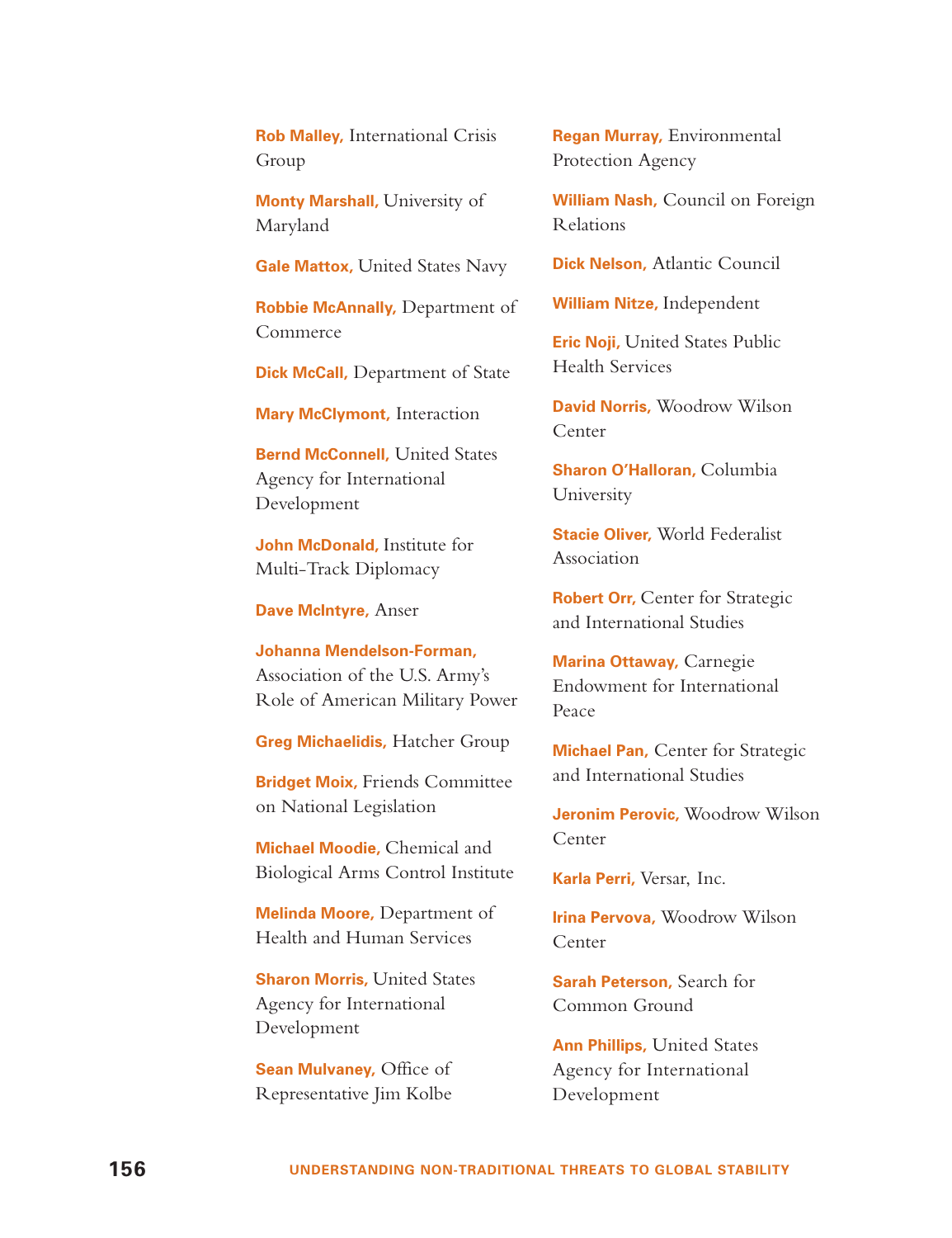**Robert Polk,** Department of State

**Daniel Poneman,** Scrowcroft Group

**Kathryn Porter,** Human Rights Alliance

**Jennifer Pulliam,** Africa Center

**Jorge Quiroga,** Woodrow Wilson Center

**Jason Rabbino,** McKinsey and Company

#### **Christopher Shays**

**Mark Schneider,** International Crisis Group

**Jill Schuker,** Kamber Group Astrid Schulte, BMW Group

**Eric Schwartz,** United States Institute of Peace

**Jo Anna Sellen,** United Nations Foundation

**John Sewell,** Woodrow Wilson Center

**Sonal Shah,** Center for Global Development

**Anita Sharma,** Woodrow Wilson Center

**Joe Siegle,** Council on Foreign Relations

**P.J. Simmons,** Heinz III Center for Science

**Leslie Simon,** Woodrow Wilson Center

**Peter Singer,** Brookings Institution

**Walter Slocombe,** Caplin & Drysdale

**Barbara Smith,** United States Agency for International Development

**Gayle Smith,** Intellibridge Corporation

**Jeffrey Smith,** Woodrow Wilson Center

**Julianne Smith,** German Marshall Fund

**Richard Smith,** Department of State

**Emelie Spencer,** United States Navy

**Michael Stanisich,** International Organization for Migration

**Paul Stares,** United States Institute of Peace

**James Steinberg,** Brookings Institution

**Mark Strauss,** *Foreign Policy*

**Alexia Suma,** Center for Naval Analyses

**Julia Taft,** United Nations Development Programme

**William Thom,** Joint Military Intelligence College

**Channa Threat,** Woodrow Wilson Center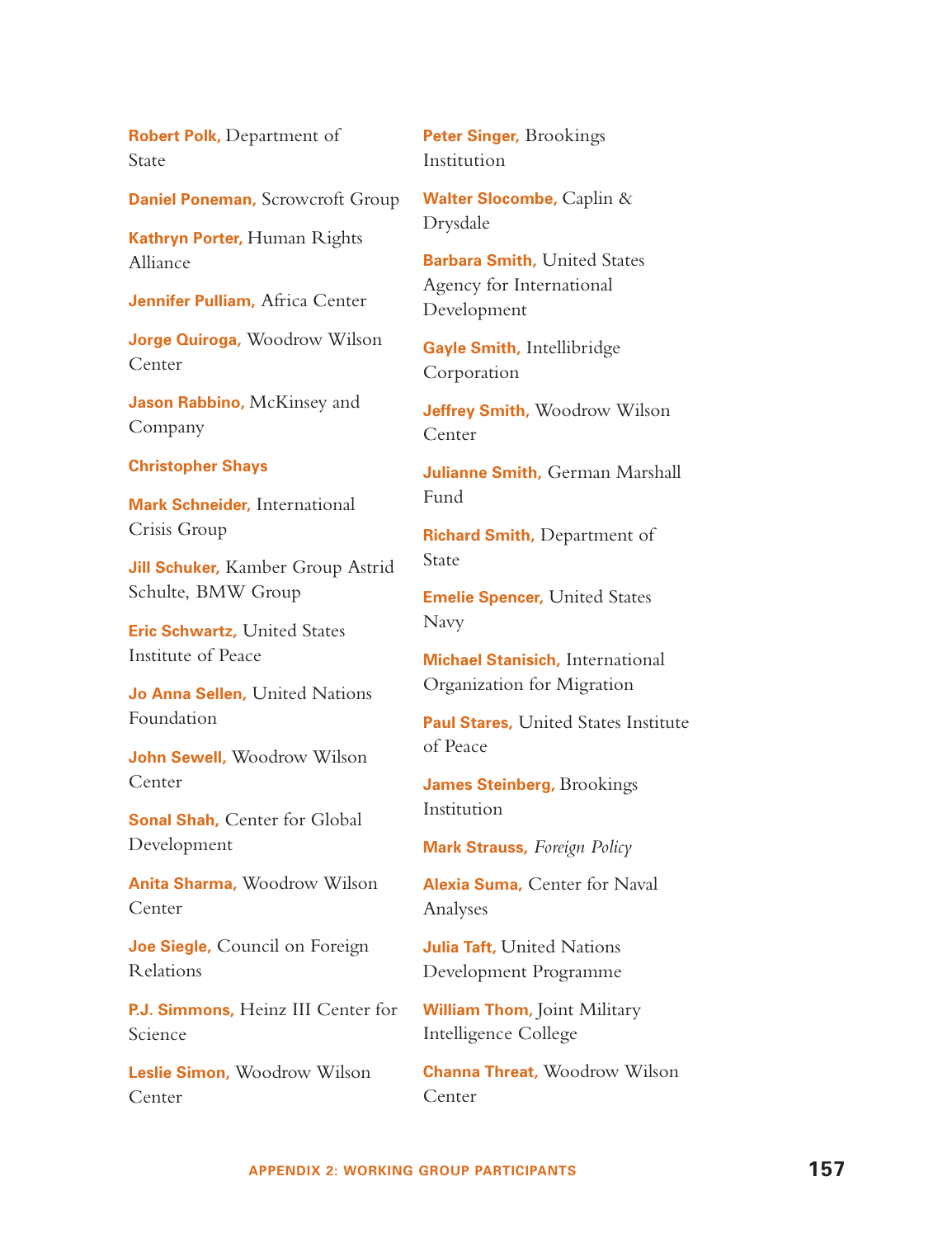**John Tirman,** Social Science Research Council

**John Tsagronis,** United States Agency for International Development

**Show Ei Tun,** Woodrow Wilson Center

**Mary Lou Valdez,** Department of Health and Human Services

**Diana Varat,** Woodrow Wilson Center

**Nancy Walker,** Africa Center for Strategic Studies

**S. Tjip Walker,** United States Agency for International Development

**Kathy Ward,** International Crisis Group

**Jeremy Weinstein,** Brookings Institution

**Samuel F. Wells, Jr.,** Woodrow Wilson Center

**Michael Werz,** Woodrow Wilson Center

**Linda Wiessler-Hughes,** Central Intelligence Agency

**Samuel Williamson,** Woodrow Wilson Center

**Doug Wilson,** Cohen Group

**Howard Wolpe,** Woodrow Wilson Center

**Chuck Woolery,** United Nations Association Council of Organizations

**Anita Wright,** Woodrow Wilson Center

**Dick Wright,** Army Environmental Policy Institute

**Islam Yusufi,** Woodrow Wilson Center

**William Zartman,** Johns Hopkins University-SAIS

**Peter Zimmerman,** Senate Foreign Relations Committee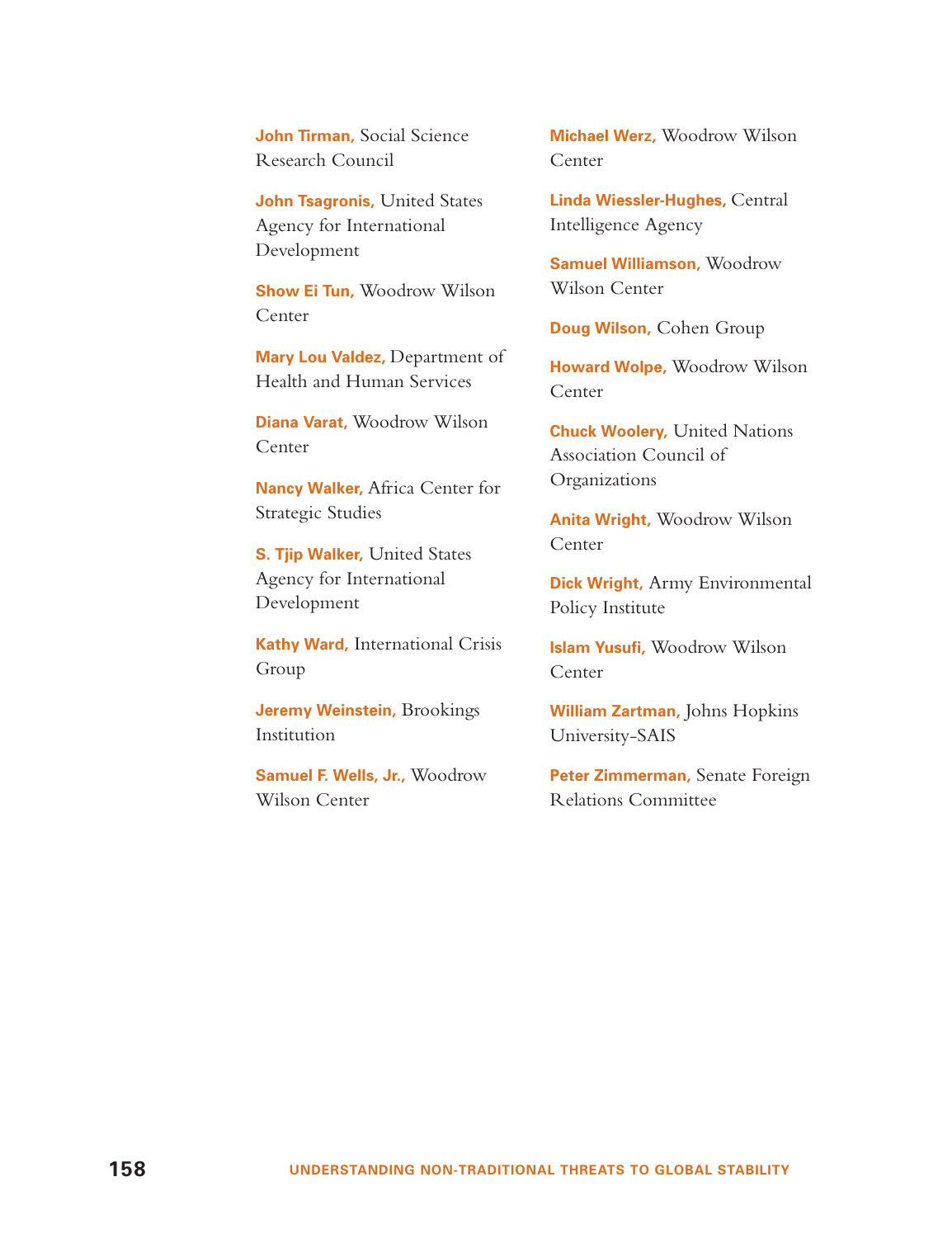## **Bibliography**

#### **GENERAL**

- Barber, Benjamin R. "Jihad vs. McWorld." In Globalization and the Challenges of a New Century. *The Atlantic Monthly.* Vol. 269, No. 3. March 1992. pp. 53-65.
- Krain, Matthew, Patrick O'Meara and Howard Mehlinger (eds.); Roxana Ma Newman, (managing ed.) Bloomington, IN: Indiana University Press, 2000. pp. 23-33.

Blainey, Geoffrey. The Causes of War. London: Macmillan Press, 1973.

Esty, Daniel. Jack Golstone, Ted Robert Gurr, Barbara Hadff, Pamela Surko, Alan Unger and Robert Chen. "The State Failure Project: Early Warning Research for U.S. Foreign Policy Planning." Conference on "Failed States and International Security: Cause, Prospects, and Consequences." Purdue University. February 25-27, 1998. \_\_\_\_\_\_\_\_, et al. *Working Papers: State Failure Task Force Report*. McLean, VA: Science

Applications International Corporation, November 30, 1995.

- Fukayama, Frances. "The End of History." In Globalization and the Challenges of a New Century. Krain, Matthew, Patrick O'Meara and Howard Mehlinger, (eds.); Roxana Ma Newman, (managing ed.) Bloomington, IN: Indiana University Press, 2000.
- Huntington, Samuel P. "The Clash of Civilizations?" In Globalization and the Challenges of a New Century. Matthew Krain, Patrick O'Meara and Howard Mehlinger, (ed.); Roxana Ma Newman, (managing ed.) Bloomington, IN: Indiana University Press, 2000. pp. 3-22.
- Kaplan, Robert D. The Coming Anarchy: shattering the dreams of the post Cold War. New York: Random House, 2000.
- Kearny, A.T. "Globalization's Last Hurrah?" *Foreign Policy Magazine.* No. 128. (January/February 2002). pp. 38-51.
- Krain, Matthew, Patrick O'Meara and Howard D. Mehlinger (eds.); Roxana Ma Newman, (managing ed.) Globalization and the Challenges of a New Century. Bloomington, IN: Indiana University Press, 2000.
- Mathews, Jessica T. "Redefining Security." *Foreign Affairs.* 68, No. 2. (Spring 1989). pp. 162-177.
- Stares, Paul. "'New' and 'Non-Traditional' Challenges." United Nations University Millennium Conference. January 2000. Online. Available at http://www.unu.edu/millennium/stares.pdf.
- United Nations Development Programme. "Arab Human Development Report 2002." Online. Available at http://www.undp.org/rbas/ahdr/english.html.
- United States. National Intelligence Council. "A Dialogue About the Future with Nongovernment Experts." In Global Trends 2015. Washington, D.C., 2000 Online. Available at http://www.cia.gov/cia/publications/globaltrends2015/index.html.
- United States. National Intelligence Council. "Global Humanitarian Emergencies." Trends and Projections, 2001-2002." September 2001.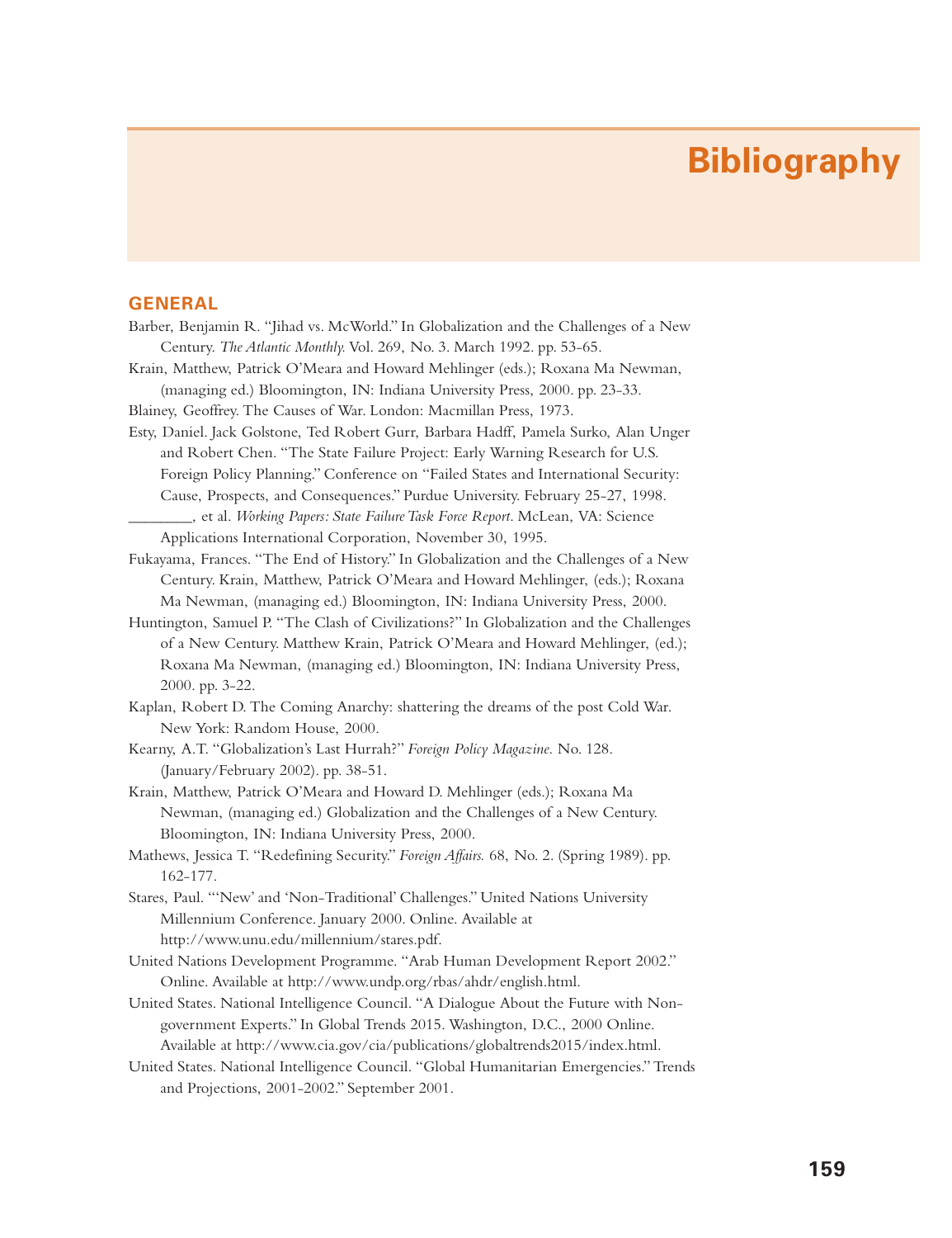United States. National Intelligence Council. Global Trends 2015. Washington, D.C., 2000.

- Wilson, G.I., F. Bunkers, and J.P. Sullivan. "Anticipating the Nature of the Next Conflicts." Online. Available at www.emergency.com/Emergent-thrts.htm.
- Wolfensohn, James D. "The Challenges of Globalization: The Role of the World Bank." Address to the Bundestag, Berlin, Germany. April 2, 2001.
- Wood, Bernard. "Development Dimensions of Conflict Prevention and Peace-building." An Independent Study prepared for the Emergency Response Division, UNDP, June 2001. Online. Available at http://www.undp.org/erd/ref/undp\_pb\_study.pdf.
- World Health Organization. *World Health Report 2002*. Online. Available at

http://www.who.int/whr/2002/download/en/.

"World Resources 2000-2001: People and ecosystems, the fraying web of life." World Resources Institute. Washington, D.C. 2001.

#### **ECONOMIC AND SOCIAL DISPARITIES**

- Amsden, Alice. "Economics of Terrorism." Letter to the Editor. *New York Times*. May 7, 2002. A18.
- Bhalla, Surjit. Imagine There's No Country: Poverty, Inequality, and Growth in the Era of Globalization. Washington, D.C.: Institute of International Economics, 2002.
- Bussmann, Margit. "Examining Causality among Conflict, Democracy, Openness, and Economic Growth." Online. Available at http://www.leidenuniv.nl/fsw/ecpr/ pubchoice/papers/BUSSMANN.PDF. September 2001.
- Checchi, Daniele. "Does Educational Achievement Help to Explain Income Inequality?" World Institute for Development Economics Research. Working Paper #208, November 2000. Online. Available at http://www.wider.unu.edu/publications/ publications.htm.
- Collier, Paul. "Economic Causes of Conflict and Their Implications for Policy."World Bank Report. May 30, 2002. Online. Available at http://www.worldbank.org/research/ conflict/papers/civilconflict.htm. June 2000.
- Corina, Giovanni Andrea and Julius Court. "Inequality, Growth and Poverty in an Era of Liberialization and Globalization." UNU World Institute for Development Economics Research. (UNU/WIDER). Online. Available at http://www.wider.unu.edu/ publications/pb4.pdf.
- "Safeguarding Prosperity in a Global Financial System: The Future International Financial Architecture*.*" Report of an Independent Task Force. New York: Council on Foreign Relations, October 1999. http://www.cfr.org/public/pubs/IFATaskForce.html.
- Dollar, David and Aart Kraay. "Growth is Good for the Poor." Working Paper 2587, Development Research Group. The World Bank, March 2001. Online. Available at http://econ.worldbank.org/files/1696\_wps2587.pdf.
	- \_\_\_\_\_\_\_. "Trade, Growth, and Poverty." Working Paper 2615, Development Research Group. The World Bank, March 2001. Online. Available at http://econ.worldbank.org/files/2207\_wps2615.pdf.
- "Education for All 2000 Assessment Statistical Document." Executive Summary. UNESCO 2000. Online. Available at http://unesdoc.unesco.org/images/ 0012/001204/120472e.pdf.
- "End of the Tunnel in Sight for Travel and Tourism- Recovery Forecast Mid 2002."World Travel and Tourism Council. Online. Available at http://www.wttc.org/mediaCentre/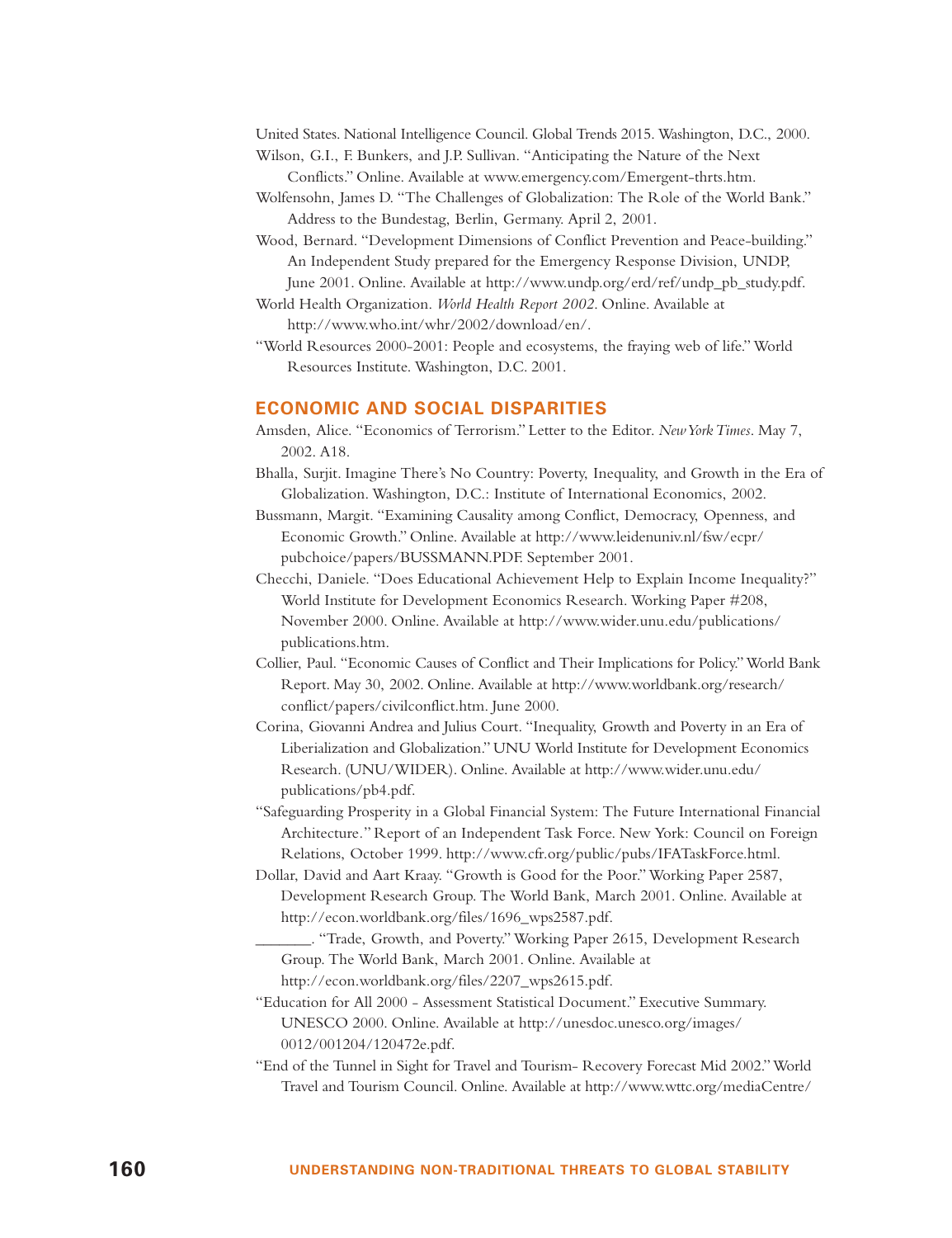020317%20End%20of%20Tunnel%20TSA%202002.htm. March 17, 2002.

- Frost, Ellen L. "Economic Globalization: Stability or Conflict?" In *Strategic Assessment 1999.* National Defense University, Institute for National Strategic Studies. Online. May 29, 2002. Available at http://www.ndu.edu/inss/Strategic%20Assessments/sa99/SA99.pdf
- Global Trends. "Economic Growth and Human Development: World Resources 1998- 99." World Resources Institute. New York: Oxford University Press, 1998.
- Gurr, Ted Robert. "On the Political Consequence of Scarcity and Economic Decline" *International Studies Quarterly.* Vol. 29, Issue 1. (March 1985). pp. 51-75.
- Holmes, Kim R., Gerald P. O'Driscoll Jr., and Mary Anastasia O'Grady. 2002 Index of Economic Freedom. Washington, D.C.: Heritage Foundation and Dow Jones & Company, Inc., 2002.
- "How the Index is Calculated." (Globalization Index). *Foreign Policy Magazine*. (January/February 2002). Online. Available at http://www.foreignpolicy.com/ issue\_janfeb\_2003/gindexsidebar.html
- "Information Technology in Developing Countries." Online. Available at http://www.interconnection.org/background/statistics.htm
- Kristof, Nicholas D. "Economics of Terrorism." *New York Times.* May 14, 2002. A18. \_\_\_\_\_\_\_. "Behind the Terrorist." *New York Times.* May 7, 2002. p. A31.
- Krueger, Alan B. and Jitka Maleckova. "Does Poverty Cause Terrorism? The Economics and Education of Suicide Bombers." *The New Republic*. (June 24, 2002). p. 27 \_\_\_\_\_\_\_. "Education, Poverty, Political Violence and Terrorism: Is There A Causal
	- Connection?" May 2002. Online. Available at http://papers.nber.org/papers/w9074
- Mallaby, Sebastian. "Does Poverty Fuel Terror?" *The Washington Post.* May 20, 2002. A21.
- O'Driscoll Jr, Gerald P., Kim R. Holmes and Mary Anastasia O'Grady. "Economic Repression Breeds Terrorism." *Wall Street Journal.* November 12, 2001. Online. Available at http://www.ncpa.org/iss/int/pd111201e.html.

Pasic, Amir. "Culture, Identity, and Security": An Overview. Rockefeller Brothers Funds. Online. Available at http://www.rbf.org/Pasic\_Culture\_Identity.pdf.

- Polachek, Solomon William. "Conflict and Trade." *Journal of Conflict Resolution*. Vol. 24, No. 1 (March 1980). pp. 55-78.
- "Prices and State Subsidies for Basic Need." Online. June 8, 2002. Available at http://www.fou.uib.no/fd/1996/f/712004/price.htm.
- Rodrik, Dani. "Globalization for Whom."*Harvard Magazine*. (July-August 2002). pp. 29-31. \_\_\_\_\_\_. "Globalization, Social Conflict and Economic Growth," December 11, 1997. Online. Available at http://www.ksg.harvard.edu/rodrik/global.pdf.
- Russett, Bruce and John Oneal. Triangulating Peace: Democracy, Independence and International Organizations. New York: Norton, 2001.
- Sachs, Jeffrey. "International Economics: Unlocking the Mysteries of Globalization." In Globalization and the Challenges of a New Century, Matthew Krain, Patrick O'Meara and Howard Mehlinger, (eds); Roxana Ma Newman, (managing ed.) Bloomington, IN: Indiana University Press, 2000. pp. 217-226.
- Sala-i-Martin, Xavier. "The Disturbing 'Rise' of Global Income Inequality." Online. Available at http://www.columbia.edu/~xs23/papers/ GlobalIncomeInequality.htm. April 2, 2002.
	- \_\_\_\_\_\_\_\_. "The World Distribution of Income: Estimated from Individual Country Distribution." Online. Available at http://www.columbia.edu/~xs23/papers/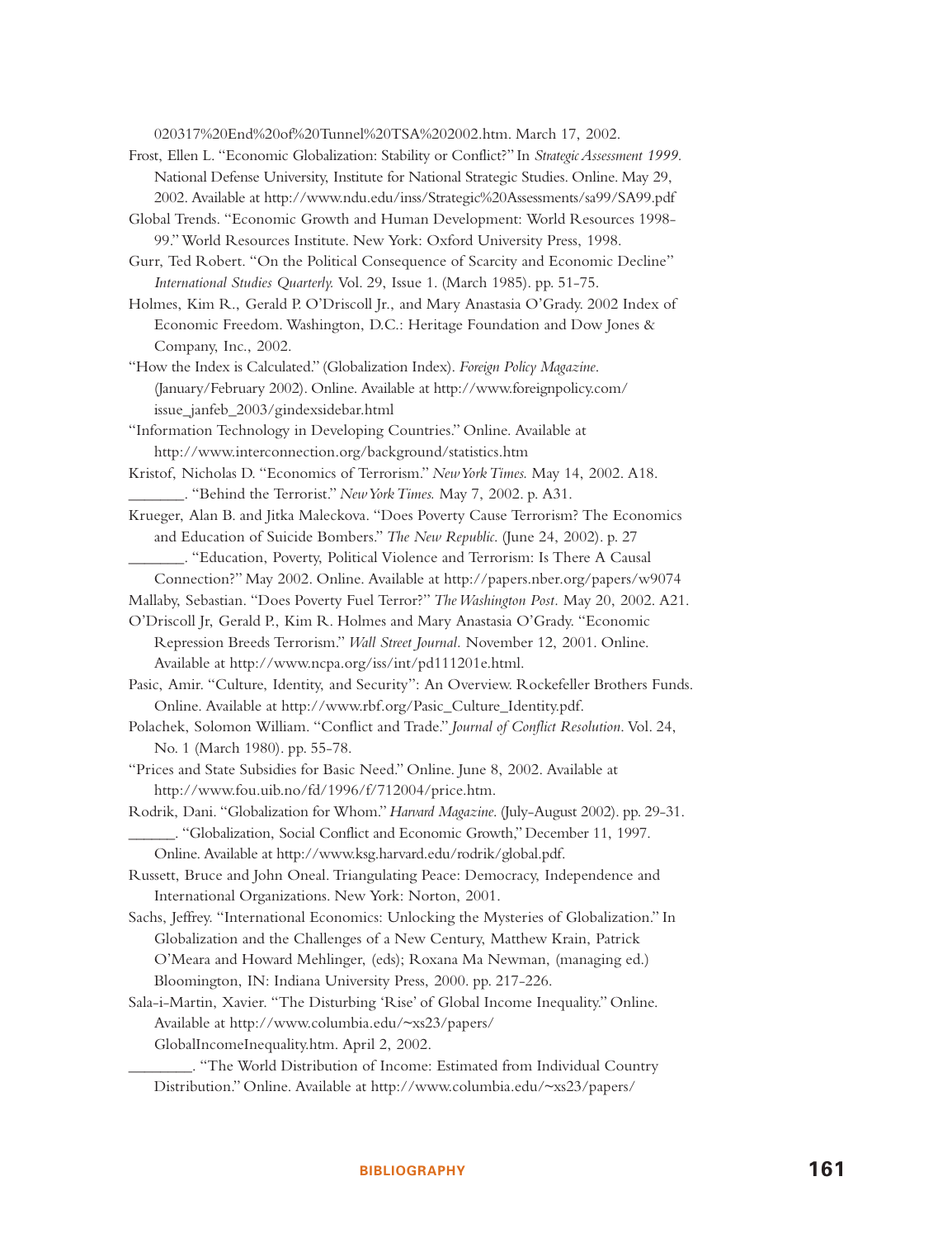WorldDistribution.htm. April 17, 2002.

"Self-doomed to failure." *The Economist*. (July 6, 2002). pp. 24-26.

- Stewart, Francis. "Crisis Prevention: Tackling Horizontal Inequalities." Working Paper Number 33. QEH Working Paper Series. February 2000. p. 2.
- Stone, Andrea. "In poll, Islamic world says Arabs not involved in 9/11." *USA Today.* February 27, 2002. 1A, 7A.
- "Structural Roles of Men and Women in African Economies: Toward Economic Inclusion." Information Brief: Gender Issues in Africa. Office of the PREM Director, Africa Region. June 2002.
- Thachuk, Kimberley. "Corruption: The International Security Dimension." Online. Available at http://www.ndu.edu/inss/symposia/pacific2002/Thachukpaper.htm.
- Thakur, Ramesh. "Income Disparity vs. Growth." *Japan Times*. Online. Global Policy Forum. Available at http://www.globalpolicy.org/socecon/inequal/2001/ 1125income.htm.
- Tonelson, Alan. "There's only So Much That Foreign Trade Can Do." *The Washington Post.* June 2, 2002. B1, B5.
- United States. Central Intelligence Agency. The World Factbook- Egypt. Available at http://www.cia.gov/cia/publications/factbook/index.html.
- United States. Central Intelligence Agency. The World Factbook- Saudi Arabia. Available at http://www.cia.gov/cia/publications/factbook/index.html.
- Varshney, Ashutosh. Ethnic Conflict & Civil Life: Hindus & Muslims in India. New Haven, CT: Yale University Press, 2002.
- Wilson, Ernest J. Globalization, Information Technology, and Conflict in the Second and Third Worlds. Project on World Security. Rockefeller Brothers Funds. Online. Available at http://www.rbf.org/Wilson\_Info\_Tech.pdf.

#### **GOVERNANCE**

- APEC Economic Governance Capacity Building Initiative. p.1. http://www.apecsec.org.sg/ecotech/egcbi.html.
- Ayoob, Mohammed. "State Making, State Breaking and State Failure." *In* Turbulent Peace: The Challenges of Managing International Conflict. Chapter 9. Crocker, Chester A., Fen Isler Hampson and Pamela Aall. (eds.) Washington, D.C.: United States Institute of Peace Press, 2001. pp. 127-142.
- Bueno de Mesquita, Bruce, James Morrow, Randolph Siverson and Alastairan Smith. "Institutional Explanation of the Democratic Peace." *American Political Science Review*. vol. 93. no. 4 (December 1999) pp. 791-807.
- Bussmann, Margit. "Examining Causality among Conflict, Democracy, Openness, and Economic Growth." Online. Available at http://www.leidenuniv.nl/fsw/ ecpr/pubchoice/papers/BUSSMANN.PDF. September 2001.
- Carothers, Thomas. Meeting Comments (unofficial). "Democratization in Poorly Performing States." Working Group on Poorly Performing States. Center for Global Development. Institute for International Economics. March 2002.
- Carothers, Thomas. "The End of the Transition Paradigm." *Journal of Democracy.* Vol. 13, No.1. (2002). pp. 5-21.
- Diamond, Larry. "Is the Third Wave Over?" *Journal of Democracy*. Vol. 7, No. 3. (1996). pp. 20-37.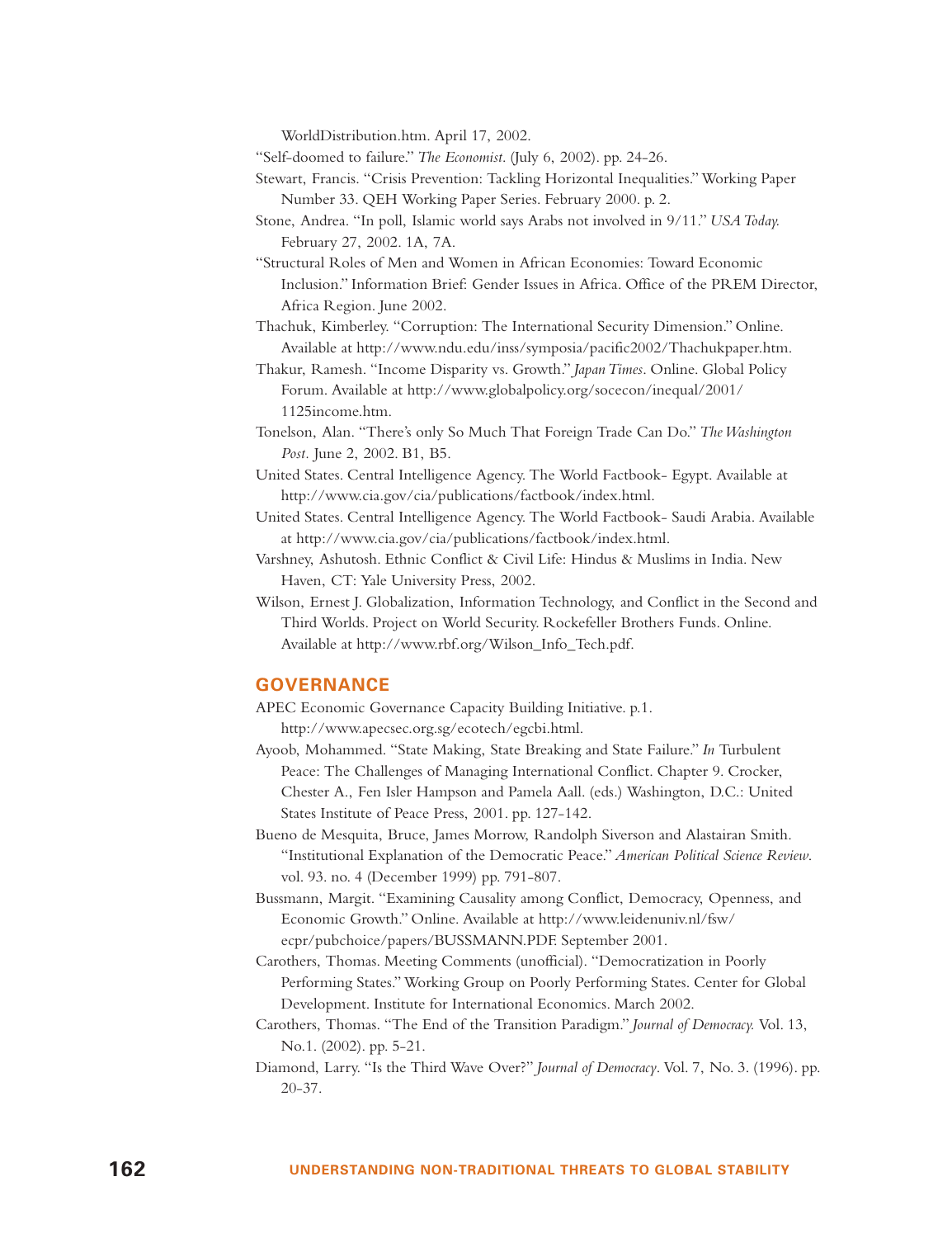- Dorff, Robert. "Failed States." Online. Available at http://carlisle-www.army.mil/usawc/ Parameters/96summer/dorff.htm.
- Edwards, Michael. "Make the Protesters Accountable; NGO Rights and Responsibilities." *Financial Times.* June 19, 2000. Online. Available at http://www.globalpolicy.org/ ngos/docs00/role620.htm.
- "Freedom in the World 2002: The Democracy Gap." The Freedom House Survey of Democracy. Online Available at http://freedomhouse.org/research/survey2002.htm.
- Gurr, Ted Robert. "On the Political Consequence of Scarcity and Economic Decline" *International Studies Quarterly*, Vol. 29, Issue 1. (March 1985). pp. 51-75.
	- \_\_\_\_\_\_. Why Men Rebel. Princeton, N.J.: Princeton University Press. 1970.
- Harris, Elisa. "Testimony before the House Committee on Government Reform." Online. Available at http://www.house.gov/reform/min/pdfs/pdf\_com/ pdf\_terrorism\_bio\_briefing\_harris\_test.pdf. November 15, 2001.
- \_\_\_\_\_\_\_. "Testimony before the House International Relations Committee." Online. Available at http://www.clw.org/sept11/harristestimony.html December 5, 2001
- Holsti, Kalevi J. The State, War, and the State of War. Cambridge, United Kingdom: Cambridge University Press, 1996.
- Kaufmann, Daniel, Aart Kraay, and Pablo Zoido-Lobaton. "Governance Matter: From Measurement to Action." Finance and Development Magazine. June 2000, Vol. 37, No. 2.
- Kennedy, Paul, Dirk Messner and Franz Nuscheler. Global Trends and Global Governance London: Pluto Publishing, 2002.
- Knack, Stephen. "Does Aid Promote Democracy?" Center for Institutional Reform and the Informal Sector. Working Paper No. 238. University of Maryland. September 2000.
- Knight, W. Andy. "The future of the UN Security Council: Questions of legitimacy and representation in multilateral governance," in Cooper, Andrew F., English, John and Thakur, Ramesh (eds.) Enhancing Global Governance: Towards A New Diplomacy, United Nations University, 2002. pp. 19-37.
- Kugler, Jacek and Douglas Lemke. Parity and War: Evaluations and Extensions of the War Ledger. Ann Arbor: University of Michigan Press, 1996.
- Malone, David. "The new diplomacy at the United Nations: How substantive?" in Cooper, Andrew F., English, John and Thakur, Ramesh (eds.) Enhancing Global Governance: Towards A New Diplomacy. United Nations University. 2002. pp. 38-54.
- Mansfield, Edward and Jack Snyder. "Democratization and War." *Foreign Affairs*. Vol. 74, No. 3 (May-June 1995). pp. 79-97.
	- \_\_\_\_\_\_\_\_. "Democratization and the Danger of War." *International Security*. Vol. 20, No. 1 (Summer 1995). pp. 5-38.
	- \_\_\_\_\_\_\_\_. "Democratization and War: From Napoleon to the Millennium's End." *In* Turbulent Peace: The Challenges of Managing International Conflict. Chapter 8. Crocker, Chester A., Fen Isler Hampson and Pamela Aall. eds. Washington, D.C.: United States Institute of Peace Press, 2001. pp. 113-126.
- Nye, Joseph S. Jr. "Globalization's Democratic Deficit." *Foreign Affairs.* Vol. 80, No. 4. (July/August 2001). pp. 2-7.
- Olson, Mancur, "Dictatorship, Democracy and Development."*American Political Science Review.* Vol. 87, No. 3. (September 1993). pp. 567-576.
- Ottaway, Marina. Presentation Comments: "*Preventing the Next Wave of Conflict: Understanding Non-Traditional Threats to Global Security*"- Governance Meeting. August 1, 2002.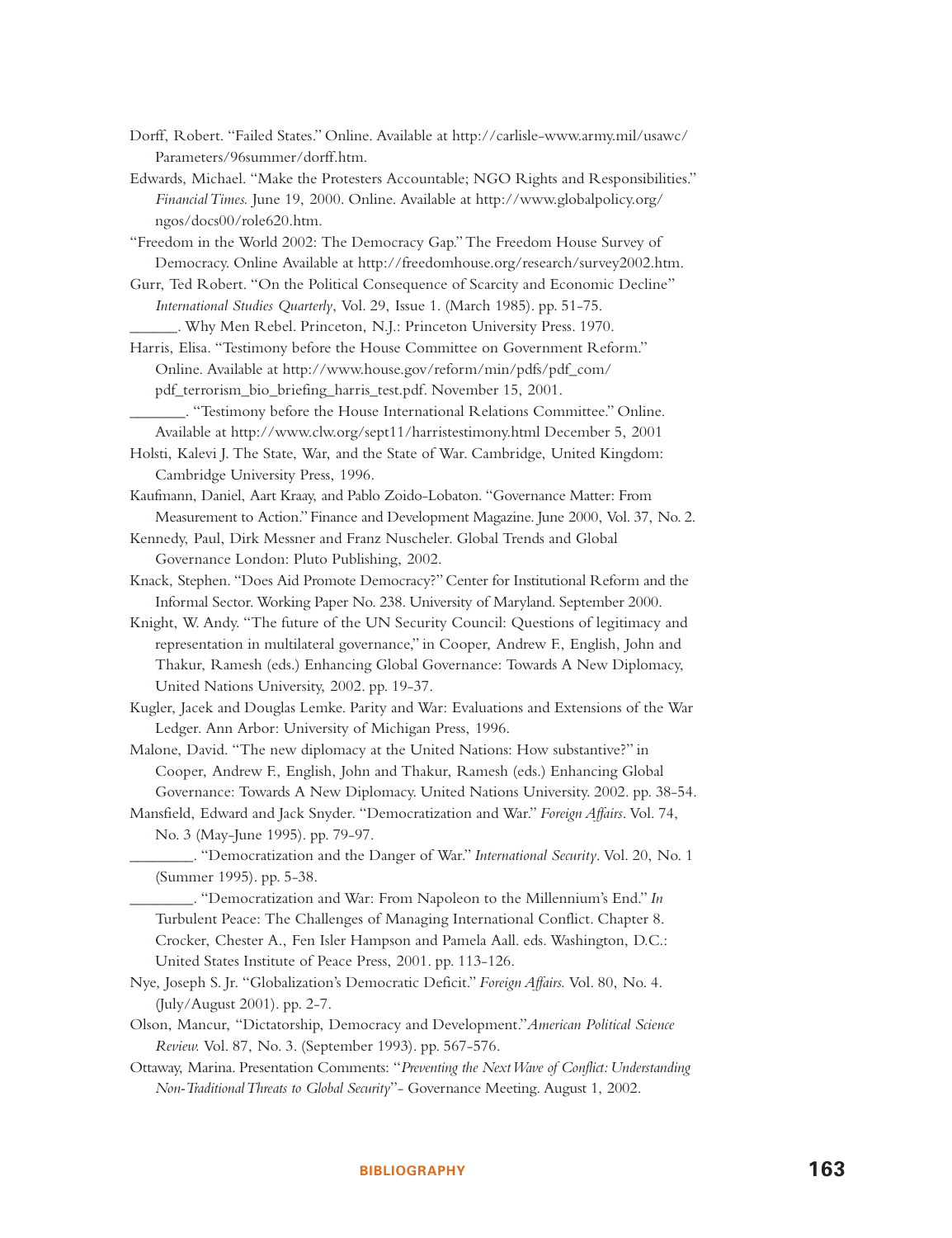- Polachek, Solomon William. "Conflict and Trade." *Journal of Conflict Resolution*. Vol. 24, No. 1. (March 1980). pp. 55-78.
- Ray, James Lee. Democracy and International Conflict: An Evaluation of the Democratic Peace. Columbia, S.C.: University of South Carolina Press, 1995.
- Record, Jeffrey. "Collapsed Countries, Casualty, and the New American Way of War." *Parameters.* (Summer 2002). pp. 4-23.
- Russett, Bruce and John Oneal. Triangulating Peace: Democracy, Independence and International Organizations. New York: Norton, 2001.
- Snyder, Jack. From Voting to Violence: Democratization and Nationalist Conflict. New York: Norton, 2000.
- Snyder, Jack and Barbara Walter. Civil Wars, Insecurity and Intervention. New York: Columbia University Press, 1999.
- Stewart, Frances. "Crisis Prevention: Tackling Horizontal Inequalities." Working Paper QEHWPS33. Queen Elizabeth House. February 2000. Online. Available at http://www2.qeh.ox.ac.uk/pdf/qehwp/qehwps33.pdf.
- Stohl, Rachel. "Fatally Flawed? U.S. Policy Toward Failed States." *The Defense Monitor*. Vol. XXX, no. 8 (October 2001). The Center for Defense Information. Online. Available at http://www.cdi.org/dm/2001/issue8/dm8-2001.pdf .
- United Nations Millennium Conference. "Global Governance in the New Millennium." Online. Available at http://www.unu.edu/millennium/governance.html.
- United Nations Millennium Conference. "Civil Society and Global Governance." Online. Available at http://www.unu.edu/millennium/edwards.pdf.
- Zakaria, Fareed. "The Rise of Illiberal Democracy." *In* Globalization and the Challenges of a New Century. Krain, Matthew, Patrick O'Meara, Howard D. Mehlinger and Roxana Ma Newman eds. Bloomington: Indiana University Press. 2000.
- Zartman, William. Collapsed States: the Disintegration and Restoration of Legitimate Authority. Boulder: L. Rienner Publishers, 1995.

#### **DEMOGRAPHICS**

- Bertelsmann Foundation. Bertelsmann Group for Policy Research, German Marshall Fund for the United States (eds.) "Migration in the New Millennium: Recommendations of the TransAtlantic Learning Community, Gutersloh, 2000. pp. 5-50.
- Betcherman, Gordon. An Overview of Labor Markets World-wide: Key Trends and Major Policy Issues, pp. 47.
- Crossette, Barbara. "Experts Scaling Back their Estimates of World Population Growth." *New York Times*. August 20, 2002. D8
- de Sherbinin, Alex. "World Population Growth and U.S. National Security,"*Environmental Change and Security Project Report 1.* Environmental Change and Security Project. Online. Available at http://wwics.si.edu/topics/pubs/report1a.pdf. pp. 24-39.
- Eberstadt, Nicholas. "Population Change and National Security." *Foreign Affairs. 70*, No. 3. (Summer 1991). pp. 115-131.

\_\_\_\_\_\_\_. Prosperous Paupers and Other Population Problems. New Brunswick, N.J.: Transaction Publishers, 2000. pp. 1-10.

England, Robert Stowe. Hard Landings: A White Paper on the Financial Markets Impact of Population Aging. Center for Strategic and International Studies, January 16, 2001.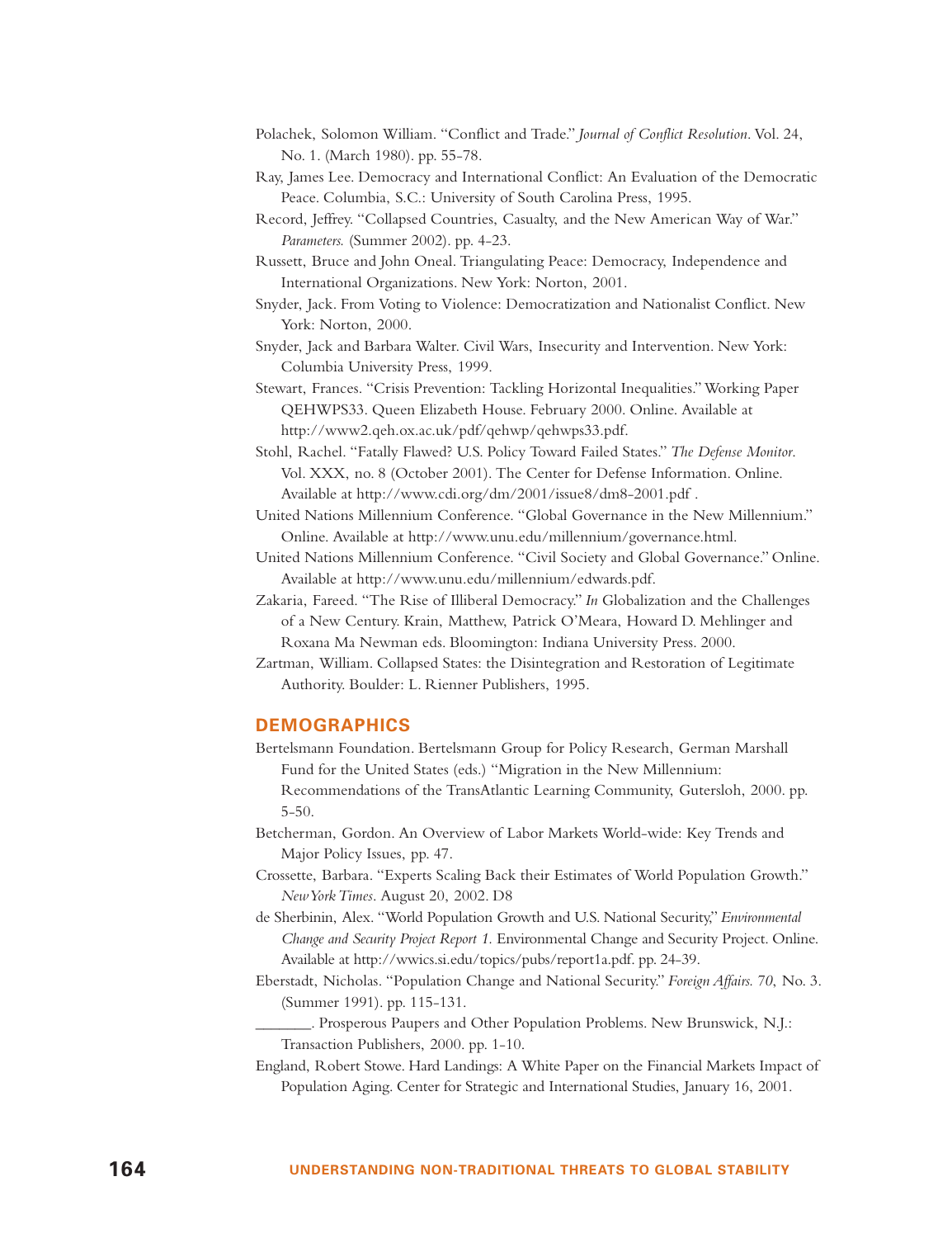\_\_\_\_\_\_\_. The Fiscal Challenge of an Aging Industrial World. 2001.

- Frank, Dana. "Our Fruit, Their Labor and Global Reality." *The Washington Post*. June 2, 2002. B5.
- Gardner, Gary. "Population Increases Steadily." Vital Signs 2001: The Trends That Are Shaping Our Future. The World Watch Institute. New York: WW Norton & Company, 2001. pp. 774-775
- Gilbert, Alan. "Urbanization and Security." In Urbanization, Population, Environment, and Security: A Report of the Comparative Urban Studies Project. Christina Rosen, Blair A. Ruble and Joseph S. Tulchin (eds.) Washington, D.C.: Woodrow Wilson International Center for Scholars, 1999.
- Gizewski, Peter and Thomas Homer-Dixon. "Rapid Urbanization and Violence: Will the Future Resemble the Past?" Occasional Paper, Project on Environment, Population, and Security Washington, D.C.: University of Toronto, the Academy of Arts and Sciences, 1995.
- Goldsborough, James. "Out of Control Immigration." *Foreign Affairs.* (September/October 2000). pp. 89-101.
- Hawkins, William R., "Putting Urban Warfare In a Strategic Context." *Army* 49, (December 1999). pp. 8-10.
- Kjonnerod, Erik and McNamara, Laurie. "Refugees, Population, and Migration." *1997 Strategic Assessment, Institute for National Strategic Studies*. pp. 209-220. Online. Available at http://www.ndu.edu/inss/Strategic%20Assessments/sa97/sa97con.html.
- Linden, Eugene. "The Exploding Cities of the Developing World." In Globalization and the Challenges of a New Century: a reader. O'Meara, Patrick, Howard Mehlinger, and Matthew Krain, (eds.); Roxana Ma Newman, (managing ed.) Bloomington:IN Indiana University Press, 2000. pp. 406-415.
- Martin, Susan. "Remittances as a Development Tool." Online. 09/01/02 available at http://usinfo.state.gov/journals/ites/0901/ijee/martin.htm.
- Maurawiec, Laurent and David M. Adamson. "Demography and Security." Online. Available at http://www.rand.org/publications/CF/CF169/CF169.pdf.
- "Migration: Making Policy in the Face of Profound Disagreement." Center for Strategic and International Studies. Online. Available at http://www.csis.org/simonchair/ issues200207.htm.
- "Mr. Order meets Mr. Chaos—Order or Chaos? Robert Wright vs. Robert Kaplan." *Foreign Policy Magazine.* (May/June 2001). pp. 50-60.
- Nichiporuk, Brian. "The Security Dynamics of Demographic Factors."Washington, D.C.: RAND, 2000. Online. Available at http://www.rand.org/publications/MR/MR1088/ \_\_\_\_\_\_\_. "The Security Dynamics of Demographic Factors." September 2002.
	- Presentation to Woodrow Wilson International Center for Scholars' Conflict Prevention Project Working Group.
- Nierenberg, Danielle. "Migrants and Refugees on the Move." Vital Signs 2001: The Trends That Are Shaping Our Future. The World Watch Institute. New York: WW Norton & Company, 2001. pp. 142-143.
- Peterson, Peter G. "Gray Dawn: The Global Aging Crisis." *Foreign Affairs.* (January/February 1999). pp. 42-55.
- Pianin, Eric. "Around the Globe, Cities Have Growing Pains." *The Washington Post*. June 11, 2001. A9.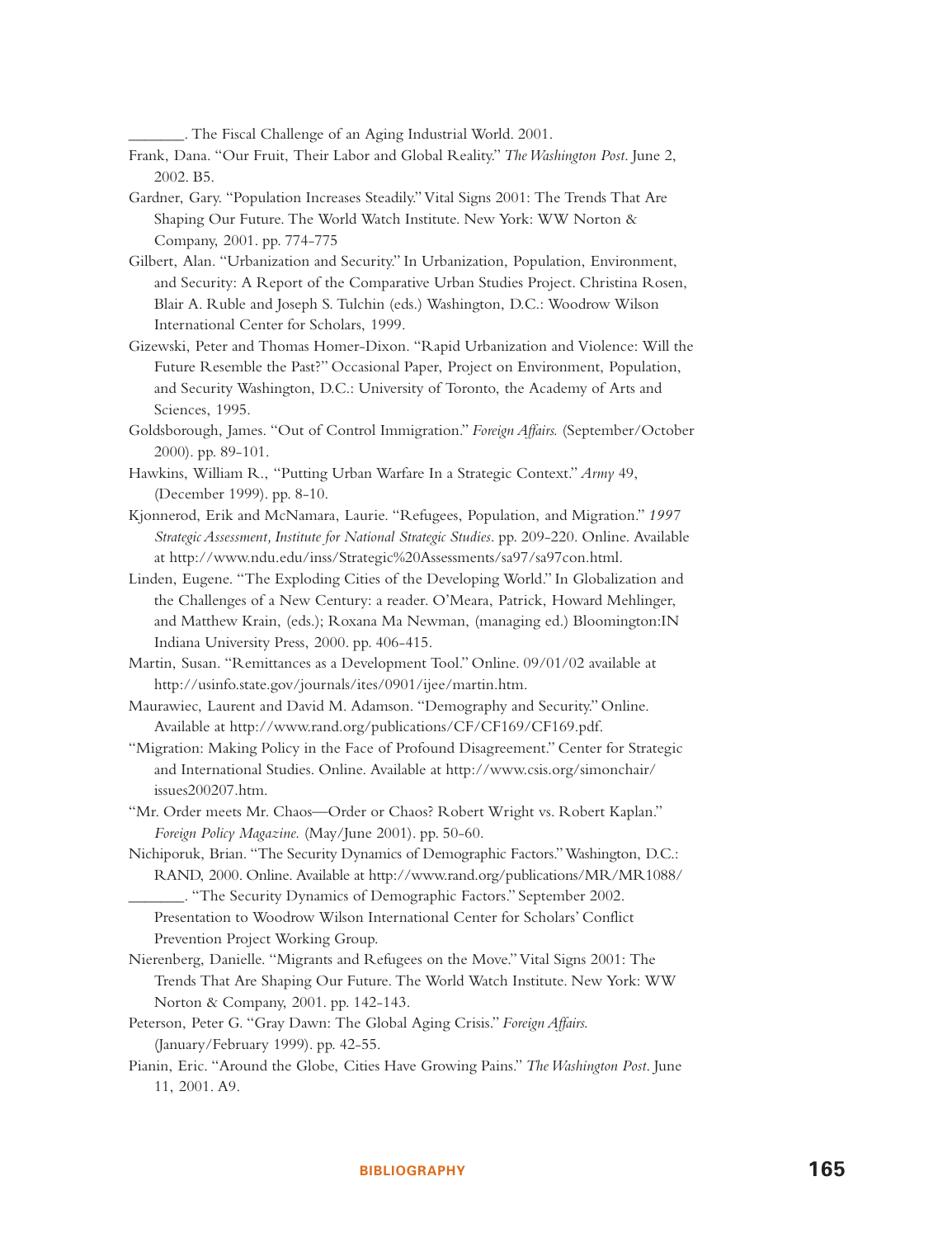- Pirages, Dennis. "Demographic Change and Ecological Security." Environmental Change and Security Project Report, Issue 3, Spring 1997. pp. 37-46. Online. Available at http://ecsp.si.edu/pdf/report3a.pdf.
- "Population and U.S. National Interests: A Framework for Thinking About the Connections." CSIS Steering Committee on Population and U.S National Interests. Center for Strategic and International Studies, Washington, D.C. 1995. pp. 1-34.
- "Population growth and Food Needs." Center for Communication Programs, John Hopkins University. *Population Reports*. Series m, No. 13. Online. Available at http://www.jhuccp.org/pr/m13/m13chap1.shtml.
- Richburg, Keith. "Illegal Workers in Western Europe do Continent's Heavy Lifting." *The Washington Post*. August 3, 2002: A16.

Salt, John. "Current Trends in International Migration in Europe." 1999. Available at http://www.social.coe.int/en/cohesion/action/publi/migrants/currentmig.htm

- Savitch, H.V. and G. Ardashev. "Does Terror Have An Urban Future?" *Urban Studies.* Vol. 38, No. 13. pp. 2515-2533.
- Schneider, Mark and Michael Moodie. The Destabilizing Impacts of HIV/AIDS. Center for Strategic and International Studies HIV/AIDS Task Force, May 2002.
- Singer, Paul. "Caution: Children at War." *Parameters.* (Winter 2001-2002). Online. Available at http://www.brook.edu/dybdocroot/views/articles/fellows/20011203singer.pdf.
- Stanton, John. "Training Marines for War in the City." Online. www.geocities.com/ pentagon/6453/jstanton.html.

Teitelbaum, Michael and Myron Weiner. "Threatened Peoples, Threatened Borders: World Migration and U.S. Policy." The Eighty-Sixth American Assembly, November 10-13, 1994. WW Norton & Company, 1995.

- United Nations. International Labor Organization. "Industrial and Labor Organization, Youth and Work." Global Trends 2001.
- United States. "Estimate: Growing Global Migration and its Implications for the United States." National Intelligence Council, March 2001. pp 1-42.

Wood, William B., "Forced Migration: Local Conflicts and International Dilemmas," *Annals of the Association of American Geographers.* (1994). pp. 607-634.

#### **ENVIRONMENT**

- Ban, Jonathan. "Agricultural and Biological Warfare: An Overview." *Report no 9.* Chemical and Biological Arms Control Institute. Online. Available at http://www.cbaci.org/. June 2000.
- Benjamin, Paul. "Green Wars: Making Environmental Degradation a National Security Issue puts Peace and Security at Risk." *Policy Analysis*, No. 396. (April 20, 2000). Online. Available at http://www.cato.org/pubs/pas/pa369.pdf.
- Brennan, Ellen. "Population, Urbanization, Environment, and Security: A Summary of Issues." Prepared for the Woodrow Wilson Center for International Scholars' Comparative Urban Studies Project's conference on The 21st Century Urban Agenda. Available at http://wwics.si.edu/topics/pubs/Report5-Sect1.pdf. pp. 4-13.
- Chalecki, Elizabeth. "A New Vigilance: Identifying and Reducing the Risks of Environmental Terrorism." A Report of the Pacific Institute for Studies in Development, Environment and Security. September 2001. Online. Available at http://www.pacinst.org/nexus.html.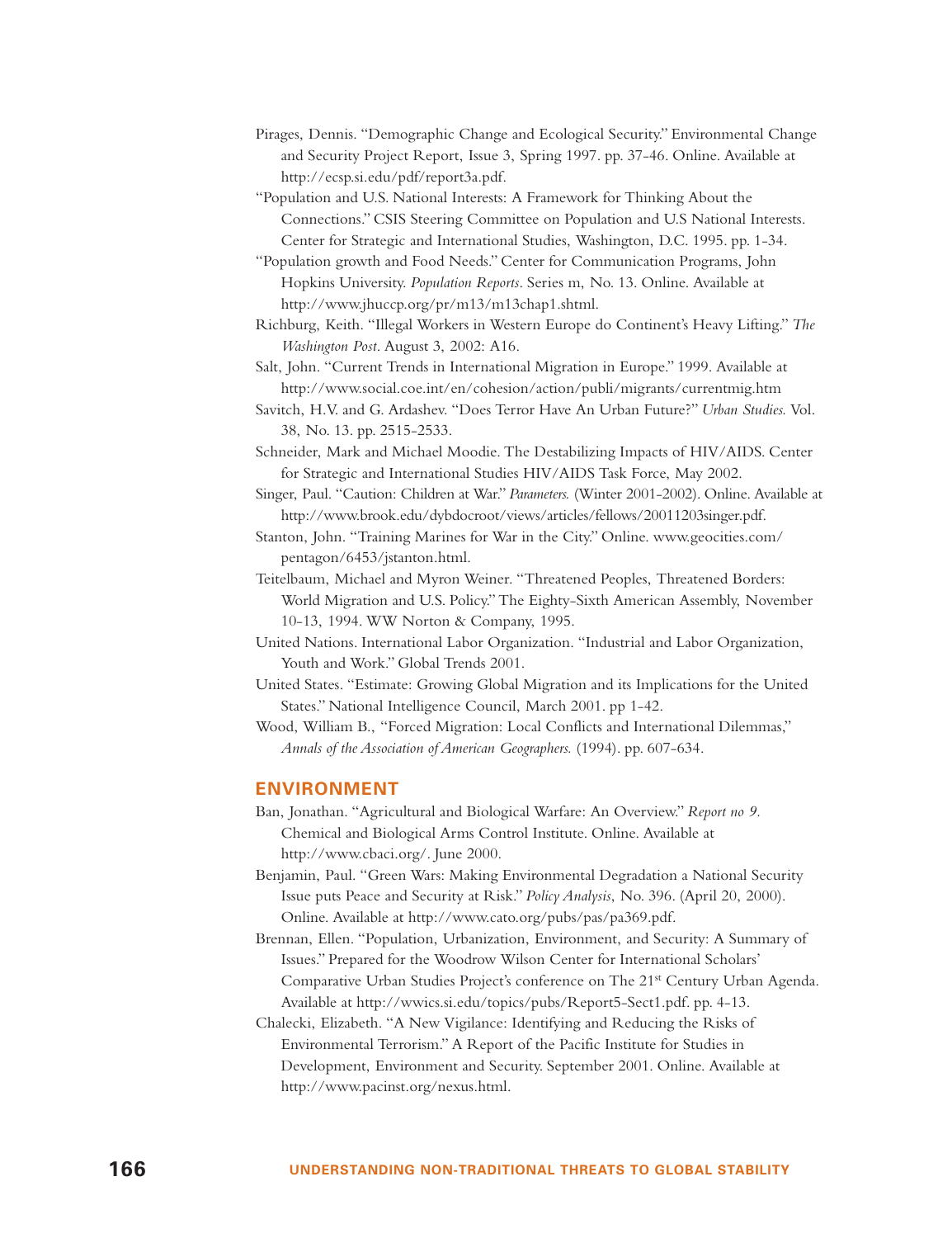- Clausen, Patrick. "Energy and Resources: Ample or Scarce," In *Strategic Assessment 1999*: *Priorities for a Turbulent World*. Institute for National Strategic Studies. pp. 39-54.
- "Clean-up of Military Facilities." *WISE News Communiqué*. Online. Available at http://www.antenna.nl/wise/432/4268.html.
- Collier, Paul. "Greed for Diamonds and Other 'Lootable' Commodities Fuels Civil Wars," The World Bank. Online. Available at http://www.fas.org/man/dod-101/ops/ war/2000/06/000615-war-ibrd.htm.
- Conca, Ken and Geoffrey Dabelko eds. Green Planet Blues: Environmental Politics from Stockholm to Kyoto. Boulder, CO: Westview Press, 1998.
- "Contagion and Stability: Implications for U.S. Foreign Policy." *Policy Brief*. Environmental Change and Security Project. Woodrow Wilson International Center for Scholars. Online. Available at http://ecsp.si.edu/simulation.htm.
- Dabelko, Geoffrey D. and David D. Dabelko. "Environmental Security: Issues of Conflict and Redefinition." *Environmental Changes and Security Project Report1.* Enviornmental Change and Security Project. Online. Available at http://wwics.si.edu/topics/ pubs/report1a.pdf. pp. 3-13.
- De Soya, Indra et al. "To Cultivate Peace: Agriculture in a World of Conflict."*Environmental Change and Security Project Report* 5. Environmental Change and Security Project. Online. Available at http://wwics.si.edu/topics/pubs/Report5-Sect1.pdf. pp. 15-25.
- Deudney, Daniel. "Environment and Security: Muddled Thinking." *Bulletin of Atomic Scientists,* Vol. 47, No. 3. (April 1991). Online. Available at http://www.pacinst.org/ nexus.html.
- Eggert, Roderick G. "Managing Mineral Wealth: Setting the Scene." Online. Available at http://www.iied.org/mmsd\_pdfs/mmw\_eggert\_15\_aug.pdf.
- "Energy and Resources: Ample or Scarce," Institute for National Strategic Studies, *Strategic Assessment 1999.*
- Feshbach, Murray et al. Ecocide in the USSR: Health and Nature Under Siege. New York: Basic Books, 1993.
- Fidas, George C. et al. "Intelligence Community Assessment: The Environmental Outlook in Central and Eastern Europe." National Intelligence Council. December 1997. pp. 3-33.
- Gallon, Gary. "Forests Provide Annual Wood and Services of \$4.7 trillion Worldwide." *Gallon Environment Letter*, Vol. 6, No 30. (November 28, 2002).
	- \_\_\_\_\_\_\_. "Humanity Loses \$250 Billion A Year in Wild Habitat." *Gallon Environment Letter*, Vol.6, No. 25. (October 17, 2002).
	- \_\_\_\_\_\_\_. "United Nations Warn of Looming Worldwide Water Crises." *Gallon Environment Letter*, Vol.6, No.7.
- Gleditsch, Nils Petter. "Environmental Change, Security and Conflict," In Turbulent Peace: The Challenges of Managing International Conflict. Crocker, Chester, Hamson, Fen Osler and Aal, Pamela (eds). Washington D.C.: United States Institute of Peace Press, 2001. pp. 53-68.
- Gleick, Peter. "Environment and Security: The Clear Connections," *Bulletin of Atomic Scientists,* Vol. 47, No. 3. (April 1991). Online. Available at http://www.pacinst.org/nexus.html.
- Global Witness. The Logs of War: The Timber Trade and Armed Conflict, March 2002. Online. Available at www.fafo.no/pub/rapp/379/379.pdf.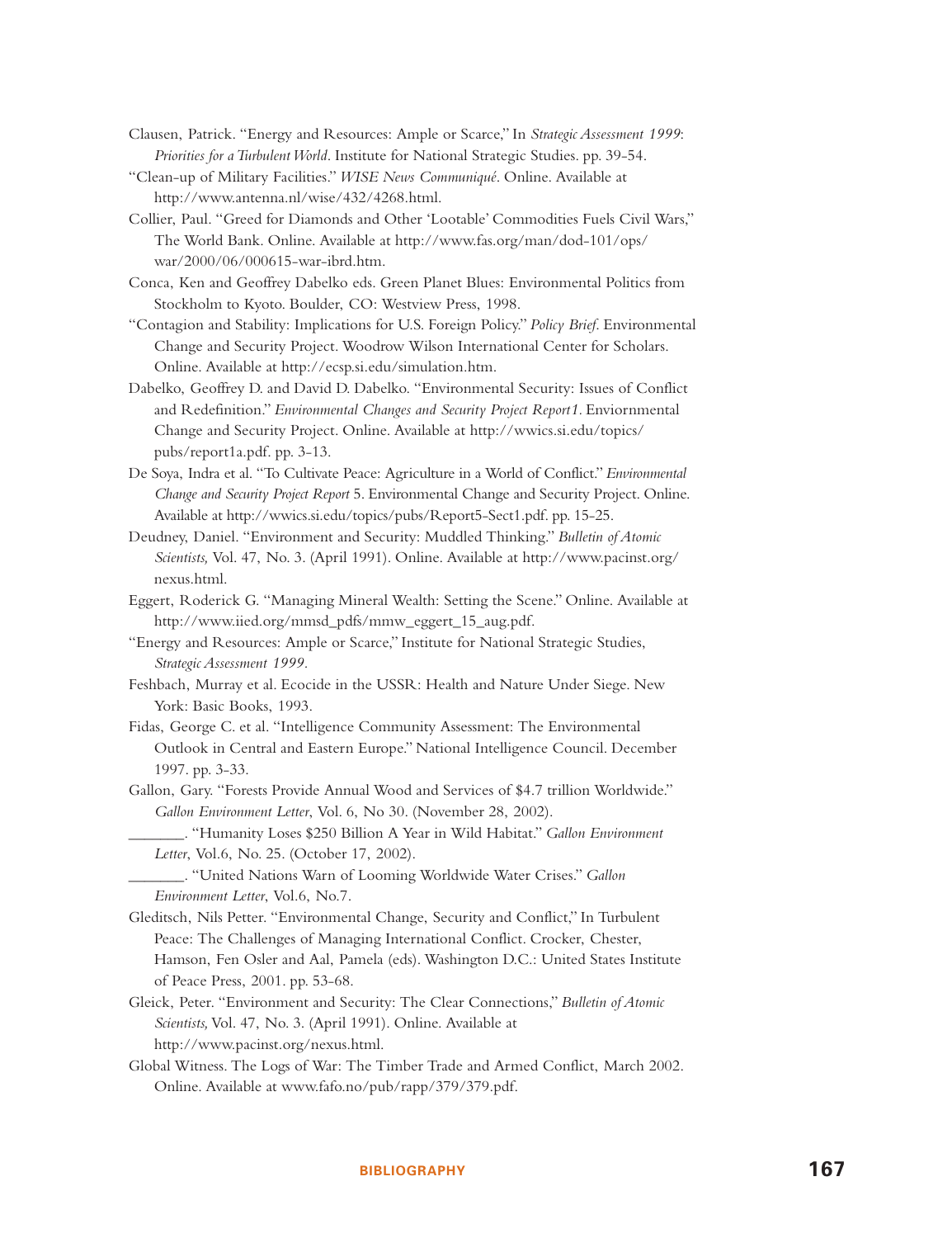| "Greed For Diamonds and Other 'Lootable' Commodities Fuels Civil Wars." The World |
|-----------------------------------------------------------------------------------|
| Bank Group. Press Release No: 2000/419/S. Online. Available at                    |
| http://wbln0018.worldbank.org/news/pressrelease.nsf.                              |

- Hauge, Wenche and Tanja Ellingson. "Beyond Environmental; Scarcity: Causal Pathways to Conflict." *Journal of Peace Research.* Vol. 35, No. 3. (1998). pp. 299-317.
- Homer-Dixon, Thomas. Environment, Scarcity and Violence. Princeton, N.J.: Princeton University Press, 1999.
- \_\_\_\_\_\_\_. "Environmental Scarcities and Violent Conflict." *International Security*, Vol. 19, Issue 1. (Summer 1994). pp. 5-40.

\_\_\_\_\_\_\_. Environmental Scarcity and Global Security. New York: Foreign Policy Association, 1993.

\_\_\_\_\_\_\_. "On the Threshold: Environmental Changes as Causes of Acute Conflict. *International Security*,"Vol. 16, Issue 2. (Autumn 1991). pp. 76-116.

Intergovernmental Panel on Climate Change. "Climate Change 2001: Impacts, Adaptation, and Vulnerability," Summary for Policymakers. Online. Available at http://www.grida.no/climate/ipcc\_tar/. February 2001.

Kennedy, Donald et al. "Environmental Quality and Regional Conflict." A report to the Carnegie Commission on Preventing Deadly Conflict. New York: Carnegie Corporation of New York, 1999.

Klare, Michael T. "The New Geography of Conflict." *Foreign Affairs.* Vol. 8, No. 3. (May/June 2001). pp. 49-61.

\_\_\_\_\_\_\_. Resource Wars: The New Landscape of Global Conflict. New York: Metropolitian Books, 2001.

Levy, Marc. "Is the Environment a National Security Issues?" *International Security.* Vol. 20, Issue 2. (Autumn 1995). pp. 38-62.

"The Logs of War: the timber trade and armed conflict." *Report 379* Global Witness. Fafo Institute, Programme for International Co-operation and Conflict Resolution. Available at http://www.fafo.no/pub/rapp/379/379.pdf. 2002.

Mathew, Richard. "The Greening of U.S. Foreign Policy." *Issues in Science and Technology Online*. (Fall 1996). Online. Available at http://www.nap.edu/issues/13.1/mathew.htm.

Meinzan-Dick, Ruth and Paul P. Appasamy. "Urbanization and Intersectoral Competition for Water." Environmental Change and Security Project. Online. Available at http://wwics.si.edu/topics/pubs/popwawa3.pdf.

"Military Toxic Waste: Killing After the Wars Are Over." SafteyForum.com. Online. Available at http://www.safetyforum.com/mtw/.

- "Mining-Total Employment." Economic Time Series Page. Online. Available at http://www.economagic.com/em-cgi/data.exe/blsee/ees10000001
- Paarlberg, Robert L. "The Global Food Fight." *Foreign Affairs.* Vol. 79, No. 3. (May/June 2000). pp. 24-38.
- Postel, Sandra L. and Wolf, Aaron T. "Dehydrating Conflict," *Foreign Policy Magazine.* (September/October 2001). pp 60-67.
- Renner, Michael. "The Anatomy of Resource Wars." *Worldwatch Paper* 162. Washington, D.C.: World Watch Institute, October 2002.
- Repetto, Robert. "Balance Sheet Errors." *International Environmental Affairs Journal.* Vol. 1, No. 2. (Spring 1989). pp. 103-137.
- Rosen, Stacey, and Shakla Shapouri. "Food Security Assessment: Why Countries are at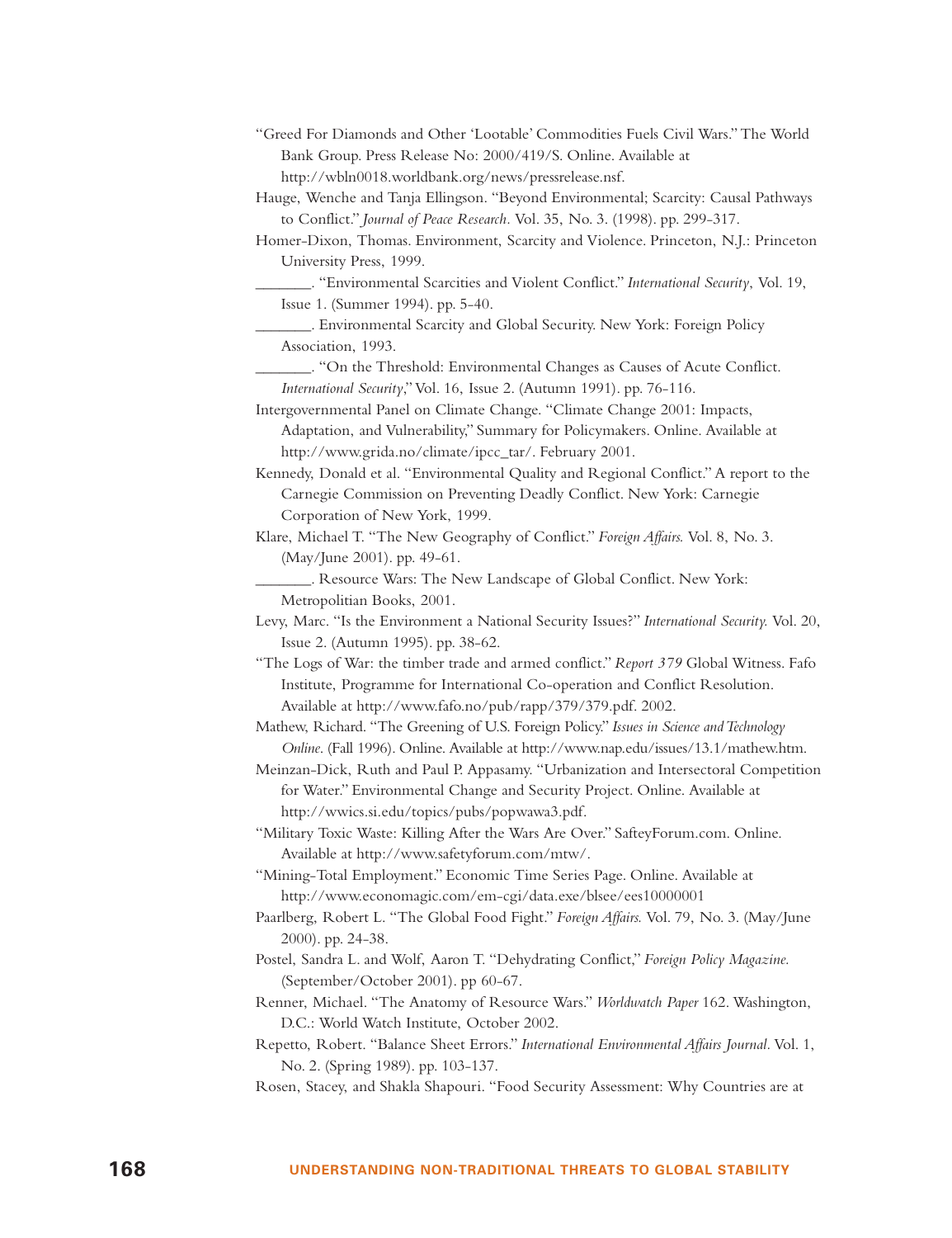Risk." *Agriculture Information Bulletin* no. 754. United States Department of Agriculture, August 1999. pp.1-21.

- Runge, C. Ford and Benjamin Senauer. "A Removable Feast." *Foreign Affairs.* Vol. 79, No. 3. (May/June 2000). pp. 39-51.
- Shaw, Brian. "When are Environmental Issues Security Issues?" *Environment Change and Security Project Report 2*. pp. 39-44.
- Suhrke, Astri. "Environmental Change, Migration, and Conflict: A Lethal Feedback Dynamic?" In Migration, Technology, Resources and Trade. pp. 113-127.
- "Sustainable Development in a Dynamic World: Transforming Institutions, Growth and Quality of Life." *World Development Report 2003*, The World Bank, p. 85.
- United Nations. *FAO Report*. "Enough Food in the Future Without Genetically Engineered Crops. Union of Concerned Scientists, April 2000. Online. Available at http://www.ucsusa.org/food/upd-faofood.html.
- United Nations Population Fund. *The State of World Population 2001*. Online. Available at http://www.unfpa.org/swp/2001/english/ch05.html.
- United States. Department of Agriculture. *Action Plan on Food Security*. March 1999. pp.1- 19. Online. Available at http://www.fas.usda.gov/icd/summit/usactplan.pdf.
- United States. National Intelligence Council. "Intelligence Community Assessment: The Environmental Outlook in Russia," January 1999. pp. 1-35.
- Weiss, Rick. "Threats Posed by Water Scarcity Detailed: U.N. Report Warns of Looming Crisis," *The Washington Post.* March 5, 2003. p. A3.

Westing, Arthur H. ed., Environmental Hazards of War. London: Sage Publishers, 1990.

Wolf, Aaron. "Water and Human Security." *AVISO,* No. 3. (June 1999). pp. 1-8.

Yergin, Daniel, Dennis Eklof and Jefferson Edwards. "Fueling Asia's Recovery." *Foreign Affairs.* Vol. 77, No. 2. (March/April 1998). pp. 34-50.

#### **HEALTH**

- "Addressing Emerging Infectious Disease Threats: A Prevention Strategy for the United States, Executive Summary." Recommendations and Reports. April 15, 1994/43 (RR-5). pp. 1-18. Center for Disease Control. Online. Available at http://www.cdc.gov/mmwr/preview/mmwrhtml/00031393.htm.
- Africa Center for Strategic Studies. Syllabus: "Health and Security Topical Seminar, Dakar, Senegal." Information Available at http://www.africacenter.org/ Dev2Go.web?id=258134&rnd=30048 May 9-25, 2002.
- Ban, Jonathan. "Health, Security, and U.S. Global Leadership." *Special Report 2* Chemical and Biological Arms Control Institute. Online. Available at http://www.cbaci.org/. December 2001.
- Brown, David. "West Nile Kills Virus Kills Four, Sickens 88 in Three States." *The Washington Post.* August 3, 2002. A1.
- Burkhalter, Holly J. "The Violent Transmission of HIV/AIDS." HIV/AIDS Task Force, Africa Program. Center for Strategic and International Studies. Online. Available at http://www.csis.org/africa/0206\_BurkhalterpaperFINAL.pdf. June 2002.
- Burman, Rohit, Kelly Kirschner and Elissa McCarter. "Infectious Disease as a Global Security Threat." *Environmental Change and Security Project Report 3*. Environmental Change and Security Project. Online. Available at http://wwics.si.edu/topics/pubs/report3b.pdf (part 2), pp.66-81.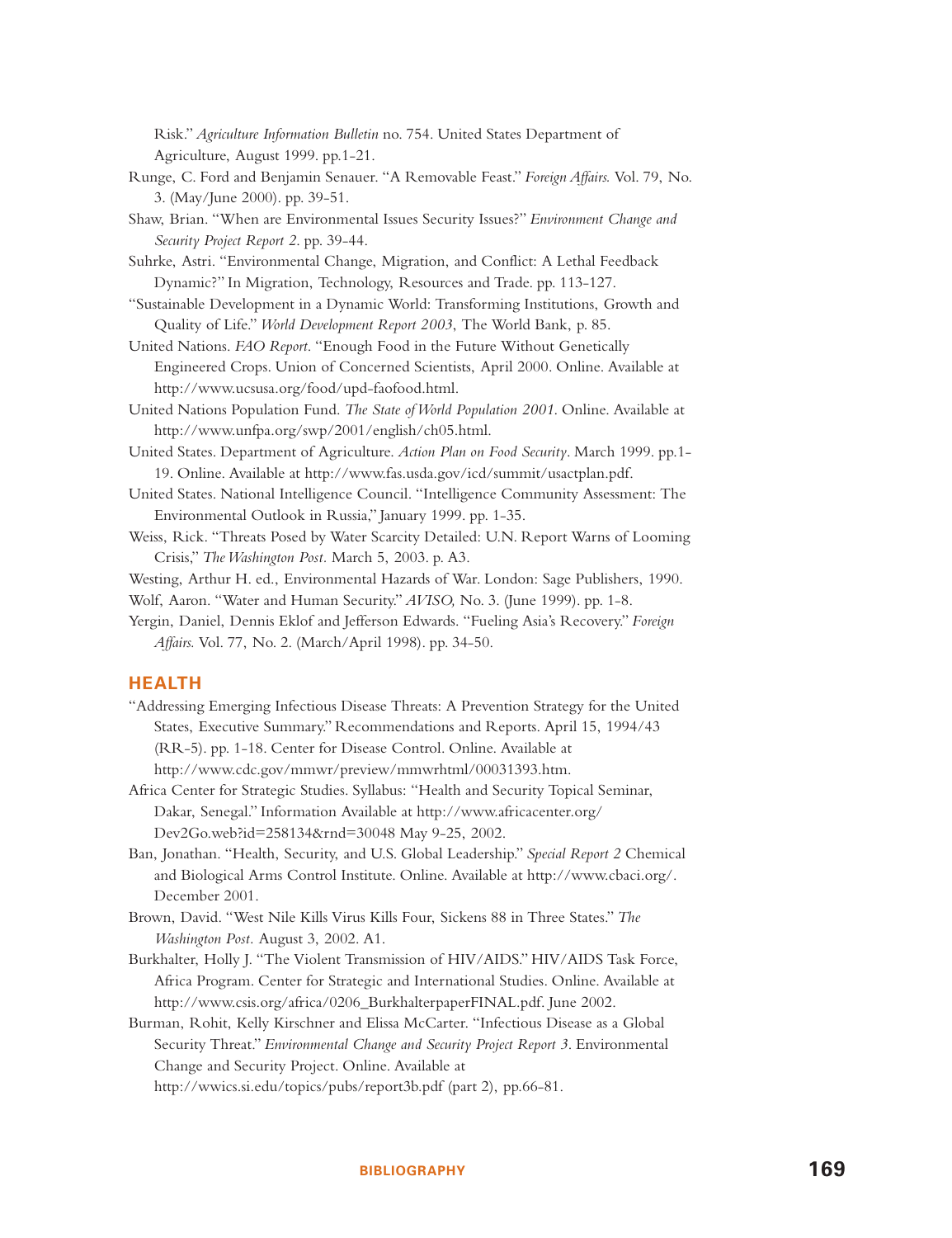- Carnevale, Catherine. "Regulating Food Safety." A Working Paper for the Strategic Planning Meeting on Food Safety. World Health Organization. Online. Available at http://www.who.int/fsf/PAPER\_NUMBER5Carnavale.pdf February 20, 2001.
- "Center for Disease Control and Prevention Appropriations Testimony for FY 2003." American Society for Microbiology. Online. Available at http://www.asmusa.org/ pasrc/cdcfy2003.htm July 24, 2002.
- Chalk, Peter. "AIDS can Threaten National Stability." Rand. Online. Available at http://www.rand.org/hot/op-eds/092402UPI.html September 24, 2002.

Corber, Stephen and George Fidas. "On America's Doorstep: Disease Migration in Latin American and the Caribbean." Meeting hosted by the Woodrow Wilson International Center for Scholars, Latin America Program. April 25, 2002.

Cowley, Geoffrey. "A Deadly Passage to India."*Newsweek.* (November 25, 2002). pp. 38-43.

"End of the Tunnel in Sight for Travel and Tourism—Recovery Forecast Mid 2002." World Travel and Tourism Council. Available at

http://www.wttc.org/resourceCentre/mediaCentre/releases. March 17, 2002.

Fidas, George C. "International Disease Surveillance and Global Security." Presented at Conference at Stanford University sponsored by the Center for International Security and Cooperation. Online. Available at http://www.stanford.edu/~chyba/ bioterrorism\_and\_disease/transcripts/fidas\_cisac\_transcript.html.

Fleshman, Michael. "Drug Price Plunge Energizes AIDS Fight." *Africa Recovery.* Vol. 15, No 1-2. (June 2001) United Nations. Online. Available at http://www.un.org/ecosocdev/geninfo/afrec/vol15no1/151aids1.htm. p. 1

- "From the 'Cold War' to the 'Hot War': Microbes change-Can We?" Testimony by National Council for International Health. Submitted to Congressman Sonny Callahan, Chairman of the Foreign Operations Subcommittee of Appropriations. U.S. House of Representatives. April 24, 1997.
- Gannon, John. "The Global Infectious Disease Threat and Its Implications for the United States." National Intelligence Estimate. Washington, D.C.: National Intelligence Council. January 2000. pp. 1-60.
- Garrett, Laurie. "The Return of Infectious Disease." *Foreign Affairs.* Vol. 75, No. 1. (January/February 1996). p. 66.
- Gellman, Barton. "Four Nations Thought to Possess Smallpox." *The Washington Post*. November 5, 2002. A1.

"The Global Fund to Fight Aids, Tuberculosis and Malaria- For Journalists." The Global Fund. Online. Available at http://www.globalfundatm.org/journalists/ journalists\_pr.html.

"The Global Infectious Disease and Its Implications for the United States." Summary of Presentation of the Environmental Change and Security Project. Woodrow Wilson International Center for Scholars. April 18, 2000.

- "Global Microbial Threats in the 1990's." Online. Available at http://www.ostp.gov/CISET/ html/iinto.html.
- "The Globalization of Health: Common Problems, Common Needs." In America's Vital Interest in Health. Washington, D.C.: National Academy Press, 1997.
- Harris, Elisa. Testimony before the House of Representatives International Relations Committee, December 5, 2001.
- "Health as a Bridge for Peace." Emergency and Humanitarian Action. World Health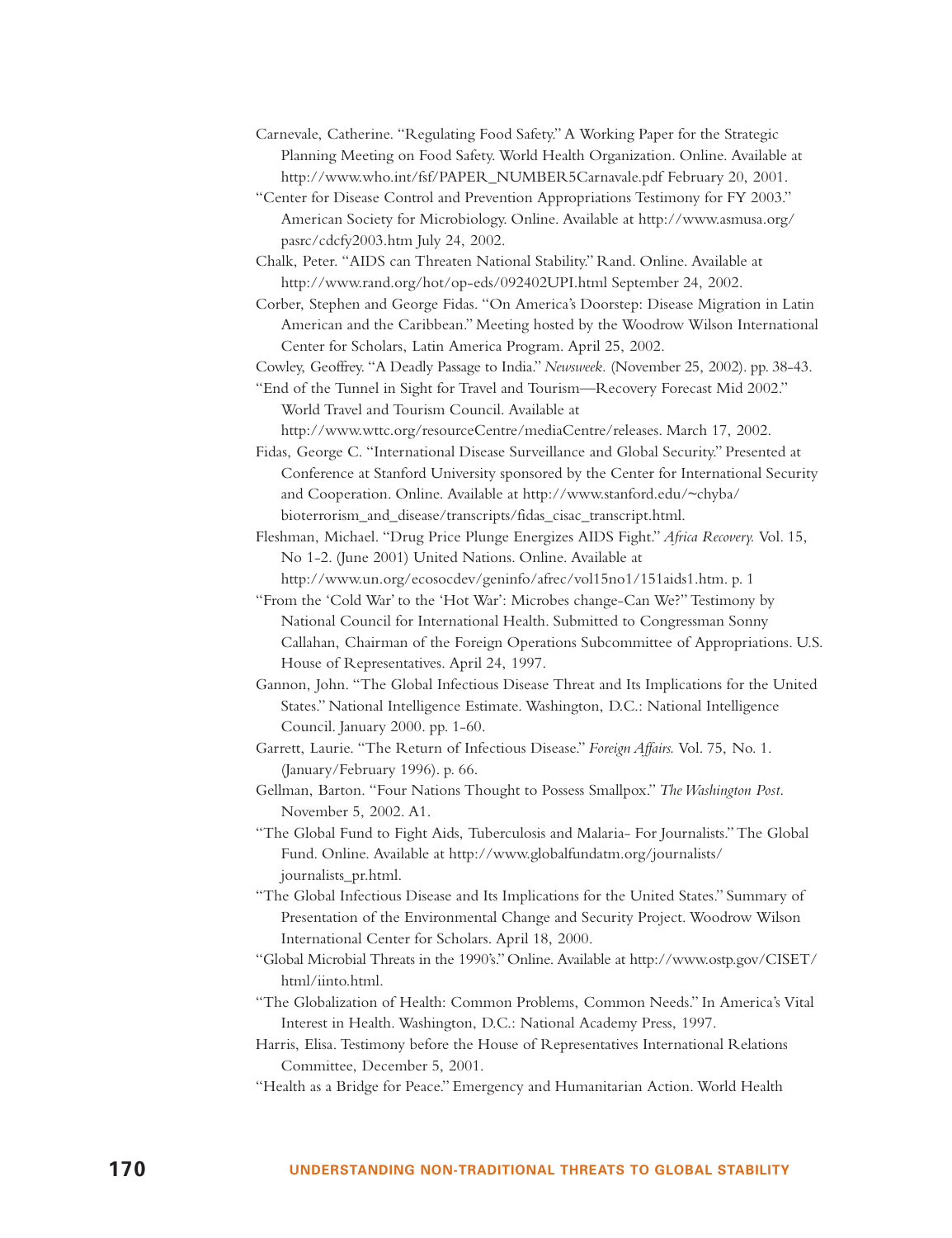Organization. Online. Available at http://www.who.int/disasters/bridge.cfm.

- "Health and the Environment." *The State of the World Population 2001*. United Nations Population Fund. Online. Available at http://www.unfpa.org/swp/2001/ english/ch05.html.
- Heymann, David L. "The Urgency of a Massive Effort Against Infectious Diseases." Statement before the Committee on International Relations, U.S. House of Representatives. Online. Available at http://www.winterthurhealthforum.ch/PDF/ testmo.pdf. June 29, 2000. pp. 1-40.
- "HIV/AIDS as a Security Issue." International Crisis Group. Online. Available at http://www.intl-crisis-group.org/projects/issues/hiv\_aids/reports/ A400321\_19062001.pdf.
- Hollingsworth, Pierce. "Hot Topics Address Today's Issues." 2001 IFT Annual Meeting and Food Expo Highlights. *Food Technology*, Vol. 55, No. 8. (August 2001). Online. Available at http://www.ift.org/publications/docshop/ft\_shop/ 08-01/08\_01\_pdfs/08-01-hottopics.pdf.
- Hotez, Peter. "Appeasing Wilson Ghost: The Expanded Role of the New Vaccines in International Diplomacy." Health and Security Series, Occasional Paper 3. Chemical and Biological Arms Control Institute, 2002.
- Hunter, Robert, D. Ross Anthony and Allison Lurie. "Make World Health the New Marshall Plan." *Global Priorities.* Rand. Online. Available at http://www.rand.org/publications/randreview/issues/rr.08.02/worldhealth.html.
- "Intelligence Study Raises Estimates of AIDS Spread." *The Washington Post*. October 1, 2002. A7.
- Kassalow, Jordon S. "Why Health is Important to U.S. Foreign Policy." April, 2001. Council on Foreign Relations. Online. Available at http://www.milbank.org/reports/ Foreignpolicy.html.
- Kim, Eun-Kyung. "Powell Urges Foreign Governments to Make AIDS Fight a Top Priority." Boston.com. Online. Available at http://www.boston.com/dailynews/337/ wash/Powell\_urges\_foreign\_governmenP.shtml .
- Lee, Kelley. "An Overview of Global Health and Environmental Risks." The Nuffield Trust. Global Health Features. Online. Available at http://www.nuffieldtrust.org.uk/ health2/lee.risk.doc.
- MacKenzie. "The Massive Effort Against Diseases of Poverty: A UN Staff College Case Study." Online. Available at http://www.unssc.org/unssc1/ programmefocus/p2/knowledge\_sharing/case\_studies/ Massive\_effort\_against\_diseases\_of\_Poverty\_case\_study.pdf.
- Moodie, Michael and William Taylor et al. "Contagion and Conflict: Health as a Global Security Challenge." A Report of Chemical and Biological Arms Control Institute and CSIS International Security Program. Online. Available at http://ecsp.si.edu/PDF/simul-report.pdf.
- O'Toole, Tara, Michael Mair and Thomas V. Inglesby. "Shining Light on Dark Winter." *Confronting Biological Weapons*, Vol. 34. Center for Civilian Biodefense Strategies, John Hopkins University. Infectious Diseases Society of America, 2002.
- Pan, Philip. "A 'Superspreader' of SARS: How one women touched off Beijing outbreak." *The Washington Post*. May 29, 2003. A1.
- Peterson, Anne E. "States Threatened by the Second Wave of the HIV/AIDS Pandemic: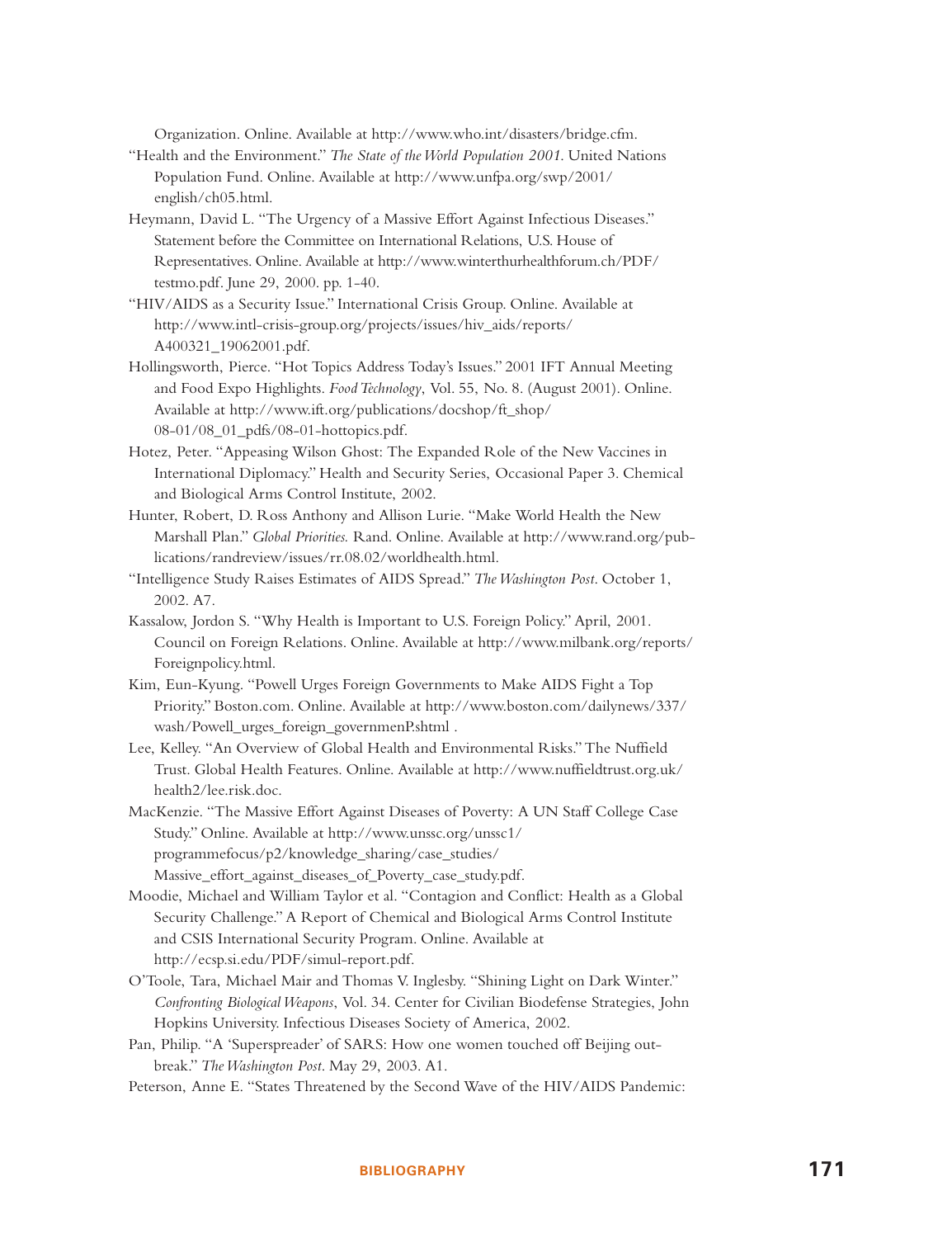Implications for U.S. Policy." Presentation to the Center for Strategic and International Studies. October 4, 2002.

- Powell, Colin. "Remarks at World AIDS Day 2002 Event." U.S. Department of State. Online. Available at http://www.state.gov/secretary/rm/2002/15631.htm.
- Price-Smith, Andrew. "Contagion and Chaos: Infectious Disease and its Effects on Global Security and Development." CIS Working Paper 1998-001. Online. Available at http://www.utoronto.ca/cis/Chaos.html.
	- \_\_\_\_\_. "Pretoria's Shadow: The HIV/AIDS Pandemic and National Security in South Africa." Health and Security Series, Special Report 4. Chemical and Biological Arms Control Institute, 2002.

Schneider, Mark and Moodie, Michael. "The Destabilizing Impacts of HIV/AIDS." Center for Strategic and International Studies HIV/AIDS Task Force, May 2002.

Sealey, Geraldine. "Security Threat: AIDS not just a Health Threat, Experts Fear." ABC NEWS, July 2, 2002. Online. Available at http://abcnews.go.com/ sections/world/DailyNews/securityaids020702.html.

UNAIDS, UNICEF, and USAID. "Children on the Brink 2002." A Joint Report on Orphan Estimates and Program Strategies. Online. Available at http://www.unicef.org/media/publications/children\_on\_brink.pdf. July 2002.

"Uniformed Services—HIV/AIDS and National Security: Concept Paper." UNAIDS Humanitarian Unit. Online. Available at http://www.worldbank.org/wbi/ aidsleadership/dls\_AIDS\_military\_concept\_may14.doc. February 2002.

United Nations Children's Fund. "Young People and HIV/AIDS: Opportunity in Crisis." Online. Available at http://www.unicef.org/pubsgen/youngpeople-hivaids/ youngpeople-hivaids.pdf.

United States. Centers for Disease Control and Prevention. "Emerging Infectious Diseases: A Strategy for the 21st Century- Executive Summary." Online. Available at http://www.cdc.gov/ncidod/emergplan/3executive.htm.

United States. Department of Health and Human Services. "HHS Initiative Prepares for Possible Bioterrorism Threat." Online. Available at http://www.hhs.gov/ news/press/2001pres/01fsbioterrorism.html. August 16, 2001.

United States. Department of State. "UNAIDS Head Speaks on AIDS and Global Security." Online. Available at http://usinfo.state.gov/topical/global/ hiv/01100301.htm. October 3, 2001.

United States. Food and Drug Administration and Customs Service. "Enhancing the Safety of Imported Foods: Comments on Public Meetings." February 2000. p. 5.

United States. National Intelligence Council. "The Global Infectious Disease Threat and Its Implications for the United States." Online. Available at http://www.cia.gov/nic/pubs/index.htm. January 2000.

United States. National Intelligence Council. "The Next Wave of HIV/AIDS: Nigeria, Ethiopia, Russia, India and China." Online. Available at http://www.cia.gov/ nic/pubs/. September 2002.

Woolery, Chuck. "Regarding Funding for International Health and Development Programs for Preventing the Spread of Infectious Diseases." Testimony before Congressman Sonny Callahan, Chairman of the Foreign Operations Subcommittee of Appropriations. U.S. House of Representatives. April 25, 1996.